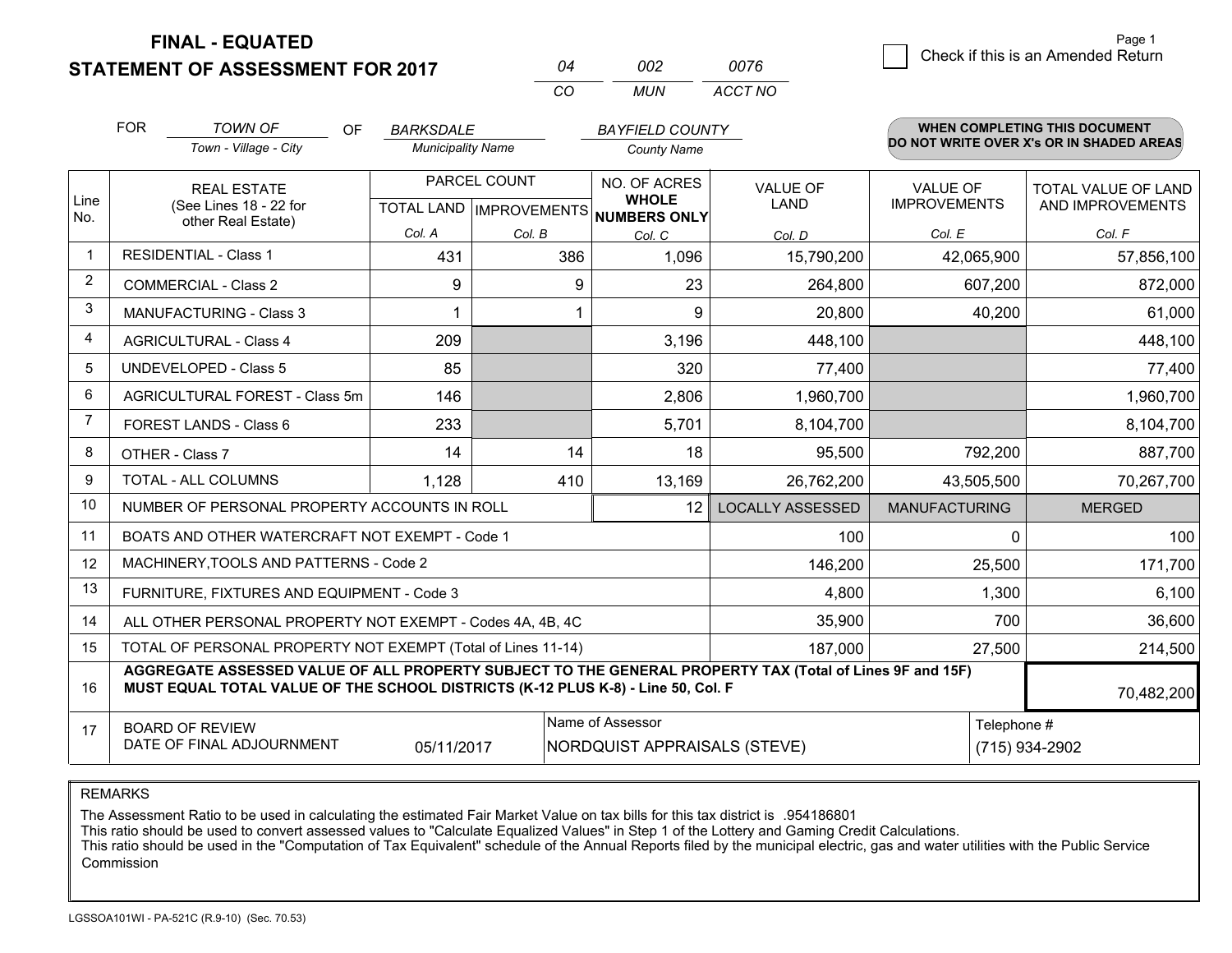*YEAR CO MUN ACCT NO* <sup>2017</sup> <sup>04</sup> <sup>002</sup> <sup>0076</sup>

Do not confuse FOREST LANDS (Line 7) with FOREST CROPS (in this section) - They are **NOT** the same

|    |                                                                                |                 |  | Private Forest Crop - Reg Class @ 10¢ per acre                   |         | Private Forest Crop - Reg Class @ \$2.52 per acre |                  |  |                                                                              |  |
|----|--------------------------------------------------------------------------------|-----------------|--|------------------------------------------------------------------|---------|---------------------------------------------------|------------------|--|------------------------------------------------------------------------------|--|
| 18 | (a) PARCELS                                                                    | (b) ACRES       |  | (c) ASSESSED VALUE                                               |         | (d) PARCELS                                       | (e) ACRES        |  | (f) ASSESSED VALUE                                                           |  |
|    |                                                                                | 160             |  | 124.800                                                          |         |                                                   | 40               |  | 48.000                                                                       |  |
|    |                                                                                |                 |  | Private Forest Crop - Special Class @ 20¢ per acre               |         |                                                   |                  |  | Entered Before 2005 Managed Forest - Ferrous Mining CLOSED @ \$8.27 per acre |  |
| 19 | (a) PARCELS                                                                    | (b) ACRES       |  | (c) ASSESSED VALUE                                               |         | (d) PARCELS                                       | (e) ACRES        |  | (f) ASSESSED VALUE                                                           |  |
|    |                                                                                |                 |  |                                                                  |         |                                                   |                  |  |                                                                              |  |
|    |                                                                                |                 |  | Entered Before 2005 Managed Forest - OPEN @ \$.79 per acre       |         |                                                   |                  |  | Entered Before 2005 Managed Forest - CLOSED @ \$1.87 per acre                |  |
| 20 | (a) PARCELS                                                                    | (b) ACRES       |  | (c) ASSESSED VALUE                                               |         | (d) PARCELS                                       | (e) ACRES        |  | (f) ASSESSED VALUE                                                           |  |
|    | 10                                                                             | 349.35          |  | 453.400                                                          |         | 5                                                 | 157.06           |  | 170.800                                                                      |  |
|    | Entered After 2004 Managed Forest - OPEN @<br>\$2.14 per acre                  |                 |  |                                                                  |         |                                                   |                  |  | Entered After 2004 Managed Forest - CLOSED @ \$10.68 per acre                |  |
| 21 | (a) PARCELS                                                                    | (b) ACRES       |  | (c) ASSESSED VALUE                                               |         | (d) PARCELS<br>(e) ACRES                          |                  |  | (f) ASSESSED VALUE                                                           |  |
|    |                                                                                |                 |  |                                                                  |         |                                                   |                  |  |                                                                              |  |
|    | 10                                                                             | 350             |  |                                                                  | 477,000 |                                                   | 50               |  | 65,700                                                                       |  |
|    | (a) County Forest Cropland Acres                                               |                 |  | (b) Federal Acres<br>(c) State Acres                             |         | (d) County (NOT FOREST CROP) Acres                |                  |  | (e) Other Acres                                                              |  |
| 22 |                                                                                |                 |  | 97.37<br>21,280.42                                               |         |                                                   |                  |  | 192.07                                                                       |  |
|    |                                                                                |                 |  | Assessed Value of Omitted Property From Prior Years (Sec. 70.44) |         |                                                   |                  |  | Assessed Value of Sec. 70.43 Corrections of Errors by Assessors              |  |
|    |                                                                                | (a) REAL ESTATE |  | (b) PERSONAL                                                     |         |                                                   | (c1) REAL ESTATE |  | (c2) PERSONAL                                                                |  |
| 23 |                                                                                |                 |  |                                                                  |         |                                                   |                  |  |                                                                              |  |
|    | Manufacturing Equated Value of Omitted Property From Prior Years (Sec. 70.995) |                 |  |                                                                  |         |                                                   |                  |  | Mfg. Equated Value of Sec.70.43 Corrections of Errors by Assessors           |  |
|    | (d) REAL ESTATE                                                                |                 |  | (e) PERSONAL                                                     |         | (f1) REAL ESTATE                                  |                  |  | (f2) PERSONAL                                                                |  |
|    |                                                                                |                 |  |                                                                  |         |                                                   |                  |  |                                                                              |  |

## **SPECIAL DISTRICTS**

| Line<br>No. | Enter 6-digit<br>Special District<br>Code (Col. A) | <b>Account</b><br><b>Number</b> | <b>Special District Name</b> | <b>Locally Assessed Value</b><br>of Real Estate and | Mfg Value of Real Estate<br>and Personal Property | <b>Merged Value of</b><br><b>Real Estate and</b><br>Personal Property (Col. F) |
|-------------|----------------------------------------------------|---------------------------------|------------------------------|-----------------------------------------------------|---------------------------------------------------|--------------------------------------------------------------------------------|
|             |                                                    | (Col. B)                        | (Col. C)                     | Personal Property (Col. D)                          | (Col. E)                                          |                                                                                |
| 24          |                                                    |                                 |                              |                                                     |                                                   |                                                                                |
| 25          |                                                    |                                 |                              |                                                     |                                                   |                                                                                |
| 26          |                                                    |                                 |                              |                                                     |                                                   |                                                                                |
| 27          |                                                    |                                 |                              |                                                     |                                                   |                                                                                |
| 28          |                                                    |                                 |                              |                                                     |                                                   |                                                                                |
| 29          |                                                    |                                 |                              |                                                     |                                                   |                                                                                |
| 30          |                                                    |                                 |                              |                                                     |                                                   |                                                                                |
| 31          |                                                    |                                 |                              |                                                     |                                                   |                                                                                |
| 32          |                                                    |                                 |                              |                                                     |                                                   |                                                                                |
| 33          |                                                    |                                 |                              |                                                     |                                                   |                                                                                |
| 34          |                                                    |                                 |                              |                                                     |                                                   |                                                                                |
| 35          |                                                    |                                 |                              |                                                     |                                                   |                                                                                |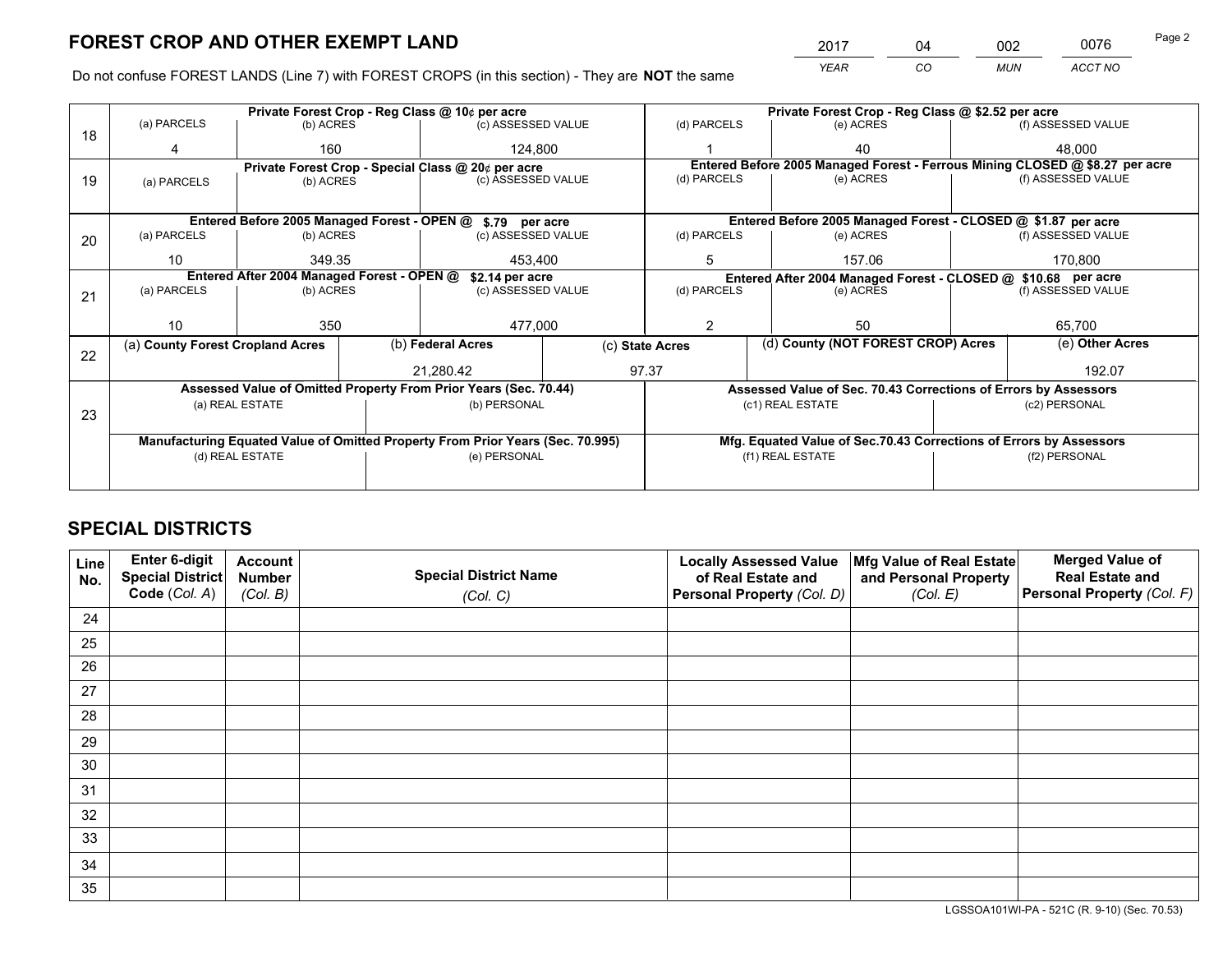|             |                                                                 |                                             |                                                         | <b>YEAR</b>                                                                       | CO<br><b>MUN</b>                                              | ACCT NO                                                                        |
|-------------|-----------------------------------------------------------------|---------------------------------------------|---------------------------------------------------------|-----------------------------------------------------------------------------------|---------------------------------------------------------------|--------------------------------------------------------------------------------|
| Line<br>No. | <b>Enter 6-digit</b><br><b>School District</b><br>Code (Col. A) | <b>Account</b><br><b>Number</b><br>(Col. B) | <b>School District Name</b><br>(Col. C)                 | <b>Locally Assessed Value</b><br>of Real Estate and<br>Personal Property (Col. D) | Mfg Value of Real Estate<br>and Personal Property<br>(Col. E) | <b>Merged Value of</b><br><b>Real Estate and</b><br>Personal Property (Col. F) |
|             | A. SCHOOL DISTRICTS (K-8 and K-12)                              |                                             |                                                         |                                                                                   |                                                               |                                                                                |
| 36          | 020170                                                          | 0018                                        | SCH D OF ASHLAND                                        | 109,300                                                                           |                                                               | 109,300                                                                        |
| 37          | 046027                                                          | 0032                                        | <b>SCH D OF WASHBURN</b>                                | 70,284,400                                                                        | 88,500                                                        | 70,372,900                                                                     |
| 38          |                                                                 |                                             |                                                         |                                                                                   |                                                               |                                                                                |
| 39          |                                                                 |                                             |                                                         |                                                                                   |                                                               |                                                                                |
| 40          |                                                                 |                                             |                                                         |                                                                                   |                                                               |                                                                                |
| 41          |                                                                 |                                             |                                                         |                                                                                   |                                                               |                                                                                |
| 42          |                                                                 |                                             |                                                         |                                                                                   |                                                               |                                                                                |
| 43          |                                                                 |                                             |                                                         |                                                                                   |                                                               |                                                                                |
| 44          |                                                                 |                                             |                                                         |                                                                                   |                                                               |                                                                                |
| 45<br>46    |                                                                 |                                             |                                                         |                                                                                   |                                                               |                                                                                |
| 47          |                                                                 |                                             |                                                         |                                                                                   |                                                               |                                                                                |
| 48          |                                                                 |                                             |                                                         |                                                                                   |                                                               |                                                                                |
| 49          |                                                                 |                                             |                                                         |                                                                                   |                                                               |                                                                                |
| 50          |                                                                 |                                             | TOTAL ASSESSED VALUE OF SCHOOL DISTRICTS (K-8 and K-12) | 70,393,700                                                                        | 88,500                                                        | 70,482,200                                                                     |
|             | <b>B.</b><br><b>UNION HIGH SCHOOL DISTRICTS</b>                 |                                             |                                                         |                                                                                   |                                                               |                                                                                |
| 51          |                                                                 |                                             |                                                         |                                                                                   |                                                               |                                                                                |
| 52          |                                                                 |                                             |                                                         |                                                                                   |                                                               |                                                                                |
| 53          |                                                                 |                                             |                                                         |                                                                                   |                                                               |                                                                                |
| 54          |                                                                 |                                             |                                                         |                                                                                   |                                                               |                                                                                |
| 55          |                                                                 |                                             | TOTAL ASSESSED VALUE OF UNION HIGH SCHOOLS              |                                                                                   |                                                               |                                                                                |
|             | C.<br><b>TECHNICAL COLLEGE DISTRICTS</b>                        |                                             |                                                         |                                                                                   |                                                               |                                                                                |
| 56          | 001700                                                          | 0016                                        | WISCONSIN INDIANHEAD TECH COLLEGE SHEL                  | 70,393,700                                                                        | 88,500                                                        | 70,482,200                                                                     |
| 57          |                                                                 |                                             |                                                         |                                                                                   |                                                               |                                                                                |
| 58          |                                                                 |                                             |                                                         |                                                                                   |                                                               |                                                                                |
| 59          |                                                                 |                                             | TOTAL ASSESSED VALUE OF TECHNICAL COLLEGES              | 70,393,700                                                                        | 88,500                                                        | 70,482,200                                                                     |

04

002

 *I hereby certify, to the best of my knowledge and belief, this form is complete and correct.*

**SCHOOL DISTRICTS**

| Print name of preparer | Title                    |                | Date (MM / DD / CCYY) |
|------------------------|--------------------------|----------------|-----------------------|
|                        |                          |                |                       |
| Signature of preparer  | Contact Telephone Number | E-mail address |                       |
|                        | $\sim$                   |                |                       |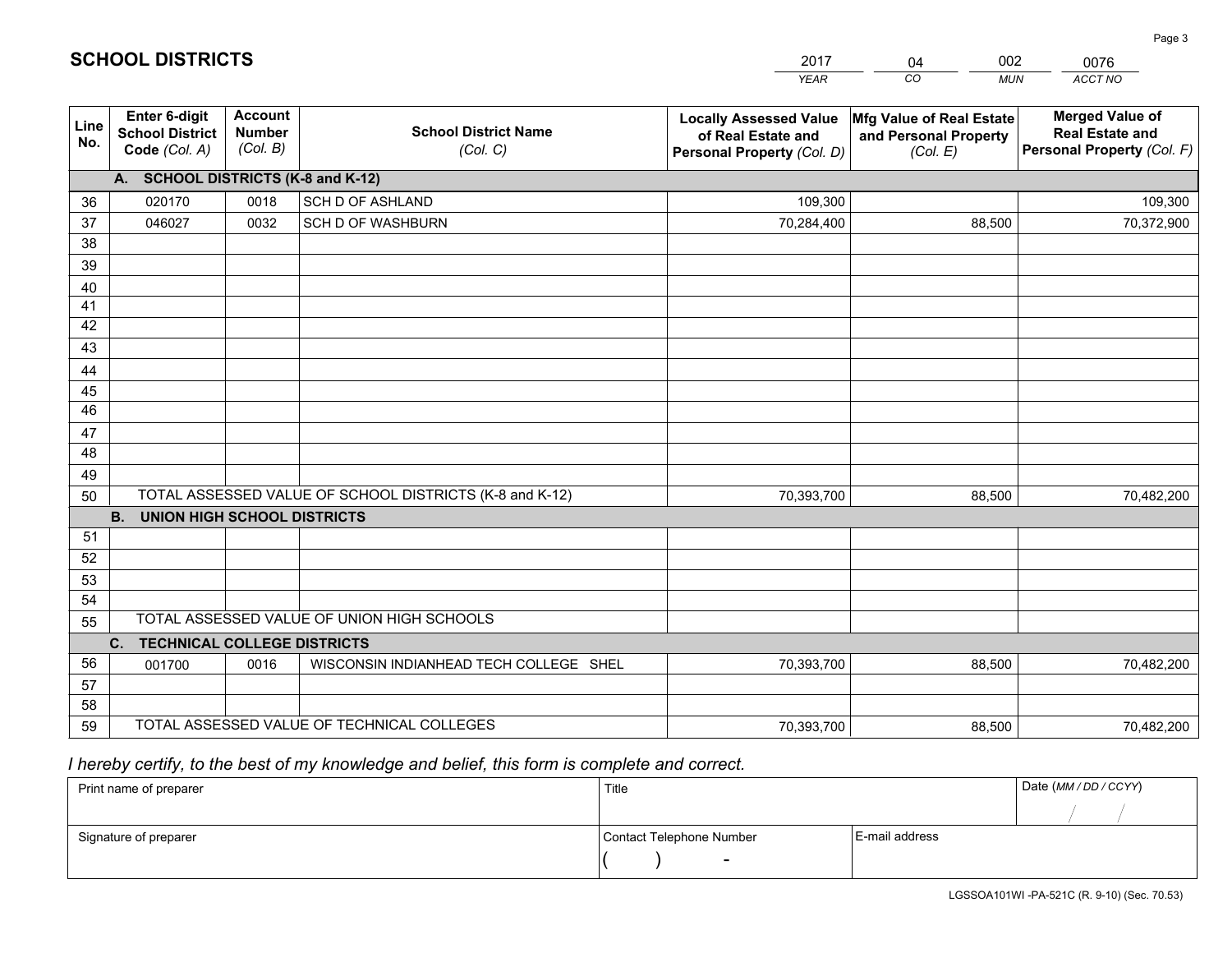#### **HIGHLIGHTS**

- 1. Complete the Statement of Assessment after the Board of Review. Reflect any changes made there.
- 2. Use black ink to complete.
- 3. Line 16 must equal Line 50, Col D.
- 4. Line 55 must equal the total of K-8 schools listed on lines 36-49. Do not include K-12 schools in this comparision.
- 5. Line 59, Col. D must equal Line 16.
- 6. Special District, School District and Technical College District values must include both real estate and personal property. Examples of Special districts are: town sanitary districts, public inland lake protection and rehabilitation districts, and metropolitan sewerage districts.
- 7. DO NOT INCLUDE Manufacturing property values.DOR will print these values on the final SOA.

LYNN DIVINE

**NIVIO NNVIC** 

TOWN OF BARKSDALE 28090 CHERRYVILLE RD ASHLAND, WI 54806

TOWN OF BARKSDALE 28090 CHERRYVILLE ASHLAND, WI 54806

윤

 8. Accuracy of this form is very important. The values reported directly affect the equalized value DOR calculates for school and special districts.

#### **Page 1:**

 If not prefilled, enter the tax year,county and municipal code,municipal type, municipal name and county name on the top of form.

Check the Amended box, if filing an amended / corrected SOA.

 Report the parcel count, acres and assessed value of taxable general property, total parcel count, (real and personal), total acres, and values from final figures set by the Board of Review.

- A. Real Estate land and improvements (buildings, etc.) is reported on lines 1 8, total line 9.
- B. Personal Property is reported on lines 11 14, Column D, total line 15.
- C. To complete this report, use the computer produced summary of the assessment roll that shows these amounts.
- D. Use whole numbers only.
- E. Add each line across and each column down to verify entries.

### **Page 2:**

- A. Report Special Items (not subject to general property tax).
- 1. Private Forest Croplands and Managed Forest Lands are reported on lines 18,19, 20 and 21. Be sure to report assessed values **NOT** taxes.
- 2. You should have copies of the orders of entry, orders of withdrawal, etc., to update your assessment roll.
	- 3. Show hundredths of acres (e.g. 39.75).
- 4. Tax exempt lands are reported on line 22.
- 5. Omitted property and sec. 70.43, Wis. Stats., corrections of errors by assessor are reported on line 23. Report real estate and personal property separately. These should be for **prior years**, not something found on the current assessment roll after the board of review.
- B. Special District (Lines 24-35) Include the value of both real and personal property.

 The Department of Revenue (DOR) preprints much of the information regarding names and codes for schools, special districts,etc. If a district is not listed, enter the name and value only, DOR will enter the proper code.

## **Page 3 School Districts:**

Include the value of both real and personal property.

Report School District (regular, elementary, union high school, and technical college).

- 1. Regular (K-12) and Elementary (K-8) school values are reported on lines 36-49, total on line 50.
- 2. Union High School (UHS) (use only if elementary schools are listed on lines 36-49) are reported on lines 51-54. UHS total value (line 55) must equal to the total **elementary school** values reported on lines 36-49. Do notinclude K-12 schools in this comparison.
- 3. Technical College values are reported on lines 56-58, total on line 59.
- 4. Use the computer summary that shows these amounts to complete this report.

#### **This form is due the second Monday in June. File this report only after your Board of Review is complete.**

 *If you have questions: Return forms to:*

 Email: lgs@wisconsin.gov Wisconsin Department of RevenueCall:  $(608)$  266-2569 or  $(608)$  264-6892 Fax number: (608) 264-6887 PO Box 8971

Local Government Services Section 6-97 Madison WI 53708-8971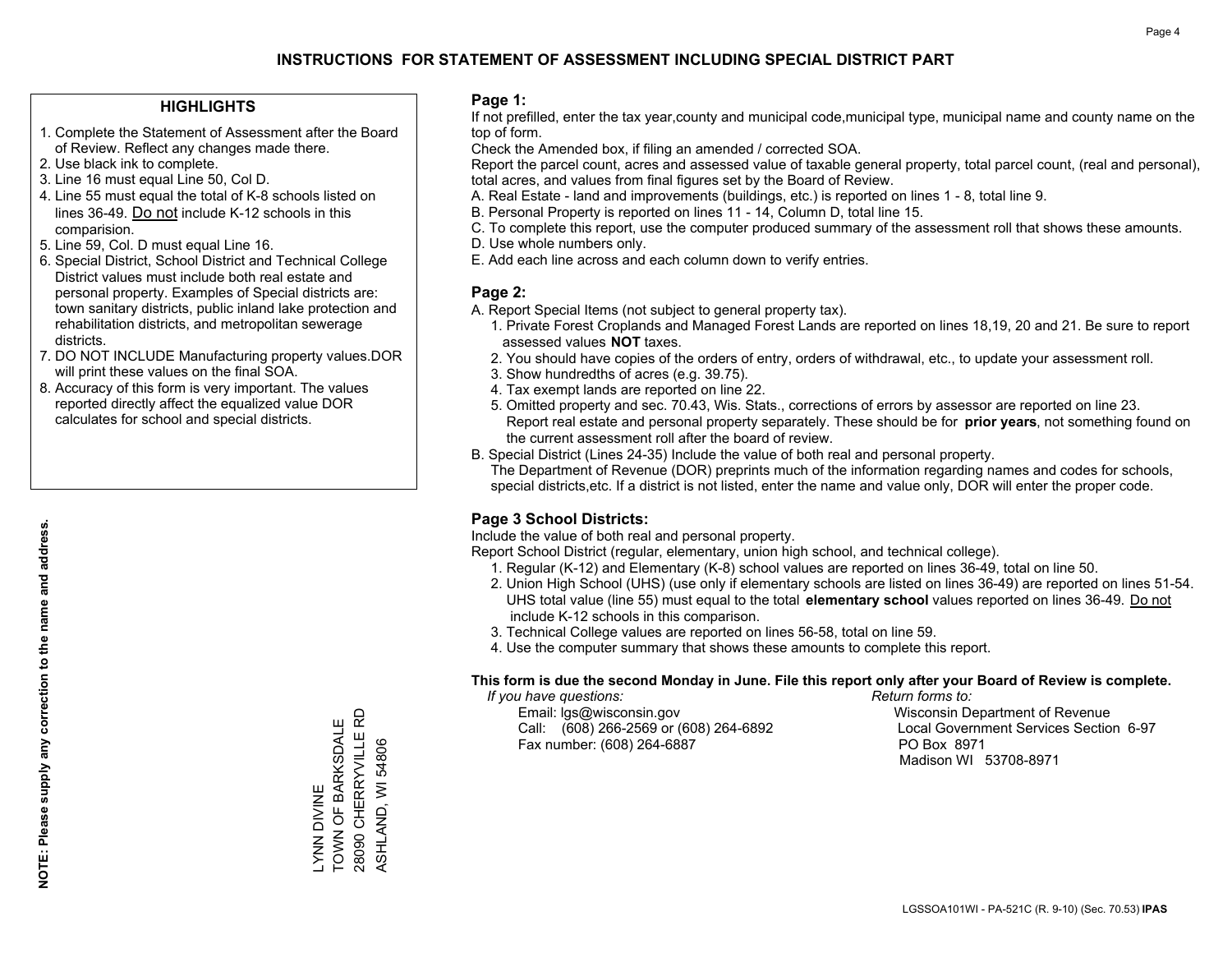**FINAL - EQUATED**

**STATEMENT OF ASSESSMENT FOR 2017** 

|          | ∩∩⊿ | 0077    |
|----------|-----|---------|
| $\cdots$ | MUN | ACCT NO |

|      | <b>FOR</b>                                                                                                                                                                                   | <b>TOWN OF</b><br><b>OF</b>                                  | <b>BARNES</b>                                        |          | <b>BAYFIELD COUNTY</b>       |                         |                                        | <b>WHEN COMPLETING THIS DOCUMENT</b>           |
|------|----------------------------------------------------------------------------------------------------------------------------------------------------------------------------------------------|--------------------------------------------------------------|------------------------------------------------------|----------|------------------------------|-------------------------|----------------------------------------|------------------------------------------------|
|      |                                                                                                                                                                                              | Town - Village - City                                        | <b>Municipality Name</b>                             |          | <b>County Name</b>           |                         |                                        | DO NOT WRITE OVER X's OR IN SHADED AREAS       |
| Line |                                                                                                                                                                                              | <b>REAL ESTATE</b><br>(See Lines 18 - 22 for                 | PARCEL COUNT<br>TOTAL LAND IMPROVEMENTS NUMBERS ONLY |          | NO. OF ACRES<br><b>WHOLE</b> | <b>VALUE OF</b><br>LAND | <b>VALUE OF</b><br><b>IMPROVEMENTS</b> | <b>TOTAL VALUE OF LAND</b><br>AND IMPROVEMENTS |
| No.  |                                                                                                                                                                                              | other Real Estate)                                           | Col. A                                               | Col. B   |                              |                         | Col. E                                 | Col. F                                         |
|      |                                                                                                                                                                                              | <b>RESIDENTIAL - Class 1</b>                                 | 2,295                                                | 1,513    | Col. C<br>5,294              | Col. D<br>161,466,700   | 139,240,900                            | 300,707,600                                    |
| 2    |                                                                                                                                                                                              | <b>COMMERCIAL - Class 2</b>                                  | 44                                                   | 37       | 283                          | 3,635,000               | 4,383,700                              | 8,018,700                                      |
| 3    |                                                                                                                                                                                              | <b>MANUFACTURING - Class 3</b>                               | 0                                                    | 0        | $\Omega$                     | $\mathbf{0}$            |                                        | 0<br>0                                         |
| 4    |                                                                                                                                                                                              | <b>AGRICULTURAL - Class 4</b>                                | $\overline{7}$                                       |          | 198                          | 9,400                   |                                        | 9,400                                          |
| 5    |                                                                                                                                                                                              | <b>UNDEVELOPED - Class 5</b>                                 | 171                                                  |          | 1,826                        | 642,800                 |                                        | 642,800                                        |
| 6    | AGRICULTURAL FOREST - Class 5m                                                                                                                                                               |                                                              | $\Omega$                                             |          | $\Omega$                     | 0                       |                                        | 0                                              |
| 7    | FOREST LANDS - Class 6                                                                                                                                                                       |                                                              | 479                                                  |          | 9,054                        | 12,179,200              |                                        | 12,179,200                                     |
| 8    |                                                                                                                                                                                              | OTHER - Class 7                                              | $\Omega$                                             | $\Omega$ | $\Omega$                     | $\Omega$                |                                        | <sup>0</sup><br><sup>0</sup>                   |
| 9    |                                                                                                                                                                                              | TOTAL - ALL COLUMNS                                          | 2,996                                                | 1,550    | 16,655                       | 177,933,100             | 143,624,600                            | 321,557,700                                    |
| 10   |                                                                                                                                                                                              | NUMBER OF PERSONAL PROPERTY ACCOUNTS IN ROLL                 |                                                      |          | 120                          | <b>LOCALLY ASSESSED</b> | <b>MANUFACTURING</b>                   | <b>MERGED</b>                                  |
| 11   |                                                                                                                                                                                              | BOATS AND OTHER WATERCRAFT NOT EXEMPT - Code 1               |                                                      |          |                              | 800                     |                                        | 800<br>0                                       |
| 12   |                                                                                                                                                                                              | MACHINERY, TOOLS AND PATTERNS - Code 2                       |                                                      |          |                              | 119,200                 |                                        | 119,200<br>$\Omega$                            |
| 13   |                                                                                                                                                                                              | FURNITURE, FIXTURES AND EQUIPMENT - Code 3                   |                                                      |          |                              | 142,400                 |                                        | 0<br>142,400                                   |
| 14   |                                                                                                                                                                                              | ALL OTHER PERSONAL PROPERTY NOT EXEMPT - Codes 4A, 4B, 4C    |                                                      |          |                              | 365,100                 |                                        | $\Omega$<br>365,100                            |
| 15   |                                                                                                                                                                                              | TOTAL OF PERSONAL PROPERTY NOT EXEMPT (Total of Lines 11-14) |                                                      |          |                              | 627,500                 |                                        | 627,500<br>0                                   |
| 16   | AGGREGATE ASSESSED VALUE OF ALL PROPERTY SUBJECT TO THE GENERAL PROPERTY TAX (Total of Lines 9F and 15F)<br>MUST EQUAL TOTAL VALUE OF THE SCHOOL DISTRICTS (K-12 PLUS K-8) - Line 50, Col. F |                                                              |                                                      |          |                              |                         | 322,185,200                            |                                                |
| 17   | Name of Assessor<br>Telephone #<br><b>BOARD OF REVIEW</b><br>DATE OF FINAL ADJOURNMENT<br><b>ASSOCIATED APPRAISALS</b><br>(920) 749-1995<br>05/20/2017                                       |                                                              |                                                      |          |                              |                         |                                        |                                                |

REMARKS

The Assessment Ratio to be used in calculating the estimated Fair Market Value on tax bills for this tax district is 1.000802356<br>This ratio should be used to convert assessed values to "Calculate Equalized Values" in Step Commission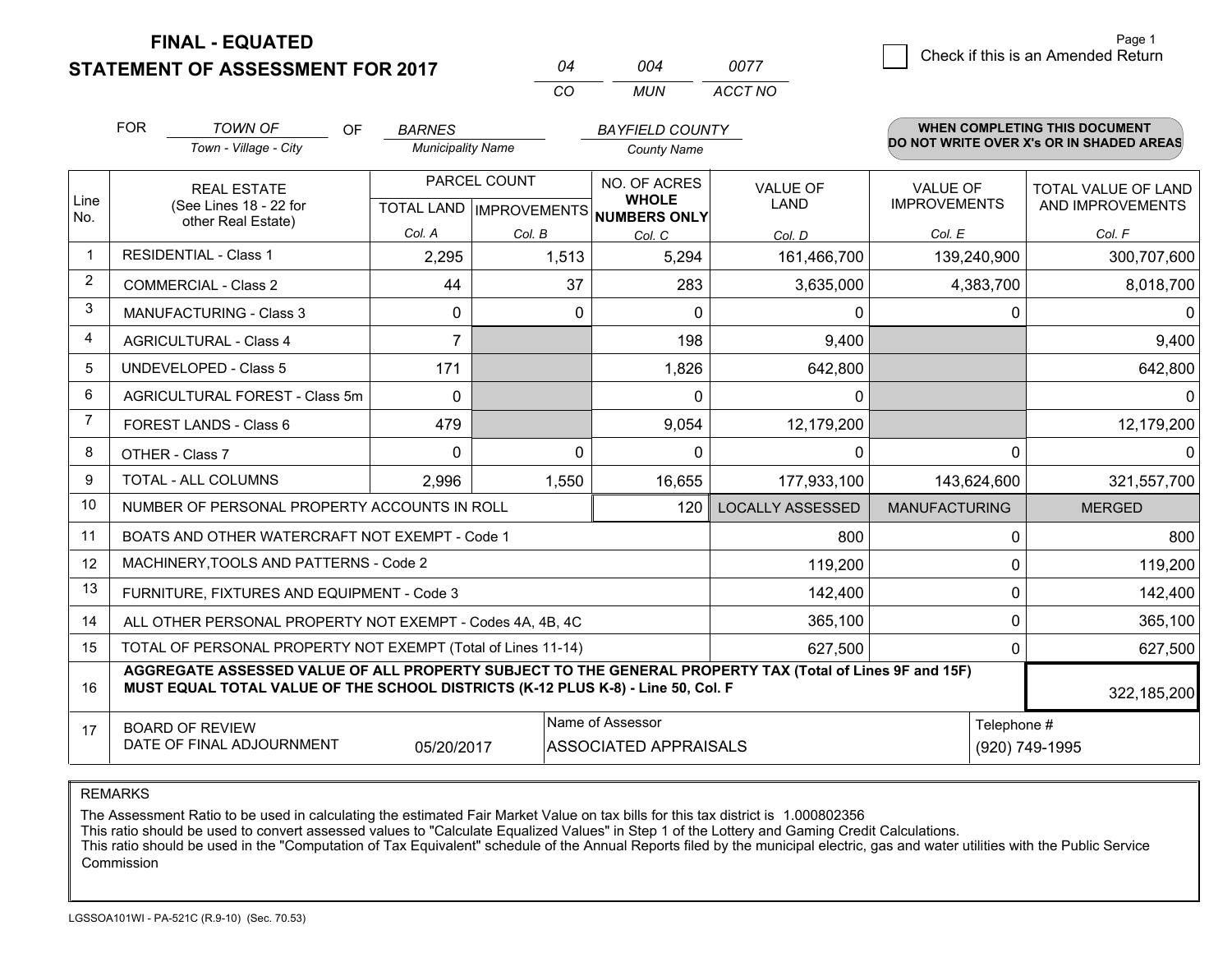*YEAR CO MUN ACCT NO* 2017 04 004 0077 Page 2

Do not confuse FOREST LANDS (Line 7) with FOREST CROPS (in this section) - They are **NOT** the same

|    |                                                                                |                 |  | Private Forest Crop - Reg Class @ 10¢ per acre                   |                  |                          | Private Forest Crop - Reg Class @ \$2.52 per acre                            |                                    |                                                                    |                    |
|----|--------------------------------------------------------------------------------|-----------------|--|------------------------------------------------------------------|------------------|--------------------------|------------------------------------------------------------------------------|------------------------------------|--------------------------------------------------------------------|--------------------|
| 18 | (a) PARCELS                                                                    | (b) ACRES       |  | (c) ASSESSED VALUE                                               |                  | (d) PARCELS              | (e) ACRES                                                                    |                                    |                                                                    | (f) ASSESSED VALUE |
|    |                                                                                | 38.95           |  | 52,600                                                           |                  |                          | 280                                                                          |                                    |                                                                    | 373.900            |
|    |                                                                                |                 |  | Private Forest Crop - Special Class @ 20¢ per acre               |                  |                          | Entered Before 2005 Managed Forest - Ferrous Mining CLOSED @ \$8.27 per acre |                                    |                                                                    |                    |
| 19 | (a) PARCELS                                                                    | (b) ACRES       |  | (c) ASSESSED VALUE                                               |                  | (d) PARCELS              | (e) ACRES                                                                    |                                    |                                                                    | (f) ASSESSED VALUE |
|    |                                                                                |                 |  |                                                                  |                  |                          |                                                                              |                                    |                                                                    |                    |
|    |                                                                                |                 |  | Entered Before 2005 Managed Forest - OPEN @ \$.79 per acre       |                  |                          | Entered Before 2005 Managed Forest - CLOSED @ \$1.87 per acre                |                                    |                                                                    |                    |
| 20 | (a) PARCELS                                                                    | (b) ACRES       |  | (c) ASSESSED VALUE                                               |                  | (d) PARCELS              | (e) ACRES                                                                    |                                    |                                                                    | (f) ASSESSED VALUE |
|    | 307                                                                            | 12.084.38       |  | 15,423,500                                                       |                  | 108                      | 3,686.39                                                                     |                                    | 5,728,100                                                          |                    |
|    | Entered After 2004 Managed Forest - OPEN @<br>\$2.14 per acre                  |                 |  |                                                                  |                  |                          | Entered After 2004 Managed Forest - CLOSED @ \$10.68 per acre                |                                    |                                                                    |                    |
| 21 | (a) PARCELS                                                                    | (b) ACRES       |  | (c) ASSESSED VALUE                                               |                  | (d) PARCELS<br>(e) ACRES |                                                                              |                                    | (f) ASSESSED VALUE                                                 |                    |
|    |                                                                                |                 |  |                                                                  |                  |                          |                                                                              |                                    |                                                                    |                    |
|    | 19                                                                             | 749.26          |  | 948,600                                                          |                  | 45<br>1,192.08           |                                                                              |                                    | 3,759,000                                                          |                    |
| 22 | (a) County Forest Cropland Acres                                               |                 |  | (b) Federal Acres                                                | (c) State Acres  |                          |                                                                              | (d) County (NOT FOREST CROP) Acres |                                                                    | (e) Other Acres    |
|    | 39,282.28                                                                      |                 |  | 238.3                                                            |                  | 1,310.74                 |                                                                              |                                    | 886.22                                                             |                    |
|    |                                                                                |                 |  | Assessed Value of Omitted Property From Prior Years (Sec. 70.44) |                  |                          | Assessed Value of Sec. 70.43 Corrections of Errors by Assessors              |                                    |                                                                    |                    |
|    |                                                                                | (a) REAL ESTATE |  | (b) PERSONAL                                                     |                  |                          | (c1) REAL ESTATE                                                             |                                    |                                                                    | (c2) PERSONAL      |
| 23 |                                                                                |                 |  |                                                                  |                  |                          |                                                                              |                                    |                                                                    |                    |
|    | Manufacturing Equated Value of Omitted Property From Prior Years (Sec. 70.995) |                 |  |                                                                  |                  |                          |                                                                              |                                    | Mfg. Equated Value of Sec.70.43 Corrections of Errors by Assessors |                    |
|    | (d) REAL ESTATE<br>(e) PERSONAL                                                |                 |  |                                                                  | (f1) REAL ESTATE |                          |                                                                              | (f2) PERSONAL                      |                                                                    |                    |
|    |                                                                                |                 |  |                                                                  |                  |                          |                                                                              |                                    |                                                                    |                    |

## **SPECIAL DISTRICTS**

| Line<br>No. | Enter 6-digit<br>Special District<br>Code (Col. A) | <b>Account</b><br><b>Number</b><br>(Col. B) | <b>Special District Name</b><br>(Col. C) | <b>Locally Assessed Value</b><br>of Real Estate and<br>Personal Property (Col. D) | Mfg Value of Real Estate<br>and Personal Property<br>(Col. E) | <b>Merged Value of</b><br><b>Real Estate and</b><br>Personal Property (Col. F) |
|-------------|----------------------------------------------------|---------------------------------------------|------------------------------------------|-----------------------------------------------------------------------------------|---------------------------------------------------------------|--------------------------------------------------------------------------------|
| 24          |                                                    |                                             |                                          |                                                                                   |                                                               |                                                                                |
| 25          |                                                    |                                             |                                          |                                                                                   |                                                               |                                                                                |
| 26          |                                                    |                                             |                                          |                                                                                   |                                                               |                                                                                |
| 27          |                                                    |                                             |                                          |                                                                                   |                                                               |                                                                                |
| 28          |                                                    |                                             |                                          |                                                                                   |                                                               |                                                                                |
| 29          |                                                    |                                             |                                          |                                                                                   |                                                               |                                                                                |
| 30          |                                                    |                                             |                                          |                                                                                   |                                                               |                                                                                |
| 31          |                                                    |                                             |                                          |                                                                                   |                                                               |                                                                                |
| 32          |                                                    |                                             |                                          |                                                                                   |                                                               |                                                                                |
| 33          |                                                    |                                             |                                          |                                                                                   |                                                               |                                                                                |
| 34          |                                                    |                                             |                                          |                                                                                   |                                                               |                                                                                |
| 35          |                                                    |                                             |                                          |                                                                                   |                                                               |                                                                                |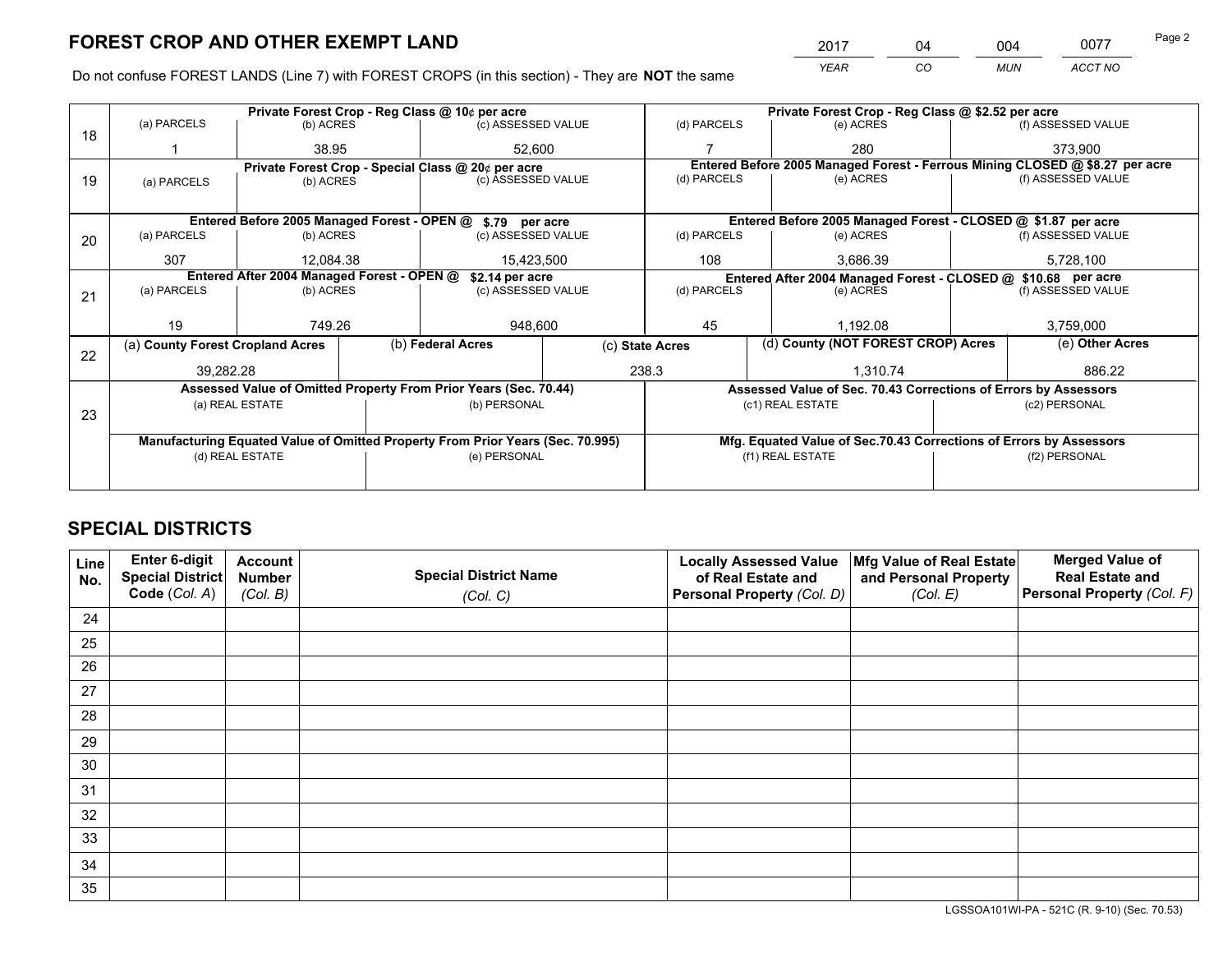|             |                                                          |                                             |                                                         | <b>YEAR</b>                                                                       | CO<br><b>MUN</b>                                              | ACCT NO                                                                        |
|-------------|----------------------------------------------------------|---------------------------------------------|---------------------------------------------------------|-----------------------------------------------------------------------------------|---------------------------------------------------------------|--------------------------------------------------------------------------------|
| Line<br>No. | Enter 6-digit<br><b>School District</b><br>Code (Col. A) | <b>Account</b><br><b>Number</b><br>(Col. B) | <b>School District Name</b><br>(Col. C)                 | <b>Locally Assessed Value</b><br>of Real Estate and<br>Personal Property (Col. D) | Mfg Value of Real Estate<br>and Personal Property<br>(Col. E) | <b>Merged Value of</b><br><b>Real Estate and</b><br>Personal Property (Col. F) |
|             | A. SCHOOL DISTRICTS (K-8 and K-12)                       |                                             |                                                         |                                                                                   |                                                               |                                                                                |
| 36          | 041491                                                   | 0030                                        | <b>SCH D OF DRUMMOND</b>                                | 322,185,200                                                                       |                                                               | 322,185,200                                                                    |
| 37          |                                                          |                                             |                                                         |                                                                                   |                                                               |                                                                                |
| 38          |                                                          |                                             |                                                         |                                                                                   |                                                               |                                                                                |
| 39          |                                                          |                                             |                                                         |                                                                                   |                                                               |                                                                                |
| 40          |                                                          |                                             |                                                         |                                                                                   |                                                               |                                                                                |
| 41          |                                                          |                                             |                                                         |                                                                                   |                                                               |                                                                                |
| 42<br>43    |                                                          |                                             |                                                         |                                                                                   |                                                               |                                                                                |
|             |                                                          |                                             |                                                         |                                                                                   |                                                               |                                                                                |
| 44<br>45    |                                                          |                                             |                                                         |                                                                                   |                                                               |                                                                                |
| 46          |                                                          |                                             |                                                         |                                                                                   |                                                               |                                                                                |
| 47          |                                                          |                                             |                                                         |                                                                                   |                                                               |                                                                                |
| 48          |                                                          |                                             |                                                         |                                                                                   |                                                               |                                                                                |
| 49          |                                                          |                                             |                                                         |                                                                                   |                                                               |                                                                                |
| 50          |                                                          |                                             | TOTAL ASSESSED VALUE OF SCHOOL DISTRICTS (K-8 and K-12) | 322,185,200                                                                       |                                                               | 322,185,200                                                                    |
|             | <b>B.</b><br><b>UNION HIGH SCHOOL DISTRICTS</b>          |                                             |                                                         |                                                                                   |                                                               |                                                                                |
| 51          |                                                          |                                             |                                                         |                                                                                   |                                                               |                                                                                |
| 52          |                                                          |                                             |                                                         |                                                                                   |                                                               |                                                                                |
| 53          |                                                          |                                             |                                                         |                                                                                   |                                                               |                                                                                |
| 54          |                                                          |                                             |                                                         |                                                                                   |                                                               |                                                                                |
| 55          |                                                          |                                             | TOTAL ASSESSED VALUE OF UNION HIGH SCHOOLS              |                                                                                   |                                                               |                                                                                |
|             | $\mathbf{C}$ .<br>TECHNICAL COLLEGE DISTRICTS            |                                             |                                                         |                                                                                   |                                                               |                                                                                |
| 56          | 001700                                                   | 0016                                        | WISCONSIN INDIANHEAD TECH COLLEGE SHEL                  | 322,185,200                                                                       |                                                               | 322,185,200                                                                    |
| 57          |                                                          |                                             |                                                         |                                                                                   |                                                               |                                                                                |
| 58          |                                                          |                                             |                                                         |                                                                                   |                                                               |                                                                                |
| 59          |                                                          |                                             | TOTAL ASSESSED VALUE OF TECHNICAL COLLEGES              | 322,185,200                                                                       |                                                               | 322,185,200                                                                    |

04

004

 *I hereby certify, to the best of my knowledge and belief, this form is complete and correct.*

**SCHOOL DISTRICTS**

| Print name of preparer | Title                    |                | Date (MM / DD / CCYY) |
|------------------------|--------------------------|----------------|-----------------------|
|                        |                          |                |                       |
| Signature of preparer  | Contact Telephone Number | E-mail address |                       |
|                        | $\sim$                   |                |                       |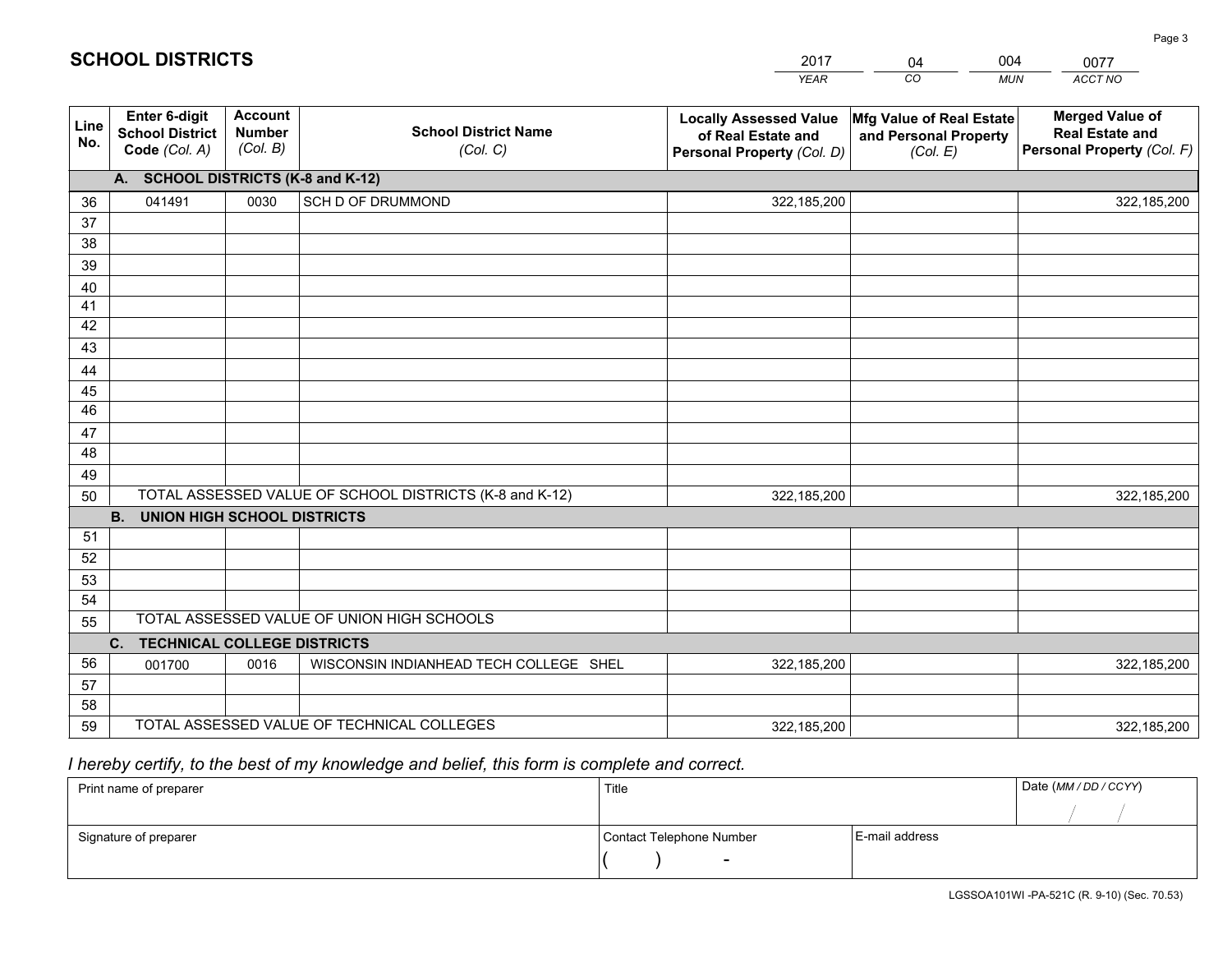#### **HIGHLIGHTS**

- 1. Complete the Statement of Assessment after the Board of Review. Reflect any changes made there.
- 2. Use black ink to complete.
- 3. Line 16 must equal Line 50, Col D.
- 4. Line 55 must equal the total of K-8 schools listed on lines 36-49. Do not include K-12 schools in this comparision.
- 5. Line 59, Col. D must equal Line 16.
- 6. Special District, School District and Technical College District values must include both real estate and personal property. Examples of Special districts are: town sanitary districts, public inland lake protection and rehabilitation districts, and metropolitan sewerage districts.
- 7. DO NOT INCLUDE Manufacturing property values.DOR will print these values on the final SOA.

JUDY BOURASSA TOWN OF BARNES 3360 COUNTY HWY N BARNES, WI 54873

 $\mathsf z$ 

3360 COUNTY HWY JUDY BOURASSA<br>TOWN OF BARNES

3ARNES, WI 54873

 8. Accuracy of this form is very important. The values reported directly affect the equalized value DOR calculates for school and special districts.

#### **Page 1:**

 If not prefilled, enter the tax year,county and municipal code,municipal type, municipal name and county name on the top of form.

Check the Amended box, if filing an amended / corrected SOA.

 Report the parcel count, acres and assessed value of taxable general property, total parcel count, (real and personal), total acres, and values from final figures set by the Board of Review.

- A. Real Estate land and improvements (buildings, etc.) is reported on lines 1 8, total line 9.
- B. Personal Property is reported on lines 11 14, Column D, total line 15.
- C. To complete this report, use the computer produced summary of the assessment roll that shows these amounts.
- D. Use whole numbers only.
- E. Add each line across and each column down to verify entries.

#### **Page 2:**

- A. Report Special Items (not subject to general property tax).
- 1. Private Forest Croplands and Managed Forest Lands are reported on lines 18,19, 20 and 21. Be sure to report assessed values **NOT** taxes.
- 2. You should have copies of the orders of entry, orders of withdrawal, etc., to update your assessment roll.
	- 3. Show hundredths of acres (e.g. 39.75).
- 4. Tax exempt lands are reported on line 22.
- 5. Omitted property and sec. 70.43, Wis. Stats., corrections of errors by assessor are reported on line 23. Report real estate and personal property separately. These should be for **prior years**, not something found on the current assessment roll after the board of review.
- B. Special District (Lines 24-35) Include the value of both real and personal property.
- The Department of Revenue (DOR) preprints much of the information regarding names and codes for schools, special districts,etc. If a district is not listed, enter the name and value only, DOR will enter the proper code.

## **Page 3 School Districts:**

Include the value of both real and personal property.

Report School District (regular, elementary, union high school, and technical college).

- 1. Regular (K-12) and Elementary (K-8) school values are reported on lines 36-49, total on line 50.
- 2. Union High School (UHS) (use only if elementary schools are listed on lines 36-49) are reported on lines 51-54. UHS total value (line 55) must equal to the total **elementary school** values reported on lines 36-49. Do notinclude K-12 schools in this comparison.
- 3. Technical College values are reported on lines 56-58, total on line 59.
- 4. Use the computer summary that shows these amounts to complete this report.

#### **This form is due the second Monday in June. File this report only after your Board of Review is complete.**

 *If you have questions: Return forms to:*

 Email: lgs@wisconsin.gov Wisconsin Department of RevenueCall:  $(608)$  266-2569 or  $(608)$  264-6892 Fax number: (608) 264-6887 PO Box 8971

Local Government Services Section 6-97

Madison WI 53708-8971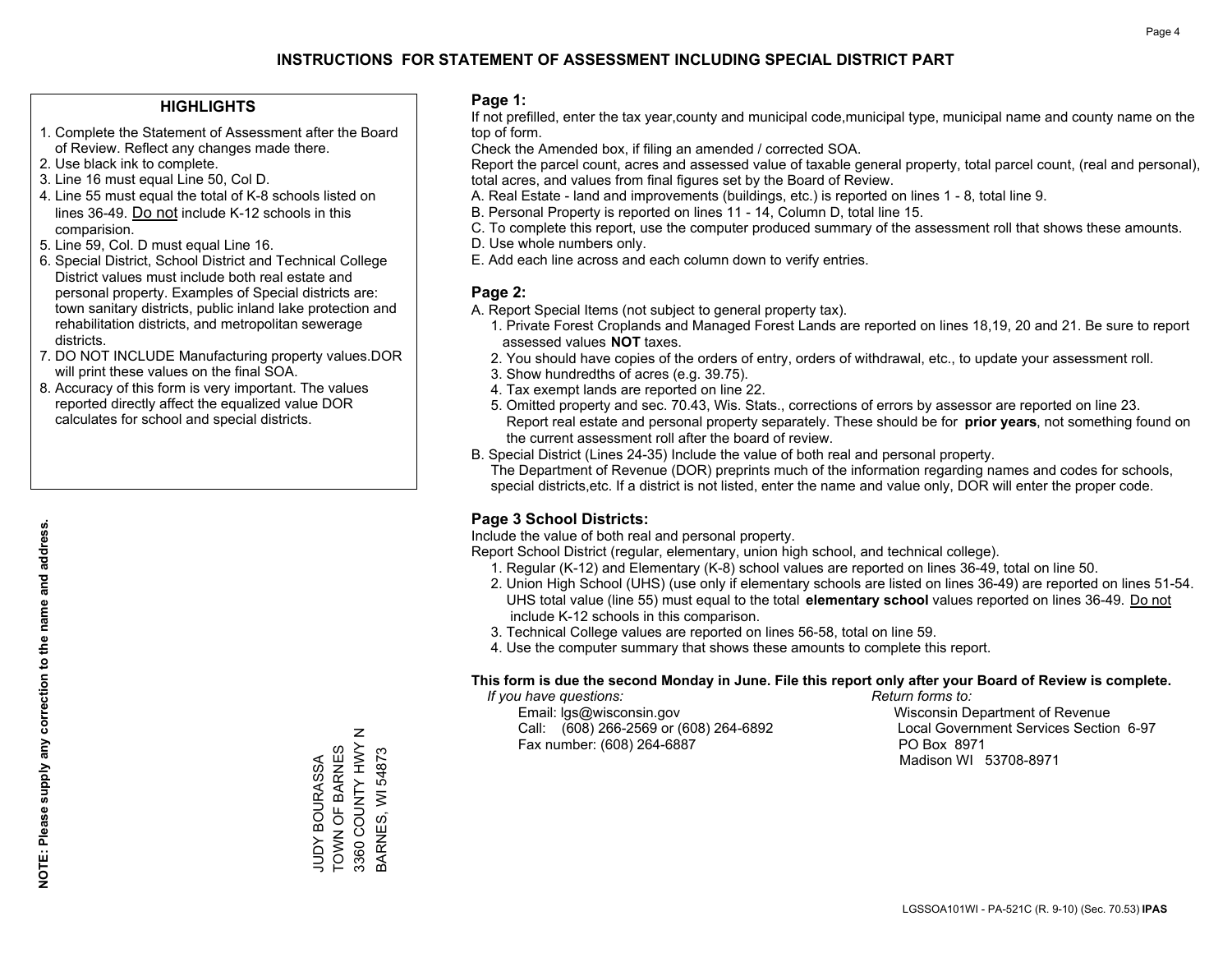**FINAL - EQUATED**

**STATEMENT OF ASSESSMENT FOR 2017** 

| 04  | ററഞ | 0078    |
|-----|-----|---------|
| CO. | MUN | ACCT NO |

|                | <b>FOR</b>                                 | <b>TOWN OF</b><br><b>OF</b>                                                                                                                                                                  | <b>BAYFIELD</b>          |                           | <b>BAYFIELD COUNTY</b>              |                         |                      | <b>WHEN COMPLETING THIS DOCUMENT</b>     |  |
|----------------|--------------------------------------------|----------------------------------------------------------------------------------------------------------------------------------------------------------------------------------------------|--------------------------|---------------------------|-------------------------------------|-------------------------|----------------------|------------------------------------------|--|
|                |                                            | Town - Village - City                                                                                                                                                                        | <b>Municipality Name</b> |                           | <b>County Name</b>                  |                         |                      | DO NOT WRITE OVER X's OR IN SHADED AREAS |  |
|                |                                            | <b>REAL ESTATE</b>                                                                                                                                                                           |                          | PARCEL COUNT              | NO. OF ACRES                        | <b>VALUE OF</b>         | <b>VALUE OF</b>      | TOTAL VALUE OF LAND                      |  |
| Line<br>No.    |                                            | (See Lines 18 - 22 for<br>other Real Estate)                                                                                                                                                 |                          | TOTAL LAND   IMPROVEMENTS | <b>WHOLE</b><br><b>NUMBERS ONLY</b> | LAND                    | <b>IMPROVEMENTS</b>  | AND IMPROVEMENTS                         |  |
|                |                                            |                                                                                                                                                                                              | Col. A                   | Col. B                    | Col. C                              | Col. D                  | Col. E               | Col. F                                   |  |
| -1             |                                            | <b>RESIDENTIAL - Class 1</b>                                                                                                                                                                 | 1,249                    | 627                       | 4,197                               | 67,551,500              | 77,913,700           | 145,465,200                              |  |
| 2              |                                            | <b>COMMERCIAL - Class 2</b>                                                                                                                                                                  | 74                       | 50                        | 337                                 | 4,162,900               | 10,456,000           | 14,618,900                               |  |
| 3              |                                            | <b>MANUFACTURING - Class 3</b>                                                                                                                                                               | $\Omega$                 | 0                         | $\Omega$                            | 0                       | 0                    | 0                                        |  |
| 4              |                                            | <b>AGRICULTURAL - Class 4</b>                                                                                                                                                                | 135                      |                           | 2,301                               | 264,300                 |                      | 264,300                                  |  |
| 5              |                                            | UNDEVELOPED - Class 5                                                                                                                                                                        | 62                       |                           | 495                                 | 269,700                 |                      | 269,700                                  |  |
| 6              | AGRICULTURAL FOREST - Class 5m             |                                                                                                                                                                                              | 34                       |                           | 516                                 | 403,900                 |                      | 403,900                                  |  |
| $\overline{7}$ | FOREST LANDS - Class 6                     |                                                                                                                                                                                              | 240                      |                           | 4,982                               | 7,816,500               |                      | 7,816,500                                |  |
| 8              |                                            | OTHER - Class 7                                                                                                                                                                              | 16                       | 16                        | 33                                  | 184,300                 | 1,503,900            | 1,688,200                                |  |
| 9              |                                            | TOTAL - ALL COLUMNS                                                                                                                                                                          | 1.810                    | 693                       | 12,861<br>80,653,100                |                         | 89,873,600           | 170,526,700                              |  |
| 10             |                                            | NUMBER OF PERSONAL PROPERTY ACCOUNTS IN ROLL                                                                                                                                                 |                          |                           | 44                                  | <b>LOCALLY ASSESSED</b> | <b>MANUFACTURING</b> | <b>MERGED</b>                            |  |
| 11             |                                            | BOATS AND OTHER WATERCRAFT NOT EXEMPT - Code 1                                                                                                                                               |                          |                           |                                     | 900                     | 0                    | 900                                      |  |
| 12             |                                            | MACHINERY, TOOLS AND PATTERNS - Code 2                                                                                                                                                       |                          |                           |                                     | 304,500                 | 10,900               | 315,400                                  |  |
| 13             |                                            | FURNITURE, FIXTURES AND EQUIPMENT - Code 3                                                                                                                                                   |                          |                           |                                     | 266,500                 | 5,100                | 271,600                                  |  |
| 14             |                                            | ALL OTHER PERSONAL PROPERTY NOT EXEMPT - Codes 4A, 4B, 4C                                                                                                                                    |                          |                           |                                     | 344,800                 | 10,800               | 355,600                                  |  |
| 15             |                                            | TOTAL OF PERSONAL PROPERTY NOT EXEMPT (Total of Lines 11-14)                                                                                                                                 |                          |                           |                                     | 916,700                 | 26,800               | 943,500                                  |  |
| 16             |                                            | AGGREGATE ASSESSED VALUE OF ALL PROPERTY SUBJECT TO THE GENERAL PROPERTY TAX (Total of Lines 9F and 15F)<br>MUST EQUAL TOTAL VALUE OF THE SCHOOL DISTRICTS (K-12 PLUS K-8) - Line 50, Col. F |                          |                           |                                     |                         |                      | 171,470,200                              |  |
| 17             | Name of Assessor<br><b>BOARD OF REVIEW</b> |                                                                                                                                                                                              |                          |                           |                                     |                         | Telephone #          |                                          |  |
|                |                                            | DATE OF FINAL ADJOURNMENT                                                                                                                                                                    | 05/11/2017               |                           | <b>NORDQUIST APPRAISALS (STEVE)</b> |                         |                      | (715) 934-2902                           |  |

REMARKS

The Assessment Ratio to be used in calculating the estimated Fair Market Value on tax bills for this tax district is 1.040903718

This ratio should be used to convert assessed values to "Calculate Equalized Values" in Step 1 of the Lottery and Gaming Credit Calculations.<br>This ratio should be used in the "Computation of Tax Equivalent" schedule of the Commission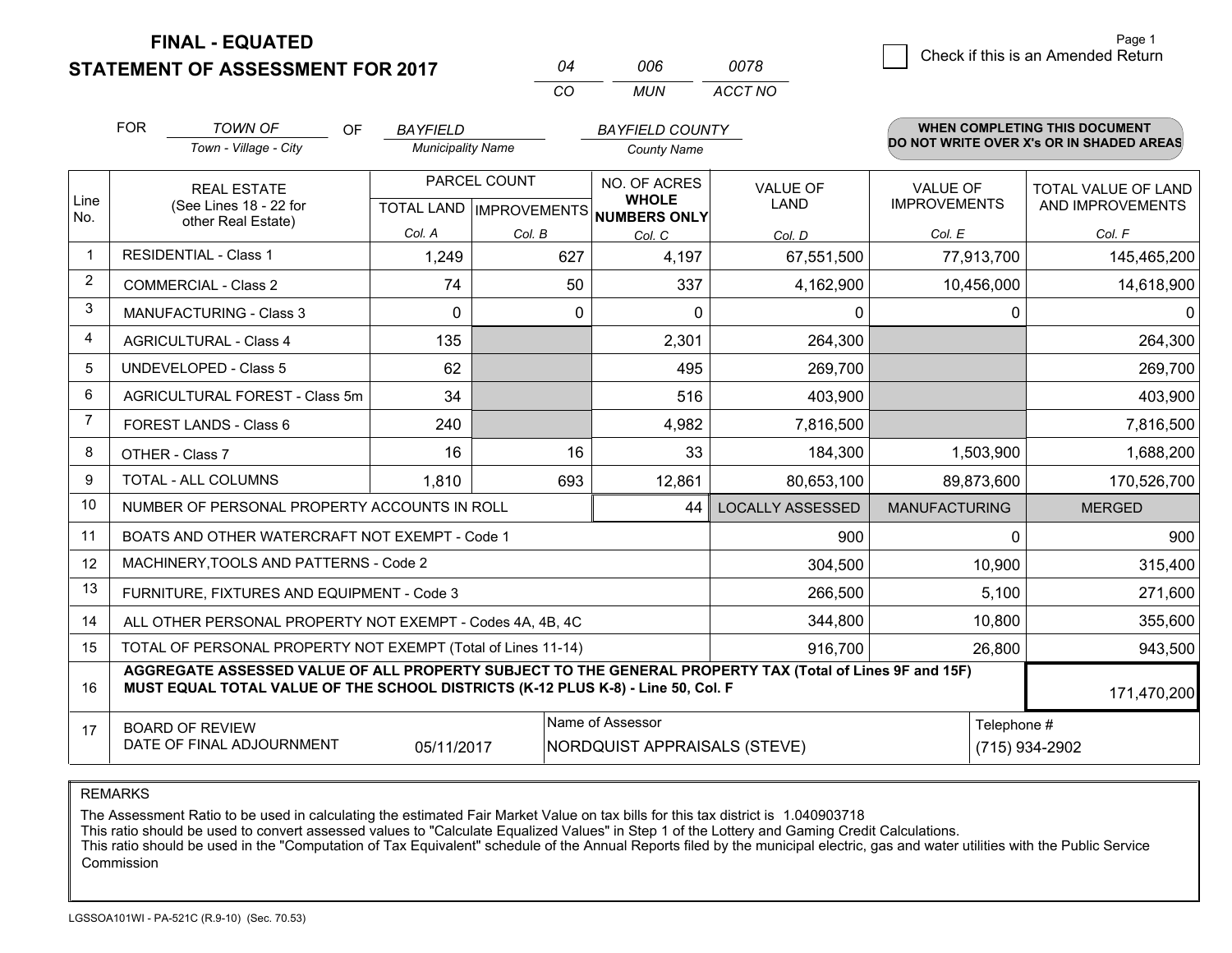*YEAR CO MUN ACCT NO* <sup>2017</sup> <sup>04</sup> <sup>006</sup> <sup>0078</sup> Page 2

Do not confuse FOREST LANDS (Line 7) with FOREST CROPS (in this section) - They are **NOT** the same

|    |                                                                                |                 |  | Private Forest Crop - Reg Class @ 10¢ per acre                   |  |                                    | Private Forest Crop - Reg Class @ \$2.52 per acre             |                                                                    |                 |                                                                              |  |
|----|--------------------------------------------------------------------------------|-----------------|--|------------------------------------------------------------------|--|------------------------------------|---------------------------------------------------------------|--------------------------------------------------------------------|-----------------|------------------------------------------------------------------------------|--|
| 18 | (a) PARCELS                                                                    | (b) ACRES       |  | (c) ASSESSED VALUE                                               |  | (d) PARCELS                        |                                                               | (e) ACRES                                                          |                 | (f) ASSESSED VALUE                                                           |  |
|    |                                                                                |                 |  |                                                                  |  |                                    |                                                               | 40                                                                 |                 | 67.200                                                                       |  |
|    |                                                                                |                 |  | Private Forest Crop - Special Class @ 20¢ per acre               |  |                                    |                                                               |                                                                    |                 | Entered Before 2005 Managed Forest - Ferrous Mining CLOSED @ \$8.27 per acre |  |
| 19 | (a) PARCELS                                                                    | (b) ACRES       |  | (c) ASSESSED VALUE                                               |  | (d) PARCELS                        |                                                               | (e) ACRES                                                          |                 | (f) ASSESSED VALUE                                                           |  |
|    |                                                                                |                 |  |                                                                  |  |                                    |                                                               |                                                                    |                 |                                                                              |  |
|    |                                                                                |                 |  | Entered Before 2005 Managed Forest - OPEN @ \$.79 per acre       |  |                                    |                                                               | Entered Before 2005 Managed Forest - CLOSED @ \$1.87 per acre      |                 |                                                                              |  |
| 20 | (a) PARCELS                                                                    | (b) ACRES       |  | (c) ASSESSED VALUE                                               |  | (d) PARCELS                        |                                                               | (e) ACRES                                                          |                 | (f) ASSESSED VALUE                                                           |  |
|    | 52                                                                             | 1,997.91        |  | 2,899,900                                                        |  | 6                                  |                                                               | 188.18                                                             |                 | 264,100                                                                      |  |
|    | Entered After 2004 Managed Forest - OPEN @<br>\$2.14 per acre                  |                 |  |                                                                  |  |                                    | Entered After 2004 Managed Forest - CLOSED @ \$10.68 per acre |                                                                    |                 |                                                                              |  |
| 21 | (a) PARCELS                                                                    | (b) ACRES       |  | (c) ASSESSED VALUE                                               |  | (d) PARCELS<br>(e) ACRES           |                                                               | (f) ASSESSED VALUE                                                 |                 |                                                                              |  |
|    |                                                                                |                 |  |                                                                  |  |                                    |                                                               |                                                                    |                 |                                                                              |  |
|    | 23                                                                             | 686.2           |  | 1,136,500                                                        |  | 18<br>493.58                       |                                                               |                                                                    | 3,330,200       |                                                                              |  |
| 22 | (a) County Forest Cropland Acres                                               |                 |  | (b) Federal Acres<br>(c) State Acres                             |  | (d) County (NOT FOREST CROP) Acres |                                                               |                                                                    | (e) Other Acres |                                                                              |  |
|    | 32,709.33                                                                      |                 |  | 1,775.42<br>4.922.79                                             |  |                                    |                                                               | 116.84                                                             |                 | 771.12                                                                       |  |
|    |                                                                                |                 |  | Assessed Value of Omitted Property From Prior Years (Sec. 70.44) |  |                                    |                                                               | Assessed Value of Sec. 70.43 Corrections of Errors by Assessors    |                 |                                                                              |  |
| 23 |                                                                                | (a) REAL ESTATE |  | (b) PERSONAL                                                     |  |                                    |                                                               | (c1) REAL ESTATE                                                   |                 | (c2) PERSONAL                                                                |  |
|    |                                                                                |                 |  |                                                                  |  |                                    |                                                               |                                                                    |                 |                                                                              |  |
|    | Manufacturing Equated Value of Omitted Property From Prior Years (Sec. 70.995) |                 |  |                                                                  |  |                                    |                                                               | Mfg. Equated Value of Sec.70.43 Corrections of Errors by Assessors |                 |                                                                              |  |
|    | (d) REAL ESTATE                                                                |                 |  | (e) PERSONAL                                                     |  | (f1) REAL ESTATE                   |                                                               |                                                                    | (f2) PERSONAL   |                                                                              |  |
|    |                                                                                |                 |  |                                                                  |  |                                    |                                                               |                                                                    |                 |                                                                              |  |

## **SPECIAL DISTRICTS**

| Line<br>No. | Enter 6-digit<br><b>Special District</b><br>Code (Col. A) | <b>Account</b><br><b>Number</b><br>(Col. B) | <b>Special District Name</b><br>(Col. C) | <b>Locally Assessed Value</b><br>of Real Estate and<br>Personal Property (Col. D) | Mfg Value of Real Estate<br>and Personal Property<br>(Col. E) | <b>Merged Value of</b><br><b>Real Estate and</b><br>Personal Property (Col. F) |
|-------------|-----------------------------------------------------------|---------------------------------------------|------------------------------------------|-----------------------------------------------------------------------------------|---------------------------------------------------------------|--------------------------------------------------------------------------------|
| 24          | 047060                                                    | 0019                                        | PIKES BAY SANITARY DISTRICT              | 144,335,300                                                                       |                                                               | 144,335,300                                                                    |
| 25          |                                                           |                                             |                                          |                                                                                   |                                                               |                                                                                |
| 26          |                                                           |                                             |                                          |                                                                                   |                                                               |                                                                                |
| 27          |                                                           |                                             |                                          |                                                                                   |                                                               |                                                                                |
| 28          |                                                           |                                             |                                          |                                                                                   |                                                               |                                                                                |
| 29          |                                                           |                                             |                                          |                                                                                   |                                                               |                                                                                |
| 30          |                                                           |                                             |                                          |                                                                                   |                                                               |                                                                                |
| 31          |                                                           |                                             |                                          |                                                                                   |                                                               |                                                                                |
| 32          |                                                           |                                             |                                          |                                                                                   |                                                               |                                                                                |
| 33          |                                                           |                                             |                                          |                                                                                   |                                                               |                                                                                |
| 34          |                                                           |                                             |                                          |                                                                                   |                                                               |                                                                                |
| 35          |                                                           |                                             |                                          |                                                                                   |                                                               |                                                                                |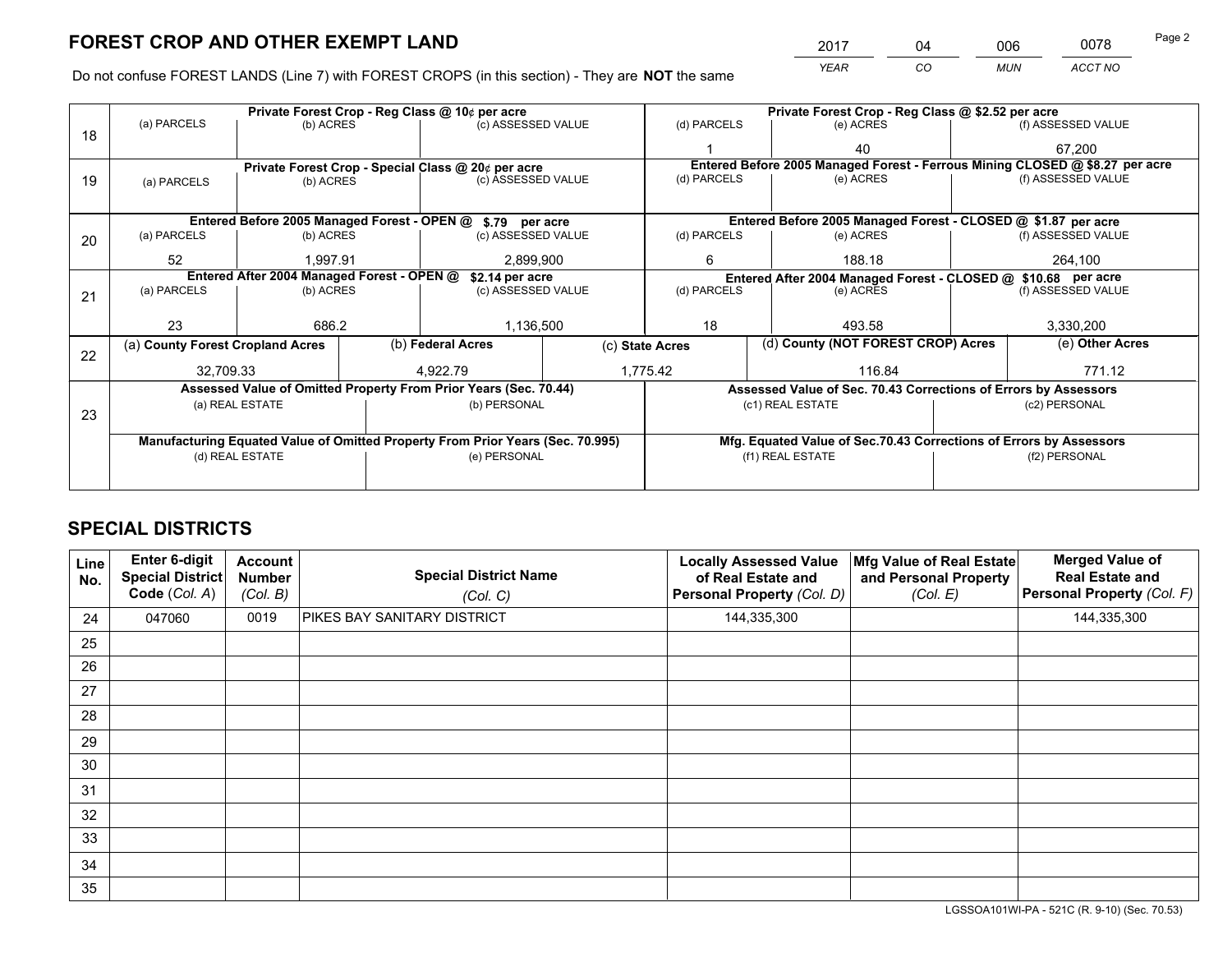|             |                                                          |                                             |                                                         | <b>YEAR</b>                                                                       | CO<br><b>MUN</b>                                              | ACCT NO                                                                        |  |  |  |  |
|-------------|----------------------------------------------------------|---------------------------------------------|---------------------------------------------------------|-----------------------------------------------------------------------------------|---------------------------------------------------------------|--------------------------------------------------------------------------------|--|--|--|--|
| Line<br>No. | Enter 6-digit<br><b>School District</b><br>Code (Col. A) | <b>Account</b><br><b>Number</b><br>(Col. B) | <b>School District Name</b><br>(Col. C)                 | <b>Locally Assessed Value</b><br>of Real Estate and<br>Personal Property (Col. D) | Mfg Value of Real Estate<br>and Personal Property<br>(Col. E) | <b>Merged Value of</b><br><b>Real Estate and</b><br>Personal Property (Col. F) |  |  |  |  |
|             | A. SCHOOL DISTRICTS (K-8 and K-12)                       |                                             |                                                         |                                                                                   |                                                               |                                                                                |  |  |  |  |
| 36          | 040315                                                   | 0029                                        | <b>SCH D OF BAYFIELD</b>                                | 171,443,400                                                                       | 26.800                                                        | 171,470,200                                                                    |  |  |  |  |
| 37          |                                                          |                                             |                                                         |                                                                                   |                                                               |                                                                                |  |  |  |  |
| 38          |                                                          |                                             |                                                         |                                                                                   |                                                               |                                                                                |  |  |  |  |
| 39          |                                                          |                                             |                                                         |                                                                                   |                                                               |                                                                                |  |  |  |  |
| 40          |                                                          |                                             |                                                         |                                                                                   |                                                               |                                                                                |  |  |  |  |
| 41<br>42    |                                                          |                                             |                                                         |                                                                                   |                                                               |                                                                                |  |  |  |  |
| 43          |                                                          |                                             |                                                         |                                                                                   |                                                               |                                                                                |  |  |  |  |
|             |                                                          |                                             |                                                         |                                                                                   |                                                               |                                                                                |  |  |  |  |
| 44<br>45    |                                                          |                                             |                                                         |                                                                                   |                                                               |                                                                                |  |  |  |  |
| 46          |                                                          |                                             |                                                         |                                                                                   |                                                               |                                                                                |  |  |  |  |
| 47          |                                                          |                                             |                                                         |                                                                                   |                                                               |                                                                                |  |  |  |  |
| 48          |                                                          |                                             |                                                         |                                                                                   |                                                               |                                                                                |  |  |  |  |
| 49          |                                                          |                                             |                                                         |                                                                                   |                                                               |                                                                                |  |  |  |  |
| 50          |                                                          |                                             | TOTAL ASSESSED VALUE OF SCHOOL DISTRICTS (K-8 and K-12) | 171,443,400                                                                       | 26,800                                                        | 171,470,200                                                                    |  |  |  |  |
|             | <b>B.</b><br><b>UNION HIGH SCHOOL DISTRICTS</b>          |                                             |                                                         |                                                                                   |                                                               |                                                                                |  |  |  |  |
| 51          |                                                          |                                             |                                                         |                                                                                   |                                                               |                                                                                |  |  |  |  |
| 52          |                                                          |                                             |                                                         |                                                                                   |                                                               |                                                                                |  |  |  |  |
| 53          |                                                          |                                             |                                                         |                                                                                   |                                                               |                                                                                |  |  |  |  |
| 54          |                                                          |                                             |                                                         |                                                                                   |                                                               |                                                                                |  |  |  |  |
| 55          |                                                          |                                             | TOTAL ASSESSED VALUE OF UNION HIGH SCHOOLS              |                                                                                   |                                                               |                                                                                |  |  |  |  |
|             | C.<br><b>TECHNICAL COLLEGE DISTRICTS</b>                 |                                             |                                                         |                                                                                   |                                                               |                                                                                |  |  |  |  |
| 56          | 001700                                                   | 0016                                        | WISCONSIN INDIANHEAD TECH COLLEGE SHEL                  | 171,443,400                                                                       | 26,800                                                        | 171,470,200                                                                    |  |  |  |  |
| 57<br>58    |                                                          |                                             |                                                         |                                                                                   |                                                               |                                                                                |  |  |  |  |
| 59          |                                                          |                                             | TOTAL ASSESSED VALUE OF TECHNICAL COLLEGES              | 171,443,400                                                                       | 26,800                                                        | 171,470,200                                                                    |  |  |  |  |
|             |                                                          |                                             |                                                         |                                                                                   |                                                               |                                                                                |  |  |  |  |

04

006

 *I hereby certify, to the best of my knowledge and belief, this form is complete and correct.*

**SCHOOL DISTRICTS**

| Print name of preparer | Title                    |                | Date (MM / DD / CCYY) |
|------------------------|--------------------------|----------------|-----------------------|
|                        |                          |                |                       |
| Signature of preparer  | Contact Telephone Number | E-mail address |                       |
|                        | $\sim$                   |                |                       |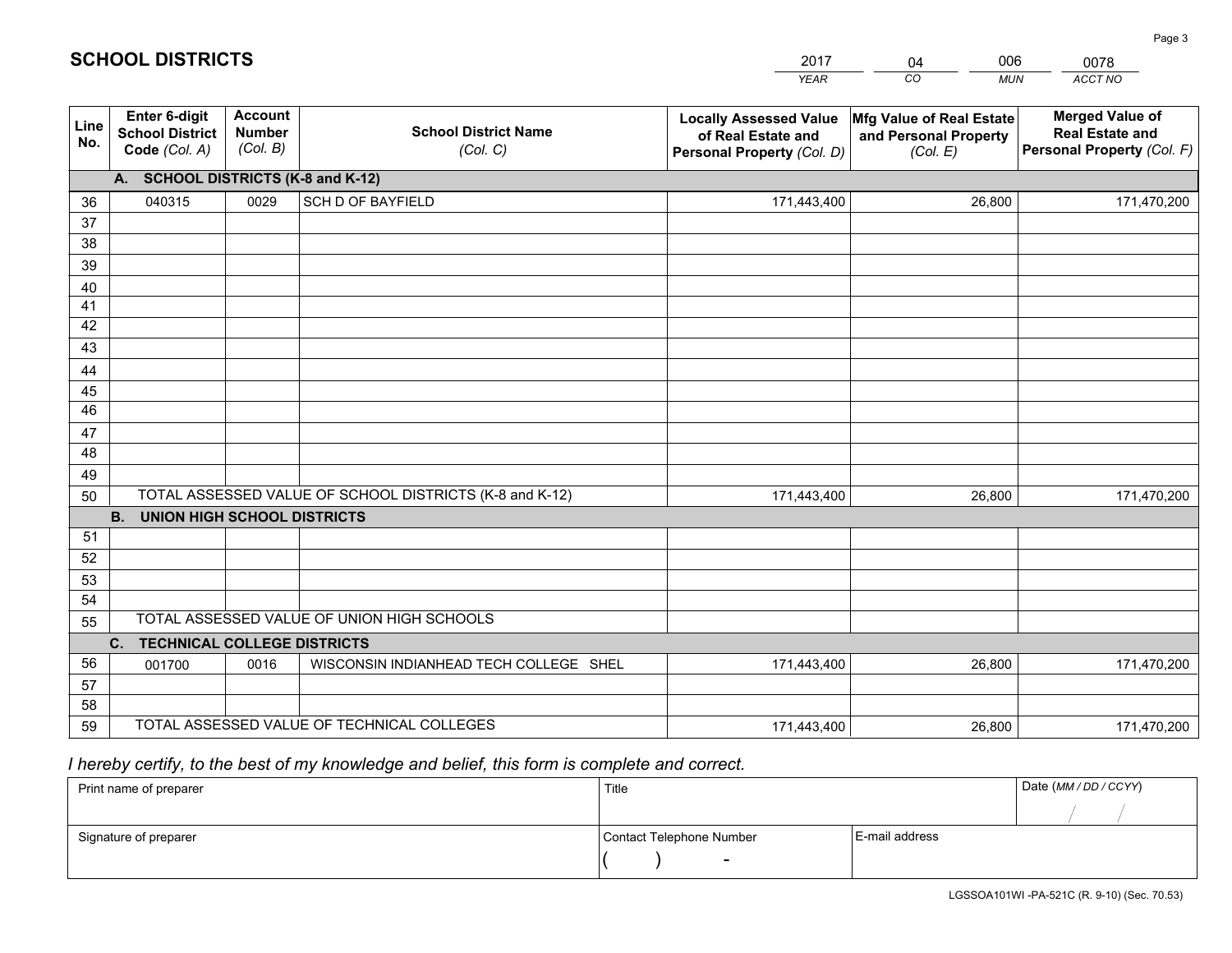#### **HIGHLIGHTS**

- 1. Complete the Statement of Assessment after the Board of Review. Reflect any changes made there.
- 2. Use black ink to complete.
- 3. Line 16 must equal Line 50, Col D.
- 4. Line 55 must equal the total of K-8 schools listed on lines 36-49. Do not include K-12 schools in this comparision.
- 5. Line 59, Col. D must equal Line 16.
- 6. Special District, School District and Technical College District values must include both real estate and personal property. Examples of Special districts are: town sanitary districts, public inland lake protection and rehabilitation districts, and metropolitan sewerage districts.
- 7. DO NOT INCLUDE Manufacturing property values.DOR will print these values on the final SOA.
- 8. Accuracy of this form is very important. The values reported directly affect the equalized value DOR calculates for school and special districts.

#### **Page 1:**

 If not prefilled, enter the tax year,county and municipal code,municipal type, municipal name and county name on the top of form.

Check the Amended box, if filing an amended / corrected SOA.

 Report the parcel count, acres and assessed value of taxable general property, total parcel count, (real and personal), total acres, and values from final figures set by the Board of Review.

- A. Real Estate land and improvements (buildings, etc.) is reported on lines 1 8, total line 9.
- B. Personal Property is reported on lines 11 14, Column D, total line 15.
- C. To complete this report, use the computer produced summary of the assessment roll that shows these amounts.
- D. Use whole numbers only.
- E. Add each line across and each column down to verify entries.

#### **Page 2:**

- A. Report Special Items (not subject to general property tax).
- 1. Private Forest Croplands and Managed Forest Lands are reported on lines 18,19, 20 and 21. Be sure to report assessed values **NOT** taxes.
- 2. You should have copies of the orders of entry, orders of withdrawal, etc., to update your assessment roll.
	- 3. Show hundredths of acres (e.g. 39.75).
- 4. Tax exempt lands are reported on line 22.
- 5. Omitted property and sec. 70.43, Wis. Stats., corrections of errors by assessor are reported on line 23. Report real estate and personal property separately. These should be for **prior years**, not something found on the current assessment roll after the board of review.
- B. Special District (Lines 24-35) Include the value of both real and personal property.

 The Department of Revenue (DOR) preprints much of the information regarding names and codes for schools, special districts,etc. If a district is not listed, enter the name and value only, DOR will enter the proper code.

## **Page 3 School Districts:**

Include the value of both real and personal property.

Report School District (regular, elementary, union high school, and technical college).

- 1. Regular (K-12) and Elementary (K-8) school values are reported on lines 36-49, total on line 50.
- 2. Union High School (UHS) (use only if elementary schools are listed on lines 36-49) are reported on lines 51-54. UHS total value (line 55) must equal to the total **elementary school** values reported on lines 36-49. Do notinclude K-12 schools in this comparison.
- 3. Technical College values are reported on lines 56-58, total on line 59.
- 4. Use the computer summary that shows these amounts to complete this report.

#### **This form is due the second Monday in June. File this report only after your Board of Review is complete.**

 *If you have questions: Return forms to:*

 Email: lgs@wisconsin.gov Wisconsin Department of RevenueCall:  $(608)$  266-2569 or  $(608)$  264-6892 Fax number: (608) 264-6887 PO Box 8971

Local Government Services Section 6-97 Madison WI 53708-8971

87550 HAPPY HOLLOW ROAD 87550 HAPPY HOLLOW ROAD TOWN OF BAYFIELD KELLY FAYE<br>TOWN OF BAYFIELD BAYFIELD, WI 54814 BAYFIELD, WI 54814 KELLY FAYE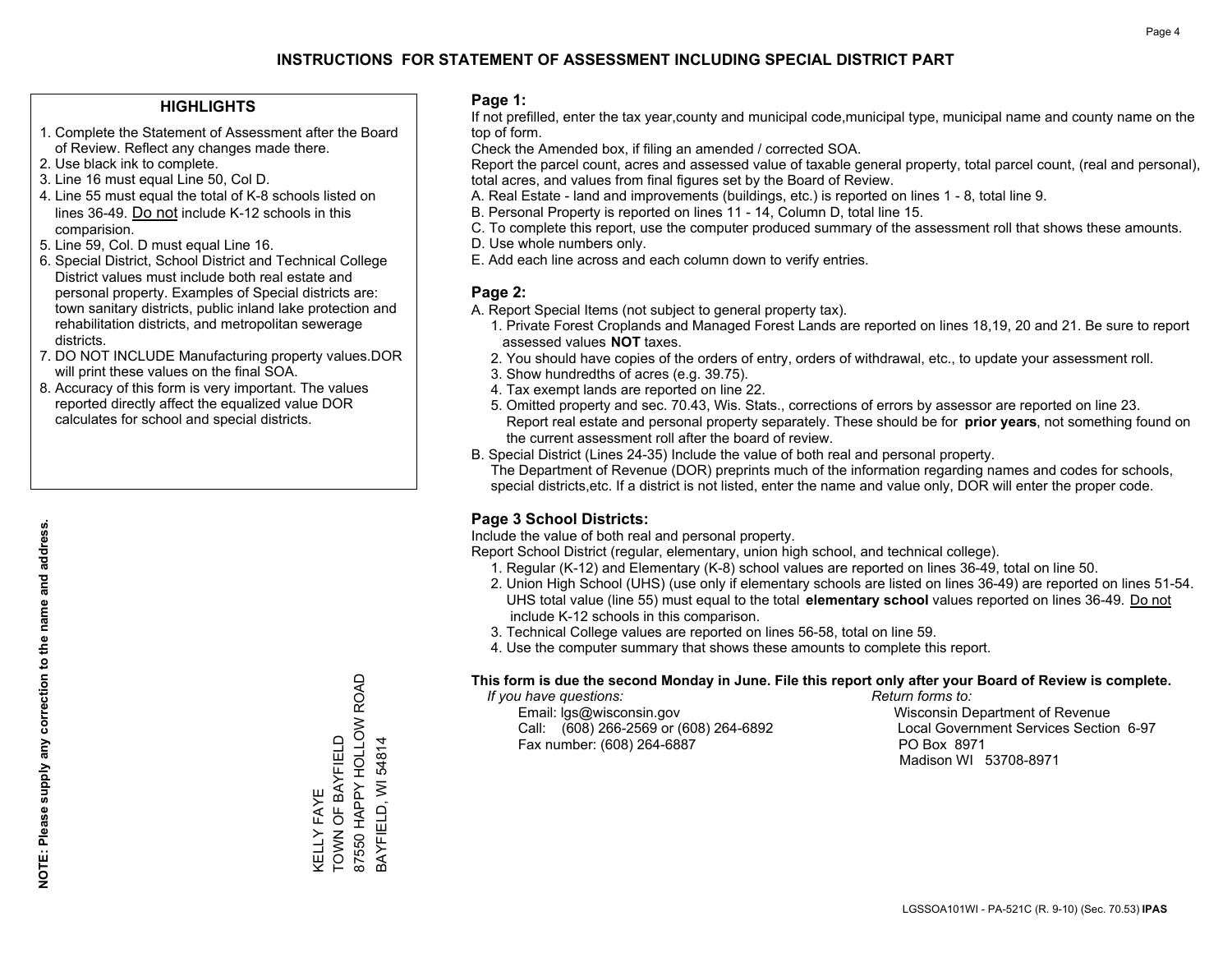**FINAL - EQUATED**

**STATEMENT OF ASSESSMENT FOR 2017** 

| n4 | nnr | 0079    |
|----|-----|---------|
| cо | MUN | ACCT NO |

|                | <b>FOR</b>                     | <b>TOWN OF</b><br><b>OF</b>                                                                                                                                                                  | <b>BAYVIEW</b>           |                           | <b>BAYFIELD COUNTY</b>              |                         |                      | WHEN COMPLETING THIS DOCUMENT<br>DO NOT WRITE OVER X's OR IN SHADED AREAS |  |
|----------------|--------------------------------|----------------------------------------------------------------------------------------------------------------------------------------------------------------------------------------------|--------------------------|---------------------------|-------------------------------------|-------------------------|----------------------|---------------------------------------------------------------------------|--|
|                |                                | Town - Village - City                                                                                                                                                                        | <b>Municipality Name</b> |                           | <b>County Name</b>                  |                         |                      |                                                                           |  |
|                |                                | <b>REAL ESTATE</b>                                                                                                                                                                           |                          | PARCEL COUNT              | NO. OF ACRES                        | <b>VALUE OF</b>         | VALUE OF             | TOTAL VALUE OF LAND                                                       |  |
| Line<br>No.    |                                | (See Lines 18 - 22 for<br>other Real Estate)                                                                                                                                                 |                          | TOTAL LAND   IMPROVEMENTS | <b>WHOLE</b><br><b>NUMBERS ONLY</b> | <b>LAND</b>             | <b>IMPROVEMENTS</b>  | AND IMPROVEMENTS                                                          |  |
|                |                                |                                                                                                                                                                                              | Col. A                   | Col. B                    | Col. C                              | Col. D                  | Col. E               | Col. F                                                                    |  |
| $\mathbf 1$    |                                | <b>RESIDENTIAL - Class 1</b>                                                                                                                                                                 | 475                      | 337                       | 1,365                               | 25,574,300              | 40,159,000           | 65,733,300                                                                |  |
| $\overline{2}$ |                                | <b>COMMERCIAL - Class 2</b>                                                                                                                                                                  | 12                       | 11                        | 40                                  | 463,900                 | 1,243,500            | 1,707,400                                                                 |  |
| 3              |                                | <b>MANUFACTURING - Class 3</b>                                                                                                                                                               | $\Omega$                 | $\Omega$                  | $\Omega$                            | 0                       | 0                    | $\Omega$                                                                  |  |
| 4              |                                | <b>AGRICULTURAL - Class 4</b>                                                                                                                                                                | 89                       |                           | 885                                 | 117,000                 |                      | 117,000                                                                   |  |
| 5              | <b>UNDEVELOPED - Class 5</b>   |                                                                                                                                                                                              | 14                       |                           | 69                                  | 20,100                  |                      | 20,100                                                                    |  |
| 6              | AGRICULTURAL FOREST - Class 5m |                                                                                                                                                                                              | 65                       |                           | 882                                 | 665,300                 |                      | 665,300                                                                   |  |
| 7              | FOREST LANDS - Class 6         |                                                                                                                                                                                              | 283                      |                           | 5,468                               | 7,988,700               |                      | 7,988,700                                                                 |  |
| 8              |                                | OTHER - Class 7                                                                                                                                                                              | $\overline{7}$           | 7                         | 8                                   | 62,500                  | 307,900              | 370,400                                                                   |  |
| 9              |                                | TOTAL - ALL COLUMNS                                                                                                                                                                          | 945                      | 355                       | 8,717                               | 34,891,800              | 41,710,400           | 76,602,200                                                                |  |
| 10             |                                | NUMBER OF PERSONAL PROPERTY ACCOUNTS IN ROLL                                                                                                                                                 |                          |                           | 11                                  | <b>LOCALLY ASSESSED</b> | <b>MANUFACTURING</b> | <b>MERGED</b>                                                             |  |
| 11             |                                | BOATS AND OTHER WATERCRAFT NOT EXEMPT - Code 1                                                                                                                                               |                          |                           |                                     | 0                       | 0                    | 0                                                                         |  |
| 12             |                                | MACHINERY, TOOLS AND PATTERNS - Code 2                                                                                                                                                       |                          |                           |                                     | 48,500                  | 0                    | 48,500                                                                    |  |
| 13             |                                | FURNITURE, FIXTURES AND EQUIPMENT - Code 3                                                                                                                                                   |                          |                           |                                     | 32,300                  | 0                    | 32,300                                                                    |  |
| 14             |                                | ALL OTHER PERSONAL PROPERTY NOT EXEMPT - Codes 4A, 4B, 4C                                                                                                                                    |                          |                           |                                     | 49,900                  | 0                    | 49,900                                                                    |  |
| 15             |                                | TOTAL OF PERSONAL PROPERTY NOT EXEMPT (Total of Lines 11-14)                                                                                                                                 |                          |                           |                                     | 130,700                 | 0                    | 130,700                                                                   |  |
| 16             |                                | AGGREGATE ASSESSED VALUE OF ALL PROPERTY SUBJECT TO THE GENERAL PROPERTY TAX (Total of Lines 9F and 15F)<br>MUST EQUAL TOTAL VALUE OF THE SCHOOL DISTRICTS (K-12 PLUS K-8) - Line 50, Col. F |                          |                           |                                     |                         |                      | 76,732,900                                                                |  |
| 17             |                                | <b>BOARD OF REVIEW</b>                                                                                                                                                                       |                          |                           | Name of Assessor                    |                         | Telephone #          |                                                                           |  |
|                |                                | DATE OF FINAL ADJOURNMENT                                                                                                                                                                    | 05/30/2017               |                           | DOUGLAS J AND BEN KURTZWEIL         |                         |                      | (715) 462-9679                                                            |  |

REMARKS

The Assessment Ratio to be used in calculating the estimated Fair Market Value on tax bills for this tax district is .973081176

This ratio should be used to convert assessed values to "Calculate Equalized Values" in Step 1 of the Lottery and Gaming Credit Calculations.<br>This ratio should be used in the "Computation of Tax Equivalent" schedule of the Commission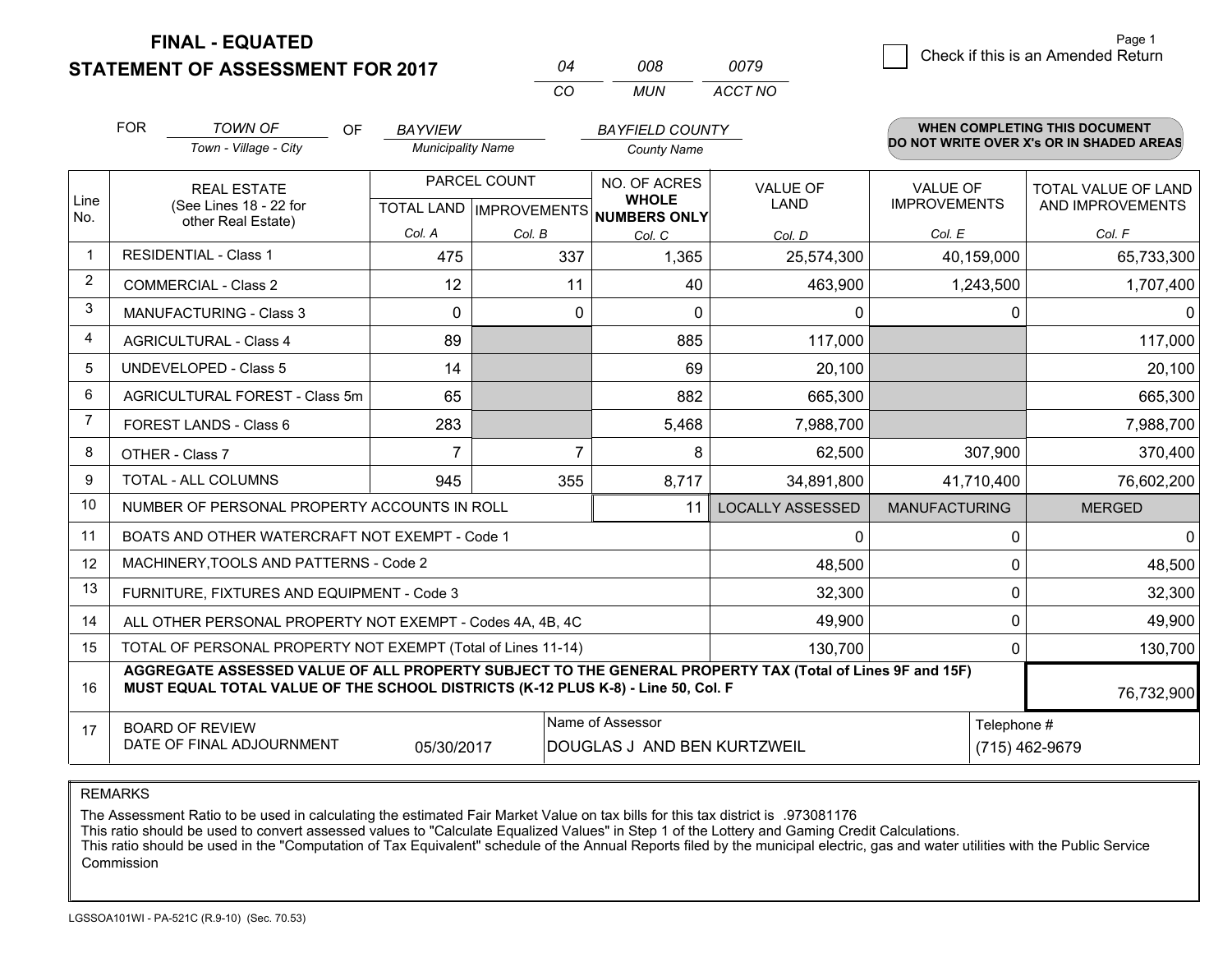*YEAR CO MUN ACCT NO* <sup>2017</sup> <sup>04</sup> <sup>008</sup> <sup>0079</sup>

Do not confuse FOREST LANDS (Line 7) with FOREST CROPS (in this section) - They are **NOT** the same

|    |                                            |                 |                 | Private Forest Crop - Reg Class @ 10¢ per acre                                 |                 | Private Forest Crop - Reg Class @ \$2.52 per acre             |                  |                                                                    |               |                                                                              |
|----|--------------------------------------------|-----------------|-----------------|--------------------------------------------------------------------------------|-----------------|---------------------------------------------------------------|------------------|--------------------------------------------------------------------|---------------|------------------------------------------------------------------------------|
| 18 | (a) PARCELS                                | (b) ACRES       |                 | (c) ASSESSED VALUE                                                             |                 | (d) PARCELS                                                   |                  | (e) ACRES                                                          |               | (f) ASSESSED VALUE                                                           |
|    |                                            |                 |                 |                                                                                |                 |                                                               |                  |                                                                    |               |                                                                              |
|    |                                            |                 |                 | Private Forest Crop - Special Class @ 20¢ per acre                             |                 |                                                               |                  |                                                                    |               | Entered Before 2005 Managed Forest - Ferrous Mining CLOSED @ \$8.27 per acre |
| 19 | (a) PARCELS                                | (b) ACRES       |                 | (c) ASSESSED VALUE                                                             |                 | (d) PARCELS                                                   |                  | (e) ACRES                                                          |               | (f) ASSESSED VALUE                                                           |
|    |                                            |                 |                 |                                                                                |                 |                                                               |                  |                                                                    |               |                                                                              |
|    |                                            |                 |                 | Entered Before 2005 Managed Forest - OPEN @ \$.79 per acre                     |                 |                                                               |                  | Entered Before 2005 Managed Forest - CLOSED @ \$1.87 per acre      |               |                                                                              |
| 20 | (a) PARCELS                                | (b) ACRES       |                 | (c) ASSESSED VALUE                                                             |                 | (d) PARCELS                                                   |                  | (e) ACRES                                                          |               | (f) ASSESSED VALUE                                                           |
|    | 9                                          | 338.5           |                 |                                                                                | 387,400         |                                                               | 26<br>956.31     |                                                                    | 1,146,700     |                                                                              |
|    | Entered After 2004 Managed Forest - OPEN @ |                 | \$2.14 per acre |                                                                                |                 | Entered After 2004 Managed Forest - CLOSED @ \$10.68 per acre |                  |                                                                    |               |                                                                              |
| 21 | (a) PARCELS                                | (b) ACRES       |                 | (c) ASSESSED VALUE                                                             | (d) PARCELS     |                                                               |                  | (e) ACRES                                                          |               | (f) ASSESSED VALUE                                                           |
|    |                                            |                 |                 |                                                                                |                 |                                                               |                  |                                                                    |               |                                                                              |
|    | q                                          | 309.05          |                 | 378,000                                                                        |                 | 2                                                             |                  | 80                                                                 |               | 115,200                                                                      |
| 22 | (a) County Forest Cropland Acres           |                 |                 | (b) Federal Acres                                                              | (c) State Acres |                                                               |                  | (d) County (NOT FOREST CROP) Acres                                 |               | (e) Other Acres                                                              |
|    | 13,119.46                                  |                 |                 | 2,022.34                                                                       |                 | 1,042.9                                                       | 85.86            |                                                                    |               | 243.39                                                                       |
|    |                                            |                 |                 | Assessed Value of Omitted Property From Prior Years (Sec. 70.44)               |                 |                                                               |                  | Assessed Value of Sec. 70.43 Corrections of Errors by Assessors    |               |                                                                              |
| 23 |                                            | (a) REAL ESTATE |                 | (b) PERSONAL                                                                   |                 |                                                               | (c1) REAL ESTATE |                                                                    |               | (c2) PERSONAL                                                                |
|    |                                            |                 |                 |                                                                                |                 |                                                               |                  |                                                                    |               |                                                                              |
|    |                                            |                 |                 | Manufacturing Equated Value of Omitted Property From Prior Years (Sec. 70.995) |                 |                                                               |                  | Mfg. Equated Value of Sec.70.43 Corrections of Errors by Assessors |               |                                                                              |
|    |                                            | (d) REAL ESTATE |                 | (e) PERSONAL                                                                   |                 | (f1) REAL ESTATE                                              |                  |                                                                    | (f2) PERSONAL |                                                                              |
|    |                                            |                 |                 |                                                                                |                 |                                                               |                  |                                                                    |               |                                                                              |

## **SPECIAL DISTRICTS**

| Line<br>No. | Enter 6-digit<br>Special District<br>Code (Col. A) | <b>Account</b><br><b>Number</b> | <b>Special District Name</b> | <b>Locally Assessed Value</b><br>of Real Estate and | Mfg Value of Real Estate<br>and Personal Property | <b>Merged Value of</b><br><b>Real Estate and</b><br>Personal Property (Col. F) |
|-------------|----------------------------------------------------|---------------------------------|------------------------------|-----------------------------------------------------|---------------------------------------------------|--------------------------------------------------------------------------------|
|             |                                                    | (Col. B)                        | (Col. C)                     | Personal Property (Col. D)                          | (Col. E)                                          |                                                                                |
| 24          |                                                    |                                 |                              |                                                     |                                                   |                                                                                |
| 25          |                                                    |                                 |                              |                                                     |                                                   |                                                                                |
| 26          |                                                    |                                 |                              |                                                     |                                                   |                                                                                |
| 27          |                                                    |                                 |                              |                                                     |                                                   |                                                                                |
| 28          |                                                    |                                 |                              |                                                     |                                                   |                                                                                |
| 29          |                                                    |                                 |                              |                                                     |                                                   |                                                                                |
| 30          |                                                    |                                 |                              |                                                     |                                                   |                                                                                |
| 31          |                                                    |                                 |                              |                                                     |                                                   |                                                                                |
| 32          |                                                    |                                 |                              |                                                     |                                                   |                                                                                |
| 33          |                                                    |                                 |                              |                                                     |                                                   |                                                                                |
| 34          |                                                    |                                 |                              |                                                     |                                                   |                                                                                |
| 35          |                                                    |                                 |                              |                                                     |                                                   |                                                                                |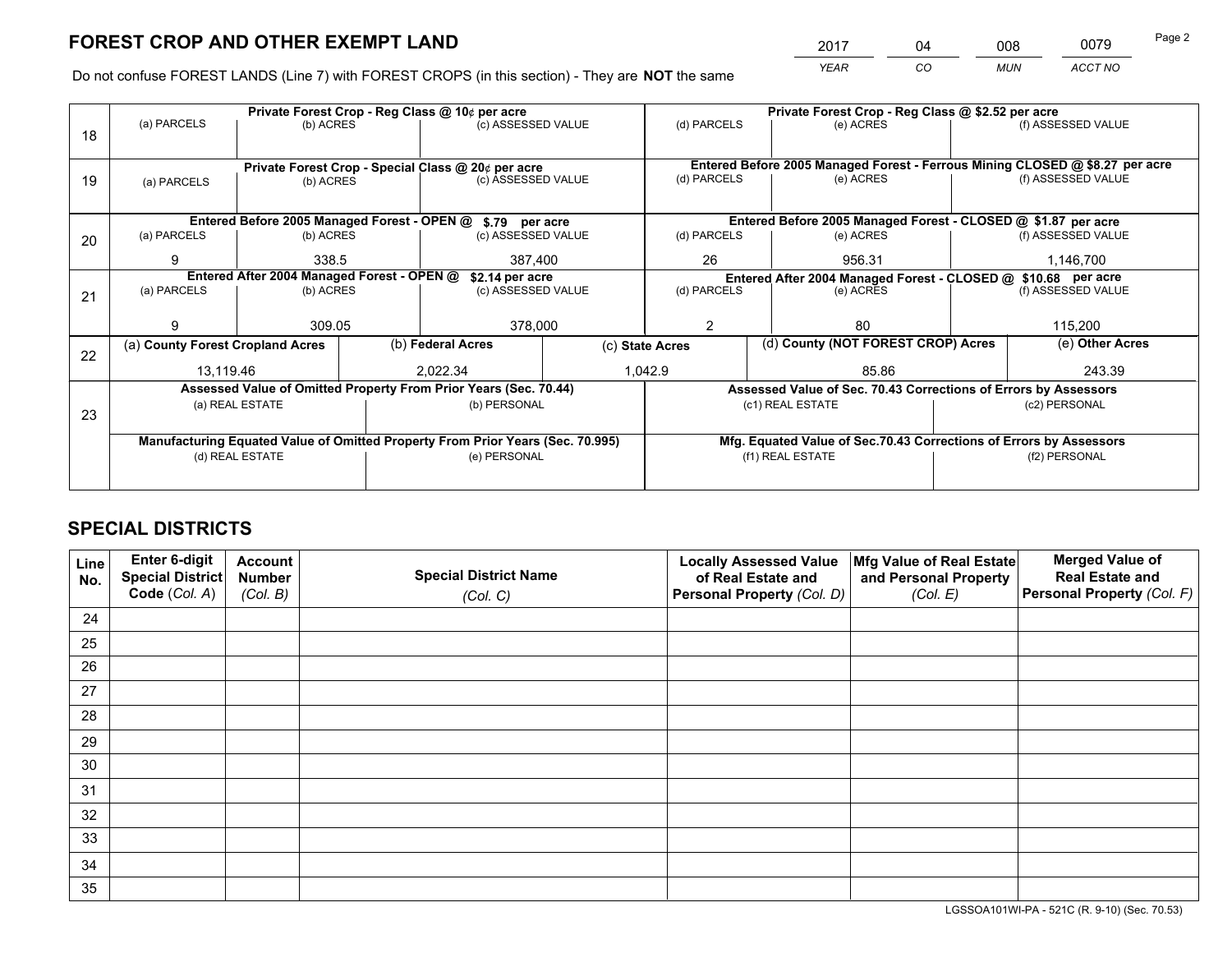|             |                                                                 |                                             |                                                         | <b>YEAR</b>                                                                       | CO<br><b>MUN</b>                                              | ACCT NO                                                                        |
|-------------|-----------------------------------------------------------------|---------------------------------------------|---------------------------------------------------------|-----------------------------------------------------------------------------------|---------------------------------------------------------------|--------------------------------------------------------------------------------|
| Line<br>No. | <b>Enter 6-digit</b><br><b>School District</b><br>Code (Col. A) | <b>Account</b><br><b>Number</b><br>(Col. B) | <b>School District Name</b><br>(Col. C)                 | <b>Locally Assessed Value</b><br>of Real Estate and<br>Personal Property (Col. D) | Mfg Value of Real Estate<br>and Personal Property<br>(Col. E) | <b>Merged Value of</b><br><b>Real Estate and</b><br>Personal Property (Col. F) |
|             | A. SCHOOL DISTRICTS (K-8 and K-12)                              |                                             |                                                         |                                                                                   |                                                               |                                                                                |
| 36          | 046027                                                          | 0032                                        | <b>SCH D OF WASHBURN</b>                                | 76,732,900                                                                        |                                                               | 76,732,900                                                                     |
| 37          |                                                                 |                                             |                                                         |                                                                                   |                                                               |                                                                                |
| 38          |                                                                 |                                             |                                                         |                                                                                   |                                                               |                                                                                |
| 39          |                                                                 |                                             |                                                         |                                                                                   |                                                               |                                                                                |
| 40          |                                                                 |                                             |                                                         |                                                                                   |                                                               |                                                                                |
| 41<br>42    |                                                                 |                                             |                                                         |                                                                                   |                                                               |                                                                                |
| 43          |                                                                 |                                             |                                                         |                                                                                   |                                                               |                                                                                |
| 44          |                                                                 |                                             |                                                         |                                                                                   |                                                               |                                                                                |
| 45          |                                                                 |                                             |                                                         |                                                                                   |                                                               |                                                                                |
| 46          |                                                                 |                                             |                                                         |                                                                                   |                                                               |                                                                                |
| 47          |                                                                 |                                             |                                                         |                                                                                   |                                                               |                                                                                |
| 48          |                                                                 |                                             |                                                         |                                                                                   |                                                               |                                                                                |
| 49          |                                                                 |                                             |                                                         |                                                                                   |                                                               |                                                                                |
| 50          |                                                                 |                                             | TOTAL ASSESSED VALUE OF SCHOOL DISTRICTS (K-8 and K-12) | 76,732,900                                                                        |                                                               | 76,732,900                                                                     |
|             | <b>B.</b><br><b>UNION HIGH SCHOOL DISTRICTS</b>                 |                                             |                                                         |                                                                                   |                                                               |                                                                                |
| 51          |                                                                 |                                             |                                                         |                                                                                   |                                                               |                                                                                |
| 52          |                                                                 |                                             |                                                         |                                                                                   |                                                               |                                                                                |
| 53          |                                                                 |                                             |                                                         |                                                                                   |                                                               |                                                                                |
| 54          |                                                                 |                                             | TOTAL ASSESSED VALUE OF UNION HIGH SCHOOLS              |                                                                                   |                                                               |                                                                                |
| 55          |                                                                 |                                             |                                                         |                                                                                   |                                                               |                                                                                |
| 56          | C.<br><b>TECHNICAL COLLEGE DISTRICTS</b>                        |                                             |                                                         |                                                                                   |                                                               |                                                                                |
| 57          | 001700                                                          | 0016                                        | WISCONSIN INDIANHEAD TECH COLLEGE SHEL                  | 76,732,900                                                                        |                                                               | 76,732,900                                                                     |
| 58          |                                                                 |                                             |                                                         |                                                                                   |                                                               |                                                                                |
| 59          |                                                                 |                                             | TOTAL ASSESSED VALUE OF TECHNICAL COLLEGES              | 76,732,900                                                                        |                                                               | 76,732,900                                                                     |

04

008

 *I hereby certify, to the best of my knowledge and belief, this form is complete and correct.*

**SCHOOL DISTRICTS**

| Print name of preparer | Title                    |                | Date (MM / DD / CCYY) |
|------------------------|--------------------------|----------------|-----------------------|
|                        |                          |                |                       |
| Signature of preparer  | Contact Telephone Number | E-mail address |                       |
|                        | $\sim$                   |                |                       |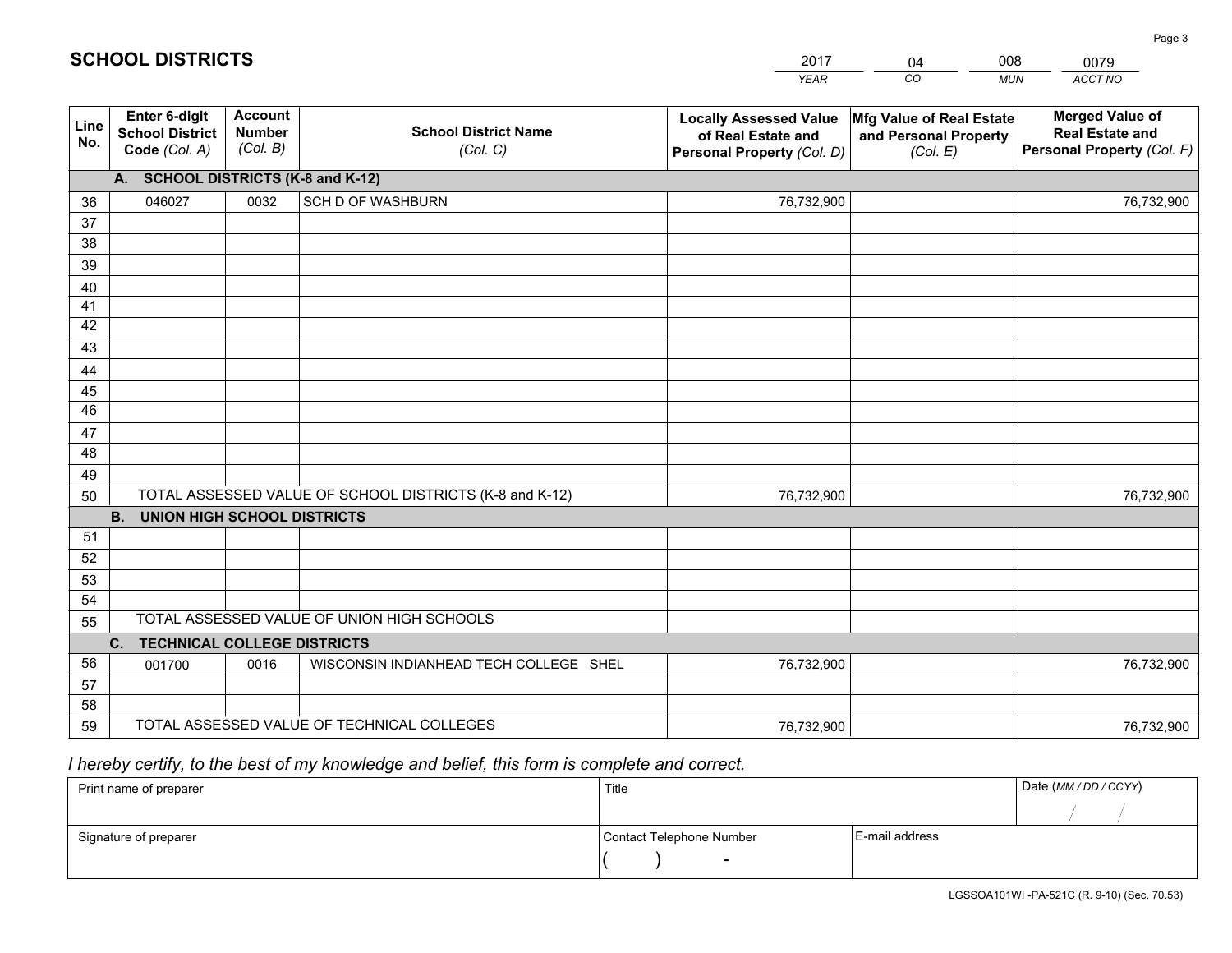#### **HIGHLIGHTS**

- 1. Complete the Statement of Assessment after the Board of Review. Reflect any changes made there.
- 2. Use black ink to complete.
- 3. Line 16 must equal Line 50, Col D.
- 4. Line 55 must equal the total of K-8 schools listed on lines 36-49. Do not include K-12 schools in this comparision.
- 5. Line 59, Col. D must equal Line 16.
- 6. Special District, School District and Technical College District values must include both real estate and personal property. Examples of Special districts are: town sanitary districts, public inland lake protection and rehabilitation districts, and metropolitan sewerage districts.
- 7. DO NOT INCLUDE Manufacturing property values.DOR will print these values on the final SOA.

WANDA HYDE TOWN OF BAYVIEW 32800 BURLAGER RD WASHBURN, WI 54891

WASHBURN, WI 54891 32800 BURLAGER RD WANDA HYDE<br>TOWN OF BAYVIEW

 8. Accuracy of this form is very important. The values reported directly affect the equalized value DOR calculates for school and special districts.

#### **Page 1:**

 If not prefilled, enter the tax year,county and municipal code,municipal type, municipal name and county name on the top of form.

Check the Amended box, if filing an amended / corrected SOA.

 Report the parcel count, acres and assessed value of taxable general property, total parcel count, (real and personal), total acres, and values from final figures set by the Board of Review.

- A. Real Estate land and improvements (buildings, etc.) is reported on lines 1 8, total line 9.
- B. Personal Property is reported on lines 11 14, Column D, total line 15.
- C. To complete this report, use the computer produced summary of the assessment roll that shows these amounts.
- D. Use whole numbers only.
- E. Add each line across and each column down to verify entries.

### **Page 2:**

- A. Report Special Items (not subject to general property tax).
- 1. Private Forest Croplands and Managed Forest Lands are reported on lines 18,19, 20 and 21. Be sure to report assessed values **NOT** taxes.
- 2. You should have copies of the orders of entry, orders of withdrawal, etc., to update your assessment roll.
	- 3. Show hundredths of acres (e.g. 39.75).
- 4. Tax exempt lands are reported on line 22.
- 5. Omitted property and sec. 70.43, Wis. Stats., corrections of errors by assessor are reported on line 23. Report real estate and personal property separately. These should be for **prior years**, not something found on the current assessment roll after the board of review.
- B. Special District (Lines 24-35) Include the value of both real and personal property.

 The Department of Revenue (DOR) preprints much of the information regarding names and codes for schools, special districts,etc. If a district is not listed, enter the name and value only, DOR will enter the proper code.

## **Page 3 School Districts:**

Include the value of both real and personal property.

Report School District (regular, elementary, union high school, and technical college).

- 1. Regular (K-12) and Elementary (K-8) school values are reported on lines 36-49, total on line 50.
- 2. Union High School (UHS) (use only if elementary schools are listed on lines 36-49) are reported on lines 51-54. UHS total value (line 55) must equal to the total **elementary school** values reported on lines 36-49. Do notinclude K-12 schools in this comparison.
- 3. Technical College values are reported on lines 56-58, total on line 59.
- 4. Use the computer summary that shows these amounts to complete this report.

#### **This form is due the second Monday in June. File this report only after your Board of Review is complete.**

 *If you have questions: Return forms to:*

 Email: lgs@wisconsin.gov Wisconsin Department of RevenueCall:  $(608)$  266-2569 or  $(608)$  264-6892 Fax number: (608) 264-6887 PO Box 8971

Local Government Services Section 6-97 Madison WI 53708-8971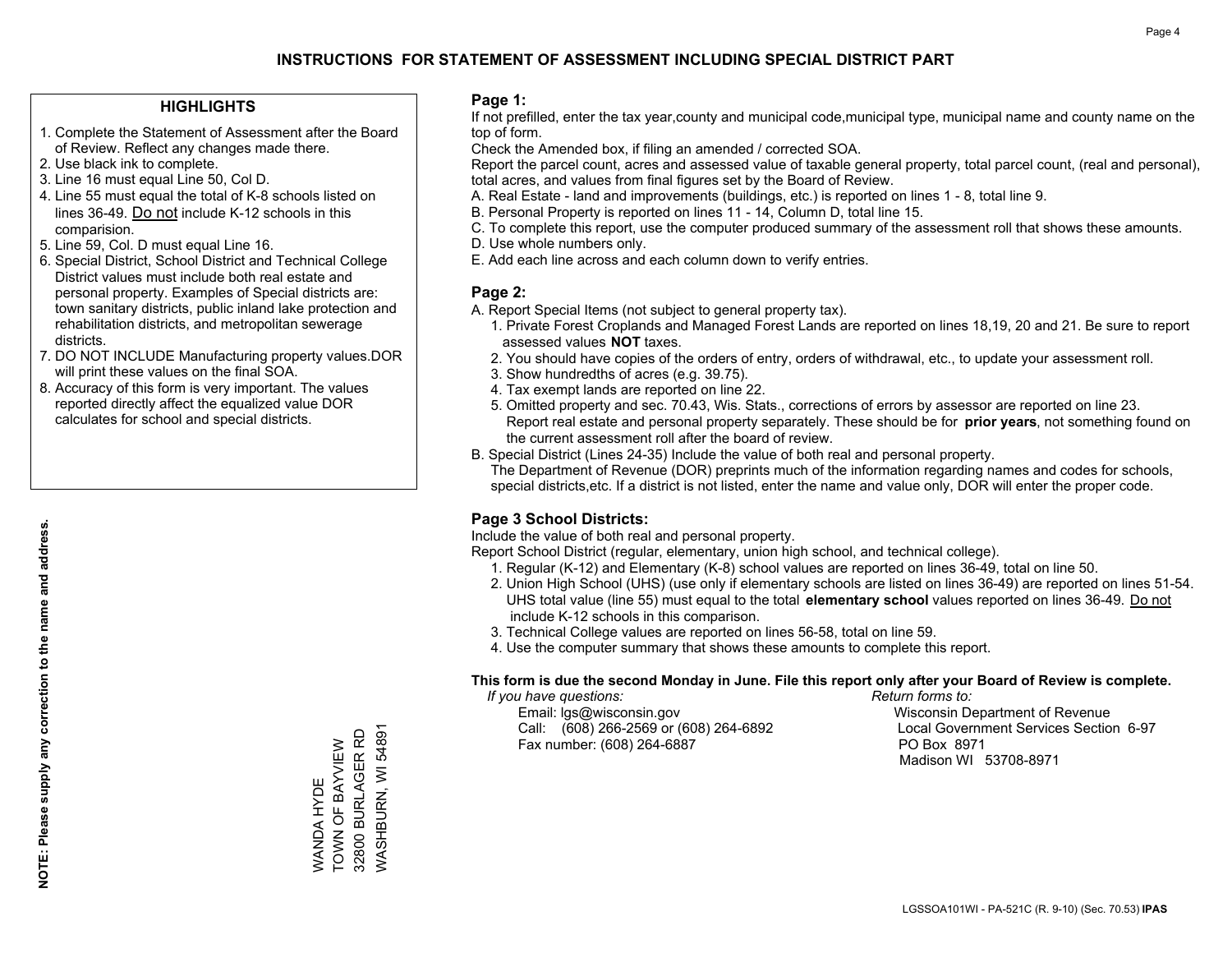**FINAL - EQUATED**

**STATEMENT OF ASSESSMENT FOR 2017** 

| ሰ4  | 01 O  | nnan    |
|-----|-------|---------|
| ΓO. | MI IN | ACCT NO |

|                | <b>FOR</b>                                                                                                                                                                                   | <b>TOWN OF</b><br><b>OF</b>                                  | <b>BELL</b>              |                           | <b>BAYFIELD COUNTY</b>                |                         |                      | <b>WHEN COMPLETING THIS DOCUMENT</b>     |  |  |
|----------------|----------------------------------------------------------------------------------------------------------------------------------------------------------------------------------------------|--------------------------------------------------------------|--------------------------|---------------------------|---------------------------------------|-------------------------|----------------------|------------------------------------------|--|--|
|                |                                                                                                                                                                                              | Town - Village - City                                        | <b>Municipality Name</b> |                           | <b>County Name</b>                    |                         |                      | DO NOT WRITE OVER X's OR IN SHADED AREAS |  |  |
|                |                                                                                                                                                                                              | <b>REAL ESTATE</b>                                           |                          | PARCEL COUNT              | NO. OF ACRES                          | <b>VALUE OF</b>         | VALUE OF             | TOTAL VALUE OF LAND                      |  |  |
| Line<br>No.    |                                                                                                                                                                                              | (See Lines 18 - 22 for<br>other Real Estate)                 |                          | TOTAL LAND   IMPROVEMENTS | <b>WHOLE</b><br>NUMBERS ONLY          | LAND                    | <b>IMPROVEMENTS</b>  | AND IMPROVEMENTS                         |  |  |
|                |                                                                                                                                                                                              |                                                              | Col. A                   | Col. B                    | Col. C                                | Col. D                  | Col. E               | Col. F                                   |  |  |
| $\mathbf 1$    |                                                                                                                                                                                              | <b>RESIDENTIAL - Class 1</b>                                 | 750                      | 499                       | 2,243                                 | 47,350,700              | 39,772,700           | 87,123,400                               |  |  |
| 2              |                                                                                                                                                                                              | <b>COMMERCIAL - Class 2</b>                                  | 21                       | 17                        | 25                                    | 784,500                 | 1,834,700            | 2,619,200                                |  |  |
| 3              |                                                                                                                                                                                              | <b>MANUFACTURING - Class 3</b>                               | $\Omega$                 | $\Omega$                  | $\Omega$                              | $\Omega$                | $\Omega$             | 0                                        |  |  |
| $\overline{4}$ |                                                                                                                                                                                              | <b>AGRICULTURAL - Class 4</b>                                | 19                       |                           | 286                                   | 30,400                  |                      | 30,400                                   |  |  |
| 5              |                                                                                                                                                                                              | <b>UNDEVELOPED - Class 5</b>                                 | 51                       |                           | 363                                   | 133,100                 |                      | 133,100                                  |  |  |
| 6              | AGRICULTURAL FOREST - Class 5m                                                                                                                                                               |                                                              | 11                       |                           | 179                                   | 129,400                 |                      | 129,400                                  |  |  |
| 7              | FOREST LANDS - Class 6                                                                                                                                                                       |                                                              | 210                      |                           | 4,539                                 | 6,207,200               |                      | 6,207,200                                |  |  |
| 8              |                                                                                                                                                                                              | OTHER - Class 7                                              | $\overline{2}$           | $\overline{2}$            | $\mathbf 1$                           | 18,800                  | 105,400              | 124,200                                  |  |  |
| g              |                                                                                                                                                                                              | TOTAL - ALL COLUMNS                                          | 1,064                    | 518                       | 7,636                                 | 54,654,100              | 41,712,800           | 96,366,900                               |  |  |
| 10             |                                                                                                                                                                                              | NUMBER OF PERSONAL PROPERTY ACCOUNTS IN ROLL                 |                          |                           | 46                                    | <b>LOCALLY ASSESSED</b> | <b>MANUFACTURING</b> | <b>MERGED</b>                            |  |  |
| 11             |                                                                                                                                                                                              | BOATS AND OTHER WATERCRAFT NOT EXEMPT - Code 1               |                          |                           |                                       | 4,100                   | $\Omega$             | 4,100                                    |  |  |
| 12             |                                                                                                                                                                                              | MACHINERY, TOOLS AND PATTERNS - Code 2                       |                          |                           |                                       | 93,200                  | 500                  | 93,700                                   |  |  |
| 13             |                                                                                                                                                                                              | FURNITURE, FIXTURES AND EQUIPMENT - Code 3                   |                          |                           |                                       | 185,200                 | 200                  | 185,400                                  |  |  |
| 14             |                                                                                                                                                                                              | ALL OTHER PERSONAL PROPERTY NOT EXEMPT - Codes 4A, 4B, 4C    |                          |                           |                                       | 558,500                 | 200                  | 558,700                                  |  |  |
| 15             |                                                                                                                                                                                              | TOTAL OF PERSONAL PROPERTY NOT EXEMPT (Total of Lines 11-14) |                          |                           |                                       | 841,000                 | 900                  | 841,900                                  |  |  |
| 16             | AGGREGATE ASSESSED VALUE OF ALL PROPERTY SUBJECT TO THE GENERAL PROPERTY TAX (Total of Lines 9F and 15F)<br>MUST EQUAL TOTAL VALUE OF THE SCHOOL DISTRICTS (K-12 PLUS K-8) - Line 50, Col. F |                                                              |                          |                           |                                       |                         |                      | 97,208,800                               |  |  |
| 17             | <b>BOARD OF REVIEW</b>                                                                                                                                                                       |                                                              |                          |                           | Name of Assessor                      |                         |                      | Telephone #                              |  |  |
|                |                                                                                                                                                                                              | DATE OF FINAL ADJOURNMENT                                    | 08/29/2017               |                           | <b>GARDINER APPRAISAL SERVICE LLC</b> |                         |                      | (608) 943-8009                           |  |  |

REMARKS

The Assessment Ratio to be used in calculating the estimated Fair Market Value on tax bills for this tax district is 1.033768076

This ratio should be used to convert assessed values to "Calculate Equalized Values" in Step 1 of the Lottery and Gaming Credit Calculations.<br>This ratio should be used in the "Computation of Tax Equivalent" schedule of the Commission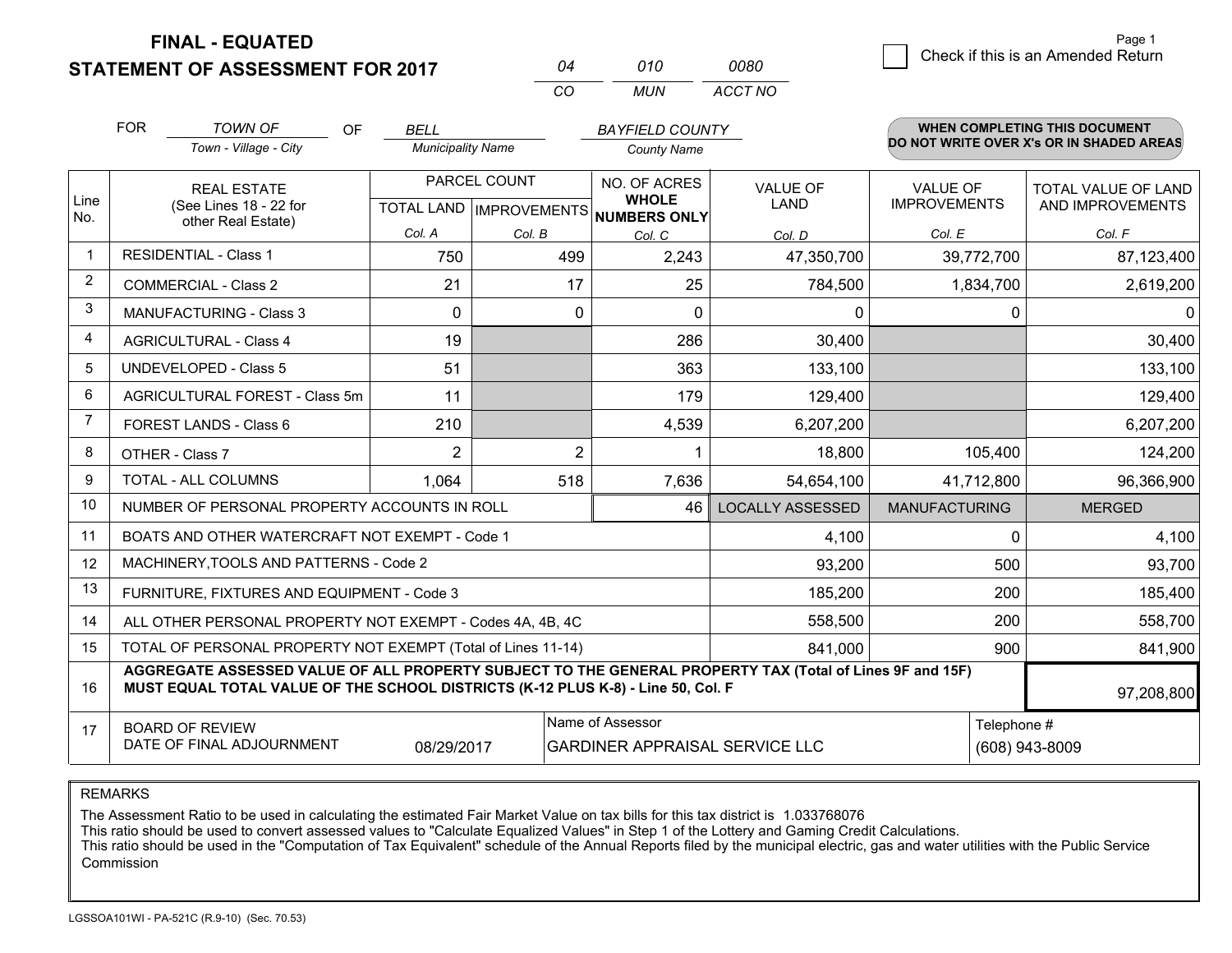*YEAR CO MUN ACCT NO* <sup>2017</sup> <sup>04</sup> <sup>010</sup> <sup>0080</sup> Page 2

Do not confuse FOREST LANDS (Line 7) with FOREST CROPS (in this section) - They are **NOT** the same

|    |                                                                                |                 | Private Forest Crop - Reg Class @ 10¢ per acre |                                                                  |  |                                                                              | Private Forest Crop - Reg Class @ \$2.52 per acre             |                                                               |                                                                 |                    |
|----|--------------------------------------------------------------------------------|-----------------|------------------------------------------------|------------------------------------------------------------------|--|------------------------------------------------------------------------------|---------------------------------------------------------------|---------------------------------------------------------------|-----------------------------------------------------------------|--------------------|
| 18 | (a) PARCELS                                                                    | (b) ACRES       |                                                | (c) ASSESSED VALUE                                               |  | (d) PARCELS                                                                  |                                                               | (e) ACRES                                                     |                                                                 | (f) ASSESSED VALUE |
|    |                                                                                |                 |                                                |                                                                  |  |                                                                              |                                                               | 40                                                            |                                                                 | 56,000             |
|    |                                                                                |                 |                                                | Private Forest Crop - Special Class @ 20¢ per acre               |  | Entered Before 2005 Managed Forest - Ferrous Mining CLOSED @ \$8.27 per acre |                                                               |                                                               |                                                                 |                    |
| 19 | (a) PARCELS                                                                    | (b) ACRES       |                                                | (c) ASSESSED VALUE                                               |  | (d) PARCELS                                                                  |                                                               | (e) ACRES                                                     |                                                                 | (f) ASSESSED VALUE |
|    |                                                                                |                 |                                                |                                                                  |  |                                                                              |                                                               |                                                               |                                                                 |                    |
|    |                                                                                |                 |                                                | Entered Before 2005 Managed Forest - OPEN @ \$.79 per acre       |  |                                                                              |                                                               | Entered Before 2005 Managed Forest - CLOSED @ \$1.87 per acre |                                                                 |                    |
| 20 | (a) PARCELS                                                                    | (b) ACRES       |                                                | (c) ASSESSED VALUE                                               |  | (d) PARCELS                                                                  |                                                               | (e) ACRES                                                     |                                                                 | (f) ASSESSED VALUE |
|    | 57                                                                             | 2.154.04        |                                                | 3,015,700                                                        |  | 9                                                                            |                                                               | 252.55                                                        |                                                                 | 353,500            |
|    | Entered After 2004 Managed Forest - OPEN @<br>\$2.14 per acre                  |                 |                                                |                                                                  |  |                                                                              | Entered After 2004 Managed Forest - CLOSED @ \$10.68 per acre |                                                               |                                                                 |                    |
| 21 | (a) PARCELS                                                                    | (b) ACRES       |                                                | (c) ASSESSED VALUE                                               |  | (d) PARCELS<br>(e) ACRES                                                     |                                                               | (f) ASSESSED VALUE                                            |                                                                 |                    |
|    |                                                                                |                 |                                                |                                                                  |  |                                                                              |                                                               |                                                               |                                                                 |                    |
|    | 19                                                                             | 766.33          |                                                | 1,310,700                                                        |  | 3<br>126.59                                                                  |                                                               |                                                               | 141,200                                                         |                    |
| 22 | (a) County Forest Cropland Acres                                               |                 |                                                | (b) Federal Acres                                                |  | (d) County (NOT FOREST CROP) Acres<br>(c) State Acres                        |                                                               |                                                               | (e) Other Acres                                                 |                    |
|    | 13,229.23                                                                      |                 |                                                | 11,067.9                                                         |  | 857.51<br>1,384.2                                                            |                                                               |                                                               | 876.75                                                          |                    |
|    |                                                                                |                 |                                                | Assessed Value of Omitted Property From Prior Years (Sec. 70.44) |  |                                                                              |                                                               |                                                               | Assessed Value of Sec. 70.43 Corrections of Errors by Assessors |                    |
|    |                                                                                | (a) REAL ESTATE |                                                | (b) PERSONAL                                                     |  |                                                                              |                                                               | (c1) REAL ESTATE                                              |                                                                 | (c2) PERSONAL      |
| 23 |                                                                                |                 |                                                |                                                                  |  |                                                                              |                                                               |                                                               |                                                                 |                    |
|    | Manufacturing Equated Value of Omitted Property From Prior Years (Sec. 70.995) |                 |                                                |                                                                  |  | Mfg. Equated Value of Sec.70.43 Corrections of Errors by Assessors           |                                                               |                                                               |                                                                 |                    |
|    | (e) PERSONAL<br>(d) REAL ESTATE                                                |                 |                                                |                                                                  |  | (f1) REAL ESTATE                                                             |                                                               | (f2) PERSONAL                                                 |                                                                 |                    |
|    |                                                                                |                 |                                                |                                                                  |  |                                                                              |                                                               |                                                               |                                                                 |                    |

## **SPECIAL DISTRICTS**

| Line<br>No. | Enter 6-digit<br><b>Special District</b><br>Code (Col. A) | <b>Account</b><br><b>Number</b><br>(Col. B) | <b>Special District Name</b><br>(Col. C) | <b>Locally Assessed Value</b><br>of Real Estate and<br>Personal Property (Col. D) | Mfg Value of Real Estate<br>and Personal Property<br>(Col. E) | <b>Merged Value of</b><br><b>Real Estate and</b><br>Personal Property (Col. F) |
|-------------|-----------------------------------------------------------|---------------------------------------------|------------------------------------------|-----------------------------------------------------------------------------------|---------------------------------------------------------------|--------------------------------------------------------------------------------|
| 24          | 047070                                                    | 0020                                        | <b>BELL SANITARY DISTRICT #1</b>         | 8,807,000                                                                         |                                                               | 8,807,000                                                                      |
| 25          |                                                           |                                             |                                          |                                                                                   |                                                               |                                                                                |
| 26          |                                                           |                                             |                                          |                                                                                   |                                                               |                                                                                |
| 27          |                                                           |                                             |                                          |                                                                                   |                                                               |                                                                                |
| 28          |                                                           |                                             |                                          |                                                                                   |                                                               |                                                                                |
| 29          |                                                           |                                             |                                          |                                                                                   |                                                               |                                                                                |
| 30          |                                                           |                                             |                                          |                                                                                   |                                                               |                                                                                |
| 31          |                                                           |                                             |                                          |                                                                                   |                                                               |                                                                                |
| 32          |                                                           |                                             |                                          |                                                                                   |                                                               |                                                                                |
| 33          |                                                           |                                             |                                          |                                                                                   |                                                               |                                                                                |
| 34          |                                                           |                                             |                                          |                                                                                   |                                                               |                                                                                |
| 35          |                                                           |                                             |                                          |                                                                                   |                                                               |                                                                                |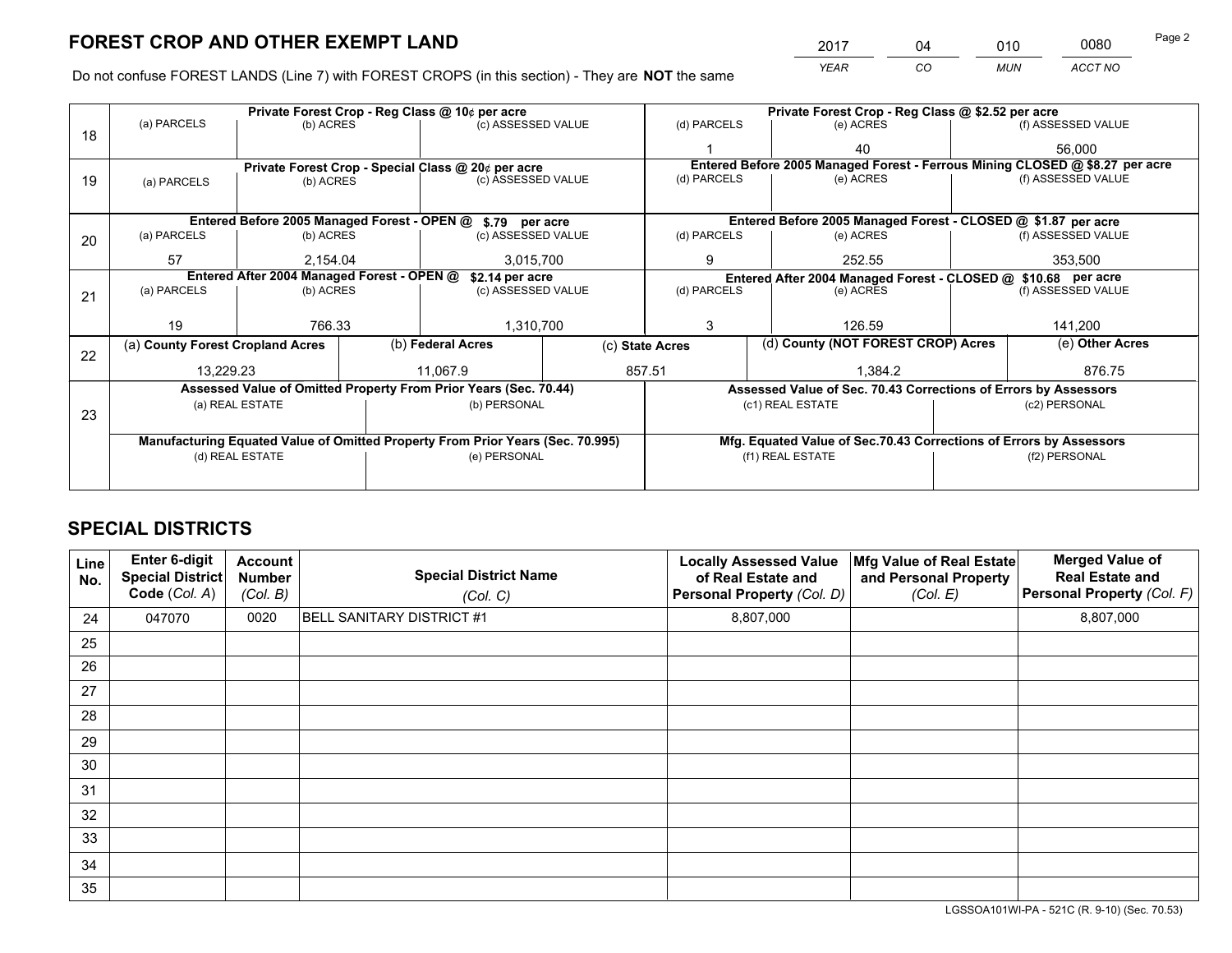|             |                                                                 |                                             |                                                         | <b>YEAR</b>                                                                       | CO<br><b>MUN</b>                                              | ACCT NO                                                                        |
|-------------|-----------------------------------------------------------------|---------------------------------------------|---------------------------------------------------------|-----------------------------------------------------------------------------------|---------------------------------------------------------------|--------------------------------------------------------------------------------|
| Line<br>No. | <b>Enter 6-digit</b><br><b>School District</b><br>Code (Col. A) | <b>Account</b><br><b>Number</b><br>(Col. B) | <b>School District Name</b><br>(Col. C)                 | <b>Locally Assessed Value</b><br>of Real Estate and<br>Personal Property (Col. D) | Mfg Value of Real Estate<br>and Personal Property<br>(Col. E) | <b>Merged Value of</b><br><b>Real Estate and</b><br>Personal Property (Col. F) |
|             | A. SCHOOL DISTRICTS (K-8 and K-12)                              |                                             |                                                         |                                                                                   |                                                               |                                                                                |
| 36          | 044522                                                          | 0031                                        | SCH D OF SOUTH SHORE (PORT WING)                        | 97,207,900                                                                        | 900                                                           | 97,208,800                                                                     |
| 37          |                                                                 |                                             |                                                         |                                                                                   |                                                               |                                                                                |
| 38          |                                                                 |                                             |                                                         |                                                                                   |                                                               |                                                                                |
| 39          |                                                                 |                                             |                                                         |                                                                                   |                                                               |                                                                                |
| 40          |                                                                 |                                             |                                                         |                                                                                   |                                                               |                                                                                |
| 41<br>42    |                                                                 |                                             |                                                         |                                                                                   |                                                               |                                                                                |
| 43          |                                                                 |                                             |                                                         |                                                                                   |                                                               |                                                                                |
| 44          |                                                                 |                                             |                                                         |                                                                                   |                                                               |                                                                                |
| 45          |                                                                 |                                             |                                                         |                                                                                   |                                                               |                                                                                |
| 46          |                                                                 |                                             |                                                         |                                                                                   |                                                               |                                                                                |
| 47          |                                                                 |                                             |                                                         |                                                                                   |                                                               |                                                                                |
| 48          |                                                                 |                                             |                                                         |                                                                                   |                                                               |                                                                                |
| 49          |                                                                 |                                             |                                                         |                                                                                   |                                                               |                                                                                |
| 50          |                                                                 |                                             | TOTAL ASSESSED VALUE OF SCHOOL DISTRICTS (K-8 and K-12) | 97,207,900                                                                        | 900                                                           | 97,208,800                                                                     |
|             | <b>B.</b><br>UNION HIGH SCHOOL DISTRICTS                        |                                             |                                                         |                                                                                   |                                                               |                                                                                |
| 51          |                                                                 |                                             |                                                         |                                                                                   |                                                               |                                                                                |
| 52          |                                                                 |                                             |                                                         |                                                                                   |                                                               |                                                                                |
| 53<br>54    |                                                                 |                                             |                                                         |                                                                                   |                                                               |                                                                                |
| 55          |                                                                 |                                             | TOTAL ASSESSED VALUE OF UNION HIGH SCHOOLS              |                                                                                   |                                                               |                                                                                |
|             | C.<br><b>TECHNICAL COLLEGE DISTRICTS</b>                        |                                             |                                                         |                                                                                   |                                                               |                                                                                |
| 56          | 001700                                                          | 0016                                        | WISCONSIN INDIANHEAD TECH COLLEGE SHEL                  | 97,207,900                                                                        | 900                                                           | 97,208,800                                                                     |
| 57          |                                                                 |                                             |                                                         |                                                                                   |                                                               |                                                                                |
| 58          |                                                                 |                                             |                                                         |                                                                                   |                                                               |                                                                                |
| 59          |                                                                 |                                             | TOTAL ASSESSED VALUE OF TECHNICAL COLLEGES              | 97,207,900                                                                        | 900                                                           | 97,208,800                                                                     |

04

010

 *I hereby certify, to the best of my knowledge and belief, this form is complete and correct.*

**SCHOOL DISTRICTS**

| Print name of preparer | Title                    |                | Date (MM / DD / CCYY) |
|------------------------|--------------------------|----------------|-----------------------|
|                        |                          |                |                       |
| Signature of preparer  | Contact Telephone Number | E-mail address |                       |
|                        | $\sim$                   |                |                       |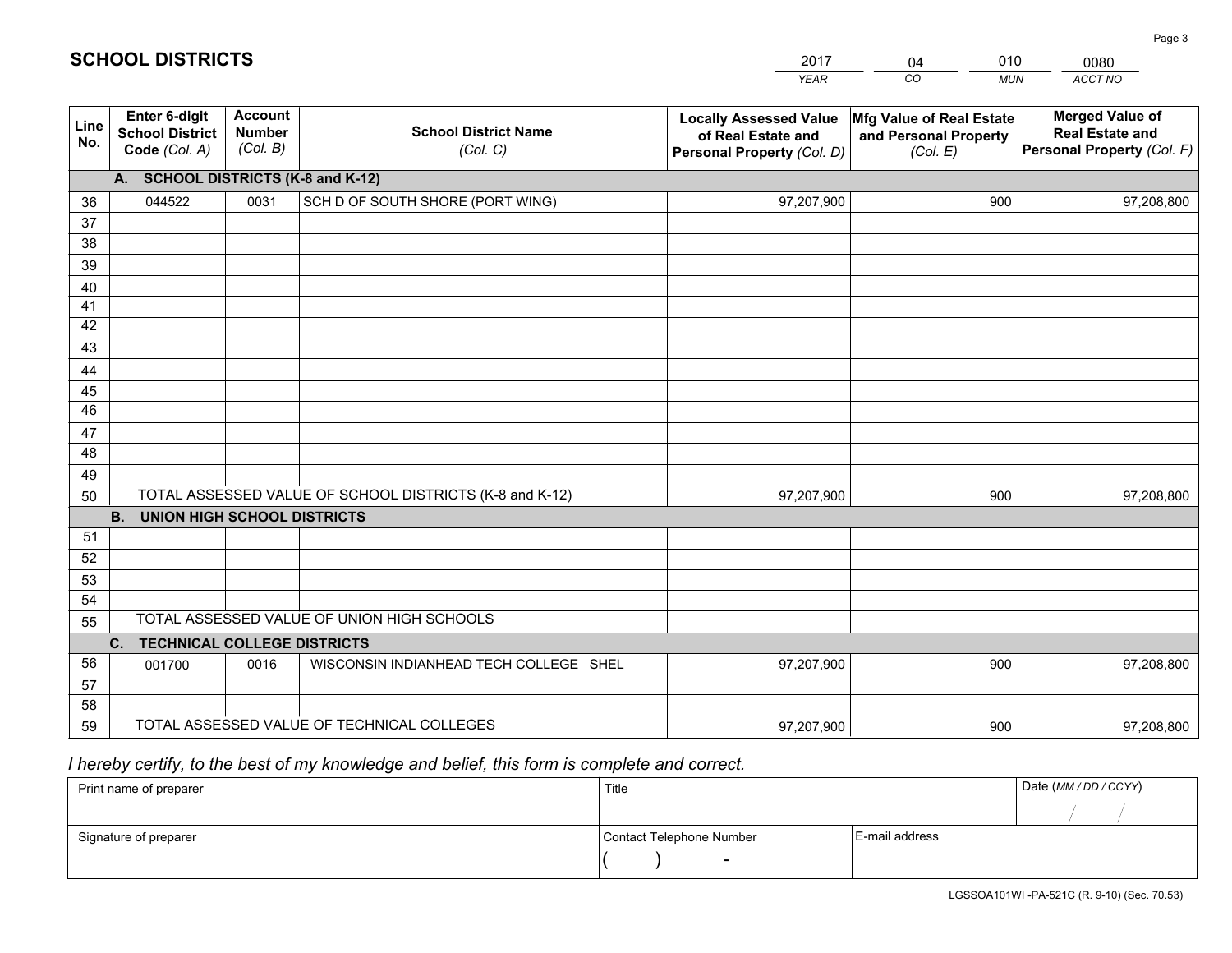#### **HIGHLIGHTS**

- 1. Complete the Statement of Assessment after the Board of Review. Reflect any changes made there.
- 2. Use black ink to complete.
- 3. Line 16 must equal Line 50, Col D.
- 4. Line 55 must equal the total of K-8 schools listed on lines 36-49. Do not include K-12 schools in this comparision.
- 5. Line 59, Col. D must equal Line 16.
- 6. Special District, School District and Technical College District values must include both real estate and personal property. Examples of Special districts are: town sanitary districts, public inland lake protection and rehabilitation districts, and metropolitan sewerage districts.
- 7. DO NOT INCLUDE Manufacturing property values.DOR will print these values on the final SOA.

MARYBETH TILLMANS TOWN OF BELL PO BOX 116

MARYBETH TILLMANS<br>TOWN OF BELL

CORNUCOPIA, WI 54827 - 0116

CORNUCOPIA, WI PO BOX 116

 $-0116$ 

54827

 8. Accuracy of this form is very important. The values reported directly affect the equalized value DOR calculates for school and special districts.

#### **Page 1:**

 If not prefilled, enter the tax year,county and municipal code,municipal type, municipal name and county name on the top of form.

Check the Amended box, if filing an amended / corrected SOA.

 Report the parcel count, acres and assessed value of taxable general property, total parcel count, (real and personal), total acres, and values from final figures set by the Board of Review.

- A. Real Estate land and improvements (buildings, etc.) is reported on lines 1 8, total line 9.
- B. Personal Property is reported on lines 11 14, Column D, total line 15.
- C. To complete this report, use the computer produced summary of the assessment roll that shows these amounts.
- D. Use whole numbers only.
- E. Add each line across and each column down to verify entries.

#### **Page 2:**

- A. Report Special Items (not subject to general property tax).
- 1. Private Forest Croplands and Managed Forest Lands are reported on lines 18,19, 20 and 21. Be sure to report assessed values **NOT** taxes.
- 2. You should have copies of the orders of entry, orders of withdrawal, etc., to update your assessment roll.
	- 3. Show hundredths of acres (e.g. 39.75).
- 4. Tax exempt lands are reported on line 22.
- 5. Omitted property and sec. 70.43, Wis. Stats., corrections of errors by assessor are reported on line 23. Report real estate and personal property separately. These should be for **prior years**, not something found on the current assessment roll after the board of review.
- B. Special District (Lines 24-35) Include the value of both real and personal property.
- The Department of Revenue (DOR) preprints much of the information regarding names and codes for schools, special districts,etc. If a district is not listed, enter the name and value only, DOR will enter the proper code.

## **Page 3 School Districts:**

Include the value of both real and personal property.

Report School District (regular, elementary, union high school, and technical college).

- 1. Regular (K-12) and Elementary (K-8) school values are reported on lines 36-49, total on line 50.
- 2. Union High School (UHS) (use only if elementary schools are listed on lines 36-49) are reported on lines 51-54. UHS total value (line 55) must equal to the total **elementary school** values reported on lines 36-49. Do notinclude K-12 schools in this comparison.
- 3. Technical College values are reported on lines 56-58, total on line 59.
- 4. Use the computer summary that shows these amounts to complete this report.

#### **This form is due the second Monday in June. File this report only after your Board of Review is complete.**

 *If you have questions: Return forms to:*

 Email: lgs@wisconsin.gov Wisconsin Department of RevenueCall:  $(608)$  266-2569 or  $(608)$  264-6892 Fax number: (608) 264-6887 PO Box 8971

Local Government Services Section 6-97 Madison WI 53708-8971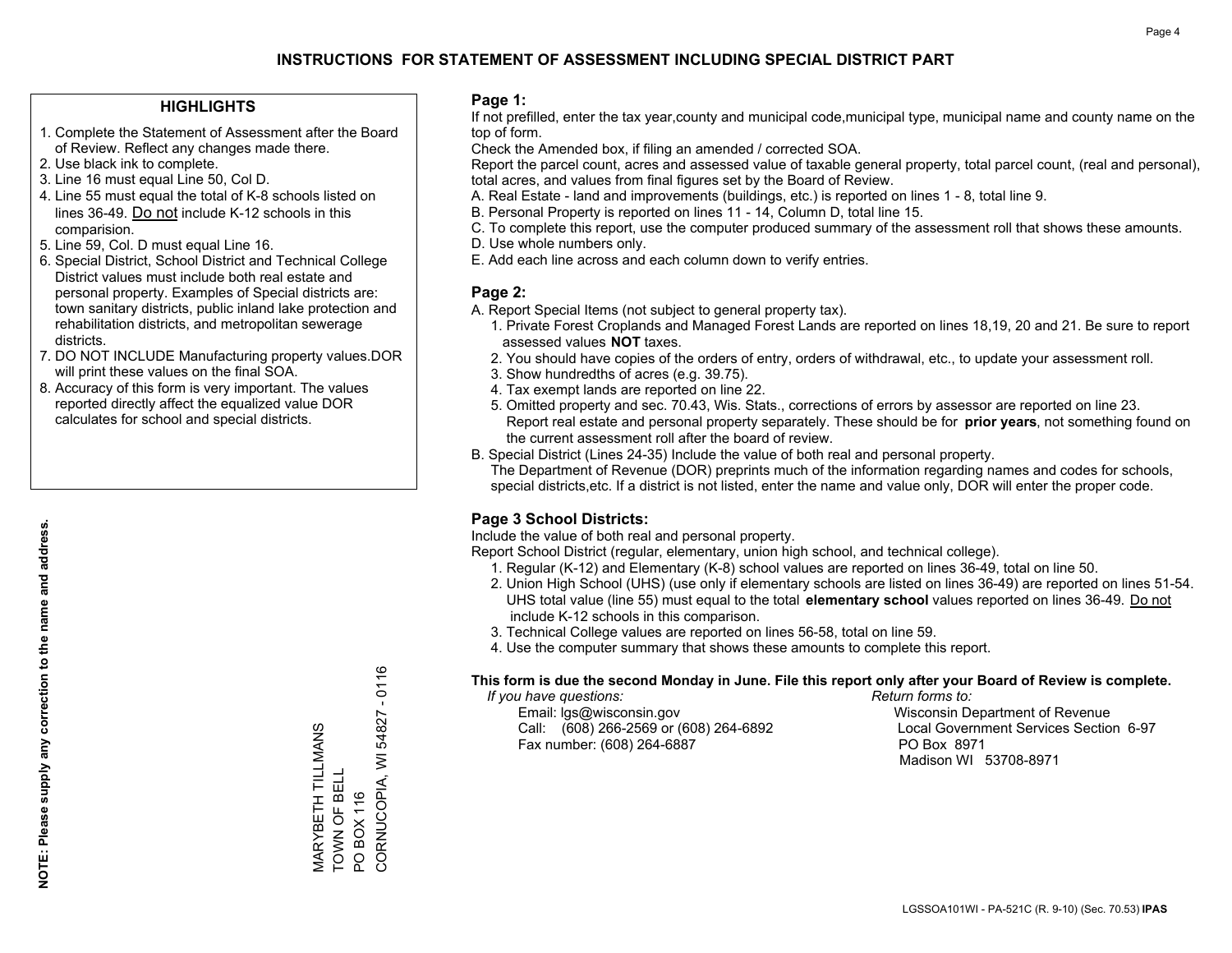**FINAL - EQUATED**

**STATEMENT OF ASSESSMENT FOR 2017** 

|          | N12  | 0081    |
|----------|------|---------|
| $\cdots$ | MUN. | ACCT NO |

|                | <b>FOR</b>                                                                                                                                                                                   | <b>TOWN OF</b><br><b>OF</b><br>Town - Village - City      | <b>CABLE</b><br><b>Municipality Name</b> |                           | <b>BAYFIELD COUNTY</b>       |                         |                      | <b>WHEN COMPLETING THIS DOCUMENT</b><br>DO NOT WRITE OVER X's OR IN SHADED AREAS |
|----------------|----------------------------------------------------------------------------------------------------------------------------------------------------------------------------------------------|-----------------------------------------------------------|------------------------------------------|---------------------------|------------------------------|-------------------------|----------------------|----------------------------------------------------------------------------------|
|                |                                                                                                                                                                                              |                                                           |                                          |                           | <b>County Name</b>           |                         |                      |                                                                                  |
|                |                                                                                                                                                                                              | <b>REAL ESTATE</b>                                        |                                          | PARCEL COUNT              | NO. OF ACRES<br><b>WHOLE</b> | <b>VALUE OF</b>         | <b>VALUE OF</b>      | TOTAL VALUE OF LAND                                                              |
| Line<br>No.    |                                                                                                                                                                                              | (See Lines 18 - 22 for<br>other Real Estate)              |                                          | TOTAL LAND   IMPROVEMENTS | <b>NUMBERS ONLY</b>          | <b>LAND</b>             | <b>IMPROVEMENTS</b>  | AND IMPROVEMENTS                                                                 |
|                |                                                                                                                                                                                              |                                                           | Col. A                                   | Col. B                    | Col. C                       | Col. D                  | Col. E               | Col. F                                                                           |
| -1             |                                                                                                                                                                                              | <b>RESIDENTIAL - Class 1</b>                              | 1,367                                    | 775                       | 2,381                        | 37,257,600              | 72,471,000           | 109,728,600                                                                      |
| 2              |                                                                                                                                                                                              | <b>COMMERCIAL - Class 2</b>                               | 169                                      | 156                       | 265                          | 4,118,600               | 10,904,100           | 15,022,700                                                                       |
| 3              |                                                                                                                                                                                              | <b>MANUFACTURING - Class 3</b>                            | $\Omega$                                 | $\mathbf 0$               | $\Omega$                     | 0                       | 0                    | $\Omega$                                                                         |
| 4              |                                                                                                                                                                                              | <b>AGRICULTURAL - Class 4</b>                             | 109                                      |                           | 1,449                        | 163,700                 |                      | 163,700                                                                          |
| 5              |                                                                                                                                                                                              | UNDEVELOPED - Class 5                                     | 373                                      |                           | 4,489                        | 1,424,100               |                      | 1,424,100                                                                        |
| 6              |                                                                                                                                                                                              | AGRICULTURAL FOREST - Class 5m                            | 101                                      |                           | 1,794                        | 1,634,700               |                      | 1,634,700                                                                        |
| $\overline{7}$ |                                                                                                                                                                                              | FOREST LANDS - Class 6                                    | 843                                      |                           | 20,068                       | 34,551,600              |                      | 34,551,600                                                                       |
| 8              |                                                                                                                                                                                              | OTHER - Class 7                                           | 3                                        | 3                         | 3                            | 25,000                  | 282,300              | 307,300                                                                          |
| 9              |                                                                                                                                                                                              | TOTAL - ALL COLUMNS                                       | 2,965                                    | 934                       | 30,449                       | 79,175,300              | 83,657,400           | 162,832,700                                                                      |
| 10             |                                                                                                                                                                                              | NUMBER OF PERSONAL PROPERTY ACCOUNTS IN ROLL              |                                          |                           | 45                           | <b>LOCALLY ASSESSED</b> | <b>MANUFACTURING</b> | <b>MERGED</b>                                                                    |
| 11             |                                                                                                                                                                                              | BOATS AND OTHER WATERCRAFT NOT EXEMPT - Code 1            |                                          |                           |                              | 2,000                   | 0                    | 2,000                                                                            |
| 12             |                                                                                                                                                                                              | MACHINERY, TOOLS AND PATTERNS - Code 2                    |                                          |                           |                              | 359,800                 | 0                    | 359,800                                                                          |
| 13             |                                                                                                                                                                                              | FURNITURE, FIXTURES AND EQUIPMENT - Code 3                |                                          |                           |                              | 301,600                 | 0                    | 301,600                                                                          |
| 14             |                                                                                                                                                                                              | ALL OTHER PERSONAL PROPERTY NOT EXEMPT - Codes 4A, 4B, 4C |                                          |                           |                              | 172,300                 | 0                    | 172,300                                                                          |
| 15             | TOTAL OF PERSONAL PROPERTY NOT EXEMPT (Total of Lines 11-14)                                                                                                                                 |                                                           |                                          |                           |                              |                         | $\Omega$             | 835,700                                                                          |
| 16             | AGGREGATE ASSESSED VALUE OF ALL PROPERTY SUBJECT TO THE GENERAL PROPERTY TAX (Total of Lines 9F and 15F)<br>MUST EQUAL TOTAL VALUE OF THE SCHOOL DISTRICTS (K-12 PLUS K-8) - Line 50, Col. F |                                                           |                                          |                           |                              |                         |                      | 163,668,400                                                                      |
| 17             |                                                                                                                                                                                              | <b>BOARD OF REVIEW</b>                                    |                                          |                           | Name of Assessor             |                         | Telephone #          |                                                                                  |
|                |                                                                                                                                                                                              | DATE OF FINAL ADJOURNMENT                                 | 05/25/2017                               |                           | <b>STEVE NORDQUIST</b>       |                         |                      | (715) 934-2902                                                                   |

REMARKS

The Assessment Ratio to be used in calculating the estimated Fair Market Value on tax bills for this tax district is .903272664

This ratio should be used to convert assessed values to "Calculate Equalized Values" in Step 1 of the Lottery and Gaming Credit Calculations.<br>This ratio should be used in the "Computation of Tax Equivalent" schedule of the Commission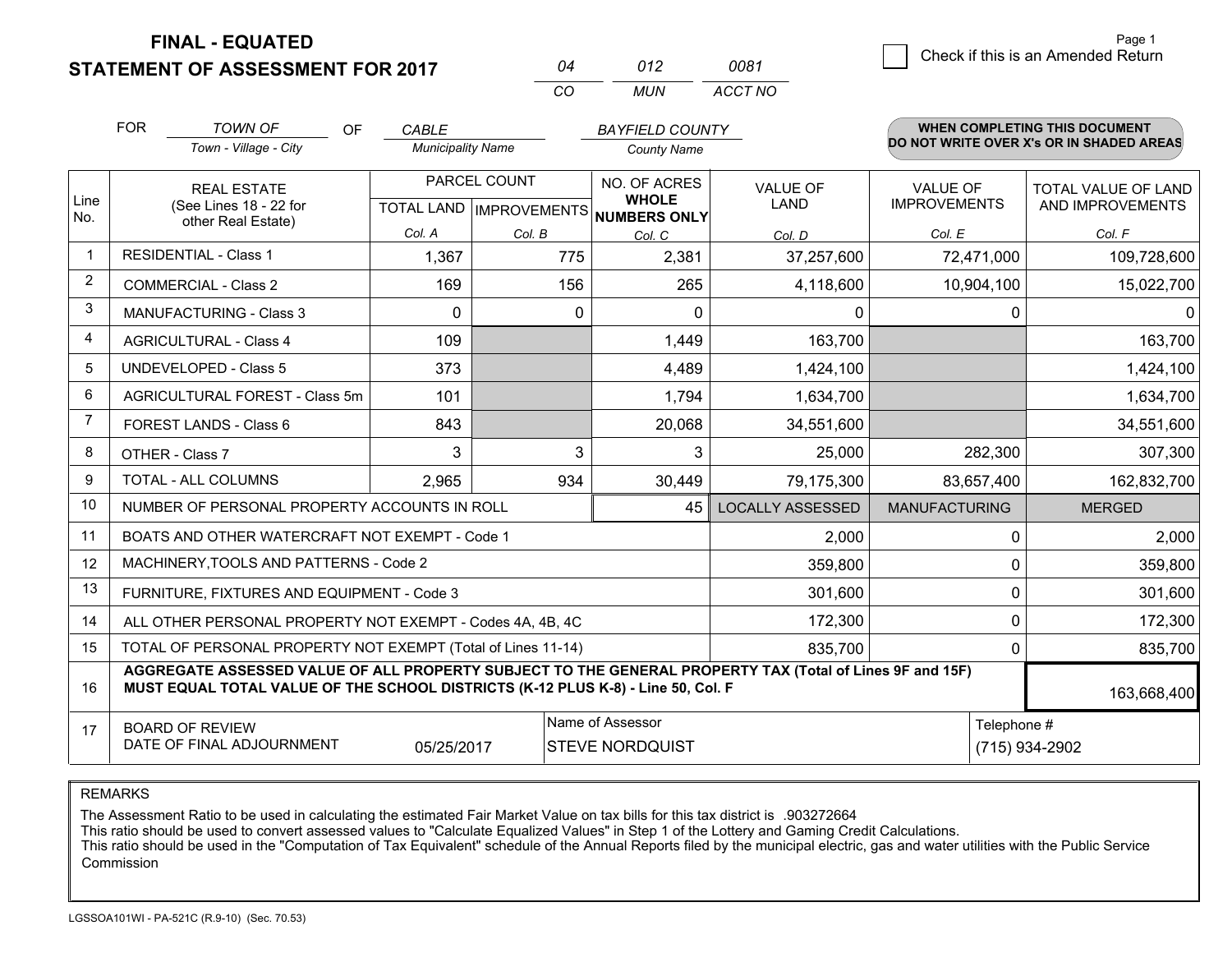*YEAR CO MUN ACCT NO* 2017 \_\_\_\_ \_\_\_ \_\_04 \_\_\_\_ \_\_\_ \_\_\_\_\_\_ \_\_\_\_\_\_ \_\_\_\_\_0081

Do not confuse FOREST LANDS (Line 7) with FOREST CROPS (in this section) - They are **NOT** the same

|    |                                                                                | Private Forest Crop - Reg Class @ 10¢ per acre |              |                                                                  |  | Private Forest Crop - Reg Class @ \$2.52 per acre             |                                                                              |               |                    |  |
|----|--------------------------------------------------------------------------------|------------------------------------------------|--------------|------------------------------------------------------------------|--|---------------------------------------------------------------|------------------------------------------------------------------------------|---------------|--------------------|--|
| 18 | (a) PARCELS                                                                    | (b) ACRES                                      |              | (c) ASSESSED VALUE                                               |  | (d) PARCELS                                                   | (e) ACRES                                                                    |               | (f) ASSESSED VALUE |  |
|    | Private Forest Crop - Special Class @ 20¢ per acre                             |                                                |              |                                                                  |  |                                                               | Entered Before 2005 Managed Forest - Ferrous Mining CLOSED @ \$8.27 per acre |               |                    |  |
| 19 | (a) PARCELS                                                                    | (b) ACRES                                      |              | (c) ASSESSED VALUE                                               |  | (d) PARCELS                                                   | (e) ACRES                                                                    |               | (f) ASSESSED VALUE |  |
|    |                                                                                |                                                |              |                                                                  |  |                                                               |                                                                              |               |                    |  |
|    |                                                                                |                                                |              | Entered Before 2005 Managed Forest - OPEN @ \$.79 per acre       |  |                                                               | Entered Before 2005 Managed Forest - CLOSED @ \$1.87 per acre                |               |                    |  |
| 20 | (a) PARCELS                                                                    | (b) ACRES                                      |              | (c) ASSESSED VALUE                                               |  | (d) PARCELS                                                   | (e) ACRES                                                                    |               | (f) ASSESSED VALUE |  |
|    | 90                                                                             | 3.593.85                                       |              | 3,588,800                                                        |  | 26                                                            | 820.24                                                                       |               | 978,900            |  |
|    | Entered After 2004 Managed Forest - OPEN @<br>\$2.14 per acre                  |                                                |              |                                                                  |  | Entered After 2004 Managed Forest - CLOSED @ \$10.68 per acre |                                                                              |               |                    |  |
| 21 | (a) PARCELS                                                                    | (b) ACRES                                      |              | (c) ASSESSED VALUE                                               |  | (d) PARCELS                                                   | (e) ACRES                                                                    |               | (f) ASSESSED VALUE |  |
|    |                                                                                |                                                |              |                                                                  |  |                                                               |                                                                              |               |                    |  |
|    | 12                                                                             | 474.8                                          |              | 545,800                                                          |  | 13<br>412.67                                                  |                                                                              |               | 1,289,200          |  |
|    | (a) County Forest Cropland Acres                                               |                                                |              | (b) Federal Acres                                                |  | (d) County (NOT FOREST CROP) Acres<br>(c) State Acres         |                                                                              |               | (e) Other Acres    |  |
| 22 | 5,556.3                                                                        |                                                |              | 1,025.53<br>1,470.18                                             |  |                                                               | 84.54                                                                        |               | 546.96             |  |
|    |                                                                                |                                                |              | Assessed Value of Omitted Property From Prior Years (Sec. 70.44) |  |                                                               | Assessed Value of Sec. 70.43 Corrections of Errors by Assessors              |               |                    |  |
| 23 |                                                                                | (a) REAL ESTATE                                |              | (b) PERSONAL                                                     |  |                                                               | (c1) REAL ESTATE                                                             |               | (c2) PERSONAL      |  |
|    |                                                                                |                                                |              |                                                                  |  |                                                               |                                                                              |               |                    |  |
|    | Manufacturing Equated Value of Omitted Property From Prior Years (Sec. 70.995) |                                                |              |                                                                  |  |                                                               | Mfg. Equated Value of Sec.70.43 Corrections of Errors by Assessors           |               |                    |  |
|    | (d) REAL ESTATE                                                                |                                                | (e) PERSONAL |                                                                  |  | (f1) REAL ESTATE                                              |                                                                              | (f2) PERSONAL |                    |  |
|    |                                                                                |                                                |              |                                                                  |  |                                                               |                                                                              |               |                    |  |

## **SPECIAL DISTRICTS**

| Line<br>No. | <b>Enter 6-digit</b><br>Special District<br>Code (Col. A) | <b>Account</b><br><b>Number</b><br>(Col. B) | <b>Special District Name</b><br>(Col. C) | <b>Locally Assessed Value</b><br>of Real Estate and<br>Personal Property (Col. D) | Mfg Value of Real Estate<br>and Personal Property<br>(Col. E) | <b>Merged Value of</b><br><b>Real Estate and</b><br>Personal Property (Col. F) |
|-------------|-----------------------------------------------------------|---------------------------------------------|------------------------------------------|-----------------------------------------------------------------------------------|---------------------------------------------------------------|--------------------------------------------------------------------------------|
| 24          | 048020                                                    | 0024                                        | <b>TAHKODAH LAKE DISTRICT</b>            | 7,106,700                                                                         |                                                               | 7,106,700                                                                      |
| 25          | 047110                                                    | 0580                                        | <b>CABLE SANITARY DISTRICT #1</b>        | 15,670,500                                                                        |                                                               | 15,670,500                                                                     |
| 26          |                                                           |                                             |                                          |                                                                                   |                                                               |                                                                                |
| 27          |                                                           |                                             |                                          |                                                                                   |                                                               |                                                                                |
| 28          |                                                           |                                             |                                          |                                                                                   |                                                               |                                                                                |
| 29          |                                                           |                                             |                                          |                                                                                   |                                                               |                                                                                |
| 30          |                                                           |                                             |                                          |                                                                                   |                                                               |                                                                                |
| 31          |                                                           |                                             |                                          |                                                                                   |                                                               |                                                                                |
| 32          |                                                           |                                             |                                          |                                                                                   |                                                               |                                                                                |
| 33          |                                                           |                                             |                                          |                                                                                   |                                                               |                                                                                |
| 34          |                                                           |                                             |                                          |                                                                                   |                                                               |                                                                                |
| 35          |                                                           |                                             |                                          |                                                                                   |                                                               |                                                                                |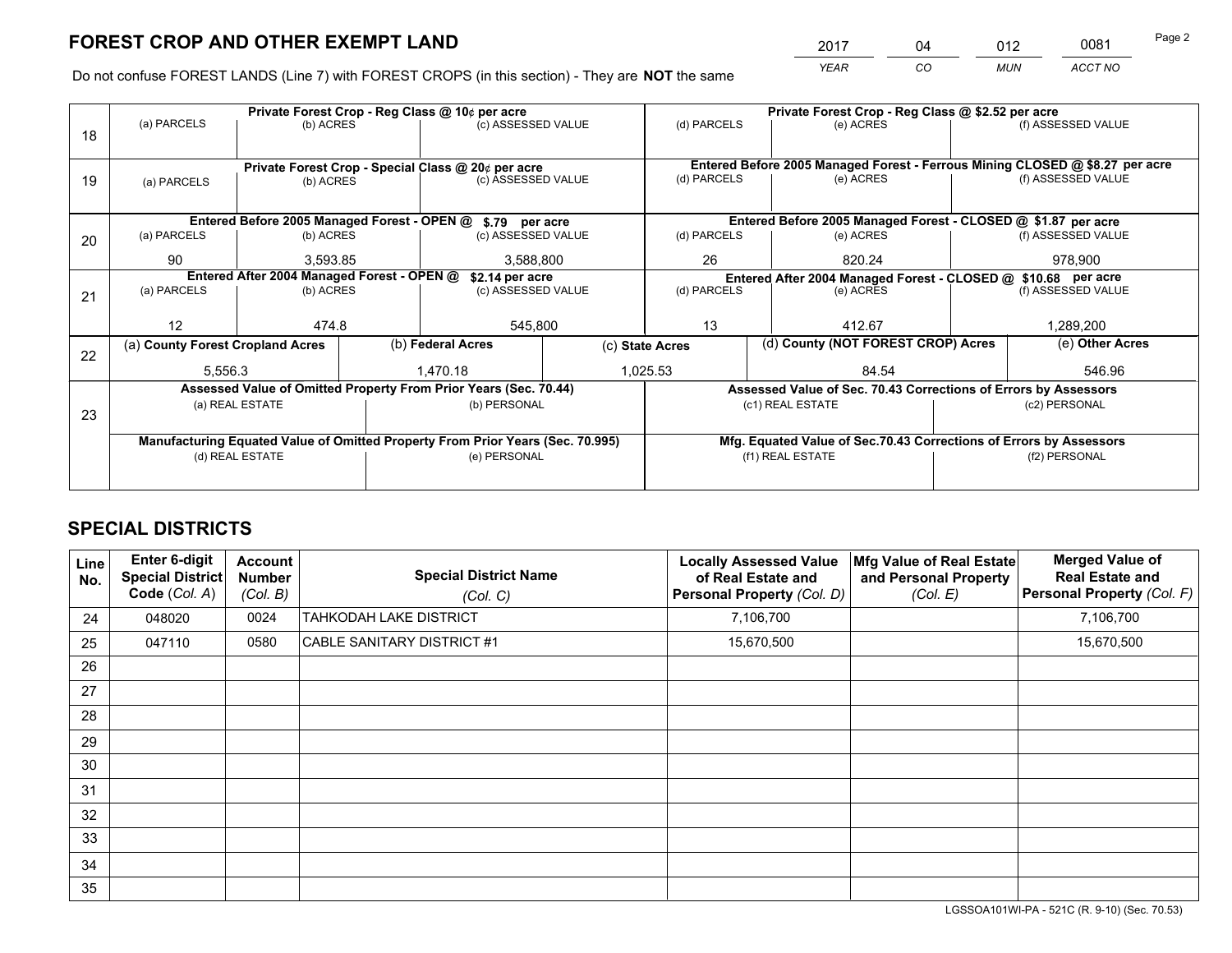|             |                                                          |                                             |                                                         | <b>YEAR</b>                                                                       | CO<br><b>MUN</b>                                              | ACCT NO                                                                        |
|-------------|----------------------------------------------------------|---------------------------------------------|---------------------------------------------------------|-----------------------------------------------------------------------------------|---------------------------------------------------------------|--------------------------------------------------------------------------------|
| Line<br>No. | Enter 6-digit<br><b>School District</b><br>Code (Col. A) | <b>Account</b><br><b>Number</b><br>(Col. B) | <b>School District Name</b><br>(Col. C)                 | <b>Locally Assessed Value</b><br>of Real Estate and<br>Personal Property (Col. D) | Mfg Value of Real Estate<br>and Personal Property<br>(Col. E) | <b>Merged Value of</b><br><b>Real Estate and</b><br>Personal Property (Col. F) |
|             | A. SCHOOL DISTRICTS (K-8 and K-12)                       |                                             |                                                         |                                                                                   |                                                               |                                                                                |
| 36          | 041491                                                   | 0030                                        | SCH D OF DRUMMOND                                       | 163,668,400                                                                       |                                                               | 163,668,400                                                                    |
| 37          |                                                          |                                             |                                                         |                                                                                   |                                                               |                                                                                |
| 38          |                                                          |                                             |                                                         |                                                                                   |                                                               |                                                                                |
| 39          |                                                          |                                             |                                                         |                                                                                   |                                                               |                                                                                |
| 40          |                                                          |                                             |                                                         |                                                                                   |                                                               |                                                                                |
| 41          |                                                          |                                             |                                                         |                                                                                   |                                                               |                                                                                |
| 42          |                                                          |                                             |                                                         |                                                                                   |                                                               |                                                                                |
| 43          |                                                          |                                             |                                                         |                                                                                   |                                                               |                                                                                |
| 44<br>45    |                                                          |                                             |                                                         |                                                                                   |                                                               |                                                                                |
| 46          |                                                          |                                             |                                                         |                                                                                   |                                                               |                                                                                |
| 47          |                                                          |                                             |                                                         |                                                                                   |                                                               |                                                                                |
| 48          |                                                          |                                             |                                                         |                                                                                   |                                                               |                                                                                |
| 49          |                                                          |                                             |                                                         |                                                                                   |                                                               |                                                                                |
| 50          |                                                          |                                             | TOTAL ASSESSED VALUE OF SCHOOL DISTRICTS (K-8 and K-12) | 163,668,400                                                                       |                                                               | 163,668,400                                                                    |
|             | <b>B.</b><br><b>UNION HIGH SCHOOL DISTRICTS</b>          |                                             |                                                         |                                                                                   |                                                               |                                                                                |
| 51          |                                                          |                                             |                                                         |                                                                                   |                                                               |                                                                                |
| 52          |                                                          |                                             |                                                         |                                                                                   |                                                               |                                                                                |
| 53          |                                                          |                                             |                                                         |                                                                                   |                                                               |                                                                                |
| 54          |                                                          |                                             |                                                         |                                                                                   |                                                               |                                                                                |
| 55          |                                                          |                                             | TOTAL ASSESSED VALUE OF UNION HIGH SCHOOLS              |                                                                                   |                                                               |                                                                                |
|             | C.<br><b>TECHNICAL COLLEGE DISTRICTS</b>                 |                                             |                                                         |                                                                                   |                                                               |                                                                                |
| 56          | 001700                                                   | 0016                                        | WISCONSIN INDIANHEAD TECH COLLEGE SHEL                  | 163,668,400                                                                       |                                                               | 163,668,400                                                                    |
| 57          |                                                          |                                             |                                                         |                                                                                   |                                                               |                                                                                |
| 58          |                                                          |                                             |                                                         |                                                                                   |                                                               |                                                                                |
| 59          |                                                          |                                             | TOTAL ASSESSED VALUE OF TECHNICAL COLLEGES              | 163,668,400                                                                       |                                                               | 163,668,400                                                                    |

04

012

 *I hereby certify, to the best of my knowledge and belief, this form is complete and correct.*

**SCHOOL DISTRICTS**

| Print name of preparer | Title                    |                | Date (MM / DD / CCYY) |
|------------------------|--------------------------|----------------|-----------------------|
|                        |                          |                |                       |
| Signature of preparer  | Contact Telephone Number | E-mail address |                       |
|                        | $\overline{\phantom{0}}$ |                |                       |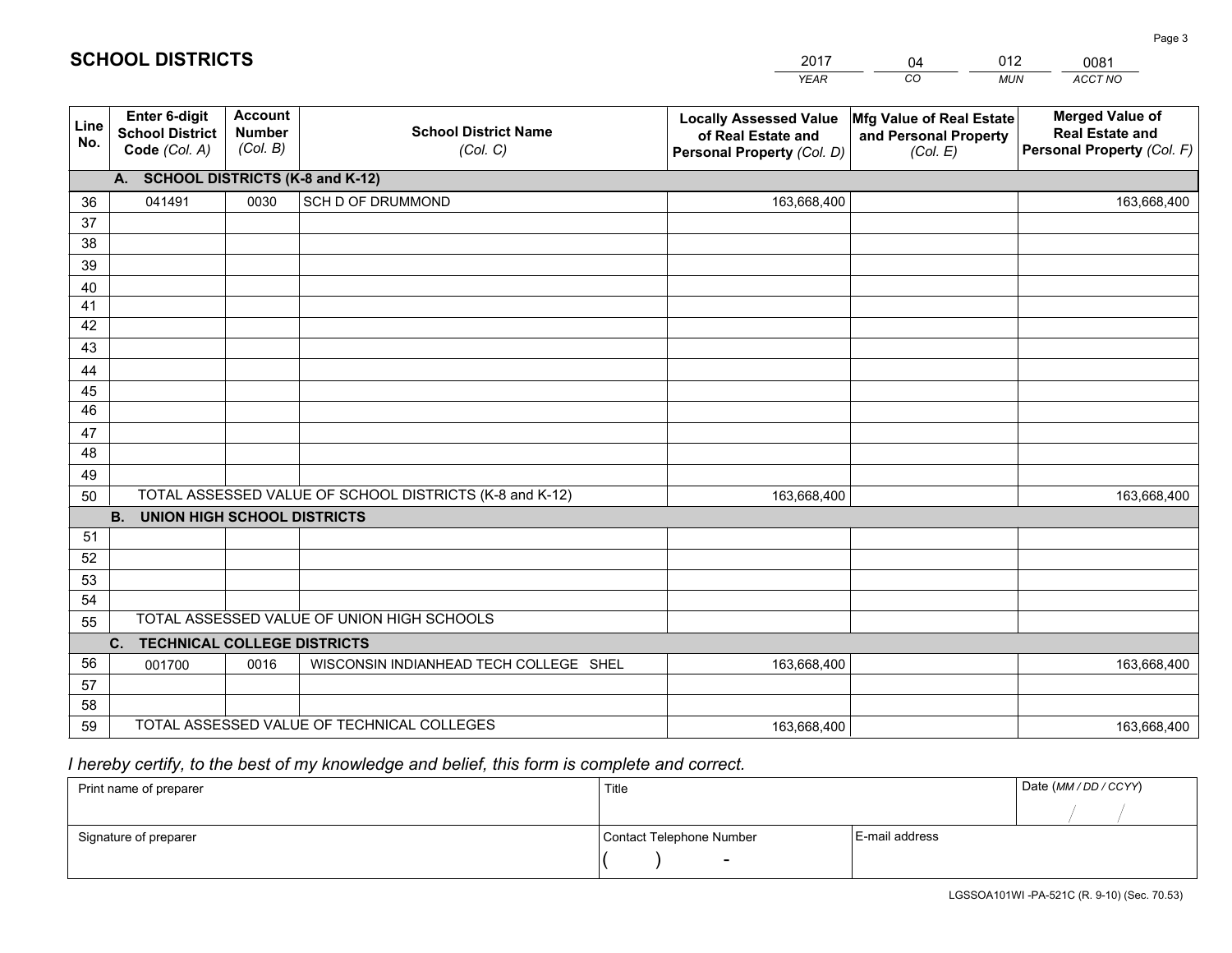#### **HIGHLIGHTS**

- 1. Complete the Statement of Assessment after the Board of Review. Reflect any changes made there.
- 2. Use black ink to complete.
- 3. Line 16 must equal Line 50, Col D.
- 4. Line 55 must equal the total of K-8 schools listed on lines 36-49. Do not include K-12 schools in this comparision.
- 5. Line 59, Col. D must equal Line 16.
- 6. Special District, School District and Technical College District values must include both real estate and personal property. Examples of Special districts are: town sanitary districts, public inland lake protection and rehabilitation districts, and metropolitan sewerage districts.
- 7. DO NOT INCLUDE Manufacturing property values.DOR will print these values on the final SOA.

LAURA BJORK TOWN OF CABLE P O BOX 476

LAURA BJORK<br>TOWN OF CABLE

CABLE, WI 54821 - 0476

CABLE, WI 54821 - 0476

P O BOX 476

 8. Accuracy of this form is very important. The values reported directly affect the equalized value DOR calculates for school and special districts.

#### **Page 1:**

 If not prefilled, enter the tax year,county and municipal code,municipal type, municipal name and county name on the top of form.

Check the Amended box, if filing an amended / corrected SOA.

 Report the parcel count, acres and assessed value of taxable general property, total parcel count, (real and personal), total acres, and values from final figures set by the Board of Review.

- A. Real Estate land and improvements (buildings, etc.) is reported on lines 1 8, total line 9.
- B. Personal Property is reported on lines 11 14, Column D, total line 15.
- C. To complete this report, use the computer produced summary of the assessment roll that shows these amounts.
- D. Use whole numbers only.
- E. Add each line across and each column down to verify entries.

#### **Page 2:**

- A. Report Special Items (not subject to general property tax).
- 1. Private Forest Croplands and Managed Forest Lands are reported on lines 18,19, 20 and 21. Be sure to report assessed values **NOT** taxes.
- 2. You should have copies of the orders of entry, orders of withdrawal, etc., to update your assessment roll.
	- 3. Show hundredths of acres (e.g. 39.75).
- 4. Tax exempt lands are reported on line 22.
- 5. Omitted property and sec. 70.43, Wis. Stats., corrections of errors by assessor are reported on line 23. Report real estate and personal property separately. These should be for **prior years**, not something found on the current assessment roll after the board of review.
- B. Special District (Lines 24-35) Include the value of both real and personal property.

 The Department of Revenue (DOR) preprints much of the information regarding names and codes for schools, special districts,etc. If a district is not listed, enter the name and value only, DOR will enter the proper code.

## **Page 3 School Districts:**

Include the value of both real and personal property.

Report School District (regular, elementary, union high school, and technical college).

- 1. Regular (K-12) and Elementary (K-8) school values are reported on lines 36-49, total on line 50.
- 2. Union High School (UHS) (use only if elementary schools are listed on lines 36-49) are reported on lines 51-54. UHS total value (line 55) must equal to the total **elementary school** values reported on lines 36-49. Do notinclude K-12 schools in this comparison.
- 3. Technical College values are reported on lines 56-58, total on line 59.
- 4. Use the computer summary that shows these amounts to complete this report.

#### **This form is due the second Monday in June. File this report only after your Board of Review is complete.**

 *If you have questions: Return forms to:*

 Email: lgs@wisconsin.gov Wisconsin Department of RevenueCall:  $(608)$  266-2569 or  $(608)$  264-6892 Fax number: (608) 264-6887 PO Box 8971

Local Government Services Section 6-97 Madison WI 53708-8971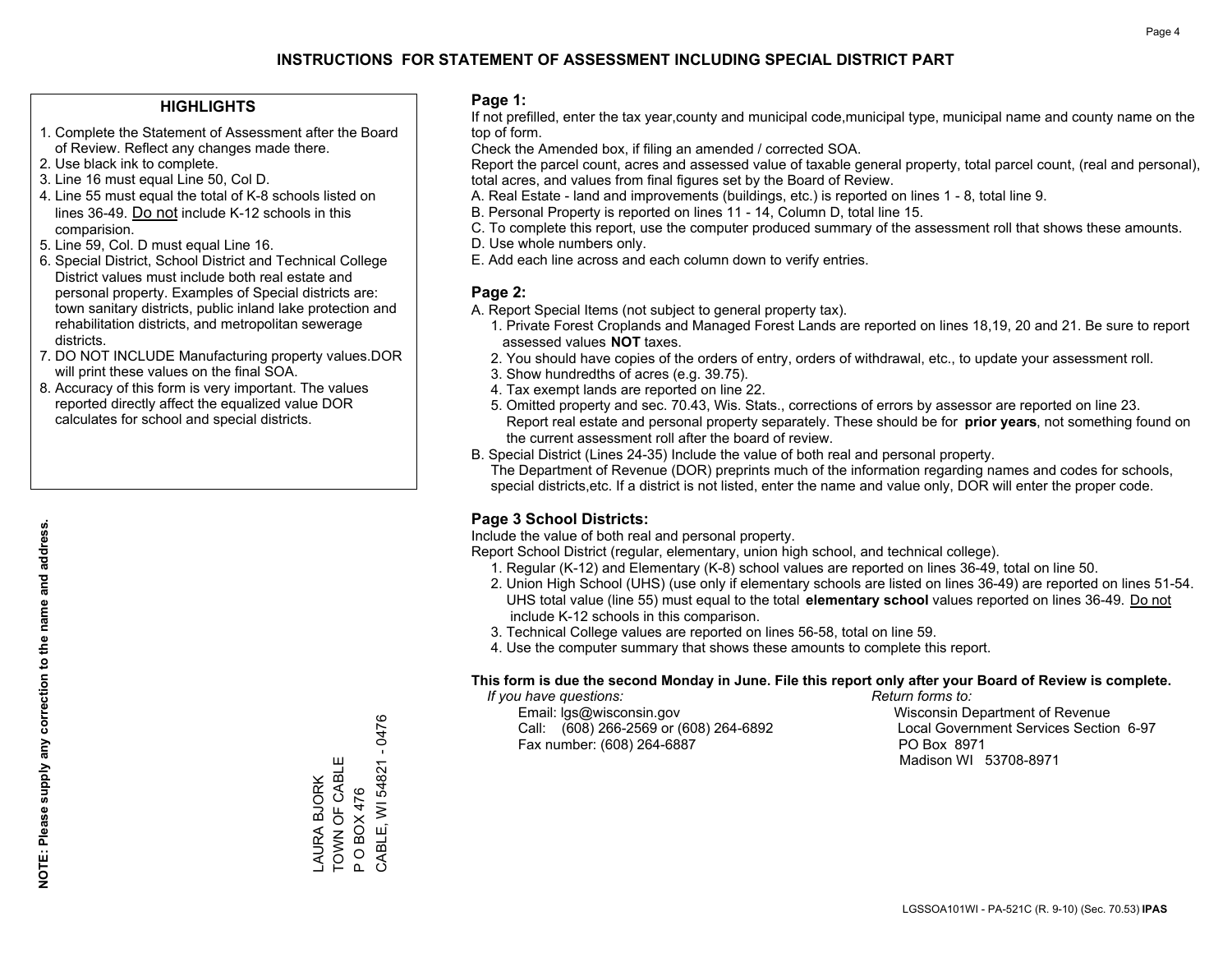**FINAL - EQUATED**

**STATEMENT OF ASSESSMENT FOR 2017** 

| ሰ4  | 014 | nna2    |
|-----|-----|---------|
| CO. | MUN | ACCT NO |

|                | <b>FOR</b><br><b>TOWN OF</b><br><b>OF</b><br><b>BAYFIELD COUNTY</b><br><b>CLOVER</b>                                                                                                         |                                                              |                          |              |                                                     |                         | <b>WHEN COMPLETING THIS DOCUMENT</b><br>DO NOT WRITE OVER X's OR IN SHADED AREAS |                     |  |  |
|----------------|----------------------------------------------------------------------------------------------------------------------------------------------------------------------------------------------|--------------------------------------------------------------|--------------------------|--------------|-----------------------------------------------------|-------------------------|----------------------------------------------------------------------------------|---------------------|--|--|
|                |                                                                                                                                                                                              | Town - Village - City                                        | <b>Municipality Name</b> |              | <b>County Name</b>                                  |                         |                                                                                  |                     |  |  |
|                |                                                                                                                                                                                              | <b>REAL ESTATE</b>                                           |                          | PARCEL COUNT | <b>NO. OF ACRES</b>                                 | <b>VALUE OF</b>         | <b>VALUE OF</b>                                                                  | TOTAL VALUE OF LAND |  |  |
| Line<br>No.    |                                                                                                                                                                                              | (See Lines 18 - 22 for<br>other Real Estate)                 |                          |              | <b>WHOLE</b><br>TOTAL LAND MPROVEMENTS NUMBERS ONLY | LAND                    | <b>IMPROVEMENTS</b>                                                              | AND IMPROVEMENTS    |  |  |
|                |                                                                                                                                                                                              |                                                              | Col. A                   | Col. B       | Col. C                                              | Col. D                  | Col. E                                                                           | Col. F              |  |  |
| -1             |                                                                                                                                                                                              | <b>RESIDENTIAL - Class 1</b>                                 | 544                      | 408          | 1,652                                               | 28,282,200              | 29,840,300                                                                       | 58,122,500          |  |  |
| 2              |                                                                                                                                                                                              | <b>COMMERCIAL - Class 2</b>                                  | 32                       | 20           | 51                                                  | 619,400                 | 1,585,000                                                                        | 2,204,400           |  |  |
| 3              |                                                                                                                                                                                              | <b>MANUFACTURING - Class 3</b>                               | $\Omega$                 | $\Omega$     | $\Omega$                                            | $\mathbf{0}$            | 0                                                                                | 0                   |  |  |
| 4              |                                                                                                                                                                                              | <b>AGRICULTURAL - Class 4</b>                                | 59                       |              | 1,149                                               | 96,900                  |                                                                                  | 96,900              |  |  |
| 5              | UNDEVELOPED - Class 5                                                                                                                                                                        |                                                              | 64                       |              | 1,020                                               | 331,800                 |                                                                                  | 331,800             |  |  |
| 6              | AGRICULTURAL FOREST - Class 5m                                                                                                                                                               |                                                              | 35                       |              | 542                                                 | 207,800                 |                                                                                  | 207,800             |  |  |
| $\overline{7}$ | FOREST LANDS - Class 6                                                                                                                                                                       |                                                              | 420                      |              | 8,692                                               | 10,264,800              |                                                                                  | 10,264,800          |  |  |
| 8              |                                                                                                                                                                                              | OTHER - Class 7                                              | 3                        | 3            | 5                                                   | 15,500                  | 243,400                                                                          | 258,900             |  |  |
| 9              |                                                                                                                                                                                              | <b>TOTAL - ALL COLUMNS</b>                                   | 1,157                    | 431          | 13,111                                              | 39,818,400              | 31,668,700                                                                       | 71,487,100          |  |  |
| 10             |                                                                                                                                                                                              | NUMBER OF PERSONAL PROPERTY ACCOUNTS IN ROLL                 |                          |              | 23                                                  | <b>LOCALLY ASSESSED</b> | <b>MANUFACTURING</b>                                                             | <b>MERGED</b>       |  |  |
| 11             |                                                                                                                                                                                              | BOATS AND OTHER WATERCRAFT NOT EXEMPT - Code 1               |                          |              |                                                     | 0                       | 0                                                                                | 0                   |  |  |
| 12             |                                                                                                                                                                                              | MACHINERY, TOOLS AND PATTERNS - Code 2                       |                          |              |                                                     | 36,100                  | 6,700                                                                            | 42,800              |  |  |
| 13             |                                                                                                                                                                                              | FURNITURE, FIXTURES AND EQUIPMENT - Code 3                   |                          |              |                                                     | 18,225                  | 200                                                                              | 18,425              |  |  |
| 14             |                                                                                                                                                                                              | ALL OTHER PERSONAL PROPERTY NOT EXEMPT - Codes 4A, 4B, 4C    |                          |              |                                                     | 166,725                 | 500                                                                              | 167,225             |  |  |
| 15             |                                                                                                                                                                                              | TOTAL OF PERSONAL PROPERTY NOT EXEMPT (Total of Lines 11-14) |                          |              | 221,050                                             | 7,400                   | 228,450                                                                          |                     |  |  |
| 16             | AGGREGATE ASSESSED VALUE OF ALL PROPERTY SUBJECT TO THE GENERAL PROPERTY TAX (Total of Lines 9F and 15F)<br>MUST EQUAL TOTAL VALUE OF THE SCHOOL DISTRICTS (K-12 PLUS K-8) - Line 50, Col. F |                                                              |                          |              |                                                     |                         |                                                                                  | 71,715,550          |  |  |
| 17             | Name of Assessor<br><b>BOARD OF REVIEW</b><br>DATE OF FINAL ADJOURNMENT<br>07/29/2017<br>NORTH WI ASSESSMENT SERVICE                                                                         |                                                              |                          |              |                                                     |                         | Telephone #                                                                      | (715) 779-3088      |  |  |

REMARKS

The Assessment Ratio to be used in calculating the estimated Fair Market Value on tax bills for this tax district is 1.021758707<br>This ratio should be used to convert assessed values to "Calculate Equalized Values" in Step Commission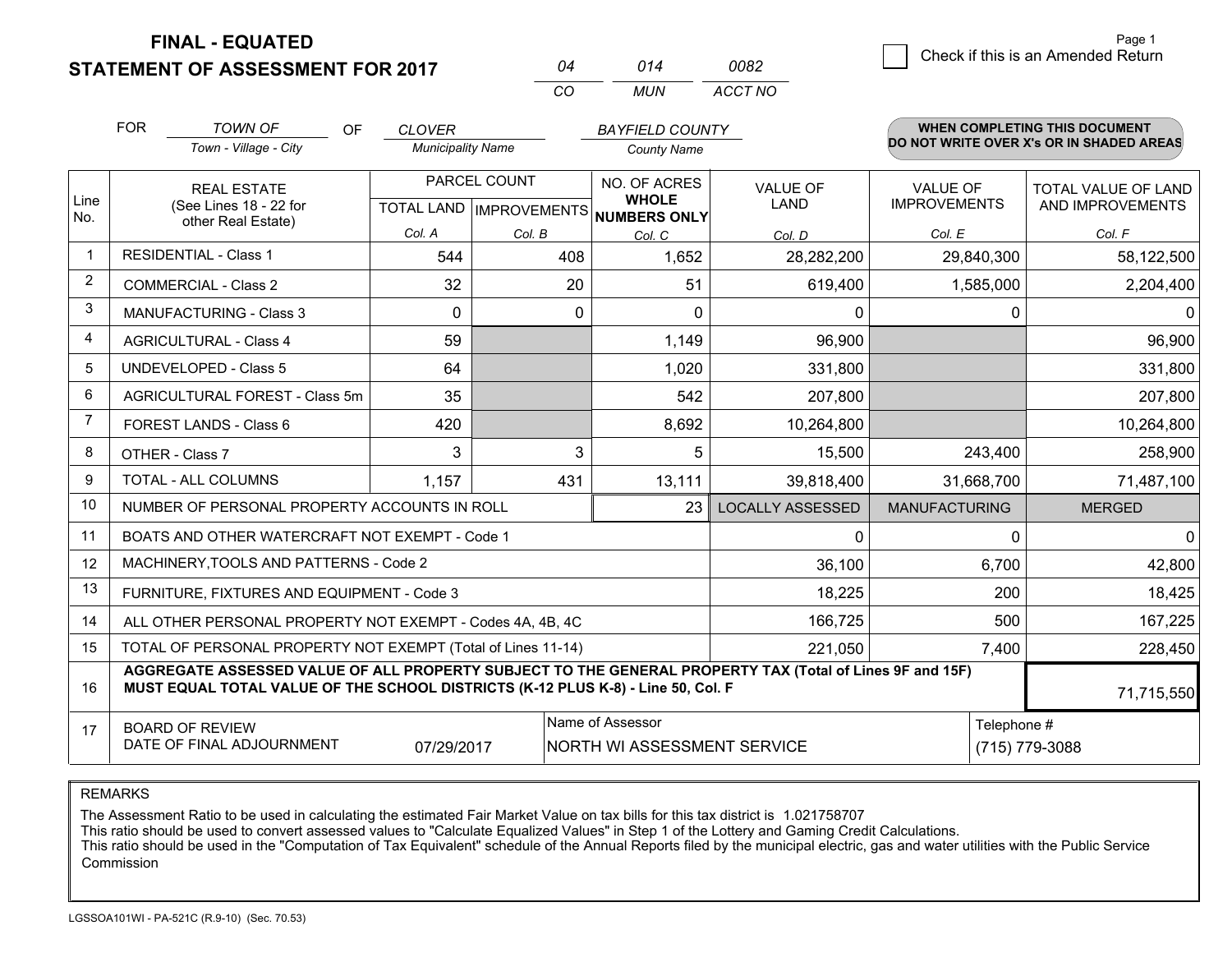*YEAR CO MUN ACCT NO* <sup>2017</sup> <sup>04</sup> <sup>014</sup> <sup>0082</sup> Page 2

Do not confuse FOREST LANDS (Line 7) with FOREST CROPS (in this section) - They are **NOT** the same

|    |                                                               |                 |  | Private Forest Crop - Reg Class @ 10¢ per acre                                 |                 | Private Forest Crop - Reg Class @ \$2.52 per acre               |                                                               |  |                                                                              |  |
|----|---------------------------------------------------------------|-----------------|--|--------------------------------------------------------------------------------|-----------------|-----------------------------------------------------------------|---------------------------------------------------------------|--|------------------------------------------------------------------------------|--|
| 18 | (a) PARCELS                                                   | (b) ACRES       |  | (c) ASSESSED VALUE                                                             |                 | (d) PARCELS                                                     | (e) ACRES                                                     |  | (f) ASSESSED VALUE                                                           |  |
|    | 6                                                             | 240             |  | 280,000                                                                        |                 | 25                                                              | 998.82                                                        |  | 1,192,600                                                                    |  |
|    |                                                               |                 |  | Private Forest Crop - Special Class @ 20¢ per acre                             |                 |                                                                 |                                                               |  | Entered Before 2005 Managed Forest - Ferrous Mining CLOSED @ \$8.27 per acre |  |
| 19 | (a) PARCELS                                                   | (b) ACRES       |  | (c) ASSESSED VALUE                                                             |                 | (d) PARCELS                                                     | (e) ACRES                                                     |  | (f) ASSESSED VALUE                                                           |  |
|    |                                                               |                 |  |                                                                                |                 |                                                                 |                                                               |  |                                                                              |  |
|    |                                                               |                 |  | Entered Before 2005 Managed Forest - OPEN @ \$.79 per acre                     |                 |                                                                 | Entered Before 2005 Managed Forest - CLOSED @ \$1.87 per acre |  |                                                                              |  |
| 20 | (a) PARCELS                                                   | (b) ACRES       |  | (c) ASSESSED VALUE                                                             |                 | (d) PARCELS                                                     | (e) ACRES                                                     |  | (f) ASSESSED VALUE                                                           |  |
|    | 69                                                            | 2.639.67        |  | 3,135,800                                                                      |                 | 140<br>4                                                        |                                                               |  | 138.000                                                                      |  |
|    | Entered After 2004 Managed Forest - OPEN @<br>\$2.14 per acre |                 |  |                                                                                |                 |                                                                 | Entered After 2004 Managed Forest - CLOSED @ \$10.68 per acre |  |                                                                              |  |
| 21 | (a) PARCELS                                                   | (b) ACRES       |  | (c) ASSESSED VALUE                                                             |                 | (d) PARCELS<br>(e) ACRES                                        |                                                               |  | (f) ASSESSED VALUE                                                           |  |
|    |                                                               |                 |  |                                                                                |                 |                                                                 |                                                               |  |                                                                              |  |
|    | 52                                                            | 1,798.36        |  |                                                                                | 2,115,300<br>20 |                                                                 | 723.12                                                        |  | 1,209,000                                                                    |  |
| 22 | (a) County Forest Cropland Acres                              |                 |  | (b) Federal Acres                                                              | (c) State Acres |                                                                 | (d) County (NOT FOREST CROP) Acres                            |  | (e) Other Acres                                                              |  |
|    | 5,388.86                                                      |                 |  | 11.960                                                                         |                 | 1,170.35<br>6.23                                                |                                                               |  | 342.96                                                                       |  |
|    |                                                               |                 |  | Assessed Value of Omitted Property From Prior Years (Sec. 70.44)               |                 | Assessed Value of Sec. 70.43 Corrections of Errors by Assessors |                                                               |  |                                                                              |  |
|    |                                                               | (a) REAL ESTATE |  | (b) PERSONAL                                                                   |                 |                                                                 | (c1) REAL ESTATE                                              |  | (c2) PERSONAL                                                                |  |
| 23 |                                                               |                 |  |                                                                                |                 |                                                                 |                                                               |  |                                                                              |  |
|    |                                                               |                 |  | Manufacturing Equated Value of Omitted Property From Prior Years (Sec. 70.995) |                 |                                                                 |                                                               |  | Mfg. Equated Value of Sec.70.43 Corrections of Errors by Assessors           |  |
|    | (d) REAL ESTATE                                               |                 |  | (e) PERSONAL                                                                   |                 | (f1) REAL ESTATE                                                |                                                               |  | (f2) PERSONAL                                                                |  |
|    |                                                               |                 |  |                                                                                |                 |                                                                 |                                                               |  |                                                                              |  |

## **SPECIAL DISTRICTS**

| Line<br>No. | Enter 6-digit<br>Special District<br>Code (Col. A) | <b>Account</b><br><b>Number</b><br>(Col. B) | <b>Special District Name</b><br>(Col. C) | <b>Locally Assessed Value</b><br>of Real Estate and<br>Personal Property (Col. D) | Mfg Value of Real Estate<br>and Personal Property<br>(Col. E) | <b>Merged Value of</b><br><b>Real Estate and</b><br>Personal Property (Col. F) |
|-------------|----------------------------------------------------|---------------------------------------------|------------------------------------------|-----------------------------------------------------------------------------------|---------------------------------------------------------------|--------------------------------------------------------------------------------|
| 24          | 047090                                             | 0022                                        | CLOVER SANITARY DISTRICT #1              | 8,921,675                                                                         |                                                               | 8,921,675                                                                      |
| 25          |                                                    |                                             |                                          |                                                                                   |                                                               |                                                                                |
| 26          |                                                    |                                             |                                          |                                                                                   |                                                               |                                                                                |
| 27          |                                                    |                                             |                                          |                                                                                   |                                                               |                                                                                |
| 28          |                                                    |                                             |                                          |                                                                                   |                                                               |                                                                                |
| 29          |                                                    |                                             |                                          |                                                                                   |                                                               |                                                                                |
| 30          |                                                    |                                             |                                          |                                                                                   |                                                               |                                                                                |
| 31          |                                                    |                                             |                                          |                                                                                   |                                                               |                                                                                |
| 32          |                                                    |                                             |                                          |                                                                                   |                                                               |                                                                                |
| 33          |                                                    |                                             |                                          |                                                                                   |                                                               |                                                                                |
| 34          |                                                    |                                             |                                          |                                                                                   |                                                               |                                                                                |
| 35          |                                                    |                                             |                                          |                                                                                   |                                                               |                                                                                |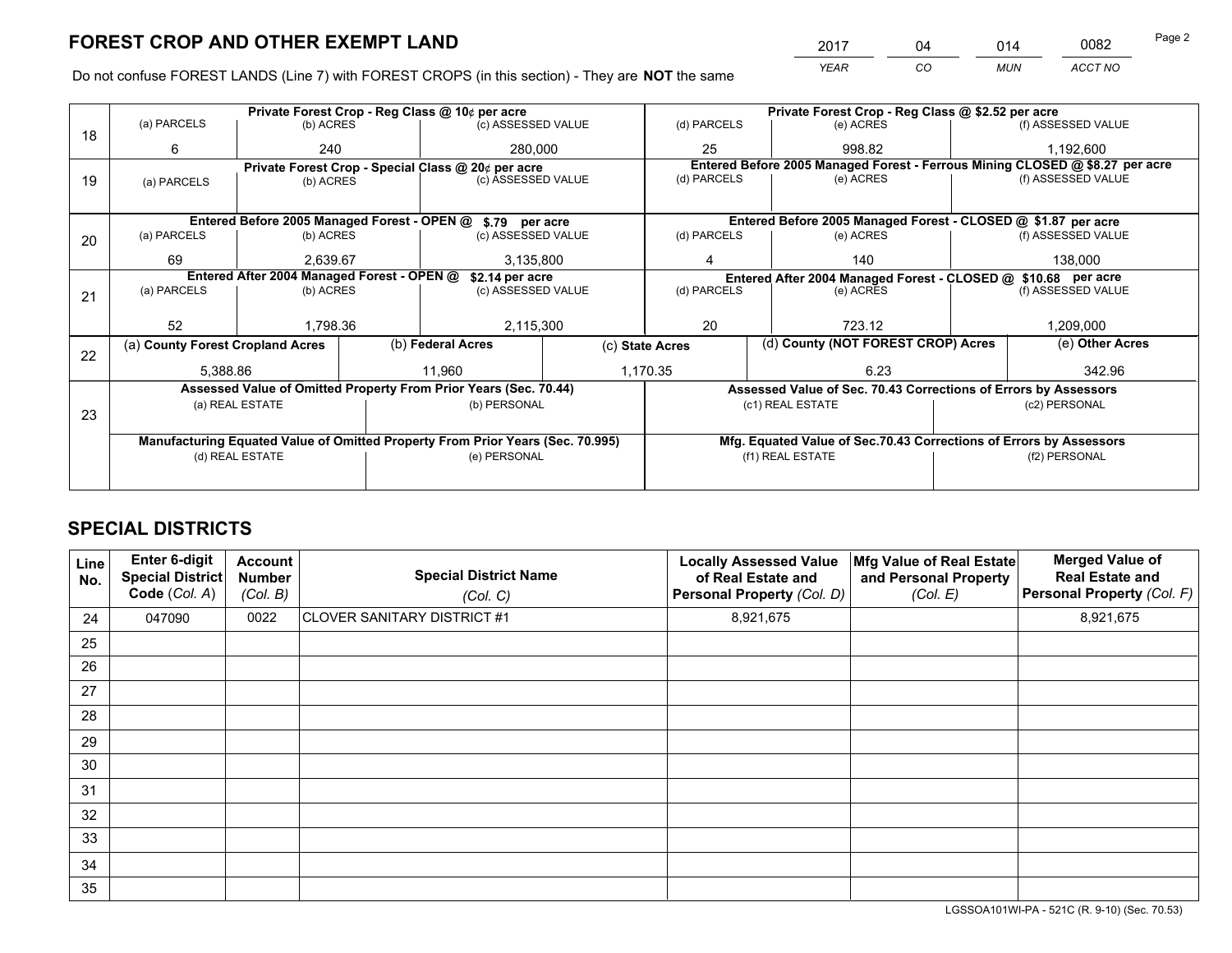|             |                                                          |                                             |                                                         | <b>YEAR</b>                                                                       | CO<br><b>MUN</b>                                              | ACCT NO                                                                        |
|-------------|----------------------------------------------------------|---------------------------------------------|---------------------------------------------------------|-----------------------------------------------------------------------------------|---------------------------------------------------------------|--------------------------------------------------------------------------------|
| Line<br>No. | Enter 6-digit<br><b>School District</b><br>Code (Col. A) | <b>Account</b><br><b>Number</b><br>(Col. B) | <b>School District Name</b><br>(Col. C)                 | <b>Locally Assessed Value</b><br>of Real Estate and<br>Personal Property (Col. D) | Mfg Value of Real Estate<br>and Personal Property<br>(Col. E) | <b>Merged Value of</b><br><b>Real Estate and</b><br>Personal Property (Col. F) |
|             | A. SCHOOL DISTRICTS (K-8 and K-12)                       |                                             |                                                         |                                                                                   |                                                               |                                                                                |
| 36          | 044522                                                   | 0031                                        | SCH D OF SOUTH SHORE (PORT WING)                        | 71,708,150                                                                        | 7,400                                                         | 71,715,550                                                                     |
| 37          |                                                          |                                             |                                                         |                                                                                   |                                                               |                                                                                |
| 38          |                                                          |                                             |                                                         |                                                                                   |                                                               |                                                                                |
| 39          |                                                          |                                             |                                                         |                                                                                   |                                                               |                                                                                |
| 40          |                                                          |                                             |                                                         |                                                                                   |                                                               |                                                                                |
| 41<br>42    |                                                          |                                             |                                                         |                                                                                   |                                                               |                                                                                |
| 43          |                                                          |                                             |                                                         |                                                                                   |                                                               |                                                                                |
| 44          |                                                          |                                             |                                                         |                                                                                   |                                                               |                                                                                |
| 45          |                                                          |                                             |                                                         |                                                                                   |                                                               |                                                                                |
| 46          |                                                          |                                             |                                                         |                                                                                   |                                                               |                                                                                |
| 47          |                                                          |                                             |                                                         |                                                                                   |                                                               |                                                                                |
| 48          |                                                          |                                             |                                                         |                                                                                   |                                                               |                                                                                |
| 49          |                                                          |                                             |                                                         |                                                                                   |                                                               |                                                                                |
| 50          |                                                          |                                             | TOTAL ASSESSED VALUE OF SCHOOL DISTRICTS (K-8 and K-12) | 71,708,150                                                                        | 7,400                                                         | 71,715,550                                                                     |
|             | <b>B.</b><br><b>UNION HIGH SCHOOL DISTRICTS</b>          |                                             |                                                         |                                                                                   |                                                               |                                                                                |
| 51          |                                                          |                                             |                                                         |                                                                                   |                                                               |                                                                                |
| 52          |                                                          |                                             |                                                         |                                                                                   |                                                               |                                                                                |
| 53<br>54    |                                                          |                                             |                                                         |                                                                                   |                                                               |                                                                                |
| 55          |                                                          |                                             | TOTAL ASSESSED VALUE OF UNION HIGH SCHOOLS              |                                                                                   |                                                               |                                                                                |
|             | C.<br><b>TECHNICAL COLLEGE DISTRICTS</b>                 |                                             |                                                         |                                                                                   |                                                               |                                                                                |
| 56          | 001700                                                   | 0016                                        | WISCONSIN INDIANHEAD TECH COLLEGE SHEL                  | 71,708,150                                                                        | 7,400                                                         | 71,715,550                                                                     |
| 57          |                                                          |                                             |                                                         |                                                                                   |                                                               |                                                                                |
| 58          |                                                          |                                             |                                                         |                                                                                   |                                                               |                                                                                |
| 59          |                                                          |                                             | TOTAL ASSESSED VALUE OF TECHNICAL COLLEGES              | 71,708,150                                                                        | 7,400                                                         | 71,715,550                                                                     |

04

014

 *I hereby certify, to the best of my knowledge and belief, this form is complete and correct.*

**SCHOOL DISTRICTS**

| Print name of preparer | Title                    |                | Date (MM / DD / CCYY) |
|------------------------|--------------------------|----------------|-----------------------|
|                        |                          |                |                       |
| Signature of preparer  | Contact Telephone Number | E-mail address |                       |
|                        | $\overline{\phantom{0}}$ |                |                       |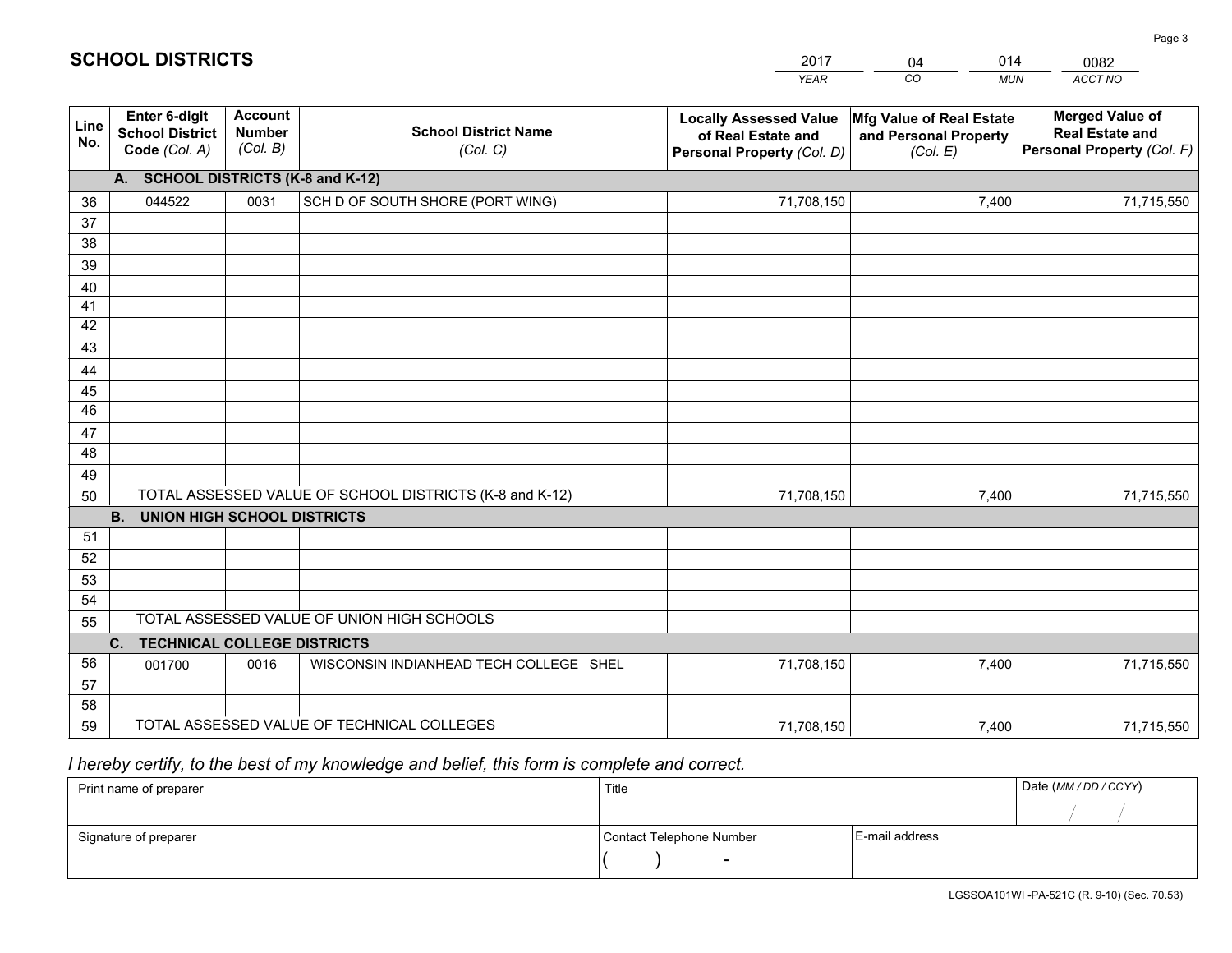#### **HIGHLIGHTS**

- 1. Complete the Statement of Assessment after the Board of Review. Reflect any changes made there.
- 2. Use black ink to complete.
- 3. Line 16 must equal Line 50, Col D.
- 4. Line 55 must equal the total of K-8 schools listed on lines 36-49. Do not include K-12 schools in this comparision.
- 5. Line 59, Col. D must equal Line 16.
- 6. Special District, School District and Technical College District values must include both real estate and personal property. Examples of Special districts are: town sanitary districts, public inland lake protection and rehabilitation districts, and metropolitan sewerage districts.
- 7. DO NOT INCLUDE Manufacturing property values.DOR will print these values on the final SOA.

BRUCE LINDGREN TOWN OF CLOVER

BRUCE LINDGREN<br>TOWN OF CLOVER

P.O. BOX 94

HERBSTER, WI 54844

HERBSTER, WI P.O. BOX 94

54844

 8. Accuracy of this form is very important. The values reported directly affect the equalized value DOR calculates for school and special districts.

#### **Page 1:**

 If not prefilled, enter the tax year,county and municipal code,municipal type, municipal name and county name on the top of form.

Check the Amended box, if filing an amended / corrected SOA.

 Report the parcel count, acres and assessed value of taxable general property, total parcel count, (real and personal), total acres, and values from final figures set by the Board of Review.

- A. Real Estate land and improvements (buildings, etc.) is reported on lines 1 8, total line 9.
- B. Personal Property is reported on lines 11 14, Column D, total line 15.
- C. To complete this report, use the computer produced summary of the assessment roll that shows these amounts.
- D. Use whole numbers only.
- E. Add each line across and each column down to verify entries.

#### **Page 2:**

- A. Report Special Items (not subject to general property tax).
- 1. Private Forest Croplands and Managed Forest Lands are reported on lines 18,19, 20 and 21. Be sure to report assessed values **NOT** taxes.
- 2. You should have copies of the orders of entry, orders of withdrawal, etc., to update your assessment roll.
	- 3. Show hundredths of acres (e.g. 39.75).
- 4. Tax exempt lands are reported on line 22.
- 5. Omitted property and sec. 70.43, Wis. Stats., corrections of errors by assessor are reported on line 23. Report real estate and personal property separately. These should be for **prior years**, not something found on the current assessment roll after the board of review.
- B. Special District (Lines 24-35) Include the value of both real and personal property.

 The Department of Revenue (DOR) preprints much of the information regarding names and codes for schools, special districts,etc. If a district is not listed, enter the name and value only, DOR will enter the proper code.

## **Page 3 School Districts:**

Include the value of both real and personal property.

Report School District (regular, elementary, union high school, and technical college).

- 1. Regular (K-12) and Elementary (K-8) school values are reported on lines 36-49, total on line 50.
- 2. Union High School (UHS) (use only if elementary schools are listed on lines 36-49) are reported on lines 51-54. UHS total value (line 55) must equal to the total **elementary school** values reported on lines 36-49. Do notinclude K-12 schools in this comparison.
- 3. Technical College values are reported on lines 56-58, total on line 59.
- 4. Use the computer summary that shows these amounts to complete this report.

#### **This form is due the second Monday in June. File this report only after your Board of Review is complete.**

 *If you have questions: Return forms to:*

 Email: lgs@wisconsin.gov Wisconsin Department of RevenueCall:  $(608)$  266-2569 or  $(608)$  264-6892 Fax number: (608) 264-6887 PO Box 8971

Local Government Services Section 6-97 Madison WI 53708-8971

**NOTE: Please supply any correction to the name and address.** NOTE: Please supply any correction to the name and address.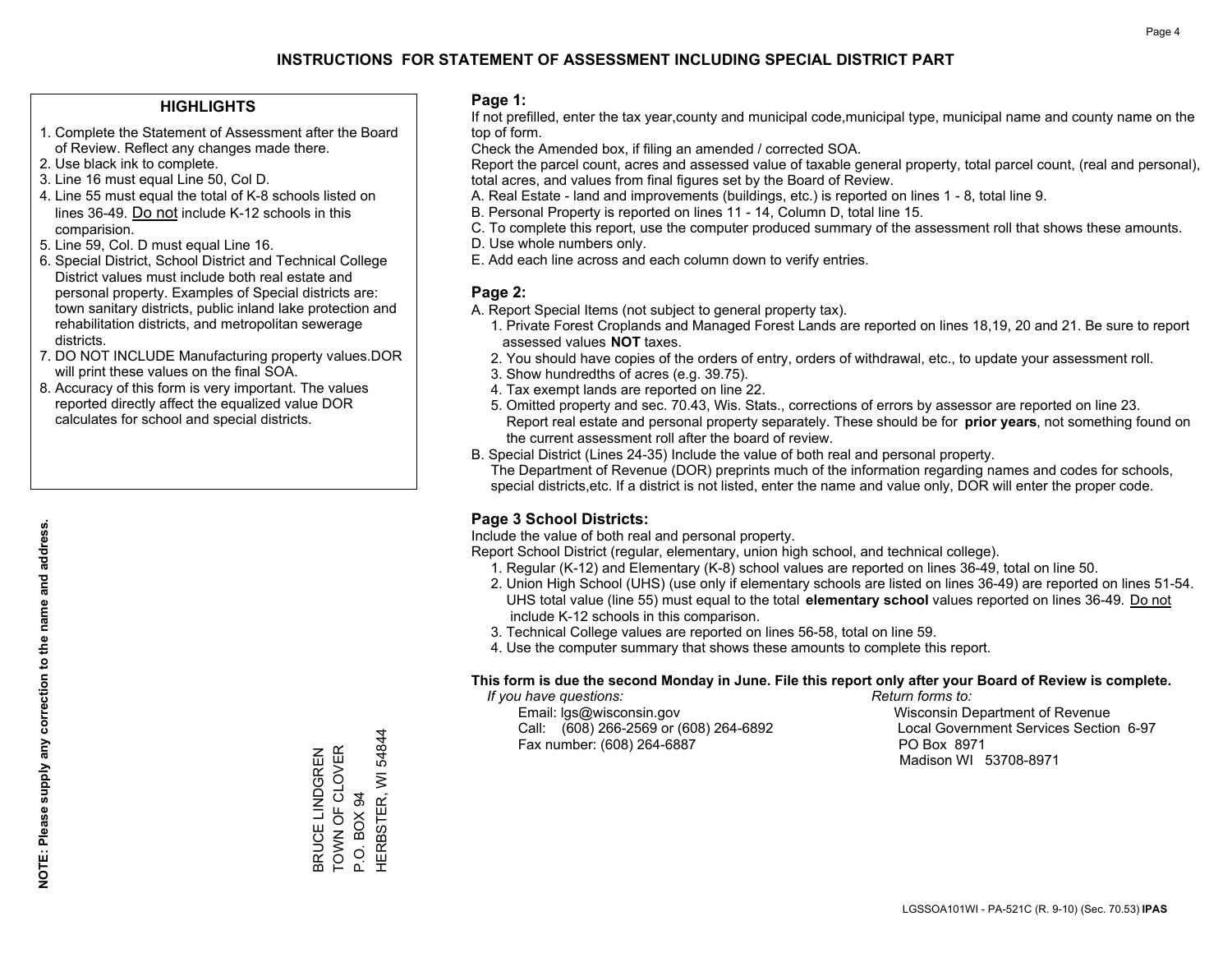**FINAL - EQUATED**

**STATEMENT OF ASSESSMENT FOR 2017** 

| N4  | 016 | 0083.   |
|-----|-----|---------|
| CO. | MUN | ACCT NO |

|                | <b>FOR</b>                                                                                                                                                                                   | <b>TOWN OF</b><br><b>OF</b>                                  | <b>DELTA</b>             |                           | <b>BAYFIELD COUNTY</b>              |                         |                                          | <b>WHEN COMPLETING THIS DOCUMENT</b> |  |
|----------------|----------------------------------------------------------------------------------------------------------------------------------------------------------------------------------------------|--------------------------------------------------------------|--------------------------|---------------------------|-------------------------------------|-------------------------|------------------------------------------|--------------------------------------|--|
|                |                                                                                                                                                                                              | Town - Village - City                                        | <b>Municipality Name</b> |                           | <b>County Name</b>                  |                         | DO NOT WRITE OVER X's OR IN SHADED AREAS |                                      |  |
|                |                                                                                                                                                                                              | <b>REAL ESTATE</b>                                           | PARCEL COUNT             |                           | NO. OF ACRES                        | <b>VALUE OF</b>         | VALUE OF                                 | TOTAL VALUE OF LAND                  |  |
| Line<br>No.    |                                                                                                                                                                                              | (See Lines 18 - 22 for<br>other Real Estate)                 |                          | TOTAL LAND   IMPROVEMENTS | <b>WHOLE</b><br><b>NUMBERS ONLY</b> | LAND                    | <b>IMPROVEMENTS</b>                      | AND IMPROVEMENTS                     |  |
|                |                                                                                                                                                                                              |                                                              | Col. A                   | Col. B                    | Col. C                              | Col. D                  | Col. E                                   | Col. F                               |  |
| $\mathbf 1$    |                                                                                                                                                                                              | <b>RESIDENTIAL - Class 1</b>                                 | 515                      | 381                       | 1,121                               | 31,251,700              | 33,506,800                               | 64,758,500                           |  |
| $\overline{2}$ |                                                                                                                                                                                              | <b>COMMERCIAL - Class 2</b>                                  | 31                       | 23                        | 51                                  | 1,014,000               | 1,770,800                                | 2,784,800                            |  |
| 3              |                                                                                                                                                                                              | <b>MANUFACTURING - Class 3</b>                               | $\Omega$                 | $\Omega$                  | $\Omega$                            | 0                       | 0                                        | 0                                    |  |
| 4              |                                                                                                                                                                                              | <b>AGRICULTURAL - Class 4</b>                                | 63                       |                           | 1,423                               | 172,300                 |                                          | 172,300                              |  |
| 5              | <b>UNDEVELOPED - Class 5</b>                                                                                                                                                                 |                                                              | 165                      |                           | 1,524                               | 260,000                 |                                          | 260,000                              |  |
| 6              | AGRICULTURAL FOREST - Class 5m                                                                                                                                                               |                                                              | 44                       |                           | 701                                 | 498,100                 |                                          | 498,100                              |  |
| 7              | FOREST LANDS - Class 6                                                                                                                                                                       |                                                              | 451                      |                           | 11,815                              | 18,511,400              |                                          | 18,511,400                           |  |
| 8              |                                                                                                                                                                                              | OTHER - Class 7                                              | 6                        | 6                         | 6                                   | 24,700                  | 383,400                                  | 408,100                              |  |
| 9              |                                                                                                                                                                                              | TOTAL - ALL COLUMNS                                          | 410<br>1,275             |                           | 16,641                              | 51,732,200              | 35,661,000                               | 87,393,200                           |  |
| 10             |                                                                                                                                                                                              | NUMBER OF PERSONAL PROPERTY ACCOUNTS IN ROLL                 |                          |                           | 14                                  | <b>LOCALLY ASSESSED</b> | <b>MANUFACTURING</b>                     | <b>MERGED</b>                        |  |
| 11             |                                                                                                                                                                                              | BOATS AND OTHER WATERCRAFT NOT EXEMPT - Code 1               |                          |                           |                                     | 2,700                   | 0                                        | 2,700                                |  |
| 12             |                                                                                                                                                                                              | MACHINERY, TOOLS AND PATTERNS - Code 2                       |                          |                           |                                     | 2,500                   | 0                                        | 2,500                                |  |
| 13             |                                                                                                                                                                                              | FURNITURE, FIXTURES AND EQUIPMENT - Code 3                   |                          |                           |                                     | 51,600                  | 0                                        | 51,600                               |  |
| 14             |                                                                                                                                                                                              | ALL OTHER PERSONAL PROPERTY NOT EXEMPT - Codes 4A, 4B, 4C    |                          |                           |                                     | 31,900                  | 0                                        | 31,900                               |  |
| 15             |                                                                                                                                                                                              | TOTAL OF PERSONAL PROPERTY NOT EXEMPT (Total of Lines 11-14) |                          |                           |                                     | 88,700                  | 0                                        | 88,700                               |  |
| 16             | AGGREGATE ASSESSED VALUE OF ALL PROPERTY SUBJECT TO THE GENERAL PROPERTY TAX (Total of Lines 9F and 15F)<br>MUST EQUAL TOTAL VALUE OF THE SCHOOL DISTRICTS (K-12 PLUS K-8) - Line 50, Col. F |                                                              |                          |                           |                                     |                         |                                          | 87,481,900                           |  |
| 17             |                                                                                                                                                                                              | <b>BOARD OF REVIEW</b>                                       |                          |                           | Name of Assessor                    |                         | Telephone #                              |                                      |  |
|                |                                                                                                                                                                                              | DATE OF FINAL ADJOURNMENT                                    | 10/05/2017               |                           | DOUGLAS J AND BEN KURTZWEIL         |                         |                                          | (715) 462-9679                       |  |

REMARKS

The Assessment Ratio to be used in calculating the estimated Fair Market Value on tax bills for this tax district is 1.0838947

This ratio should be used to convert assessed values to "Calculate Equalized Values" in Step 1 of the Lottery and Gaming Credit Calculations.<br>This ratio should be used in the "Computation of Tax Equivalent" schedule of the Commission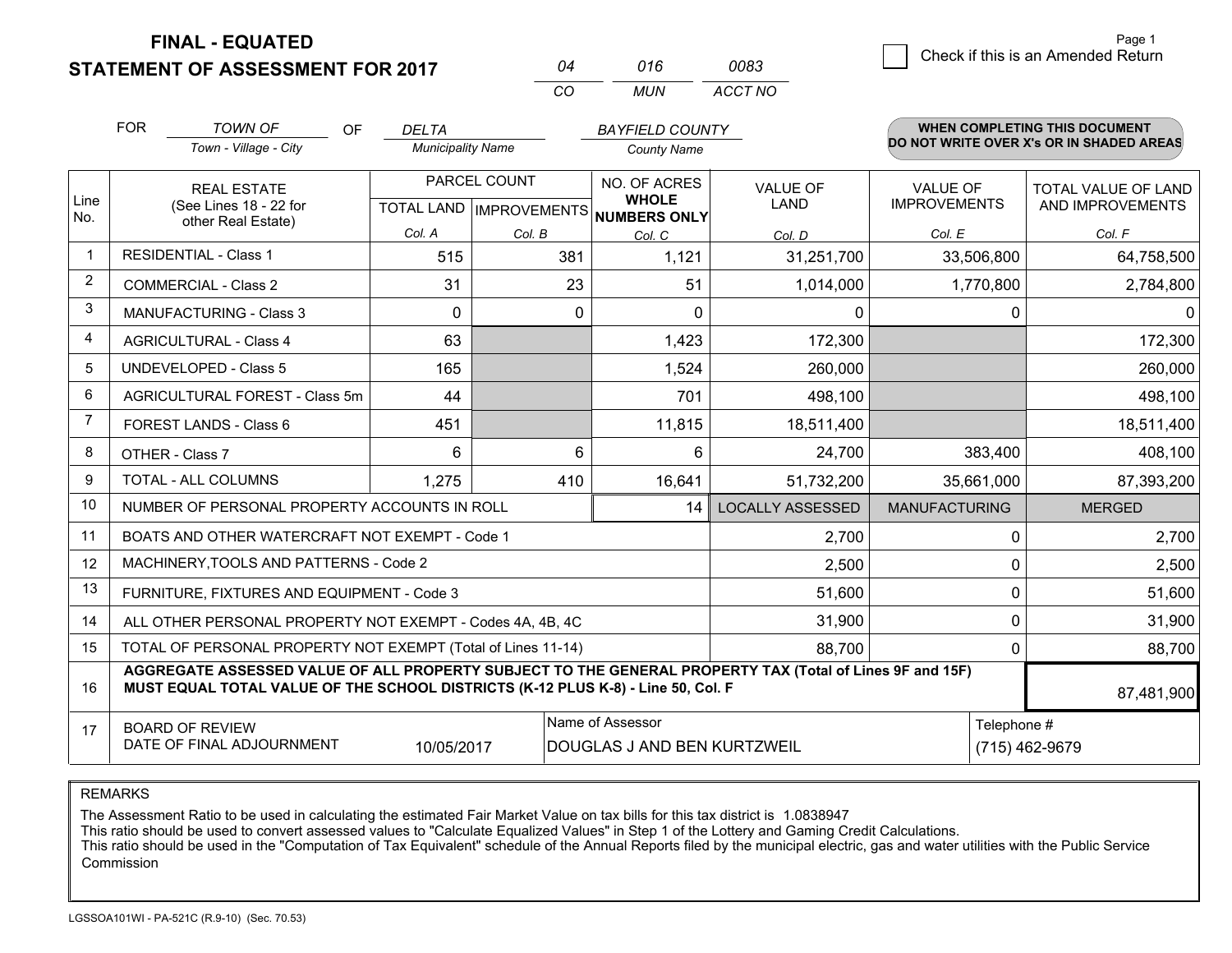*YEAR CO MUN ACCT NO* <sup>2017</sup> <sup>04</sup> <sup>016</sup> <sup>0083</sup>

Do not confuse FOREST LANDS (Line 7) with FOREST CROPS (in this section) - They are **NOT** the same

|    |                                                                                |                 |  | Private Forest Crop - Reg Class @ 10¢ per acre                   |                                                               | Private Forest Crop - Reg Class @ \$2.52 per acre |           |                                                                    |               |                                                                              |  |
|----|--------------------------------------------------------------------------------|-----------------|--|------------------------------------------------------------------|---------------------------------------------------------------|---------------------------------------------------|-----------|--------------------------------------------------------------------|---------------|------------------------------------------------------------------------------|--|
| 18 | (a) PARCELS                                                                    | (b) ACRES       |  | (c) ASSESSED VALUE                                               |                                                               | (d) PARCELS                                       |           | (e) ACRES                                                          |               | (f) ASSESSED VALUE                                                           |  |
|    | Private Forest Crop - Special Class @ 20¢ per acre                             |                 |  |                                                                  |                                                               |                                                   |           |                                                                    |               | Entered Before 2005 Managed Forest - Ferrous Mining CLOSED @ \$8.27 per acre |  |
| 19 | (b) ACRES<br>(a) PARCELS                                                       |                 |  | (c) ASSESSED VALUE                                               |                                                               | (d) PARCELS                                       |           | (e) ACRES                                                          |               | (f) ASSESSED VALUE                                                           |  |
|    |                                                                                |                 |  | Entered Before 2005 Managed Forest - OPEN @ \$.79 per acre       |                                                               |                                                   |           | Entered Before 2005 Managed Forest - CLOSED @ \$1.87 per acre      |               |                                                                              |  |
| 20 | (a) PARCELS                                                                    | (b) ACRES       |  | (c) ASSESSED VALUE                                               |                                                               | (d) PARCELS<br>(e) ACRES                          |           |                                                                    |               | (f) ASSESSED VALUE                                                           |  |
|    | $12 \overline{ }$                                                              | 480<br>568,000  |  | 31                                                               |                                                               | 1,095.15                                          | 1,411,200 |                                                                    |               |                                                                              |  |
|    | Entered After 2004 Managed Forest - OPEN @<br>\$2.14 per acre                  |                 |  |                                                                  | Entered After 2004 Managed Forest - CLOSED @ \$10.68 per acre |                                                   |           |                                                                    |               |                                                                              |  |
| 21 | (a) PARCELS                                                                    | (b) ACRES       |  | (c) ASSESSED VALUE                                               |                                                               | (d) PARCELS                                       |           | (e) ACRES                                                          |               | (f) ASSESSED VALUE                                                           |  |
|    |                                                                                |                 |  |                                                                  |                                                               |                                                   |           |                                                                    |               |                                                                              |  |
|    | 13                                                                             | 442.8           |  | 620,500                                                          |                                                               |                                                   |           | 150.94                                                             |               | 343,600                                                                      |  |
|    | (a) County Forest Cropland Acres                                               |                 |  | (b) Federal Acres<br>(c) State Acres                             |                                                               |                                                   |           | (d) County (NOT FOREST CROP) Acres                                 |               | (e) Other Acres                                                              |  |
| 22 |                                                                                |                 |  | 22,118.39                                                        | 4,006.85                                                      |                                                   |           | 189.86                                                             |               | 615                                                                          |  |
|    |                                                                                |                 |  | Assessed Value of Omitted Property From Prior Years (Sec. 70.44) |                                                               |                                                   |           | Assessed Value of Sec. 70.43 Corrections of Errors by Assessors    |               |                                                                              |  |
| 23 |                                                                                | (a) REAL ESTATE |  | (b) PERSONAL                                                     |                                                               |                                                   |           | (c1) REAL ESTATE                                                   |               | (c2) PERSONAL                                                                |  |
|    |                                                                                |                 |  |                                                                  |                                                               |                                                   |           |                                                                    |               |                                                                              |  |
|    | Manufacturing Equated Value of Omitted Property From Prior Years (Sec. 70.995) |                 |  |                                                                  |                                                               |                                                   |           | Mfg. Equated Value of Sec.70.43 Corrections of Errors by Assessors |               |                                                                              |  |
|    |                                                                                | (d) REAL ESTATE |  | (e) PERSONAL                                                     |                                                               | (f1) REAL ESTATE                                  |           |                                                                    | (f2) PERSONAL |                                                                              |  |
|    |                                                                                |                 |  |                                                                  |                                                               |                                                   |           |                                                                    |               |                                                                              |  |

## **SPECIAL DISTRICTS**

| Line<br>No. | Enter 6-digit<br>Special District<br>Code (Col. A) | <b>Account</b><br><b>Number</b> | <b>Special District Name</b> | <b>Locally Assessed Value</b><br>of Real Estate and | Mfg Value of Real Estate<br>and Personal Property | <b>Merged Value of</b><br><b>Real Estate and</b><br>Personal Property (Col. F) |
|-------------|----------------------------------------------------|---------------------------------|------------------------------|-----------------------------------------------------|---------------------------------------------------|--------------------------------------------------------------------------------|
|             |                                                    | (Col. B)                        | (Col. C)                     | Personal Property (Col. D)                          | (Col. E)                                          |                                                                                |
| 24          |                                                    |                                 |                              |                                                     |                                                   |                                                                                |
| 25          |                                                    |                                 |                              |                                                     |                                                   |                                                                                |
| 26          |                                                    |                                 |                              |                                                     |                                                   |                                                                                |
| 27          |                                                    |                                 |                              |                                                     |                                                   |                                                                                |
| 28          |                                                    |                                 |                              |                                                     |                                                   |                                                                                |
| 29          |                                                    |                                 |                              |                                                     |                                                   |                                                                                |
| 30          |                                                    |                                 |                              |                                                     |                                                   |                                                                                |
| 31          |                                                    |                                 |                              |                                                     |                                                   |                                                                                |
| 32          |                                                    |                                 |                              |                                                     |                                                   |                                                                                |
| 33          |                                                    |                                 |                              |                                                     |                                                   |                                                                                |
| 34          |                                                    |                                 |                              |                                                     |                                                   |                                                                                |
| 35          |                                                    |                                 |                              |                                                     |                                                   |                                                                                |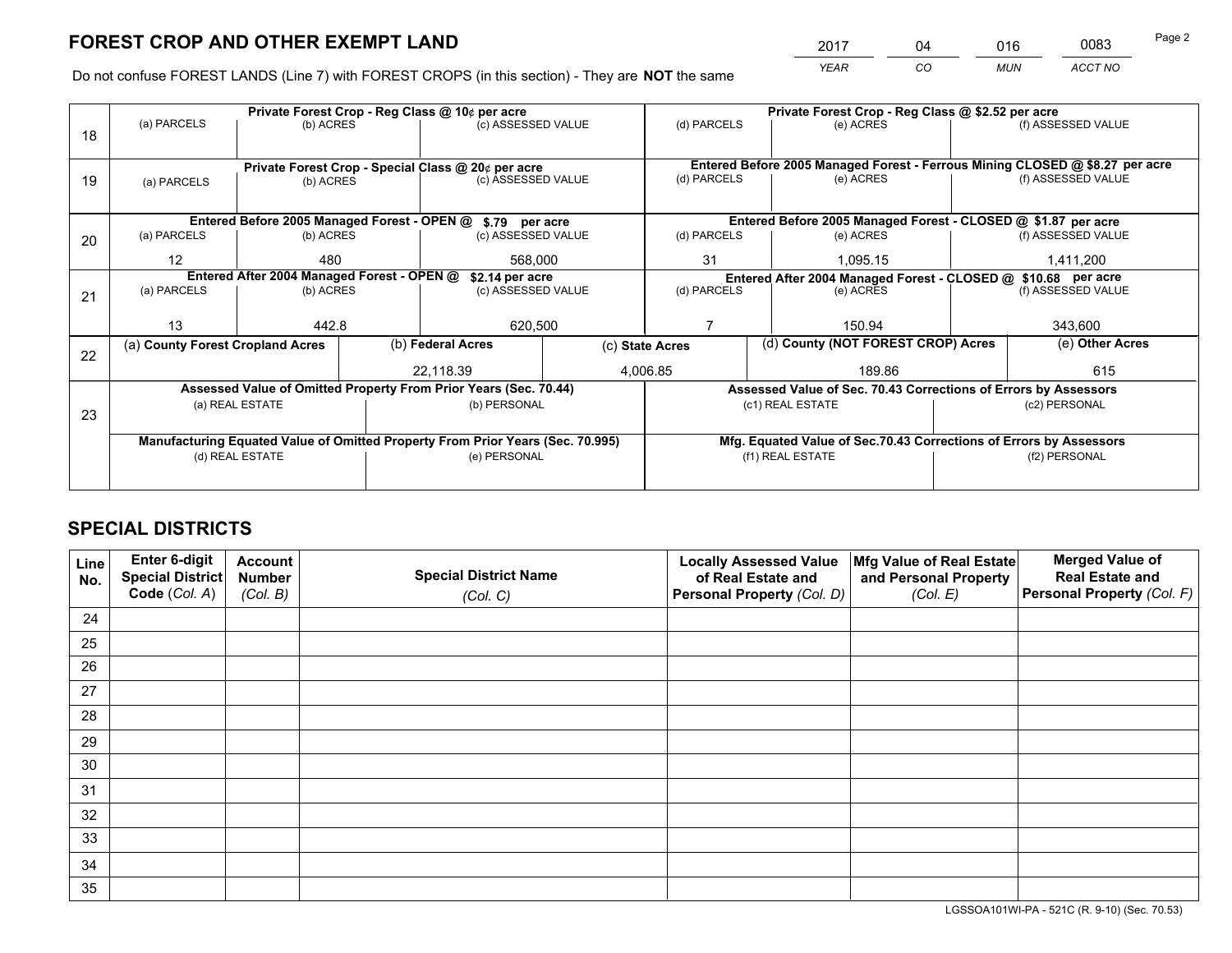|             |                                                                 |                                             |                                                         | <b>YEAR</b>                                                                       | CO<br><b>MUN</b>                                              | ACCT NO                                                                        |
|-------------|-----------------------------------------------------------------|---------------------------------------------|---------------------------------------------------------|-----------------------------------------------------------------------------------|---------------------------------------------------------------|--------------------------------------------------------------------------------|
| Line<br>No. | <b>Enter 6-digit</b><br><b>School District</b><br>Code (Col. A) | <b>Account</b><br><b>Number</b><br>(Col. B) | <b>School District Name</b><br>(Col. C)                 | <b>Locally Assessed Value</b><br>of Real Estate and<br>Personal Property (Col. D) | Mfg Value of Real Estate<br>and Personal Property<br>(Col. E) | <b>Merged Value of</b><br><b>Real Estate and</b><br>Personal Property (Col. F) |
|             | A. SCHOOL DISTRICTS (K-8 and K-12)                              |                                             |                                                         |                                                                                   |                                                               |                                                                                |
| 36          | 041491                                                          | 0030                                        | SCH D OF DRUMMOND                                       | 87,481,900                                                                        |                                                               | 87,481,900                                                                     |
| 37          |                                                                 |                                             |                                                         |                                                                                   |                                                               |                                                                                |
| 38          |                                                                 |                                             |                                                         |                                                                                   |                                                               |                                                                                |
| 39          |                                                                 |                                             |                                                         |                                                                                   |                                                               |                                                                                |
| 40          |                                                                 |                                             |                                                         |                                                                                   |                                                               |                                                                                |
| 41          |                                                                 |                                             |                                                         |                                                                                   |                                                               |                                                                                |
| 42          |                                                                 |                                             |                                                         |                                                                                   |                                                               |                                                                                |
| 43          |                                                                 |                                             |                                                         |                                                                                   |                                                               |                                                                                |
| 44<br>45    |                                                                 |                                             |                                                         |                                                                                   |                                                               |                                                                                |
| 46          |                                                                 |                                             |                                                         |                                                                                   |                                                               |                                                                                |
| 47          |                                                                 |                                             |                                                         |                                                                                   |                                                               |                                                                                |
| 48          |                                                                 |                                             |                                                         |                                                                                   |                                                               |                                                                                |
| 49          |                                                                 |                                             |                                                         |                                                                                   |                                                               |                                                                                |
| 50          |                                                                 |                                             | TOTAL ASSESSED VALUE OF SCHOOL DISTRICTS (K-8 and K-12) | 87,481,900                                                                        |                                                               | 87,481,900                                                                     |
|             | <b>B.</b><br><b>UNION HIGH SCHOOL DISTRICTS</b>                 |                                             |                                                         |                                                                                   |                                                               |                                                                                |
| 51          |                                                                 |                                             |                                                         |                                                                                   |                                                               |                                                                                |
| 52          |                                                                 |                                             |                                                         |                                                                                   |                                                               |                                                                                |
| 53          |                                                                 |                                             |                                                         |                                                                                   |                                                               |                                                                                |
| 54          |                                                                 |                                             |                                                         |                                                                                   |                                                               |                                                                                |
| 55          |                                                                 |                                             | TOTAL ASSESSED VALUE OF UNION HIGH SCHOOLS              |                                                                                   |                                                               |                                                                                |
|             | C.<br><b>TECHNICAL COLLEGE DISTRICTS</b>                        |                                             |                                                         |                                                                                   |                                                               |                                                                                |
| 56          | 001700                                                          | 0016                                        | WISCONSIN INDIANHEAD TECH COLLEGE SHEL                  | 87,481,900                                                                        |                                                               | 87,481,900                                                                     |
| 57          |                                                                 |                                             |                                                         |                                                                                   |                                                               |                                                                                |
| 58          |                                                                 |                                             |                                                         |                                                                                   |                                                               |                                                                                |
| 59          |                                                                 |                                             | TOTAL ASSESSED VALUE OF TECHNICAL COLLEGES              | 87,481,900                                                                        |                                                               | 87,481,900                                                                     |

04

016

 *I hereby certify, to the best of my knowledge and belief, this form is complete and correct.*

**SCHOOL DISTRICTS**

| Print name of preparer | Title                    |                | Date (MM / DD / CCYY) |
|------------------------|--------------------------|----------------|-----------------------|
|                        |                          |                |                       |
| Signature of preparer  | Contact Telephone Number | E-mail address |                       |
|                        | $\overline{\phantom{0}}$ |                |                       |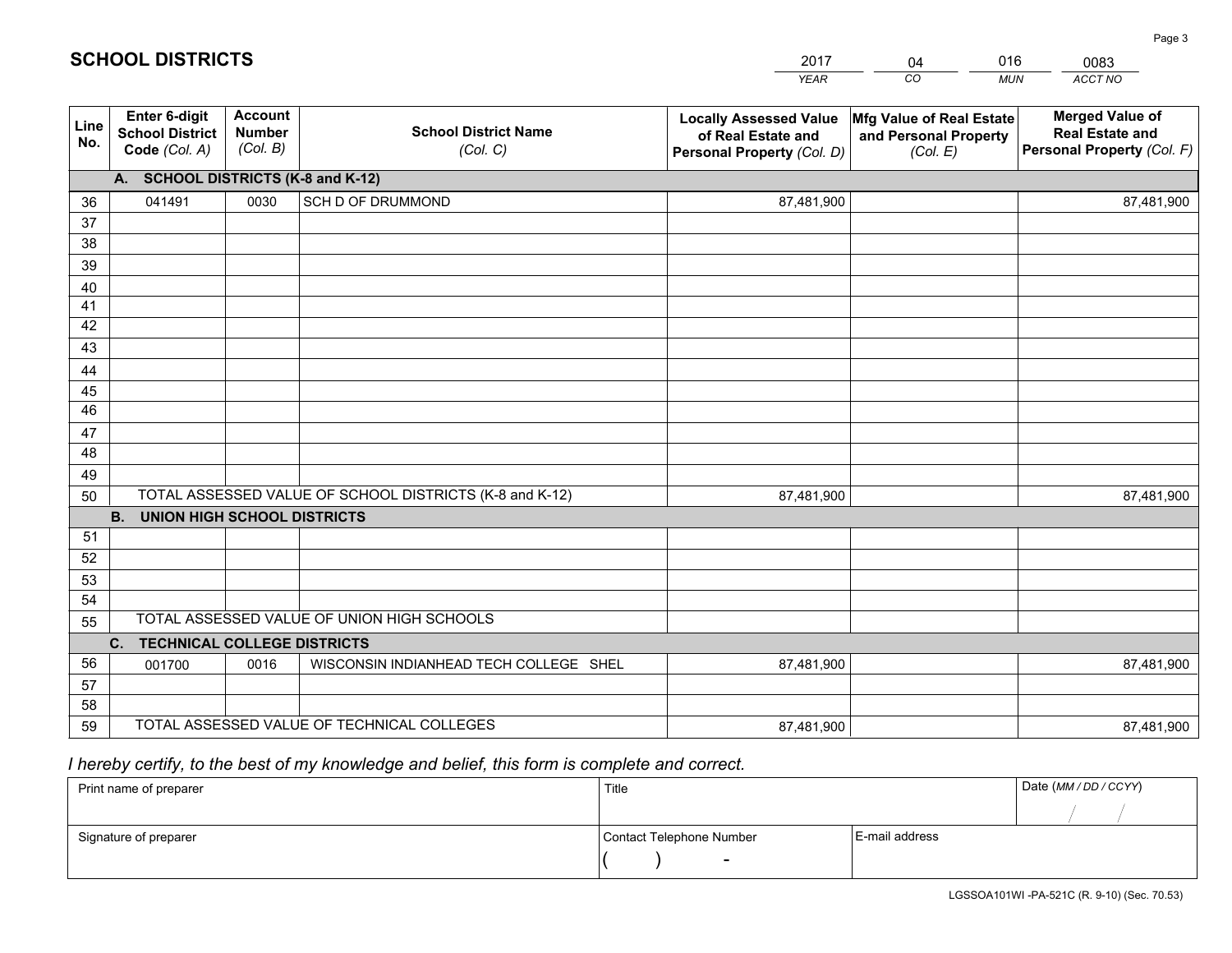#### **HIGHLIGHTS**

- 1. Complete the Statement of Assessment after the Board of Review. Reflect any changes made there.
- 2. Use black ink to complete.
- 3. Line 16 must equal Line 50, Col D.
- 4. Line 55 must equal the total of K-8 schools listed on lines 36-49. Do not include K-12 schools in this comparision.
- 5. Line 59, Col. D must equal Line 16.
- 6. Special District, School District and Technical College District values must include both real estate and personal property. Examples of Special districts are: town sanitary districts, public inland lake protection and rehabilitation districts, and metropolitan sewerage districts.
- 7. DO NOT INCLUDE Manufacturing property values.DOR will print these values on the final SOA.
- 8. Accuracy of this form is very important. The values reported directly affect the equalized value DOR calculates for school and special districts.

#### **Page 1:**

 If not prefilled, enter the tax year,county and municipal code,municipal type, municipal name and county name on the top of form.

Check the Amended box, if filing an amended / corrected SOA.

 Report the parcel count, acres and assessed value of taxable general property, total parcel count, (real and personal), total acres, and values from final figures set by the Board of Review.

- A. Real Estate land and improvements (buildings, etc.) is reported on lines 1 8, total line 9.
- B. Personal Property is reported on lines 11 14, Column D, total line 15.
- C. To complete this report, use the computer produced summary of the assessment roll that shows these amounts.
- D. Use whole numbers only.
- E. Add each line across and each column down to verify entries.

#### **Page 2:**

- A. Report Special Items (not subject to general property tax).
- 1. Private Forest Croplands and Managed Forest Lands are reported on lines 18,19, 20 and 21. Be sure to report assessed values **NOT** taxes.
- 2. You should have copies of the orders of entry, orders of withdrawal, etc., to update your assessment roll.
	- 3. Show hundredths of acres (e.g. 39.75).
- 4. Tax exempt lands are reported on line 22.
- 5. Omitted property and sec. 70.43, Wis. Stats., corrections of errors by assessor are reported on line 23. Report real estate and personal property separately. These should be for **prior years**, not something found on the current assessment roll after the board of review.
- B. Special District (Lines 24-35) Include the value of both real and personal property.

 The Department of Revenue (DOR) preprints much of the information regarding names and codes for schools, special districts,etc. If a district is not listed, enter the name and value only, DOR will enter the proper code.

## **Page 3 School Districts:**

Include the value of both real and personal property.

Report School District (regular, elementary, union high school, and technical college).

- 1. Regular (K-12) and Elementary (K-8) school values are reported on lines 36-49, total on line 50.
- 2. Union High School (UHS) (use only if elementary schools are listed on lines 36-49) are reported on lines 51-54. UHS total value (line 55) must equal to the total **elementary school** values reported on lines 36-49. Do notinclude K-12 schools in this comparison.
- 3. Technical College values are reported on lines 56-58, total on line 59.
- 4. Use the computer summary that shows these amounts to complete this report.

#### **This form is due the second Monday in June. File this report only after your Board of Review is complete.**

 *If you have questions: Return forms to:*

 Email: lgs@wisconsin.gov Wisconsin Department of RevenueCall:  $(608)$  266-2569 or  $(608)$  264-6892 Fax number: (608) 264-6887 PO Box 8971

Local Government Services Section 6-97 Madison WI 53708-8971

THOMAS W. ERICKSON<br>TOWN OF DELTA<br>13990 PREMO RD  $-9328$ MASON, WI 54856 - 9328 THOMAS W. ERICKSON **MASON, WI 54856** TOWN OF DELTA 13990 PREMO RD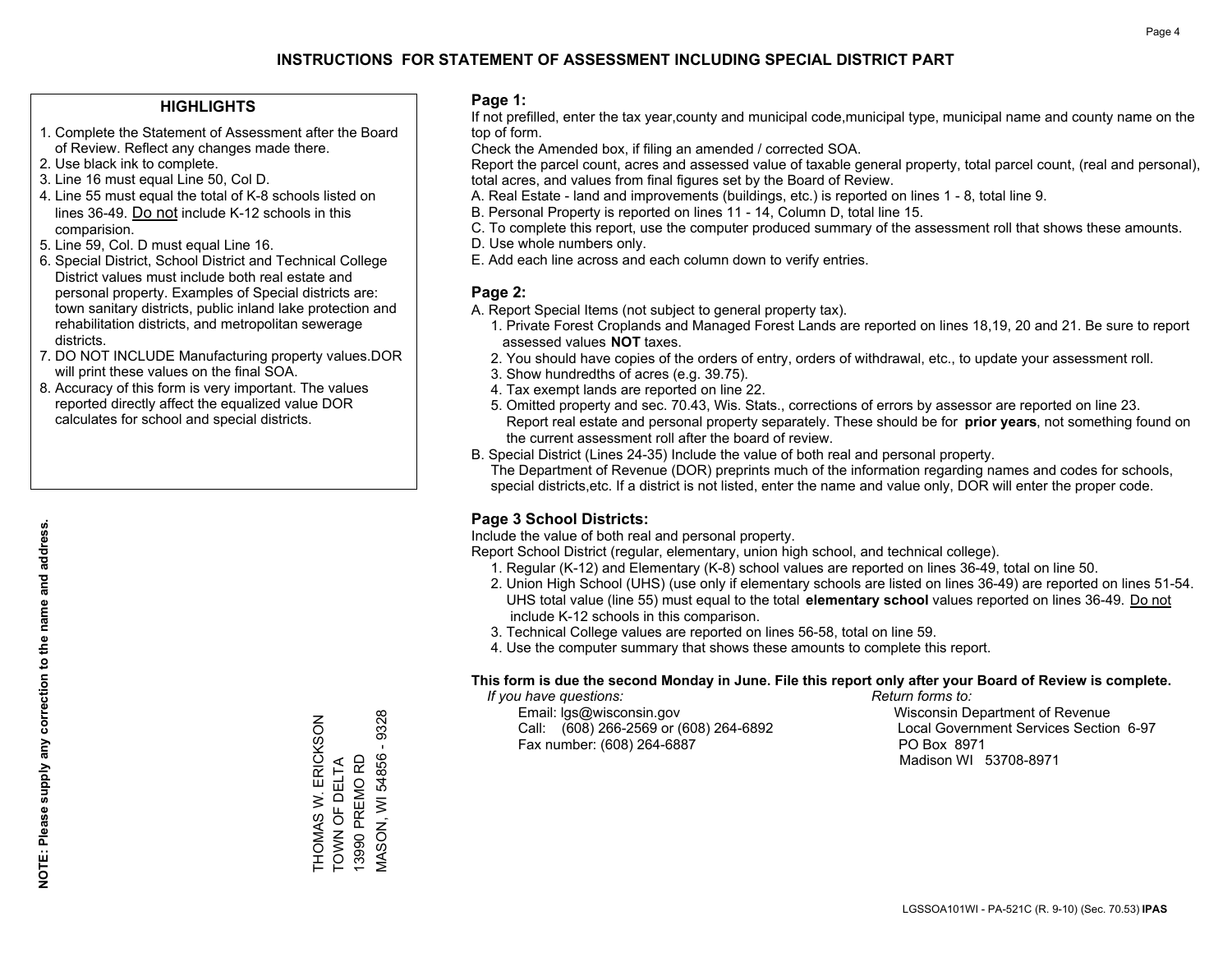**STATEMENT OF ASSESSMENT FOR 2017** 

**FINAL - EQUATED**

|   | Page 1                                             |
|---|----------------------------------------------------|
| ⊿ | $\vert$ $\vert$ Check if this is an Amended Return |
|   |                                                    |

|                | <b>FOR</b>                                                                                                                                                                                                  | <b>TOWN OF</b><br>OF.                                     | <b>DRUMMOND</b>          |                                | <b>BAYFIELD COUNTY</b>              |                         |                      | WHEN COMPLETING THIS DOCUMENT            |
|----------------|-------------------------------------------------------------------------------------------------------------------------------------------------------------------------------------------------------------|-----------------------------------------------------------|--------------------------|--------------------------------|-------------------------------------|-------------------------|----------------------|------------------------------------------|
|                |                                                                                                                                                                                                             | Town - Village - City                                     | <b>Municipality Name</b> |                                | <b>County Name</b>                  |                         |                      | DO NOT WRITE OVER X's OR IN SHADED AREAS |
|                | <b>REAL ESTATE</b>                                                                                                                                                                                          |                                                           | PARCEL COUNT             |                                | NO. OF ACRES                        | <b>VALUE OF</b>         | <b>VALUE OF</b>      | TOTAL VALUE OF LAND                      |
| Line<br>No.    |                                                                                                                                                                                                             | (See Lines 18 - 22 for<br>other Real Estate)              |                          | <b>TOTAL LAND IMPROVEMENTS</b> | <b>WHOLE</b><br><b>NUMBERS ONLY</b> | LAND                    | <b>IMPROVEMENTS</b>  | AND IMPROVEMENTS                         |
|                |                                                                                                                                                                                                             |                                                           | Col. A                   | Col. B                         | Col. C                              | Col. D                  | Col. E               | Col. F                                   |
| $\mathbf 1$    |                                                                                                                                                                                                             | <b>RESIDENTIAL - Class 1</b>                              | 795                      | 663                            | 2,067                               | 111,855,700             | 71,397,300           | 183,253,000                              |
| 2              |                                                                                                                                                                                                             | <b>COMMERCIAL - Class 2</b>                               | 23                       | 17                             | 61                                  | 924,500                 | 1,676,400            | 2,600,900                                |
| 3              |                                                                                                                                                                                                             | <b>MANUFACTURING - Class 3</b>                            | 3                        | 1                              | 7                                   | 26,000                  | 131,400              | 157,400                                  |
| 4              |                                                                                                                                                                                                             | <b>AGRICULTURAL - Class 4</b>                             | 25                       |                                | 559                                 | 84,500                  |                      | 84,500                                   |
| 5              | <b>UNDEVELOPED - Class 5</b>                                                                                                                                                                                |                                                           | 39                       |                                | 620                                 | 322,600                 |                      | 322,600                                  |
| 6              |                                                                                                                                                                                                             | AGRICULTURAL FOREST - Class 5m                            | 15                       |                                | 302                                 | 244,900                 |                      | 244,900                                  |
| $\overline{7}$ | FOREST LANDS - Class 6                                                                                                                                                                                      |                                                           | 337                      |                                | 9,022                               | 14,613,100              |                      | 14,613,100                               |
| 8              |                                                                                                                                                                                                             | OTHER - Class 7                                           | $\Omega$                 | $\Omega$                       | 0                                   | 0                       | $\Omega$             | 0                                        |
| 9              |                                                                                                                                                                                                             | TOTAL - ALL COLUMNS                                       | 1,237                    | 681                            | 12,638                              | 128,071,300             | 73,205,100           | 201,276,400                              |
| 10             | NUMBER OF PERSONAL PROPERTY ACCOUNTS IN ROLL                                                                                                                                                                |                                                           |                          |                                |                                     | <b>LOCALLY ASSESSED</b> | <b>MANUFACTURING</b> | <b>MERGED</b>                            |
| 11             | BOATS AND OTHER WATERCRAFT NOT EXEMPT - Code 1                                                                                                                                                              |                                                           |                          |                                |                                     | 48,100                  | 0                    | 48,100                                   |
| 12             |                                                                                                                                                                                                             | MACHINERY, TOOLS AND PATTERNS - Code 2                    |                          |                                |                                     | 95,400                  | 0                    | 95,400                                   |
| 13             |                                                                                                                                                                                                             | FURNITURE, FIXTURES AND EQUIPMENT - Code 3                |                          |                                |                                     | 83,600                  | 0                    | 83,600                                   |
| 14             |                                                                                                                                                                                                             | ALL OTHER PERSONAL PROPERTY NOT EXEMPT - Codes 4A, 4B, 4C |                          | 470,300                        | $\Omega$                            | 470,300                 |                      |                                          |
| 15             | TOTAL OF PERSONAL PROPERTY NOT EXEMPT (Total of Lines 11-14)<br>697,400                                                                                                                                     |                                                           |                          |                                |                                     |                         |                      | 0<br>697,400                             |
| 16             | AGGREGATE ASSESSED VALUE OF ALL PROPERTY SUBJECT TO THE GENERAL PROPERTY TAX (Total of Lines 9F and 15F)<br>MUST EQUAL TOTAL VALUE OF THE SCHOOL DISTRICTS (K-12 PLUS K-8) - Line 50, Col. F<br>201,973,800 |                                                           |                          |                                |                                     |                         |                      |                                          |
| 17             |                                                                                                                                                                                                             | <b>BOARD OF REVIEW</b>                                    |                          |                                | Name of Assessor                    |                         | Telephone #          |                                          |
|                | DATE OF FINAL ADJOURNMENT<br>(608) 378-3003<br>06/22/2017<br>RIGLEMON APPRAISAL SERVICE                                                                                                                     |                                                           |                          |                                |                                     |                         |                      |                                          |

*CO*

*MUN*

*ACCT NO0084*

*<sup>04</sup> <sup>018</sup>*

REMARKS

The Assessment Ratio to be used in calculating the estimated Fair Market Value on tax bills for this tax district is 1.004566974<br>This ratio should be used to convert assessed values to "Calculate Equalized Values" in Step Commission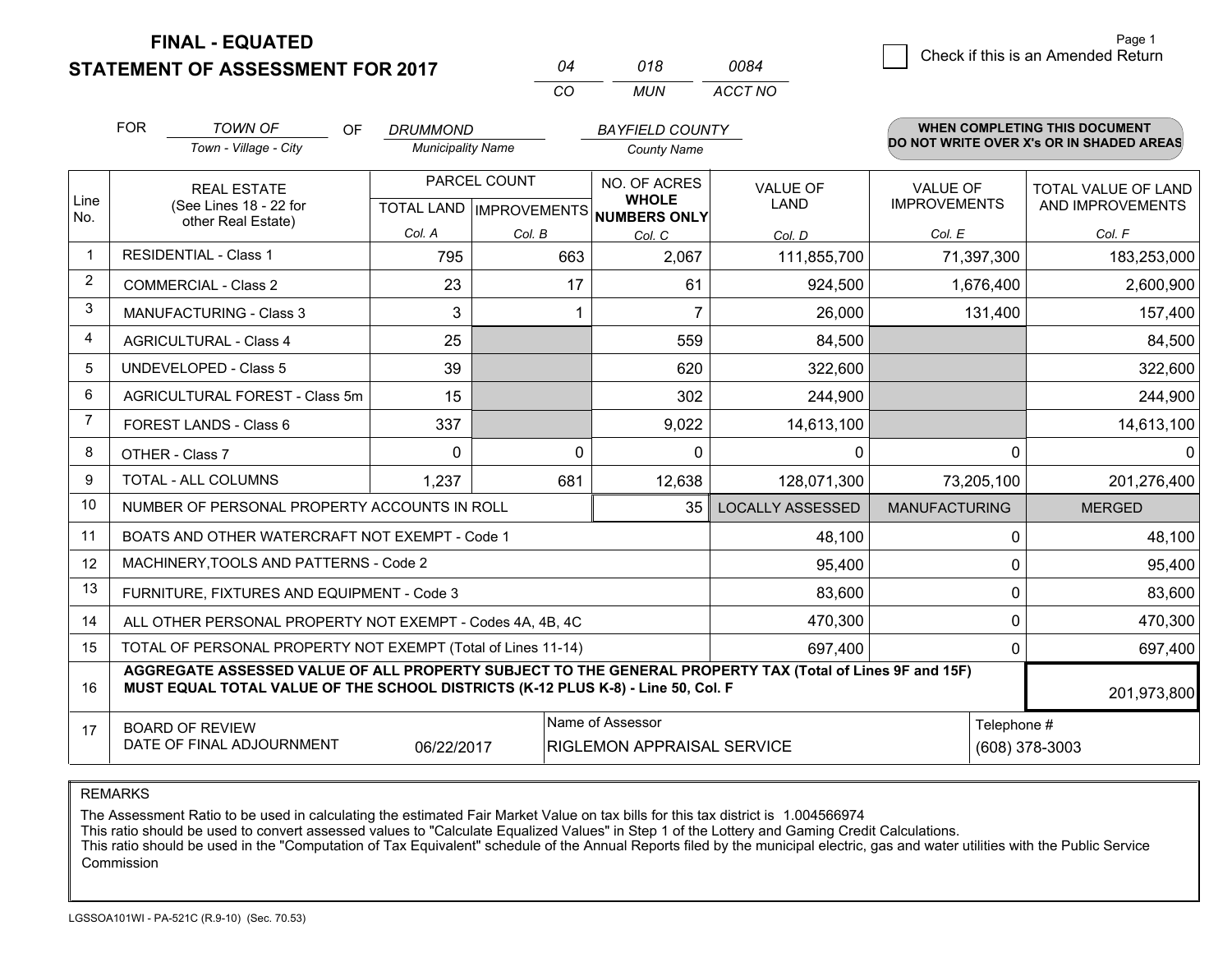*YEAR CO MUN ACCT NO* <sup>2017</sup> <sup>04</sup> <sup>018</sup> <sup>0084</sup> Page 2

Do not confuse FOREST LANDS (Line 7) with FOREST CROPS (in this section) - They are **NOT** the same

|    | Private Forest Crop - Reg Class @ 10¢ per acre                                 |                                                                  |                    |                                                            |                                                                              | Private Forest Crop - Reg Class @ \$2.52 per acre                  |                                                                 |                                                               |                    |                    |
|----|--------------------------------------------------------------------------------|------------------------------------------------------------------|--------------------|------------------------------------------------------------|------------------------------------------------------------------------------|--------------------------------------------------------------------|-----------------------------------------------------------------|---------------------------------------------------------------|--------------------|--------------------|
| 18 | (a) PARCELS                                                                    | (b) ACRES                                                        | (c) ASSESSED VALUE |                                                            | (d) PARCELS                                                                  |                                                                    | (e) ACRES                                                       |                                                               | (f) ASSESSED VALUE |                    |
|    |                                                                                |                                                                  |                    |                                                            |                                                                              | 2                                                                  |                                                                 | 80                                                            |                    | 136,000            |
|    |                                                                                |                                                                  |                    | Private Forest Crop - Special Class @ 20¢ per acre         | Entered Before 2005 Managed Forest - Ferrous Mining CLOSED @ \$8.27 per acre |                                                                    |                                                                 |                                                               |                    |                    |
| 19 | (a) PARCELS                                                                    | (b) ACRES                                                        |                    | (c) ASSESSED VALUE                                         |                                                                              | (d) PARCELS                                                        |                                                                 | (e) ACRES                                                     |                    | (f) ASSESSED VALUE |
|    |                                                                                |                                                                  |                    |                                                            |                                                                              |                                                                    |                                                                 |                                                               |                    |                    |
|    |                                                                                |                                                                  |                    | Entered Before 2005 Managed Forest - OPEN @ \$.79 per acre |                                                                              |                                                                    |                                                                 | Entered Before 2005 Managed Forest - CLOSED @ \$1.87 per acre |                    |                    |
| 20 | (a) PARCELS<br>(b) ACRES                                                       |                                                                  |                    | (c) ASSESSED VALUE                                         |                                                                              | (d) PARCELS                                                        |                                                                 | (e) ACRES                                                     |                    | (f) ASSESSED VALUE |
|    |                                                                                | 259.4                                                            |                    | 441,000                                                    |                                                                              | 23<br>858.95                                                       |                                                                 |                                                               |                    | 1,460,200          |
|    | Entered After 2004 Managed Forest - OPEN @<br>\$2.14 per acre                  |                                                                  |                    |                                                            |                                                                              | Entered After 2004 Managed Forest - CLOSED @ \$10.68 per acre      |                                                                 |                                                               |                    |                    |
| 21 | (a) PARCELS                                                                    | (c) ASSESSED VALUE<br>(b) ACRES                                  |                    |                                                            | (d) PARCELS                                                                  |                                                                    | (e) ACRES                                                       |                                                               | (f) ASSESSED VALUE |                    |
|    |                                                                                |                                                                  |                    |                                                            |                                                                              |                                                                    |                                                                 |                                                               |                    |                    |
|    |                                                                                | 139                                                              |                    | 236,300                                                    |                                                                              |                                                                    |                                                                 | 227.58                                                        |                    | 485,700            |
|    | (a) County Forest Cropland Acres                                               |                                                                  |                    | (b) Federal Acres                                          | (c) State Acres                                                              |                                                                    |                                                                 | (d) County (NOT FOREST CROP) Acres                            |                    | (e) Other Acres    |
| 22 |                                                                                |                                                                  |                    | 74,533.55                                                  |                                                                              | 103.32                                                             |                                                                 | 14.07                                                         |                    | 105.05             |
|    |                                                                                | Assessed Value of Omitted Property From Prior Years (Sec. 70.44) |                    |                                                            |                                                                              |                                                                    | Assessed Value of Sec. 70.43 Corrections of Errors by Assessors |                                                               |                    |                    |
|    | (a) REAL ESTATE                                                                |                                                                  |                    | (b) PERSONAL                                               |                                                                              | (c1) REAL ESTATE                                                   |                                                                 | (c2) PERSONAL                                                 |                    |                    |
| 23 |                                                                                |                                                                  |                    |                                                            |                                                                              |                                                                    |                                                                 |                                                               |                    |                    |
|    | Manufacturing Equated Value of Omitted Property From Prior Years (Sec. 70.995) |                                                                  |                    |                                                            |                                                                              | Mfg. Equated Value of Sec.70.43 Corrections of Errors by Assessors |                                                                 |                                                               |                    |                    |
|    | (d) REAL ESTATE                                                                |                                                                  |                    | (e) PERSONAL                                               |                                                                              | (f1) REAL ESTATE                                                   |                                                                 | (f2) PERSONAL                                                 |                    |                    |
|    |                                                                                |                                                                  |                    |                                                            |                                                                              |                                                                    |                                                                 |                                                               |                    |                    |

## **SPECIAL DISTRICTS**

| Line<br>No. | <b>Enter 6-digit</b><br>Special District<br>Code (Col. A) | Account<br><b>Number</b><br>(Col. B) | <b>Special District Name</b><br>(Col. C) | <b>Locally Assessed Value</b><br>of Real Estate and<br><b>Personal Property (Col. D)</b> | Mfg Value of Real Estate<br>and Personal Property<br>(Col. E) | <b>Merged Value of</b><br><b>Real Estate and</b><br>Personal Property (Col. F) |
|-------------|-----------------------------------------------------------|--------------------------------------|------------------------------------------|------------------------------------------------------------------------------------------|---------------------------------------------------------------|--------------------------------------------------------------------------------|
| 24          | 047050                                                    | 0018                                 | DRUMMOND SANITARY DISTRICT #1            | 11,203,300                                                                               | 157,400                                                       | 11,360,700                                                                     |
| 25          | 048020                                                    | 0024                                 | TAHKODAH LAKE DISTRICT                   | 7,229,100                                                                                |                                                               | 7,229,100                                                                      |
| 26          |                                                           |                                      |                                          |                                                                                          |                                                               |                                                                                |
| 27          |                                                           |                                      |                                          |                                                                                          |                                                               |                                                                                |
| 28          |                                                           |                                      |                                          |                                                                                          |                                                               |                                                                                |
| 29          |                                                           |                                      |                                          |                                                                                          |                                                               |                                                                                |
| 30          |                                                           |                                      |                                          |                                                                                          |                                                               |                                                                                |
| 31          |                                                           |                                      |                                          |                                                                                          |                                                               |                                                                                |
| 32          |                                                           |                                      |                                          |                                                                                          |                                                               |                                                                                |
| 33          |                                                           |                                      |                                          |                                                                                          |                                                               |                                                                                |
| 34          |                                                           |                                      |                                          |                                                                                          |                                                               |                                                                                |
| 35          |                                                           |                                      |                                          |                                                                                          |                                                               |                                                                                |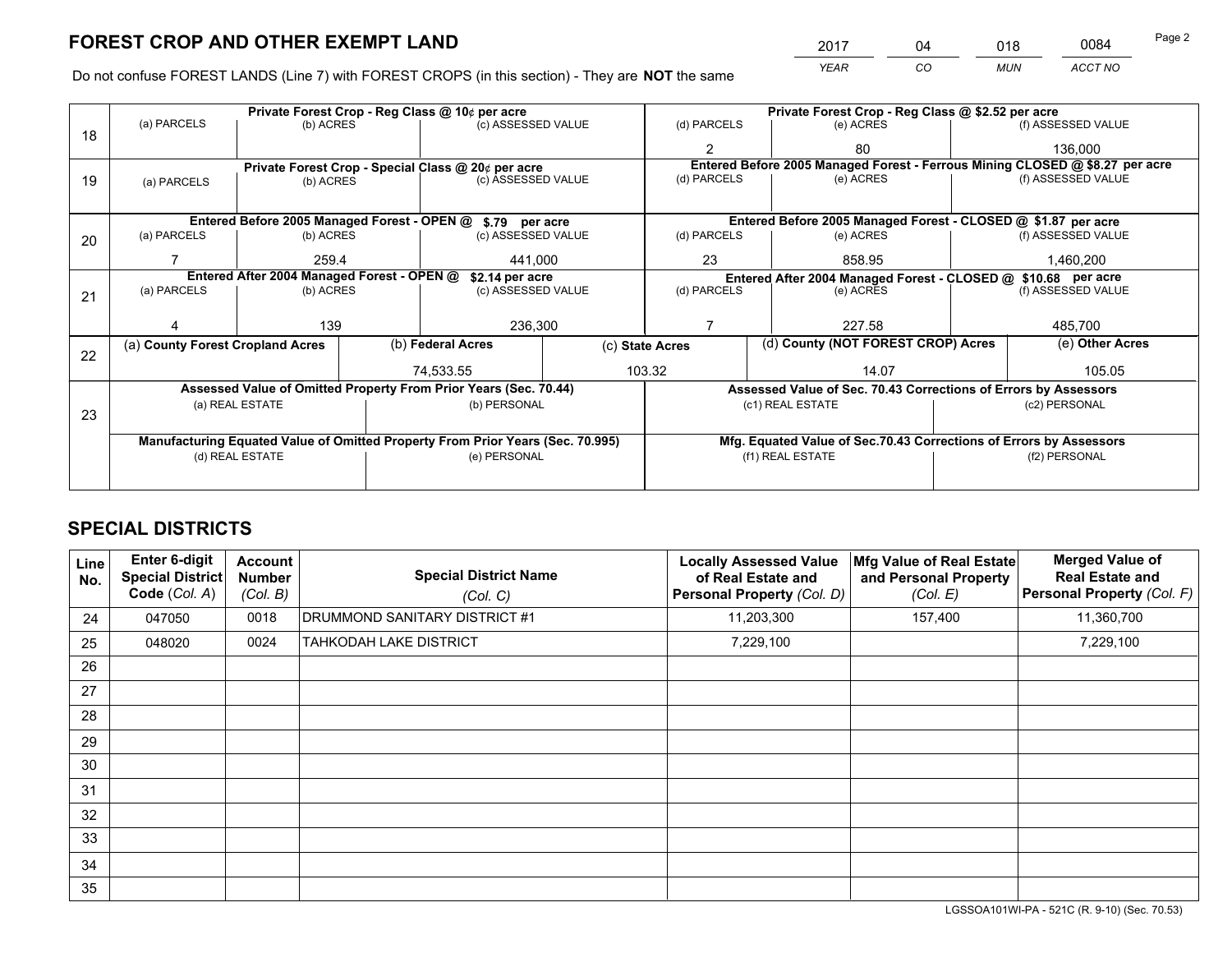|             |                                                                 |                                             |                                                         | <b>YEAR</b>                                                                       | CO<br><b>MUN</b>                                              | ACCT NO                                                                        |  |  |  |  |  |
|-------------|-----------------------------------------------------------------|---------------------------------------------|---------------------------------------------------------|-----------------------------------------------------------------------------------|---------------------------------------------------------------|--------------------------------------------------------------------------------|--|--|--|--|--|
| Line<br>No. | <b>Enter 6-digit</b><br><b>School District</b><br>Code (Col. A) | <b>Account</b><br><b>Number</b><br>(Col. B) | <b>School District Name</b><br>(Col. C)                 | <b>Locally Assessed Value</b><br>of Real Estate and<br>Personal Property (Col. D) | Mfg Value of Real Estate<br>and Personal Property<br>(Col. E) | <b>Merged Value of</b><br><b>Real Estate and</b><br>Personal Property (Col. F) |  |  |  |  |  |
|             | A. SCHOOL DISTRICTS (K-8 and K-12)                              |                                             |                                                         |                                                                                   |                                                               |                                                                                |  |  |  |  |  |
| 36          | 041491                                                          | 0030                                        | <b>SCH D OF DRUMMOND</b>                                | 201,816,400                                                                       | 157,400                                                       | 201,973,800                                                                    |  |  |  |  |  |
| 37          |                                                                 |                                             |                                                         |                                                                                   |                                                               |                                                                                |  |  |  |  |  |
| 38          |                                                                 |                                             |                                                         |                                                                                   |                                                               |                                                                                |  |  |  |  |  |
| 39          |                                                                 |                                             |                                                         |                                                                                   |                                                               |                                                                                |  |  |  |  |  |
| 40          |                                                                 |                                             |                                                         |                                                                                   |                                                               |                                                                                |  |  |  |  |  |
| 41          |                                                                 |                                             |                                                         |                                                                                   |                                                               |                                                                                |  |  |  |  |  |
| 42          |                                                                 |                                             |                                                         |                                                                                   |                                                               |                                                                                |  |  |  |  |  |
| 43          |                                                                 |                                             |                                                         |                                                                                   |                                                               |                                                                                |  |  |  |  |  |
| 44<br>45    |                                                                 |                                             |                                                         |                                                                                   |                                                               |                                                                                |  |  |  |  |  |
| 46          |                                                                 |                                             |                                                         |                                                                                   |                                                               |                                                                                |  |  |  |  |  |
| 47          |                                                                 |                                             |                                                         |                                                                                   |                                                               |                                                                                |  |  |  |  |  |
| 48          |                                                                 |                                             |                                                         |                                                                                   |                                                               |                                                                                |  |  |  |  |  |
| 49          |                                                                 |                                             |                                                         |                                                                                   |                                                               |                                                                                |  |  |  |  |  |
| 50          |                                                                 |                                             | TOTAL ASSESSED VALUE OF SCHOOL DISTRICTS (K-8 and K-12) | 201,816,400                                                                       | 157,400                                                       | 201,973,800                                                                    |  |  |  |  |  |
|             | <b>B. UNION HIGH SCHOOL DISTRICTS</b>                           |                                             |                                                         |                                                                                   |                                                               |                                                                                |  |  |  |  |  |
| 51          |                                                                 |                                             |                                                         |                                                                                   |                                                               |                                                                                |  |  |  |  |  |
| 52          |                                                                 |                                             |                                                         |                                                                                   |                                                               |                                                                                |  |  |  |  |  |
| 53          |                                                                 |                                             |                                                         |                                                                                   |                                                               |                                                                                |  |  |  |  |  |
| 54          |                                                                 |                                             |                                                         |                                                                                   |                                                               |                                                                                |  |  |  |  |  |
| 55          | TOTAL ASSESSED VALUE OF UNION HIGH SCHOOLS                      |                                             |                                                         |                                                                                   |                                                               |                                                                                |  |  |  |  |  |
|             | C.<br><b>TECHNICAL COLLEGE DISTRICTS</b>                        |                                             |                                                         |                                                                                   |                                                               |                                                                                |  |  |  |  |  |
| 56          | 001700                                                          | 0016                                        | WISCONSIN INDIANHEAD TECH COLLEGE SHEL                  | 201,816,400                                                                       | 157,400                                                       | 201,973,800                                                                    |  |  |  |  |  |
| 57<br>58    |                                                                 |                                             |                                                         |                                                                                   |                                                               |                                                                                |  |  |  |  |  |
| 59          |                                                                 |                                             | TOTAL ASSESSED VALUE OF TECHNICAL COLLEGES              | 201,816,400                                                                       |                                                               |                                                                                |  |  |  |  |  |
|             |                                                                 |                                             |                                                         |                                                                                   | 157,400                                                       | 201,973,800                                                                    |  |  |  |  |  |

04

018

 *I hereby certify, to the best of my knowledge and belief, this form is complete and correct.*

**SCHOOL DISTRICTS**

| Print name of preparer | Title                    | Date (MM / DD / CCYY) |  |
|------------------------|--------------------------|-----------------------|--|
|                        |                          |                       |  |
| Signature of preparer  | Contact Telephone Number | E-mail address        |  |
|                        | $\sim$                   |                       |  |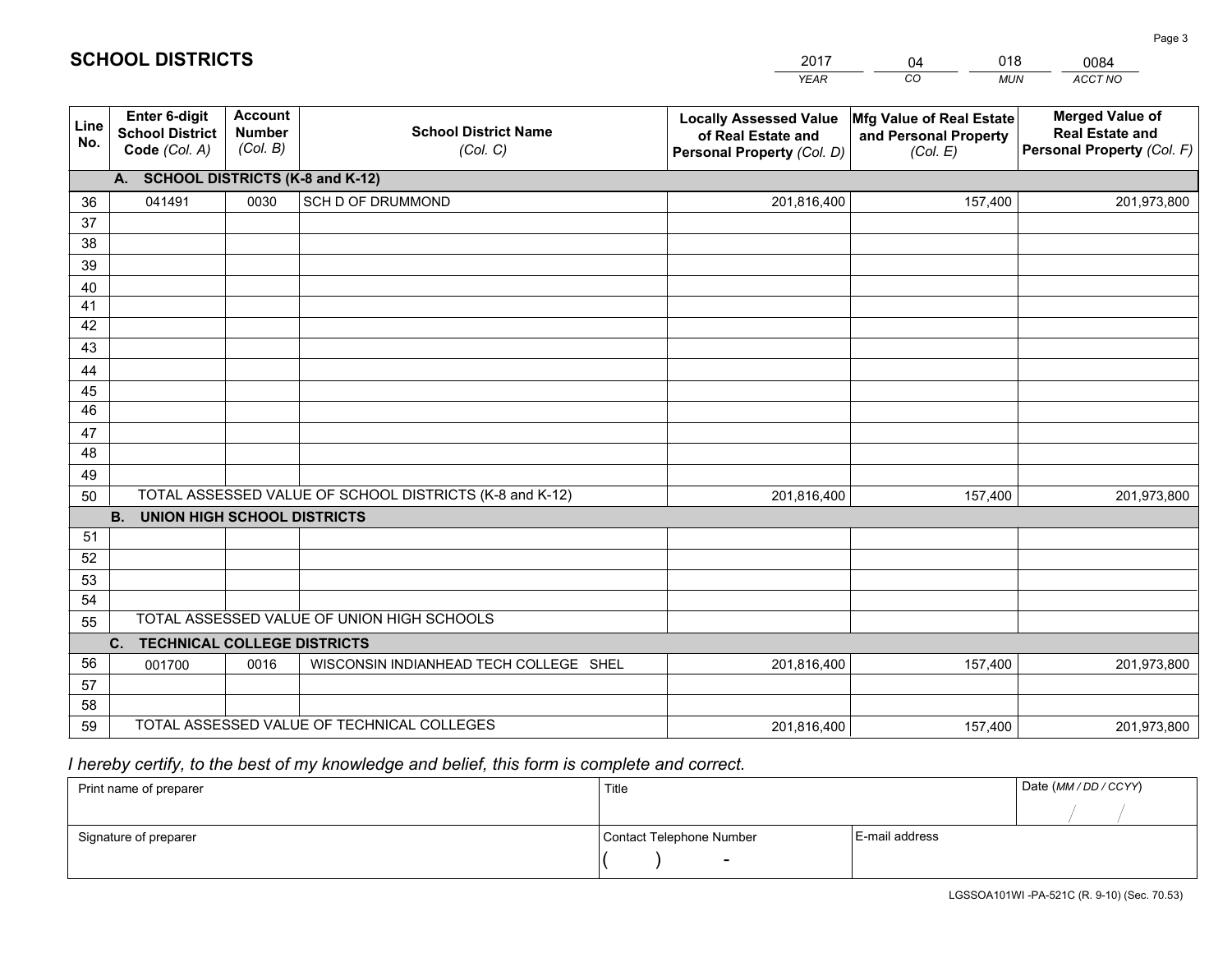#### **HIGHLIGHTS**

- 1. Complete the Statement of Assessment after the Board of Review. Reflect any changes made there.
- 2. Use black ink to complete.
- 3. Line 16 must equal Line 50, Col D.
- 4. Line 55 must equal the total of K-8 schools listed on lines 36-49. Do not include K-12 schools in this comparision.
- 5. Line 59, Col. D must equal Line 16.
- 6. Special District, School District and Technical College District values must include both real estate and personal property. Examples of Special districts are: town sanitary districts, public inland lake protection and rehabilitation districts, and metropolitan sewerage districts.
- 7. DO NOT INCLUDE Manufacturing property values.DOR will print these values on the final SOA.
- 8. Accuracy of this form is very important. The values reported directly affect the equalized value DOR calculates for school and special districts.

#### **Page 1:**

 If not prefilled, enter the tax year,county and municipal code,municipal type, municipal name and county name on the top of form.

Check the Amended box, if filing an amended / corrected SOA.

 Report the parcel count, acres and assessed value of taxable general property, total parcel count, (real and personal), total acres, and values from final figures set by the Board of Review.

- A. Real Estate land and improvements (buildings, etc.) is reported on lines 1 8, total line 9.
- B. Personal Property is reported on lines 11 14, Column D, total line 15.
- C. To complete this report, use the computer produced summary of the assessment roll that shows these amounts.
- D. Use whole numbers only.
- E. Add each line across and each column down to verify entries.

#### **Page 2:**

- A. Report Special Items (not subject to general property tax).
- 1. Private Forest Croplands and Managed Forest Lands are reported on lines 18,19, 20 and 21. Be sure to report assessed values **NOT** taxes.
- 2. You should have copies of the orders of entry, orders of withdrawal, etc., to update your assessment roll.
	- 3. Show hundredths of acres (e.g. 39.75).
- 4. Tax exempt lands are reported on line 22.
- 5. Omitted property and sec. 70.43, Wis. Stats., corrections of errors by assessor are reported on line 23. Report real estate and personal property separately. These should be for **prior years**, not something found on the current assessment roll after the board of review.
- B. Special District (Lines 24-35) Include the value of both real and personal property.

 The Department of Revenue (DOR) preprints much of the information regarding names and codes for schools, special districts,etc. If a district is not listed, enter the name and value only, DOR will enter the proper code.

## **Page 3 School Districts:**

Include the value of both real and personal property.

Report School District (regular, elementary, union high school, and technical college).

- 1. Regular (K-12) and Elementary (K-8) school values are reported on lines 36-49, total on line 50.
- 2. Union High School (UHS) (use only if elementary schools are listed on lines 36-49) are reported on lines 51-54. UHS total value (line 55) must equal to the total **elementary school** values reported on lines 36-49. Do notinclude K-12 schools in this comparison.
- 3. Technical College values are reported on lines 56-58, total on line 59.
- 4. Use the computer summary that shows these amounts to complete this report.

#### **This form is due the second Monday in June. File this report only after your Board of Review is complete.**

 *If you have questions: Return forms to:*

 Email: lgs@wisconsin.gov Wisconsin Department of RevenueCall:  $(608)$  266-2569 or  $(608)$  264-6892 Fax number: (608) 264-6887 PO Box 8971

Local Government Services Section 6-97 Madison WI 53708-8971

TOWN OF DRUMMOND ANDREW TUTTLE<br>TOWN OF DRUMMOND DRUMMOND, WI 54832 DRUMMOND, WI 54832 49910 S LOOP RD ANDREW TUTTLE 49910 S LOOP RD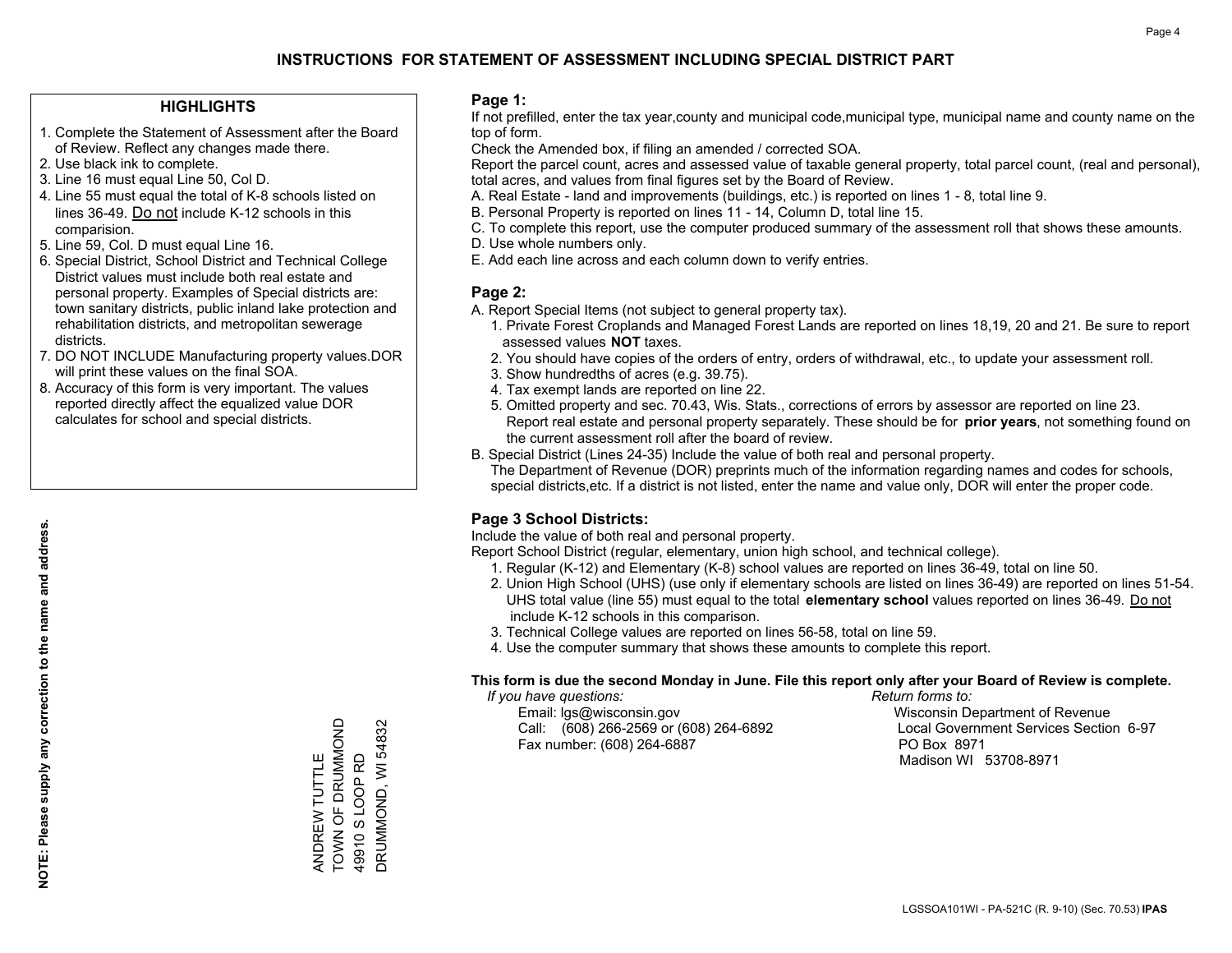**FINAL - EQUATED**

**STATEMENT OF ASSESSMENT FOR 2017** 

| ሰ4  | 020   | 0085    |
|-----|-------|---------|
| CO. | MI IN | ACCT NO |

|                | <b>FOR</b>         | <b>TOWN OF</b><br><b>OF</b>                                                                                                                                                                  | <b>EILEEN</b>            |          | <b>BAYFIELD COUNTY</b>                              |                         |                      | <b>WHEN COMPLETING THIS DOCUMENT</b>     |  |
|----------------|--------------------|----------------------------------------------------------------------------------------------------------------------------------------------------------------------------------------------|--------------------------|----------|-----------------------------------------------------|-------------------------|----------------------|------------------------------------------|--|
|                |                    | Town - Village - City                                                                                                                                                                        | <b>Municipality Name</b> |          | <b>County Name</b>                                  |                         |                      | DO NOT WRITE OVER X's OR IN SHADED AREAS |  |
|                | <b>REAL ESTATE</b> |                                                                                                                                                                                              | PARCEL COUNT             |          | NO. OF ACRES                                        | <b>VALUE OF</b>         | <b>VALUE OF</b>      | TOTAL VALUE OF LAND                      |  |
| Line<br>No.    |                    | (See Lines 18 - 22 for<br>other Real Estate)                                                                                                                                                 |                          |          | <b>WHOLE</b><br>TOTAL LAND MPROVEMENTS NUMBERS ONLY | <b>LAND</b>             | <b>IMPROVEMENTS</b>  | AND IMPROVEMENTS                         |  |
|                |                    |                                                                                                                                                                                              | Col. A                   | Col. B   | Col. C                                              | Col. D                  | Col. E               | Col. F                                   |  |
| $\mathbf 1$    |                    | <b>RESIDENTIAL - Class 1</b>                                                                                                                                                                 | 316                      | 292      | 852                                                 | 2,562,200               | 35,145,600           | 37,707,800                               |  |
| $\overline{2}$ |                    | <b>COMMERCIAL - Class 2</b>                                                                                                                                                                  | 25                       | 19       | 126                                                 | 571,800                 | 6,198,200            | 6,770,000                                |  |
| 3              |                    | <b>MANUFACTURING - Class 3</b>                                                                                                                                                               | $\Omega$                 | $\Omega$ | $\Omega$                                            | 0                       |                      | $\Omega$<br>$\Omega$                     |  |
| 4              |                    | <b>AGRICULTURAL - Class 4</b>                                                                                                                                                                | 404                      |          | 9,543                                               | 1,231,300               |                      | 1,231,300                                |  |
| 5              |                    | <b>UNDEVELOPED - Class 5</b>                                                                                                                                                                 | 242                      |          | 1,479                                               | 546,200                 |                      | 546,200                                  |  |
| 6              |                    | AGRICULTURAL FOREST - Class 5m                                                                                                                                                               | 188                      |          | 3,010                                               | 1,932,500               |                      | 1,932,500                                |  |
| $\overline{7}$ |                    | FOREST LANDS - Class 6                                                                                                                                                                       | 250                      |          | 5,000                                               | 6,567,900               |                      | 6,567,900                                |  |
| 8              |                    | OTHER - Class 7                                                                                                                                                                              | 36                       | 36       | 64                                                  | 214,900                 | 2,783,900            | 2,998,800                                |  |
| 9              |                    | TOTAL - ALL COLUMNS                                                                                                                                                                          | 1,461                    | 347      | 20,074                                              | 13,626,800              | 44,127,700           | 57,754,500                               |  |
| 10             |                    | NUMBER OF PERSONAL PROPERTY ACCOUNTS IN ROLL                                                                                                                                                 |                          |          | 22                                                  | <b>LOCALLY ASSESSED</b> | <b>MANUFACTURING</b> | <b>MERGED</b>                            |  |
| 11             |                    | BOATS AND OTHER WATERCRAFT NOT EXEMPT - Code 1                                                                                                                                               |                          |          |                                                     | 0                       |                      | $\overline{0}$<br>0                      |  |
| 12             |                    | MACHINERY, TOOLS AND PATTERNS - Code 2                                                                                                                                                       |                          |          |                                                     | 564,800                 |                      | 564,800<br>0                             |  |
| 13             |                    | FURNITURE, FIXTURES AND EQUIPMENT - Code 3                                                                                                                                                   |                          |          |                                                     | 234,900                 |                      | 0<br>234,900                             |  |
| 14             |                    | ALL OTHER PERSONAL PROPERTY NOT EXEMPT - Codes 4A, 4B, 4C                                                                                                                                    |                          |          |                                                     | 104,000                 |                      | 0<br>104,000                             |  |
| 15             |                    | TOTAL OF PERSONAL PROPERTY NOT EXEMPT (Total of Lines 11-14)                                                                                                                                 |                          |          |                                                     | 903,700                 |                      | 903,700<br>0                             |  |
| 16             |                    | AGGREGATE ASSESSED VALUE OF ALL PROPERTY SUBJECT TO THE GENERAL PROPERTY TAX (Total of Lines 9F and 15F)<br>MUST EQUAL TOTAL VALUE OF THE SCHOOL DISTRICTS (K-12 PLUS K-8) - Line 50, Col. F |                          |          |                                                     |                         |                      | 58,658,200                               |  |
| 17             |                    | <b>BOARD OF REVIEW</b>                                                                                                                                                                       |                          |          | Name of Assessor                                    |                         | Telephone #          |                                          |  |
|                |                    | DATE OF FINAL ADJOURNMENT                                                                                                                                                                    | 05/16/2017               |          | <b>JENNIE MARTIN</b>                                |                         |                      | (715) 723-0310                           |  |

REMARKS

The Assessment Ratio to be used in calculating the estimated Fair Market Value on tax bills for this tax district is .946241936

This ratio should be used to convert assessed values to "Calculate Equalized Values" in Step 1 of the Lottery and Gaming Credit Calculations.<br>This ratio should be used in the "Computation of Tax Equivalent" schedule of the Commission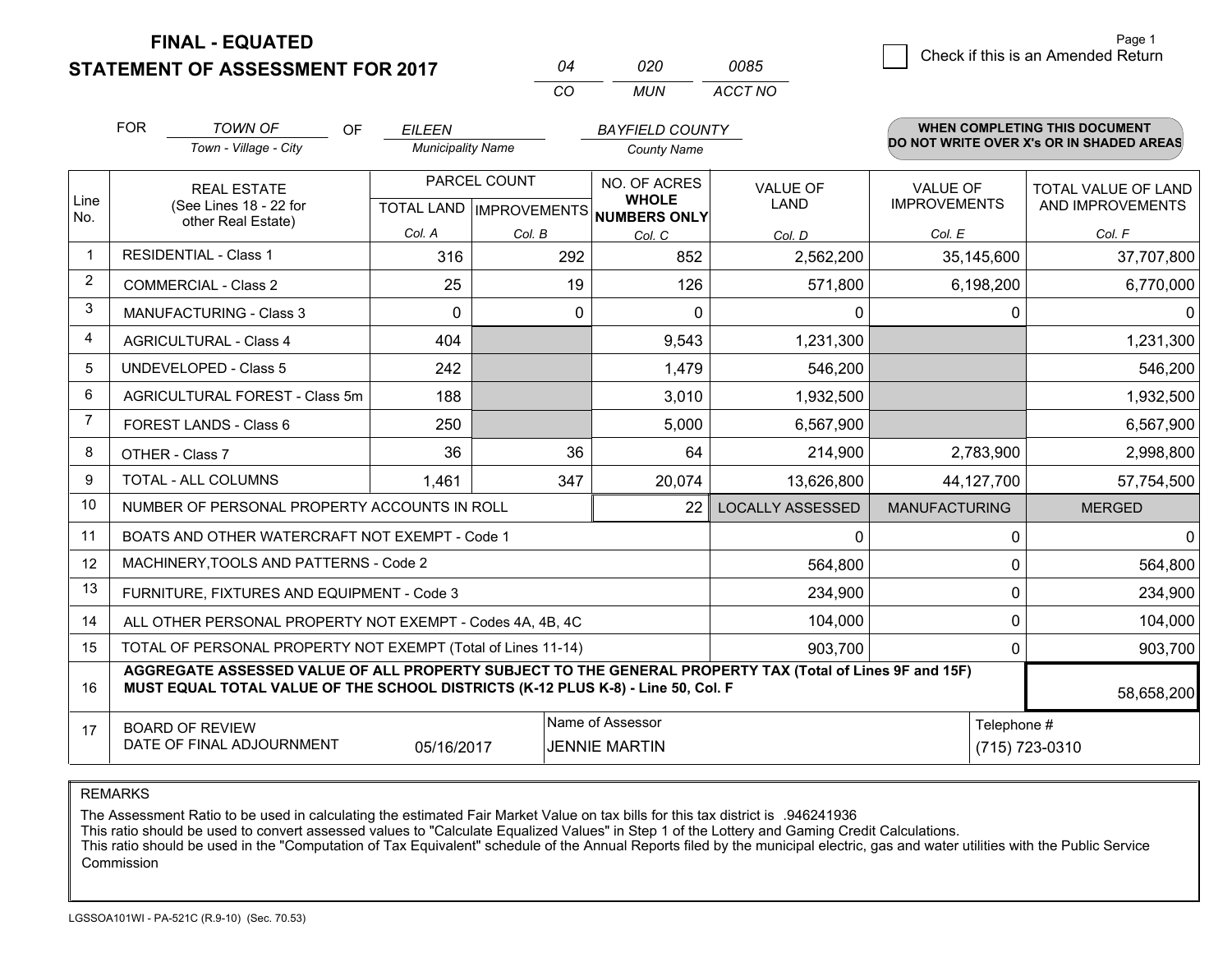*YEAR CO MUN ACCT NO* <sup>2017</sup> <sup>04</sup> <sup>020</sup> <sup>0085</sup> Page 2

Do not confuse FOREST LANDS (Line 7) with FOREST CROPS (in this section) - They are **NOT** the same

|    |                                                               |                 |  | Private Forest Crop - Reg Class @ 10¢ per acre                                 |                 | Private Forest Crop - Reg Class @ \$2.52 per acre |  |                                                                              |               |                    |  |
|----|---------------------------------------------------------------|-----------------|--|--------------------------------------------------------------------------------|-----------------|---------------------------------------------------|--|------------------------------------------------------------------------------|---------------|--------------------|--|
| 18 | (a) PARCELS                                                   | (b) ACRES       |  | (c) ASSESSED VALUE                                                             |                 | (d) PARCELS                                       |  | (e) ACRES                                                                    |               | (f) ASSESSED VALUE |  |
|    |                                                               |                 |  |                                                                                |                 | $\mathfrak{p}$                                    |  | 80                                                                           |               | 109,800            |  |
|    | Private Forest Crop - Special Class @ 20¢ per acre            |                 |  |                                                                                |                 |                                                   |  | Entered Before 2005 Managed Forest - Ferrous Mining CLOSED @ \$8.27 per acre |               |                    |  |
| 19 | (a) PARCELS                                                   | (b) ACRES       |  | (c) ASSESSED VALUE                                                             |                 | (d) PARCELS                                       |  | (e) ACRES                                                                    |               | (f) ASSESSED VALUE |  |
|    |                                                               |                 |  |                                                                                |                 |                                                   |  |                                                                              |               |                    |  |
|    | Entered Before 2005 Managed Forest - OPEN @ \$.79 per acre    |                 |  |                                                                                |                 |                                                   |  | Entered Before 2005 Managed Forest - CLOSED @ \$1.87 per acre                |               |                    |  |
| 20 | (a) PARCELS                                                   | (b) ACRES       |  | (c) ASSESSED VALUE                                                             |                 | (d) PARCELS                                       |  | (e) ACRES                                                                    |               | (f) ASSESSED VALUE |  |
|    | 5                                                             | 139             |  | 190.700                                                                        |                 |                                                   |  | 30                                                                           |               | 41,200             |  |
|    | Entered After 2004 Managed Forest - OPEN @<br>\$2.14 per acre |                 |  |                                                                                |                 |                                                   |  | Entered After 2004 Managed Forest - CLOSED @ \$10.68 per acre                |               |                    |  |
| 21 | (a) PARCELS                                                   | (b) ACRES       |  | (c) ASSESSED VALUE                                                             |                 | (d) PARCELS<br>(e) ACRES                          |  | (f) ASSESSED VALUE                                                           |               |                    |  |
|    |                                                               |                 |  |                                                                                |                 |                                                   |  |                                                                              |               |                    |  |
|    |                                                               | 35              |  | 50,600                                                                         |                 | $\mathcal{P}$                                     |  | 107                                                                          | 147,000       |                    |  |
| 22 | (a) County Forest Cropland Acres                              |                 |  | (b) Federal Acres                                                              | (c) State Acres |                                                   |  | (d) County (NOT FOREST CROP) Acres                                           |               | (e) Other Acres    |  |
|    |                                                               |                 |  | 147.82<br>1,404.82                                                             |                 |                                                   |  | 336.15                                                                       |               | 40.09              |  |
|    |                                                               |                 |  | Assessed Value of Omitted Property From Prior Years (Sec. 70.44)               |                 |                                                   |  | Assessed Value of Sec. 70.43 Corrections of Errors by Assessors              |               |                    |  |
|    |                                                               | (a) REAL ESTATE |  | (b) PERSONAL                                                                   |                 |                                                   |  | (c1) REAL ESTATE                                                             |               | (c2) PERSONAL      |  |
| 23 |                                                               |                 |  |                                                                                |                 |                                                   |  | 139.600                                                                      |               |                    |  |
|    |                                                               |                 |  | Manufacturing Equated Value of Omitted Property From Prior Years (Sec. 70.995) |                 |                                                   |  | Mfg. Equated Value of Sec.70.43 Corrections of Errors by Assessors           |               |                    |  |
|    |                                                               | (d) REAL ESTATE |  | (e) PERSONAL                                                                   |                 | (f1) REAL ESTATE                                  |  |                                                                              | (f2) PERSONAL |                    |  |
|    |                                                               |                 |  |                                                                                |                 |                                                   |  |                                                                              |               |                    |  |

## **SPECIAL DISTRICTS**

| Line<br>No. | Enter 6-digit<br><b>Special District</b> | <b>Account</b><br><b>Number</b> | <b>Special District Name</b> | <b>Locally Assessed Value</b><br>of Real Estate and | Mfg Value of Real Estate<br>and Personal Property | <b>Merged Value of</b><br><b>Real Estate and</b> |
|-------------|------------------------------------------|---------------------------------|------------------------------|-----------------------------------------------------|---------------------------------------------------|--------------------------------------------------|
|             | Code (Col. A)                            | (Col. B)                        | (Col. C)                     | Personal Property (Col. D)                          | (Col. E)                                          | Personal Property (Col. F)                       |
| 24          |                                          |                                 |                              |                                                     |                                                   |                                                  |
| 25          |                                          |                                 |                              |                                                     |                                                   |                                                  |
| 26          |                                          |                                 |                              |                                                     |                                                   |                                                  |
| 27          |                                          |                                 |                              |                                                     |                                                   |                                                  |
| 28          |                                          |                                 |                              |                                                     |                                                   |                                                  |
| 29          |                                          |                                 |                              |                                                     |                                                   |                                                  |
| 30          |                                          |                                 |                              |                                                     |                                                   |                                                  |
| 31          |                                          |                                 |                              |                                                     |                                                   |                                                  |
| 32          |                                          |                                 |                              |                                                     |                                                   |                                                  |
| 33          |                                          |                                 |                              |                                                     |                                                   |                                                  |
| 34          |                                          |                                 |                              |                                                     |                                                   |                                                  |
| 35          |                                          |                                 |                              |                                                     |                                                   |                                                  |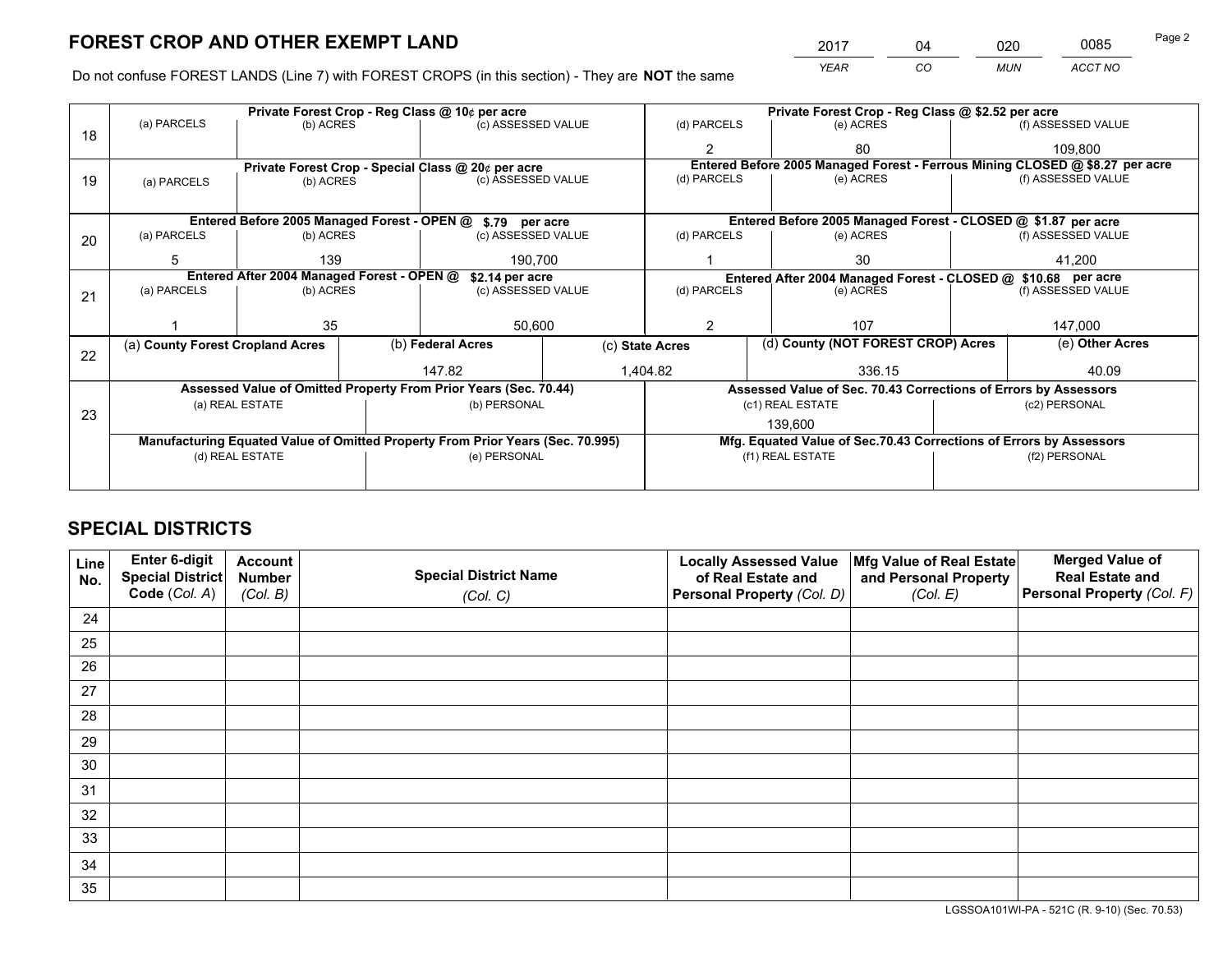|                       |                                                          |                                             |                                                         | YEAR                                                                              | CO.<br><b>MUN</b>                                             | ACCT NO                                                                        |
|-----------------------|----------------------------------------------------------|---------------------------------------------|---------------------------------------------------------|-----------------------------------------------------------------------------------|---------------------------------------------------------------|--------------------------------------------------------------------------------|
| Line<br>No.           | Enter 6-digit<br><b>School District</b><br>Code (Col. A) | <b>Account</b><br><b>Number</b><br>(Col. B) | <b>School District Name</b><br>(Col. C)                 | <b>Locally Assessed Value</b><br>of Real Estate and<br>Personal Property (Col. D) | Mfg Value of Real Estate<br>and Personal Property<br>(Col. E) | <b>Merged Value of</b><br><b>Real Estate and</b><br>Personal Property (Col. F) |
|                       | A. SCHOOL DISTRICTS (K-8 and K-12)                       |                                             |                                                         |                                                                                   |                                                               |                                                                                |
| 36                    | 020170                                                   | 0018                                        | SCH D OF ASHLAND                                        | 58,658,200                                                                        |                                                               | 58,658,200                                                                     |
| 37                    |                                                          |                                             |                                                         |                                                                                   |                                                               |                                                                                |
| 38                    |                                                          |                                             |                                                         |                                                                                   |                                                               |                                                                                |
| 39                    |                                                          |                                             |                                                         |                                                                                   |                                                               |                                                                                |
| 40                    |                                                          |                                             |                                                         |                                                                                   |                                                               |                                                                                |
| 41                    |                                                          |                                             |                                                         |                                                                                   |                                                               |                                                                                |
| 42                    |                                                          |                                             |                                                         |                                                                                   |                                                               |                                                                                |
| 43                    |                                                          |                                             |                                                         |                                                                                   |                                                               |                                                                                |
| 44                    |                                                          |                                             |                                                         |                                                                                   |                                                               |                                                                                |
| 45<br>$\overline{46}$ |                                                          |                                             |                                                         |                                                                                   |                                                               |                                                                                |
| 47                    |                                                          |                                             |                                                         |                                                                                   |                                                               |                                                                                |
| 48                    |                                                          |                                             |                                                         |                                                                                   |                                                               |                                                                                |
| 49                    |                                                          |                                             |                                                         |                                                                                   |                                                               |                                                                                |
| 50                    |                                                          |                                             | TOTAL ASSESSED VALUE OF SCHOOL DISTRICTS (K-8 and K-12) | 58,658,200                                                                        |                                                               | 58,658,200                                                                     |
|                       | <b>UNION HIGH SCHOOL DISTRICTS</b><br><b>B.</b>          |                                             |                                                         |                                                                                   |                                                               |                                                                                |
| 51                    |                                                          |                                             |                                                         |                                                                                   |                                                               |                                                                                |
| 52                    |                                                          |                                             |                                                         |                                                                                   |                                                               |                                                                                |
| 53                    |                                                          |                                             |                                                         |                                                                                   |                                                               |                                                                                |
| 54                    |                                                          |                                             |                                                         |                                                                                   |                                                               |                                                                                |
| 55                    |                                                          |                                             | TOTAL ASSESSED VALUE OF UNION HIGH SCHOOLS              |                                                                                   |                                                               |                                                                                |
|                       | C.<br><b>TECHNICAL COLLEGE DISTRICTS</b>                 |                                             |                                                         |                                                                                   |                                                               |                                                                                |
| 56                    | 001700                                                   | 0016                                        | WISCONSIN INDIANHEAD TECH COLLEGE SHEL                  | 58,658,200                                                                        |                                                               | 58,658,200                                                                     |
| 57                    |                                                          |                                             |                                                         |                                                                                   |                                                               |                                                                                |
| 58                    |                                                          |                                             |                                                         |                                                                                   |                                                               |                                                                                |
| 59                    |                                                          |                                             | TOTAL ASSESSED VALUE OF TECHNICAL COLLEGES              | 58,658,200                                                                        |                                                               | 58,658,200                                                                     |

04

020

0085

 *I hereby certify, to the best of my knowledge and belief, this form is complete and correct.*

**SCHOOL DISTRICTS**

| Print name of preparer | Title                    |                | Date (MM / DD / CCYY) |
|------------------------|--------------------------|----------------|-----------------------|
|                        |                          |                |                       |
| Signature of preparer  | Contact Telephone Number | E-mail address |                       |
|                        | -                        |                |                       |

Page 3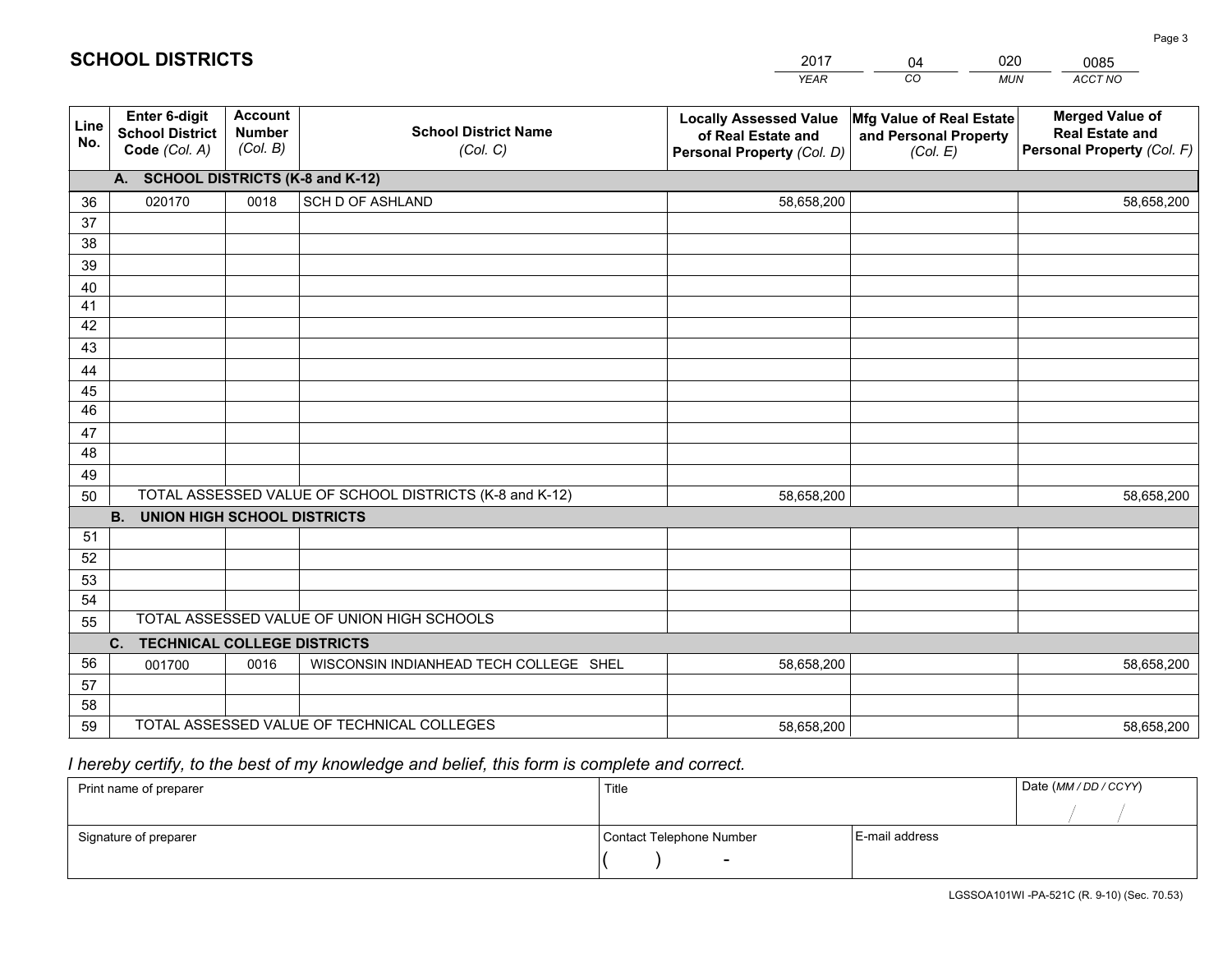#### **HIGHLIGHTS**

- 1. Complete the Statement of Assessment after the Board of Review. Reflect any changes made there.
- 2. Use black ink to complete.
- 3. Line 16 must equal Line 50, Col D.
- 4. Line 55 must equal the total of K-8 schools listed on lines 36-49. Do not include K-12 schools in this comparision.
- 5. Line 59, Col. D must equal Line 16.
- 6. Special District, School District and Technical College District values must include both real estate and personal property. Examples of Special districts are: town sanitary districts, public inland lake protection and rehabilitation districts, and metropolitan sewerage districts.
- 7. DO NOT INCLUDE Manufacturing property values.DOR will print these values on the final SOA.
- 8. Accuracy of this form is very important. The values reported directly affect the equalized value DOR calculates for school and special districts.

#### **Page 1:**

 If not prefilled, enter the tax year,county and municipal code,municipal type, municipal name and county name on the top of form.

Check the Amended box, if filing an amended / corrected SOA.

 Report the parcel count, acres and assessed value of taxable general property, total parcel count, (real and personal), total acres, and values from final figures set by the Board of Review.

- A. Real Estate land and improvements (buildings, etc.) is reported on lines 1 8, total line 9.
- B. Personal Property is reported on lines 11 14, Column D, total line 15.
- C. To complete this report, use the computer produced summary of the assessment roll that shows these amounts.
- D. Use whole numbers only.
- E. Add each line across and each column down to verify entries.

### **Page 2:**

- A. Report Special Items (not subject to general property tax).
- 1. Private Forest Croplands and Managed Forest Lands are reported on lines 18,19, 20 and 21. Be sure to report assessed values **NOT** taxes.
- 2. You should have copies of the orders of entry, orders of withdrawal, etc., to update your assessment roll.
	- 3. Show hundredths of acres (e.g. 39.75).
- 4. Tax exempt lands are reported on line 22.
- 5. Omitted property and sec. 70.43, Wis. Stats., corrections of errors by assessor are reported on line 23. Report real estate and personal property separately. These should be for **prior years**, not something found on the current assessment roll after the board of review.
- B. Special District (Lines 24-35) Include the value of both real and personal property.

 The Department of Revenue (DOR) preprints much of the information regarding names and codes for schools, special districts,etc. If a district is not listed, enter the name and value only, DOR will enter the proper code.

## **Page 3 School Districts:**

Include the value of both real and personal property.

Report School District (regular, elementary, union high school, and technical college).

- 1. Regular (K-12) and Elementary (K-8) school values are reported on lines 36-49, total on line 50.
- 2. Union High School (UHS) (use only if elementary schools are listed on lines 36-49) are reported on lines 51-54. UHS total value (line 55) must equal to the total **elementary school** values reported on lines 36-49. Do notinclude K-12 schools in this comparison.
- 3. Technical College values are reported on lines 56-58, total on line 59.
- 4. Use the computer summary that shows these amounts to complete this report.

#### **This form is due the second Monday in June. File this report only after your Board of Review is complete.**

 *If you have questions: Return forms to:*

 Email: lgs@wisconsin.gov Wisconsin Department of RevenueCall:  $(608)$  266-2569 or  $(608)$  264-6892 Fax number: (608) 264-6887 PO Box 8971

Local Government Services Section 6-97 Madison WI 53708-8971

29130 STATE HWY 137 29130 STATE HWY 137 CRYSTAL MATTSON<br>TOWN OF EILEEN CRYSTAL MATTSON ASHLAND, WI 54806 ASHLAND, WI 54806 TOWN OF EILEEN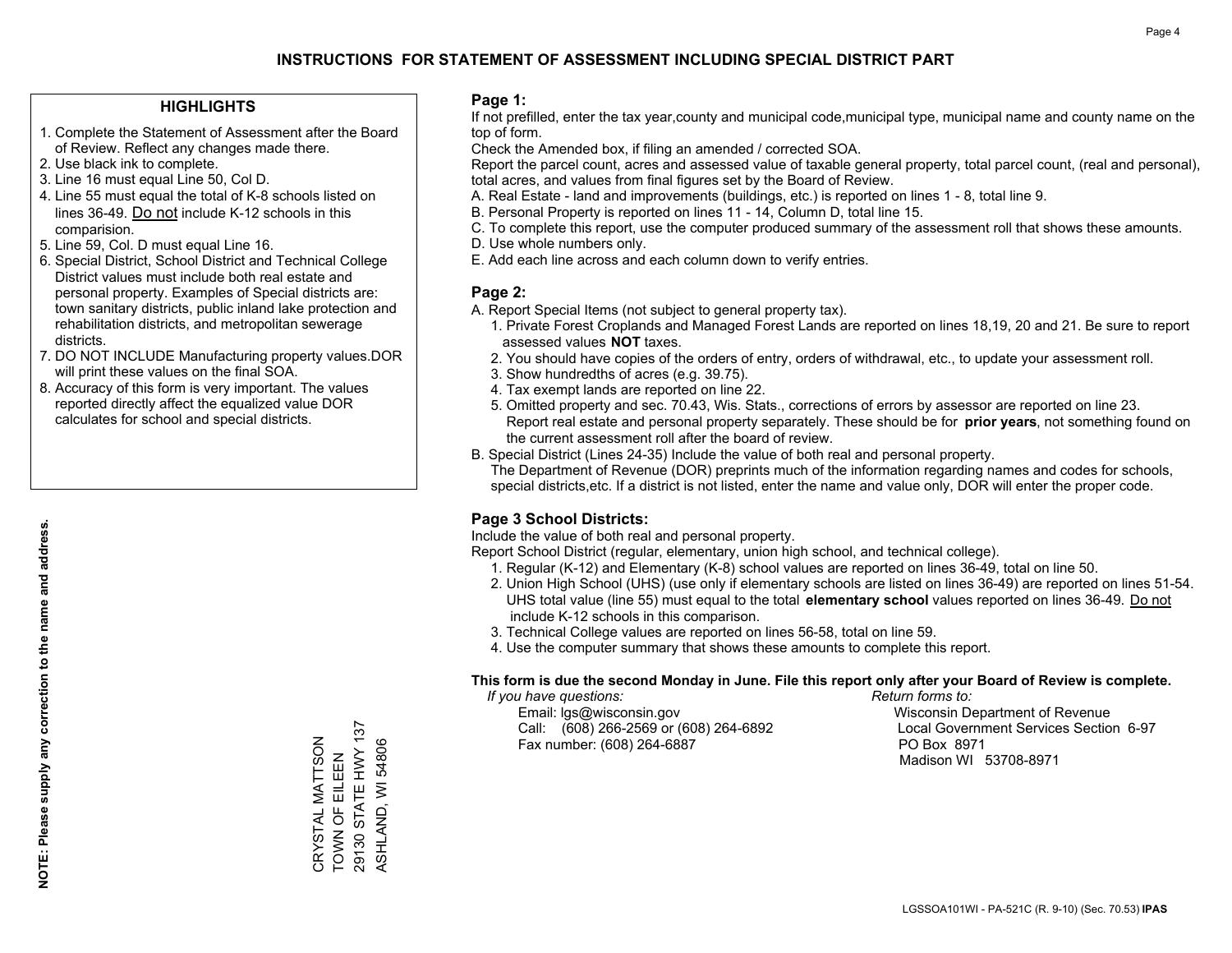**STATEMENT OF ASSESSMENT FOR 2017** 

**FINAL - EQUATED**

|                | <b>FOR</b><br><b>TOWN OF</b><br>Town - Village - City                            | OF.                                | <b>GRAND VIEW</b><br><b>Municipality Name</b> |                           |              | <b>BAYFIELD COUNTY</b><br><b>County Name</b> |                                                                                                          |                      |             | <b>WHEN COMPLETING THIS DOCUMENT</b><br>DO NOT WRITE OVER X's OR IN SHADED AREAS |
|----------------|----------------------------------------------------------------------------------|------------------------------------|-----------------------------------------------|---------------------------|--------------|----------------------------------------------|----------------------------------------------------------------------------------------------------------|----------------------|-------------|----------------------------------------------------------------------------------|
|                |                                                                                  | PARCEL COUNT<br><b>REAL ESTATE</b> |                                               |                           |              | NO. OF ACRES                                 | <b>VALUE OF</b>                                                                                          | VALUE OF             |             | TOTAL VALUE OF LAND                                                              |
| Line<br>No.    | (See Lines 18 - 22 for<br>other Real Estate)                                     |                                    |                                               | TOTAL LAND   IMPROVEMENTS |              | <b>WHOLE</b><br><b>NUMBERS ONLY</b>          | LAND                                                                                                     | <b>IMPROVEMENTS</b>  |             | AND IMPROVEMENTS                                                                 |
|                |                                                                                  |                                    | Col. A                                        | Col. B                    |              | Col. C                                       | Col. D                                                                                                   | Col. E               |             | Col. F                                                                           |
|                | <b>RESIDENTIAL - Class 1</b>                                                     |                                    | 751                                           |                           | 580          | 2,673                                        | 63,032,000                                                                                               |                      | 57,512,300  | 120,544,300                                                                      |
| 2              | <b>COMMERCIAL - Class 2</b>                                                      |                                    | 18                                            |                           | 14           | 33                                           | 920,700                                                                                                  |                      | 1,282,700   | 2,203,400                                                                        |
| 3              | <b>MANUFACTURING - Class 3</b>                                                   |                                    | 0                                             |                           | $\mathbf{0}$ | $\Omega$                                     | 0                                                                                                        |                      | 0           |                                                                                  |
| 4              | <b>AGRICULTURAL - Class 4</b>                                                    |                                    | 13                                            |                           |              | 339                                          | 51,400                                                                                                   |                      |             | 51,400                                                                           |
| 5              | <b>UNDEVELOPED - Class 5</b>                                                     |                                    | 162                                           |                           |              | 2,187                                        | 694,000                                                                                                  |                      |             | 694,000                                                                          |
| 6              | AGRICULTURAL FOREST - Class 5m                                                   |                                    |                                               |                           |              | 20                                           | 14,300                                                                                                   |                      |             | 14,300                                                                           |
| $\overline{7}$ | FOREST LANDS - Class 6                                                           |                                    | 442                                           |                           |              | 11,838                                       | 16,737,700                                                                                               |                      |             | 16,737,700                                                                       |
| 8              | OTHER - Class 7                                                                  |                                    | $\Omega$                                      |                           | $\Omega$     | $\Omega$                                     | $\Omega$                                                                                                 |                      | 0           |                                                                                  |
| 9              | TOTAL - ALL COLUMNS                                                              |                                    | 1,387                                         |                           | 594          | 17,090                                       | 81,450,100                                                                                               |                      | 58,795,000  | 140,245,100                                                                      |
| 10             | NUMBER OF PERSONAL PROPERTY ACCOUNTS IN ROLL                                     |                                    |                                               |                           |              | 21                                           | <b>LOCALLY ASSESSED</b>                                                                                  | <b>MANUFACTURING</b> |             | <b>MERGED</b>                                                                    |
| 11             | BOATS AND OTHER WATERCRAFT NOT EXEMPT - Code 1                                   |                                    |                                               |                           |              |                                              | 47,300                                                                                                   |                      | 0           | 47,300                                                                           |
| 12             | MACHINERY, TOOLS AND PATTERNS - Code 2                                           |                                    |                                               |                           |              |                                              | 40,200                                                                                                   |                      | 0           | 40,200                                                                           |
| 13             | FURNITURE, FIXTURES AND EQUIPMENT - Code 3                                       |                                    |                                               |                           |              |                                              | 13,200                                                                                                   |                      | 0           | 13,200                                                                           |
| 14             | ALL OTHER PERSONAL PROPERTY NOT EXEMPT - Codes 4A, 4B, 4C                        |                                    |                                               |                           |              |                                              | 162,100                                                                                                  |                      | $\Omega$    | 162,100                                                                          |
| 15             | TOTAL OF PERSONAL PROPERTY NOT EXEMPT (Total of Lines 11-14)                     |                                    |                                               |                           |              |                                              | 262,800                                                                                                  | 0                    |             | 262,800                                                                          |
| 16             | MUST EQUAL TOTAL VALUE OF THE SCHOOL DISTRICTS (K-12 PLUS K-8) - Line 50, Col. F |                                    |                                               |                           |              |                                              | AGGREGATE ASSESSED VALUE OF ALL PROPERTY SUBJECT TO THE GENERAL PROPERTY TAX (Total of Lines 9F and 15F) |                      |             | 140,507,900                                                                      |
| 17             | <b>BOARD OF REVIEW</b>                                                           |                                    |                                               |                           |              | Name of Assessor                             |                                                                                                          |                      | Telephone # |                                                                                  |
|                | DATE OF FINAL ADJOURNMENT<br>05/18/2017<br><b>ASSOCIATED APPRAISALS</b>          |                                    |                                               |                           |              |                                              |                                                                                                          |                      |             | (920) 749-1995                                                                   |

*CO*

*MUN*

*ACCT NO0086*

*<sup>04</sup> <sup>021</sup>*

REMARKS

The Assessment Ratio to be used in calculating the estimated Fair Market Value on tax bills for this tax district is 1.023226295<br>This ratio should be used to convert assessed values to "Calculate Equalized Values" in Step Commission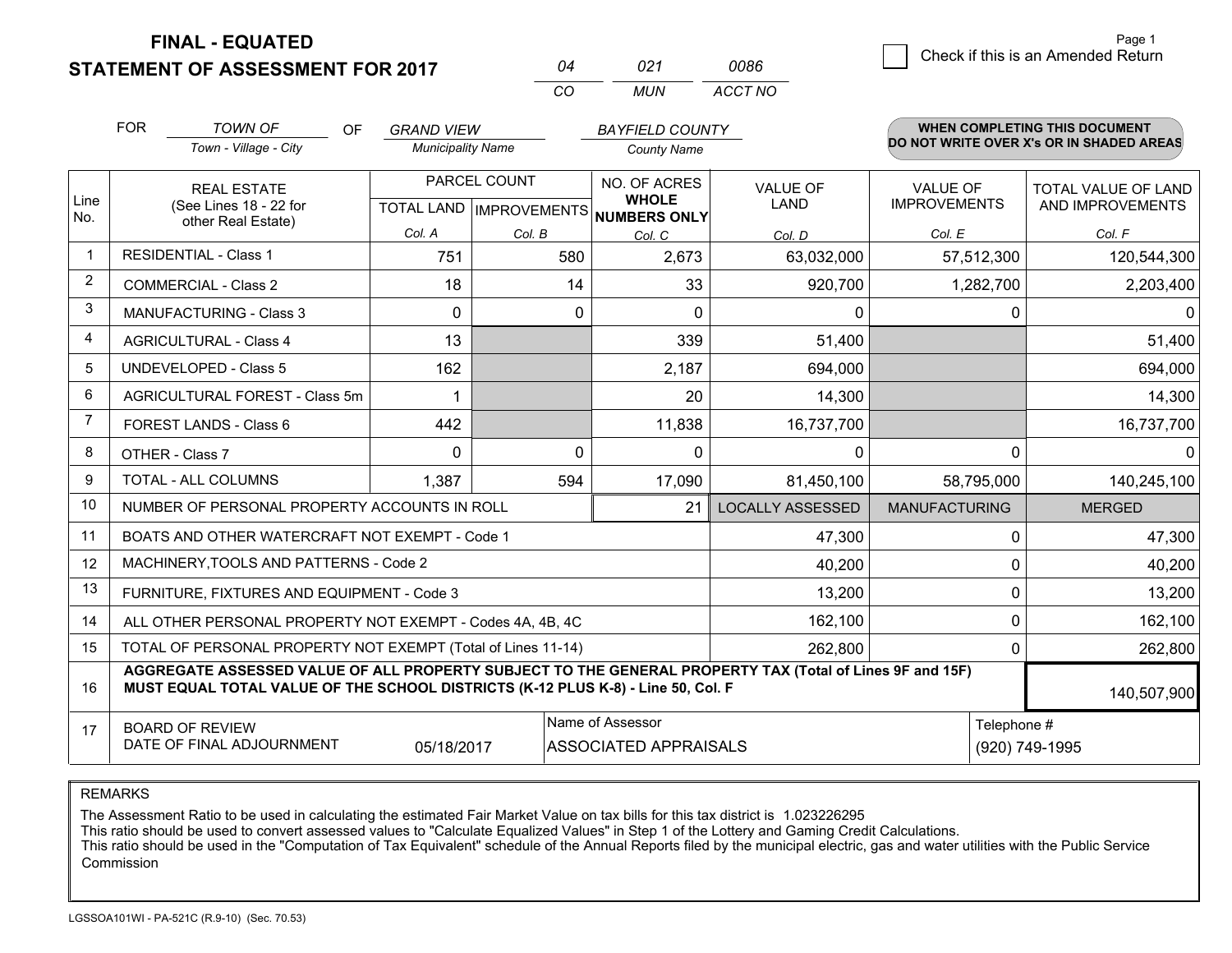*YEAR CO MUN ACCT NO* <sup>2017</sup> <sup>04</sup> <sup>021</sup> <sup>0086</sup> Page 2

Do not confuse FOREST LANDS (Line 7) with FOREST CROPS (in this section) - They are **NOT** the same

|    |                                                               |                 |  | Private Forest Crop - Reg Class @ 10¢ per acre                                 |                 | Private Forest Crop - Reg Class @ \$2.52 per acre |       |                                                                    |           |                                                                              |
|----|---------------------------------------------------------------|-----------------|--|--------------------------------------------------------------------------------|-----------------|---------------------------------------------------|-------|--------------------------------------------------------------------|-----------|------------------------------------------------------------------------------|
| 18 | (a) PARCELS                                                   | (b) ACRES       |  | (c) ASSESSED VALUE                                                             |                 | (d) PARCELS                                       |       | (e) ACRES                                                          |           | (f) ASSESSED VALUE                                                           |
|    |                                                               |                 |  |                                                                                |                 | $\mathbf{2}$                                      |       | 80                                                                 |           | 114,000                                                                      |
|    |                                                               |                 |  | Private Forest Crop - Special Class @ 20¢ per acre                             |                 |                                                   |       |                                                                    |           | Entered Before 2005 Managed Forest - Ferrous Mining CLOSED @ \$8.27 per acre |
| 19 | (a) PARCELS                                                   | (b) ACRES       |  | (c) ASSESSED VALUE                                                             |                 | (d) PARCELS                                       |       | (e) ACRES                                                          |           | (f) ASSESSED VALUE                                                           |
|    |                                                               |                 |  |                                                                                |                 |                                                   |       |                                                                    |           |                                                                              |
|    |                                                               |                 |  | Entered Before 2005 Managed Forest - OPEN @ \$.79 per acre                     |                 |                                                   |       | Entered Before 2005 Managed Forest - CLOSED @ \$1.87 per acre      |           |                                                                              |
| 20 | (a) PARCELS                                                   | (b) ACRES       |  | (c) ASSESSED VALUE                                                             |                 | (d) PARCELS                                       |       | (e) ACRES                                                          |           | (f) ASSESSED VALUE                                                           |
|    | 9                                                             | 330.6           |  |                                                                                | 18<br>471,100   |                                                   |       | 621.9                                                              | 836,100   |                                                                              |
|    | Entered After 2004 Managed Forest - OPEN @<br>\$2.14 per acre |                 |  |                                                                                |                 |                                                   |       | Entered After 2004 Managed Forest - CLOSED @ \$10.68 per acre      |           |                                                                              |
| 21 | (a) PARCELS                                                   | (b) ACRES       |  | (c) ASSESSED VALUE                                                             |                 | (d) PARCELS<br>(e) ACRES                          |       | (f) ASSESSED VALUE                                                 |           |                                                                              |
|    |                                                               |                 |  |                                                                                |                 |                                                   |       |                                                                    |           |                                                                              |
|    | 35                                                            | 1,172.69        |  | 1,610,000                                                                      |                 | 17                                                | 579.9 |                                                                    | 1,179,600 |                                                                              |
| 22 | (a) County Forest Cropland Acres                              |                 |  | (b) Federal Acres                                                              | (c) State Acres |                                                   |       | (d) County (NOT FOREST CROP) Acres                                 |           | (e) Other Acres                                                              |
|    |                                                               |                 |  | 36,223.59                                                                      |                 | 7,501.56                                          |       | 2,628.64                                                           |           | 512.23                                                                       |
|    |                                                               |                 |  | Assessed Value of Omitted Property From Prior Years (Sec. 70.44)               |                 |                                                   |       | Assessed Value of Sec. 70.43 Corrections of Errors by Assessors    |           |                                                                              |
|    |                                                               | (a) REAL ESTATE |  | (b) PERSONAL                                                                   |                 |                                                   |       | (c1) REAL ESTATE                                                   |           | (c2) PERSONAL                                                                |
| 23 |                                                               |                 |  |                                                                                |                 |                                                   |       |                                                                    |           |                                                                              |
|    |                                                               |                 |  | Manufacturing Equated Value of Omitted Property From Prior Years (Sec. 70.995) |                 |                                                   |       | Mfg. Equated Value of Sec.70.43 Corrections of Errors by Assessors |           |                                                                              |
|    |                                                               | (d) REAL ESTATE |  | (e) PERSONAL                                                                   |                 |                                                   |       | (f1) REAL ESTATE                                                   |           | (f2) PERSONAL                                                                |
|    |                                                               |                 |  |                                                                                |                 |                                                   |       |                                                                    |           |                                                                              |

## **SPECIAL DISTRICTS**

| Line<br>No. | Enter 6-digit<br><b>Special District</b><br>Code (Col. A) | <b>Account</b><br><b>Number</b><br>(Col. B) | <b>Special District Name</b><br>(Col. C) | <b>Locally Assessed Value</b><br>of Real Estate and<br>Personal Property (Col. D) | Mfg Value of Real Estate<br>and Personal Property<br>(Col. E) | <b>Merged Value of</b><br><b>Real Estate and</b><br>Personal Property (Col. F) |
|-------------|-----------------------------------------------------------|---------------------------------------------|------------------------------------------|-----------------------------------------------------------------------------------|---------------------------------------------------------------|--------------------------------------------------------------------------------|
| 24          | 047080                                                    | 0021                                        | <b>GRAND VIEW SANITARY DISTRICT #1</b>   | 7,508,700                                                                         |                                                               | 7,508,700                                                                      |
| 25          |                                                           |                                             |                                          |                                                                                   |                                                               |                                                                                |
| 26          |                                                           |                                             |                                          |                                                                                   |                                                               |                                                                                |
| 27          |                                                           |                                             |                                          |                                                                                   |                                                               |                                                                                |
| 28          |                                                           |                                             |                                          |                                                                                   |                                                               |                                                                                |
| 29          |                                                           |                                             |                                          |                                                                                   |                                                               |                                                                                |
| 30          |                                                           |                                             |                                          |                                                                                   |                                                               |                                                                                |
| 31          |                                                           |                                             |                                          |                                                                                   |                                                               |                                                                                |
| 32          |                                                           |                                             |                                          |                                                                                   |                                                               |                                                                                |
| 33          |                                                           |                                             |                                          |                                                                                   |                                                               |                                                                                |
| 34          |                                                           |                                             |                                          |                                                                                   |                                                               |                                                                                |
| 35          |                                                           |                                             |                                          |                                                                                   |                                                               |                                                                                |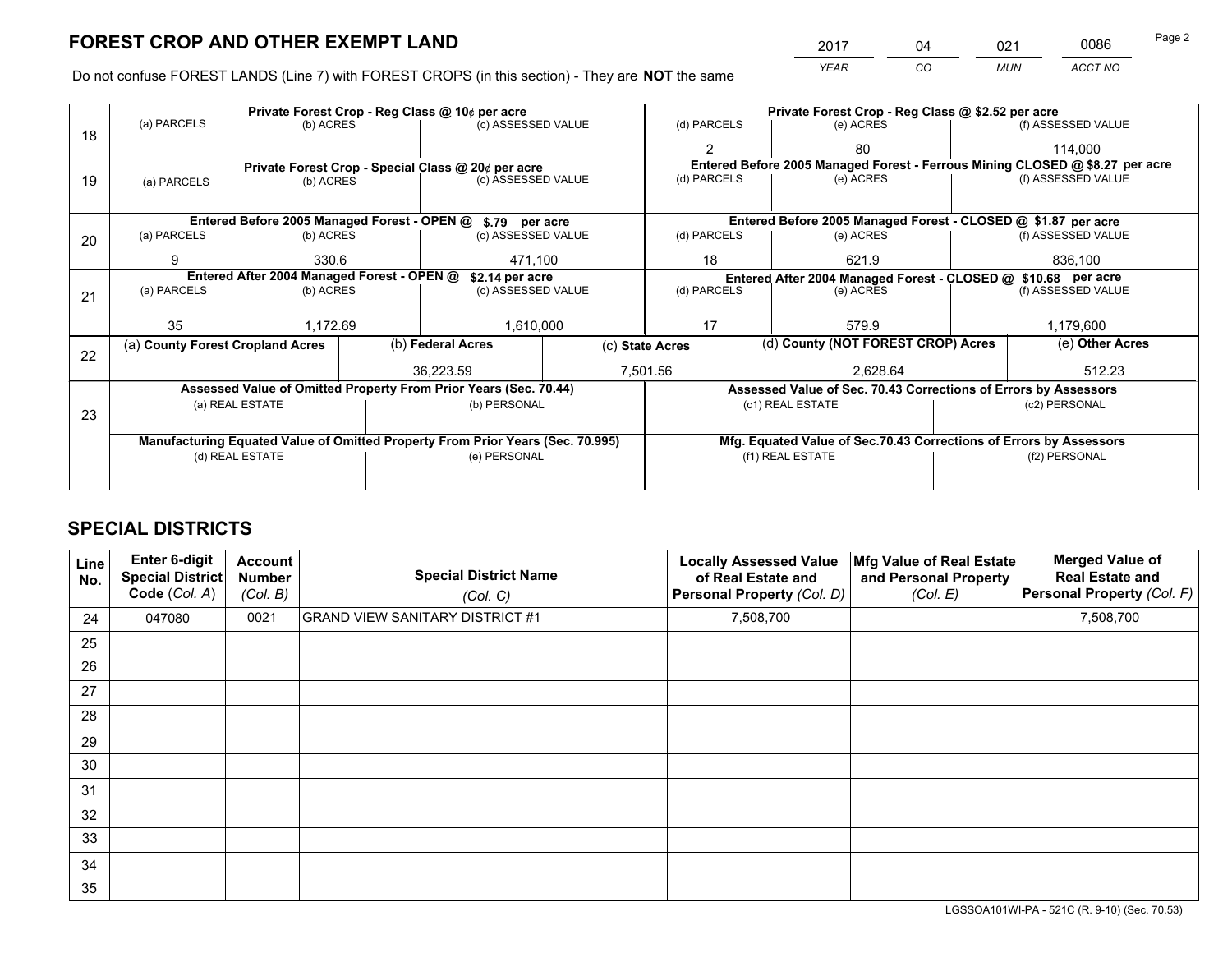|             |                                                          |                                             |                                                         | <b>YEAR</b>                                                                       | CO<br><b>MUN</b>                                              | ACCT NO                                                                        |
|-------------|----------------------------------------------------------|---------------------------------------------|---------------------------------------------------------|-----------------------------------------------------------------------------------|---------------------------------------------------------------|--------------------------------------------------------------------------------|
| Line<br>No. | Enter 6-digit<br><b>School District</b><br>Code (Col. A) | <b>Account</b><br><b>Number</b><br>(Col. B) | <b>School District Name</b><br>(Col. C)                 | <b>Locally Assessed Value</b><br>of Real Estate and<br>Personal Property (Col. D) | Mfg Value of Real Estate<br>and Personal Property<br>(Col. E) | <b>Merged Value of</b><br><b>Real Estate and</b><br>Personal Property (Col. F) |
|             | A. SCHOOL DISTRICTS (K-8 and K-12)                       |                                             |                                                         |                                                                                   |                                                               |                                                                                |
| 36          | 041491                                                   | 0030                                        | SCH D OF DRUMMOND                                       | 140,507,900                                                                       |                                                               | 140,507,900                                                                    |
| 37          |                                                          |                                             |                                                         |                                                                                   |                                                               |                                                                                |
| 38          |                                                          |                                             |                                                         |                                                                                   |                                                               |                                                                                |
| 39          |                                                          |                                             |                                                         |                                                                                   |                                                               |                                                                                |
| 40          |                                                          |                                             |                                                         |                                                                                   |                                                               |                                                                                |
| 41          |                                                          |                                             |                                                         |                                                                                   |                                                               |                                                                                |
| 42          |                                                          |                                             |                                                         |                                                                                   |                                                               |                                                                                |
| 43          |                                                          |                                             |                                                         |                                                                                   |                                                               |                                                                                |
| 44          |                                                          |                                             |                                                         |                                                                                   |                                                               |                                                                                |
| 45<br>46    |                                                          |                                             |                                                         |                                                                                   |                                                               |                                                                                |
|             |                                                          |                                             |                                                         |                                                                                   |                                                               |                                                                                |
| 47<br>48    |                                                          |                                             |                                                         |                                                                                   |                                                               |                                                                                |
| 49          |                                                          |                                             |                                                         |                                                                                   |                                                               |                                                                                |
| 50          |                                                          |                                             | TOTAL ASSESSED VALUE OF SCHOOL DISTRICTS (K-8 and K-12) | 140,507,900                                                                       |                                                               | 140,507,900                                                                    |
|             | <b>B.</b><br><b>UNION HIGH SCHOOL DISTRICTS</b>          |                                             |                                                         |                                                                                   |                                                               |                                                                                |
| 51          |                                                          |                                             |                                                         |                                                                                   |                                                               |                                                                                |
| 52          |                                                          |                                             |                                                         |                                                                                   |                                                               |                                                                                |
| 53          |                                                          |                                             |                                                         |                                                                                   |                                                               |                                                                                |
| 54          |                                                          |                                             |                                                         |                                                                                   |                                                               |                                                                                |
| 55          |                                                          |                                             | TOTAL ASSESSED VALUE OF UNION HIGH SCHOOLS              |                                                                                   |                                                               |                                                                                |
|             | C.<br><b>TECHNICAL COLLEGE DISTRICTS</b>                 |                                             |                                                         |                                                                                   |                                                               |                                                                                |
| 56          | 001700                                                   | 0016                                        | WISCONSIN INDIANHEAD TECH COLLEGE SHEL                  | 140,507,900                                                                       |                                                               | 140,507,900                                                                    |
| 57          |                                                          |                                             |                                                         |                                                                                   |                                                               |                                                                                |
| 58          |                                                          |                                             |                                                         |                                                                                   |                                                               |                                                                                |
| 59          |                                                          |                                             | TOTAL ASSESSED VALUE OF TECHNICAL COLLEGES              | 140,507,900                                                                       |                                                               | 140,507,900                                                                    |

04

021

 *I hereby certify, to the best of my knowledge and belief, this form is complete and correct.*

**SCHOOL DISTRICTS**

| Print name of preparer | Title                    |                | Date (MM / DD / CCYY) |
|------------------------|--------------------------|----------------|-----------------------|
|                        |                          |                |                       |
| Signature of preparer  | Contact Telephone Number | E-mail address |                       |
|                        | $\overline{\phantom{0}}$ |                |                       |

0086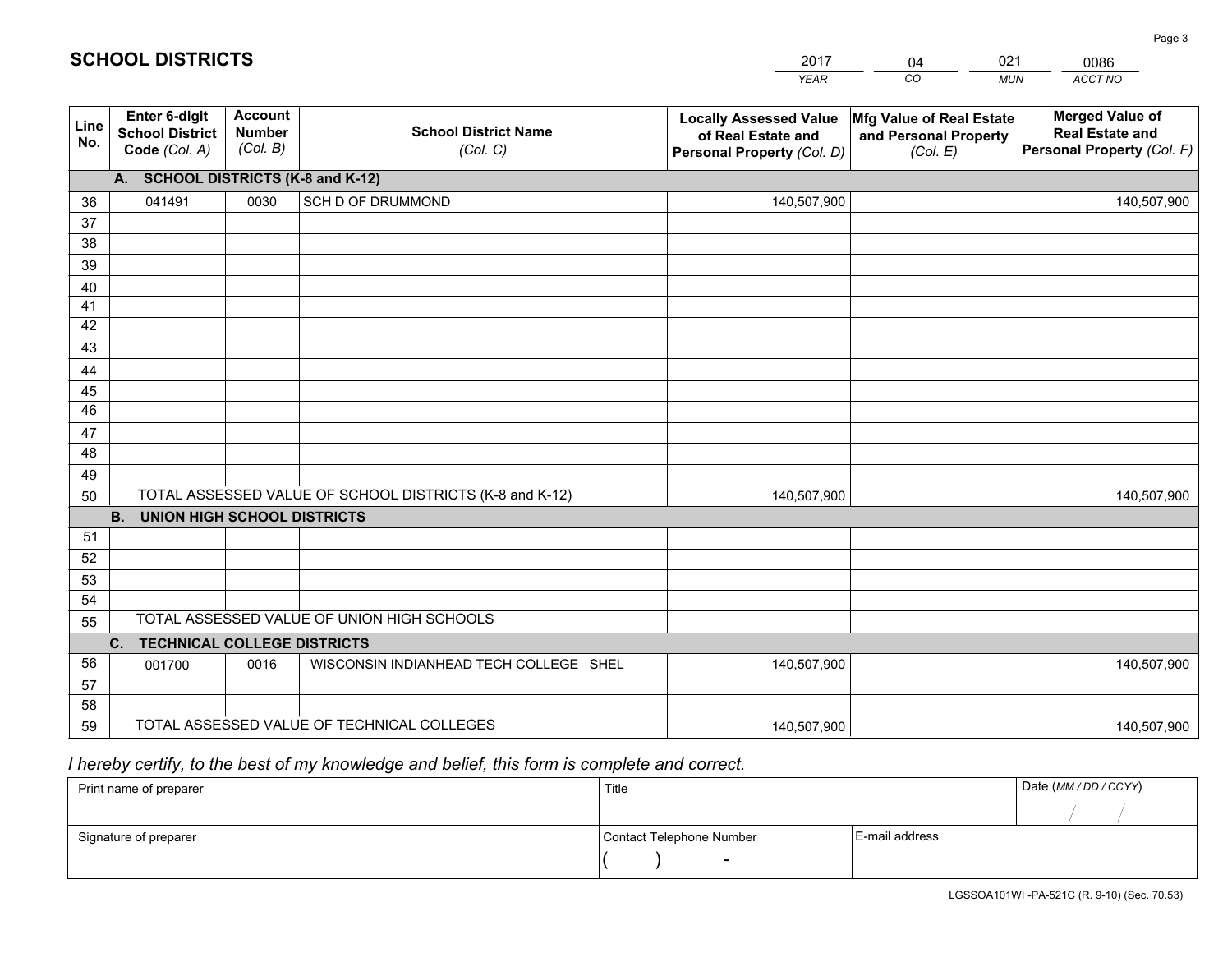#### **HIGHLIGHTS**

- 1. Complete the Statement of Assessment after the Board of Review. Reflect any changes made there.
- 2. Use black ink to complete.
- 3. Line 16 must equal Line 50, Col D.
- 4. Line 55 must equal the total of K-8 schools listed on lines 36-49. Do not include K-12 schools in this comparision.
- 5. Line 59, Col. D must equal Line 16.
- 6. Special District, School District and Technical College District values must include both real estate and personal property. Examples of Special districts are: town sanitary districts, public inland lake protection and rehabilitation districts, and metropolitan sewerage districts.
- 7. DO NOT INCLUDE Manufacturing property values.DOR will print these values on the final SOA.
- 8. Accuracy of this form is very important. The values reported directly affect the equalized value DOR calculates for school and special districts.

#### **Page 1:**

 If not prefilled, enter the tax year,county and municipal code,municipal type, municipal name and county name on the top of form.

Check the Amended box, if filing an amended / corrected SOA.

 Report the parcel count, acres and assessed value of taxable general property, total parcel count, (real and personal), total acres, and values from final figures set by the Board of Review.

- A. Real Estate land and improvements (buildings, etc.) is reported on lines 1 8, total line 9.
- B. Personal Property is reported on lines 11 14, Column D, total line 15.
- C. To complete this report, use the computer produced summary of the assessment roll that shows these amounts.
- D. Use whole numbers only.
- E. Add each line across and each column down to verify entries.

### **Page 2:**

- A. Report Special Items (not subject to general property tax).
- 1. Private Forest Croplands and Managed Forest Lands are reported on lines 18,19, 20 and 21. Be sure to report assessed values **NOT** taxes.
- 2. You should have copies of the orders of entry, orders of withdrawal, etc., to update your assessment roll.
	- 3. Show hundredths of acres (e.g. 39.75).
- 4. Tax exempt lands are reported on line 22.
- 5. Omitted property and sec. 70.43, Wis. Stats., corrections of errors by assessor are reported on line 23. Report real estate and personal property separately. These should be for **prior years**, not something found on the current assessment roll after the board of review.
- B. Special District (Lines 24-35) Include the value of both real and personal property.

 The Department of Revenue (DOR) preprints much of the information regarding names and codes for schools, special districts,etc. If a district is not listed, enter the name and value only, DOR will enter the proper code.

## **Page 3 School Districts:**

Include the value of both real and personal property.

Report School District (regular, elementary, union high school, and technical college).

- 1. Regular (K-12) and Elementary (K-8) school values are reported on lines 36-49, total on line 50.
- 2. Union High School (UHS) (use only if elementary schools are listed on lines 36-49) are reported on lines 51-54. UHS total value (line 55) must equal to the total **elementary school** values reported on lines 36-49. Do notinclude K-12 schools in this comparison.
- 3. Technical College values are reported on lines 56-58, total on line 59.
- 4. Use the computer summary that shows these amounts to complete this report.

#### **This form is due the second Monday in June. File this report only after your Board of Review is complete.**

 *If you have questions: Return forms to:*

 Email: lgs@wisconsin.gov Wisconsin Department of RevenueCall:  $(608)$  266-2569 or  $(608)$  264-6892 Fax number: (608) 264-6887 PO Box 8971

Local Government Services Section 6-97 Madison WI 53708-8971

 $-9700$ GRAND VIEW, WI 54839 - 9700 TOWN OF GRAND VIEW GRAND VIEW, WI 54839 TERESA GUNDERSON<br>TOWN OF GRAND VIEW TERESA GUNDERSON 22615 TUTTLES LN 22615 TUTTLES LN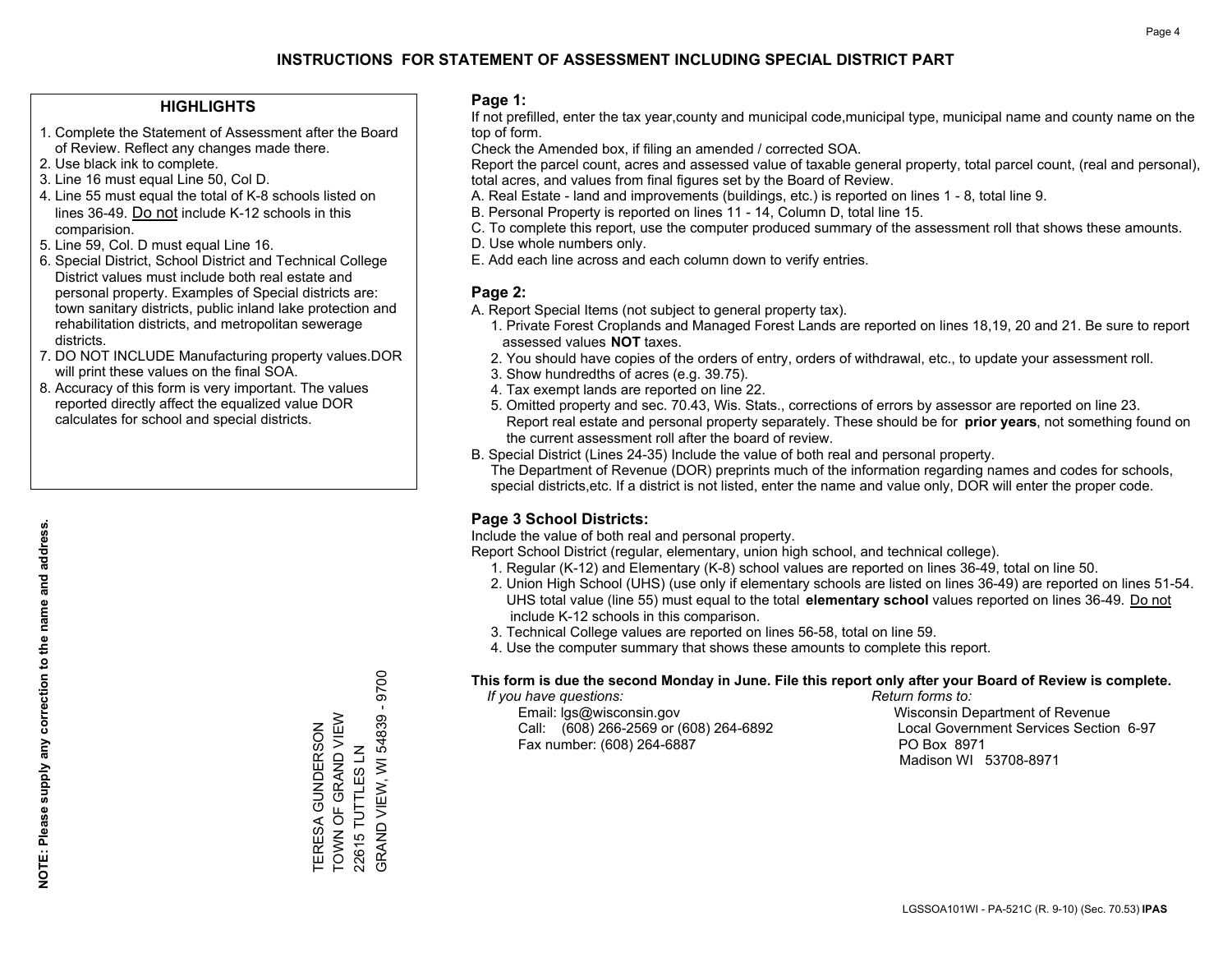**FINAL - EQUATED**

**STATEMENT OF ASSESSMENT FOR 2017** 

|          | פפח   | 0087    |
|----------|-------|---------|
| $\cdots$ | MI IN | ACCT NO |

|                         | <b>FOR</b><br><b>TOWN OF</b><br>OF<br>Town - Village - City                                                                                                                                  | <b>HUGHES</b><br><b>Municipality Name</b> |              | <b>BAYFIELD COUNTY</b><br><b>County Name</b>                         |                                |                                        | WHEN COMPLETING THIS DOCUMENT<br>DO NOT WRITE OVER X's OR IN SHADED AREAS |
|-------------------------|----------------------------------------------------------------------------------------------------------------------------------------------------------------------------------------------|-------------------------------------------|--------------|----------------------------------------------------------------------|--------------------------------|----------------------------------------|---------------------------------------------------------------------------|
| Line<br>No.             | <b>REAL ESTATE</b><br>(See Lines 18 - 22 for<br>other Real Estate)                                                                                                                           |                                           | PARCEL COUNT | NO. OF ACRES<br><b>WHOLE</b><br>TOTAL LAND IMPROVEMENTS NUMBERS ONLY | <b>VALUE OF</b><br><b>LAND</b> | <b>VALUE OF</b><br><b>IMPROVEMENTS</b> | <b>TOTAL VALUE OF LAND</b><br>AND IMPROVEMENTS                            |
| $\overline{\mathbf{1}}$ | <b>RESIDENTIAL - Class 1</b>                                                                                                                                                                 | Col. A                                    | Col. B       | Col. C                                                               | Col. D                         | Col. E                                 | Col. F                                                                    |
|                         |                                                                                                                                                                                              | 454                                       | 399          | 1,057                                                                | 23,289,200                     | 34,560,200                             | 57,849,400                                                                |
| 2                       | <b>COMMERCIAL - Class 2</b>                                                                                                                                                                  | 24                                        | 16           | 204                                                                  | 1,413,800                      | 1,449,900                              | 2,863,700                                                                 |
| 3                       | <b>MANUFACTURING - Class 3</b>                                                                                                                                                               |                                           |              | 20                                                                   | 34,100                         | 690,800                                | 724,900                                                                   |
| 4                       | <b>AGRICULTURAL - Class 4</b>                                                                                                                                                                | 22                                        |              | 411                                                                  | 36,600                         |                                        | 36,600                                                                    |
| 5                       | UNDEVELOPED - Class 5                                                                                                                                                                        | 129                                       |              | 1,018                                                                | 255,200                        |                                        | 255,200                                                                   |
| 6                       | AGRICULTURAL FOREST - Class 5m                                                                                                                                                               | 18                                        |              | 409                                                                  | 327,000                        |                                        | 327,000                                                                   |
| $\overline{7}$          | FOREST LANDS - Class 6                                                                                                                                                                       | 397                                       |              | 5,272                                                                | 8,377,600                      |                                        | 8,377,600                                                                 |
| 8                       | OTHER - Class 7                                                                                                                                                                              | $\Omega$                                  | $\Omega$     | $\mathbf{0}$                                                         | $\mathbf{0}$                   | $\Omega$                               | $\Omega$                                                                  |
| 9                       | TOTAL - ALL COLUMNS                                                                                                                                                                          | 1,045                                     | 416          | 8,391                                                                | 33,733,500                     | 36,700,900                             | 70,434,400                                                                |
| 10                      | NUMBER OF PERSONAL PROPERTY ACCOUNTS IN ROLL                                                                                                                                                 |                                           |              | 17                                                                   | <b>LOCALLY ASSESSED</b>        | <b>MANUFACTURING</b>                   | <b>MERGED</b>                                                             |
| 11                      | BOATS AND OTHER WATERCRAFT NOT EXEMPT - Code 1                                                                                                                                               |                                           |              |                                                                      | 14,090                         | $\Omega$                               | 14,090                                                                    |
| 12                      | MACHINERY, TOOLS AND PATTERNS - Code 2                                                                                                                                                       |                                           |              |                                                                      | 21,120                         | 26,900                                 | 48,020                                                                    |
| 13                      | FURNITURE, FIXTURES AND EQUIPMENT - Code 3                                                                                                                                                   |                                           |              |                                                                      | 14,060                         | 36,400                                 | 50,460                                                                    |
| 14                      | ALL OTHER PERSONAL PROPERTY NOT EXEMPT - Codes 4A, 4B, 4C                                                                                                                                    |                                           |              | 34,565                                                               | 500                            | 35,065                                 |                                                                           |
| 15                      | TOTAL OF PERSONAL PROPERTY NOT EXEMPT (Total of Lines 11-14)                                                                                                                                 |                                           |              | 83,835                                                               | 63,800                         | 147,635                                |                                                                           |
| 16                      | AGGREGATE ASSESSED VALUE OF ALL PROPERTY SUBJECT TO THE GENERAL PROPERTY TAX (Total of Lines 9F and 15F)<br>MUST EQUAL TOTAL VALUE OF THE SCHOOL DISTRICTS (K-12 PLUS K-8) - Line 50, Col. F |                                           |              |                                                                      |                                |                                        | 70,582,035                                                                |
| 17                      | <b>BOARD OF REVIEW</b><br>DATE OF FINAL ADJOURNMENT                                                                                                                                          | 06/03/2017                                |              | Name of Assessor<br>NORTH WI ASSESSMENT SERVICE                      |                                | Telephone #                            | (715) 779-3088                                                            |

REMARKS

The Assessment Ratio to be used in calculating the estimated Fair Market Value on tax bills for this tax district is 1.003279441

This ratio should be used to convert assessed values to "Calculate Equalized Values" in Step 1 of the Lottery and Gaming Credit Calculations.<br>This ratio should be used in the "Computation of Tax Equivalent" schedule of the Commission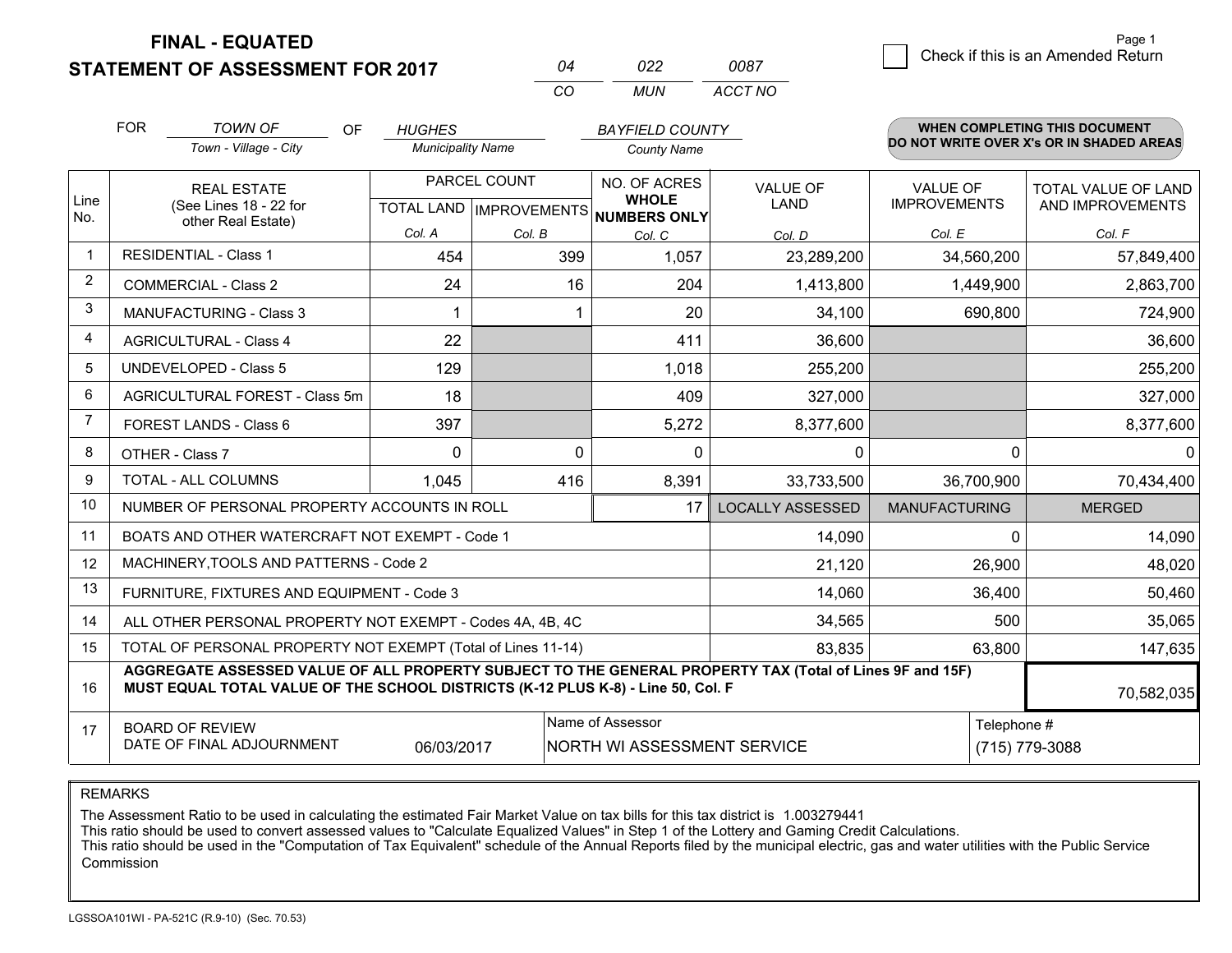*YEAR CO MUN ACCT NO* 2017 04 022 0087 Page 2

Do not confuse FOREST LANDS (Line 7) with FOREST CROPS (in this section) - They are **NOT** the same

|    |                                                               |                                                    |                                                               | Private Forest Crop - Reg Class @ 10¢ per acre                                 |  | Private Forest Crop - Reg Class @ \$2.52 per acre                            |                                                                    |        |                    |  |        |
|----|---------------------------------------------------------------|----------------------------------------------------|---------------------------------------------------------------|--------------------------------------------------------------------------------|--|------------------------------------------------------------------------------|--------------------------------------------------------------------|--------|--------------------|--|--------|
| 18 | (a) PARCELS                                                   | (b) ACRES                                          |                                                               | (c) ASSESSED VALUE                                                             |  | (d) PARCELS                                                                  | (e) ACRES                                                          |        | (f) ASSESSED VALUE |  |        |
|    |                                                               |                                                    |                                                               |                                                                                |  |                                                                              |                                                                    |        |                    |  |        |
|    |                                                               | Private Forest Crop - Special Class @ 20¢ per acre |                                                               |                                                                                |  | Entered Before 2005 Managed Forest - Ferrous Mining CLOSED @ \$8.27 per acre |                                                                    |        |                    |  |        |
| 19 | (a) PARCELS                                                   | (b) ACRES                                          |                                                               | (c) ASSESSED VALUE                                                             |  | (d) PARCELS                                                                  | (e) ACRES                                                          |        | (f) ASSESSED VALUE |  |        |
|    |                                                               |                                                    |                                                               |                                                                                |  |                                                                              |                                                                    |        |                    |  |        |
|    |                                                               |                                                    |                                                               | Entered Before 2005 Managed Forest - OPEN @ \$.79 per acre                     |  |                                                                              | Entered Before 2005 Managed Forest - CLOSED @ \$1.87 per acre      |        |                    |  |        |
| 20 | (a) PARCELS                                                   | (b) ACRES                                          |                                                               | (c) ASSESSED VALUE                                                             |  | (d) PARCELS                                                                  | (e) ACRES                                                          |        | (f) ASSESSED VALUE |  |        |
|    | 2                                                             | 80                                                 |                                                               | 128,000                                                                        |  | 9                                                                            | 340.5                                                              |        | 544,800            |  |        |
|    | Entered After 2004 Managed Forest - OPEN @<br>\$2.14 per acre |                                                    | Entered After 2004 Managed Forest - CLOSED @ \$10.68 per acre |                                                                                |  |                                                                              |                                                                    |        |                    |  |        |
| 21 | (a) PARCELS                                                   | (b) ACRES                                          |                                                               | (c) ASSESSED VALUE                                                             |  | (d) PARCELS<br>(e) ACRES                                                     |                                                                    |        | (f) ASSESSED VALUE |  |        |
|    |                                                               |                                                    |                                                               |                                                                                |  |                                                                              |                                                                    |        |                    |  |        |
|    |                                                               | 20                                                 |                                                               | 32,000                                                                         |  |                                                                              | 40                                                                 |        | 64,000             |  |        |
| 22 | (a) County Forest Cropland Acres                              |                                                    |                                                               | (b) Federal Acres                                                              |  | (d) County (NOT FOREST CROP) Acres<br>(c) State Acres                        |                                                                    |        | (e) Other Acres    |  |        |
|    |                                                               |                                                    |                                                               | 24.611.77                                                                      |  |                                                                              |                                                                    | 116.44 |                    |  | 235.99 |
|    |                                                               |                                                    |                                                               | Assessed Value of Omitted Property From Prior Years (Sec. 70.44)               |  |                                                                              | Assessed Value of Sec. 70.43 Corrections of Errors by Assessors    |        |                    |  |        |
| 23 |                                                               | (a) REAL ESTATE                                    |                                                               | (b) PERSONAL                                                                   |  |                                                                              | (c1) REAL ESTATE                                                   |        | (c2) PERSONAL      |  |        |
|    |                                                               |                                                    |                                                               |                                                                                |  |                                                                              |                                                                    |        |                    |  |        |
|    |                                                               |                                                    |                                                               | Manufacturing Equated Value of Omitted Property From Prior Years (Sec. 70.995) |  |                                                                              | Mfg. Equated Value of Sec.70.43 Corrections of Errors by Assessors |        |                    |  |        |
|    | (d) REAL ESTATE                                               |                                                    |                                                               | (e) PERSONAL                                                                   |  | (f1) REAL ESTATE                                                             |                                                                    |        | (f2) PERSONAL      |  |        |
|    |                                                               |                                                    |                                                               |                                                                                |  |                                                                              |                                                                    |        |                    |  |        |

## **SPECIAL DISTRICTS**

| Line<br>No. | Enter 6-digit<br>Special District<br>Code (Col. A) | <b>Account</b><br><b>Number</b> | <b>Special District Name</b> | <b>Locally Assessed Value</b><br>of Real Estate and | Mfg Value of Real Estate<br>and Personal Property | <b>Merged Value of</b><br><b>Real Estate and</b><br>Personal Property (Col. F) |
|-------------|----------------------------------------------------|---------------------------------|------------------------------|-----------------------------------------------------|---------------------------------------------------|--------------------------------------------------------------------------------|
|             |                                                    | (Col. B)                        | (Col. C)                     | Personal Property (Col. D)                          | (Col. E)                                          |                                                                                |
| 24          |                                                    |                                 |                              |                                                     |                                                   |                                                                                |
| 25          |                                                    |                                 |                              |                                                     |                                                   |                                                                                |
| 26          |                                                    |                                 |                              |                                                     |                                                   |                                                                                |
| 27          |                                                    |                                 |                              |                                                     |                                                   |                                                                                |
| 28          |                                                    |                                 |                              |                                                     |                                                   |                                                                                |
| 29          |                                                    |                                 |                              |                                                     |                                                   |                                                                                |
| 30          |                                                    |                                 |                              |                                                     |                                                   |                                                                                |
| 31          |                                                    |                                 |                              |                                                     |                                                   |                                                                                |
| 32          |                                                    |                                 |                              |                                                     |                                                   |                                                                                |
| 33          |                                                    |                                 |                              |                                                     |                                                   |                                                                                |
| 34          |                                                    |                                 |                              |                                                     |                                                   |                                                                                |
| 35          |                                                    |                                 |                              |                                                     |                                                   |                                                                                |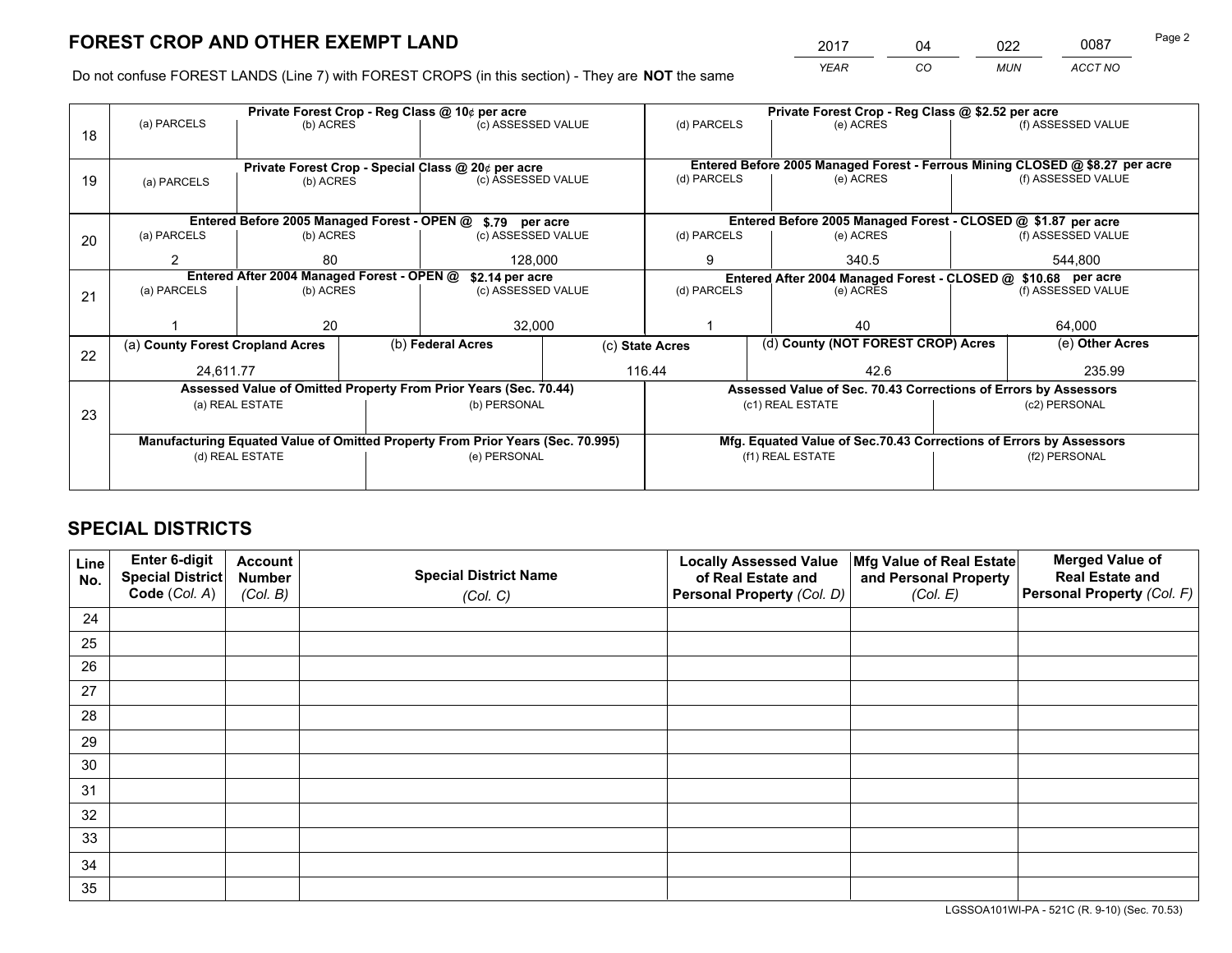|             |                                                                 |                                             |                                                         | <b>YEAR</b>                                                                       | CO<br><b>MUN</b>                                              | ACCT NO                                                                        |  |
|-------------|-----------------------------------------------------------------|---------------------------------------------|---------------------------------------------------------|-----------------------------------------------------------------------------------|---------------------------------------------------------------|--------------------------------------------------------------------------------|--|
| Line<br>No. | <b>Enter 6-digit</b><br><b>School District</b><br>Code (Col. A) | <b>Account</b><br><b>Number</b><br>(Col. B) | <b>School District Name</b><br>(Col. C)                 | <b>Locally Assessed Value</b><br>of Real Estate and<br>Personal Property (Col. D) | Mfg Value of Real Estate<br>and Personal Property<br>(Col. E) | <b>Merged Value of</b><br><b>Real Estate and</b><br>Personal Property (Col. F) |  |
|             | A. SCHOOL DISTRICTS (K-8 and K-12)                              |                                             |                                                         |                                                                                   |                                                               |                                                                                |  |
| 36          | 163297                                                          | 0111                                        | SCH D OF MAPLE                                          | 69,793,335                                                                        | 788,700                                                       | 70,582,035                                                                     |  |
| 37          |                                                                 |                                             |                                                         |                                                                                   |                                                               |                                                                                |  |
| 38          |                                                                 |                                             |                                                         |                                                                                   |                                                               |                                                                                |  |
| 39          |                                                                 |                                             |                                                         |                                                                                   |                                                               |                                                                                |  |
| 40          |                                                                 |                                             |                                                         |                                                                                   |                                                               |                                                                                |  |
| 41<br>42    |                                                                 |                                             |                                                         |                                                                                   |                                                               |                                                                                |  |
| 43          |                                                                 |                                             |                                                         |                                                                                   |                                                               |                                                                                |  |
|             |                                                                 |                                             |                                                         |                                                                                   |                                                               |                                                                                |  |
| 44<br>45    |                                                                 |                                             |                                                         |                                                                                   |                                                               |                                                                                |  |
| 46          |                                                                 |                                             |                                                         |                                                                                   |                                                               |                                                                                |  |
| 47          |                                                                 |                                             |                                                         |                                                                                   |                                                               |                                                                                |  |
| 48          |                                                                 |                                             |                                                         |                                                                                   |                                                               |                                                                                |  |
| 49          |                                                                 |                                             |                                                         |                                                                                   |                                                               |                                                                                |  |
| 50          |                                                                 |                                             | TOTAL ASSESSED VALUE OF SCHOOL DISTRICTS (K-8 and K-12) | 69,793,335                                                                        | 788,700                                                       | 70,582,035                                                                     |  |
|             | <b>B.</b><br>UNION HIGH SCHOOL DISTRICTS                        |                                             |                                                         |                                                                                   |                                                               |                                                                                |  |
| 51          |                                                                 |                                             |                                                         |                                                                                   |                                                               |                                                                                |  |
| 52          |                                                                 |                                             |                                                         |                                                                                   |                                                               |                                                                                |  |
| 53          |                                                                 |                                             |                                                         |                                                                                   |                                                               |                                                                                |  |
| 54          |                                                                 |                                             |                                                         |                                                                                   |                                                               |                                                                                |  |
|             | TOTAL ASSESSED VALUE OF UNION HIGH SCHOOLS<br>55                |                                             |                                                         |                                                                                   |                                                               |                                                                                |  |
|             | C.<br><b>TECHNICAL COLLEGE DISTRICTS</b>                        |                                             |                                                         |                                                                                   |                                                               |                                                                                |  |
| 56          | 001700                                                          | 0016                                        | WISCONSIN INDIANHEAD TECH COLLEGE SHEL                  | 69,793,335                                                                        | 788,700                                                       | 70,582,035                                                                     |  |
| 57<br>58    |                                                                 |                                             |                                                         |                                                                                   |                                                               |                                                                                |  |
| 59          |                                                                 |                                             | TOTAL ASSESSED VALUE OF TECHNICAL COLLEGES              | 69,793,335                                                                        | 788,700                                                       | 70,582,035                                                                     |  |
|             |                                                                 |                                             |                                                         |                                                                                   |                                                               |                                                                                |  |

04

022

 *I hereby certify, to the best of my knowledge and belief, this form is complete and correct.*

**SCHOOL DISTRICTS**

| Print name of preparer | Title                    |                | Date (MM / DD / CCYY) |
|------------------------|--------------------------|----------------|-----------------------|
|                        |                          |                |                       |
| Signature of preparer  | Contact Telephone Number | E-mail address |                       |
|                        | $\sim$                   |                |                       |

0087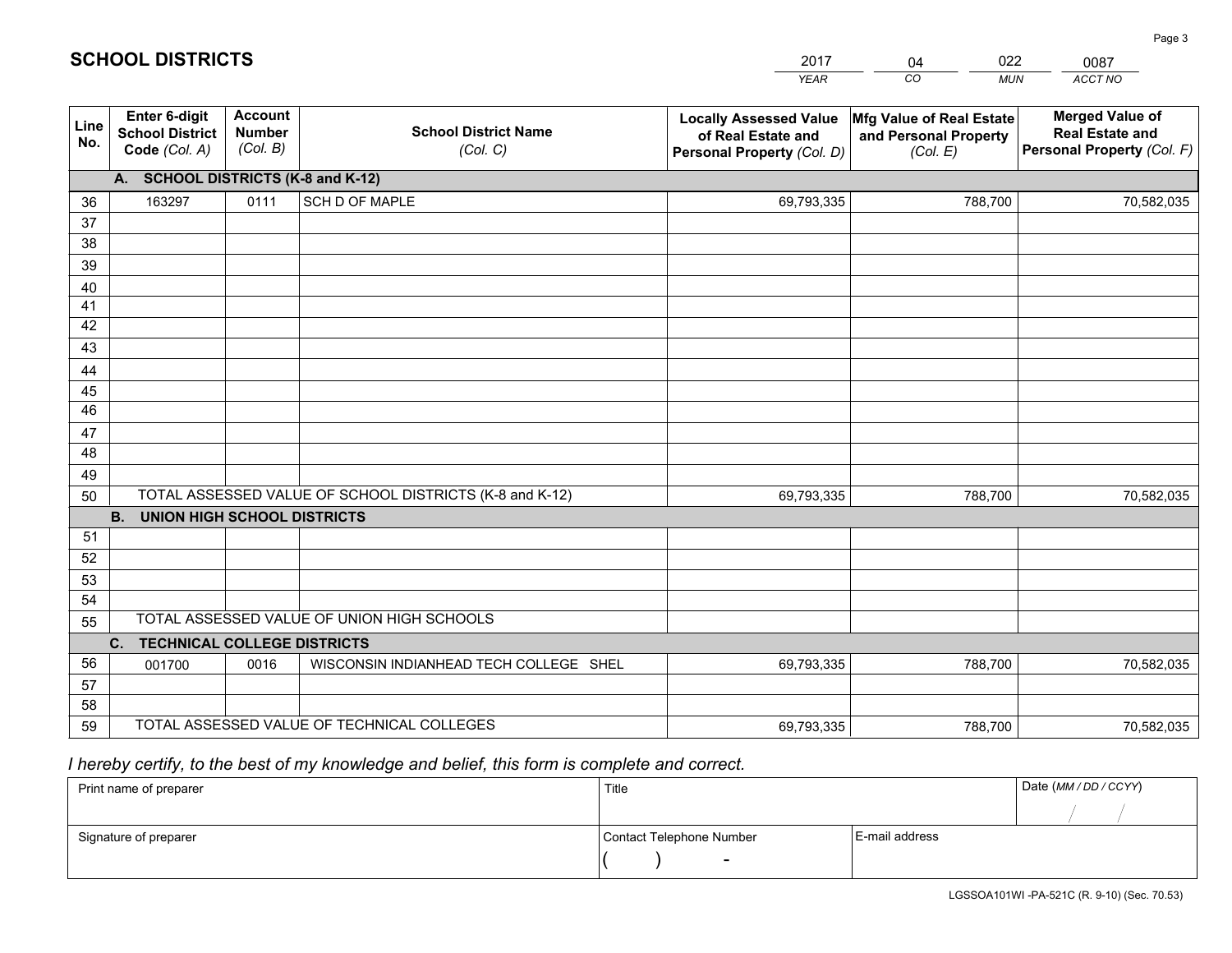#### **HIGHLIGHTS**

- 1. Complete the Statement of Assessment after the Board of Review. Reflect any changes made there.
- 2. Use black ink to complete.
- 3. Line 16 must equal Line 50, Col D.
- 4. Line 55 must equal the total of K-8 schools listed on lines 36-49. Do not include K-12 schools in this comparision.
- 5. Line 59, Col. D must equal Line 16.
- 6. Special District, School District and Technical College District values must include both real estate and personal property. Examples of Special districts are: town sanitary districts, public inland lake protection and rehabilitation districts, and metropolitan sewerage districts.
- 7. DO NOT INCLUDE Manufacturing property values.DOR will print these values on the final SOA.
- 8. Accuracy of this form is very important. The values reported directly affect the equalized value DOR calculates for school and special districts.

#### **Page 1:**

 If not prefilled, enter the tax year,county and municipal code,municipal type, municipal name and county name on the top of form.

Check the Amended box, if filing an amended / corrected SOA.

 Report the parcel count, acres and assessed value of taxable general property, total parcel count, (real and personal), total acres, and values from final figures set by the Board of Review.

- A. Real Estate land and improvements (buildings, etc.) is reported on lines 1 8, total line 9.
- B. Personal Property is reported on lines 11 14, Column D, total line 15.
- C. To complete this report, use the computer produced summary of the assessment roll that shows these amounts.
- D. Use whole numbers only.
- E. Add each line across and each column down to verify entries.

#### **Page 2:**

- A. Report Special Items (not subject to general property tax).
- 1. Private Forest Croplands and Managed Forest Lands are reported on lines 18,19, 20 and 21. Be sure to report assessed values **NOT** taxes.
- 2. You should have copies of the orders of entry, orders of withdrawal, etc., to update your assessment roll.
	- 3. Show hundredths of acres (e.g. 39.75).
- 4. Tax exempt lands are reported on line 22.
- 5. Omitted property and sec. 70.43, Wis. Stats., corrections of errors by assessor are reported on line 23. Report real estate and personal property separately. These should be for **prior years**, not something found on the current assessment roll after the board of review.
- B. Special District (Lines 24-35) Include the value of both real and personal property.

 The Department of Revenue (DOR) preprints much of the information regarding names and codes for schools, special districts,etc. If a district is not listed, enter the name and value only, DOR will enter the proper code.

## **Page 3 School Districts:**

Include the value of both real and personal property.

Report School District (regular, elementary, union high school, and technical college).

- 1. Regular (K-12) and Elementary (K-8) school values are reported on lines 36-49, total on line 50.
- 2. Union High School (UHS) (use only if elementary schools are listed on lines 36-49) are reported on lines 51-54. UHS total value (line 55) must equal to the total **elementary school** values reported on lines 36-49. Do notinclude K-12 schools in this comparison.
- 3. Technical College values are reported on lines 56-58, total on line 59.
- 4. Use the computer summary that shows these amounts to complete this report.

#### **This form is due the second Monday in June. File this report only after your Board of Review is complete.**

 *If you have questions: Return forms to:*

 Email: lgs@wisconsin.gov Wisconsin Department of RevenueCall:  $(608)$  266-2569 or  $(608)$  264-6892 Fax number: (608) 264-6887 PO Box 8971

Local Government Services Section 6-97 Madison WI 53708-8971

 $-0805$ IRON RIVER, WI 54847 - 0805 54847 TOWN OF HUGHES KENNETH HALTI<br>TOWN OF HUGHES RON RIVER, WI KENNETH HALTI **PO BOX 805** PO BOX 805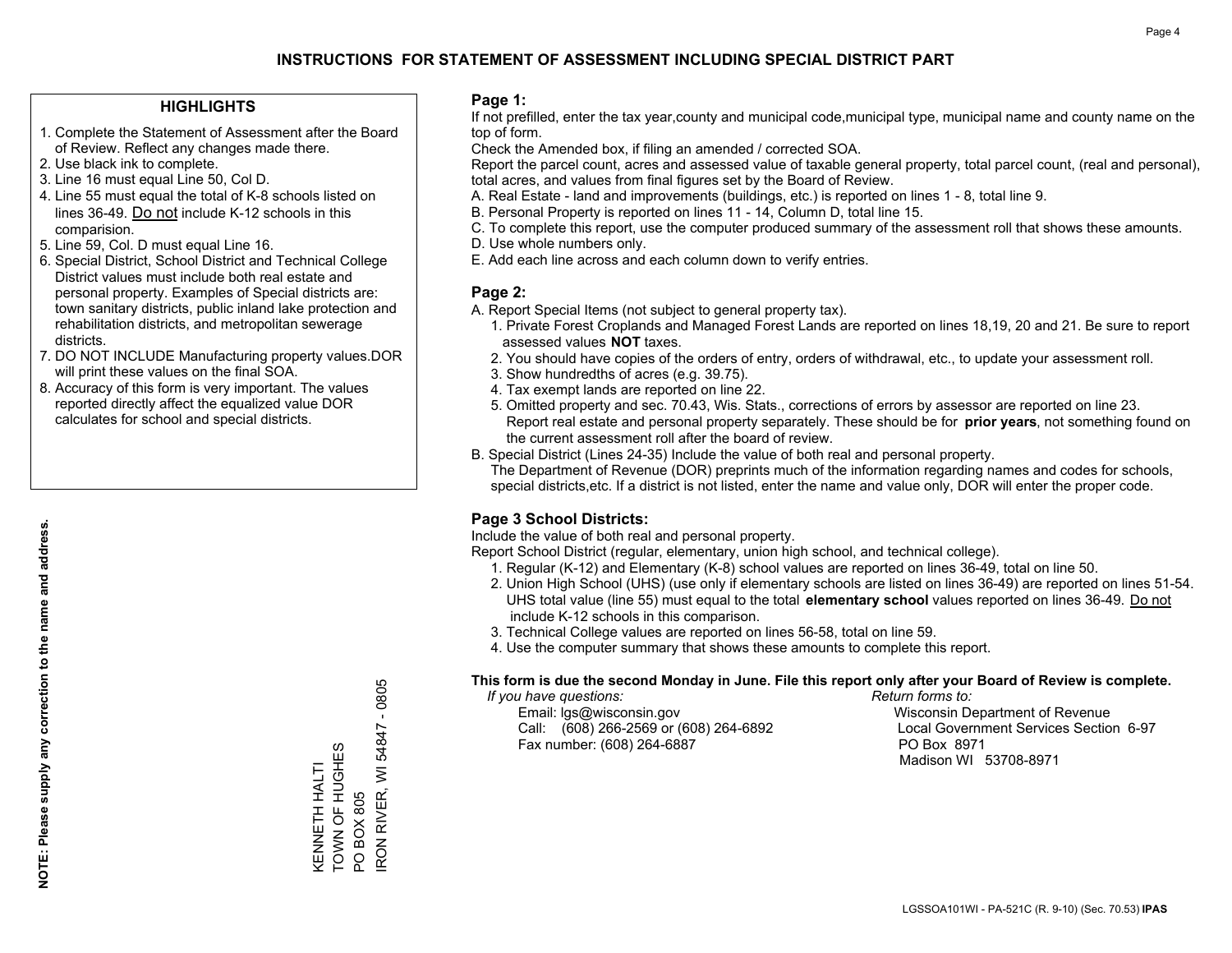**FINAL - EQUATED**

**STATEMENT OF ASSESSMENT FOR 2017** 

| Ω4  | በ24 | 0088    |
|-----|-----|---------|
| CO. | MUN | ACCT NO |

|             | <b>FOR</b>                                                                                                                                                                                   | <b>TOWN OF</b><br>OF                                         | <b>IRON RIVER</b>        |              | <b>BAYFIELD COUNTY</b>                              |                         |                      | <b>WHEN COMPLETING THIS DOCUMENT</b>     |
|-------------|----------------------------------------------------------------------------------------------------------------------------------------------------------------------------------------------|--------------------------------------------------------------|--------------------------|--------------|-----------------------------------------------------|-------------------------|----------------------|------------------------------------------|
|             |                                                                                                                                                                                              | Town - Village - City                                        | <b>Municipality Name</b> |              | <b>County Name</b>                                  |                         |                      | DO NOT WRITE OVER X's OR IN SHADED AREAS |
|             |                                                                                                                                                                                              | <b>REAL ESTATE</b>                                           |                          | PARCEL COUNT | NO. OF ACRES                                        | <b>VALUE OF</b>         | <b>VALUE OF</b>      | <b>TOTAL VALUE OF LAND</b>               |
| Line<br>No. |                                                                                                                                                                                              | (See Lines 18 - 22 for<br>other Real Estate)                 |                          |              | <b>WHOLE</b><br>TOTAL LAND MPROVEMENTS NUMBERS ONLY | <b>LAND</b>             | <b>IMPROVEMENTS</b>  | AND IMPROVEMENTS                         |
|             |                                                                                                                                                                                              |                                                              | Col. A                   | Col. B       | Col. C                                              | Col. D                  | Col. E               | Col. F                                   |
|             |                                                                                                                                                                                              | <b>RESIDENTIAL - Class 1</b>                                 | 1,303                    | 978          | 2,632                                               | 79,910,200              | 86,799,700           | 166,709,900                              |
| 2           |                                                                                                                                                                                              | <b>COMMERCIAL - Class 2</b>                                  | 99                       | 75           | 172                                                 | 4,641,400               | 7,806,700            | 12,448,100                               |
| 3           |                                                                                                                                                                                              | <b>MANUFACTURING - Class 3</b>                               | 4                        | 4            | 66                                                  | 113,900                 | 427,300              | 541,200                                  |
| 4           |                                                                                                                                                                                              | <b>AGRICULTURAL - Class 4</b>                                | $\overline{7}$           |              | 35                                                  | 3,700                   |                      | 3,700                                    |
| 5           |                                                                                                                                                                                              | UNDEVELOPED - Class 5                                        | 105                      |              | 1,326                                               | 741,500                 |                      | 741,500                                  |
| 6           |                                                                                                                                                                                              | AGRICULTURAL FOREST - Class 5m                               | 6                        |              | 31                                                  | 26,000                  |                      | 26,000                                   |
| 7           |                                                                                                                                                                                              | FOREST LANDS - Class 6                                       | 324                      |              | 7,919                                               | 13,355,000              |                      | 13,355,000                               |
| 8           |                                                                                                                                                                                              | OTHER - Class 7                                              | $\Omega$                 | $\Omega$     | $\Omega$                                            | 0                       | $\Omega$             | $\Omega$                                 |
| 9           |                                                                                                                                                                                              | TOTAL - ALL COLUMNS                                          | 1,848                    | 1,057        | 12,181                                              | 98,791,700              | 95,033,700           | 193,825,400                              |
| 10          |                                                                                                                                                                                              | NUMBER OF PERSONAL PROPERTY ACCOUNTS IN ROLL                 |                          |              | 84                                                  | <b>LOCALLY ASSESSED</b> | <b>MANUFACTURING</b> | <b>MERGED</b>                            |
| 11          |                                                                                                                                                                                              | BOATS AND OTHER WATERCRAFT NOT EXEMPT - Code 1               |                          |              |                                                     | 500                     | $\Omega$             | 500                                      |
| 12          |                                                                                                                                                                                              | MACHINERY, TOOLS AND PATTERNS - Code 2                       |                          |              |                                                     | 388,400                 | 120,000              | 508,400                                  |
| 13          |                                                                                                                                                                                              | FURNITURE, FIXTURES AND EQUIPMENT - Code 3                   |                          |              |                                                     | 783,400                 | 9,500                | 792,900                                  |
| 14          |                                                                                                                                                                                              | ALL OTHER PERSONAL PROPERTY NOT EXEMPT - Codes 4A, 4B, 4C    |                          |              |                                                     | 477,800                 | 6,700                | 484,500                                  |
| 15          |                                                                                                                                                                                              | TOTAL OF PERSONAL PROPERTY NOT EXEMPT (Total of Lines 11-14) |                          |              | 1,650,100                                           | 136,200                 | 1,786,300            |                                          |
| 16          | AGGREGATE ASSESSED VALUE OF ALL PROPERTY SUBJECT TO THE GENERAL PROPERTY TAX (Total of Lines 9F and 15F)<br>MUST EQUAL TOTAL VALUE OF THE SCHOOL DISTRICTS (K-12 PLUS K-8) - Line 50, Col. F |                                                              |                          |              |                                                     |                         | 195,611,700          |                                          |
| 17          |                                                                                                                                                                                              | <b>BOARD OF REVIEW</b>                                       |                          |              | Name of Assessor                                    |                         | Telephone #          |                                          |
|             |                                                                                                                                                                                              | DATE OF FINAL ADJOURNMENT                                    | 08/29/2017               |              | <b>BOB IRWIN</b>                                    |                         |                      | (715) 235-6941                           |

REMARKS

The Assessment Ratio to be used in calculating the estimated Fair Market Value on tax bills for this tax district is .995997296

This ratio should be used to convert assessed values to "Calculate Equalized Values" in Step 1 of the Lottery and Gaming Credit Calculations.<br>This ratio should be used in the "Computation of Tax Equivalent" schedule of the Commission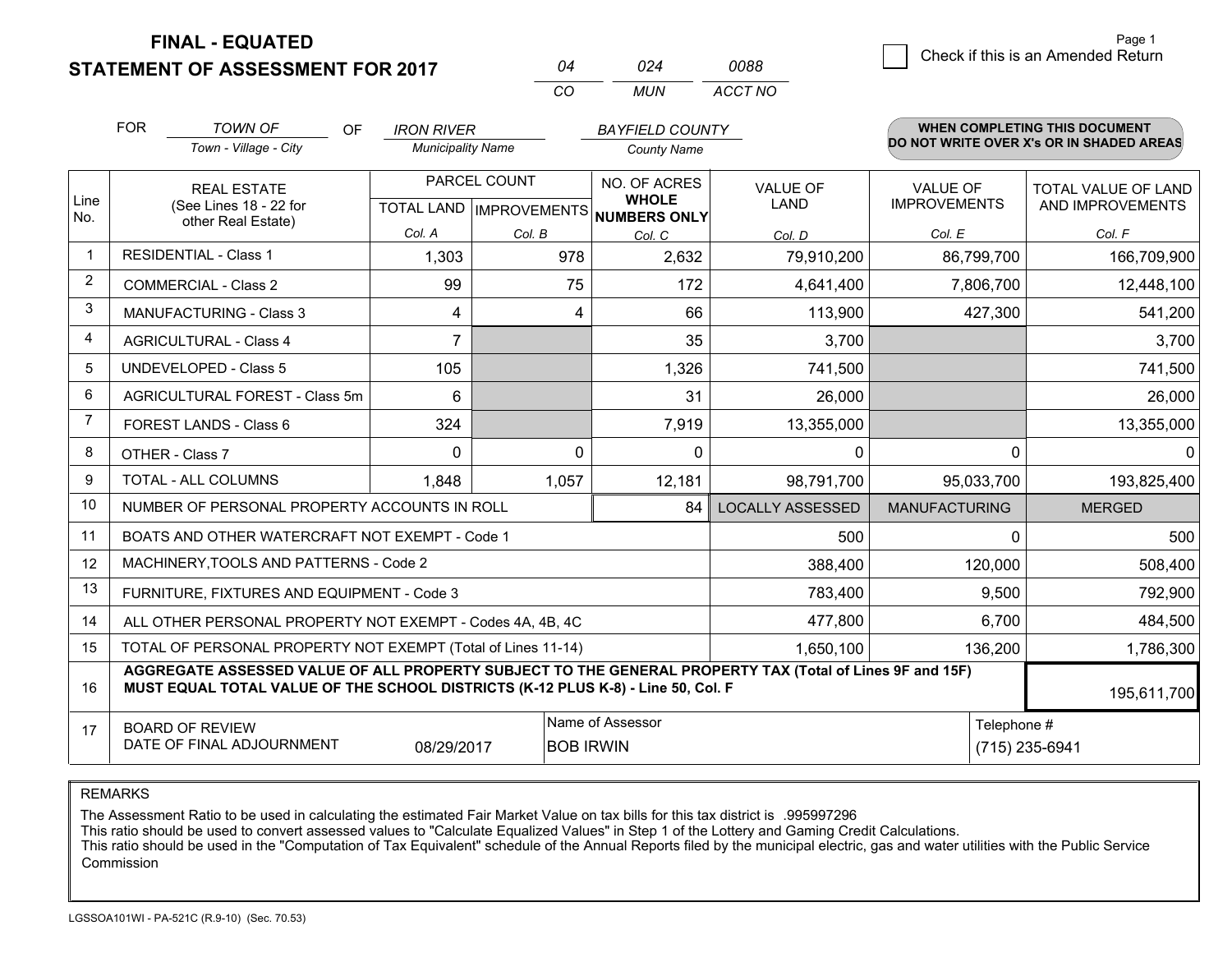*YEAR CO MUN ACCT NO* <sup>2017</sup> <sup>04</sup> <sup>024</sup> <sup>0088</sup>

Do not confuse FOREST LANDS (Line 7) with FOREST CROPS (in this section) - They are **NOT** the same

|    | Private Forest Crop - Reg Class @ 10¢ per acre |                                                               |  |                                                                                |                                                               | Private Forest Crop - Reg Class @ \$2.52 per acre                  |                                                                              |                    |                    |  |
|----|------------------------------------------------|---------------------------------------------------------------|--|--------------------------------------------------------------------------------|---------------------------------------------------------------|--------------------------------------------------------------------|------------------------------------------------------------------------------|--------------------|--------------------|--|
| 18 | (a) PARCELS                                    | (b) ACRES                                                     |  | (c) ASSESSED VALUE                                                             |                                                               | (d) PARCELS                                                        | (e) ACRES                                                                    |                    | (f) ASSESSED VALUE |  |
|    |                                                |                                                               |  | Private Forest Crop - Special Class @ 20¢ per acre                             |                                                               |                                                                    | Entered Before 2005 Managed Forest - Ferrous Mining CLOSED @ \$8.27 per acre |                    |                    |  |
| 19 | (a) PARCELS                                    | (b) ACRES                                                     |  | (c) ASSESSED VALUE                                                             |                                                               | (d) PARCELS                                                        | (e) ACRES                                                                    |                    | (f) ASSESSED VALUE |  |
|    |                                                |                                                               |  |                                                                                |                                                               |                                                                    |                                                                              |                    |                    |  |
|    |                                                | Entered Before 2005 Managed Forest - OPEN @                   |  | \$.79 per acre                                                                 |                                                               |                                                                    | Entered Before 2005 Managed Forest - CLOSED @ \$1.87 per acre                |                    |                    |  |
| 20 | (a) PARCELS                                    | (b) ACRES                                                     |  | (c) ASSESSED VALUE                                                             |                                                               | (d) PARCELS                                                        | (e) ACRES                                                                    |                    | (f) ASSESSED VALUE |  |
|    | 5                                              | 230                                                           |  | 391,000                                                                        |                                                               | 14                                                                 | 446.99                                                                       | 736,900            |                    |  |
|    |                                                | Entered After 2004 Managed Forest - OPEN @<br>\$2.14 per acre |  |                                                                                | Entered After 2004 Managed Forest - CLOSED @ \$10.68 per acre |                                                                    |                                                                              |                    |                    |  |
| 21 | (a) PARCELS                                    | (b) ACRES                                                     |  | (c) ASSESSED VALUE                                                             |                                                               | (d) PARCELS<br>(e) ACRES                                           |                                                                              | (f) ASSESSED VALUE |                    |  |
|    |                                                |                                                               |  |                                                                                |                                                               |                                                                    |                                                                              |                    |                    |  |
|    | 6                                              | 164.78                                                        |  | 230,500                                                                        |                                                               | 6                                                                  | 122.17                                                                       |                    | 338,800            |  |
| 22 | (a) County Forest Cropland Acres               |                                                               |  | (b) Federal Acres                                                              |                                                               | (c) State Acres                                                    | (d) County (NOT FOREST CROP) Acres                                           |                    | (e) Other Acres    |  |
|    | 4.973.34                                       |                                                               |  | 270.24<br>660.66                                                               |                                                               | 968.35                                                             |                                                                              |                    | 480.23             |  |
|    |                                                |                                                               |  | Assessed Value of Omitted Property From Prior Years (Sec. 70.44)               |                                                               | Assessed Value of Sec. 70.43 Corrections of Errors by Assessors    |                                                                              |                    |                    |  |
|    |                                                | (a) REAL ESTATE                                               |  | (b) PERSONAL                                                                   |                                                               | (c1) REAL ESTATE                                                   |                                                                              |                    | (c2) PERSONAL      |  |
| 23 |                                                |                                                               |  |                                                                                |                                                               |                                                                    |                                                                              |                    |                    |  |
|    |                                                |                                                               |  | Manufacturing Equated Value of Omitted Property From Prior Years (Sec. 70.995) |                                                               | Mfg. Equated Value of Sec.70.43 Corrections of Errors by Assessors |                                                                              |                    |                    |  |
|    | (d) REAL ESTATE                                |                                                               |  | (e) PERSONAL                                                                   |                                                               | (f1) REAL ESTATE                                                   |                                                                              | (f2) PERSONAL      |                    |  |
|    |                                                |                                                               |  |                                                                                |                                                               |                                                                    |                                                                              |                    |                    |  |

## **SPECIAL DISTRICTS**

| Line<br>No. | <b>Enter 6-digit</b><br>Special District<br>Code (Col. A) | <b>Account</b><br><b>Number</b><br>(Col. B) | <b>Special District Name</b><br>(Col. C) | <b>Locally Assessed Value</b><br>of Real Estate and<br><b>Personal Property (Col. D)</b> | Mfg Value of Real Estate<br>and Personal Property<br>(Col. E) | <b>Merged Value of</b><br><b>Real Estate and</b><br>Personal Property (Col. F) |
|-------------|-----------------------------------------------------------|---------------------------------------------|------------------------------------------|------------------------------------------------------------------------------------------|---------------------------------------------------------------|--------------------------------------------------------------------------------|
| 24          | 047030                                                    | 0017                                        | <b>IRON RIVER SANITARY DISTRICT #1</b>   | 33,004,900                                                                               | 214,800                                                       | 33,219,700                                                                     |
| 25          | 048030                                                    | 0025                                        | <b>HALF MOON LAKE DISTRICT</b>           | 5,146,400                                                                                |                                                               | 5,146,400                                                                      |
| 26          |                                                           |                                             |                                          |                                                                                          |                                                               |                                                                                |
| 27          |                                                           |                                             |                                          |                                                                                          |                                                               |                                                                                |
| 28          |                                                           |                                             |                                          |                                                                                          |                                                               |                                                                                |
| 29          |                                                           |                                             |                                          |                                                                                          |                                                               |                                                                                |
| 30          |                                                           |                                             |                                          |                                                                                          |                                                               |                                                                                |
| 31          |                                                           |                                             |                                          |                                                                                          |                                                               |                                                                                |
| 32          |                                                           |                                             |                                          |                                                                                          |                                                               |                                                                                |
| 33          |                                                           |                                             |                                          |                                                                                          |                                                               |                                                                                |
| 34          |                                                           |                                             |                                          |                                                                                          |                                                               |                                                                                |
| 35          |                                                           |                                             |                                          |                                                                                          |                                                               |                                                                                |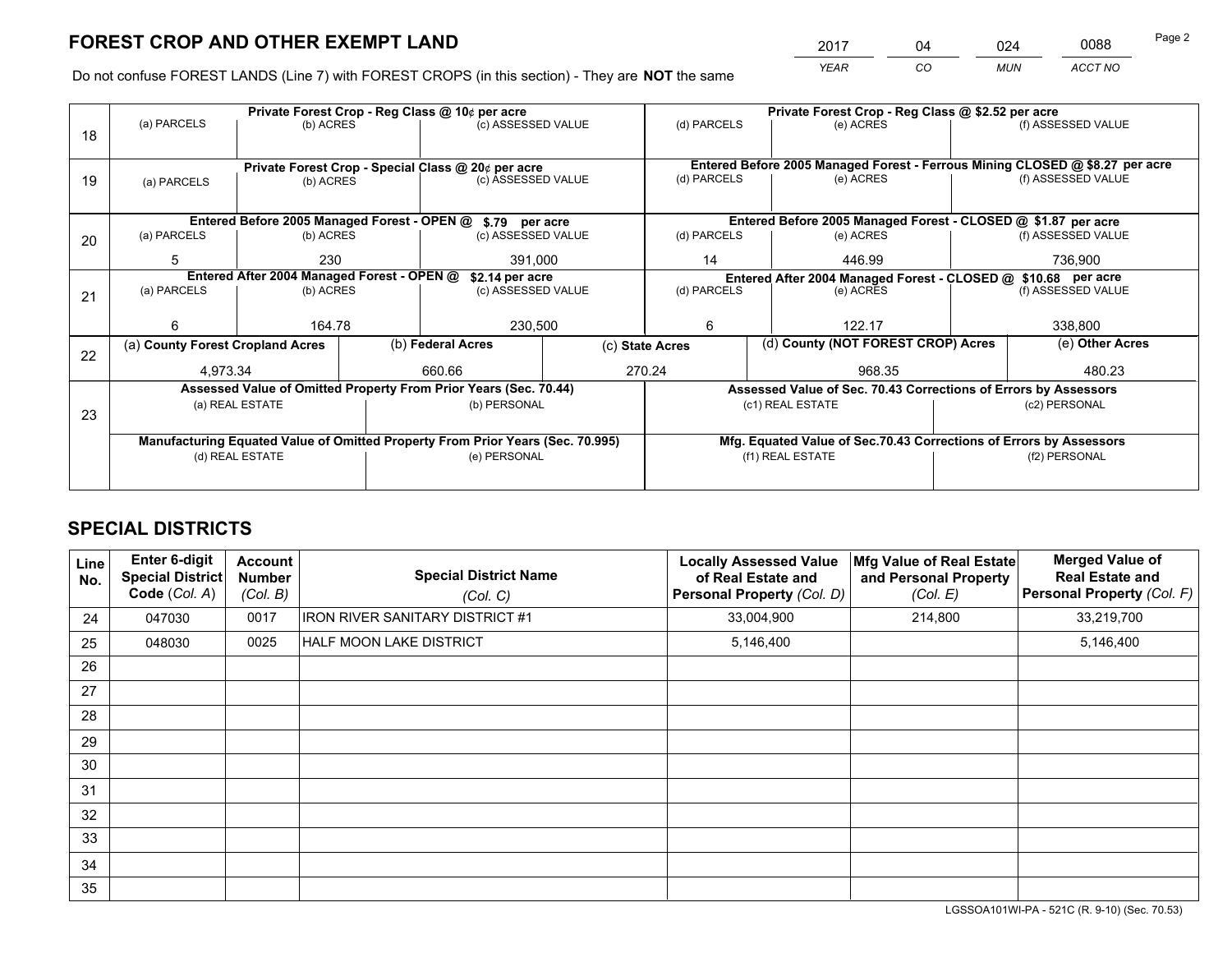|             |                                                                 |                                             |                                                         | <b>YEAR</b>                                                                       | CO<br><b>MUN</b>                                              | ACCT NO                                                                        |  |
|-------------|-----------------------------------------------------------------|---------------------------------------------|---------------------------------------------------------|-----------------------------------------------------------------------------------|---------------------------------------------------------------|--------------------------------------------------------------------------------|--|
| Line<br>No. | <b>Enter 6-digit</b><br><b>School District</b><br>Code (Col. A) | <b>Account</b><br><b>Number</b><br>(Col. B) | <b>School District Name</b><br>(Col. C)                 | <b>Locally Assessed Value</b><br>of Real Estate and<br>Personal Property (Col. D) | Mfg Value of Real Estate<br>and Personal Property<br>(Col. E) | <b>Merged Value of</b><br><b>Real Estate and</b><br>Personal Property (Col. F) |  |
|             | A. SCHOOL DISTRICTS (K-8 and K-12)                              |                                             |                                                         |                                                                                   |                                                               |                                                                                |  |
| 36          | 163297                                                          | 0111                                        | SCH D OF MAPLE                                          | 194,934,300                                                                       | 677,400                                                       | 195,611,700                                                                    |  |
| 37          |                                                                 |                                             |                                                         |                                                                                   |                                                               |                                                                                |  |
| 38          |                                                                 |                                             |                                                         |                                                                                   |                                                               |                                                                                |  |
| 39          |                                                                 |                                             |                                                         |                                                                                   |                                                               |                                                                                |  |
| 40          |                                                                 |                                             |                                                         |                                                                                   |                                                               |                                                                                |  |
| 41<br>42    |                                                                 |                                             |                                                         |                                                                                   |                                                               |                                                                                |  |
| 43          |                                                                 |                                             |                                                         |                                                                                   |                                                               |                                                                                |  |
|             |                                                                 |                                             |                                                         |                                                                                   |                                                               |                                                                                |  |
| 44<br>45    |                                                                 |                                             |                                                         |                                                                                   |                                                               |                                                                                |  |
| 46          |                                                                 |                                             |                                                         |                                                                                   |                                                               |                                                                                |  |
| 47          |                                                                 |                                             |                                                         |                                                                                   |                                                               |                                                                                |  |
| 48          |                                                                 |                                             |                                                         |                                                                                   |                                                               |                                                                                |  |
| 49          |                                                                 |                                             |                                                         |                                                                                   |                                                               |                                                                                |  |
| 50          |                                                                 |                                             | TOTAL ASSESSED VALUE OF SCHOOL DISTRICTS (K-8 and K-12) | 194,934,300                                                                       | 677,400                                                       | 195,611,700                                                                    |  |
|             | <b>B.</b><br>UNION HIGH SCHOOL DISTRICTS                        |                                             |                                                         |                                                                                   |                                                               |                                                                                |  |
| 51          |                                                                 |                                             |                                                         |                                                                                   |                                                               |                                                                                |  |
| 52          |                                                                 |                                             |                                                         |                                                                                   |                                                               |                                                                                |  |
| 53          |                                                                 |                                             |                                                         |                                                                                   |                                                               |                                                                                |  |
| 54          |                                                                 |                                             |                                                         |                                                                                   |                                                               |                                                                                |  |
|             | TOTAL ASSESSED VALUE OF UNION HIGH SCHOOLS<br>55                |                                             |                                                         |                                                                                   |                                                               |                                                                                |  |
|             | C.<br><b>TECHNICAL COLLEGE DISTRICTS</b>                        |                                             |                                                         |                                                                                   |                                                               |                                                                                |  |
| 56          | 001700                                                          | 0016                                        | WISCONSIN INDIANHEAD TECH COLLEGE SHEL                  | 194,934,300                                                                       | 677,400                                                       | 195,611,700                                                                    |  |
| 57<br>58    |                                                                 |                                             |                                                         |                                                                                   |                                                               |                                                                                |  |
| 59          |                                                                 |                                             | TOTAL ASSESSED VALUE OF TECHNICAL COLLEGES              | 194,934,300                                                                       | 677,400                                                       | 195,611,700                                                                    |  |
|             |                                                                 |                                             |                                                         |                                                                                   |                                                               |                                                                                |  |

04

024

## *I hereby certify, to the best of my knowledge and belief, this form is complete and correct.*

**SCHOOL DISTRICTS**

| Print name of preparer | Title                    |                | Date (MM / DD / CCYY) |
|------------------------|--------------------------|----------------|-----------------------|
|                        |                          |                |                       |
| Signature of preparer  | Contact Telephone Number | E-mail address |                       |
|                        | $\overline{\phantom{0}}$ |                |                       |

0088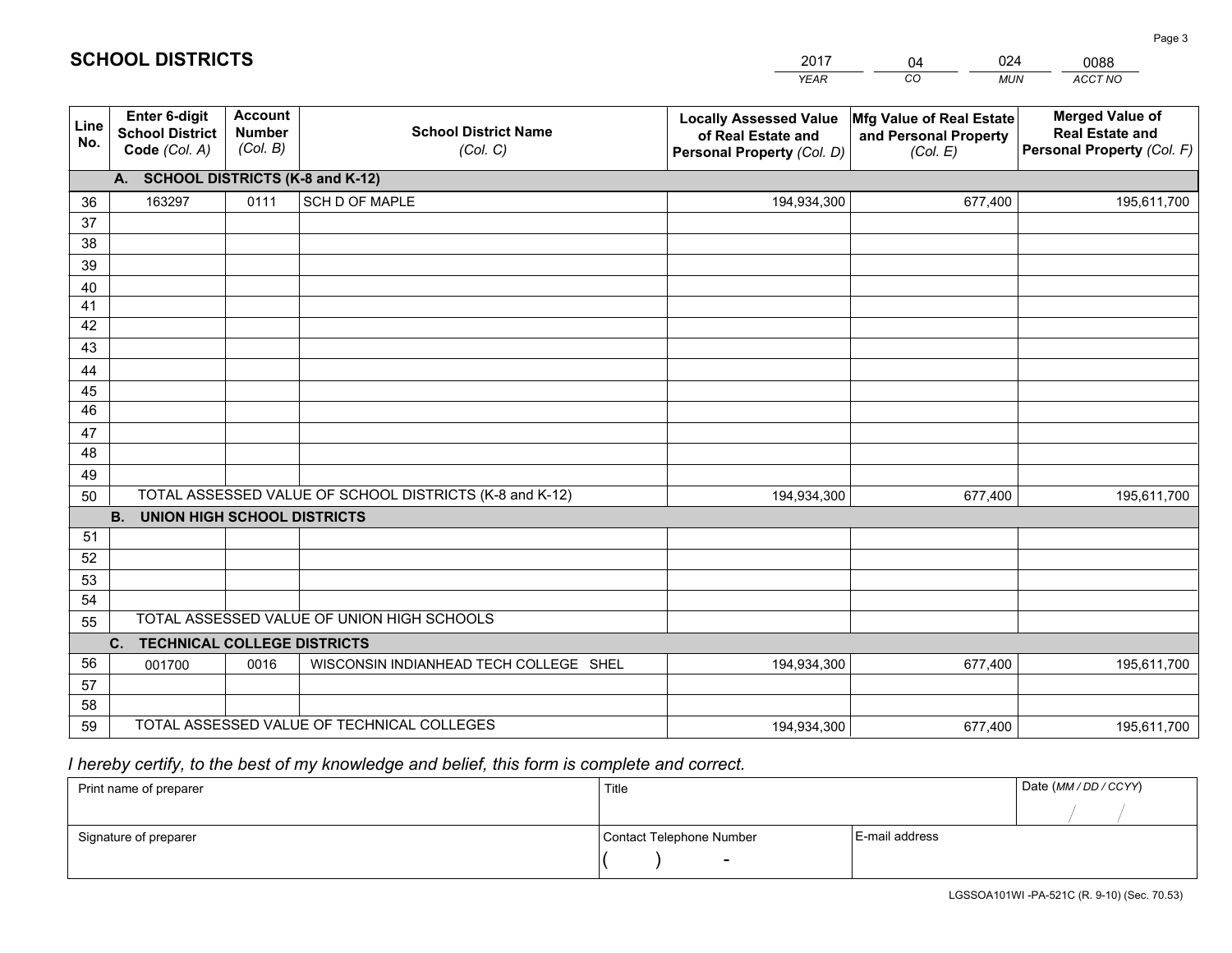#### **HIGHLIGHTS**

- 1. Complete the Statement of Assessment after the Board of Review. Reflect any changes made there.
- 2. Use black ink to complete.
- 3. Line 16 must equal Line 50, Col D.
- 4. Line 55 must equal the total of K-8 schools listed on lines 36-49. Do not include K-12 schools in this comparision.
- 5. Line 59, Col. D must equal Line 16.
- 6. Special District, School District and Technical College District values must include both real estate and personal property. Examples of Special districts are: town sanitary districts, public inland lake protection and rehabilitation districts, and metropolitan sewerage districts.
- 7. DO NOT INCLUDE Manufacturing property values.DOR will print these values on the final SOA.

HELEN HYDE

HELEN HYDE<br>TOWN OF IRON F

TOWN OF IRON RIVER

**RIVER** 

PO BOX 485

IRON RIVER, WI 54847 - 0485

RON RIVER, WI PO BOX 485

54847

 $-0485$ 

 8. Accuracy of this form is very important. The values reported directly affect the equalized value DOR calculates for school and special districts.

#### **Page 1:**

 If not prefilled, enter the tax year,county and municipal code,municipal type, municipal name and county name on the top of form.

Check the Amended box, if filing an amended / corrected SOA.

 Report the parcel count, acres and assessed value of taxable general property, total parcel count, (real and personal), total acres, and values from final figures set by the Board of Review.

- A. Real Estate land and improvements (buildings, etc.) is reported on lines 1 8, total line 9.
- B. Personal Property is reported on lines 11 14, Column D, total line 15.
- C. To complete this report, use the computer produced summary of the assessment roll that shows these amounts.
- D. Use whole numbers only.
- E. Add each line across and each column down to verify entries.

#### **Page 2:**

- A. Report Special Items (not subject to general property tax).
- 1. Private Forest Croplands and Managed Forest Lands are reported on lines 18,19, 20 and 21. Be sure to report assessed values **NOT** taxes.
- 2. You should have copies of the orders of entry, orders of withdrawal, etc., to update your assessment roll.
	- 3. Show hundredths of acres (e.g. 39.75).
- 4. Tax exempt lands are reported on line 22.
- 5. Omitted property and sec. 70.43, Wis. Stats., corrections of errors by assessor are reported on line 23. Report real estate and personal property separately. These should be for **prior years**, not something found on the current assessment roll after the board of review.
- B. Special District (Lines 24-35) Include the value of both real and personal property.

 The Department of Revenue (DOR) preprints much of the information regarding names and codes for schools, special districts,etc. If a district is not listed, enter the name and value only, DOR will enter the proper code.

## **Page 3 School Districts:**

Include the value of both real and personal property.

Report School District (regular, elementary, union high school, and technical college).

- 1. Regular (K-12) and Elementary (K-8) school values are reported on lines 36-49, total on line 50.
- 2. Union High School (UHS) (use only if elementary schools are listed on lines 36-49) are reported on lines 51-54. UHS total value (line 55) must equal to the total **elementary school** values reported on lines 36-49. Do notinclude K-12 schools in this comparison.
- 3. Technical College values are reported on lines 56-58, total on line 59.
- 4. Use the computer summary that shows these amounts to complete this report.

#### **This form is due the second Monday in June. File this report only after your Board of Review is complete.**

 *If you have questions: Return forms to:*

 Email: lgs@wisconsin.gov Wisconsin Department of RevenueCall:  $(608)$  266-2569 or  $(608)$  264-6892 Fax number: (608) 264-6887 PO Box 8971

Local Government Services Section 6-97 Madison WI 53708-8971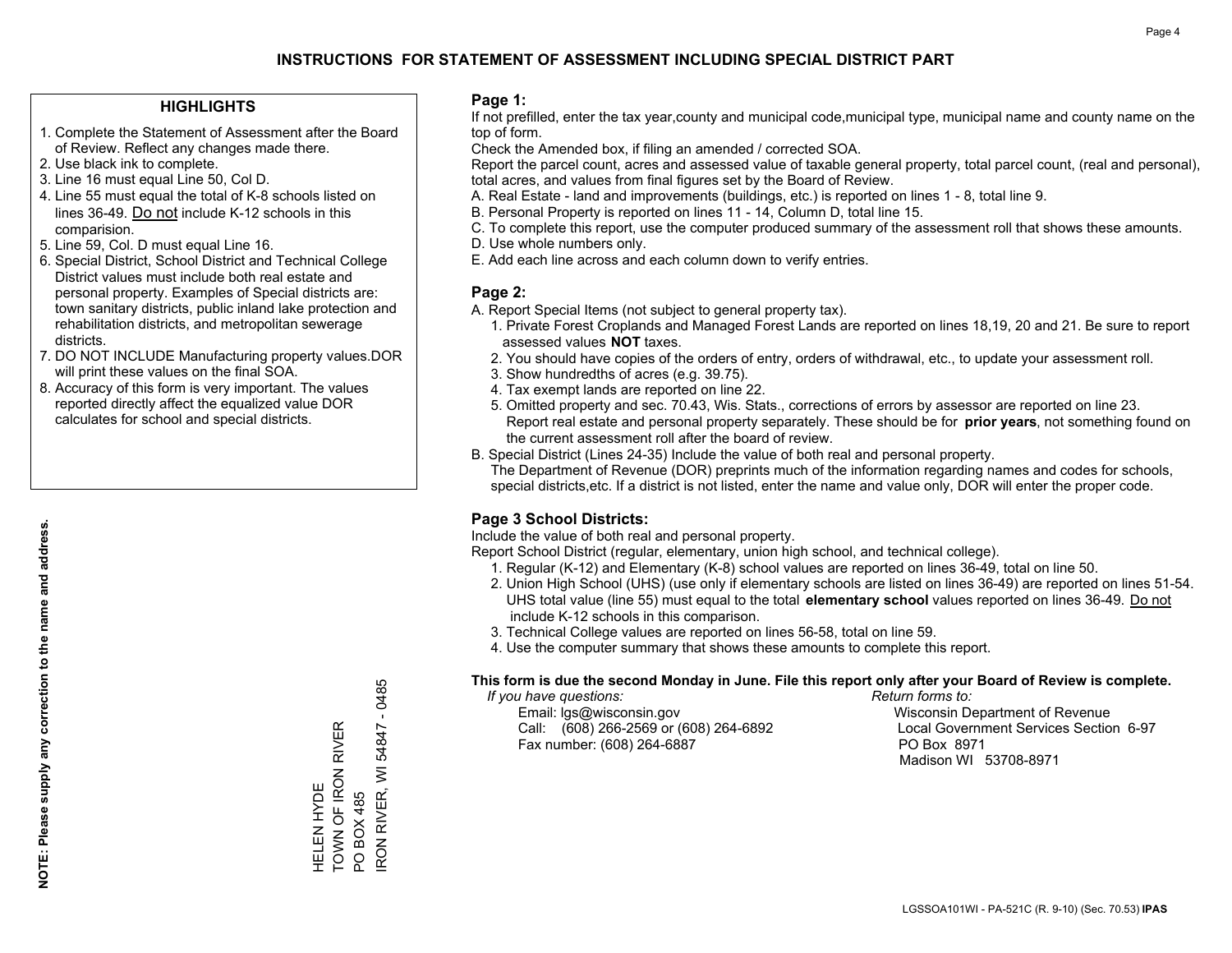**FINAL - EQUATED**

**STATEMENT OF ASSESSMENT FOR 2017** 

| 04  | 026 | 0089    |
|-----|-----|---------|
| CO. | MUN | ACCT NO |

|             | <b>FOR</b>                                                                                                                                                                                   | <b>TOWN OF</b><br>OF.                                     | <b>KELLY</b>             |        | <b>BAYFIELD COUNTY</b>                                   |                         |                      | <b>WHEN COMPLETING THIS DOCUMENT</b>     |  |
|-------------|----------------------------------------------------------------------------------------------------------------------------------------------------------------------------------------------|-----------------------------------------------------------|--------------------------|--------|----------------------------------------------------------|-------------------------|----------------------|------------------------------------------|--|
|             |                                                                                                                                                                                              | Town - Village - City                                     | <b>Municipality Name</b> |        | <b>County Name</b>                                       |                         |                      | DO NOT WRITE OVER X's OR IN SHADED AREAS |  |
|             |                                                                                                                                                                                              | <b>REAL ESTATE</b>                                        | PARCEL COUNT             |        | NO. OF ACRES                                             | VALUE OF                | <b>VALUE OF</b>      | TOTAL VALUE OF LAND                      |  |
| Line<br>No. |                                                                                                                                                                                              | (See Lines 18 - 22 for<br>other Real Estate)              |                          |        | <b>WHOLE</b><br>TOTAL LAND   IMPROVEMENTS   NUMBERS ONLY | <b>LAND</b>             | <b>IMPROVEMENTS</b>  | AND IMPROVEMENTS                         |  |
|             |                                                                                                                                                                                              |                                                           | Col. A                   | Col. B | Col. C                                                   | Col. D                  | Col. E               | Col. F                                   |  |
| $\mathbf 1$ | <b>RESIDENTIAL - Class 1</b>                                                                                                                                                                 |                                                           | 220                      | 198    | 463                                                      | 1,673,300               | 16,222,900           | 17,896,200                               |  |
| 2           |                                                                                                                                                                                              | <b>COMMERCIAL - Class 2</b>                               | 6                        | 5.     | 13                                                       | 40,800                  | 380,800              | 421,600                                  |  |
| 3           |                                                                                                                                                                                              | <b>MANUFACTURING - Class 3</b>                            | $\Omega$                 | 0      | $\Omega$                                                 | $\mathbf{0}$            | $\mathbf 0$          | $\Omega$                                 |  |
| 4           |                                                                                                                                                                                              | <b>AGRICULTURAL - Class 4</b>                             | 422                      |        | 10,080                                                   | 1,021,000               |                      | 1,021,000                                |  |
| 5           |                                                                                                                                                                                              | <b>UNDEVELOPED - Class 5</b>                              | 289                      |        | 1,102                                                    | 351,500                 |                      | 351,500                                  |  |
| 6           | AGRICULTURAL FOREST - Class 5m                                                                                                                                                               |                                                           | 74                       |        | 1,045                                                    | 650,700                 |                      | 650,700                                  |  |
| 7           | FOREST LANDS - Class 6                                                                                                                                                                       |                                                           | 317                      |        | 7,586                                                    | 8,674,500               |                      | 8,674,500                                |  |
| 8           |                                                                                                                                                                                              | OTHER - Class 7                                           | 45                       | 45     | 84                                                       | 236,600                 | 3,367,700            | 3,604,300                                |  |
| 9           |                                                                                                                                                                                              | TOTAL - ALL COLUMNS                                       | 1,373                    | 248    | 20,373                                                   | 12,648,400              | 19,971,400           | 32,619,800                               |  |
| 10          |                                                                                                                                                                                              | NUMBER OF PERSONAL PROPERTY ACCOUNTS IN ROLL              |                          |        | 7                                                        | <b>LOCALLY ASSESSED</b> | <b>MANUFACTURING</b> | <b>MERGED</b>                            |  |
| 11          |                                                                                                                                                                                              | BOATS AND OTHER WATERCRAFT NOT EXEMPT - Code 1            |                          |        |                                                          | 0                       | 0                    | $\mathbf 0$                              |  |
| 12          |                                                                                                                                                                                              | MACHINERY, TOOLS AND PATTERNS - Code 2                    |                          |        |                                                          | 103,672                 | $\Omega$             | 103,672                                  |  |
| 13          |                                                                                                                                                                                              | FURNITURE, FIXTURES AND EQUIPMENT - Code 3                |                          |        |                                                          | 4,229                   | $\mathbf 0$          | 4,229                                    |  |
| 14          |                                                                                                                                                                                              | ALL OTHER PERSONAL PROPERTY NOT EXEMPT - Codes 4A, 4B, 4C |                          |        |                                                          | 10,223                  | 0                    | 10,223                                   |  |
| 15          | TOTAL OF PERSONAL PROPERTY NOT EXEMPT (Total of Lines 11-14)<br>118,124<br>$\Omega$                                                                                                          |                                                           |                          |        |                                                          |                         |                      | 118,124                                  |  |
| 16          | AGGREGATE ASSESSED VALUE OF ALL PROPERTY SUBJECT TO THE GENERAL PROPERTY TAX (Total of Lines 9F and 15F)<br>MUST EQUAL TOTAL VALUE OF THE SCHOOL DISTRICTS (K-12 PLUS K-8) - Line 50, Col. F |                                                           |                          |        |                                                          |                         | 32,737,924           |                                          |  |
| 17          |                                                                                                                                                                                              | <b>BOARD OF REVIEW</b>                                    |                          |        | Name of Assessor                                         |                         |                      | Telephone #                              |  |
|             |                                                                                                                                                                                              | DATE OF FINAL ADJOURNMENT                                 | 06/06/2017               |        | SOVACOOL PROF SERVICES INC                               |                         |                      | $(715)$ 458-0085                         |  |

REMARKS

The Assessment Ratio to be used in calculating the estimated Fair Market Value on tax bills for this tax district is .968755334

This ratio should be used to convert assessed values to "Calculate Equalized Values" in Step 1 of the Lottery and Gaming Credit Calculations.<br>This ratio should be used in the "Computation of Tax Equivalent" schedule of the Commission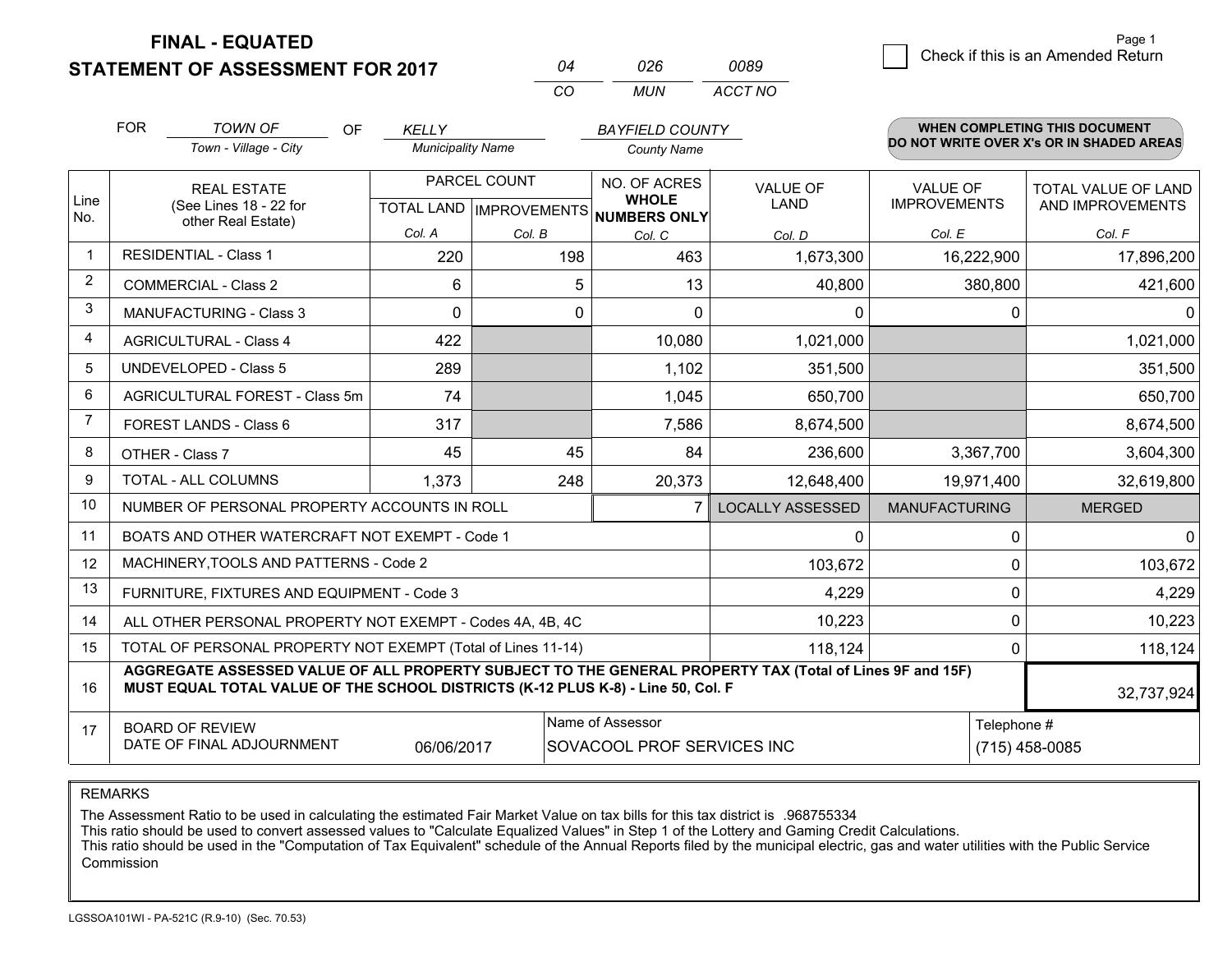*YEAR CO MUN ACCT NO* <sup>2017</sup> <sup>04</sup> <sup>026</sup> <sup>0089</sup>

Do not confuse FOREST LANDS (Line 7) with FOREST CROPS (in this section) - They are **NOT** the same

|    |                                                                                |                 |  | Private Forest Crop - Reg Class @ 10¢ per acre                   |  |                                                                              | Private Forest Crop - Reg Class @ \$2.52 per acre             |               |                    |  |
|----|--------------------------------------------------------------------------------|-----------------|--|------------------------------------------------------------------|--|------------------------------------------------------------------------------|---------------------------------------------------------------|---------------|--------------------|--|
| 18 | (a) PARCELS                                                                    | (b) ACRES       |  | (c) ASSESSED VALUE                                               |  | (d) PARCELS                                                                  | (e) ACRES                                                     |               | (f) ASSESSED VALUE |  |
|    |                                                                                |                 |  |                                                                  |  |                                                                              |                                                               |               |                    |  |
|    |                                                                                |                 |  | Private Forest Crop - Special Class @ 20¢ per acre               |  | Entered Before 2005 Managed Forest - Ferrous Mining CLOSED @ \$8.27 per acre |                                                               |               |                    |  |
| 19 | (a) PARCELS                                                                    | (b) ACRES       |  | (c) ASSESSED VALUE                                               |  | (d) PARCELS                                                                  | (e) ACRES                                                     |               | (f) ASSESSED VALUE |  |
|    |                                                                                |                 |  |                                                                  |  |                                                                              |                                                               |               |                    |  |
|    |                                                                                |                 |  | Entered Before 2005 Managed Forest - OPEN @ \$.79 per acre       |  |                                                                              | Entered Before 2005 Managed Forest - CLOSED @ \$1.87 per acre |               |                    |  |
| 20 | (a) PARCELS                                                                    | (b) ACRES       |  | (c) ASSESSED VALUE                                               |  | (d) PARCELS                                                                  | (e) ACRES                                                     |               | (f) ASSESSED VALUE |  |
|    | 15                                                                             | 519.11          |  | 792.000                                                          |  | 25                                                                           | 895.61                                                        |               | 1,212,700          |  |
|    | Entered After 2004 Managed Forest - OPEN @                                     |                 |  | \$2.14 per acre                                                  |  | Entered After 2004 Managed Forest - CLOSED @ \$10.68 per acre                |                                                               |               |                    |  |
| 21 | (a) PARCELS                                                                    | (b) ACRES       |  | (c) ASSESSED VALUE                                               |  | (d) PARCELS<br>(e) ACRES                                                     |                                                               |               | (f) ASSESSED VALUE |  |
|    |                                                                                |                 |  |                                                                  |  |                                                                              |                                                               |               |                    |  |
|    |                                                                                | 44.07           |  | 70,500                                                           |  | 35                                                                           | 1.043                                                         |               |                    |  |
| 22 | (a) County Forest Cropland Acres                                               |                 |  | (b) Federal Acres                                                |  | (d) County (NOT FOREST CROP) Acres<br>(c) State Acres                        |                                                               |               | (e) Other Acres    |  |
|    |                                                                                |                 |  |                                                                  |  | 608.89<br>26.16                                                              |                                                               |               | 75.04              |  |
|    |                                                                                |                 |  | Assessed Value of Omitted Property From Prior Years (Sec. 70.44) |  | Assessed Value of Sec. 70.43 Corrections of Errors by Assessors              |                                                               |               |                    |  |
| 23 |                                                                                | (a) REAL ESTATE |  | (b) PERSONAL                                                     |  |                                                                              | (c1) REAL ESTATE                                              |               | (c2) PERSONAL      |  |
|    |                                                                                |                 |  |                                                                  |  |                                                                              |                                                               |               |                    |  |
|    | Manufacturing Equated Value of Omitted Property From Prior Years (Sec. 70.995) |                 |  |                                                                  |  | Mfg. Equated Value of Sec.70.43 Corrections of Errors by Assessors           |                                                               |               |                    |  |
|    | (d) REAL ESTATE                                                                |                 |  | (e) PERSONAL                                                     |  | (f1) REAL ESTATE                                                             |                                                               | (f2) PERSONAL |                    |  |
|    |                                                                                |                 |  |                                                                  |  |                                                                              |                                                               |               |                    |  |

## **SPECIAL DISTRICTS**

| Line<br>No. | Enter 6-digit<br>Special District<br>Code (Col. A) | <b>Account</b><br><b>Number</b> | <b>Special District Name</b> | <b>Locally Assessed Value</b><br>of Real Estate and | Mfg Value of Real Estate<br>and Personal Property | <b>Merged Value of</b><br><b>Real Estate and</b><br>Personal Property (Col. F) |
|-------------|----------------------------------------------------|---------------------------------|------------------------------|-----------------------------------------------------|---------------------------------------------------|--------------------------------------------------------------------------------|
|             |                                                    | (Col. B)                        | (Col. C)                     | Personal Property (Col. D)                          | (Col. E)                                          |                                                                                |
| 24          |                                                    |                                 |                              |                                                     |                                                   |                                                                                |
| 25          |                                                    |                                 |                              |                                                     |                                                   |                                                                                |
| 26          |                                                    |                                 |                              |                                                     |                                                   |                                                                                |
| 27          |                                                    |                                 |                              |                                                     |                                                   |                                                                                |
| 28          |                                                    |                                 |                              |                                                     |                                                   |                                                                                |
| 29          |                                                    |                                 |                              |                                                     |                                                   |                                                                                |
| 30          |                                                    |                                 |                              |                                                     |                                                   |                                                                                |
| 31          |                                                    |                                 |                              |                                                     |                                                   |                                                                                |
| 32          |                                                    |                                 |                              |                                                     |                                                   |                                                                                |
| 33          |                                                    |                                 |                              |                                                     |                                                   |                                                                                |
| 34          |                                                    |                                 |                              |                                                     |                                                   |                                                                                |
| 35          |                                                    |                                 |                              |                                                     |                                                   |                                                                                |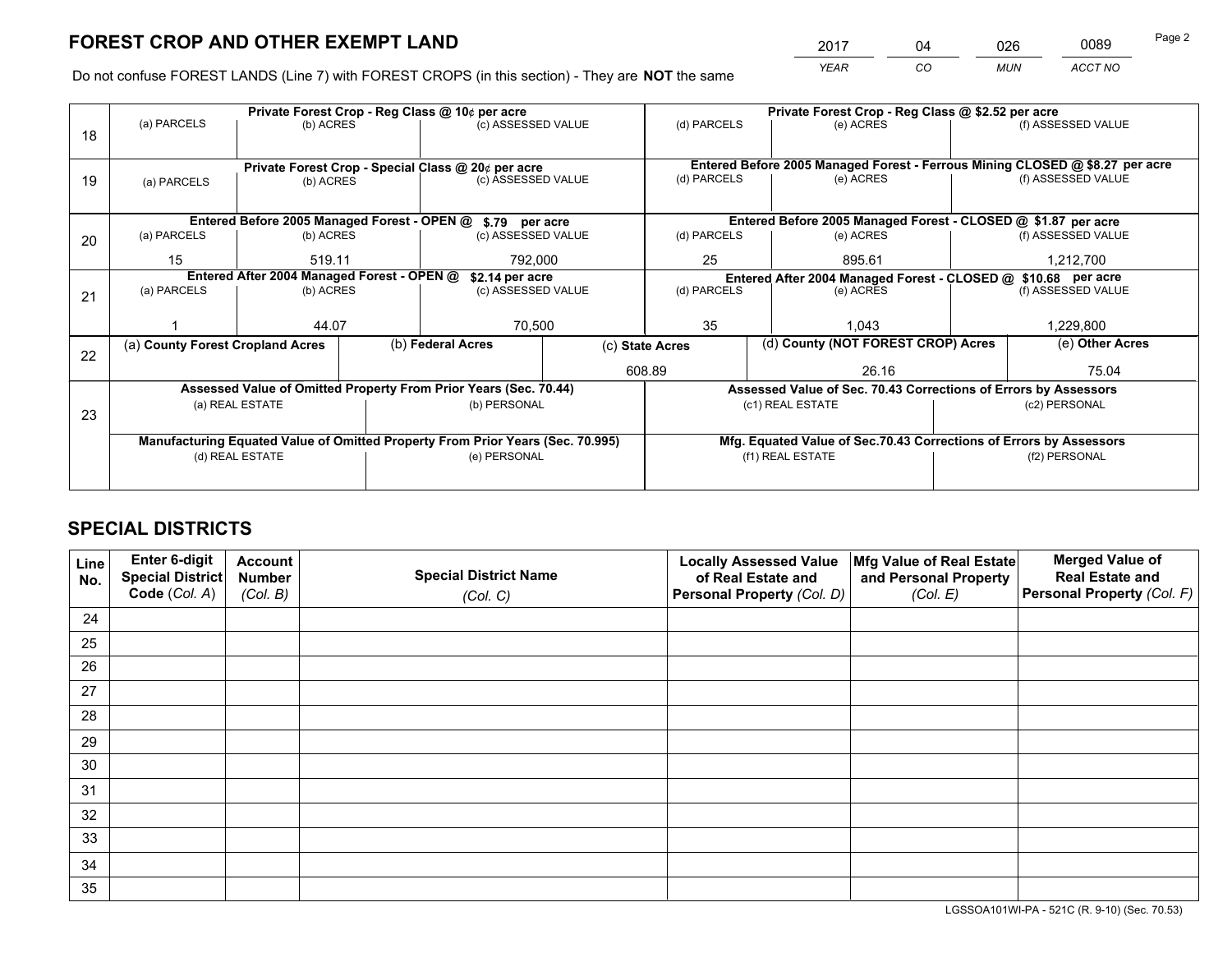|                       |                                                          |                                             |                                                         | <b>YEAR</b>                                                                       | CO<br><b>MUN</b>                                              | ACCT NO                                                                        |
|-----------------------|----------------------------------------------------------|---------------------------------------------|---------------------------------------------------------|-----------------------------------------------------------------------------------|---------------------------------------------------------------|--------------------------------------------------------------------------------|
| Line<br>No.           | Enter 6-digit<br><b>School District</b><br>Code (Col. A) | <b>Account</b><br><b>Number</b><br>(Col. B) | <b>School District Name</b><br>(Col. C)                 | <b>Locally Assessed Value</b><br>of Real Estate and<br>Personal Property (Col. D) | Mfg Value of Real Estate<br>and Personal Property<br>(Col. E) | <b>Merged Value of</b><br><b>Real Estate and</b><br>Personal Property (Col. F) |
|                       | A. SCHOOL DISTRICTS (K-8 and K-12)                       |                                             |                                                         |                                                                                   |                                                               |                                                                                |
| 36                    | 020170                                                   | 0018                                        | <b>SCH D OF ASHLAND</b>                                 | 25,469,234                                                                        |                                                               | 25,469,234                                                                     |
| 37                    | 041491                                                   | 0030                                        | SCH D OF DRUMMOND                                       | 7,268,690                                                                         |                                                               | 7,268,690                                                                      |
| 38                    |                                                          |                                             |                                                         |                                                                                   |                                                               |                                                                                |
| 39                    |                                                          |                                             |                                                         |                                                                                   |                                                               |                                                                                |
| 40                    |                                                          |                                             |                                                         |                                                                                   |                                                               |                                                                                |
| 41                    |                                                          |                                             |                                                         |                                                                                   |                                                               |                                                                                |
| 42                    |                                                          |                                             |                                                         |                                                                                   |                                                               |                                                                                |
| 43                    |                                                          |                                             |                                                         |                                                                                   |                                                               |                                                                                |
| 44                    |                                                          |                                             |                                                         |                                                                                   |                                                               |                                                                                |
| 45<br>$\overline{46}$ |                                                          |                                             |                                                         |                                                                                   |                                                               |                                                                                |
| 47                    |                                                          |                                             |                                                         |                                                                                   |                                                               |                                                                                |
| 48                    |                                                          |                                             |                                                         |                                                                                   |                                                               |                                                                                |
| 49                    |                                                          |                                             |                                                         |                                                                                   |                                                               |                                                                                |
| 50                    |                                                          |                                             | TOTAL ASSESSED VALUE OF SCHOOL DISTRICTS (K-8 and K-12) | 32,737,924                                                                        |                                                               | 32,737,924                                                                     |
|                       | <b>B.</b><br><b>UNION HIGH SCHOOL DISTRICTS</b>          |                                             |                                                         |                                                                                   |                                                               |                                                                                |
| 51                    |                                                          |                                             |                                                         |                                                                                   |                                                               |                                                                                |
| 52                    |                                                          |                                             |                                                         |                                                                                   |                                                               |                                                                                |
| 53                    |                                                          |                                             |                                                         |                                                                                   |                                                               |                                                                                |
| 54                    |                                                          |                                             |                                                         |                                                                                   |                                                               |                                                                                |
| 55                    |                                                          |                                             | TOTAL ASSESSED VALUE OF UNION HIGH SCHOOLS              |                                                                                   |                                                               |                                                                                |
|                       | C.<br><b>TECHNICAL COLLEGE DISTRICTS</b>                 |                                             |                                                         |                                                                                   |                                                               |                                                                                |
| 56                    | 001700                                                   | 0016                                        | WISCONSIN INDIANHEAD TECH COLLEGE SHEL                  | 32,737,924                                                                        |                                                               | 32,737,924                                                                     |
| 57                    |                                                          |                                             |                                                         |                                                                                   |                                                               |                                                                                |
| 58                    |                                                          |                                             |                                                         |                                                                                   |                                                               |                                                                                |
| 59                    |                                                          |                                             | TOTAL ASSESSED VALUE OF TECHNICAL COLLEGES              | 32,737,924                                                                        |                                                               | 32,737,924                                                                     |

 *I hereby certify, to the best of my knowledge and belief, this form is complete and correct.*

| Print name of preparer | Title                    |                | Date (MM / DD / CCYY) |
|------------------------|--------------------------|----------------|-----------------------|
|                        |                          |                |                       |
| Signature of preparer  | Contact Telephone Number | E-mail address |                       |
|                        | $\sim$                   |                |                       |

201704 0260089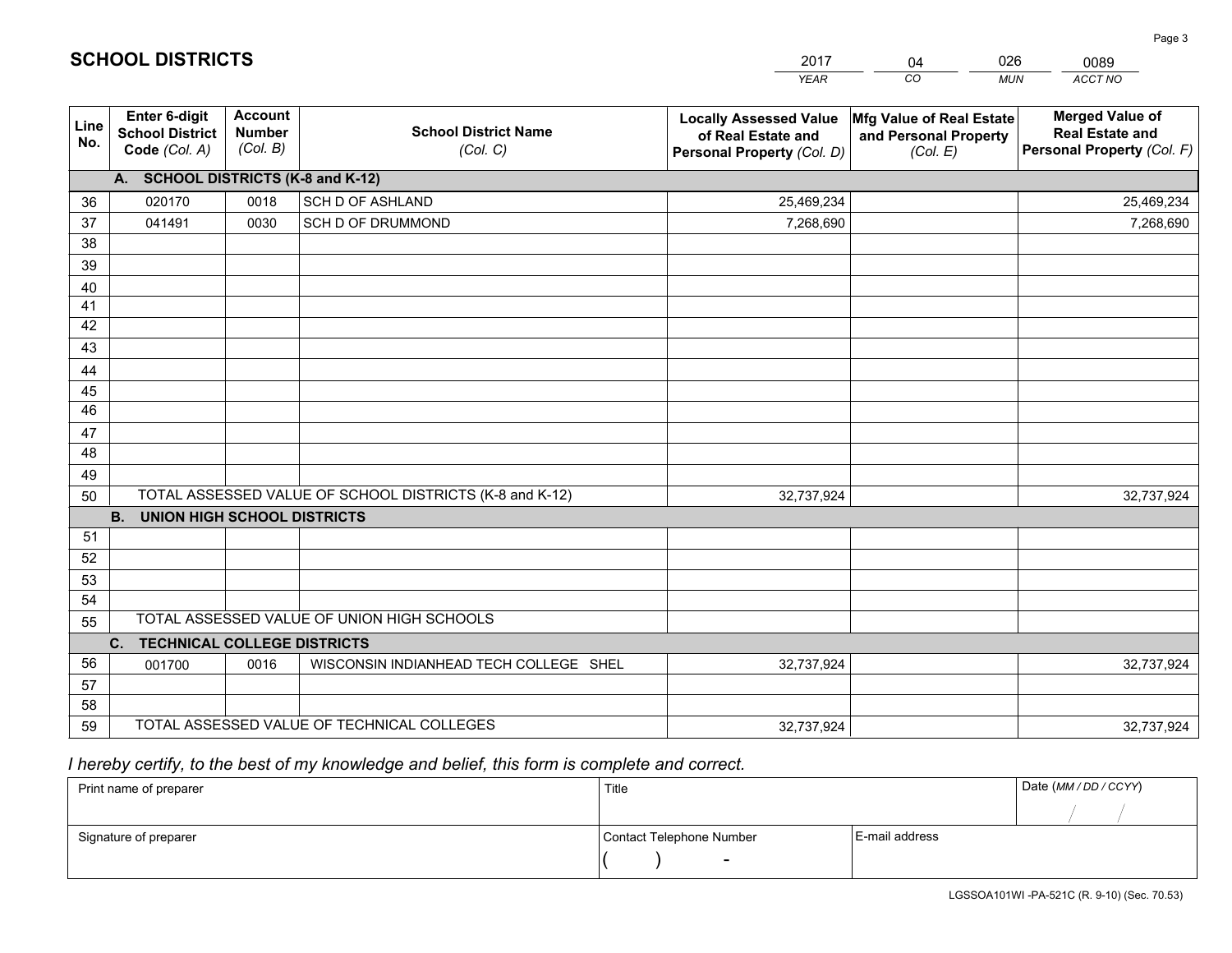#### **HIGHLIGHTS**

- 1. Complete the Statement of Assessment after the Board of Review. Reflect any changes made there.
- 2. Use black ink to complete.
- 3. Line 16 must equal Line 50, Col D.
- 4. Line 55 must equal the total of K-8 schools listed on lines 36-49. Do not include K-12 schools in this comparision.
- 5. Line 59, Col. D must equal Line 16.
- 6. Special District, School District and Technical College District values must include both real estate and personal property. Examples of Special districts are: town sanitary districts, public inland lake protection and rehabilitation districts, and metropolitan sewerage districts.
- 7. DO NOT INCLUDE Manufacturing property values.DOR will print these values on the final SOA.
- 8. Accuracy of this form is very important. The values reported directly affect the equalized value DOR calculates for school and special districts.

#### **Page 1:**

 If not prefilled, enter the tax year,county and municipal code,municipal type, municipal name and county name on the top of form.

Check the Amended box, if filing an amended / corrected SOA.

 Report the parcel count, acres and assessed value of taxable general property, total parcel count, (real and personal), total acres, and values from final figures set by the Board of Review.

- A. Real Estate land and improvements (buildings, etc.) is reported on lines 1 8, total line 9.
- B. Personal Property is reported on lines 11 14, Column D, total line 15.
- C. To complete this report, use the computer produced summary of the assessment roll that shows these amounts.
- D. Use whole numbers only.
- E. Add each line across and each column down to verify entries.

#### **Page 2:**

- A. Report Special Items (not subject to general property tax).
- 1. Private Forest Croplands and Managed Forest Lands are reported on lines 18,19, 20 and 21. Be sure to report assessed values **NOT** taxes.
- 2. You should have copies of the orders of entry, orders of withdrawal, etc., to update your assessment roll.
	- 3. Show hundredths of acres (e.g. 39.75).
- 4. Tax exempt lands are reported on line 22.
- 5. Omitted property and sec. 70.43, Wis. Stats., corrections of errors by assessor are reported on line 23. Report real estate and personal property separately. These should be for **prior years**, not something found on the current assessment roll after the board of review.
- B. Special District (Lines 24-35) Include the value of both real and personal property.
- The Department of Revenue (DOR) preprints much of the information regarding names and codes for schools, special districts,etc. If a district is not listed, enter the name and value only, DOR will enter the proper code.

## **Page 3 School Districts:**

Include the value of both real and personal property.

Report School District (regular, elementary, union high school, and technical college).

- 1. Regular (K-12) and Elementary (K-8) school values are reported on lines 36-49, total on line 50.
- 2. Union High School (UHS) (use only if elementary schools are listed on lines 36-49) are reported on lines 51-54. UHS total value (line 55) must equal to the total **elementary school** values reported on lines 36-49. Do notinclude K-12 schools in this comparison.
- 3. Technical College values are reported on lines 56-58, total on line 59.
- 4. Use the computer summary that shows these amounts to complete this report.

#### **This form is due the second Monday in June. File this report only after your Board of Review is complete.**

 *If you have questions: Return forms to:*

 Email: lgs@wisconsin.gov Wisconsin Department of RevenueCall:  $(608)$  266-2569 or  $(608)$  264-6892 Fax number: (608) 264-6887 PO Box 8971

Local Government Services Section 6-97 Madison WI 53708-8971

SEEFELDT ELIZABETH J. SEEFELDT 9769 MASON, WI 54856 - 9769 **VIASON, WI 54856** ELIZABETH J. SEE<br>TOWN OF KELLY TOWN OF KELLY 29545 BELL RD 29545 BELL RD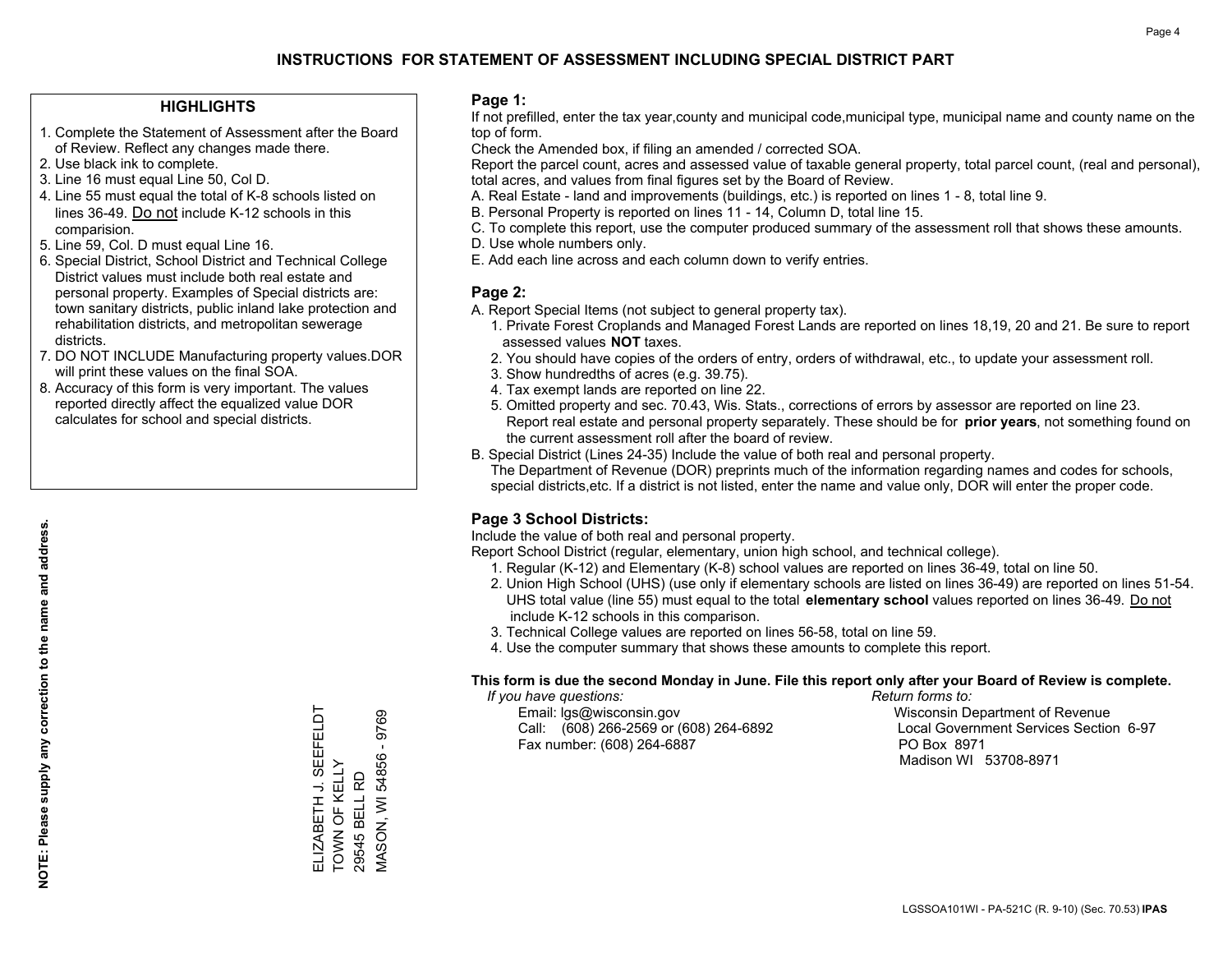**FINAL - EQUATED**

**STATEMENT OF ASSESSMENT FOR 2017** 

| N4  | 028 | nn9n    |
|-----|-----|---------|
| CO. | MUN | ACCT NO |

|                         | <b>FOR</b>                                                                                                                                                                                   | <b>TOWN OF</b><br>OF<br>Town - Village - City             | <b>KEYSTONE</b><br><b>Municipality Name</b> |                                                      | <b>BAYFIELD COUNTY</b> |                         |                      | WHEN COMPLETING THIS DOCUMENT<br>DO NOT WRITE OVER X's OR IN SHADED AREAS |
|-------------------------|----------------------------------------------------------------------------------------------------------------------------------------------------------------------------------------------|-----------------------------------------------------------|---------------------------------------------|------------------------------------------------------|------------------------|-------------------------|----------------------|---------------------------------------------------------------------------|
|                         |                                                                                                                                                                                              |                                                           |                                             |                                                      | <b>County Name</b>     |                         |                      |                                                                           |
|                         | <b>REAL ESTATE</b>                                                                                                                                                                           |                                                           | PARCEL COUNT                                |                                                      | NO. OF ACRES           | <b>VALUE OF</b>         | <b>VALUE OF</b>      | <b>TOTAL VALUE OF LAND</b>                                                |
| Line<br>No.             | (See Lines 18 - 22 for<br>other Real Estate)                                                                                                                                                 |                                                           |                                             | <b>WHOLE</b><br>TOTAL LAND IMPROVEMENTS NUMBERS ONLY | LAND                   | <b>IMPROVEMENTS</b>     | AND IMPROVEMENTS     |                                                                           |
|                         |                                                                                                                                                                                              |                                                           | Col. A                                      | Col. B                                               | Col. C                 | Col. D                  | Col. E               | Col. F                                                                    |
| -1                      | <b>RESIDENTIAL - Class 1</b>                                                                                                                                                                 |                                                           | 189                                         | 182                                                  | 436                    | 2,176,000               | 16,339,400           | 18,515,400                                                                |
| $\overline{2}$          |                                                                                                                                                                                              | <b>COMMERCIAL - Class 2</b>                               | 12                                          | 12                                                   | 33                     | 149,100                 | 645,000              | 794,100                                                                   |
| 3                       |                                                                                                                                                                                              | <b>MANUFACTURING - Class 3</b>                            | $\Omega$                                    | 0                                                    | $\Omega$               | 0                       |                      | $\Omega$<br>0                                                             |
| $\overline{\mathbf{4}}$ |                                                                                                                                                                                              | <b>AGRICULTURAL - Class 4</b>                             | 297                                         |                                                      | 7,368                  | 853,300                 |                      | 853,300                                                                   |
| 5                       |                                                                                                                                                                                              | UNDEVELOPED - Class 5                                     | 132                                         |                                                      | 1,505                  | 293,500                 |                      | 293,500                                                                   |
| 6                       | AGRICULTURAL FOREST - Class 5m                                                                                                                                                               |                                                           | 75                                          |                                                      | 1,070                  | 683,100                 |                      | 683,100                                                                   |
| $\overline{7}$          | FOREST LANDS - Class 6                                                                                                                                                                       |                                                           | 146                                         |                                                      | 2,880                  | 3,618,500               |                      | 3,618,500                                                                 |
| 8                       |                                                                                                                                                                                              | OTHER - Class 7                                           | 20                                          | 20                                                   | 40                     | 108,000                 | 1,345,600            | 1,453,600                                                                 |
| 9                       |                                                                                                                                                                                              | TOTAL - ALL COLUMNS                                       | 871                                         | 214                                                  | 13,332                 | 7,881,500               | 18,330,000           | 26,211,500                                                                |
| 10                      |                                                                                                                                                                                              | NUMBER OF PERSONAL PROPERTY ACCOUNTS IN ROLL              |                                             |                                                      | 13                     | <b>LOCALLY ASSESSED</b> | <b>MANUFACTURING</b> | <b>MERGED</b>                                                             |
| 11                      |                                                                                                                                                                                              | BOATS AND OTHER WATERCRAFT NOT EXEMPT - Code 1            |                                             |                                                      |                        | 0                       |                      | $\mathbf 0$<br>0                                                          |
| 12                      |                                                                                                                                                                                              | MACHINERY, TOOLS AND PATTERNS - Code 2                    |                                             |                                                      |                        | 3,985                   |                      | $\Omega$<br>3,985                                                         |
| 13                      |                                                                                                                                                                                              | FURNITURE, FIXTURES AND EQUIPMENT - Code 3                |                                             |                                                      |                        | 33,340                  |                      | $\mathbf 0$<br>33,340                                                     |
| 14                      |                                                                                                                                                                                              | ALL OTHER PERSONAL PROPERTY NOT EXEMPT - Codes 4A, 4B, 4C |                                             |                                                      |                        | 14,040                  |                      | $\mathbf 0$<br>14,040                                                     |
| 15                      | TOTAL OF PERSONAL PROPERTY NOT EXEMPT (Total of Lines 11-14)<br>51,365                                                                                                                       |                                                           |                                             |                                                      |                        |                         |                      | 51,365<br>0                                                               |
| 16                      | AGGREGATE ASSESSED VALUE OF ALL PROPERTY SUBJECT TO THE GENERAL PROPERTY TAX (Total of Lines 9F and 15F)<br>MUST EQUAL TOTAL VALUE OF THE SCHOOL DISTRICTS (K-12 PLUS K-8) - Line 50, Col. F |                                                           |                                             |                                                      |                        |                         | 26,262,865           |                                                                           |
| 17                      |                                                                                                                                                                                              |                                                           |                                             |                                                      | Name of Assessor       |                         |                      | Telephone #                                                               |
|                         | <b>BOARD OF REVIEW</b><br>DATE OF FINAL ADJOURNMENT<br>10/23/2017<br>NORTH WI ASSESSMENT SERVICE                                                                                             |                                                           |                                             |                                                      |                        |                         |                      | (715) 779-3088                                                            |

REMARKS

The Assessment Ratio to be used in calculating the estimated Fair Market Value on tax bills for this tax district is .945438559

This ratio should be used to convert assessed values to "Calculate Equalized Values" in Step 1 of the Lottery and Gaming Credit Calculations.<br>This ratio should be used in the "Computation of Tax Equivalent" schedule of the Commission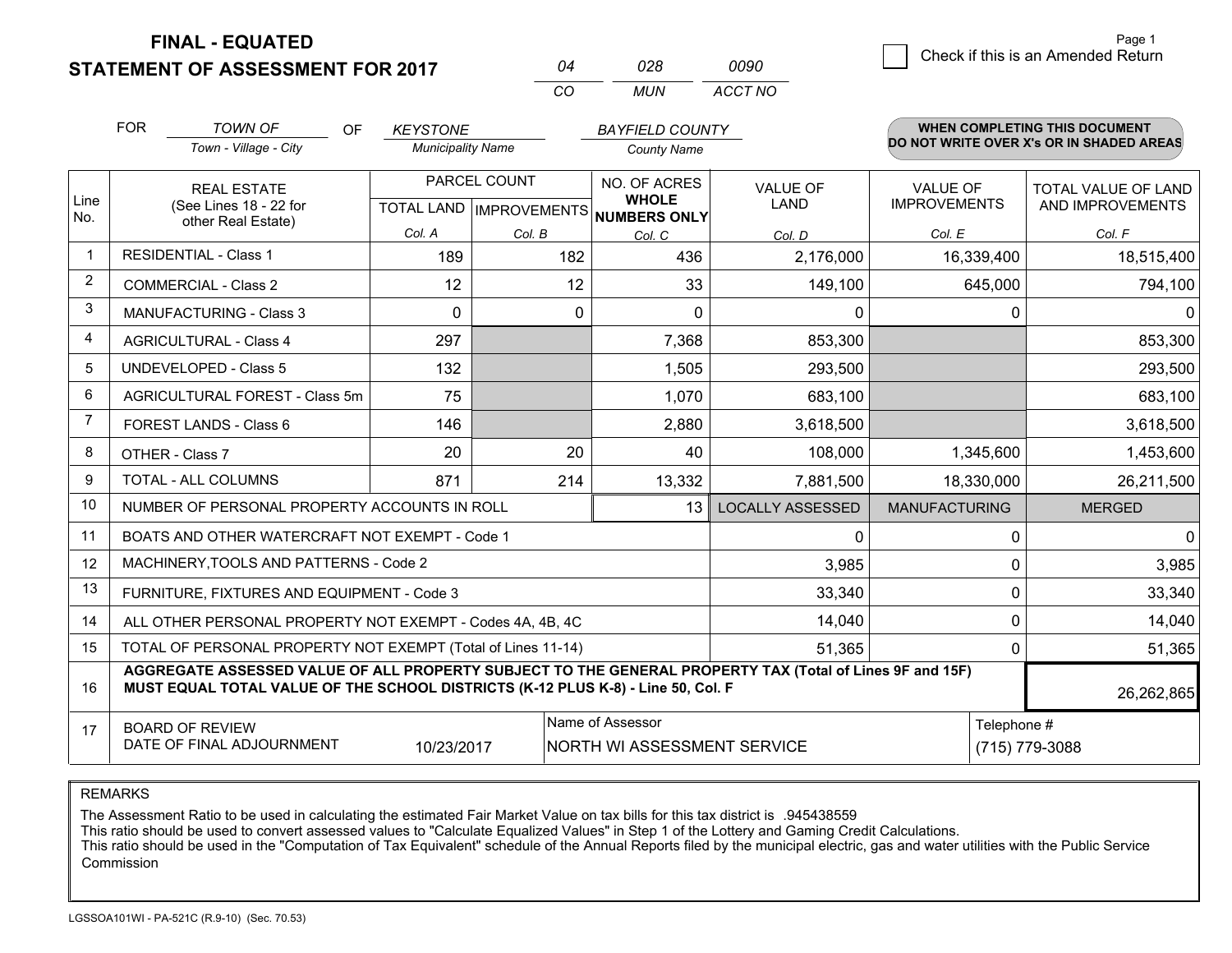*YEAR CO MUN ACCT NO* <sup>2017</sup> <sup>04</sup> <sup>028</sup> <sup>0090</sup>

Do not confuse FOREST LANDS (Line 7) with FOREST CROPS (in this section) - They are **NOT** the same

|    |                                                                                |                 |  | Private Forest Crop - Reg Class @ 10¢ per acre                   |  | Private Forest Crop - Reg Class @ \$2.52 per acre     |                                                               |           |                                                                    |                                                                              |  |
|----|--------------------------------------------------------------------------------|-----------------|--|------------------------------------------------------------------|--|-------------------------------------------------------|---------------------------------------------------------------|-----------|--------------------------------------------------------------------|------------------------------------------------------------------------------|--|
| 18 | (a) PARCELS                                                                    | (b) ACRES       |  | (c) ASSESSED VALUE                                               |  | (d) PARCELS                                           |                                                               | (e) ACRES |                                                                    | (f) ASSESSED VALUE                                                           |  |
|    |                                                                                |                 |  |                                                                  |  |                                                       |                                                               |           |                                                                    |                                                                              |  |
|    |                                                                                |                 |  | Private Forest Crop - Special Class @ 20¢ per acre               |  |                                                       |                                                               |           |                                                                    | Entered Before 2005 Managed Forest - Ferrous Mining CLOSED @ \$8.27 per acre |  |
| 19 | (a) PARCELS                                                                    | (b) ACRES       |  | (c) ASSESSED VALUE                                               |  | (d) PARCELS                                           |                                                               | (e) ACRES |                                                                    | (f) ASSESSED VALUE                                                           |  |
|    |                                                                                |                 |  |                                                                  |  |                                                       |                                                               |           |                                                                    |                                                                              |  |
|    |                                                                                |                 |  | Entered Before 2005 Managed Forest - OPEN @ \$.79 per acre       |  |                                                       |                                                               |           |                                                                    | Entered Before 2005 Managed Forest - CLOSED @ \$1.87 per acre                |  |
| 20 | (a) PARCELS                                                                    | (b) ACRES       |  | (c) ASSESSED VALUE                                               |  | (d) PARCELS                                           |                                                               | (e) ACRES |                                                                    | (f) ASSESSED VALUE                                                           |  |
|    | 21                                                                             | 624.91          |  | 812.400                                                          |  | 15                                                    |                                                               | 475       |                                                                    | 617.500                                                                      |  |
|    | Entered After 2004 Managed Forest - OPEN @<br>\$2.14 per acre                  |                 |  |                                                                  |  |                                                       | Entered After 2004 Managed Forest - CLOSED @ \$10.68 per acre |           |                                                                    |                                                                              |  |
| 21 | (a) PARCELS                                                                    | (b) ACRES       |  | (c) ASSESSED VALUE                                               |  | (d) PARCELS                                           |                                                               | (e) ACRES |                                                                    | (f) ASSESSED VALUE                                                           |  |
|    |                                                                                |                 |  |                                                                  |  |                                                       |                                                               |           |                                                                    |                                                                              |  |
|    | 11                                                                             | 337.72          |  | 439,000                                                          |  | 8                                                     |                                                               | 320       |                                                                    | 416,000                                                                      |  |
|    | (a) County Forest Cropland Acres                                               |                 |  | (b) Federal Acres                                                |  | (d) County (NOT FOREST CROP) Acres<br>(c) State Acres |                                                               |           |                                                                    | (e) Other Acres                                                              |  |
| 22 |                                                                                |                 |  | 7,041.9                                                          |  | 610.84                                                |                                                               | 26.56     |                                                                    | 221.18                                                                       |  |
|    |                                                                                |                 |  |                                                                  |  |                                                       |                                                               |           |                                                                    |                                                                              |  |
|    |                                                                                |                 |  | Assessed Value of Omitted Property From Prior Years (Sec. 70.44) |  |                                                       |                                                               |           |                                                                    | Assessed Value of Sec. 70.43 Corrections of Errors by Assessors              |  |
| 23 |                                                                                | (a) REAL ESTATE |  | (b) PERSONAL                                                     |  |                                                       | (c1) REAL ESTATE                                              |           | (c2) PERSONAL                                                      |                                                                              |  |
|    |                                                                                |                 |  |                                                                  |  |                                                       |                                                               |           |                                                                    |                                                                              |  |
|    | Manufacturing Equated Value of Omitted Property From Prior Years (Sec. 70.995) |                 |  |                                                                  |  |                                                       |                                                               |           | Mfg. Equated Value of Sec.70.43 Corrections of Errors by Assessors |                                                                              |  |
|    |                                                                                | (d) REAL ESTATE |  | (e) PERSONAL                                                     |  | (f1) REAL ESTATE                                      |                                                               |           | (f2) PERSONAL                                                      |                                                                              |  |
|    |                                                                                |                 |  |                                                                  |  |                                                       |                                                               |           |                                                                    |                                                                              |  |

## **SPECIAL DISTRICTS**

| Line<br>No. | Enter 6-digit<br>Special District<br>Code (Col. A) | <b>Account</b><br><b>Number</b> | <b>Special District Name</b> | <b>Locally Assessed Value</b><br>of Real Estate and | Mfg Value of Real Estate<br>and Personal Property | <b>Merged Value of</b><br><b>Real Estate and</b><br>Personal Property (Col. F) |
|-------------|----------------------------------------------------|---------------------------------|------------------------------|-----------------------------------------------------|---------------------------------------------------|--------------------------------------------------------------------------------|
|             |                                                    | (Col. B)                        | (Col. C)                     | Personal Property (Col. D)                          | (Col. E)                                          |                                                                                |
| 24          |                                                    |                                 |                              |                                                     |                                                   |                                                                                |
| 25          |                                                    |                                 |                              |                                                     |                                                   |                                                                                |
| 26          |                                                    |                                 |                              |                                                     |                                                   |                                                                                |
| 27          |                                                    |                                 |                              |                                                     |                                                   |                                                                                |
| 28          |                                                    |                                 |                              |                                                     |                                                   |                                                                                |
| 29          |                                                    |                                 |                              |                                                     |                                                   |                                                                                |
| 30          |                                                    |                                 |                              |                                                     |                                                   |                                                                                |
| 31          |                                                    |                                 |                              |                                                     |                                                   |                                                                                |
| 32          |                                                    |                                 |                              |                                                     |                                                   |                                                                                |
| 33          |                                                    |                                 |                              |                                                     |                                                   |                                                                                |
| 34          |                                                    |                                 |                              |                                                     |                                                   |                                                                                |
| 35          |                                                    |                                 |                              |                                                     |                                                   |                                                                                |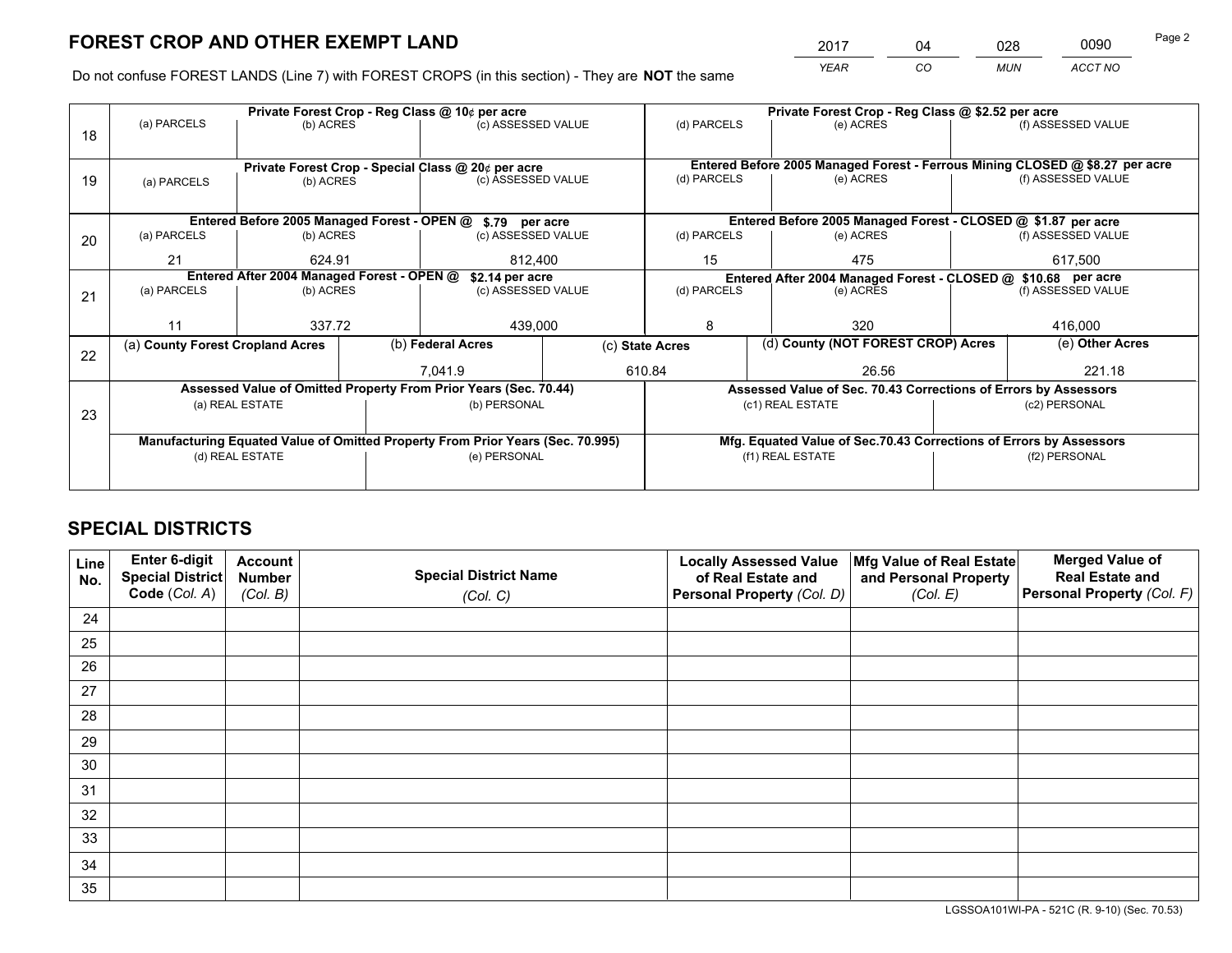|             |                                                          |                                             |                                                         | <b>YEAR</b>                                                                       | CO<br><b>MUN</b>                                              | ACCT NO                                                                        |
|-------------|----------------------------------------------------------|---------------------------------------------|---------------------------------------------------------|-----------------------------------------------------------------------------------|---------------------------------------------------------------|--------------------------------------------------------------------------------|
| Line<br>No. | Enter 6-digit<br><b>School District</b><br>Code (Col. A) | <b>Account</b><br><b>Number</b><br>(Col. B) | <b>School District Name</b><br>(Col. C)                 | <b>Locally Assessed Value</b><br>of Real Estate and<br>Personal Property (Col. D) | Mfg Value of Real Estate<br>and Personal Property<br>(Col. E) | <b>Merged Value of</b><br><b>Real Estate and</b><br>Personal Property (Col. F) |
|             | A. SCHOOL DISTRICTS (K-8 and K-12)                       |                                             |                                                         |                                                                                   |                                                               |                                                                                |
| 36          | 020170                                                   | 0018                                        | <b>SCH D OF ASHLAND</b>                                 | 26,262,865                                                                        |                                                               | 26,262,865                                                                     |
| 37          |                                                          |                                             |                                                         |                                                                                   |                                                               |                                                                                |
| 38          |                                                          |                                             |                                                         |                                                                                   |                                                               |                                                                                |
| 39          |                                                          |                                             |                                                         |                                                                                   |                                                               |                                                                                |
| 40          |                                                          |                                             |                                                         |                                                                                   |                                                               |                                                                                |
| 41          |                                                          |                                             |                                                         |                                                                                   |                                                               |                                                                                |
| 42          |                                                          |                                             |                                                         |                                                                                   |                                                               |                                                                                |
| 43          |                                                          |                                             |                                                         |                                                                                   |                                                               |                                                                                |
| 44<br>45    |                                                          |                                             |                                                         |                                                                                   |                                                               |                                                                                |
| 46          |                                                          |                                             |                                                         |                                                                                   |                                                               |                                                                                |
| 47          |                                                          |                                             |                                                         |                                                                                   |                                                               |                                                                                |
| 48          |                                                          |                                             |                                                         |                                                                                   |                                                               |                                                                                |
| 49          |                                                          |                                             |                                                         |                                                                                   |                                                               |                                                                                |
| 50          |                                                          |                                             | TOTAL ASSESSED VALUE OF SCHOOL DISTRICTS (K-8 and K-12) | 26,262,865                                                                        |                                                               | 26,262,865                                                                     |
|             | <b>B.</b><br><b>UNION HIGH SCHOOL DISTRICTS</b>          |                                             |                                                         |                                                                                   |                                                               |                                                                                |
| 51          |                                                          |                                             |                                                         |                                                                                   |                                                               |                                                                                |
| 52          |                                                          |                                             |                                                         |                                                                                   |                                                               |                                                                                |
| 53          |                                                          |                                             |                                                         |                                                                                   |                                                               |                                                                                |
| 54          |                                                          |                                             |                                                         |                                                                                   |                                                               |                                                                                |
| 55          |                                                          |                                             | TOTAL ASSESSED VALUE OF UNION HIGH SCHOOLS              |                                                                                   |                                                               |                                                                                |
|             | $C_{1}$<br><b>TECHNICAL COLLEGE DISTRICTS</b>            |                                             |                                                         |                                                                                   |                                                               |                                                                                |
| 56          | 001700                                                   | 0016                                        | WISCONSIN INDIANHEAD TECH COLLEGE SHEL                  | 26,262,865                                                                        |                                                               | 26,262,865                                                                     |
| 57          |                                                          |                                             |                                                         |                                                                                   |                                                               |                                                                                |
| 58          |                                                          |                                             |                                                         |                                                                                   |                                                               |                                                                                |
| 59          |                                                          |                                             | TOTAL ASSESSED VALUE OF TECHNICAL COLLEGES              | 26,262,865                                                                        |                                                               | 26,262,865                                                                     |

04

028

0090

 *I hereby certify, to the best of my knowledge and belief, this form is complete and correct.*

**SCHOOL DISTRICTS**

| Print name of preparer | Title                    |                | Date (MM/DD/CCYY) |
|------------------------|--------------------------|----------------|-------------------|
|                        |                          |                |                   |
| Signature of preparer  | Contact Telephone Number | E-mail address |                   |
|                        | $\overline{\phantom{0}}$ |                |                   |

Page 3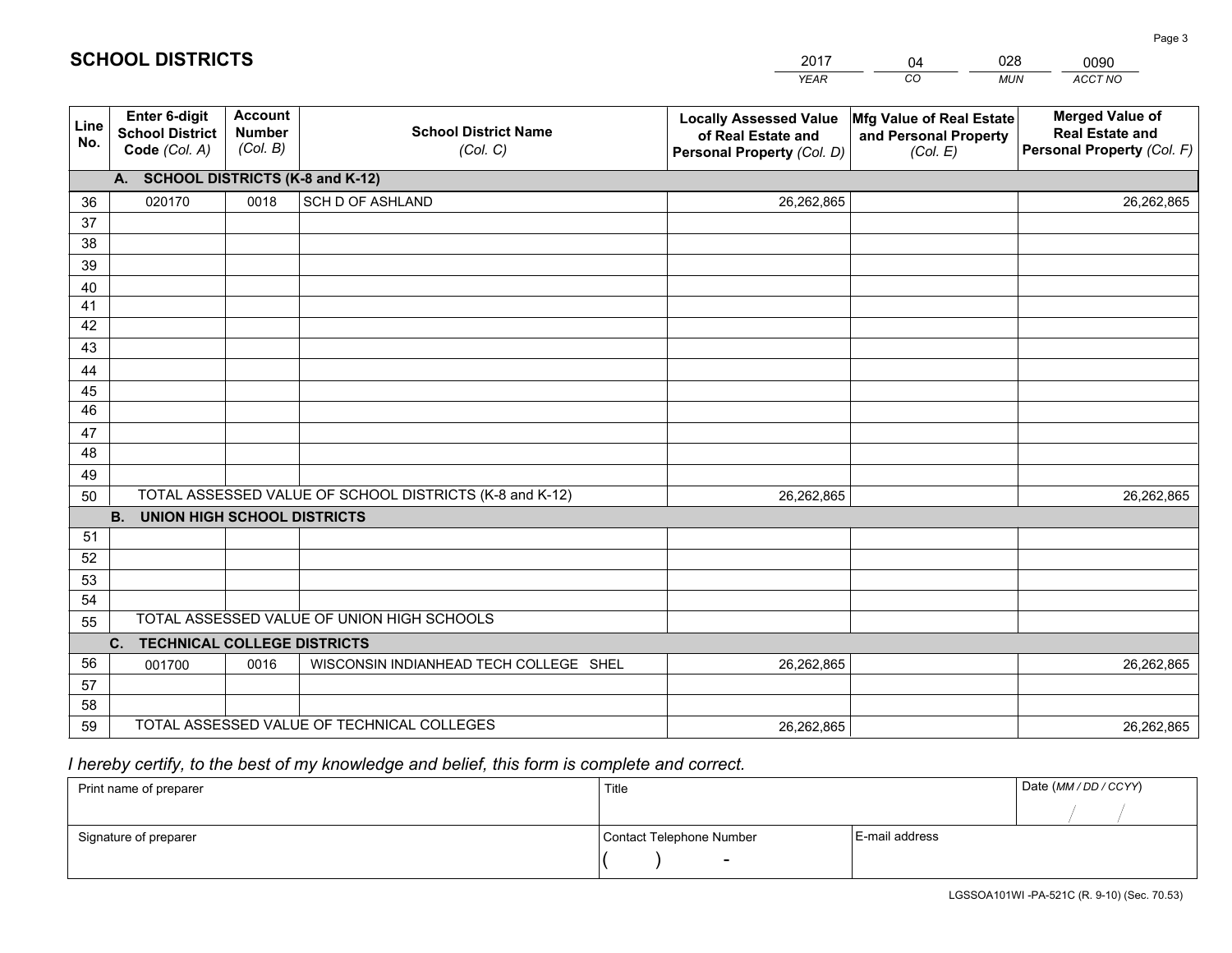#### **HIGHLIGHTS**

- 1. Complete the Statement of Assessment after the Board of Review. Reflect any changes made there.
- 2. Use black ink to complete.
- 3. Line 16 must equal Line 50, Col D.
- 4. Line 55 must equal the total of K-8 schools listed on lines 36-49. Do not include K-12 schools in this comparision.
- 5. Line 59, Col. D must equal Line 16.
- 6. Special District, School District and Technical College District values must include both real estate and personal property. Examples of Special districts are: town sanitary districts, public inland lake protection and rehabilitation districts, and metropolitan sewerage districts.
- 7. DO NOT INCLUDE Manufacturing property values.DOR will print these values on the final SOA.

CAROL MORAVCHIK TOWN OF KEYSTONE 64350 WASHNIESKI RD MASON, WI 54856

64350 WASHNIESKI RD CAROL MORAVCHIK<br>TOWN OF KEYSTONE

**VIASON, WI 54856** 

 8. Accuracy of this form is very important. The values reported directly affect the equalized value DOR calculates for school and special districts.

#### **Page 1:**

 If not prefilled, enter the tax year,county and municipal code,municipal type, municipal name and county name on the top of form.

Check the Amended box, if filing an amended / corrected SOA.

 Report the parcel count, acres and assessed value of taxable general property, total parcel count, (real and personal), total acres, and values from final figures set by the Board of Review.

- A. Real Estate land and improvements (buildings, etc.) is reported on lines 1 8, total line 9.
- B. Personal Property is reported on lines 11 14, Column D, total line 15.
- C. To complete this report, use the computer produced summary of the assessment roll that shows these amounts.
- D. Use whole numbers only.
- E. Add each line across and each column down to verify entries.

### **Page 2:**

- A. Report Special Items (not subject to general property tax).
- 1. Private Forest Croplands and Managed Forest Lands are reported on lines 18,19, 20 and 21. Be sure to report assessed values **NOT** taxes.
- 2. You should have copies of the orders of entry, orders of withdrawal, etc., to update your assessment roll.
	- 3. Show hundredths of acres (e.g. 39.75).
- 4. Tax exempt lands are reported on line 22.
- 5. Omitted property and sec. 70.43, Wis. Stats., corrections of errors by assessor are reported on line 23. Report real estate and personal property separately. These should be for **prior years**, not something found on the current assessment roll after the board of review.
- B. Special District (Lines 24-35) Include the value of both real and personal property.
- The Department of Revenue (DOR) preprints much of the information regarding names and codes for schools, special districts,etc. If a district is not listed, enter the name and value only, DOR will enter the proper code.

## **Page 3 School Districts:**

Include the value of both real and personal property.

Report School District (regular, elementary, union high school, and technical college).

- 1. Regular (K-12) and Elementary (K-8) school values are reported on lines 36-49, total on line 50.
- 2. Union High School (UHS) (use only if elementary schools are listed on lines 36-49) are reported on lines 51-54. UHS total value (line 55) must equal to the total **elementary school** values reported on lines 36-49. Do notinclude K-12 schools in this comparison.
- 3. Technical College values are reported on lines 56-58, total on line 59.
- 4. Use the computer summary that shows these amounts to complete this report.

#### **This form is due the second Monday in June. File this report only after your Board of Review is complete.**

 *If you have questions: Return forms to:*

 Email: lgs@wisconsin.gov Wisconsin Department of RevenueCall:  $(608)$  266-2569 or  $(608)$  264-6892 Fax number: (608) 264-6887 PO Box 8971

Local Government Services Section 6-97 Madison WI 53708-8971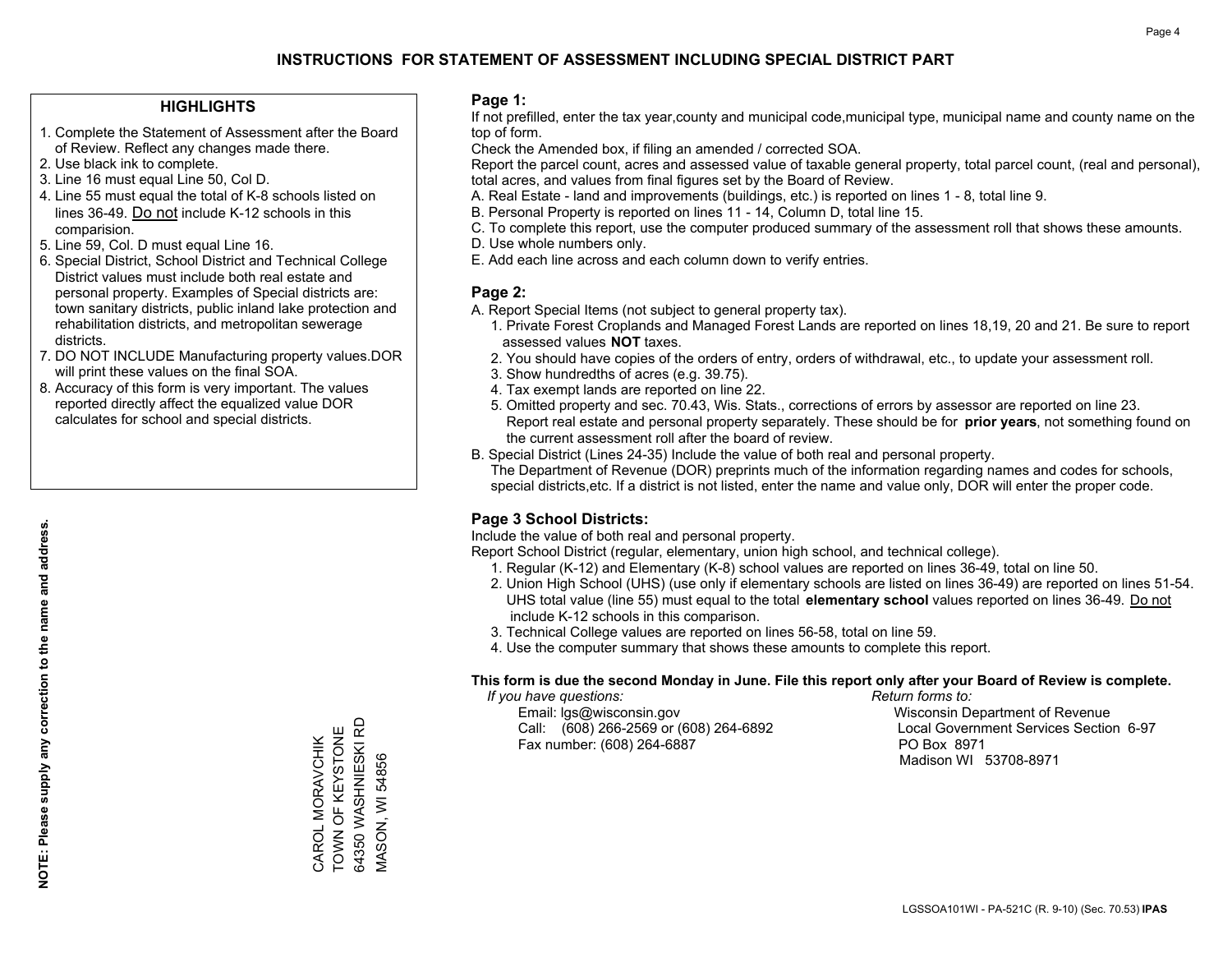**FINAL - EQUATED**

**STATEMENT OF ASSESSMENT FOR 2017** 

| በ4  | กจก  | nn91    |
|-----|------|---------|
| CO. | MUN. | ACCT NO |

|                | <b>FOR</b><br><b>TOWN OF</b><br>Town - Village - City                                                                                                                                        | <b>OF</b> | <b>LINCOLN</b><br><b>Municipality Name</b> |              | <b>BAYFIELD COUNTY</b><br><b>County Name</b>         |                         |                      | WHEN COMPLETING THIS DOCUMENT<br>DO NOT WRITE OVER X's OR IN SHADED AREAS |
|----------------|----------------------------------------------------------------------------------------------------------------------------------------------------------------------------------------------|-----------|--------------------------------------------|--------------|------------------------------------------------------|-------------------------|----------------------|---------------------------------------------------------------------------|
|                | <b>REAL ESTATE</b>                                                                                                                                                                           |           |                                            | PARCEL COUNT | NO. OF ACRES                                         | <b>VALUE OF</b>         | VALUE OF             | TOTAL VALUE OF LAND                                                       |
| Line<br>No.    | (See Lines 18 - 22 for<br>other Real Estate)                                                                                                                                                 |           |                                            |              | <b>WHOLE</b><br>TOTAL LAND IMPROVEMENTS NUMBERS ONLY | <b>LAND</b>             | <b>IMPROVEMENTS</b>  | AND IMPROVEMENTS                                                          |
|                |                                                                                                                                                                                              |           | Col. A                                     | Col. B       | Col. C                                               | Col. D                  | Col. E               | Col. F                                                                    |
| $\mathbf 1$    | <b>RESIDENTIAL - Class 1</b>                                                                                                                                                                 |           | 283                                        | 218          | 736                                                  | 4,194,500               | 15,723,100           | 19,917,600                                                                |
| $\overline{2}$ | <b>COMMERCIAL - Class 2</b>                                                                                                                                                                  |           | 2                                          | 2            | 3                                                    | 11,100                  | 80,500               | 91,600                                                                    |
| 3              | <b>MANUFACTURING - Class 3</b>                                                                                                                                                               |           | $\Omega$                                   | $\mathbf 0$  | $\Omega$                                             | 0                       | 0                    | $\mathbf{0}$                                                              |
| 4              | <b>AGRICULTURAL - Class 4</b>                                                                                                                                                                |           | 152                                        |              | 2,932                                                | 317,300                 |                      | 317,300                                                                   |
| 5              | UNDEVELOPED - Class 5                                                                                                                                                                        |           | 222                                        |              | 2,980                                                | 786,700                 |                      | 786,700                                                                   |
| 6              | AGRICULTURAL FOREST - Class 5m                                                                                                                                                               |           | 36                                         |              | 723                                                  | 441,300                 |                      | 441,300                                                                   |
| 7              | FOREST LANDS - Class 6                                                                                                                                                                       |           | 405                                        |              | 10,857                                               | 14,341,400              |                      | 14,341,400                                                                |
| 8              | OTHER - Class 7                                                                                                                                                                              |           | 12                                         | 12           | 15                                                   | 60,200                  | 455,600              | 515,800                                                                   |
| 9              | TOTAL - ALL COLUMNS                                                                                                                                                                          |           | 1,112                                      | 232          | 18,246                                               | 20,152,500              | 16,259,200           | 36,411,700                                                                |
| 10             | NUMBER OF PERSONAL PROPERTY ACCOUNTS IN ROLL                                                                                                                                                 |           |                                            |              | $\overline{7}$                                       | <b>LOCALLY ASSESSED</b> | <b>MANUFACTURING</b> | <b>MERGED</b>                                                             |
| 11             | BOATS AND OTHER WATERCRAFT NOT EXEMPT - Code 1                                                                                                                                               |           |                                            |              |                                                      | 0                       | 0                    | $\mathbf 0$                                                               |
| 12             | MACHINERY, TOOLS AND PATTERNS - Code 2                                                                                                                                                       |           |                                            |              |                                                      | 1,670                   | 0                    | 1,670                                                                     |
| 13             | FURNITURE, FIXTURES AND EQUIPMENT - Code 3                                                                                                                                                   |           |                                            |              |                                                      | 155                     | $\Omega$             | 155                                                                       |
| 14             | ALL OTHER PERSONAL PROPERTY NOT EXEMPT - Codes 4A, 4B, 4C                                                                                                                                    |           |                                            |              |                                                      | 32,484                  | 0                    | 32,484                                                                    |
| 15             | TOTAL OF PERSONAL PROPERTY NOT EXEMPT (Total of Lines 11-14)                                                                                                                                 |           |                                            | 34,309       | 0                                                    | 34,309                  |                      |                                                                           |
| 16             | AGGREGATE ASSESSED VALUE OF ALL PROPERTY SUBJECT TO THE GENERAL PROPERTY TAX (Total of Lines 9F and 15F)<br>MUST EQUAL TOTAL VALUE OF THE SCHOOL DISTRICTS (K-12 PLUS K-8) - Line 50, Col. F |           |                                            |              |                                                      |                         | 36,446,009           |                                                                           |
| 17             | Name of Assessor<br><b>BOARD OF REVIEW</b><br>DATE OF FINAL ADJOURNMENT<br>SOVACOOL PROF SERVICES<br>06/07/2017                                                                              |           |                                            |              |                                                      |                         | Telephone #          | $(715)$ 458-0085                                                          |

REMARKS

The Assessment Ratio to be used in calculating the estimated Fair Market Value on tax bills for this tax district is 1.017610044

This ratio should be used to convert assessed values to "Calculate Equalized Values" in Step 1 of the Lottery and Gaming Credit Calculations.<br>This ratio should be used in the "Computation of Tax Equivalent" schedule of the Commission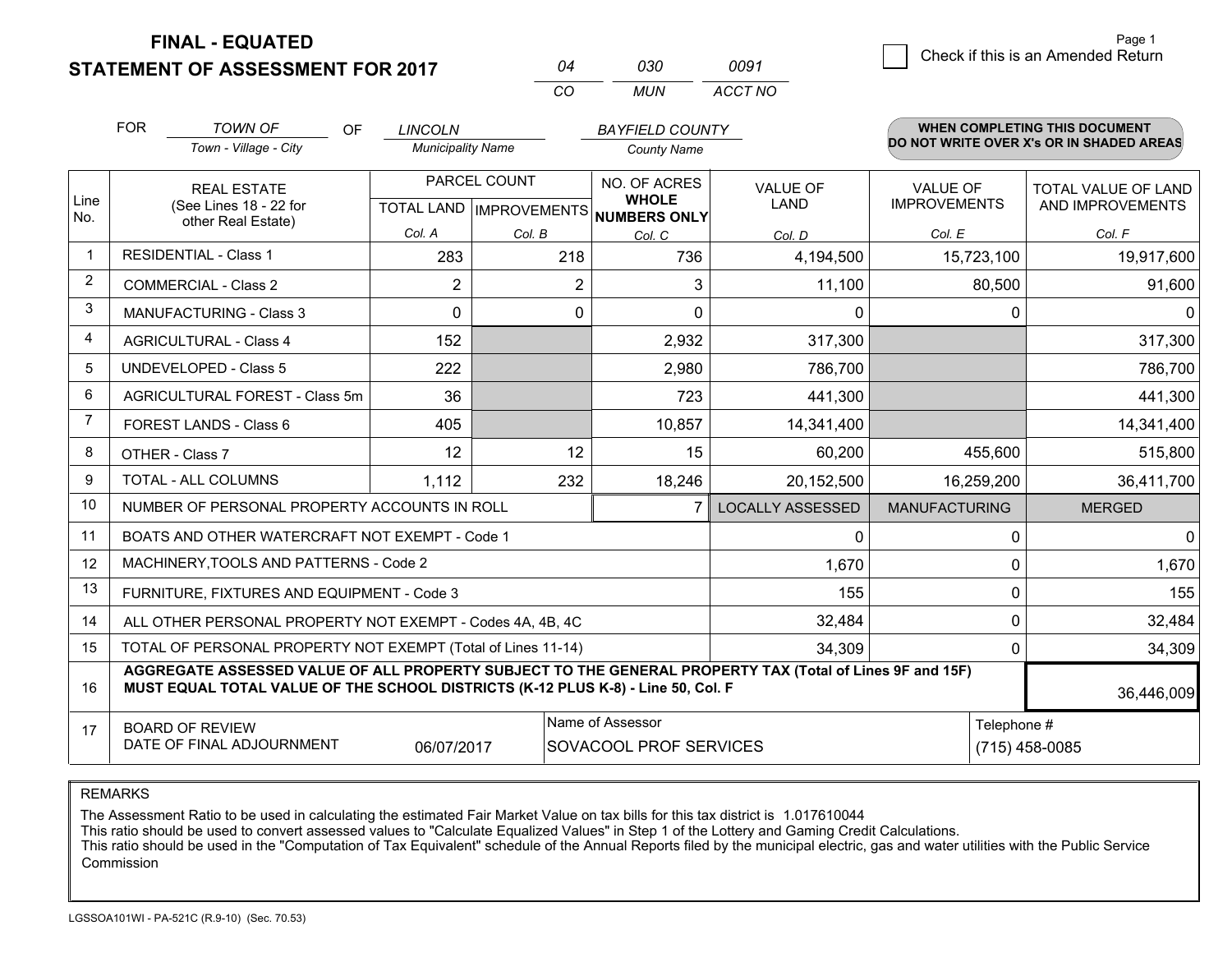*YEAR CO MUN ACCT NO* <sup>2017</sup> <sup>04</sup> <sup>030</sup> <sup>0091</sup>

Do not confuse FOREST LANDS (Line 7) with FOREST CROPS (in this section) - They are **NOT** the same

|    |                                                                                | Private Forest Crop - Reg Class @ 10¢ per acre |                                       |                                                                          |             | Private Forest Crop - Reg Class @ \$2.52 per acre                            |                                                                    |                    |                    |  |
|----|--------------------------------------------------------------------------------|------------------------------------------------|---------------------------------------|--------------------------------------------------------------------------|-------------|------------------------------------------------------------------------------|--------------------------------------------------------------------|--------------------|--------------------|--|
| 18 | (a) PARCELS                                                                    | (b) ACRES                                      |                                       | (c) ASSESSED VALUE                                                       |             | (d) PARCELS                                                                  | (e) ACRES                                                          |                    | (f) ASSESSED VALUE |  |
|    |                                                                                |                                                |                                       |                                                                          |             | Entered Before 2005 Managed Forest - Ferrous Mining CLOSED @ \$8.27 per acre |                                                                    |                    |                    |  |
| 19 |                                                                                |                                                |                                       | Private Forest Crop - Special Class @ 20¢ per acre<br>(c) ASSESSED VALUE |             | (d) PARCELS                                                                  | (e) ACRES                                                          |                    | (f) ASSESSED VALUE |  |
|    | (a) PARCELS                                                                    | (b) ACRES                                      |                                       |                                                                          |             |                                                                              |                                                                    |                    |                    |  |
|    |                                                                                |                                                |                                       |                                                                          |             |                                                                              |                                                                    |                    |                    |  |
|    |                                                                                |                                                |                                       | Entered Before 2005 Managed Forest - OPEN @ \$.79 per acre               |             |                                                                              | Entered Before 2005 Managed Forest - CLOSED @ \$1.87 per acre      |                    |                    |  |
| 20 | (a) PARCELS                                                                    | (b) ACRES                                      |                                       | (c) ASSESSED VALUE                                                       |             | (d) PARCELS                                                                  | (e) ACRES                                                          |                    | (f) ASSESSED VALUE |  |
|    | 46                                                                             | 1,705.53                                       |                                       | 2,833,200                                                                |             | 39                                                                           | 1,371.07                                                           |                    | 2,029,500          |  |
|    |                                                                                |                                                |                                       |                                                                          |             |                                                                              |                                                                    |                    |                    |  |
|    | Entered After 2004 Managed Forest - OPEN @                                     |                                                | \$2.14 per acre<br>(c) ASSESSED VALUE |                                                                          | (d) PARCELS | Entered After 2004 Managed Forest - CLOSED @ \$10.68 per acre<br>(e) ACRES   |                                                                    | (f) ASSESSED VALUE |                    |  |
| 21 | (a) PARCELS                                                                    | (b) ACRES                                      |                                       |                                                                          |             |                                                                              |                                                                    |                    |                    |  |
|    |                                                                                |                                                |                                       |                                                                          |             |                                                                              |                                                                    |                    |                    |  |
|    | 25                                                                             | 1,000                                          |                                       | 1,572,000                                                                |             | 8                                                                            | 233.01                                                             |                    | 294,900            |  |
|    | (a) County Forest Cropland Acres                                               |                                                |                                       | (b) Federal Acres                                                        |             | (d) County (NOT FOREST CROP) Acres<br>(c) State Acres                        |                                                                    |                    | (e) Other Acres    |  |
| 22 |                                                                                |                                                |                                       |                                                                          |             |                                                                              |                                                                    |                    |                    |  |
|    |                                                                                |                                                |                                       |                                                                          |             |                                                                              | 484                                                                |                    | 73.07              |  |
|    |                                                                                |                                                |                                       | Assessed Value of Omitted Property From Prior Years (Sec. 70.44)         |             |                                                                              | Assessed Value of Sec. 70.43 Corrections of Errors by Assessors    |                    |                    |  |
| 23 |                                                                                | (a) REAL ESTATE                                |                                       | (b) PERSONAL                                                             |             |                                                                              | (c1) REAL ESTATE                                                   |                    | (c2) PERSONAL      |  |
|    |                                                                                |                                                |                                       |                                                                          |             |                                                                              |                                                                    |                    |                    |  |
|    | Manufacturing Equated Value of Omitted Property From Prior Years (Sec. 70.995) |                                                |                                       |                                                                          |             |                                                                              | Mfg. Equated Value of Sec.70.43 Corrections of Errors by Assessors |                    |                    |  |
|    | (d) REAL ESTATE                                                                |                                                |                                       | (e) PERSONAL                                                             |             | (f1) REAL ESTATE                                                             |                                                                    |                    | (f2) PERSONAL      |  |
|    |                                                                                |                                                |                                       |                                                                          |             |                                                                              |                                                                    |                    |                    |  |
|    |                                                                                |                                                |                                       |                                                                          |             |                                                                              |                                                                    |                    |                    |  |

## **SPECIAL DISTRICTS**

| Line<br>No. | Enter 6-digit<br><b>Special District</b> | <b>Account</b><br><b>Number</b> | <b>Special District Name</b> | <b>Locally Assessed Value</b><br>of Real Estate and | Mfg Value of Real Estate<br>and Personal Property | <b>Merged Value of</b><br><b>Real Estate and</b> |
|-------------|------------------------------------------|---------------------------------|------------------------------|-----------------------------------------------------|---------------------------------------------------|--------------------------------------------------|
|             | Code (Col. A)                            | (Col. B)                        | (Col. C)                     | Personal Property (Col. D)                          | (Col. E)                                          | Personal Property (Col. F)                       |
| 24          |                                          |                                 |                              |                                                     |                                                   |                                                  |
| 25          |                                          |                                 |                              |                                                     |                                                   |                                                  |
| 26          |                                          |                                 |                              |                                                     |                                                   |                                                  |
| 27          |                                          |                                 |                              |                                                     |                                                   |                                                  |
| 28          |                                          |                                 |                              |                                                     |                                                   |                                                  |
| 29          |                                          |                                 |                              |                                                     |                                                   |                                                  |
| 30          |                                          |                                 |                              |                                                     |                                                   |                                                  |
| 31          |                                          |                                 |                              |                                                     |                                                   |                                                  |
| 32          |                                          |                                 |                              |                                                     |                                                   |                                                  |
| 33          |                                          |                                 |                              |                                                     |                                                   |                                                  |
| 34          |                                          |                                 |                              |                                                     |                                                   |                                                  |
| 35          |                                          |                                 |                              |                                                     |                                                   |                                                  |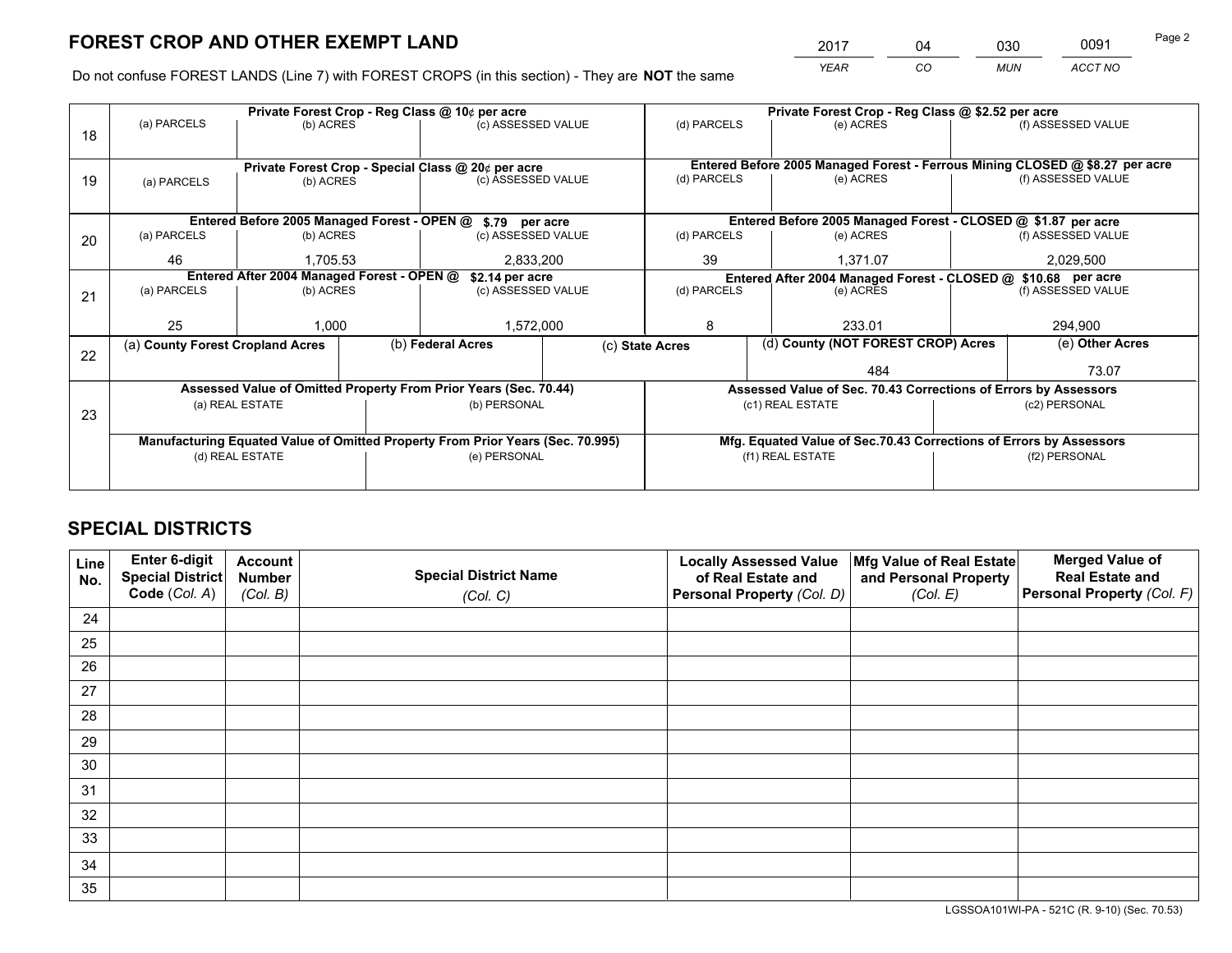|             |                                                          |                                             |                                                         | <b>YEAR</b>                                                                       | CO<br><b>MUN</b>                                              | ACCT NO                                                                        |
|-------------|----------------------------------------------------------|---------------------------------------------|---------------------------------------------------------|-----------------------------------------------------------------------------------|---------------------------------------------------------------|--------------------------------------------------------------------------------|
| Line<br>No. | Enter 6-digit<br><b>School District</b><br>Code (Col. A) | <b>Account</b><br><b>Number</b><br>(Col. B) | <b>School District Name</b><br>(Col. C)                 | <b>Locally Assessed Value</b><br>of Real Estate and<br>Personal Property (Col. D) | Mfg Value of Real Estate<br>and Personal Property<br>(Col. E) | <b>Merged Value of</b><br><b>Real Estate and</b><br>Personal Property (Col. F) |
|             | A. SCHOOL DISTRICTS (K-8 and K-12)                       |                                             |                                                         |                                                                                   |                                                               |                                                                                |
| 36          | 041491                                                   | 0030                                        | <b>SCH D OF DRUMMOND</b>                                | 36,446,009                                                                        |                                                               | 36,446,009                                                                     |
| 37          |                                                          |                                             |                                                         |                                                                                   |                                                               |                                                                                |
| 38          |                                                          |                                             |                                                         |                                                                                   |                                                               |                                                                                |
| 39          |                                                          |                                             |                                                         |                                                                                   |                                                               |                                                                                |
| 40          |                                                          |                                             |                                                         |                                                                                   |                                                               |                                                                                |
| 41          |                                                          |                                             |                                                         |                                                                                   |                                                               |                                                                                |
| 42          |                                                          |                                             |                                                         |                                                                                   |                                                               |                                                                                |
| 43          |                                                          |                                             |                                                         |                                                                                   |                                                               |                                                                                |
| 44          |                                                          |                                             |                                                         |                                                                                   |                                                               |                                                                                |
| 45<br>46    |                                                          |                                             |                                                         |                                                                                   |                                                               |                                                                                |
|             |                                                          |                                             |                                                         |                                                                                   |                                                               |                                                                                |
| 47<br>48    |                                                          |                                             |                                                         |                                                                                   |                                                               |                                                                                |
| 49          |                                                          |                                             |                                                         |                                                                                   |                                                               |                                                                                |
| 50          |                                                          |                                             | TOTAL ASSESSED VALUE OF SCHOOL DISTRICTS (K-8 and K-12) | 36,446,009                                                                        |                                                               | 36,446,009                                                                     |
|             | <b>B.</b><br><b>UNION HIGH SCHOOL DISTRICTS</b>          |                                             |                                                         |                                                                                   |                                                               |                                                                                |
| 51          |                                                          |                                             |                                                         |                                                                                   |                                                               |                                                                                |
| 52          |                                                          |                                             |                                                         |                                                                                   |                                                               |                                                                                |
| 53          |                                                          |                                             |                                                         |                                                                                   |                                                               |                                                                                |
| 54          |                                                          |                                             |                                                         |                                                                                   |                                                               |                                                                                |
| 55          |                                                          |                                             | TOTAL ASSESSED VALUE OF UNION HIGH SCHOOLS              |                                                                                   |                                                               |                                                                                |
|             | C.<br><b>TECHNICAL COLLEGE DISTRICTS</b>                 |                                             |                                                         |                                                                                   |                                                               |                                                                                |
| 56          | 001700                                                   | 0016                                        | WISCONSIN INDIANHEAD TECH COLLEGE SHEL                  | 36,446,009                                                                        |                                                               | 36,446,009                                                                     |
| 57          |                                                          |                                             |                                                         |                                                                                   |                                                               |                                                                                |
| 58          |                                                          |                                             |                                                         |                                                                                   |                                                               |                                                                                |
| 59          |                                                          |                                             | TOTAL ASSESSED VALUE OF TECHNICAL COLLEGES              | 36,446,009                                                                        |                                                               | 36,446,009                                                                     |

04

030

 *I hereby certify, to the best of my knowledge and belief, this form is complete and correct.*

**SCHOOL DISTRICTS**

| Print name of preparer | Title                    |                | Date (MM/DD/CCYY) |
|------------------------|--------------------------|----------------|-------------------|
|                        |                          |                |                   |
| Signature of preparer  | Contact Telephone Number | E-mail address |                   |
|                        | $\overline{\phantom{0}}$ |                |                   |

0091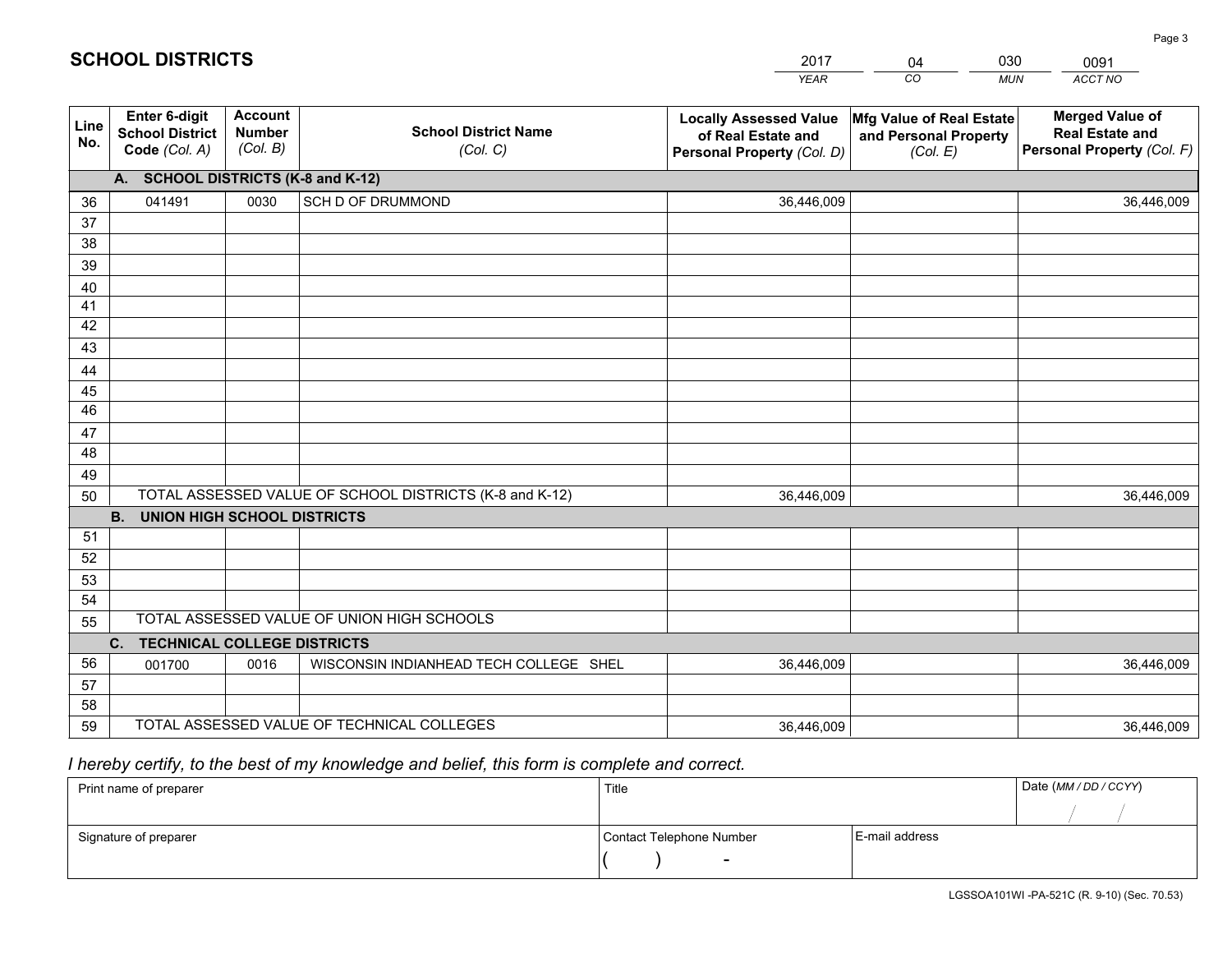#### **HIGHLIGHTS**

- 1. Complete the Statement of Assessment after the Board of Review. Reflect any changes made there.
- 2. Use black ink to complete.
- 3. Line 16 must equal Line 50, Col D.
- 4. Line 55 must equal the total of K-8 schools listed on lines 36-49. Do not include K-12 schools in this comparision.
- 5. Line 59, Col. D must equal Line 16.
- 6. Special District, School District and Technical College District values must include both real estate and personal property. Examples of Special districts are: town sanitary districts, public inland lake protection and rehabilitation districts, and metropolitan sewerage districts.
- 7. DO NOT INCLUDE Manufacturing property values.DOR will print these values on the final SOA.
- 8. Accuracy of this form is very important. The values reported directly affect the equalized value DOR calculates for school and special districts.

#### **Page 1:**

 If not prefilled, enter the tax year,county and municipal code,municipal type, municipal name and county name on the top of form.

Check the Amended box, if filing an amended / corrected SOA.

 Report the parcel count, acres and assessed value of taxable general property, total parcel count, (real and personal), total acres, and values from final figures set by the Board of Review.

- A. Real Estate land and improvements (buildings, etc.) is reported on lines 1 8, total line 9.
- B. Personal Property is reported on lines 11 14, Column D, total line 15.
- C. To complete this report, use the computer produced summary of the assessment roll that shows these amounts.
- D. Use whole numbers only.
- E. Add each line across and each column down to verify entries.

### **Page 2:**

- A. Report Special Items (not subject to general property tax).
- 1. Private Forest Croplands and Managed Forest Lands are reported on lines 18,19, 20 and 21. Be sure to report assessed values **NOT** taxes.
- 2. You should have copies of the orders of entry, orders of withdrawal, etc., to update your assessment roll.
	- 3. Show hundredths of acres (e.g. 39.75).
- 4. Tax exempt lands are reported on line 22.
- 5. Omitted property and sec. 70.43, Wis. Stats., corrections of errors by assessor are reported on line 23. Report real estate and personal property separately. These should be for **prior years**, not something found on the current assessment roll after the board of review.
- B. Special District (Lines 24-35) Include the value of both real and personal property.
- The Department of Revenue (DOR) preprints much of the information regarding names and codes for schools, special districts,etc. If a district is not listed, enter the name and value only, DOR will enter the proper code.

## **Page 3 School Districts:**

Include the value of both real and personal property.

Report School District (regular, elementary, union high school, and technical college).

- 1. Regular (K-12) and Elementary (K-8) school values are reported on lines 36-49, total on line 50.
- 2. Union High School (UHS) (use only if elementary schools are listed on lines 36-49) are reported on lines 51-54. UHS total value (line 55) must equal to the total **elementary school** values reported on lines 36-49. Do notinclude K-12 schools in this comparison.
- 3. Technical College values are reported on lines 56-58, total on line 59.
- 4. Use the computer summary that shows these amounts to complete this report.

#### **This form is due the second Monday in June. File this report only after your Board of Review is complete.**

 *If you have questions: Return forms to:*

 Email: lgs@wisconsin.gov Wisconsin Department of RevenueCall:  $(608)$  266-2569 or  $(608)$  264-6892 Fax number: (608) 264-6887 PO Box 8971

Local Government Services Section 6-97 Madison WI 53708-8971

28005 E ALTAMONT ROAD 28005 E ALTAMONT ROAD TOWN OF LINCOLN LACEY KASTERN<br>TOWN OF LINCOLN **VIASON, WI 54856** MASON, WI 54856 LACEY KASTERN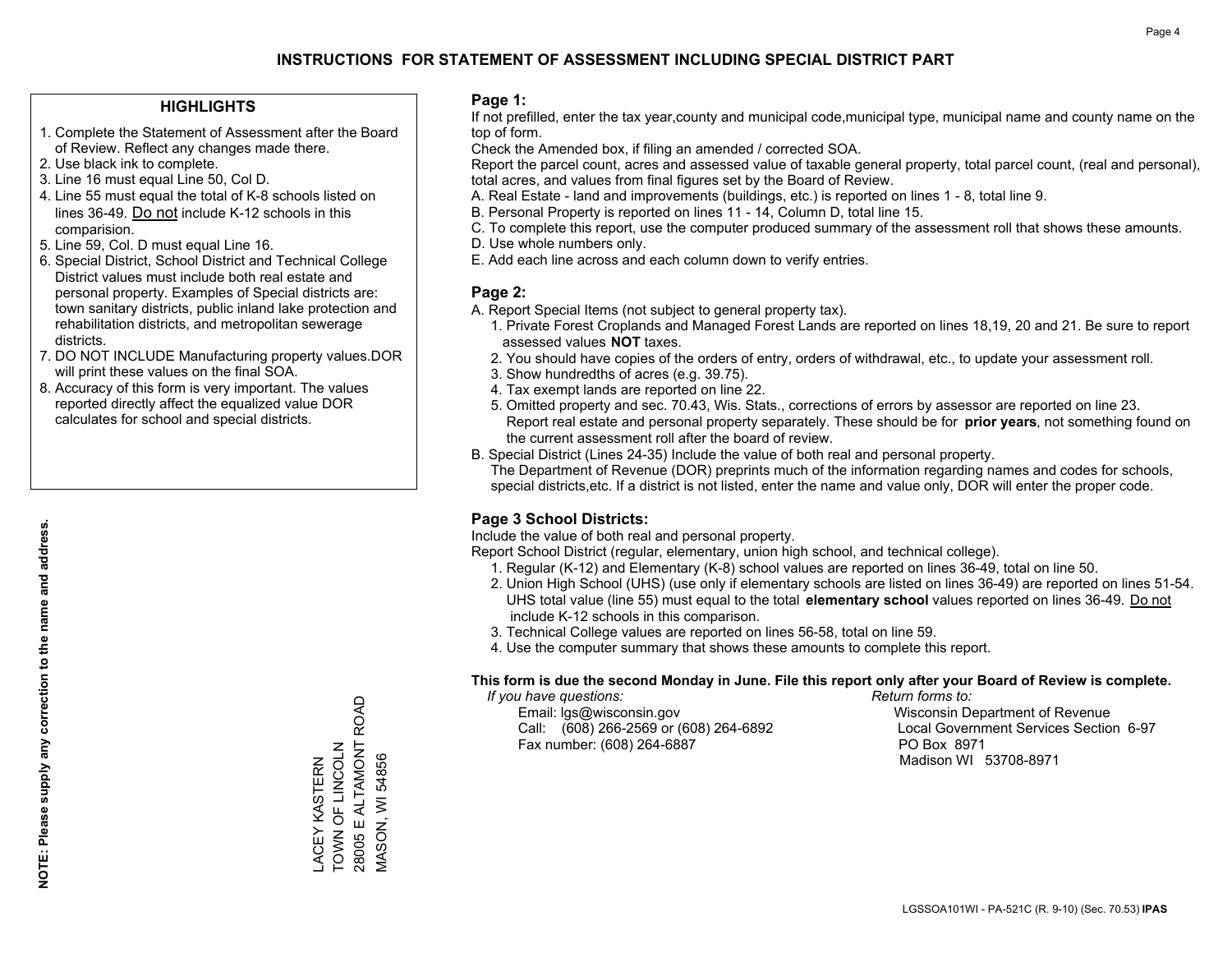**FINAL - EQUATED**

**STATEMENT OF ASSESSMENT FOR 2017** 

|          | กจว   | nnae    |
|----------|-------|---------|
| $\cdots$ | MI IN | ACCT NO |

|                | <b>FOR</b>                                                                                                                                                                                   | <b>TOWN OF</b><br>OF                                         | <b>MASON</b>             |                           | <b>BAYFIELD COUNTY</b>             |                         |                      | <b>WHEN COMPLETING THIS DOCUMENT</b>     |  |  |
|----------------|----------------------------------------------------------------------------------------------------------------------------------------------------------------------------------------------|--------------------------------------------------------------|--------------------------|---------------------------|------------------------------------|-------------------------|----------------------|------------------------------------------|--|--|
|                |                                                                                                                                                                                              | Town - Village - City                                        | <b>Municipality Name</b> |                           | <b>County Name</b>                 |                         |                      | DO NOT WRITE OVER X's OR IN SHADED AREAS |  |  |
|                |                                                                                                                                                                                              | <b>REAL ESTATE</b>                                           | PARCEL COUNT             |                           | NO. OF ACRES                       | <b>VALUE OF</b>         | <b>VALUE OF</b>      | TOTAL VALUE OF LAND                      |  |  |
| Line<br>No.    |                                                                                                                                                                                              | (See Lines 18 - 22 for<br>other Real Estate)                 |                          | TOTAL LAND   IMPROVEMENTS | <b>WHOLE</b><br>NUMBERS ONLY       | <b>LAND</b>             | <b>IMPROVEMENTS</b>  | AND IMPROVEMENTS                         |  |  |
|                |                                                                                                                                                                                              |                                                              | Col. A                   | Col. B                    | Col. C                             | Col. D                  | Col. E               | Col. F                                   |  |  |
| $\mathbf{1}$   |                                                                                                                                                                                              | <b>RESIDENTIAL - Class 1</b>                                 | 157                      | 151                       | 269                                | 862,500                 | 8,708,800            | 9,571,300                                |  |  |
| 2              |                                                                                                                                                                                              | <b>COMMERCIAL - Class 2</b>                                  | 3                        | $\overline{2}$            | 7                                  | 20,900                  | 83,100               | 104,000                                  |  |  |
| 3              |                                                                                                                                                                                              | MANUFACTURING - Class 3                                      | $\Omega$                 | 0                         | $\Omega$                           | $\mathbf{0}$            | 0                    | $\Omega$                                 |  |  |
| $\overline{4}$ |                                                                                                                                                                                              | <b>AGRICULTURAL - Class 4</b>                                | 361                      |                           | 9,542                              | 1,116,300               |                      | 1,116,300                                |  |  |
| 5              |                                                                                                                                                                                              | <b>UNDEVELOPED - Class 5</b>                                 | 90                       |                           | 1,194                              | 452,600                 |                      | 452,600                                  |  |  |
| 6              | AGRICULTURAL FOREST - Class 5m                                                                                                                                                               |                                                              | 121                      |                           | 2,687                              | 1,740,600               |                      | 1,740,600                                |  |  |
| 7              | FOREST LANDS - Class 6                                                                                                                                                                       |                                                              | 157                      |                           | 3,931                              | 5,062,100               |                      | 5,062,100                                |  |  |
| 8              |                                                                                                                                                                                              | OTHER - Class 7                                              | 22                       | 22                        | 22                                 | 263,000                 | 1,780,700            | 2,043,700                                |  |  |
| 9              |                                                                                                                                                                                              | TOTAL - ALL COLUMNS                                          | 911                      | 175                       | 17,652                             | 9,518,000               | 10,572,600           | 20,090,600                               |  |  |
| 10             |                                                                                                                                                                                              | NUMBER OF PERSONAL PROPERTY ACCOUNTS IN ROLL                 |                          |                           | 12 <sup>2</sup>                    | <b>LOCALLY ASSESSED</b> | <b>MANUFACTURING</b> | <b>MERGED</b>                            |  |  |
| 11             |                                                                                                                                                                                              | BOATS AND OTHER WATERCRAFT NOT EXEMPT - Code 1               |                          |                           |                                    | 0                       | 0                    | $\Omega$                                 |  |  |
| 12             |                                                                                                                                                                                              | MACHINERY, TOOLS AND PATTERNS - Code 2                       |                          |                           |                                    | 6,480                   | 0                    | 6,480                                    |  |  |
| 13             |                                                                                                                                                                                              | FURNITURE, FIXTURES AND EQUIPMENT - Code 3                   |                          |                           |                                    | 11,470                  | 0                    | 11,470                                   |  |  |
| 14             |                                                                                                                                                                                              | ALL OTHER PERSONAL PROPERTY NOT EXEMPT - Codes 4A, 4B, 4C    |                          |                           |                                    | 108,045                 | 0                    | 108,045                                  |  |  |
| 15             |                                                                                                                                                                                              | TOTAL OF PERSONAL PROPERTY NOT EXEMPT (Total of Lines 11-14) |                          | 125,995                   | 0                                  | 125,995                 |                      |                                          |  |  |
| 16             | AGGREGATE ASSESSED VALUE OF ALL PROPERTY SUBJECT TO THE GENERAL PROPERTY TAX (Total of Lines 9F and 15F)<br>MUST EQUAL TOTAL VALUE OF THE SCHOOL DISTRICTS (K-12 PLUS K-8) - Line 50, Col. F |                                                              |                          |                           |                                    |                         |                      | 20,216,595                               |  |  |
| 17             |                                                                                                                                                                                              | <b>BOARD OF REVIEW</b>                                       |                          |                           | Name of Assessor                   |                         | Telephone #          |                                          |  |  |
|                |                                                                                                                                                                                              | DATE OF FINAL ADJOURNMENT                                    | 05/16/2017               |                           | <b>NORTH WI ASSESSMENT SERVICE</b> |                         |                      | (715) 779-3088                           |  |  |

REMARKS

The Assessment Ratio to be used in calculating the estimated Fair Market Value on tax bills for this tax district is .991646351

This ratio should be used to convert assessed values to "Calculate Equalized Values" in Step 1 of the Lottery and Gaming Credit Calculations.<br>This ratio should be used in the "Computation of Tax Equivalent" schedule of the Commission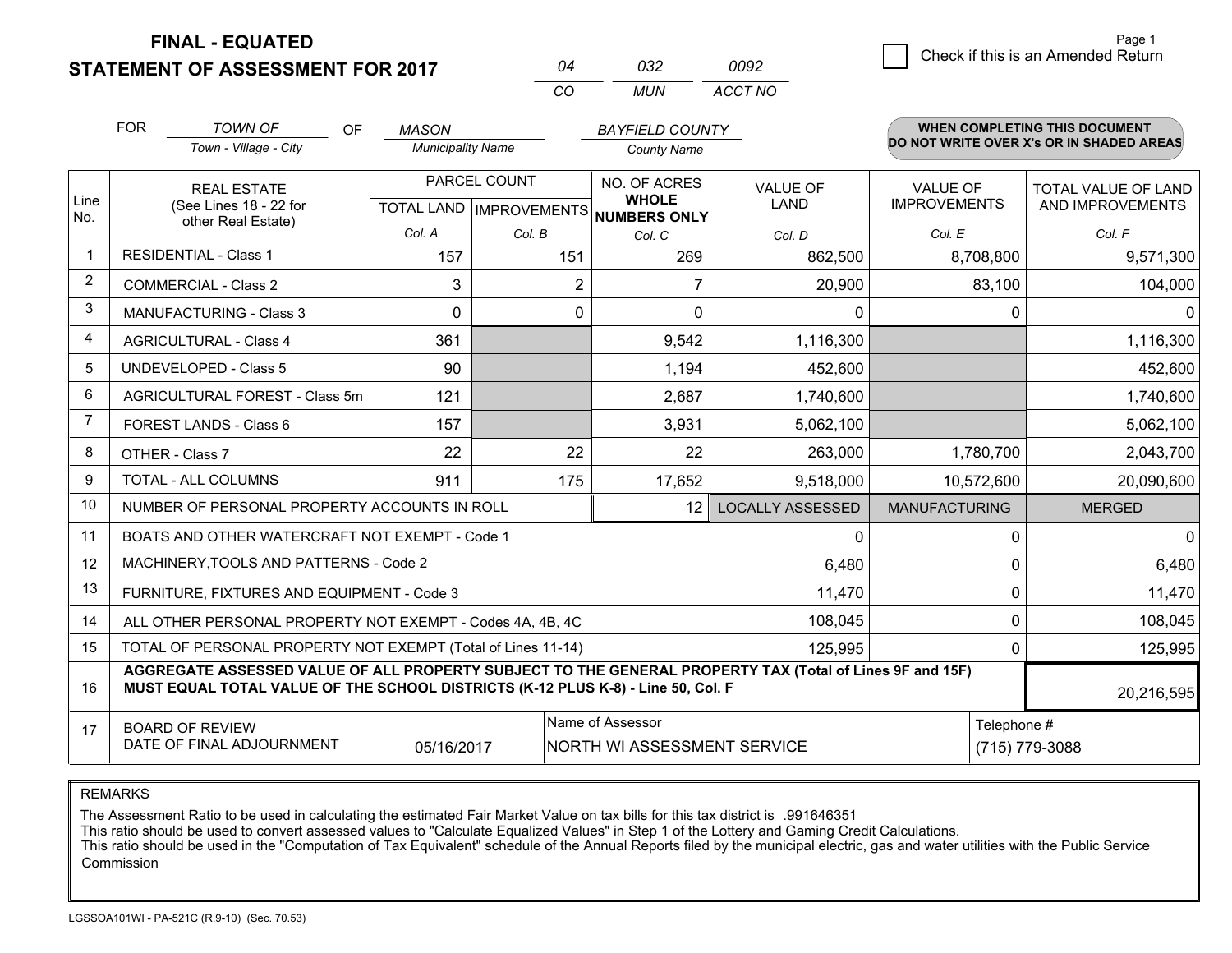*YEAR CO MUN ACCT NO* <sup>2017</sup> <sup>04</sup> <sup>032</sup> <sup>0092</sup> Page 2

Do not confuse FOREST LANDS (Line 7) with FOREST CROPS (in this section) - They are **NOT** the same

|    |                                                                                |                                  |  | Private Forest Crop - Reg Class @ 10¢ per acre                   |                                                               | Private Forest Crop - Reg Class @ \$2.52 per acre |                                                                              |                                    |                    |  |
|----|--------------------------------------------------------------------------------|----------------------------------|--|------------------------------------------------------------------|---------------------------------------------------------------|---------------------------------------------------|------------------------------------------------------------------------------|------------------------------------|--------------------|--|
| 18 | (a) PARCELS                                                                    | (b) ACRES                        |  | (c) ASSESSED VALUE                                               |                                                               | (d) PARCELS                                       | (e) ACRES                                                                    |                                    | (f) ASSESSED VALUE |  |
|    |                                                                                |                                  |  |                                                                  |                                                               |                                                   |                                                                              |                                    |                    |  |
|    |                                                                                |                                  |  | Private Forest Crop - Special Class @ 20¢ per acre               |                                                               |                                                   | Entered Before 2005 Managed Forest - Ferrous Mining CLOSED @ \$8.27 per acre |                                    |                    |  |
| 19 | (a) PARCELS                                                                    | (b) ACRES                        |  | (c) ASSESSED VALUE                                               |                                                               | (d) PARCELS                                       | (e) ACRES                                                                    |                                    | (f) ASSESSED VALUE |  |
|    |                                                                                |                                  |  |                                                                  |                                                               |                                                   |                                                                              |                                    |                    |  |
|    |                                                                                |                                  |  | Entered Before 2005 Managed Forest - OPEN @ \$.79 per acre       |                                                               |                                                   | Entered Before 2005 Managed Forest - CLOSED @ \$1.87 per acre                |                                    |                    |  |
| 20 | (a) PARCELS                                                                    | (b) ACRES                        |  | (c) ASSESSED VALUE                                               |                                                               | (d) PARCELS                                       | (e) ACRES                                                                    |                                    | (f) ASSESSED VALUE |  |
|    | 34                                                                             | 1,291.8                          |  | 1,679,300                                                        |                                                               | 17                                                | 720                                                                          |                                    | 936,000            |  |
|    | Entered After 2004 Managed Forest - OPEN @<br>\$2.14 per acre                  |                                  |  |                                                                  | Entered After 2004 Managed Forest - CLOSED @ \$10.68 per acre |                                                   |                                                                              |                                    |                    |  |
| 21 | (a) PARCELS                                                                    | (b) ACRES                        |  | (c) ASSESSED VALUE                                               | (d) PARCELS                                                   |                                                   | (e) ACRES                                                                    |                                    | (f) ASSESSED VALUE |  |
|    |                                                                                |                                  |  |                                                                  |                                                               |                                                   |                                                                              |                                    |                    |  |
|    |                                                                                | 258.89                           |  | 336,600                                                          |                                                               | 17<br>573.16                                      |                                                                              | 754,400                            |                    |  |
| 22 |                                                                                | (a) County Forest Cropland Acres |  | (b) Federal Acres                                                | (c) State Acres                                               |                                                   |                                                                              | (d) County (NOT FOREST CROP) Acres |                    |  |
|    |                                                                                |                                  |  |                                                                  |                                                               | 2,307.65                                          | 53.3                                                                         |                                    | 91.65              |  |
|    |                                                                                |                                  |  | Assessed Value of Omitted Property From Prior Years (Sec. 70.44) |                                                               |                                                   | Assessed Value of Sec. 70.43 Corrections of Errors by Assessors              |                                    |                    |  |
|    |                                                                                | (a) REAL ESTATE                  |  | (b) PERSONAL                                                     |                                                               |                                                   | (c1) REAL ESTATE                                                             |                                    | (c2) PERSONAL      |  |
| 23 |                                                                                |                                  |  |                                                                  |                                                               |                                                   |                                                                              |                                    |                    |  |
|    | Manufacturing Equated Value of Omitted Property From Prior Years (Sec. 70.995) |                                  |  |                                                                  |                                                               |                                                   | Mfg. Equated Value of Sec.70.43 Corrections of Errors by Assessors           |                                    |                    |  |
|    |                                                                                | (d) REAL ESTATE                  |  | (e) PERSONAL                                                     |                                                               | (f1) REAL ESTATE                                  |                                                                              |                                    | (f2) PERSONAL      |  |
|    |                                                                                |                                  |  |                                                                  |                                                               |                                                   |                                                                              |                                    |                    |  |

## **SPECIAL DISTRICTS**

| Line<br>No. | Enter 6-digit<br><b>Special District</b> | <b>Account</b><br><b>Number</b> | <b>Special District Name</b> | <b>Locally Assessed Value</b><br>of Real Estate and | Mfg Value of Real Estate<br>and Personal Property | <b>Merged Value of</b><br><b>Real Estate and</b> |
|-------------|------------------------------------------|---------------------------------|------------------------------|-----------------------------------------------------|---------------------------------------------------|--------------------------------------------------|
|             | Code (Col. A)                            | (Col. B)                        | (Col. C)                     | Personal Property (Col. D)                          | (Col. E)                                          | Personal Property (Col. F)                       |
| 24          |                                          |                                 |                              |                                                     |                                                   |                                                  |
| 25          |                                          |                                 |                              |                                                     |                                                   |                                                  |
| 26          |                                          |                                 |                              |                                                     |                                                   |                                                  |
| 27          |                                          |                                 |                              |                                                     |                                                   |                                                  |
| 28          |                                          |                                 |                              |                                                     |                                                   |                                                  |
| 29          |                                          |                                 |                              |                                                     |                                                   |                                                  |
| 30          |                                          |                                 |                              |                                                     |                                                   |                                                  |
| 31          |                                          |                                 |                              |                                                     |                                                   |                                                  |
| 32          |                                          |                                 |                              |                                                     |                                                   |                                                  |
| 33          |                                          |                                 |                              |                                                     |                                                   |                                                  |
| 34          |                                          |                                 |                              |                                                     |                                                   |                                                  |
| 35          |                                          |                                 |                              |                                                     |                                                   |                                                  |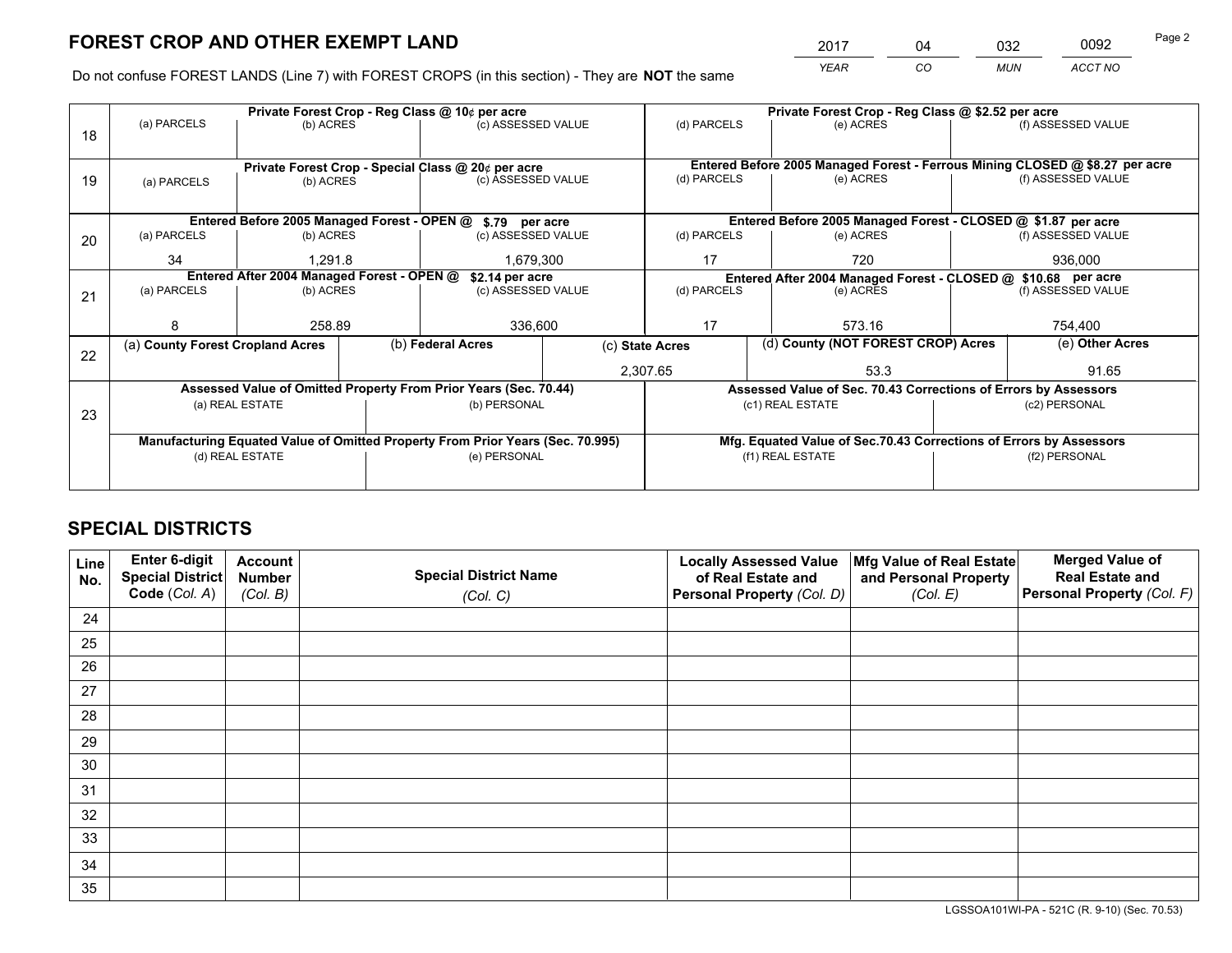|             |                                                          |                                             |                                                         | <b>YEAR</b>                                                                       | CO<br><b>MUN</b>                                              | ACCT NO                                                                        |
|-------------|----------------------------------------------------------|---------------------------------------------|---------------------------------------------------------|-----------------------------------------------------------------------------------|---------------------------------------------------------------|--------------------------------------------------------------------------------|
| Line<br>No. | Enter 6-digit<br><b>School District</b><br>Code (Col. A) | <b>Account</b><br><b>Number</b><br>(Col. B) | <b>School District Name</b><br>(Col. C)                 | <b>Locally Assessed Value</b><br>of Real Estate and<br>Personal Property (Col. D) | Mfg Value of Real Estate<br>and Personal Property<br>(Col. E) | <b>Merged Value of</b><br><b>Real Estate and</b><br>Personal Property (Col. F) |
|             | A. SCHOOL DISTRICTS (K-8 and K-12)                       |                                             |                                                         |                                                                                   |                                                               |                                                                                |
| 36          | 041491                                                   | 0030                                        | SCH D OF DRUMMOND                                       | 20,216,595                                                                        |                                                               | 20,216,595                                                                     |
| 37          |                                                          |                                             |                                                         |                                                                                   |                                                               |                                                                                |
| 38          |                                                          |                                             |                                                         |                                                                                   |                                                               |                                                                                |
| 39          |                                                          |                                             |                                                         |                                                                                   |                                                               |                                                                                |
| 40          |                                                          |                                             |                                                         |                                                                                   |                                                               |                                                                                |
| 41          |                                                          |                                             |                                                         |                                                                                   |                                                               |                                                                                |
| 42<br>43    |                                                          |                                             |                                                         |                                                                                   |                                                               |                                                                                |
|             |                                                          |                                             |                                                         |                                                                                   |                                                               |                                                                                |
| 44<br>45    |                                                          |                                             |                                                         |                                                                                   |                                                               |                                                                                |
| 46          |                                                          |                                             |                                                         |                                                                                   |                                                               |                                                                                |
| 47          |                                                          |                                             |                                                         |                                                                                   |                                                               |                                                                                |
| 48          |                                                          |                                             |                                                         |                                                                                   |                                                               |                                                                                |
| 49          |                                                          |                                             |                                                         |                                                                                   |                                                               |                                                                                |
| 50          |                                                          |                                             | TOTAL ASSESSED VALUE OF SCHOOL DISTRICTS (K-8 and K-12) | 20,216,595                                                                        |                                                               | 20,216,595                                                                     |
|             | <b>B.</b><br><b>UNION HIGH SCHOOL DISTRICTS</b>          |                                             |                                                         |                                                                                   |                                                               |                                                                                |
| 51          |                                                          |                                             |                                                         |                                                                                   |                                                               |                                                                                |
| 52          |                                                          |                                             |                                                         |                                                                                   |                                                               |                                                                                |
| 53          |                                                          |                                             |                                                         |                                                                                   |                                                               |                                                                                |
| 54          |                                                          |                                             |                                                         |                                                                                   |                                                               |                                                                                |
| 55          |                                                          |                                             | TOTAL ASSESSED VALUE OF UNION HIGH SCHOOLS              |                                                                                   |                                                               |                                                                                |
|             | C.<br><b>TECHNICAL COLLEGE DISTRICTS</b>                 |                                             |                                                         |                                                                                   |                                                               |                                                                                |
| 56          | 001700                                                   | 0016                                        | WISCONSIN INDIANHEAD TECH COLLEGE SHEL                  | 20,216,595                                                                        |                                                               | 20,216,595                                                                     |
| 57          |                                                          |                                             |                                                         |                                                                                   |                                                               |                                                                                |
| 58          |                                                          |                                             |                                                         |                                                                                   |                                                               |                                                                                |
| 59          |                                                          |                                             | TOTAL ASSESSED VALUE OF TECHNICAL COLLEGES              | 20,216,595                                                                        |                                                               | 20,216,595                                                                     |

04

032

 *I hereby certify, to the best of my knowledge and belief, this form is complete and correct.*

**SCHOOL DISTRICTS**

| Print name of preparer | Title                    |                | Date (MM/DD/CCYY) |
|------------------------|--------------------------|----------------|-------------------|
|                        |                          |                |                   |
| Signature of preparer  | Contact Telephone Number | E-mail address |                   |
|                        | $\overline{\phantom{a}}$ |                |                   |

0092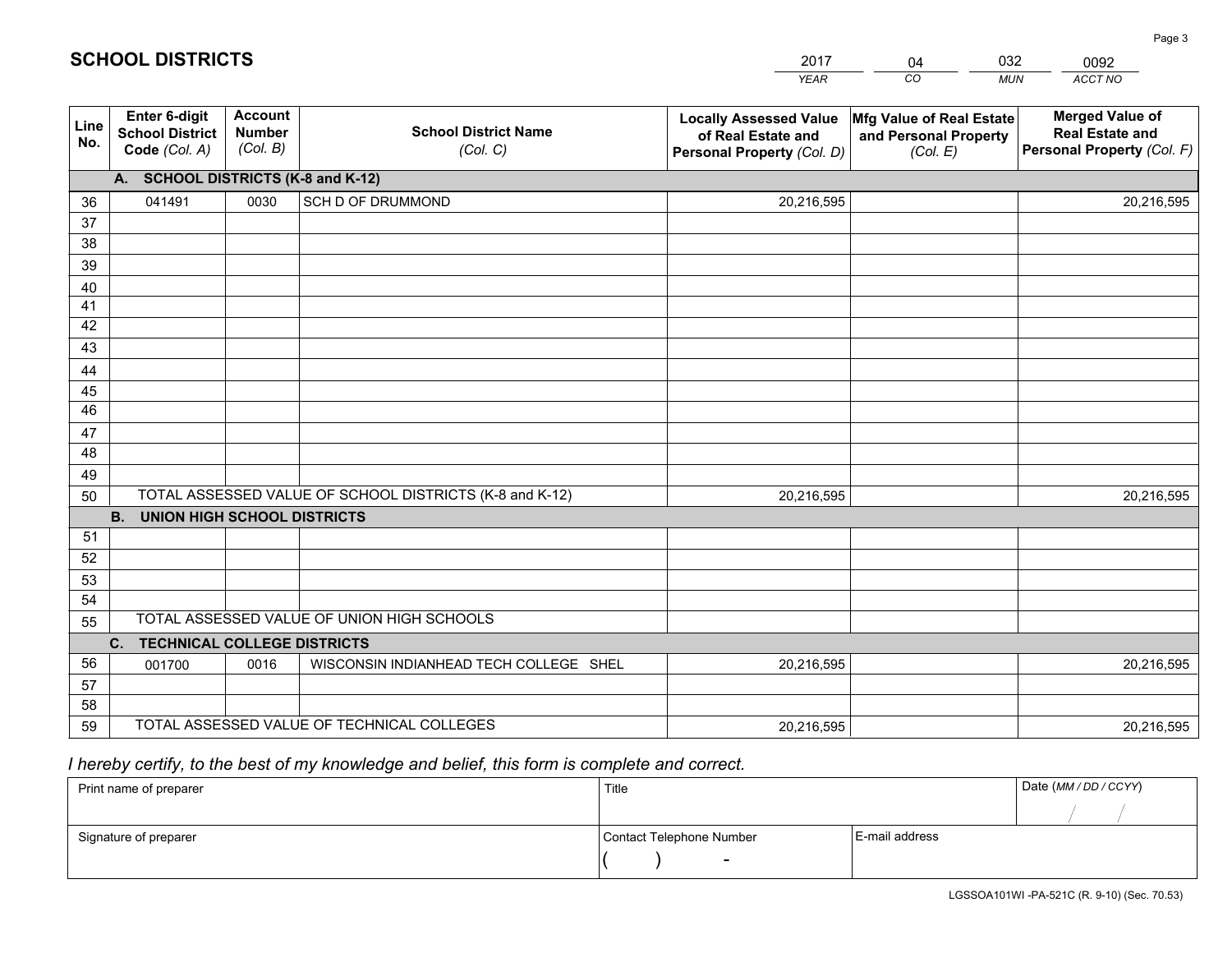#### **HIGHLIGHTS**

- 1. Complete the Statement of Assessment after the Board of Review. Reflect any changes made there.
- 2. Use black ink to complete.
- 3. Line 16 must equal Line 50, Col D.
- 4. Line 55 must equal the total of K-8 schools listed on lines 36-49. Do not include K-12 schools in this comparision.
- 5. Line 59, Col. D must equal Line 16.
- 6. Special District, School District and Technical College District values must include both real estate and personal property. Examples of Special districts are: town sanitary districts, public inland lake protection and rehabilitation districts, and metropolitan sewerage districts.
- 7. DO NOT INCLUDE Manufacturing property values.DOR will print these values on the final SOA.

SUSAN HIATT TOWN OF MASON 60020 HANSON RD MASON, WI 54856

SUSAN HIATT

60020 HANSON RD TOWN OF MASON

**VIASON, WI 54856** 

 8. Accuracy of this form is very important. The values reported directly affect the equalized value DOR calculates for school and special districts.

#### **Page 1:**

 If not prefilled, enter the tax year,county and municipal code,municipal type, municipal name and county name on the top of form.

Check the Amended box, if filing an amended / corrected SOA.

 Report the parcel count, acres and assessed value of taxable general property, total parcel count, (real and personal), total acres, and values from final figures set by the Board of Review.

- A. Real Estate land and improvements (buildings, etc.) is reported on lines 1 8, total line 9.
- B. Personal Property is reported on lines 11 14, Column D, total line 15.
- C. To complete this report, use the computer produced summary of the assessment roll that shows these amounts.
- D. Use whole numbers only.
- E. Add each line across and each column down to verify entries.

#### **Page 2:**

- A. Report Special Items (not subject to general property tax).
- 1. Private Forest Croplands and Managed Forest Lands are reported on lines 18,19, 20 and 21. Be sure to report assessed values **NOT** taxes.
- 2. You should have copies of the orders of entry, orders of withdrawal, etc., to update your assessment roll.
	- 3. Show hundredths of acres (e.g. 39.75).
- 4. Tax exempt lands are reported on line 22.
- 5. Omitted property and sec. 70.43, Wis. Stats., corrections of errors by assessor are reported on line 23. Report real estate and personal property separately. These should be for **prior years**, not something found on the current assessment roll after the board of review.
- B. Special District (Lines 24-35) Include the value of both real and personal property.
- The Department of Revenue (DOR) preprints much of the information regarding names and codes for schools, special districts,etc. If a district is not listed, enter the name and value only, DOR will enter the proper code.

## **Page 3 School Districts:**

Include the value of both real and personal property.

Report School District (regular, elementary, union high school, and technical college).

- 1. Regular (K-12) and Elementary (K-8) school values are reported on lines 36-49, total on line 50.
- 2. Union High School (UHS) (use only if elementary schools are listed on lines 36-49) are reported on lines 51-54. UHS total value (line 55) must equal to the total **elementary school** values reported on lines 36-49. Do notinclude K-12 schools in this comparison.
- 3. Technical College values are reported on lines 56-58, total on line 59.
- 4. Use the computer summary that shows these amounts to complete this report.

#### **This form is due the second Monday in June. File this report only after your Board of Review is complete.**

 *If you have questions: Return forms to:*

 Email: lgs@wisconsin.gov Wisconsin Department of RevenueCall:  $(608)$  266-2569 or  $(608)$  264-6892 Fax number: (608) 264-6887 PO Box 8971

Local Government Services Section 6-97

Madison WI 53708-8971

**NOTE: Please supply any correction to the name and address.**

NOTE: Please supply any correction to the name and address.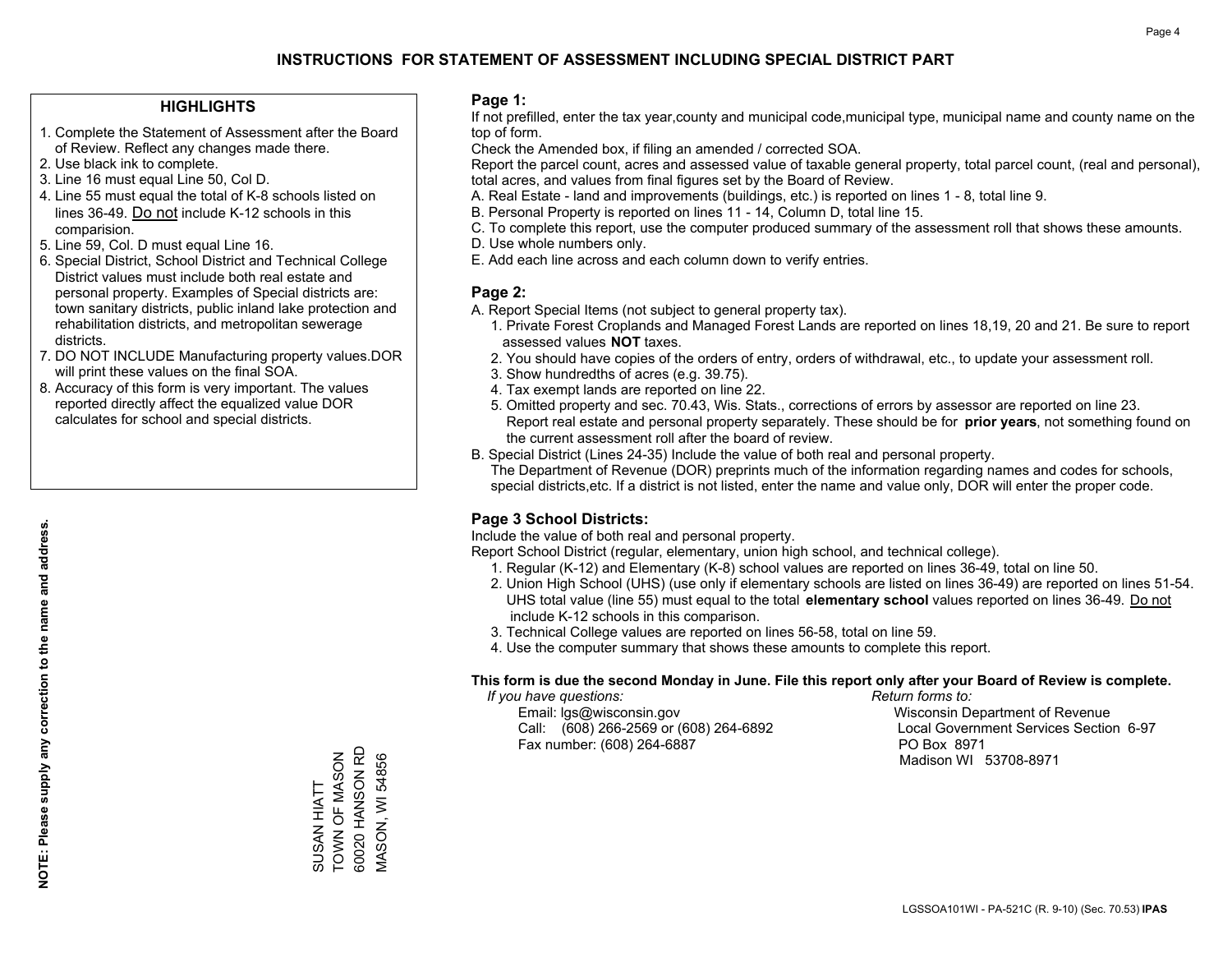**STATEMENT OF ASSESSMENT FOR 2017 FINAL - EQUATED**

|                | <b>FOR</b>                                                                                                                                                                                                  | <b>TOWN OF</b><br>OF.                                        | <b>NAMAKAGON</b>         |        | <b>BAYFIELD COUNTY</b>                               |                      |                     | <b>WHEN COMPLETING THIS DOCUMENT</b>     |  |
|----------------|-------------------------------------------------------------------------------------------------------------------------------------------------------------------------------------------------------------|--------------------------------------------------------------|--------------------------|--------|------------------------------------------------------|----------------------|---------------------|------------------------------------------|--|
|                |                                                                                                                                                                                                             | Town - Village - City                                        | <b>Municipality Name</b> |        | <b>County Name</b>                                   |                      |                     | DO NOT WRITE OVER X's OR IN SHADED AREAS |  |
|                | <b>REAL ESTATE</b>                                                                                                                                                                                          |                                                              | PARCEL COUNT             |        | NO. OF ACRES                                         | <b>VALUE OF</b>      | <b>VALUE OF</b>     | TOTAL VALUE OF LAND                      |  |
| Line<br>No.    |                                                                                                                                                                                                             | (See Lines 18 - 22 for<br>other Real Estate)                 |                          |        | <b>WHOLE</b><br>TOTAL LAND IMPROVEMENTS NUMBERS ONLY | <b>LAND</b>          | <b>IMPROVEMENTS</b> | AND IMPROVEMENTS                         |  |
|                |                                                                                                                                                                                                             |                                                              | Col. A                   | Col. B | Col. C                                               | Col. D               | Col. E              | Col. F                                   |  |
| $\mathbf 1$    | <b>RESIDENTIAL - Class 1</b>                                                                                                                                                                                |                                                              | 846                      | 650    | 1,406                                                | 127,327,500          | 104,355,800         | 231,683,300                              |  |
| 2              |                                                                                                                                                                                                             | <b>COMMERCIAL - Class 2</b>                                  | 33                       | 24     | 266                                                  | 5,421,300            | 7,450,700           | 12,872,000                               |  |
| 3              |                                                                                                                                                                                                             | <b>MANUFACTURING - Class 3</b>                               | 0                        | 0      | $\Omega$                                             | 0                    | 0                   | ∩                                        |  |
| $\overline{4}$ |                                                                                                                                                                                                             | <b>AGRICULTURAL - Class 4</b>                                | 5                        |        | 163                                                  | 27,300               |                     | 27,300                                   |  |
| 5              | <b>UNDEVELOPED - Class 5</b>                                                                                                                                                                                |                                                              | 94                       |        | 992                                                  | 316,900              |                     | 316,900                                  |  |
| 6              |                                                                                                                                                                                                             | AGRICULTURAL FOREST - Class 5m                               | 0                        |        | 0                                                    | 0                    |                     | 0                                        |  |
| $\overline{7}$ | FOREST LANDS - Class 6                                                                                                                                                                                      |                                                              | 261                      |        | 5,743                                                | 12,333,900           |                     | 12,333,900                               |  |
| 8              | OTHER - Class 7                                                                                                                                                                                             |                                                              | $\Omega$                 | 0      | $\Omega$                                             | $\Omega$             | $\Omega$            | 0                                        |  |
| 9              | TOTAL - ALL COLUMNS                                                                                                                                                                                         |                                                              | 1,239                    | 674    | 8,570                                                | 145,426,900          | 111,806,500         | 257,233,400                              |  |
| 10             |                                                                                                                                                                                                             | NUMBER OF PERSONAL PROPERTY ACCOUNTS IN ROLL                 |                          |        | <b>LOCALLY ASSESSED</b>                              | <b>MANUFACTURING</b> | <b>MERGED</b>       |                                          |  |
| 11             |                                                                                                                                                                                                             | BOATS AND OTHER WATERCRAFT NOT EXEMPT - Code 1               |                          |        | 119,700                                              | 0                    | 119,700             |                                          |  |
| 12             |                                                                                                                                                                                                             | MACHINERY, TOOLS AND PATTERNS - Code 2                       |                          |        | 203,400                                              | $\Omega$             | 203,400             |                                          |  |
| 13             |                                                                                                                                                                                                             | FURNITURE, FIXTURES AND EQUIPMENT - Code 3                   |                          |        | 262,200                                              | 0                    | 262,200             |                                          |  |
| 14             |                                                                                                                                                                                                             | ALL OTHER PERSONAL PROPERTY NOT EXEMPT - Codes 4A, 4B, 4C    |                          |        | 97,200                                               | $\Omega$             | 97,200              |                                          |  |
| 15             |                                                                                                                                                                                                             | TOTAL OF PERSONAL PROPERTY NOT EXEMPT (Total of Lines 11-14) |                          |        | 682,500                                              | 0                    | 682,500             |                                          |  |
| 16             | AGGREGATE ASSESSED VALUE OF ALL PROPERTY SUBJECT TO THE GENERAL PROPERTY TAX (Total of Lines 9F and 15F)<br>MUST EQUAL TOTAL VALUE OF THE SCHOOL DISTRICTS (K-12 PLUS K-8) - Line 50, Col. F<br>257,915,900 |                                                              |                          |        |                                                      |                      |                     |                                          |  |
| 17             |                                                                                                                                                                                                             | <b>BOARD OF REVIEW</b>                                       |                          |        | Name of Assessor                                     | Telephone #          |                     |                                          |  |
|                | DATE OF FINAL ADJOURNMENT<br>05/18/2017<br><b>ASSOCIATED APPRAISALS</b>                                                                                                                                     |                                                              |                          |        |                                                      |                      |                     | (920) 749-1995                           |  |

*CO*

*MUN*

*ACCT NO0093*

*<sup>04</sup> <sup>034</sup>*

REMARKS

The Assessment Ratio to be used in calculating the estimated Fair Market Value on tax bills for this tax district is 1.079279693<br>This ratio should be used to convert assessed values to "Calculate Equalized Values" in Step Commission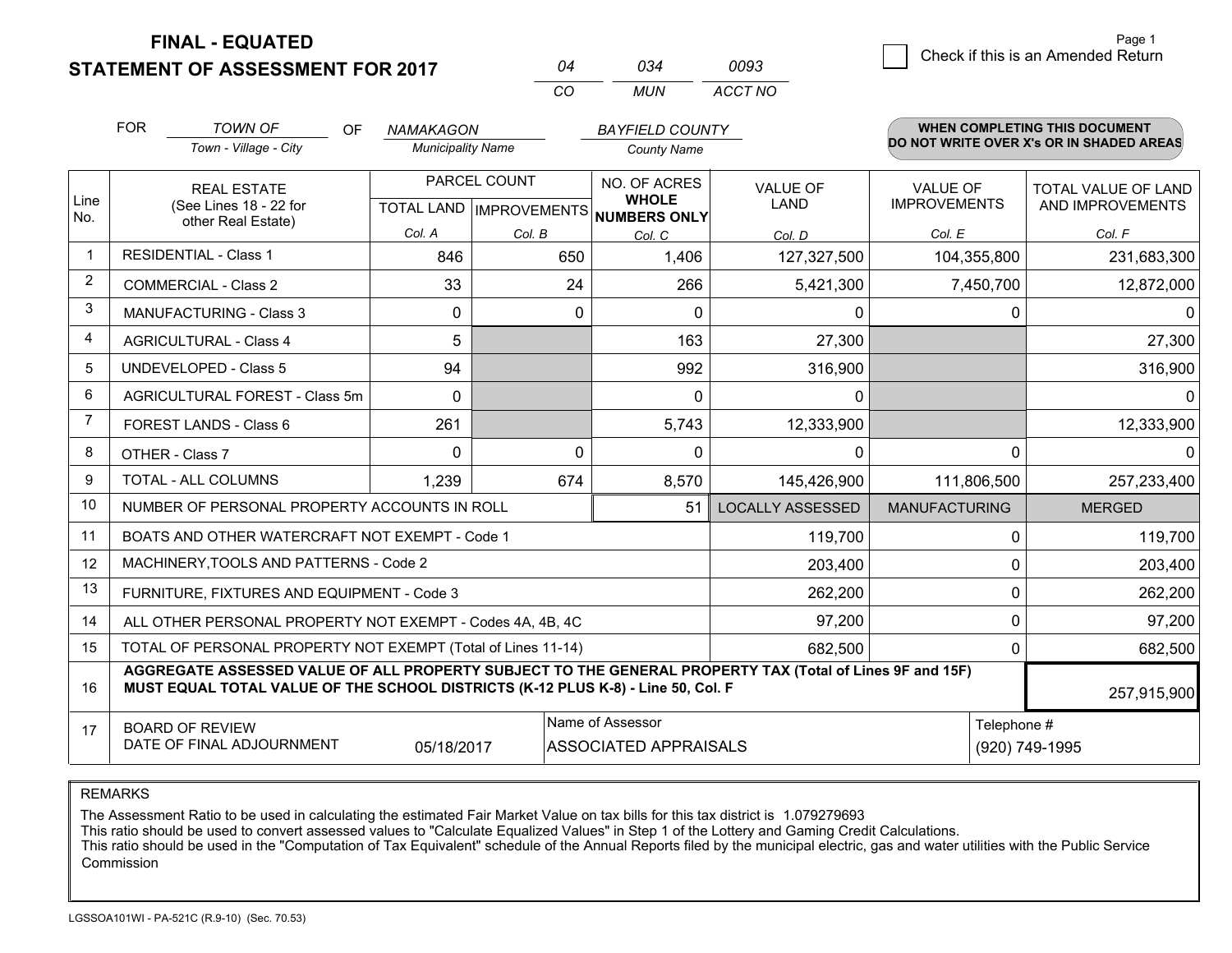*YEAR CO MUN ACCT NO* <sup>2017</sup> <sup>04</sup> <sup>034</sup> <sup>0093</sup> Page 2

Do not confuse FOREST LANDS (Line 7) with FOREST CROPS (in this section) - They are **NOT** the same

|    | Private Forest Crop - Reg Class @ 10¢ per acre                                 |           |                                                                    |                                                            |                    |                                                               | Private Forest Crop - Reg Class @ \$2.52 per acre                            |               |  |                    |  |
|----|--------------------------------------------------------------------------------|-----------|--------------------------------------------------------------------|------------------------------------------------------------|--------------------|---------------------------------------------------------------|------------------------------------------------------------------------------|---------------|--|--------------------|--|
| 18 | (a) PARCELS                                                                    | (b) ACRES |                                                                    | (c) ASSESSED VALUE                                         |                    | (d) PARCELS                                                   |                                                                              | (e) ACRES     |  | (f) ASSESSED VALUE |  |
|    | Private Forest Crop - Special Class @ 20¢ per acre                             |           |                                                                    |                                                            |                    |                                                               | Entered Before 2005 Managed Forest - Ferrous Mining CLOSED @ \$8.27 per acre |               |  |                    |  |
| 19 | (a) PARCELS                                                                    | (b) ACRES |                                                                    | (c) ASSESSED VALUE                                         |                    | (d) PARCELS                                                   |                                                                              | (e) ACRES     |  | (f) ASSESSED VALUE |  |
|    |                                                                                |           |                                                                    | Entered Before 2005 Managed Forest - OPEN @ \$.79 per acre |                    |                                                               | Entered Before 2005 Managed Forest - CLOSED @ \$1.87 per acre                |               |  |                    |  |
| 20 | (a) PARCELS<br>(b) ACRES                                                       |           |                                                                    | (c) ASSESSED VALUE                                         |                    | (d) PARCELS                                                   |                                                                              | (e) ACRES     |  | (f) ASSESSED VALUE |  |
|    | 14                                                                             | 488       |                                                                    | 976,000                                                    |                    | 8                                                             |                                                                              | 201.4         |  | 435,300            |  |
|    | Entered After 2004 Managed Forest - OPEN @<br>\$2.14 per acre                  |           |                                                                    |                                                            |                    | Entered After 2004 Managed Forest - CLOSED @ \$10.68 per acre |                                                                              |               |  |                    |  |
| 21 | (a) PARCELS                                                                    | (b) ACRES |                                                                    |                                                            | (c) ASSESSED VALUE |                                                               | (d) PARCELS                                                                  | (e) ACRES     |  | (f) ASSESSED VALUE |  |
|    |                                                                                |           |                                                                    |                                                            |                    |                                                               |                                                                              |               |  |                    |  |
|    |                                                                                | 21<br>828 |                                                                    | 1,641,600                                                  |                    | 16                                                            |                                                                              | 380.72        |  | 998,200            |  |
|    | (a) County Forest Cropland Acres                                               |           |                                                                    | (b) Federal Acres                                          |                    | (d) County (NOT FOREST CROP) Acres<br>(c) State Acres         |                                                                              |               |  | (e) Other Acres    |  |
| 22 |                                                                                |           |                                                                    | 29,903.57                                                  |                    | 8.51                                                          |                                                                              | 614.5         |  | 292.29             |  |
|    | Assessed Value of Omitted Property From Prior Years (Sec. 70.44)               |           | Assessed Value of Sec. 70.43 Corrections of Errors by Assessors    |                                                            |                    |                                                               |                                                                              |               |  |                    |  |
| 23 | (a) REAL ESTATE                                                                |           |                                                                    | (b) PERSONAL                                               |                    | (c1) REAL ESTATE                                              |                                                                              | (c2) PERSONAL |  |                    |  |
|    |                                                                                |           |                                                                    |                                                            |                    |                                                               |                                                                              |               |  |                    |  |
|    | Manufacturing Equated Value of Omitted Property From Prior Years (Sec. 70.995) |           | Mfg. Equated Value of Sec.70.43 Corrections of Errors by Assessors |                                                            |                    |                                                               |                                                                              |               |  |                    |  |
|    | (d) REAL ESTATE                                                                |           |                                                                    | (e) PERSONAL                                               | (f1) REAL ESTATE   |                                                               | (f2) PERSONAL                                                                |               |  |                    |  |
|    |                                                                                |           |                                                                    |                                                            |                    |                                                               |                                                                              |               |  |                    |  |

## **SPECIAL DISTRICTS**

| Line<br>No. | Enter 6-digit<br>Special District<br>Code (Col. A) | <b>Account</b><br><b>Number</b> | <b>Special District Name</b> | <b>Locally Assessed Value</b><br>of Real Estate and | Mfg Value of Real Estate<br>and Personal Property | <b>Merged Value of</b><br><b>Real Estate and</b><br>Personal Property (Col. F) |
|-------------|----------------------------------------------------|---------------------------------|------------------------------|-----------------------------------------------------|---------------------------------------------------|--------------------------------------------------------------------------------|
|             |                                                    | (Col. B)                        | (Col. C)                     | Personal Property (Col. D)                          | (Col. E)                                          |                                                                                |
| 24          |                                                    |                                 |                              |                                                     |                                                   |                                                                                |
| 25          |                                                    |                                 |                              |                                                     |                                                   |                                                                                |
| 26          |                                                    |                                 |                              |                                                     |                                                   |                                                                                |
| 27          |                                                    |                                 |                              |                                                     |                                                   |                                                                                |
| 28          |                                                    |                                 |                              |                                                     |                                                   |                                                                                |
| 29          |                                                    |                                 |                              |                                                     |                                                   |                                                                                |
| 30          |                                                    |                                 |                              |                                                     |                                                   |                                                                                |
| 31          |                                                    |                                 |                              |                                                     |                                                   |                                                                                |
| 32          |                                                    |                                 |                              |                                                     |                                                   |                                                                                |
| 33          |                                                    |                                 |                              |                                                     |                                                   |                                                                                |
| 34          |                                                    |                                 |                              |                                                     |                                                   |                                                                                |
| 35          |                                                    |                                 |                              |                                                     |                                                   |                                                                                |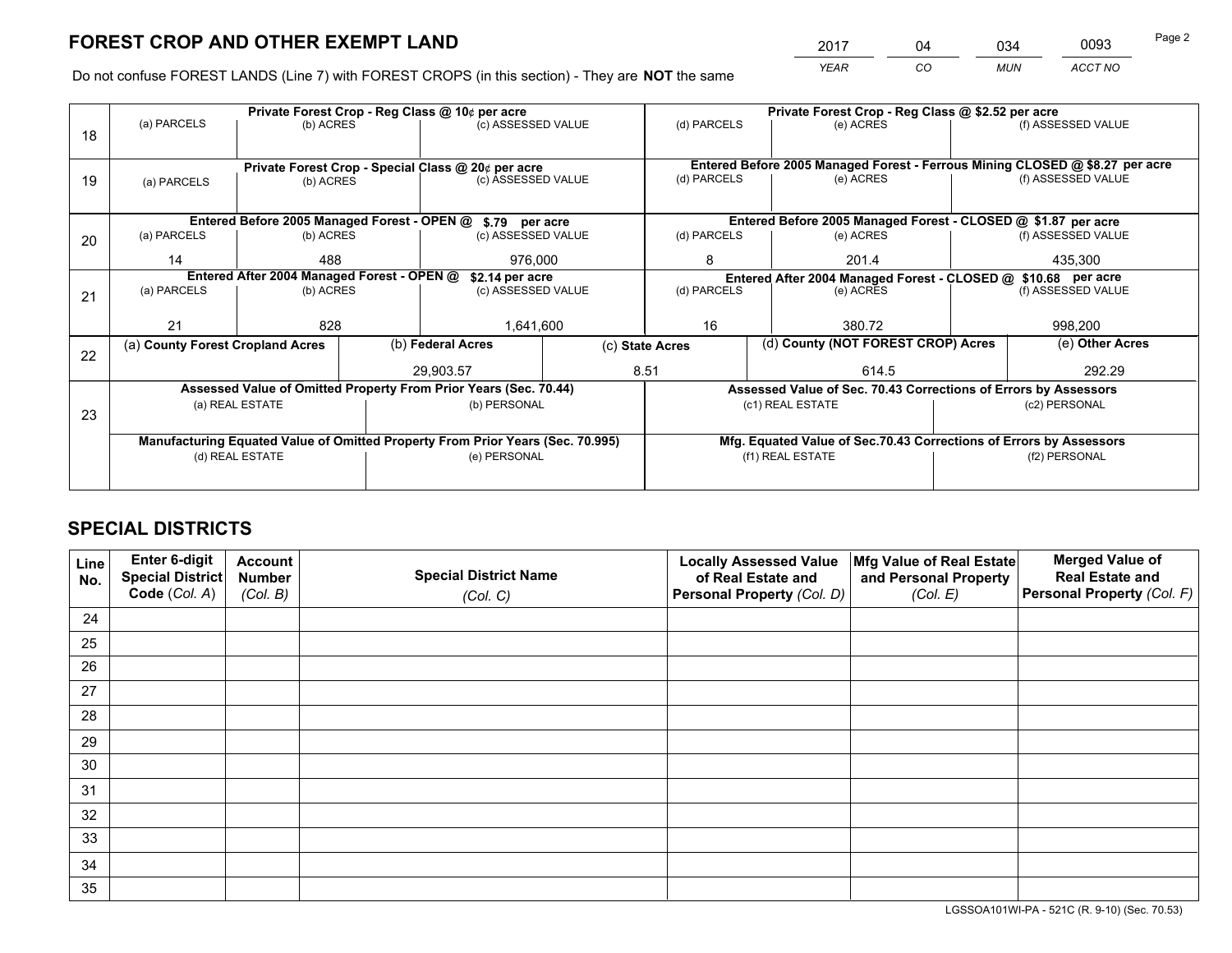|             |                                                          |                                             |                                                         | <b>YEAR</b>                                                                       | CO<br><b>MUN</b>                                              | ACCT NO                                                                        |  |  |  |  |
|-------------|----------------------------------------------------------|---------------------------------------------|---------------------------------------------------------|-----------------------------------------------------------------------------------|---------------------------------------------------------------|--------------------------------------------------------------------------------|--|--|--|--|
| Line<br>No. | Enter 6-digit<br><b>School District</b><br>Code (Col. A) | <b>Account</b><br><b>Number</b><br>(Col. B) | <b>School District Name</b><br>(Col. C)                 | <b>Locally Assessed Value</b><br>of Real Estate and<br>Personal Property (Col. D) | Mfg Value of Real Estate<br>and Personal Property<br>(Col. E) | <b>Merged Value of</b><br><b>Real Estate and</b><br>Personal Property (Col. F) |  |  |  |  |
|             | A. SCHOOL DISTRICTS (K-8 and K-12)                       |                                             |                                                         |                                                                                   |                                                               |                                                                                |  |  |  |  |
| 36          | 041491                                                   | 0030                                        | SCH D OF DRUMMOND                                       | 257,915,900                                                                       |                                                               | 257,915,900                                                                    |  |  |  |  |
| 37          |                                                          |                                             |                                                         |                                                                                   |                                                               |                                                                                |  |  |  |  |
| 38          |                                                          |                                             |                                                         |                                                                                   |                                                               |                                                                                |  |  |  |  |
| 39          |                                                          |                                             |                                                         |                                                                                   |                                                               |                                                                                |  |  |  |  |
| 40          |                                                          |                                             |                                                         |                                                                                   |                                                               |                                                                                |  |  |  |  |
| 41          |                                                          |                                             |                                                         |                                                                                   |                                                               |                                                                                |  |  |  |  |
| 42          |                                                          |                                             |                                                         |                                                                                   |                                                               |                                                                                |  |  |  |  |
| 43          |                                                          |                                             |                                                         |                                                                                   |                                                               |                                                                                |  |  |  |  |
| 44<br>45    |                                                          |                                             |                                                         |                                                                                   |                                                               |                                                                                |  |  |  |  |
| 46          |                                                          |                                             |                                                         |                                                                                   |                                                               |                                                                                |  |  |  |  |
| 47          |                                                          |                                             |                                                         |                                                                                   |                                                               |                                                                                |  |  |  |  |
| 48          |                                                          |                                             |                                                         |                                                                                   |                                                               |                                                                                |  |  |  |  |
| 49          |                                                          |                                             |                                                         |                                                                                   |                                                               |                                                                                |  |  |  |  |
| 50          |                                                          |                                             | TOTAL ASSESSED VALUE OF SCHOOL DISTRICTS (K-8 and K-12) | 257,915,900                                                                       |                                                               | 257,915,900                                                                    |  |  |  |  |
|             | <b>B.</b><br><b>UNION HIGH SCHOOL DISTRICTS</b>          |                                             |                                                         |                                                                                   |                                                               |                                                                                |  |  |  |  |
| 51          |                                                          |                                             |                                                         |                                                                                   |                                                               |                                                                                |  |  |  |  |
| 52          |                                                          |                                             |                                                         |                                                                                   |                                                               |                                                                                |  |  |  |  |
| 53          |                                                          |                                             |                                                         |                                                                                   |                                                               |                                                                                |  |  |  |  |
| 54          |                                                          |                                             |                                                         |                                                                                   |                                                               |                                                                                |  |  |  |  |
| 55          | TOTAL ASSESSED VALUE OF UNION HIGH SCHOOLS               |                                             |                                                         |                                                                                   |                                                               |                                                                                |  |  |  |  |
|             | C.<br><b>TECHNICAL COLLEGE DISTRICTS</b>                 |                                             |                                                         |                                                                                   |                                                               |                                                                                |  |  |  |  |
| 56          | 001700                                                   | 0016                                        | WISCONSIN INDIANHEAD TECH COLLEGE SHEL                  | 257,915,900                                                                       |                                                               | 257,915,900                                                                    |  |  |  |  |
| 57          |                                                          |                                             |                                                         |                                                                                   |                                                               |                                                                                |  |  |  |  |
| 58          |                                                          |                                             |                                                         |                                                                                   |                                                               |                                                                                |  |  |  |  |
| 59          |                                                          |                                             | TOTAL ASSESSED VALUE OF TECHNICAL COLLEGES              | 257,915,900                                                                       |                                                               | 257,915,900                                                                    |  |  |  |  |

04

034

 *I hereby certify, to the best of my knowledge and belief, this form is complete and correct.*

**SCHOOL DISTRICTS**

| Print name of preparer | Title                    | Date (MM / DD / CCYY) |  |
|------------------------|--------------------------|-----------------------|--|
|                        |                          |                       |  |
| Signature of preparer  | Contact Telephone Number | E-mail address        |  |
|                        | $\overline{\phantom{0}}$ |                       |  |

0093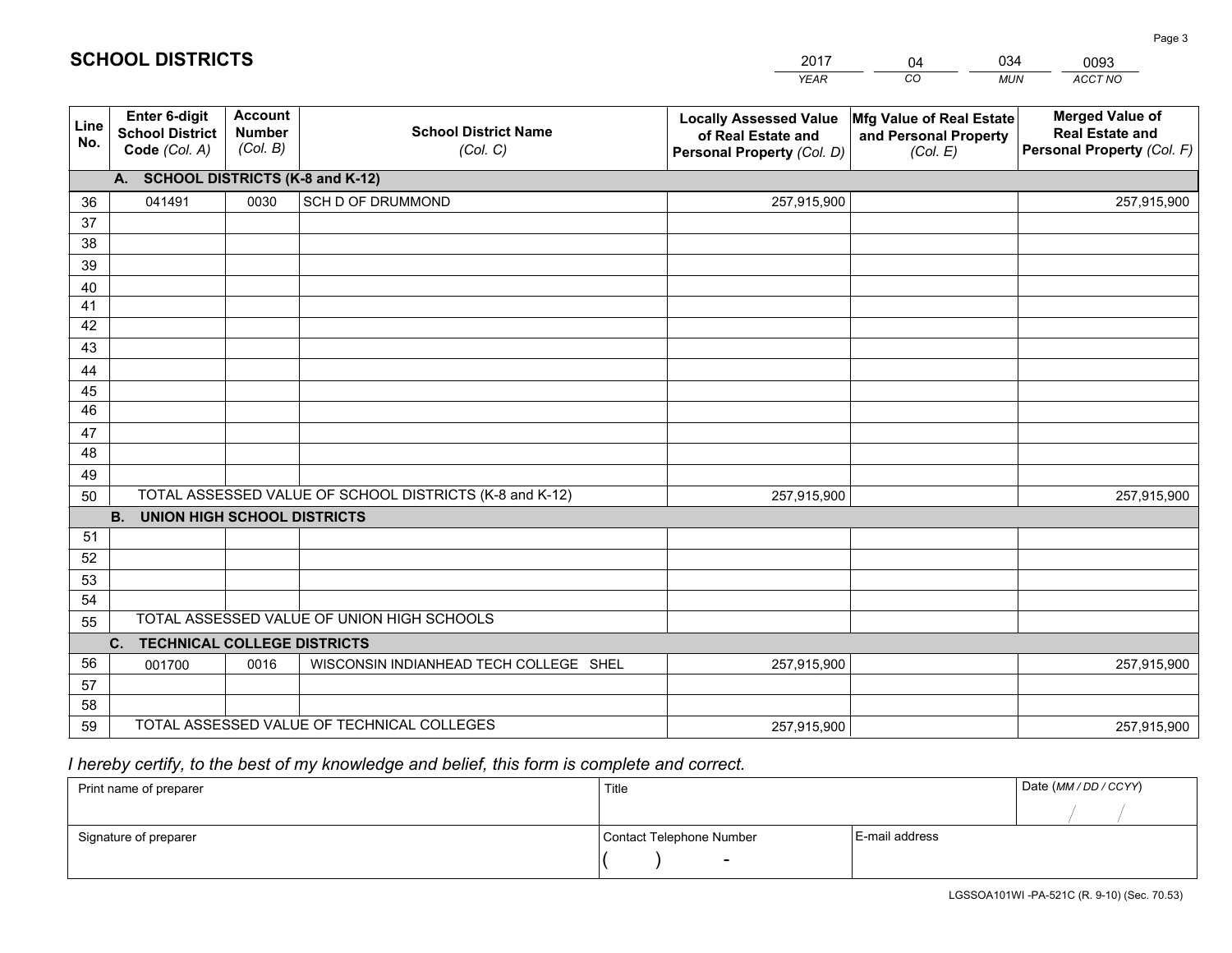#### **HIGHLIGHTS**

- 1. Complete the Statement of Assessment after the Board of Review. Reflect any changes made there.
- 2. Use black ink to complete.
- 3. Line 16 must equal Line 50, Col D.
- 4. Line 55 must equal the total of K-8 schools listed on lines 36-49. Do not include K-12 schools in this comparision.
- 5. Line 59, Col. D must equal Line 16.
- 6. Special District, School District and Technical College District values must include both real estate and personal property. Examples of Special districts are: town sanitary districts, public inland lake protection and rehabilitation districts, and metropolitan sewerage districts.
- 7. DO NOT INCLUDE Manufacturing property values.DOR will print these values on the final SOA.
- 8. Accuracy of this form is very important. The values reported directly affect the equalized value DOR calculates for school and special districts.

#### **Page 1:**

 If not prefilled, enter the tax year,county and municipal code,municipal type, municipal name and county name on the top of form.

Check the Amended box, if filing an amended / corrected SOA.

 Report the parcel count, acres and assessed value of taxable general property, total parcel count, (real and personal), total acres, and values from final figures set by the Board of Review.

- A. Real Estate land and improvements (buildings, etc.) is reported on lines 1 8, total line 9.
- B. Personal Property is reported on lines 11 14, Column D, total line 15.
- C. To complete this report, use the computer produced summary of the assessment roll that shows these amounts.
- D. Use whole numbers only.
- E. Add each line across and each column down to verify entries.

#### **Page 2:**

- A. Report Special Items (not subject to general property tax).
- 1. Private Forest Croplands and Managed Forest Lands are reported on lines 18,19, 20 and 21. Be sure to report assessed values **NOT** taxes.
- 2. You should have copies of the orders of entry, orders of withdrawal, etc., to update your assessment roll.
	- 3. Show hundredths of acres (e.g. 39.75).
- 4. Tax exempt lands are reported on line 22.
- 5. Omitted property and sec. 70.43, Wis. Stats., corrections of errors by assessor are reported on line 23. Report real estate and personal property separately. These should be for **prior years**, not something found on the current assessment roll after the board of review.
- B. Special District (Lines 24-35) Include the value of both real and personal property.
- The Department of Revenue (DOR) preprints much of the information regarding names and codes for schools, special districts,etc. If a district is not listed, enter the name and value only, DOR will enter the proper code.

## **Page 3 School Districts:**

Include the value of both real and personal property.

Report School District (regular, elementary, union high school, and technical college).

- 1. Regular (K-12) and Elementary (K-8) school values are reported on lines 36-49, total on line 50.
- 2. Union High School (UHS) (use only if elementary schools are listed on lines 36-49) are reported on lines 51-54. UHS total value (line 55) must equal to the total **elementary school** values reported on lines 36-49. Do notinclude K-12 schools in this comparison.
- 3. Technical College values are reported on lines 56-58, total on line 59.
- 4. Use the computer summary that shows these amounts to complete this report.

#### **This form is due the second Monday in June. File this report only after your Board of Review is complete.**

 *If you have questions: Return forms to:*

 Email: lgs@wisconsin.gov Wisconsin Department of RevenueCall:  $(608)$  266-2569 or  $(608)$  264-6892 Fax number: (608) 264-6887 PO Box 8971

Local Government Services Section 6-97 Madison WI 53708-8971

23845 COUNTY HIGHWAY M 23845 COUNTY HIGHWAY TOWN OF NAMAKAGON TOWN OF NAMAKAGON **JEFFREY RAETHER** JEFFREY RAETHER CABLE, WI 54821 CABLE, WI 54821

Σ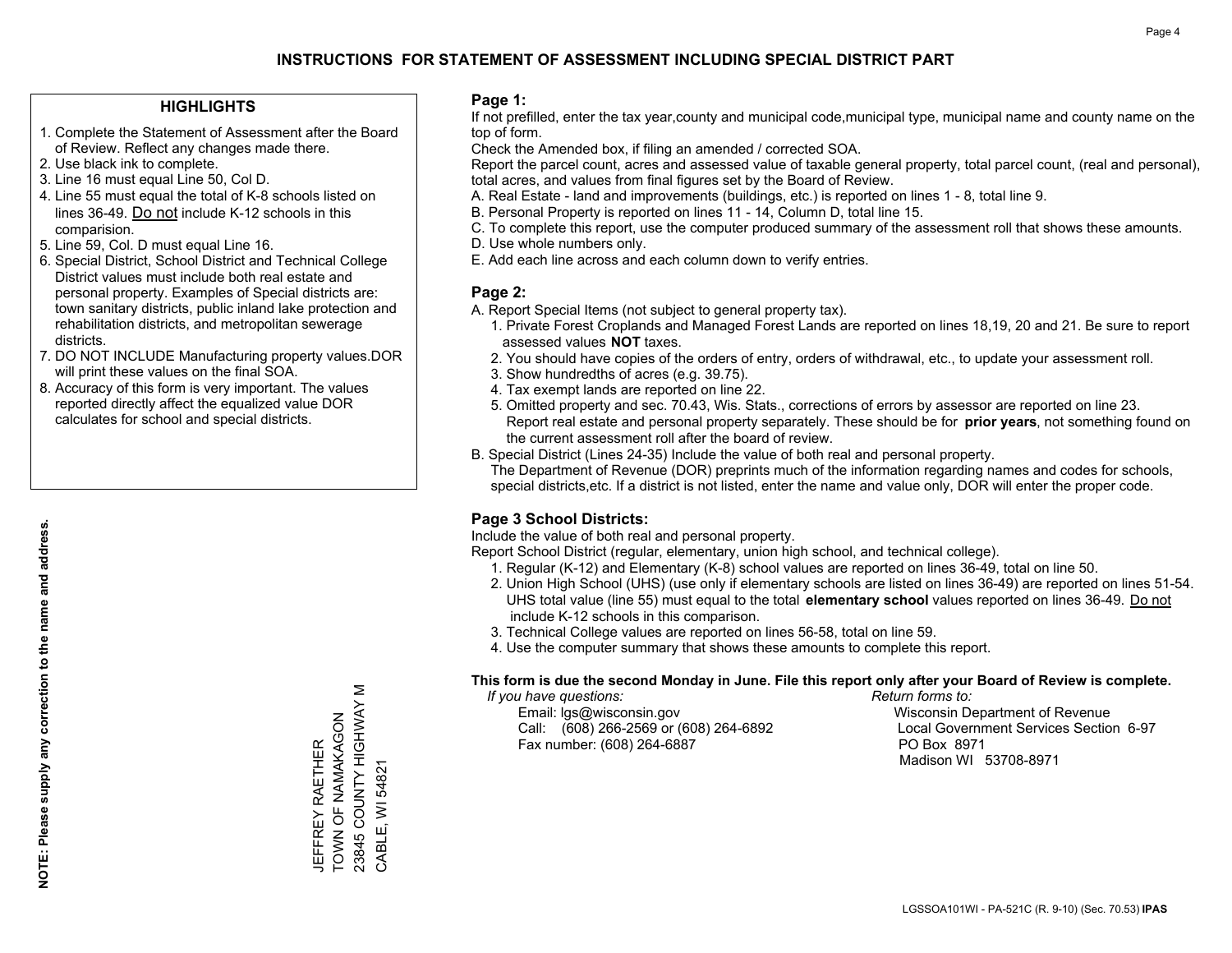**FINAL - EQUATED**

**STATEMENT OF ASSESSMENT FOR 2017** 

| 04  | 036.  | 0094    |
|-----|-------|---------|
| CO. | MI IN | ACCT NO |

|             | <b>FOR</b><br><b>TOWN OF</b><br>OF<br>Town - Village - City                                                                                                                                  | <b>ORIENTA</b><br><b>Municipality Name</b>           |          | <b>BAYFIELD COUNTY</b><br><b>County Name</b> |                                |                                        | WHEN COMPLETING THIS DOCUMENT<br>DO NOT WRITE OVER X's OR IN SHADED AREAS |
|-------------|----------------------------------------------------------------------------------------------------------------------------------------------------------------------------------------------|------------------------------------------------------|----------|----------------------------------------------|--------------------------------|----------------------------------------|---------------------------------------------------------------------------|
| Line<br>No. | <b>REAL ESTATE</b><br>(See Lines 18 - 22 for<br>other Real Estate)                                                                                                                           | PARCEL COUNT<br>TOTAL LAND IMPROVEMENTS NUMBERS ONLY |          | NO. OF ACRES<br><b>WHOLE</b>                 | <b>VALUE OF</b><br><b>LAND</b> | <b>VALUE OF</b><br><b>IMPROVEMENTS</b> | TOTAL VALUE OF LAND<br>AND IMPROVEMENTS                                   |
|             |                                                                                                                                                                                              | Col. A                                               | Col. B   | Col. C                                       | Col. D                         | Col. E                                 | Col. F                                                                    |
| -1          | <b>RESIDENTIAL - Class 1</b>                                                                                                                                                                 | 304                                                  | 237      | 511                                          | 11,120,900                     | 9,934,500                              | 21,055,400                                                                |
| 2           | <b>COMMERCIAL - Class 2</b>                                                                                                                                                                  | $\Omega$                                             | $\Omega$ | $\Omega$                                     | 0                              | $\Omega$                               | $\Omega$                                                                  |
| 3           | <b>MANUFACTURING - Class 3</b>                                                                                                                                                               | $\Omega$                                             | 0        | $\Omega$                                     | $\mathbf{0}$                   | $\Omega$                               | $\Omega$                                                                  |
| 4           | <b>AGRICULTURAL - Class 4</b>                                                                                                                                                                | 121                                                  |          | 2,515                                        | 273,800                        |                                        | 273,800                                                                   |
| 5           | <b>UNDEVELOPED - Class 5</b>                                                                                                                                                                 | 152                                                  |          | 1,667                                        | 362,600                        |                                        | 362,600                                                                   |
| 6           | AGRICULTURAL FOREST - Class 5m                                                                                                                                                               | 94                                                   |          | 2,034                                        | 1,025,500                      |                                        | 1,025,500                                                                 |
| 7           | FOREST LANDS - Class 6                                                                                                                                                                       | 678                                                  |          | 16,366                                       | 15,917,300                     |                                        | 15,917,300                                                                |
| 8           | OTHER - Class 7                                                                                                                                                                              | 6                                                    | 6        | 12                                           | 38,700                         | 401,400                                | 440,100                                                                   |
| 9           | TOTAL - ALL COLUMNS                                                                                                                                                                          | 1,355                                                | 243      | 23,105                                       | 28,738,800                     | 10,335,900                             | 39,074,700                                                                |
| 10          | NUMBER OF PERSONAL PROPERTY ACCOUNTS IN ROLL                                                                                                                                                 |                                                      |          | 11                                           | <b>LOCALLY ASSESSED</b>        | <b>MANUFACTURING</b>                   | <b>MERGED</b>                                                             |
| 11          | BOATS AND OTHER WATERCRAFT NOT EXEMPT - Code 1                                                                                                                                               |                                                      |          |                                              | 0                              | 0                                      | $\mathbf 0$                                                               |
| 12          | MACHINERY, TOOLS AND PATTERNS - Code 2                                                                                                                                                       |                                                      |          |                                              | $\Omega$                       | $\Omega$                               | 0                                                                         |
| 13          | FURNITURE, FIXTURES AND EQUIPMENT - Code 3                                                                                                                                                   |                                                      |          |                                              | $\Omega$                       | $\Omega$                               | $\mathbf 0$                                                               |
| 14          | ALL OTHER PERSONAL PROPERTY NOT EXEMPT - Codes 4A, 4B, 4C                                                                                                                                    |                                                      |          |                                              | 179,350                        | $\mathbf 0$                            | 179,350                                                                   |
| 15          | TOTAL OF PERSONAL PROPERTY NOT EXEMPT (Total of Lines 11-14)                                                                                                                                 | $\Omega$                                             | 179,350  |                                              |                                |                                        |                                                                           |
| 16          | AGGREGATE ASSESSED VALUE OF ALL PROPERTY SUBJECT TO THE GENERAL PROPERTY TAX (Total of Lines 9F and 15F)<br>MUST EQUAL TOTAL VALUE OF THE SCHOOL DISTRICTS (K-12 PLUS K-8) - Line 50, Col. F |                                                      |          |                                              |                                |                                        | 39,254,050                                                                |
| 17          | Name of Assessor<br>Telephone #<br><b>BOARD OF REVIEW</b><br>DATE OF FINAL ADJOURNMENT<br>NORTH WI ASSESSMENT SERVICE<br>09/14/2017                                                          |                                                      |          |                                              |                                |                                        | (715) 779-3088                                                            |

REMARKS

The Assessment Ratio to be used in calculating the estimated Fair Market Value on tax bills for this tax district is .970765057

This ratio should be used to convert assessed values to "Calculate Equalized Values" in Step 1 of the Lottery and Gaming Credit Calculations.<br>This ratio should be used in the "Computation of Tax Equivalent" schedule of the Commission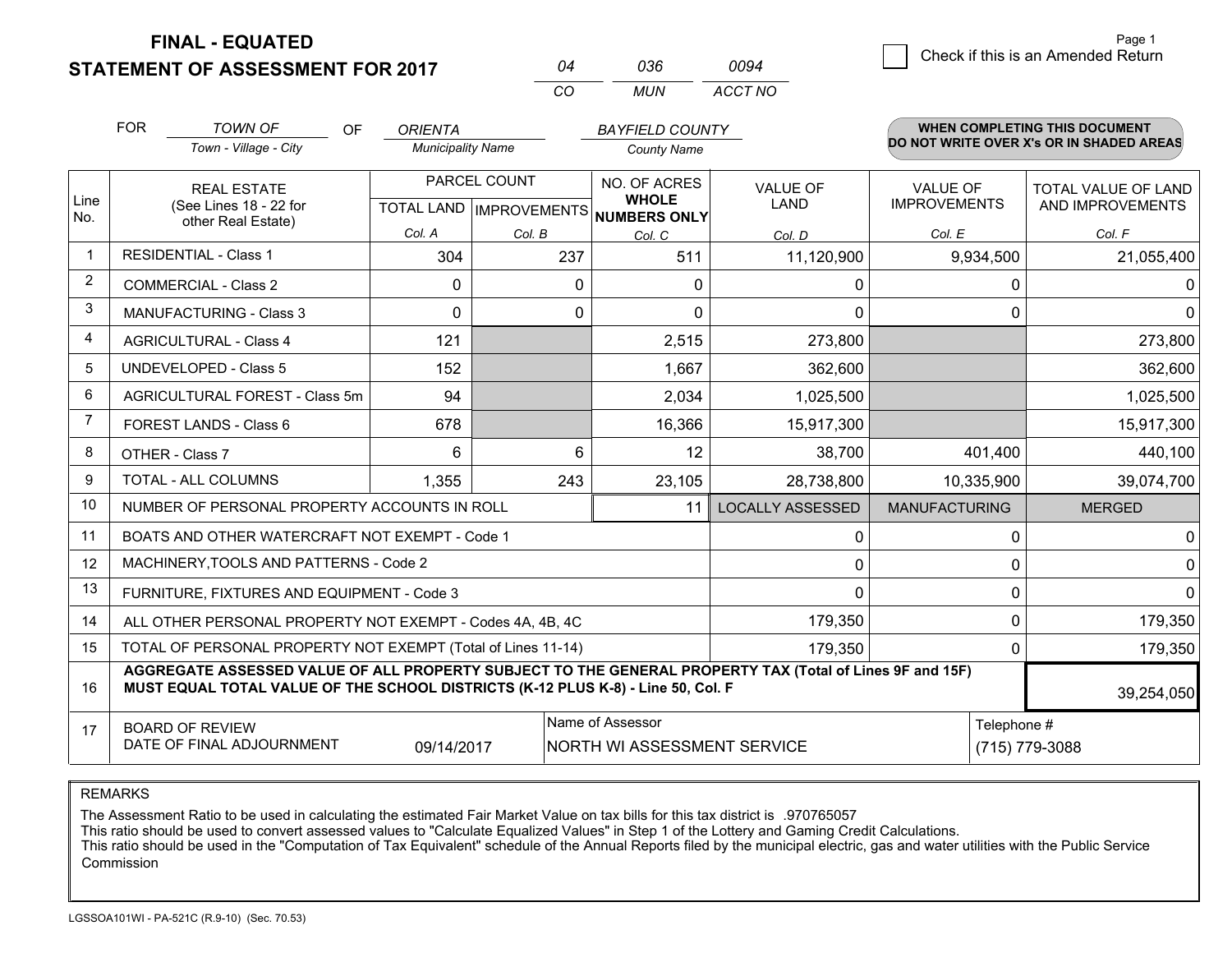*YEAR CO MUN ACCT NO* <sup>2017</sup> <sup>04</sup> <sup>036</sup> <sup>0094</sup> Page 2

Do not confuse FOREST LANDS (Line 7) with FOREST CROPS (in this section) - They are **NOT** the same

| Private Forest Crop - Reg Class @ 10¢ per acre |                       |                                                              |                                               |                                                               | Private Forest Crop - Reg Class @ \$2.52 per acre                                                                                                                                                                                                                                                                                                                                                                            |                                                                              |                    |                               |                                                                                                                                                                                                        |
|------------------------------------------------|-----------------------|--------------------------------------------------------------|-----------------------------------------------|---------------------------------------------------------------|------------------------------------------------------------------------------------------------------------------------------------------------------------------------------------------------------------------------------------------------------------------------------------------------------------------------------------------------------------------------------------------------------------------------------|------------------------------------------------------------------------------|--------------------|-------------------------------|--------------------------------------------------------------------------------------------------------------------------------------------------------------------------------------------------------|
|                                                |                       |                                                              |                                               |                                                               | (d) PARCELS                                                                                                                                                                                                                                                                                                                                                                                                                  |                                                                              | (e) ACRES          |                               | (f) ASSESSED VALUE                                                                                                                                                                                     |
|                                                |                       |                                                              |                                               |                                                               |                                                                                                                                                                                                                                                                                                                                                                                                                              |                                                                              | 40                 |                               | 40.000                                                                                                                                                                                                 |
|                                                |                       |                                                              |                                               |                                                               |                                                                                                                                                                                                                                                                                                                                                                                                                              | Entered Before 2005 Managed Forest - Ferrous Mining CLOSED @ \$8.27 per acre |                    |                               |                                                                                                                                                                                                        |
| (a) PARCELS                                    | (b) ACRES             |                                                              |                                               |                                                               |                                                                                                                                                                                                                                                                                                                                                                                                                              |                                                                              | (f) ASSESSED VALUE |                               |                                                                                                                                                                                                        |
|                                                |                       |                                                              |                                               |                                                               |                                                                                                                                                                                                                                                                                                                                                                                                                              |                                                                              |                    |                               |                                                                                                                                                                                                        |
|                                                |                       |                                                              |                                               |                                                               |                                                                                                                                                                                                                                                                                                                                                                                                                              |                                                                              |                    |                               |                                                                                                                                                                                                        |
| (a) PARCELS                                    |                       |                                                              |                                               |                                                               | (d) PARCELS                                                                                                                                                                                                                                                                                                                                                                                                                  |                                                                              | (e) ACRES          |                               | (f) ASSESSED VALUE                                                                                                                                                                                     |
| 57                                             | 1.890.29<br>1,948,900 |                                                              |                                               | 77                                                            |                                                                                                                                                                                                                                                                                                                                                                                                                              | 2,722.14                                                                     |                    | 2,744,600                     |                                                                                                                                                                                                        |
| Entered After 2004 Managed Forest - OPEN @     |                       |                                                              |                                               | Entered After 2004 Managed Forest - CLOSED @ \$10.68 per acre |                                                                                                                                                                                                                                                                                                                                                                                                                              |                                                                              |                    |                               |                                                                                                                                                                                                        |
| (a) PARCELS                                    |                       |                                                              |                                               |                                                               | (d) PARCELS                                                                                                                                                                                                                                                                                                                                                                                                                  |                                                                              | (e) ACRES          |                               | (f) ASSESSED VALUE                                                                                                                                                                                     |
|                                                |                       |                                                              |                                               |                                                               |                                                                                                                                                                                                                                                                                                                                                                                                                              |                                                                              |                    |                               |                                                                                                                                                                                                        |
| 17                                             |                       |                                                              |                                               |                                                               | 27                                                                                                                                                                                                                                                                                                                                                                                                                           |                                                                              | 867.48             |                               | 874,500                                                                                                                                                                                                |
|                                                |                       |                                                              |                                               |                                                               | (d) County (NOT FOREST CROP) Acres                                                                                                                                                                                                                                                                                                                                                                                           |                                                                              | (e) Other Acres    |                               |                                                                                                                                                                                                        |
|                                                |                       |                                                              |                                               | 983.5                                                         |                                                                                                                                                                                                                                                                                                                                                                                                                              |                                                                              | 91.82              |                               | 95.61                                                                                                                                                                                                  |
|                                                |                       |                                                              |                                               |                                                               |                                                                                                                                                                                                                                                                                                                                                                                                                              |                                                                              |                    |                               |                                                                                                                                                                                                        |
|                                                |                       |                                                              |                                               |                                                               |                                                                                                                                                                                                                                                                                                                                                                                                                              |                                                                              |                    |                               | (c2) PERSONAL                                                                                                                                                                                          |
|                                                |                       |                                                              |                                               |                                                               |                                                                                                                                                                                                                                                                                                                                                                                                                              |                                                                              |                    |                               |                                                                                                                                                                                                        |
|                                                |                       |                                                              |                                               |                                                               |                                                                                                                                                                                                                                                                                                                                                                                                                              |                                                                              |                    |                               |                                                                                                                                                                                                        |
| (d) REAL ESTATE                                |                       |                                                              |                                               |                                                               | (f1) REAL ESTATE                                                                                                                                                                                                                                                                                                                                                                                                             |                                                                              |                    | (f2) PERSONAL                 |                                                                                                                                                                                                        |
|                                                |                       |                                                              |                                               |                                                               |                                                                                                                                                                                                                                                                                                                                                                                                                              |                                                                              |                    |                               |                                                                                                                                                                                                        |
|                                                | (a) PARCELS           | (a) County Forest Cropland Acres<br>4,720<br>(a) REAL ESTATE | (b) ACRES<br>(b) ACRES<br>(b) ACRES<br>514.78 | (b) Federal Acres                                             | (c) ASSESSED VALUE<br>Private Forest Crop - Special Class @ 20¢ per acre<br>(c) ASSESSED VALUE<br>Entered Before 2005 Managed Forest - OPEN @ \$.79 per acre<br>(c) ASSESSED VALUE<br>\$2.14 per acre<br>(c) ASSESSED VALUE<br>515,400<br>Assessed Value of Omitted Property From Prior Years (Sec. 70.44)<br>(b) PERSONAL<br>Manufacturing Equated Value of Omitted Property From Prior Years (Sec. 70.995)<br>(e) PERSONAL | (c) State Acres                                                              | (d) PARCELS        | (e) ACRES<br>(c1) REAL ESTATE | Entered Before 2005 Managed Forest - CLOSED @ \$1.87 per acre<br>Assessed Value of Sec. 70.43 Corrections of Errors by Assessors<br>Mfg. Equated Value of Sec.70.43 Corrections of Errors by Assessors |

# **SPECIAL DISTRICTS**

| Line<br>No. | Enter 6-digit<br>Special District<br>Code (Col. A) | <b>Account</b><br><b>Number</b> | <b>Special District Name</b> | <b>Locally Assessed Value</b><br>of Real Estate and | Mfg Value of Real Estate<br>and Personal Property | <b>Merged Value of</b><br><b>Real Estate and</b><br>Personal Property (Col. F) |
|-------------|----------------------------------------------------|---------------------------------|------------------------------|-----------------------------------------------------|---------------------------------------------------|--------------------------------------------------------------------------------|
|             |                                                    | (Col. B)                        | (Col. C)                     | Personal Property (Col. D)                          | (Col. E)                                          |                                                                                |
| 24          |                                                    |                                 |                              |                                                     |                                                   |                                                                                |
| 25          |                                                    |                                 |                              |                                                     |                                                   |                                                                                |
| 26          |                                                    |                                 |                              |                                                     |                                                   |                                                                                |
| 27          |                                                    |                                 |                              |                                                     |                                                   |                                                                                |
| 28          |                                                    |                                 |                              |                                                     |                                                   |                                                                                |
| 29          |                                                    |                                 |                              |                                                     |                                                   |                                                                                |
| 30          |                                                    |                                 |                              |                                                     |                                                   |                                                                                |
| 31          |                                                    |                                 |                              |                                                     |                                                   |                                                                                |
| 32          |                                                    |                                 |                              |                                                     |                                                   |                                                                                |
| 33          |                                                    |                                 |                              |                                                     |                                                   |                                                                                |
| 34          |                                                    |                                 |                              |                                                     |                                                   |                                                                                |
| 35          |                                                    |                                 |                              |                                                     |                                                   |                                                                                |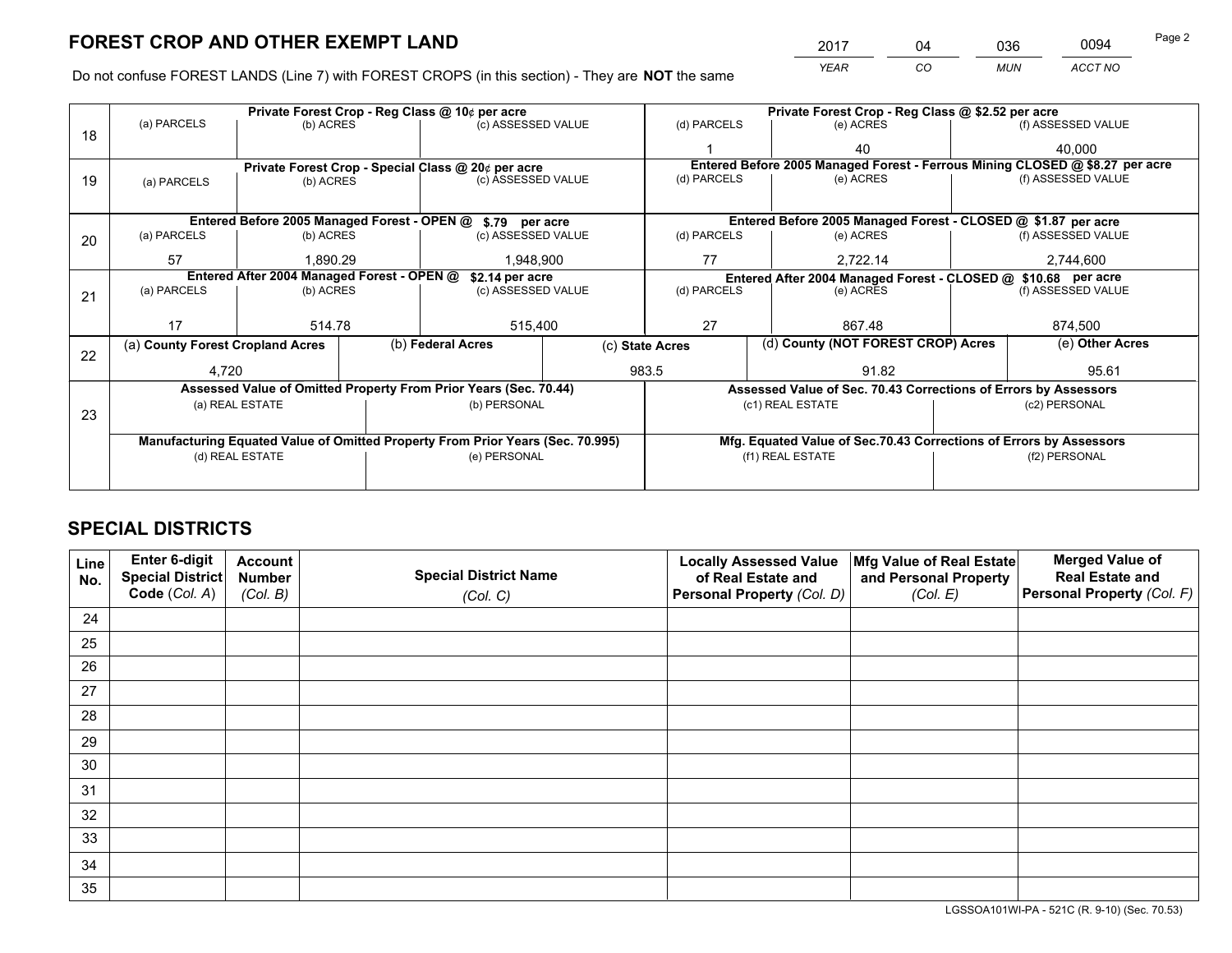|                 |                                                          |                                             |                                                         | <b>YEAR</b>                                                                       | CO<br><b>MUN</b>                                              | ACCT NO                                                                        |
|-----------------|----------------------------------------------------------|---------------------------------------------|---------------------------------------------------------|-----------------------------------------------------------------------------------|---------------------------------------------------------------|--------------------------------------------------------------------------------|
| Line<br>No.     | Enter 6-digit<br><b>School District</b><br>Code (Col. A) | <b>Account</b><br><b>Number</b><br>(Col. B) | <b>School District Name</b><br>(Col. C)                 | <b>Locally Assessed Value</b><br>of Real Estate and<br>Personal Property (Col. D) | Mfg Value of Real Estate<br>and Personal Property<br>(Col. E) | <b>Merged Value of</b><br><b>Real Estate and</b><br>Personal Property (Col. F) |
|                 | A. SCHOOL DISTRICTS (K-8 and K-12)                       |                                             |                                                         |                                                                                   |                                                               |                                                                                |
| 36              | 044522                                                   | 0031                                        | SCH D OF SOUTH SHORE (PORT WING)                        | 39,254,050                                                                        |                                                               | 39,254,050                                                                     |
| 37              |                                                          |                                             |                                                         |                                                                                   |                                                               |                                                                                |
| 38              |                                                          |                                             |                                                         |                                                                                   |                                                               |                                                                                |
| 39              |                                                          |                                             |                                                         |                                                                                   |                                                               |                                                                                |
| 40              |                                                          |                                             |                                                         |                                                                                   |                                                               |                                                                                |
| 41<br>42        |                                                          |                                             |                                                         |                                                                                   |                                                               |                                                                                |
| 43              |                                                          |                                             |                                                         |                                                                                   |                                                               |                                                                                |
| 44              |                                                          |                                             |                                                         |                                                                                   |                                                               |                                                                                |
| 45              |                                                          |                                             |                                                         |                                                                                   |                                                               |                                                                                |
| $\overline{46}$ |                                                          |                                             |                                                         |                                                                                   |                                                               |                                                                                |
| 47              |                                                          |                                             |                                                         |                                                                                   |                                                               |                                                                                |
| 48              |                                                          |                                             |                                                         |                                                                                   |                                                               |                                                                                |
| 49              |                                                          |                                             |                                                         |                                                                                   |                                                               |                                                                                |
| 50              |                                                          |                                             | TOTAL ASSESSED VALUE OF SCHOOL DISTRICTS (K-8 and K-12) | 39,254,050                                                                        |                                                               | 39,254,050                                                                     |
|                 | <b>B.</b><br><b>UNION HIGH SCHOOL DISTRICTS</b>          |                                             |                                                         |                                                                                   |                                                               |                                                                                |
| 51              |                                                          |                                             |                                                         |                                                                                   |                                                               |                                                                                |
| 52              |                                                          |                                             |                                                         |                                                                                   |                                                               |                                                                                |
| 53              |                                                          |                                             |                                                         |                                                                                   |                                                               |                                                                                |
| 54              |                                                          |                                             |                                                         |                                                                                   |                                                               |                                                                                |
| 55              |                                                          |                                             | TOTAL ASSESSED VALUE OF UNION HIGH SCHOOLS              |                                                                                   |                                                               |                                                                                |
|                 | C. TECHNICAL COLLEGE DISTRICTS                           |                                             |                                                         |                                                                                   |                                                               |                                                                                |
| 56              | 001700                                                   | 0016                                        | WISCONSIN INDIANHEAD TECH COLLEGE SHEL                  | 39,254,050                                                                        |                                                               | 39,254,050                                                                     |
| 57<br>58        |                                                          |                                             |                                                         |                                                                                   |                                                               |                                                                                |
| 59              |                                                          |                                             | TOTAL ASSESSED VALUE OF TECHNICAL COLLEGES              | 39,254,050                                                                        |                                                               | 39,254,050                                                                     |
|                 |                                                          |                                             |                                                         |                                                                                   |                                                               |                                                                                |

04

036

 *I hereby certify, to the best of my knowledge and belief, this form is complete and correct.*

**SCHOOL DISTRICTS**

| Print name of preparer | Title                    |                | Date (MM / DD / CCYY) |
|------------------------|--------------------------|----------------|-----------------------|
|                        |                          |                |                       |
| Signature of preparer  | Contact Telephone Number | E-mail address |                       |
|                        | $\overline{\phantom{a}}$ |                |                       |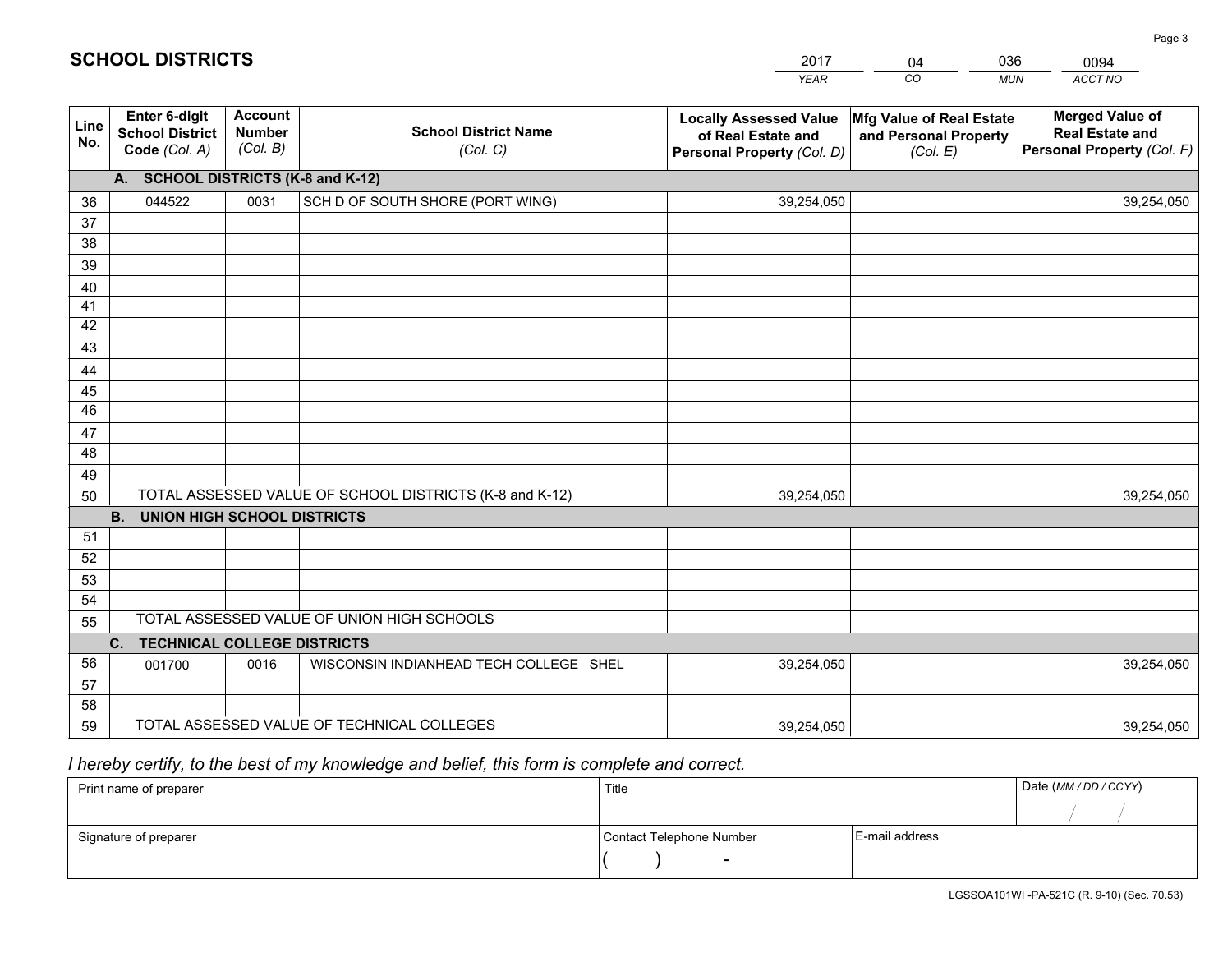### **HIGHLIGHTS**

- 1. Complete the Statement of Assessment after the Board of Review. Reflect any changes made there.
- 2. Use black ink to complete.
- 3. Line 16 must equal Line 50, Col D.
- 4. Line 55 must equal the total of K-8 schools listed on lines 36-49. Do not include K-12 schools in this comparision.
- 5. Line 59, Col. D must equal Line 16.
- 6. Special District, School District and Technical College District values must include both real estate and personal property. Examples of Special districts are: town sanitary districts, public inland lake protection and rehabilitation districts, and metropolitan sewerage districts.
- 7. DO NOT INCLUDE Manufacturing property values.DOR will print these values on the final SOA.

CLYDE CLAUSON TOWN OF ORIENTA 81475 EVERGREEN RD PORT WING, WI 54865

CLYDE CLAUSON<br>TOWN OF ORIENTA

81475 EVERGREEN RD PORT WING, WI 54865

 8. Accuracy of this form is very important. The values reported directly affect the equalized value DOR calculates for school and special districts.

### **Page 1:**

 If not prefilled, enter the tax year,county and municipal code,municipal type, municipal name and county name on the top of form.

Check the Amended box, if filing an amended / corrected SOA.

 Report the parcel count, acres and assessed value of taxable general property, total parcel count, (real and personal), total acres, and values from final figures set by the Board of Review.

- A. Real Estate land and improvements (buildings, etc.) is reported on lines 1 8, total line 9.
- B. Personal Property is reported on lines 11 14, Column D, total line 15.
- C. To complete this report, use the computer produced summary of the assessment roll that shows these amounts.
- D. Use whole numbers only.
- E. Add each line across and each column down to verify entries.

### **Page 2:**

- A. Report Special Items (not subject to general property tax).
- 1. Private Forest Croplands and Managed Forest Lands are reported on lines 18,19, 20 and 21. Be sure to report assessed values **NOT** taxes.
- 2. You should have copies of the orders of entry, orders of withdrawal, etc., to update your assessment roll.
	- 3. Show hundredths of acres (e.g. 39.75).
- 4. Tax exempt lands are reported on line 22.
- 5. Omitted property and sec. 70.43, Wis. Stats., corrections of errors by assessor are reported on line 23. Report real estate and personal property separately. These should be for **prior years**, not something found on the current assessment roll after the board of review.
- B. Special District (Lines 24-35) Include the value of both real and personal property.

 The Department of Revenue (DOR) preprints much of the information regarding names and codes for schools, special districts,etc. If a district is not listed, enter the name and value only, DOR will enter the proper code.

## **Page 3 School Districts:**

Include the value of both real and personal property.

Report School District (regular, elementary, union high school, and technical college).

- 1. Regular (K-12) and Elementary (K-8) school values are reported on lines 36-49, total on line 50.
- 2. Union High School (UHS) (use only if elementary schools are listed on lines 36-49) are reported on lines 51-54. UHS total value (line 55) must equal to the total **elementary school** values reported on lines 36-49. Do notinclude K-12 schools in this comparison.
- 3. Technical College values are reported on lines 56-58, total on line 59.
- 4. Use the computer summary that shows these amounts to complete this report.

#### **This form is due the second Monday in June. File this report only after your Board of Review is complete.**

 *If you have questions: Return forms to:*

 Email: lgs@wisconsin.gov Wisconsin Department of RevenueCall:  $(608)$  266-2569 or  $(608)$  264-6892 Fax number: (608) 264-6887 PO Box 8971

Local Government Services Section 6-97 Madison WI 53708-8971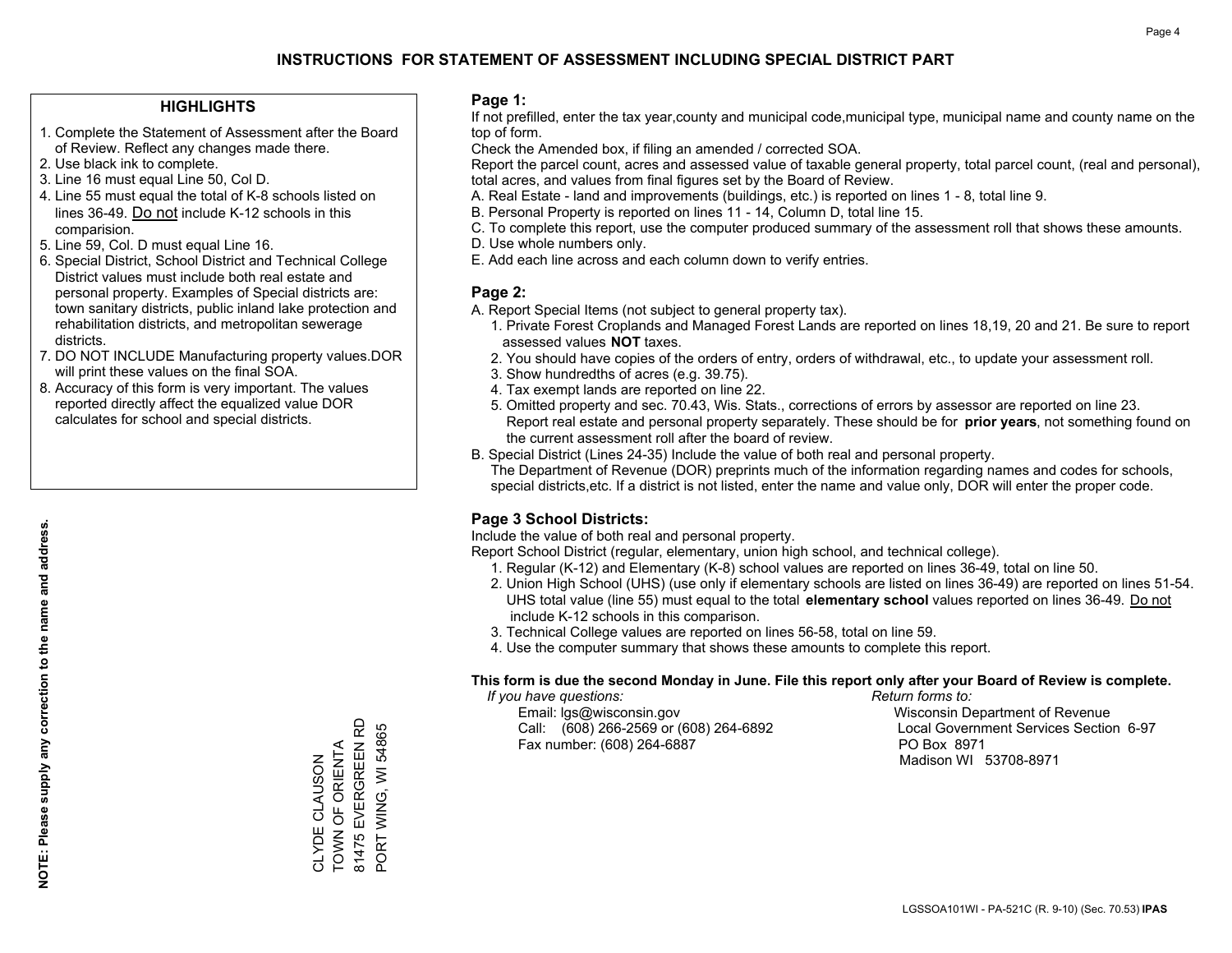**FINAL - EQUATED**

**STATEMENT OF ASSESSMENT FOR 2017** 

| በ4  | กาล | 0095    |
|-----|-----|---------|
| CO. | MUN | ACCT NO |

|             | <b>FOR</b>                                                                                                                                                                                   | <b>TOWN OF</b><br><b>OF</b>                               | <b>OULU</b>              |              | <b>BAYFIELD COUNTY</b>                              |                         |                      | <b>WHEN COMPLETING THIS DOCUMENT</b>     |
|-------------|----------------------------------------------------------------------------------------------------------------------------------------------------------------------------------------------|-----------------------------------------------------------|--------------------------|--------------|-----------------------------------------------------|-------------------------|----------------------|------------------------------------------|
|             |                                                                                                                                                                                              | Town - Village - City                                     | <b>Municipality Name</b> |              | <b>County Name</b>                                  |                         |                      | DO NOT WRITE OVER X's OR IN SHADED AREAS |
|             |                                                                                                                                                                                              | <b>REAL ESTATE</b>                                        |                          | PARCEL COUNT | NO. OF ACRES                                        | <b>VALUE OF</b>         | <b>VALUE OF</b>      | TOTAL VALUE OF LAND                      |
| Line<br>No. |                                                                                                                                                                                              | (See Lines 18 - 22 for<br>other Real Estate)              |                          |              | <b>WHOLE</b><br>TOTAL LAND MPROVEMENTS NUMBERS ONLY | <b>LAND</b>             | <b>IMPROVEMENTS</b>  | AND IMPROVEMENTS                         |
|             |                                                                                                                                                                                              |                                                           | Col. A                   | Col. B       | Col. C                                              | Col. D                  | Col. E               | Col. F                                   |
| $\mathbf 1$ |                                                                                                                                                                                              | <b>RESIDENTIAL - Class 1</b>                              | 298                      | 286          | 647                                                 | 625,900                 | 18,106,500           | 18,732,400                               |
| 2           |                                                                                                                                                                                              | <b>COMMERCIAL - Class 2</b>                               | 4                        | 2            | 50                                                  | 49,600                  | 522,100              | 571,700                                  |
| 3           |                                                                                                                                                                                              | <b>MANUFACTURING - Class 3</b>                            | 0                        | 0            | 0                                                   | 0                       | 0                    | $\Omega$                                 |
| 4           |                                                                                                                                                                                              | <b>AGRICULTURAL - Class 4</b>                             | 470                      |              | 9,192                                               | 901,250                 |                      | 901,250                                  |
| 5           |                                                                                                                                                                                              | <b>UNDEVELOPED - Class 5</b>                              | 219                      |              | 916                                                 | 90,500                  |                      | 90,500                                   |
| 6           |                                                                                                                                                                                              | AGRICULTURAL FOREST - Class 5m                            | 145                      |              | 2,594                                               | 1,611,700               |                      | 1,611,700                                |
| 7           | FOREST LANDS - Class 6                                                                                                                                                                       |                                                           | 363                      |              | 8,131                                               | 10,105,100              |                      | 10,105,100                               |
| 8           |                                                                                                                                                                                              | OTHER - Class 7                                           | 22                       | 22           | 38                                                  | 32,200                  | 1,122,400            | 1,154,600                                |
| 9           |                                                                                                                                                                                              | TOTAL - ALL COLUMNS                                       | 1,521                    | 310          | 21,568                                              | 13,416,250              | 19,751,000           | 33, 167, 250                             |
| 10          |                                                                                                                                                                                              | NUMBER OF PERSONAL PROPERTY ACCOUNTS IN ROLL              |                          |              | 4                                                   | <b>LOCALLY ASSESSED</b> | <b>MANUFACTURING</b> | <b>MERGED</b>                            |
| 11          |                                                                                                                                                                                              | BOATS AND OTHER WATERCRAFT NOT EXEMPT - Code 1            |                          |              |                                                     | 0                       | 0                    | $\overline{0}$                           |
| 12          |                                                                                                                                                                                              | MACHINERY, TOOLS AND PATTERNS - Code 2                    |                          |              |                                                     | $\Omega$                | 0                    | $\overline{0}$                           |
| 13          |                                                                                                                                                                                              | FURNITURE, FIXTURES AND EQUIPMENT - Code 3                |                          |              |                                                     | 980                     | 0                    | 980                                      |
| 14          |                                                                                                                                                                                              | ALL OTHER PERSONAL PROPERTY NOT EXEMPT - Codes 4A, 4B, 4C |                          |              |                                                     | 34,000                  | 0                    | 34,000                                   |
| 15          | TOTAL OF PERSONAL PROPERTY NOT EXEMPT (Total of Lines 11-14)<br>34,980                                                                                                                       |                                                           |                          |              |                                                     |                         | 0                    | 34,980                                   |
| 16          | AGGREGATE ASSESSED VALUE OF ALL PROPERTY SUBJECT TO THE GENERAL PROPERTY TAX (Total of Lines 9F and 15F)<br>MUST EQUAL TOTAL VALUE OF THE SCHOOL DISTRICTS (K-12 PLUS K-8) - Line 50, Col. F |                                                           |                          |              |                                                     |                         | 33,202,230           |                                          |
| 17          |                                                                                                                                                                                              | <b>BOARD OF REVIEW</b>                                    |                          |              | Name of Assessor                                    |                         | Telephone #          |                                          |
|             |                                                                                                                                                                                              | DATE OF FINAL ADJOURNMENT                                 | 05/30/2017               |              | <b>GEORGE GOETSCH</b>                               |                         |                      | (715) 372-4702                           |

REMARKS

The Assessment Ratio to be used in calculating the estimated Fair Market Value on tax bills for this tax district is 1.044279181

This ratio should be used to convert assessed values to "Calculate Equalized Values" in Step 1 of the Lottery and Gaming Credit Calculations.<br>This ratio should be used in the "Computation of Tax Equivalent" schedule of the Commission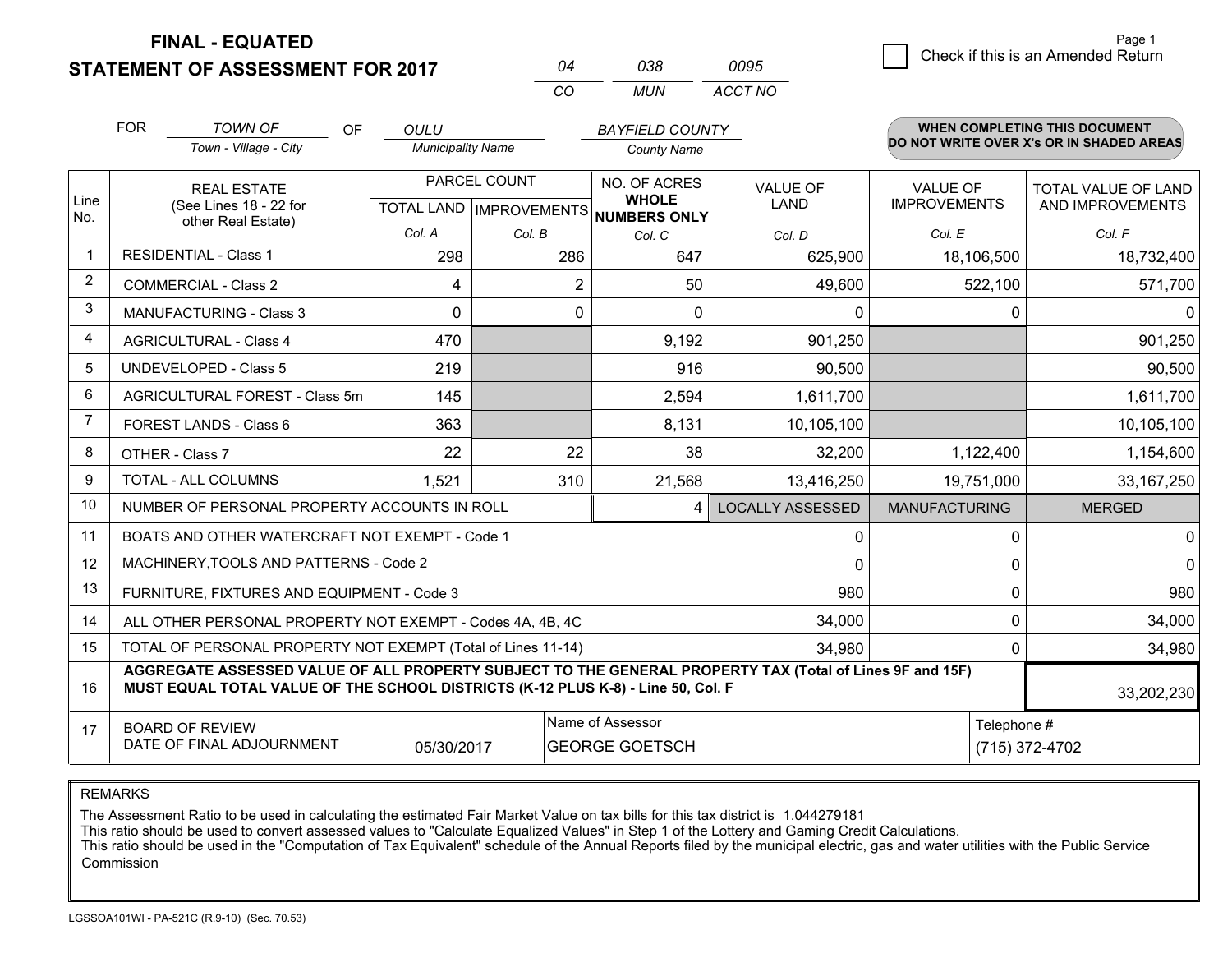*YEAR CO MUN ACCT NO* <sup>2017</sup> <sup>04</sup> <sup>038</sup> <sup>0095</sup>

Do not confuse FOREST LANDS (Line 7) with FOREST CROPS (in this section) - They are **NOT** the same

|    |                                                                                |                 |  | Private Forest Crop - Reg Class @ 10¢ per acre                   |             | Private Forest Crop - Reg Class @ \$2.52 per acre                  |                                                                              |         |                    |  |
|----|--------------------------------------------------------------------------------|-----------------|--|------------------------------------------------------------------|-------------|--------------------------------------------------------------------|------------------------------------------------------------------------------|---------|--------------------|--|
| 18 | (a) PARCELS                                                                    | (b) ACRES       |  | (c) ASSESSED VALUE                                               |             | (d) PARCELS                                                        | (e) ACRES                                                                    |         | (f) ASSESSED VALUE |  |
|    |                                                                                |                 |  |                                                                  |             |                                                                    |                                                                              |         |                    |  |
|    | Private Forest Crop - Special Class @ 20¢ per acre                             |                 |  |                                                                  |             |                                                                    | Entered Before 2005 Managed Forest - Ferrous Mining CLOSED @ \$8.27 per acre |         |                    |  |
| 19 | (c) ASSESSED VALUE<br>(b) ACRES<br>(a) PARCELS                                 |                 |  | (d) PARCELS                                                      | (e) ACRES   |                                                                    | (f) ASSESSED VALUE                                                           |         |                    |  |
|    |                                                                                |                 |  |                                                                  |             |                                                                    |                                                                              |         |                    |  |
|    |                                                                                |                 |  | Entered Before 2005 Managed Forest - OPEN @ \$.79 per acre       |             |                                                                    | Entered Before 2005 Managed Forest - CLOSED @ \$1.87 per acre                |         |                    |  |
| 20 | (a) PARCELS                                                                    | (b) ACRES       |  | (c) ASSESSED VALUE                                               |             | (d) PARCELS                                                        | (e) ACRES                                                                    |         | (f) ASSESSED VALUE |  |
|    | 2                                                                              | 58.83<br>73,500 |  |                                                                  | 14          | 512.49                                                             |                                                                              | 643,200 |                    |  |
|    | Entered After 2004 Managed Forest - OPEN @                                     |                 |  | \$2.14 per acre                                                  |             | Entered After 2004 Managed Forest - CLOSED @ \$10.68 per acre      |                                                                              |         |                    |  |
| 21 | (a) PARCELS                                                                    | (b) ACRES       |  | (c) ASSESSED VALUE                                               | (d) PARCELS |                                                                    | (e) ACRES                                                                    |         |                    |  |
|    |                                                                                |                 |  |                                                                  |             |                                                                    |                                                                              |         |                    |  |
|    | 3                                                                              | 117.4           |  | 146,800                                                          |             | 9                                                                  | 278                                                                          |         | 347,600            |  |
| 22 | (a) County Forest Cropland Acres                                               |                 |  | (b) Federal Acres                                                |             | (c) State Acres                                                    | (d) County (NOT FOREST CROP) Acres                                           |         | (e) Other Acres    |  |
|    |                                                                                |                 |  |                                                                  |             |                                                                    | 22.47                                                                        | 154.04  |                    |  |
|    |                                                                                |                 |  | Assessed Value of Omitted Property From Prior Years (Sec. 70.44) |             | Assessed Value of Sec. 70.43 Corrections of Errors by Assessors    |                                                                              |         |                    |  |
| 23 |                                                                                | (a) REAL ESTATE |  | (b) PERSONAL                                                     |             |                                                                    | (c1) REAL ESTATE                                                             |         | (c2) PERSONAL      |  |
|    |                                                                                |                 |  |                                                                  |             |                                                                    |                                                                              |         |                    |  |
|    | Manufacturing Equated Value of Omitted Property From Prior Years (Sec. 70.995) |                 |  |                                                                  |             | Mfg. Equated Value of Sec.70.43 Corrections of Errors by Assessors |                                                                              |         |                    |  |
|    | (d) REAL ESTATE                                                                |                 |  | (e) PERSONAL                                                     |             |                                                                    | (f1) REAL ESTATE                                                             |         | (f2) PERSONAL      |  |
|    |                                                                                |                 |  |                                                                  |             |                                                                    |                                                                              |         |                    |  |

# **SPECIAL DISTRICTS**

| Line<br>No. | Enter 6-digit<br>Special District<br>Code (Col. A) | <b>Account</b><br><b>Number</b> | <b>Special District Name</b> | <b>Locally Assessed Value</b><br>of Real Estate and | Mfg Value of Real Estate<br>and Personal Property | <b>Merged Value of</b><br><b>Real Estate and</b><br>Personal Property (Col. F) |
|-------------|----------------------------------------------------|---------------------------------|------------------------------|-----------------------------------------------------|---------------------------------------------------|--------------------------------------------------------------------------------|
|             |                                                    | (Col. B)                        | (Col. C)                     | Personal Property (Col. D)                          | (Col. E)                                          |                                                                                |
| 24          |                                                    |                                 |                              |                                                     |                                                   |                                                                                |
| 25          |                                                    |                                 |                              |                                                     |                                                   |                                                                                |
| 26          |                                                    |                                 |                              |                                                     |                                                   |                                                                                |
| 27          |                                                    |                                 |                              |                                                     |                                                   |                                                                                |
| 28          |                                                    |                                 |                              |                                                     |                                                   |                                                                                |
| 29          |                                                    |                                 |                              |                                                     |                                                   |                                                                                |
| 30          |                                                    |                                 |                              |                                                     |                                                   |                                                                                |
| 31          |                                                    |                                 |                              |                                                     |                                                   |                                                                                |
| 32          |                                                    |                                 |                              |                                                     |                                                   |                                                                                |
| 33          |                                                    |                                 |                              |                                                     |                                                   |                                                                                |
| 34          |                                                    |                                 |                              |                                                     |                                                   |                                                                                |
| 35          |                                                    |                                 |                              |                                                     |                                                   |                                                                                |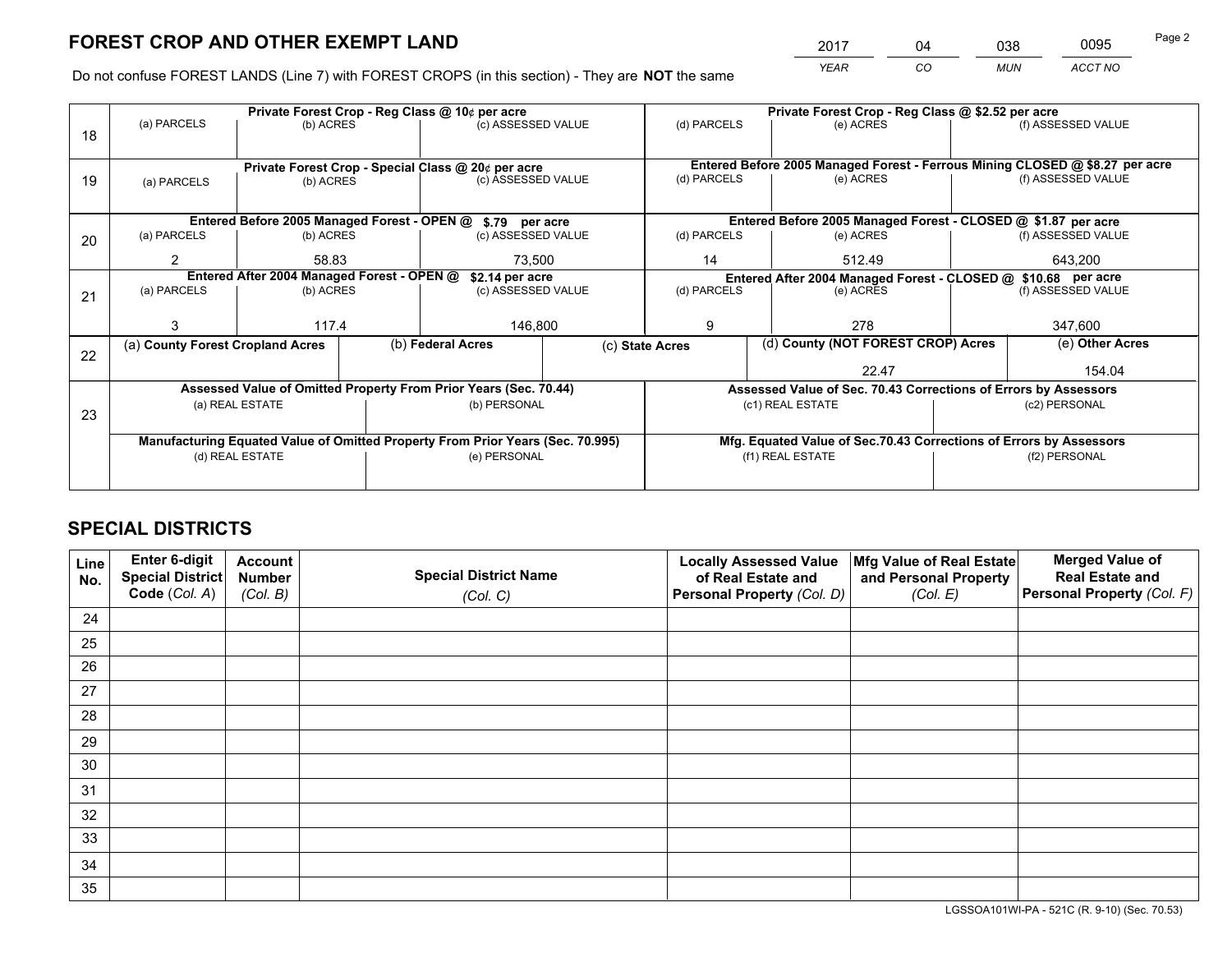|             |                                                                 |                                             |                                                         | <b>YEAR</b>                                                                       | CO<br><b>MUN</b>                                              | ACCT NO                                                                        |
|-------------|-----------------------------------------------------------------|---------------------------------------------|---------------------------------------------------------|-----------------------------------------------------------------------------------|---------------------------------------------------------------|--------------------------------------------------------------------------------|
| Line<br>No. | <b>Enter 6-digit</b><br><b>School District</b><br>Code (Col. A) | <b>Account</b><br><b>Number</b><br>(Col. B) | <b>School District Name</b><br>(Col. C)                 | <b>Locally Assessed Value</b><br>of Real Estate and<br>Personal Property (Col. D) | Mfg Value of Real Estate<br>and Personal Property<br>(Col. E) | <b>Merged Value of</b><br><b>Real Estate and</b><br>Personal Property (Col. F) |
|             | A. SCHOOL DISTRICTS (K-8 and K-12)                              |                                             |                                                         |                                                                                   |                                                               |                                                                                |
| 36          | 044522                                                          | 0031                                        | SCH D OF SOUTH SHORE (PORT WING)                        | 32,986,830                                                                        |                                                               | 32,986,830                                                                     |
| 37          | 163297                                                          | 0111                                        | SCH D OF MAPLE                                          | 215,400                                                                           |                                                               | 215,400                                                                        |
| 38          |                                                                 |                                             |                                                         |                                                                                   |                                                               |                                                                                |
| 39          |                                                                 |                                             |                                                         |                                                                                   |                                                               |                                                                                |
| 40          |                                                                 |                                             |                                                         |                                                                                   |                                                               |                                                                                |
| 41          |                                                                 |                                             |                                                         |                                                                                   |                                                               |                                                                                |
| 42          |                                                                 |                                             |                                                         |                                                                                   |                                                               |                                                                                |
| 43          |                                                                 |                                             |                                                         |                                                                                   |                                                               |                                                                                |
| 44          |                                                                 |                                             |                                                         |                                                                                   |                                                               |                                                                                |
| 45          |                                                                 |                                             |                                                         |                                                                                   |                                                               |                                                                                |
| 46          |                                                                 |                                             |                                                         |                                                                                   |                                                               |                                                                                |
| 47          |                                                                 |                                             |                                                         |                                                                                   |                                                               |                                                                                |
| 48          |                                                                 |                                             |                                                         |                                                                                   |                                                               |                                                                                |
| 49          |                                                                 |                                             | TOTAL ASSESSED VALUE OF SCHOOL DISTRICTS (K-8 and K-12) |                                                                                   |                                                               |                                                                                |
| 50          | <b>B.</b><br><b>UNION HIGH SCHOOL DISTRICTS</b>                 |                                             |                                                         | 33,202,230                                                                        |                                                               | 33,202,230                                                                     |
| 51          |                                                                 |                                             |                                                         |                                                                                   |                                                               |                                                                                |
| 52          |                                                                 |                                             |                                                         |                                                                                   |                                                               |                                                                                |
| 53          |                                                                 |                                             |                                                         |                                                                                   |                                                               |                                                                                |
| 54          |                                                                 |                                             |                                                         |                                                                                   |                                                               |                                                                                |
| 55          |                                                                 |                                             | TOTAL ASSESSED VALUE OF UNION HIGH SCHOOLS              |                                                                                   |                                                               |                                                                                |
|             | <b>TECHNICAL COLLEGE DISTRICTS</b><br>C.                        |                                             |                                                         |                                                                                   |                                                               |                                                                                |
| 56          | 001700                                                          | 0016                                        | WISCONSIN INDIANHEAD TECH COLLEGE SHEL                  | 33,202,230                                                                        |                                                               | 33,202,230                                                                     |
| 57          |                                                                 |                                             |                                                         |                                                                                   |                                                               |                                                                                |
| 58          |                                                                 |                                             |                                                         |                                                                                   |                                                               |                                                                                |
| 59          |                                                                 |                                             | TOTAL ASSESSED VALUE OF TECHNICAL COLLEGES              | 33,202,230                                                                        |                                                               | 33,202,230                                                                     |

04

038

 *I hereby certify, to the best of my knowledge and belief, this form is complete and correct.*

**SCHOOL DISTRICTS**

| Print name of preparer | Title                    |                | Date (MM / DD / CCYY) |
|------------------------|--------------------------|----------------|-----------------------|
|                        |                          |                |                       |
| Signature of preparer  | Contact Telephone Number | E-mail address |                       |
|                        | $\sim$                   |                |                       |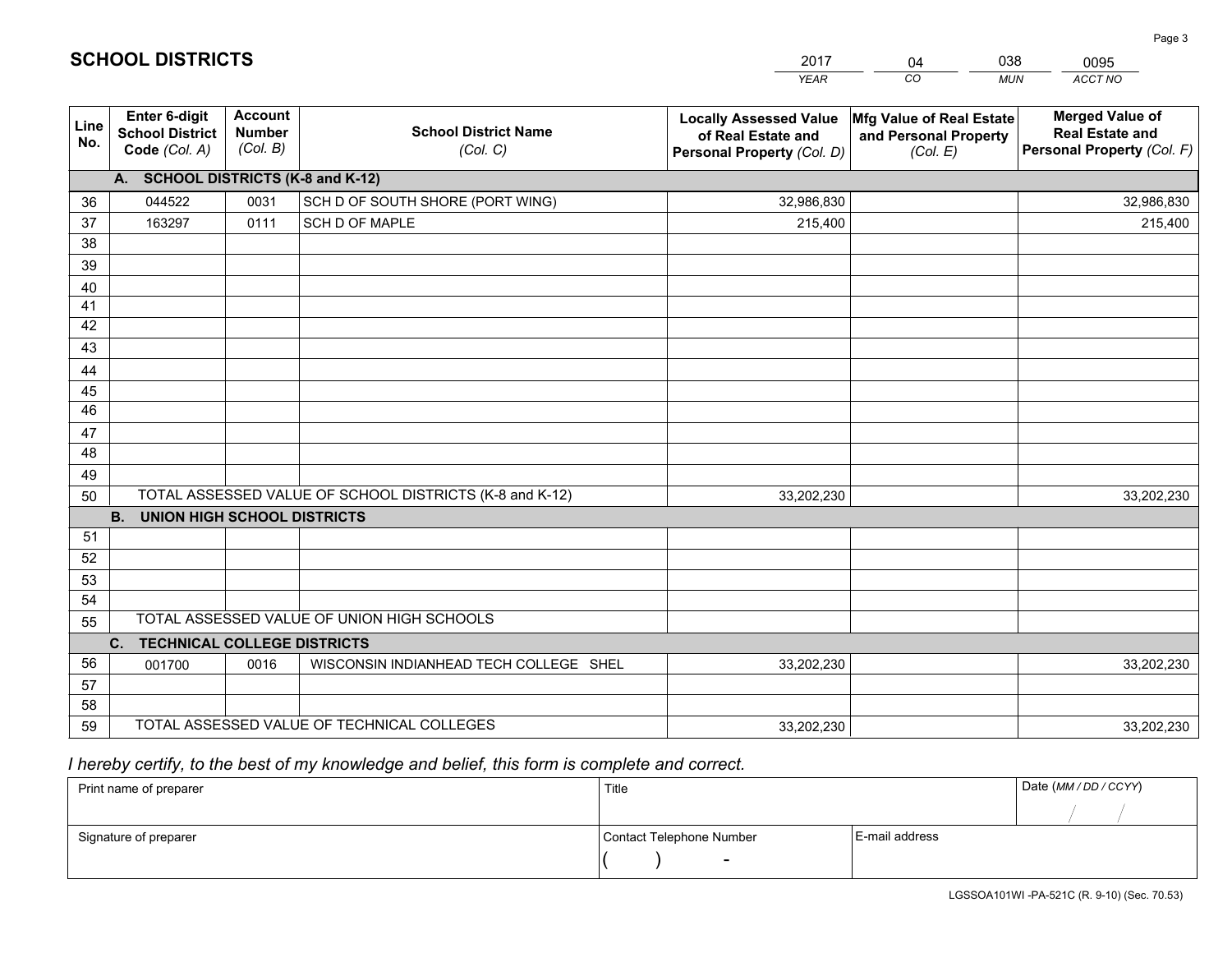### **HIGHLIGHTS**

- 1. Complete the Statement of Assessment after the Board of Review. Reflect any changes made there.
- 2. Use black ink to complete.
- 3. Line 16 must equal Line 50, Col D.
- 4. Line 55 must equal the total of K-8 schools listed on lines 36-49. Do not include K-12 schools in this comparision.
- 5. Line 59, Col. D must equal Line 16.
- 6. Special District, School District and Technical College District values must include both real estate and personal property. Examples of Special districts are: town sanitary districts, public inland lake protection and rehabilitation districts, and metropolitan sewerage districts.
- 7. DO NOT INCLUDE Manufacturing property values.DOR will print these values on the final SOA.

DIANA REIJO TOWN OF OULU

DIANA REIJO<br>TOWN OF OULU

71530 HOOVER LINE RD IRON RIVER, WI 54847 - 6731

RON RIVER, WI 54847 - 6731 71530 HOOVER LINE RD

 8. Accuracy of this form is very important. The values reported directly affect the equalized value DOR calculates for school and special districts.

### **Page 1:**

 If not prefilled, enter the tax year,county and municipal code,municipal type, municipal name and county name on the top of form.

Check the Amended box, if filing an amended / corrected SOA.

 Report the parcel count, acres and assessed value of taxable general property, total parcel count, (real and personal), total acres, and values from final figures set by the Board of Review.

- A. Real Estate land and improvements (buildings, etc.) is reported on lines 1 8, total line 9.
- B. Personal Property is reported on lines 11 14, Column D, total line 15.
- C. To complete this report, use the computer produced summary of the assessment roll that shows these amounts.
- D. Use whole numbers only.
- E. Add each line across and each column down to verify entries.

### **Page 2:**

- A. Report Special Items (not subject to general property tax).
- 1. Private Forest Croplands and Managed Forest Lands are reported on lines 18,19, 20 and 21. Be sure to report assessed values **NOT** taxes.
- 2. You should have copies of the orders of entry, orders of withdrawal, etc., to update your assessment roll.
	- 3. Show hundredths of acres (e.g. 39.75).
- 4. Tax exempt lands are reported on line 22.
- 5. Omitted property and sec. 70.43, Wis. Stats., corrections of errors by assessor are reported on line 23. Report real estate and personal property separately. These should be for **prior years**, not something found on the current assessment roll after the board of review.
- B. Special District (Lines 24-35) Include the value of both real and personal property.
- The Department of Revenue (DOR) preprints much of the information regarding names and codes for schools, special districts,etc. If a district is not listed, enter the name and value only, DOR will enter the proper code.

## **Page 3 School Districts:**

Include the value of both real and personal property.

Report School District (regular, elementary, union high school, and technical college).

- 1. Regular (K-12) and Elementary (K-8) school values are reported on lines 36-49, total on line 50.
- 2. Union High School (UHS) (use only if elementary schools are listed on lines 36-49) are reported on lines 51-54. UHS total value (line 55) must equal to the total **elementary school** values reported on lines 36-49. Do notinclude K-12 schools in this comparison.
- 3. Technical College values are reported on lines 56-58, total on line 59.
- 4. Use the computer summary that shows these amounts to complete this report.

#### **This form is due the second Monday in June. File this report only after your Board of Review is complete.**

 *If you have questions: Return forms to:*

 Email: lgs@wisconsin.gov Wisconsin Department of RevenueCall:  $(608)$  266-2569 or  $(608)$  264-6892 Fax number: (608) 264-6887 PO Box 8971

Local Government Services Section 6-97 Madison WI 53708-8971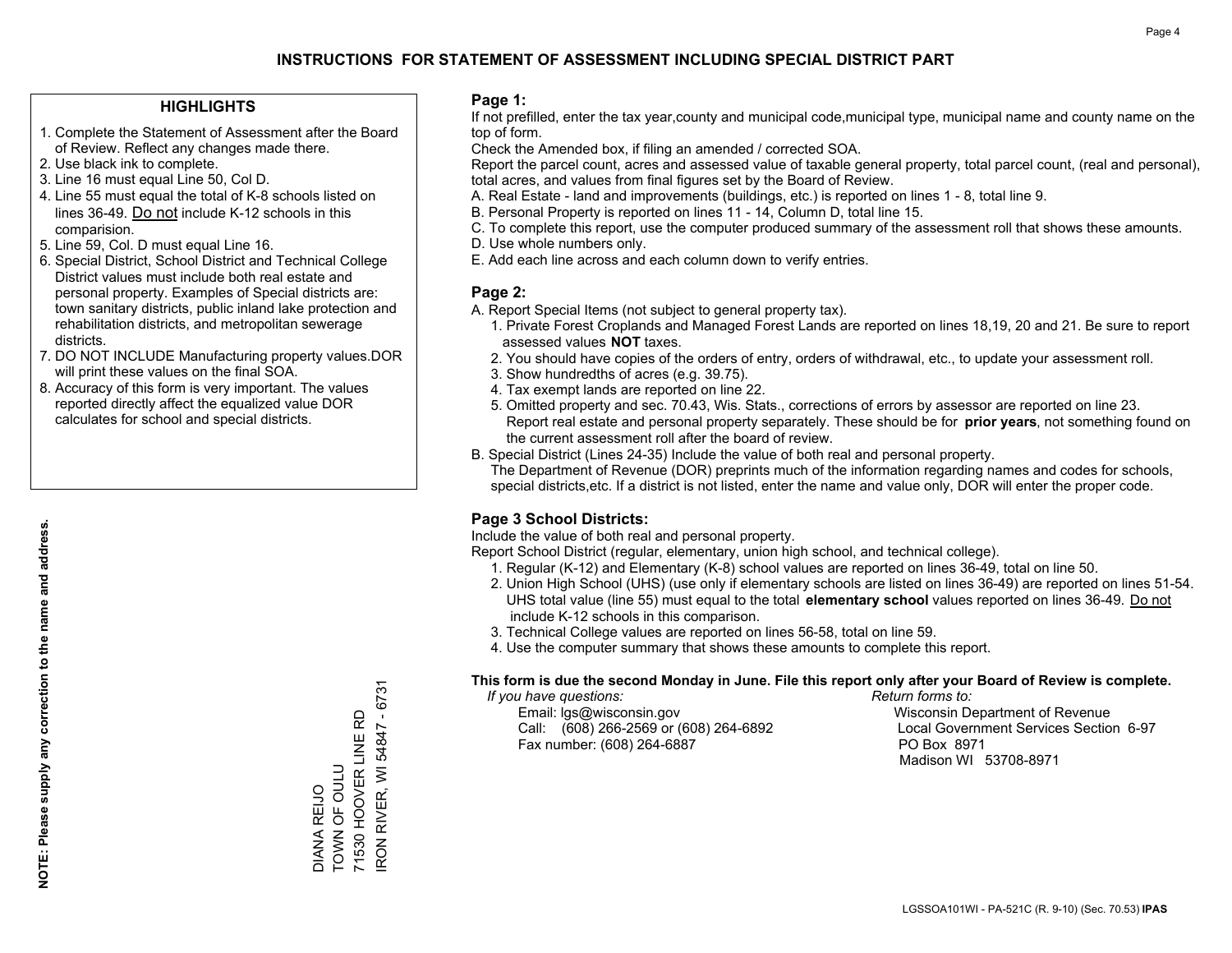**STATEMENT OF ASSESSMENT FOR 2017 FINAL - EQUATED**

6 **Check if this is an Amended Return** 

|                      | <b>FOR</b>                                                                                                                                                                                   | <b>TOWN OF</b><br>OF                                         | <b>PILSEN</b>            |              | <b>BAYFIELD COUNTY</b>                               |                         |                      | <b>WHEN COMPLETING THIS DOCUMENT</b>     |
|----------------------|----------------------------------------------------------------------------------------------------------------------------------------------------------------------------------------------|--------------------------------------------------------------|--------------------------|--------------|------------------------------------------------------|-------------------------|----------------------|------------------------------------------|
|                      |                                                                                                                                                                                              | Town - Village - City                                        | <b>Municipality Name</b> |              | <b>County Name</b>                                   |                         |                      | DO NOT WRITE OVER X's OR IN SHADED AREAS |
|                      |                                                                                                                                                                                              | <b>REAL ESTATE</b>                                           |                          | PARCEL COUNT | NO. OF ACRES                                         | <b>VALUE OF</b>         | <b>VALUE OF</b>      | <b>TOTAL VALUE OF LAND</b>               |
| Line<br>No.          |                                                                                                                                                                                              | (See Lines 18 - 22 for<br>other Real Estate)                 |                          |              | <b>WHOLE</b><br>TOTAL LAND IMPROVEMENTS NUMBERS ONLY | <b>LAND</b>             | <b>IMPROVEMENTS</b>  | AND IMPROVEMENTS                         |
|                      |                                                                                                                                                                                              |                                                              | Col. A                   | Col. B       | Col. C                                               | Col. D                  | Col. E               | Col. F                                   |
| $\blacktriangleleft$ |                                                                                                                                                                                              | <b>RESIDENTIAL - Class 1</b>                                 | 137                      | 128          | 299                                                  | 1,956,800               | 10,365,000           | 12,321,800                               |
| 2                    |                                                                                                                                                                                              | <b>COMMERCIAL - Class 2</b>                                  | 4                        |              | 4<br>4                                               | 19,500                  | 153,700              | 173,200                                  |
| 3                    |                                                                                                                                                                                              | <b>MANUFACTURING - Class 3</b>                               | 0                        |              | $\overline{0}$<br>0                                  | $\mathbf{0}$            | $\mathbf{0}$         | <sup>0</sup>                             |
| 4                    |                                                                                                                                                                                              | <b>AGRICULTURAL - Class 4</b>                                | 155                      |              | 3,553                                                | 415,500                 |                      | 415,500                                  |
| 5                    |                                                                                                                                                                                              | <b>UNDEVELOPED - Class 5</b>                                 | 90                       |              | 630                                                  | 135,000                 |                      | 135,000                                  |
| 6                    |                                                                                                                                                                                              | AGRICULTURAL FOREST - Class 5m                               | 48                       |              | 712                                                  | 493,100                 |                      | 493,100                                  |
| $\overline{7}$       |                                                                                                                                                                                              | FOREST LANDS - Class 6                                       | 78                       |              | 1,323                                                | 1,861,500               |                      | 1,861,500                                |
| 8                    |                                                                                                                                                                                              | OTHER - Class 7                                              | 5                        |              | 5<br>8                                               | 21,600                  | 297,900              | 319,500                                  |
| 9                    |                                                                                                                                                                                              | <b>TOTAL - ALL COLUMNS</b>                                   | 517                      | 137          | 6,529                                                | 4,903,000               | 10,816,600           | 15,719,600                               |
| 10                   |                                                                                                                                                                                              | NUMBER OF PERSONAL PROPERTY ACCOUNTS IN ROLL                 |                          |              | 6                                                    | <b>LOCALLY ASSESSED</b> | <b>MANUFACTURING</b> | <b>MERGED</b>                            |
| 11                   |                                                                                                                                                                                              | BOATS AND OTHER WATERCRAFT NOT EXEMPT - Code 1               |                          |              |                                                      | $\mathbf{0}$            | $\pmb{0}$            | $\mathbf{0}$                             |
| 12                   |                                                                                                                                                                                              | MACHINERY, TOOLS AND PATTERNS - Code 2                       |                          |              |                                                      | 940                     | $\mathbf 0$          | 940                                      |
| 13                   |                                                                                                                                                                                              | FURNITURE, FIXTURES AND EQUIPMENT - Code 3                   |                          |              |                                                      | 1,820                   | $\pmb{0}$            | 1,820                                    |
| 14                   |                                                                                                                                                                                              | ALL OTHER PERSONAL PROPERTY NOT EXEMPT - Codes 4A, 4B, 4C    |                          |              |                                                      | $\mathbf{0}$            | $\mathbf 0$          | $\Omega$                                 |
| 15                   |                                                                                                                                                                                              | TOTAL OF PERSONAL PROPERTY NOT EXEMPT (Total of Lines 11-14) |                          |              |                                                      | 2,760                   | $\mathbf 0$          | 2,760                                    |
| 16                   | AGGREGATE ASSESSED VALUE OF ALL PROPERTY SUBJECT TO THE GENERAL PROPERTY TAX (Total of Lines 9F and 15F)<br>MUST EQUAL TOTAL VALUE OF THE SCHOOL DISTRICTS (K-12 PLUS K-8) - Line 50, Col. F |                                                              |                          |              |                                                      |                         | 15,722,360           |                                          |
| 17                   |                                                                                                                                                                                              | <b>BOARD OF REVIEW</b>                                       |                          |              | Name of Assessor                                     |                         | Telephone #          |                                          |
|                      |                                                                                                                                                                                              | DATE OF FINAL ADJOURNMENT                                    | 05/18/2017               |              | NORTH WI ASSESSMENT SERVICE                          |                         |                      | (715) 779-3088                           |

*CO*

*MUN*

*ACCT NO0096*

*<sup>04</sup> <sup>040</sup>*

REMARKS

The Assessment Ratio to be used in calculating the estimated Fair Market Value on tax bills for this tax district is .962206623<br>This ratio should be used to convert assessed values to "Calculate Equalized Values" in Step 1 Commission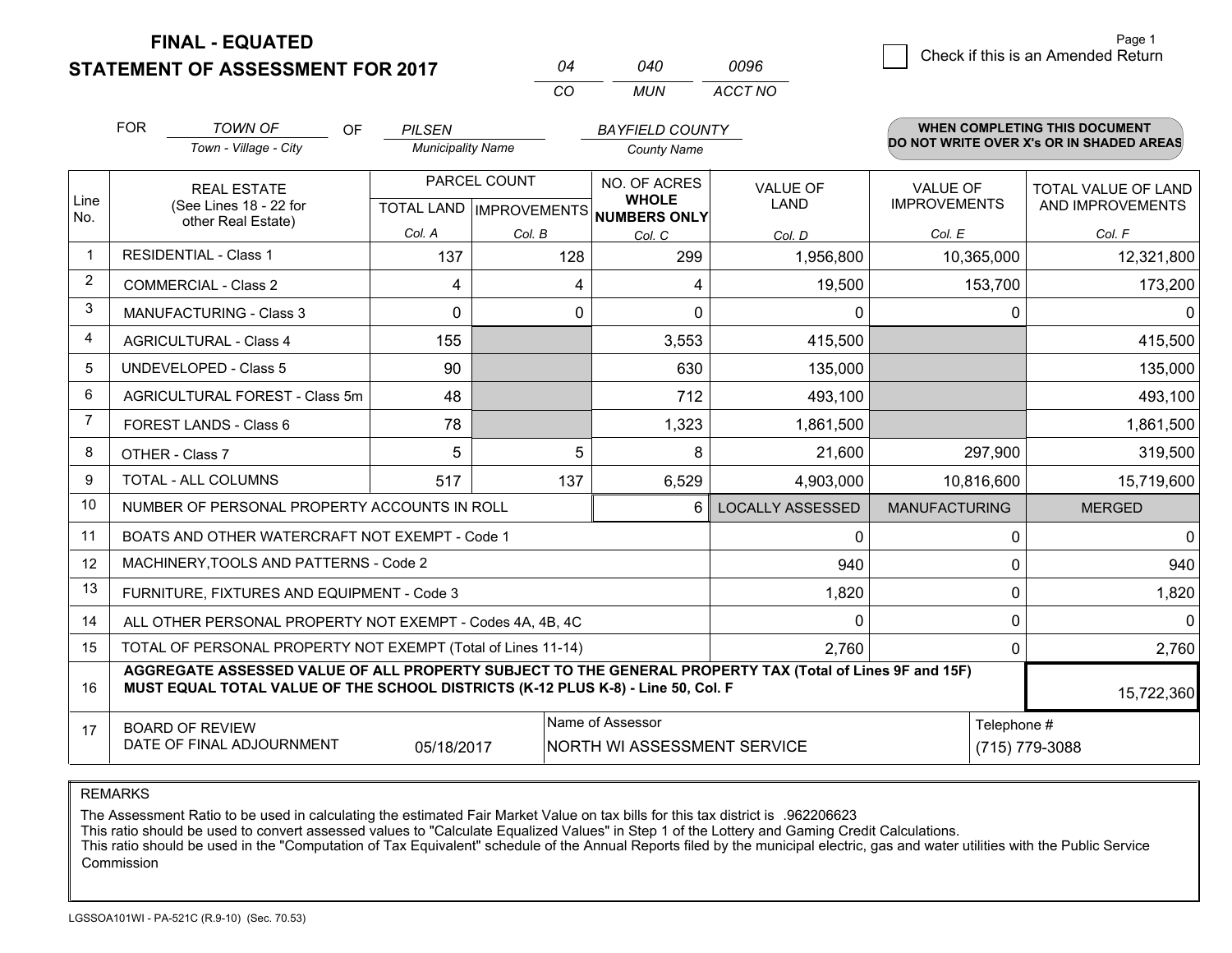*YEAR CO MUN ACCT NO* <sup>2017</sup> <sup>04</sup> <sup>040</sup> <sup>0096</sup>

Do not confuse FOREST LANDS (Line 7) with FOREST CROPS (in this section) - They are **NOT** the same

|    |                                                               |                 |  | Private Forest Crop - Reg Class @ 10¢ per acre                                 |  | Private Forest Crop - Reg Class @ \$2.52 per acre |                                                                 |                                                                              |                                                               |                                                                    |  |
|----|---------------------------------------------------------------|-----------------|--|--------------------------------------------------------------------------------|--|---------------------------------------------------|-----------------------------------------------------------------|------------------------------------------------------------------------------|---------------------------------------------------------------|--------------------------------------------------------------------|--|
| 18 | (a) PARCELS                                                   | (b) ACRES       |  | (c) ASSESSED VALUE                                                             |  | (d) PARCELS                                       | (e) ACRES                                                       |                                                                              |                                                               | (f) ASSESSED VALUE                                                 |  |
|    |                                                               |                 |  |                                                                                |  |                                                   |                                                                 |                                                                              |                                                               |                                                                    |  |
|    | Private Forest Crop - Special Class @ 20¢ per acre            |                 |  |                                                                                |  |                                                   |                                                                 | Entered Before 2005 Managed Forest - Ferrous Mining CLOSED @ \$8.27 per acre |                                                               |                                                                    |  |
| 19 | (a) PARCELS                                                   | (b) ACRES       |  | (c) ASSESSED VALUE                                                             |  | (d) PARCELS                                       | (e) ACRES                                                       |                                                                              |                                                               | (f) ASSESSED VALUE                                                 |  |
|    |                                                               |                 |  |                                                                                |  |                                                   |                                                                 |                                                                              |                                                               |                                                                    |  |
|    |                                                               |                 |  | Entered Before 2005 Managed Forest - OPEN @ \$.79 per acre                     |  |                                                   |                                                                 |                                                                              |                                                               | Entered Before 2005 Managed Forest - CLOSED @ \$1.87 per acre      |  |
| 20 | (a) PARCELS                                                   | (b) ACRES       |  | (c) ASSESSED VALUE                                                             |  | (d) PARCELS                                       | (e) ACRES                                                       |                                                                              |                                                               | (f) ASSESSED VALUE                                                 |  |
|    | 2                                                             | 30              |  | 42.000                                                                         |  | $\overline{2}$                                    | 79.35                                                           |                                                                              |                                                               | 111.100                                                            |  |
|    | Entered After 2004 Managed Forest - OPEN @<br>\$2.14 per acre |                 |  |                                                                                |  |                                                   |                                                                 |                                                                              | Entered After 2004 Managed Forest - CLOSED @ \$10.68 per acre |                                                                    |  |
| 21 | (a) PARCELS                                                   | (b) ACRES       |  | (c) ASSESSED VALUE                                                             |  | (d) PARCELS                                       | (e) ACRES                                                       |                                                                              |                                                               | (f) ASSESSED VALUE                                                 |  |
|    |                                                               |                 |  |                                                                                |  |                                                   |                                                                 |                                                                              |                                                               |                                                                    |  |
|    | 5                                                             | 198.96          |  | 234,500                                                                        |  | 82.34<br>4                                        |                                                                 |                                                                              | 115,300                                                       |                                                                    |  |
| 22 | (a) County Forest Cropland Acres                              |                 |  | (b) Federal Acres                                                              |  | (c) State Acres                                   | (d) County (NOT FOREST CROP) Acres                              |                                                                              |                                                               | (e) Other Acres                                                    |  |
|    |                                                               |                 |  | 15,280.82                                                                      |  | 236.72                                            |                                                                 | 4.99                                                                         |                                                               | 315.67                                                             |  |
|    |                                                               |                 |  | Assessed Value of Omitted Property From Prior Years (Sec. 70.44)               |  |                                                   | Assessed Value of Sec. 70.43 Corrections of Errors by Assessors |                                                                              |                                                               |                                                                    |  |
| 23 |                                                               | (a) REAL ESTATE |  | (b) PERSONAL                                                                   |  |                                                   | (c1) REAL ESTATE                                                |                                                                              |                                                               | (c2) PERSONAL                                                      |  |
|    |                                                               |                 |  |                                                                                |  |                                                   |                                                                 |                                                                              |                                                               |                                                                    |  |
|    |                                                               |                 |  | Manufacturing Equated Value of Omitted Property From Prior Years (Sec. 70.995) |  |                                                   |                                                                 |                                                                              |                                                               | Mfg. Equated Value of Sec.70.43 Corrections of Errors by Assessors |  |
|    | (d) REAL ESTATE                                               |                 |  | (e) PERSONAL                                                                   |  |                                                   | (f1) REAL ESTATE                                                |                                                                              |                                                               | (f2) PERSONAL                                                      |  |
|    |                                                               |                 |  |                                                                                |  |                                                   |                                                                 |                                                                              |                                                               |                                                                    |  |

# **SPECIAL DISTRICTS**

| Line<br>No. | Enter 6-digit<br><b>Special District</b> | <b>Account</b><br><b>Number</b> | <b>Special District Name</b> | <b>Locally Assessed Value</b><br>of Real Estate and | Mfg Value of Real Estate<br>and Personal Property | <b>Merged Value of</b><br><b>Real Estate and</b> |
|-------------|------------------------------------------|---------------------------------|------------------------------|-----------------------------------------------------|---------------------------------------------------|--------------------------------------------------|
|             | Code (Col. A)                            | (Col. B)                        | (Col. C)                     | Personal Property (Col. D)                          | (Col. E)                                          | Personal Property (Col. F)                       |
| 24          |                                          |                                 |                              |                                                     |                                                   |                                                  |
| 25          |                                          |                                 |                              |                                                     |                                                   |                                                  |
| 26          |                                          |                                 |                              |                                                     |                                                   |                                                  |
| 27          |                                          |                                 |                              |                                                     |                                                   |                                                  |
| 28          |                                          |                                 |                              |                                                     |                                                   |                                                  |
| 29          |                                          |                                 |                              |                                                     |                                                   |                                                  |
| 30          |                                          |                                 |                              |                                                     |                                                   |                                                  |
| 31          |                                          |                                 |                              |                                                     |                                                   |                                                  |
| 32          |                                          |                                 |                              |                                                     |                                                   |                                                  |
| 33          |                                          |                                 |                              |                                                     |                                                   |                                                  |
| 34          |                                          |                                 |                              |                                                     |                                                   |                                                  |
| 35          |                                          |                                 |                              |                                                     |                                                   |                                                  |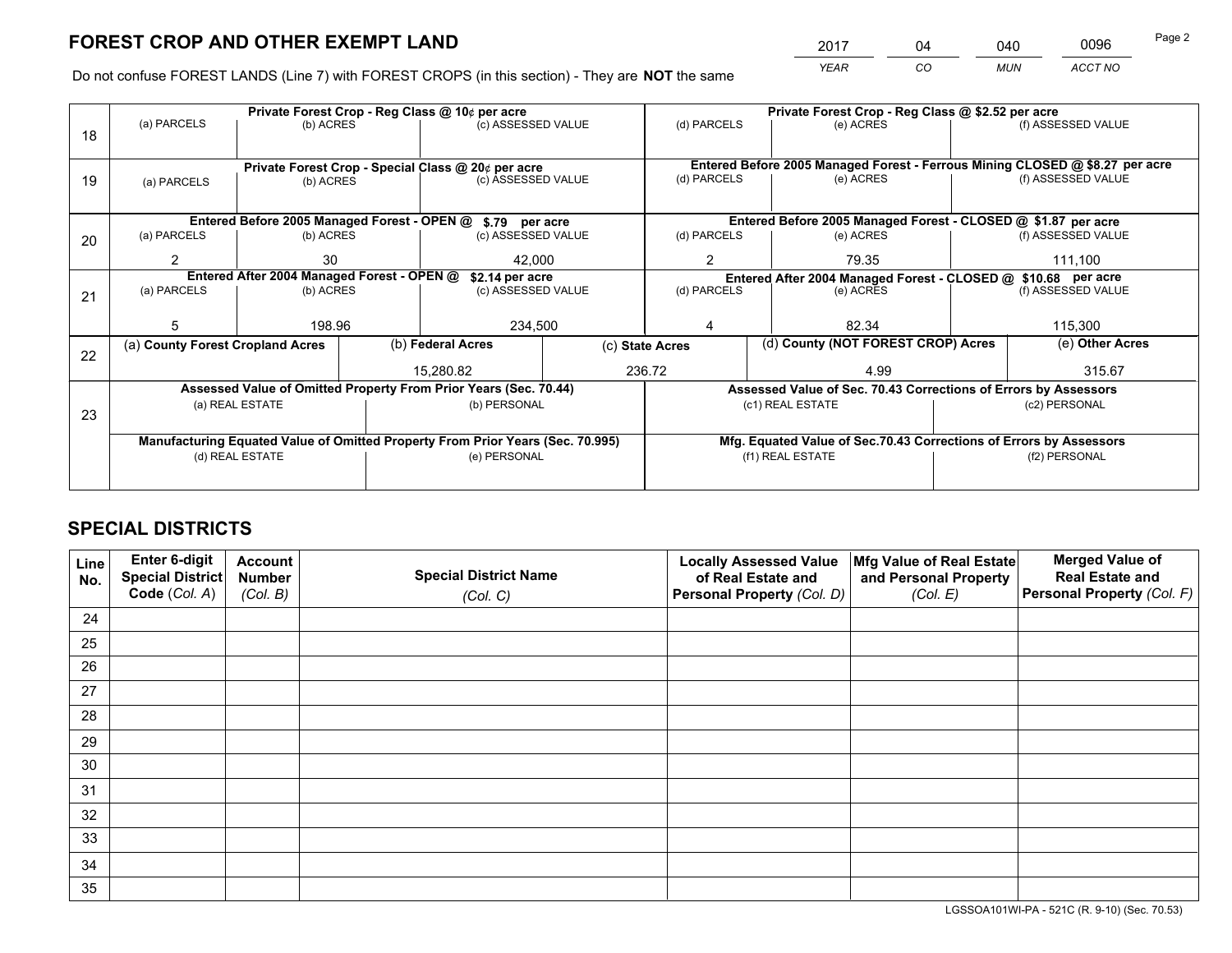|                 |                                                          |                                             |                                                         | YEAR                                                                              | CO.<br><b>MUN</b>                                             | ACCT NO                                                                        |
|-----------------|----------------------------------------------------------|---------------------------------------------|---------------------------------------------------------|-----------------------------------------------------------------------------------|---------------------------------------------------------------|--------------------------------------------------------------------------------|
| Line<br>No.     | Enter 6-digit<br><b>School District</b><br>Code (Col. A) | <b>Account</b><br><b>Number</b><br>(Col. B) | <b>School District Name</b><br>(Col. C)                 | <b>Locally Assessed Value</b><br>of Real Estate and<br>Personal Property (Col. D) | Mfg Value of Real Estate<br>and Personal Property<br>(Col. E) | <b>Merged Value of</b><br><b>Real Estate and</b><br>Personal Property (Col. F) |
|                 | A. SCHOOL DISTRICTS (K-8 and K-12)                       |                                             |                                                         |                                                                                   |                                                               |                                                                                |
| 36              | 020170                                                   | 0018                                        | <b>SCH D OF ASHLAND</b>                                 | 15,722,360                                                                        |                                                               | 15,722,360                                                                     |
| 37              |                                                          |                                             |                                                         |                                                                                   |                                                               |                                                                                |
| 38              |                                                          |                                             |                                                         |                                                                                   |                                                               |                                                                                |
| 39              |                                                          |                                             |                                                         |                                                                                   |                                                               |                                                                                |
| 40              |                                                          |                                             |                                                         |                                                                                   |                                                               |                                                                                |
| 41<br>42        |                                                          |                                             |                                                         |                                                                                   |                                                               |                                                                                |
| 43              |                                                          |                                             |                                                         |                                                                                   |                                                               |                                                                                |
| 44              |                                                          |                                             |                                                         |                                                                                   |                                                               |                                                                                |
| 45              |                                                          |                                             |                                                         |                                                                                   |                                                               |                                                                                |
| $\overline{46}$ |                                                          |                                             |                                                         |                                                                                   |                                                               |                                                                                |
| 47              |                                                          |                                             |                                                         |                                                                                   |                                                               |                                                                                |
| 48              |                                                          |                                             |                                                         |                                                                                   |                                                               |                                                                                |
| 49              |                                                          |                                             |                                                         |                                                                                   |                                                               |                                                                                |
| 50              |                                                          |                                             | TOTAL ASSESSED VALUE OF SCHOOL DISTRICTS (K-8 and K-12) | 15,722,360                                                                        |                                                               | 15,722,360                                                                     |
|                 | <b>UNION HIGH SCHOOL DISTRICTS</b><br><b>B.</b>          |                                             |                                                         |                                                                                   |                                                               |                                                                                |
| 51              |                                                          |                                             |                                                         |                                                                                   |                                                               |                                                                                |
| 52              |                                                          |                                             |                                                         |                                                                                   |                                                               |                                                                                |
| 53<br>54        |                                                          |                                             |                                                         |                                                                                   |                                                               |                                                                                |
| 55              |                                                          |                                             | TOTAL ASSESSED VALUE OF UNION HIGH SCHOOLS              |                                                                                   |                                                               |                                                                                |
|                 | <b>TECHNICAL COLLEGE DISTRICTS</b><br>$C_{1}$            |                                             |                                                         |                                                                                   |                                                               |                                                                                |
| 56              | 001700                                                   | 0016                                        | WISCONSIN INDIANHEAD TECH COLLEGE SHEL                  | 15,722,360                                                                        |                                                               | 15,722,360                                                                     |
| 57              |                                                          |                                             |                                                         |                                                                                   |                                                               |                                                                                |
| 58              |                                                          |                                             |                                                         |                                                                                   |                                                               |                                                                                |
| 59              |                                                          |                                             | TOTAL ASSESSED VALUE OF TECHNICAL COLLEGES              | 15,722,360                                                                        |                                                               | 15,722,360                                                                     |

04

040

 *I hereby certify, to the best of my knowledge and belief, this form is complete and correct.*

**SCHOOL DISTRICTS**

| Print name of preparer | Title                    |                | Date (MM / DD / CCYY) |
|------------------------|--------------------------|----------------|-----------------------|
|                        |                          |                |                       |
| Signature of preparer  | Contact Telephone Number | E-mail address |                       |
|                        | $\sim$                   |                |                       |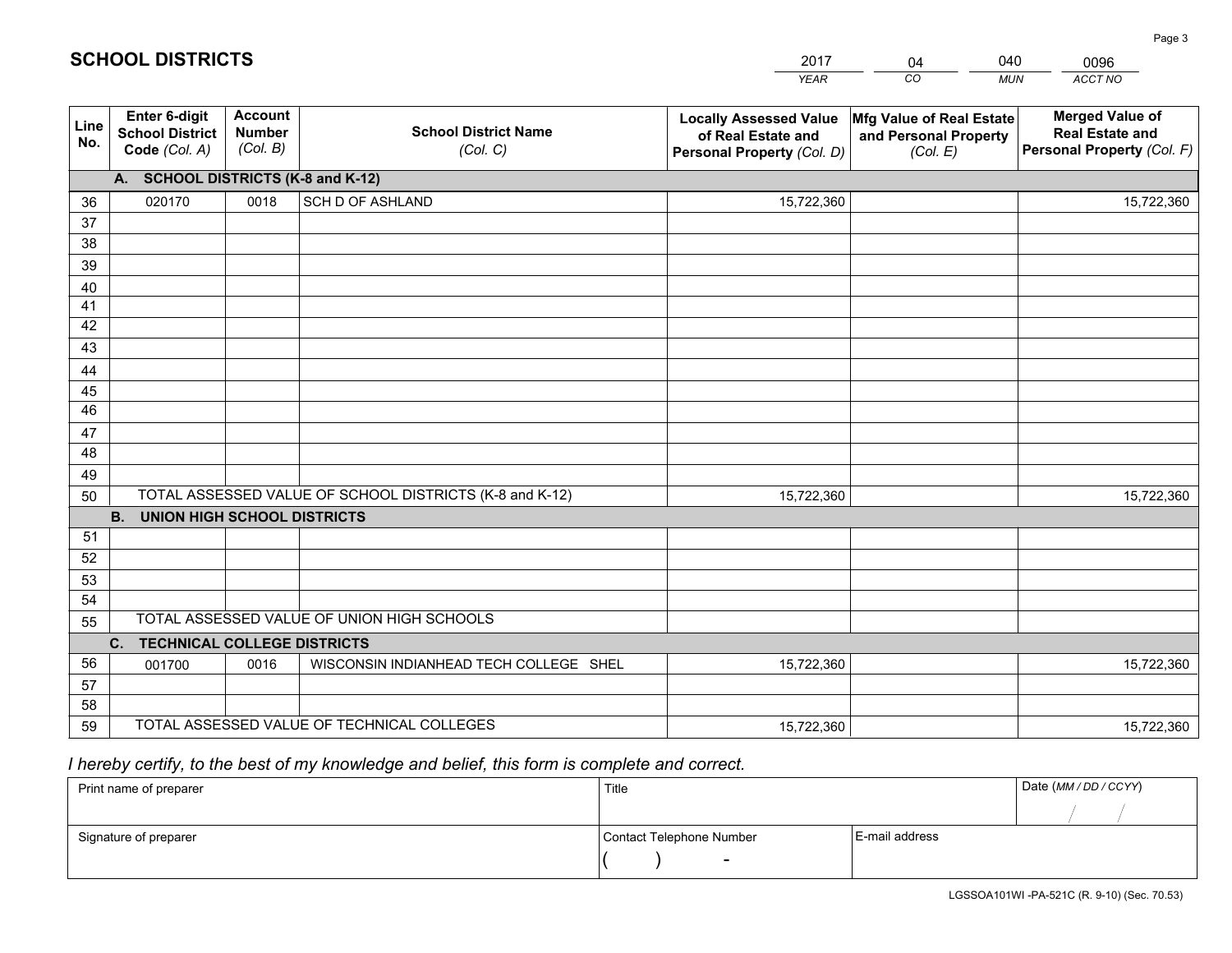### **HIGHLIGHTS**

- 1. Complete the Statement of Assessment after the Board of Review. Reflect any changes made there.
- 2. Use black ink to complete.
- 3. Line 16 must equal Line 50, Col D.
- 4. Line 55 must equal the total of K-8 schools listed on lines 36-49. Do not include K-12 schools in this comparision.
- 5. Line 59, Col. D must equal Line 16.
- 6. Special District, School District and Technical College District values must include both real estate and personal property. Examples of Special districts are: town sanitary districts, public inland lake protection and rehabilitation districts, and metropolitan sewerage districts.
- 7. DO NOT INCLUDE Manufacturing property values.DOR will print these values on the final SOA.
- 8. Accuracy of this form is very important. The values reported directly affect the equalized value DOR calculates for school and special districts.

### **Page 1:**

 If not prefilled, enter the tax year,county and municipal code,municipal type, municipal name and county name on the top of form.

Check the Amended box, if filing an amended / corrected SOA.

 Report the parcel count, acres and assessed value of taxable general property, total parcel count, (real and personal), total acres, and values from final figures set by the Board of Review.

- A. Real Estate land and improvements (buildings, etc.) is reported on lines 1 8, total line 9.
- B. Personal Property is reported on lines 11 14, Column D, total line 15.
- C. To complete this report, use the computer produced summary of the assessment roll that shows these amounts.
- D. Use whole numbers only.
- E. Add each line across and each column down to verify entries.

### **Page 2:**

- A. Report Special Items (not subject to general property tax).
- 1. Private Forest Croplands and Managed Forest Lands are reported on lines 18,19, 20 and 21. Be sure to report assessed values **NOT** taxes.
- 2. You should have copies of the orders of entry, orders of withdrawal, etc., to update your assessment roll.
	- 3. Show hundredths of acres (e.g. 39.75).
- 4. Tax exempt lands are reported on line 22.
- 5. Omitted property and sec. 70.43, Wis. Stats., corrections of errors by assessor are reported on line 23. Report real estate and personal property separately. These should be for **prior years**, not something found on the current assessment roll after the board of review.
- B. Special District (Lines 24-35) Include the value of both real and personal property.

 The Department of Revenue (DOR) preprints much of the information regarding names and codes for schools, special districts,etc. If a district is not listed, enter the name and value only, DOR will enter the proper code.

## **Page 3 School Districts:**

Include the value of both real and personal property.

Report School District (regular, elementary, union high school, and technical college).

- 1. Regular (K-12) and Elementary (K-8) school values are reported on lines 36-49, total on line 50.
- 2. Union High School (UHS) (use only if elementary schools are listed on lines 36-49) are reported on lines 51-54. UHS total value (line 55) must equal to the total **elementary school** values reported on lines 36-49. Do notinclude K-12 schools in this comparison.
- 3. Technical College values are reported on lines 56-58, total on line 59.
- 4. Use the computer summary that shows these amounts to complete this report.

#### **This form is due the second Monday in June. File this report only after your Board of Review is complete.**

 *If you have questions: Return forms to:*

 Email: lgs@wisconsin.gov Wisconsin Department of RevenueCall:  $(608)$  266-2569 or  $(608)$  264-6892 Fax number: (608) 264-6887 PO Box 8971

Local Government Services Section 6-97 Madison WI 53708-8971

68470 MOQUAH VALLEY RD 68470 MOQUAH VALLEY RD ASHLAND, WI 54806 - 6648 ASHLAND, WI 54806 - 6648 TOWN OF PILSEN SUZI L. MISUN<br>TOWN OF PILSEN SUZI L. MISUN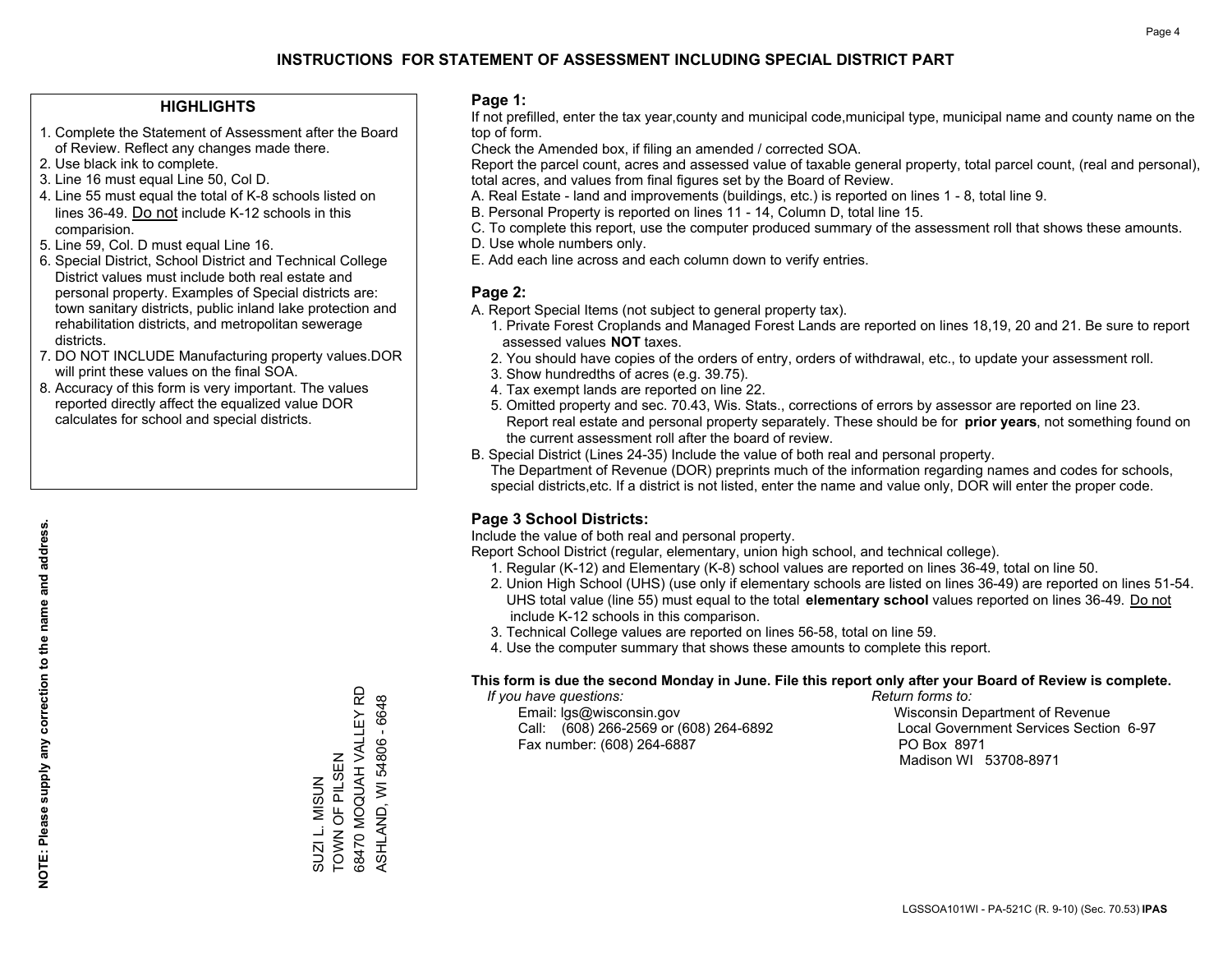**FINAL - EQUATED**

**STATEMENT OF ASSESSMENT FOR 2017** 

| ሰ4  | 042 | 0097    |
|-----|-----|---------|
| CO. | MUN | ACCT NO |

|             | <b>FOR</b>                                                                                                                                                                                   | <b>TOWN OF</b><br>OF<br>Town - Village - City                | <b>PORT WING</b><br><b>Municipality Name</b> |        | <b>BAYFIELD COUNTY</b><br><b>County Name</b>        |                         |                      | WHEN COMPLETING THIS DOCUMENT<br>DO NOT WRITE OVER X's OR IN SHADED AREAS |  |
|-------------|----------------------------------------------------------------------------------------------------------------------------------------------------------------------------------------------|--------------------------------------------------------------|----------------------------------------------|--------|-----------------------------------------------------|-------------------------|----------------------|---------------------------------------------------------------------------|--|
|             |                                                                                                                                                                                              |                                                              |                                              |        |                                                     |                         |                      |                                                                           |  |
|             |                                                                                                                                                                                              | <b>REAL ESTATE</b>                                           | PARCEL COUNT                                 |        | NO. OF ACRES                                        | <b>VALUE OF</b>         | <b>VALUE OF</b>      | <b>TOTAL VALUE OF LAND</b>                                                |  |
| Line<br>No. | (See Lines 18 - 22 for                                                                                                                                                                       |                                                              |                                              |        | <b>WHOLE</b><br>TOTAL LAND MPROVEMENTS NUMBERS ONLY | <b>LAND</b>             | <b>IMPROVEMENTS</b>  | AND IMPROVEMENTS                                                          |  |
|             |                                                                                                                                                                                              | other Real Estate)                                           | Col. A                                       | Col. B | Col. C                                              | Col. D                  | Col. E               | Col. F                                                                    |  |
| -1          |                                                                                                                                                                                              | <b>RESIDENTIAL - Class 1</b>                                 | 476                                          | 353    | 717                                                 | 10,939,900              | 21,883,500           | 32,823,400                                                                |  |
| 2           |                                                                                                                                                                                              | <b>COMMERCIAL - Class 2</b>                                  | 41                                           | 30     | 72                                                  | 760,900                 | 1,090,900            | 1,851,800                                                                 |  |
| 3           |                                                                                                                                                                                              | <b>MANUFACTURING - Class 3</b>                               | $\Omega$                                     | 0      | $\Omega$                                            | 0                       |                      | $\mathbf{0}$<br>0                                                         |  |
| 4           |                                                                                                                                                                                              | <b>AGRICULTURAL - Class 4</b>                                | 164                                          |        | 3,679                                               | 387,950                 |                      | 387,950                                                                   |  |
| 5           |                                                                                                                                                                                              | <b>UNDEVELOPED - Class 5</b>                                 | 131                                          |        | 1,669                                               | 456,100                 |                      | 456,100                                                                   |  |
| 6           |                                                                                                                                                                                              | AGRICULTURAL FOREST - Class 5m                               | 96                                           |        | 2,006                                               | 1,281,400               |                      | 1,281,400                                                                 |  |
| 7           |                                                                                                                                                                                              | FOREST LANDS - Class 6                                       | 348                                          |        | 6,700                                               | 8,605,700               |                      | 8,605,700                                                                 |  |
| 8           |                                                                                                                                                                                              | OTHER - Class 7                                              | 11                                           | 11     | 13                                                  | 79,400                  | 897,900              | 977,300                                                                   |  |
| 9           |                                                                                                                                                                                              | TOTAL - ALL COLUMNS                                          | 1,267                                        | 394    | 14,856                                              | 22,511,350              | 23,872,300           | 46,383,650                                                                |  |
| 10          |                                                                                                                                                                                              | NUMBER OF PERSONAL PROPERTY ACCOUNTS IN ROLL                 |                                              |        | 21                                                  | <b>LOCALLY ASSESSED</b> | <b>MANUFACTURING</b> | <b>MERGED</b>                                                             |  |
| 11          |                                                                                                                                                                                              | BOATS AND OTHER WATERCRAFT NOT EXEMPT - Code 1               |                                              |        |                                                     | 0                       |                      | $\mathbf 0$<br>0                                                          |  |
| 12          |                                                                                                                                                                                              | MACHINERY, TOOLS AND PATTERNS - Code 2                       |                                              |        |                                                     | 34,895                  |                      | 34,895<br>$\Omega$                                                        |  |
| 13          |                                                                                                                                                                                              | FURNITURE, FIXTURES AND EQUIPMENT - Code 3                   |                                              |        |                                                     | 35,675                  |                      | 0<br>35,675                                                               |  |
| 14          |                                                                                                                                                                                              | ALL OTHER PERSONAL PROPERTY NOT EXEMPT - Codes 4A, 4B, 4C    |                                              |        | 105,240                                             |                         | 0<br>105,240         |                                                                           |  |
| 15          |                                                                                                                                                                                              | TOTAL OF PERSONAL PROPERTY NOT EXEMPT (Total of Lines 11-14) |                                              |        | 175,810                                             |                         | $\Omega$<br>175,810  |                                                                           |  |
| 16          | AGGREGATE ASSESSED VALUE OF ALL PROPERTY SUBJECT TO THE GENERAL PROPERTY TAX (Total of Lines 9F and 15F)<br>MUST EQUAL TOTAL VALUE OF THE SCHOOL DISTRICTS (K-12 PLUS K-8) - Line 50, Col. F |                                                              |                                              |        |                                                     |                         | 46,559,460           |                                                                           |  |
| 17          |                                                                                                                                                                                              | <b>BOARD OF REVIEW</b>                                       |                                              |        | Name of Assessor                                    |                         |                      | Telephone #                                                               |  |
|             |                                                                                                                                                                                              | DATE OF FINAL ADJOURNMENT                                    | 06/05/2017                                   |        | NORTH WI ASSESSMENT SERVICE                         |                         |                      | (715) 779-3088                                                            |  |

REMARKS

The Assessment Ratio to be used in calculating the estimated Fair Market Value on tax bills for this tax district is .990281264

This ratio should be used to convert assessed values to "Calculate Equalized Values" in Step 1 of the Lottery and Gaming Credit Calculations.<br>This ratio should be used in the "Computation of Tax Equivalent" schedule of the Commission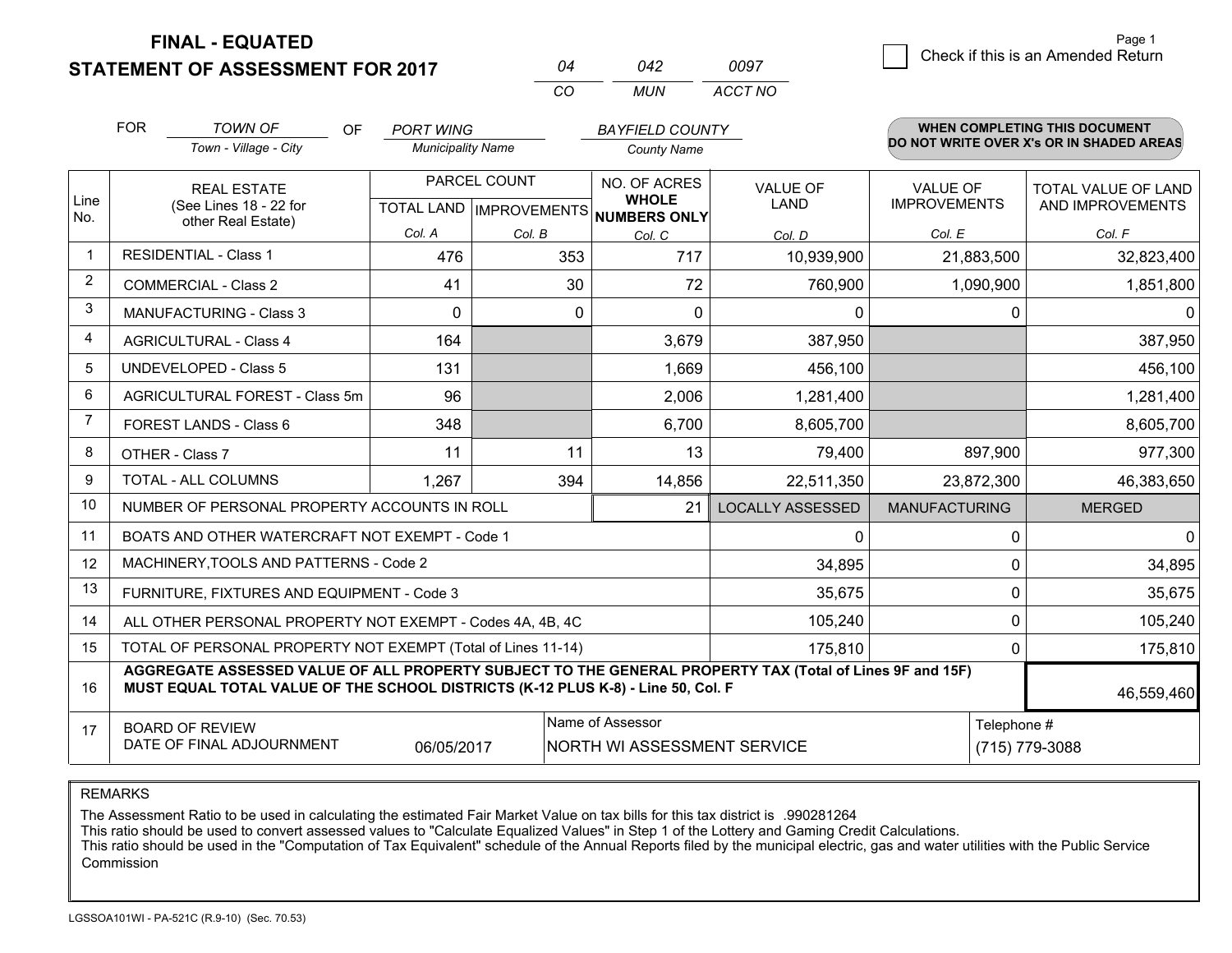*YEAR CO MUN ACCT NO* 2017 04 042 0097 Page 2

Do not confuse FOREST LANDS (Line 7) with FOREST CROPS (in this section) - They are **NOT** the same

|    |                                                               |                                             |  | Private Forest Crop - Reg Class @ 10¢ per acre                                 |                                                               | Private Forest Crop - Reg Class @ \$2.52 per acre |                                                                              |               |                     |  |
|----|---------------------------------------------------------------|---------------------------------------------|--|--------------------------------------------------------------------------------|---------------------------------------------------------------|---------------------------------------------------|------------------------------------------------------------------------------|---------------|---------------------|--|
| 18 | (a) PARCELS                                                   | (b) ACRES                                   |  | (c) ASSESSED VALUE                                                             |                                                               | (d) PARCELS                                       | (e) ACRES                                                                    |               | (f) ASSESSED VALUE  |  |
|    |                                                               |                                             |  |                                                                                |                                                               |                                                   |                                                                              |               |                     |  |
|    | Private Forest Crop - Special Class @ 20¢ per acre            |                                             |  |                                                                                |                                                               |                                                   | Entered Before 2005 Managed Forest - Ferrous Mining CLOSED @ \$8.27 per acre |               |                     |  |
| 19 | (a) PARCELS                                                   | (b) ACRES                                   |  | (c) ASSESSED VALUE                                                             |                                                               | (d) PARCELS                                       | (e) ACRES                                                                    |               | (f) ASSESSED VALUE  |  |
|    |                                                               |                                             |  |                                                                                |                                                               |                                                   |                                                                              |               |                     |  |
|    |                                                               | Entered Before 2005 Managed Forest - OPEN @ |  | \$.79 per acre                                                                 |                                                               |                                                   | Entered Before 2005 Managed Forest - CLOSED @ \$1.87 per acre                |               |                     |  |
| 20 | (a) PARCELS                                                   | (b) ACRES                                   |  | (c) ASSESSED VALUE                                                             |                                                               | (d) PARCELS                                       | (e) ACRES                                                                    |               | (f) ASSESSED VALUE  |  |
|    | 27                                                            | 911                                         |  | 1,184,300                                                                      |                                                               | 12                                                | 473                                                                          | 603,500       |                     |  |
|    | Entered After 2004 Managed Forest - OPEN @<br>\$2.14 per acre |                                             |  |                                                                                | Entered After 2004 Managed Forest - CLOSED @ \$10.68 per acre |                                                   |                                                                              |               |                     |  |
| 21 | (a) PARCELS                                                   | (b) ACRES                                   |  | (c) ASSESSED VALUE                                                             |                                                               | (d) PARCELS                                       | (e) ACRES                                                                    |               | (f) ASSESSED VALUE  |  |
|    |                                                               |                                             |  |                                                                                |                                                               |                                                   |                                                                              |               |                     |  |
|    | 22                                                            | 751.02                                      |  | 976.400                                                                        |                                                               | 20                                                | 769.48                                                                       |               |                     |  |
| 22 | (a) County Forest Cropland Acres                              |                                             |  | (b) Federal Acres                                                              |                                                               | (c) State Acres                                   | (d) County (NOT FOREST CROP) Acres                                           |               | (e) Other Acres     |  |
|    | 8.876.18                                                      |                                             |  | 2.524.21                                                                       |                                                               | 1,280.26                                          | 63.73                                                                        |               | 1,000,400<br>279.02 |  |
|    |                                                               |                                             |  | Assessed Value of Omitted Property From Prior Years (Sec. 70.44)               |                                                               |                                                   | Assessed Value of Sec. 70.43 Corrections of Errors by Assessors              |               |                     |  |
| 23 |                                                               | (a) REAL ESTATE                             |  | (b) PERSONAL                                                                   |                                                               |                                                   | (c1) REAL ESTATE                                                             |               | (c2) PERSONAL       |  |
|    |                                                               |                                             |  |                                                                                |                                                               |                                                   |                                                                              |               |                     |  |
|    |                                                               |                                             |  | Manufacturing Equated Value of Omitted Property From Prior Years (Sec. 70.995) |                                                               |                                                   | Mfg. Equated Value of Sec.70.43 Corrections of Errors by Assessors           |               |                     |  |
|    | (d) REAL ESTATE                                               |                                             |  | (e) PERSONAL                                                                   |                                                               |                                                   | (f1) REAL ESTATE                                                             | (f2) PERSONAL |                     |  |
|    |                                                               |                                             |  |                                                                                |                                                               |                                                   |                                                                              |               |                     |  |

# **SPECIAL DISTRICTS**

| Line<br>No. | Enter 6-digit<br>Special District<br>Code (Col. A) | <b>Account</b><br><b>Number</b><br>(Col. B) | <b>Special District Name</b><br>(Col. C) | <b>Locally Assessed Value</b><br>of Real Estate and<br>Personal Property (Col. D) | Mfg Value of Real Estate<br>and Personal Property<br>(Col. E) | <b>Merged Value of</b><br><b>Real Estate and</b><br>Personal Property (Col. F) |
|-------------|----------------------------------------------------|---------------------------------------------|------------------------------------------|-----------------------------------------------------------------------------------|---------------------------------------------------------------|--------------------------------------------------------------------------------|
| 24          | 047100                                             | 0023                                        | PORT WING SANITARY DISTRICT              | 7,261,205                                                                         |                                                               | 7,261,205                                                                      |
| 25          |                                                    |                                             |                                          |                                                                                   |                                                               |                                                                                |
| 26          |                                                    |                                             |                                          |                                                                                   |                                                               |                                                                                |
| 27          |                                                    |                                             |                                          |                                                                                   |                                                               |                                                                                |
| 28          |                                                    |                                             |                                          |                                                                                   |                                                               |                                                                                |
| 29          |                                                    |                                             |                                          |                                                                                   |                                                               |                                                                                |
| 30          |                                                    |                                             |                                          |                                                                                   |                                                               |                                                                                |
| 31          |                                                    |                                             |                                          |                                                                                   |                                                               |                                                                                |
| 32          |                                                    |                                             |                                          |                                                                                   |                                                               |                                                                                |
| 33          |                                                    |                                             |                                          |                                                                                   |                                                               |                                                                                |
| 34          |                                                    |                                             |                                          |                                                                                   |                                                               |                                                                                |
| 35          |                                                    |                                             |                                          |                                                                                   |                                                               |                                                                                |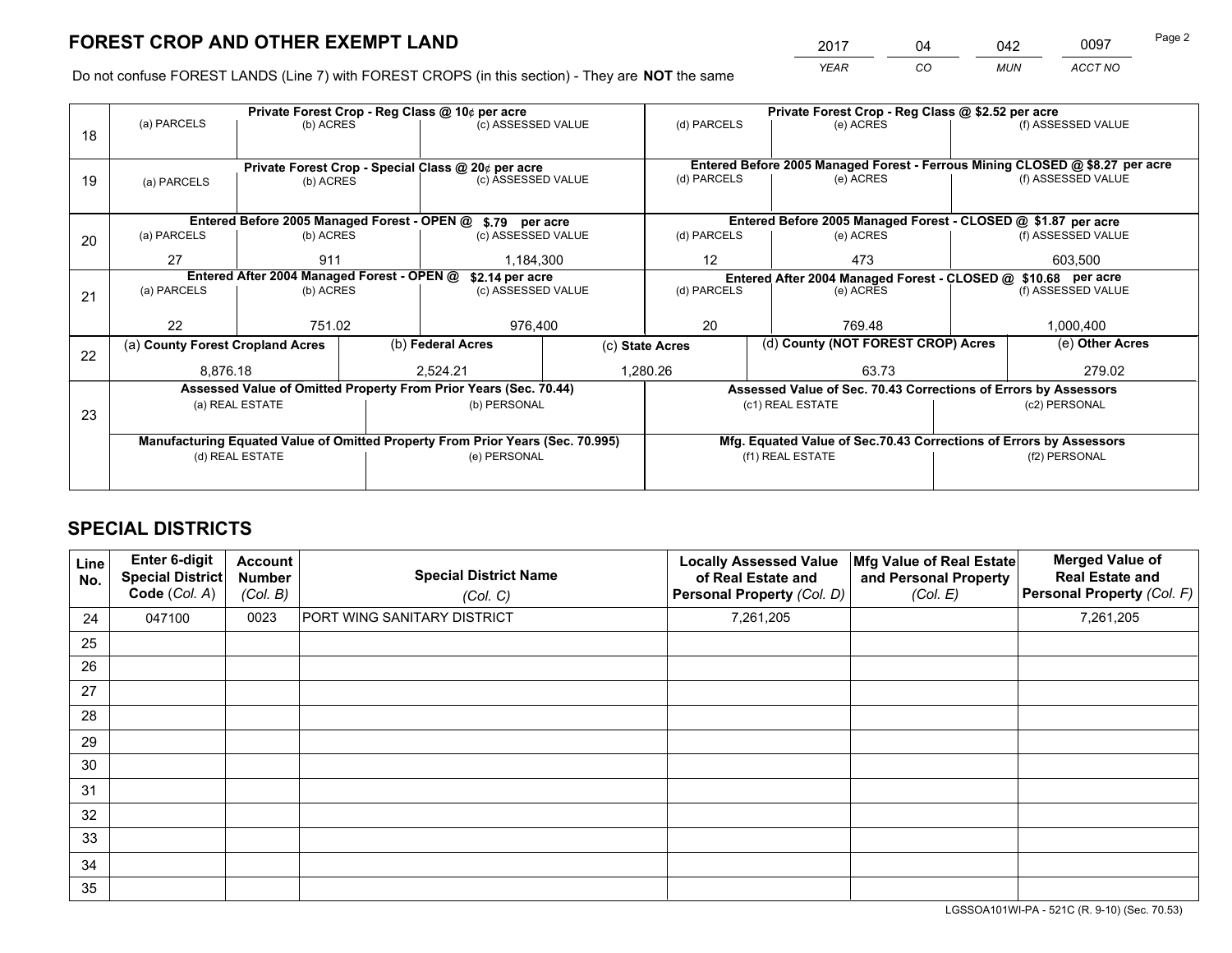|                 |                                                          |                                             |                                                         | <b>YEAR</b>                                                                       | CO<br><b>MUN</b>                                              | ACCT NO                                                                        |  |
|-----------------|----------------------------------------------------------|---------------------------------------------|---------------------------------------------------------|-----------------------------------------------------------------------------------|---------------------------------------------------------------|--------------------------------------------------------------------------------|--|
| Line<br>No.     | Enter 6-digit<br><b>School District</b><br>Code (Col. A) | <b>Account</b><br><b>Number</b><br>(Col. B) | <b>School District Name</b><br>(Col. C)                 | <b>Locally Assessed Value</b><br>of Real Estate and<br>Personal Property (Col. D) | Mfg Value of Real Estate<br>and Personal Property<br>(Col. E) | <b>Merged Value of</b><br><b>Real Estate and</b><br>Personal Property (Col. F) |  |
|                 | A. SCHOOL DISTRICTS (K-8 and K-12)                       |                                             |                                                         |                                                                                   |                                                               |                                                                                |  |
| 36              | 044522                                                   | 0031                                        | SCH D OF SOUTH SHORE (PORT WING)                        | 46,559,460                                                                        |                                                               | 46,559,460                                                                     |  |
| 37              |                                                          |                                             |                                                         |                                                                                   |                                                               |                                                                                |  |
| 38              |                                                          |                                             |                                                         |                                                                                   |                                                               |                                                                                |  |
| 39              |                                                          |                                             |                                                         |                                                                                   |                                                               |                                                                                |  |
| 40              |                                                          |                                             |                                                         |                                                                                   |                                                               |                                                                                |  |
| 41<br>42        |                                                          |                                             |                                                         |                                                                                   |                                                               |                                                                                |  |
| 43              |                                                          |                                             |                                                         |                                                                                   |                                                               |                                                                                |  |
| 44              |                                                          |                                             |                                                         |                                                                                   |                                                               |                                                                                |  |
| 45              |                                                          |                                             |                                                         |                                                                                   |                                                               |                                                                                |  |
| $\overline{46}$ |                                                          |                                             |                                                         |                                                                                   |                                                               |                                                                                |  |
| 47              |                                                          |                                             |                                                         |                                                                                   |                                                               |                                                                                |  |
| 48              |                                                          |                                             |                                                         |                                                                                   |                                                               |                                                                                |  |
| 49              |                                                          |                                             |                                                         |                                                                                   |                                                               |                                                                                |  |
| 50              |                                                          |                                             | TOTAL ASSESSED VALUE OF SCHOOL DISTRICTS (K-8 and K-12) | 46,559,460                                                                        |                                                               | 46,559,460                                                                     |  |
|                 | <b>B.</b><br><b>UNION HIGH SCHOOL DISTRICTS</b>          |                                             |                                                         |                                                                                   |                                                               |                                                                                |  |
| 51              |                                                          |                                             |                                                         |                                                                                   |                                                               |                                                                                |  |
| 52              |                                                          |                                             |                                                         |                                                                                   |                                                               |                                                                                |  |
| 53              |                                                          |                                             |                                                         |                                                                                   |                                                               |                                                                                |  |
| 54              |                                                          |                                             |                                                         |                                                                                   |                                                               |                                                                                |  |
|                 | TOTAL ASSESSED VALUE OF UNION HIGH SCHOOLS<br>55         |                                             |                                                         |                                                                                   |                                                               |                                                                                |  |
|                 | C. TECHNICAL COLLEGE DISTRICTS                           |                                             |                                                         |                                                                                   |                                                               |                                                                                |  |
| 56              | 001700                                                   | 0016                                        | WISCONSIN INDIANHEAD TECH COLLEGE SHEL                  | 46,559,460                                                                        |                                                               | 46,559,460                                                                     |  |
| 57<br>58        |                                                          |                                             |                                                         |                                                                                   |                                                               |                                                                                |  |
| 59              |                                                          |                                             | TOTAL ASSESSED VALUE OF TECHNICAL COLLEGES              | 46,559,460                                                                        |                                                               | 46,559,460                                                                     |  |
|                 |                                                          |                                             |                                                         |                                                                                   |                                                               |                                                                                |  |

04

042

 *I hereby certify, to the best of my knowledge and belief, this form is complete and correct.*

**SCHOOL DISTRICTS**

| Print name of preparer | Title                    |                | Date (MM / DD / CCYY) |
|------------------------|--------------------------|----------------|-----------------------|
|                        |                          |                |                       |
| Signature of preparer  | Contact Telephone Number | E-mail address |                       |
|                        |                          |                |                       |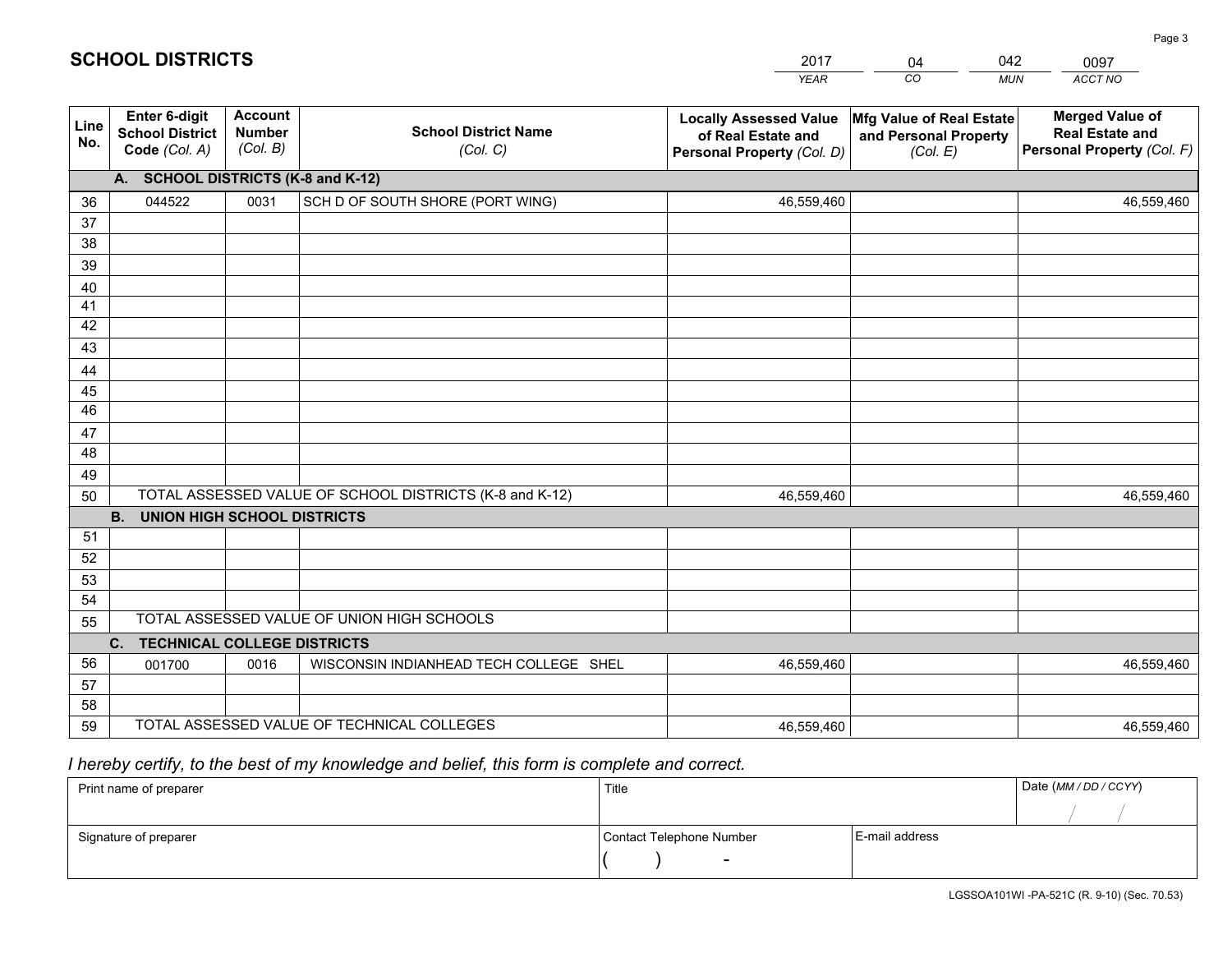### **HIGHLIGHTS**

- 1. Complete the Statement of Assessment after the Board of Review. Reflect any changes made there.
- 2. Use black ink to complete.
- 3. Line 16 must equal Line 50, Col D.
- 4. Line 55 must equal the total of K-8 schools listed on lines 36-49. Do not include K-12 schools in this comparision.
- 5. Line 59, Col. D must equal Line 16.
- 6. Special District, School District and Technical College District values must include both real estate and personal property. Examples of Special districts are: town sanitary districts, public inland lake protection and rehabilitation districts, and metropolitan sewerage districts.
- 7. DO NOT INCLUDE Manufacturing property values.DOR will print these values on the final SOA.

MARJORIE OGREN TOWN OF PORT WING

MARJORIE OGREN<br>TOWN OF PORT WING

PO BOX 28

PO BOX 28

PORT WING, WI 54865 - 0028

PORT WING, WI 54865 - 0028

 8. Accuracy of this form is very important. The values reported directly affect the equalized value DOR calculates for school and special districts.

### **Page 1:**

 If not prefilled, enter the tax year,county and municipal code,municipal type, municipal name and county name on the top of form.

Check the Amended box, if filing an amended / corrected SOA.

 Report the parcel count, acres and assessed value of taxable general property, total parcel count, (real and personal), total acres, and values from final figures set by the Board of Review.

- A. Real Estate land and improvements (buildings, etc.) is reported on lines 1 8, total line 9.
- B. Personal Property is reported on lines 11 14, Column D, total line 15.
- C. To complete this report, use the computer produced summary of the assessment roll that shows these amounts.
- D. Use whole numbers only.
- E. Add each line across and each column down to verify entries.

### **Page 2:**

- A. Report Special Items (not subject to general property tax).
- 1. Private Forest Croplands and Managed Forest Lands are reported on lines 18,19, 20 and 21. Be sure to report assessed values **NOT** taxes.
- 2. You should have copies of the orders of entry, orders of withdrawal, etc., to update your assessment roll.
	- 3. Show hundredths of acres (e.g. 39.75).
- 4. Tax exempt lands are reported on line 22.
- 5. Omitted property and sec. 70.43, Wis. Stats., corrections of errors by assessor are reported on line 23. Report real estate and personal property separately. These should be for **prior years**, not something found on the current assessment roll after the board of review.
- B. Special District (Lines 24-35) Include the value of both real and personal property.

 The Department of Revenue (DOR) preprints much of the information regarding names and codes for schools, special districts,etc. If a district is not listed, enter the name and value only, DOR will enter the proper code.

## **Page 3 School Districts:**

Include the value of both real and personal property.

Report School District (regular, elementary, union high school, and technical college).

- 1. Regular (K-12) and Elementary (K-8) school values are reported on lines 36-49, total on line 50.
- 2. Union High School (UHS) (use only if elementary schools are listed on lines 36-49) are reported on lines 51-54. UHS total value (line 55) must equal to the total **elementary school** values reported on lines 36-49. Do notinclude K-12 schools in this comparison.
- 3. Technical College values are reported on lines 56-58, total on line 59.
- 4. Use the computer summary that shows these amounts to complete this report.

#### **This form is due the second Monday in June. File this report only after your Board of Review is complete.**

 *If you have questions: Return forms to:*

 Email: lgs@wisconsin.gov Wisconsin Department of RevenueCall:  $(608)$  266-2569 or  $(608)$  264-6892 Fax number: (608) 264-6887 PO Box 8971

Local Government Services Section 6-97 Madison WI 53708-8971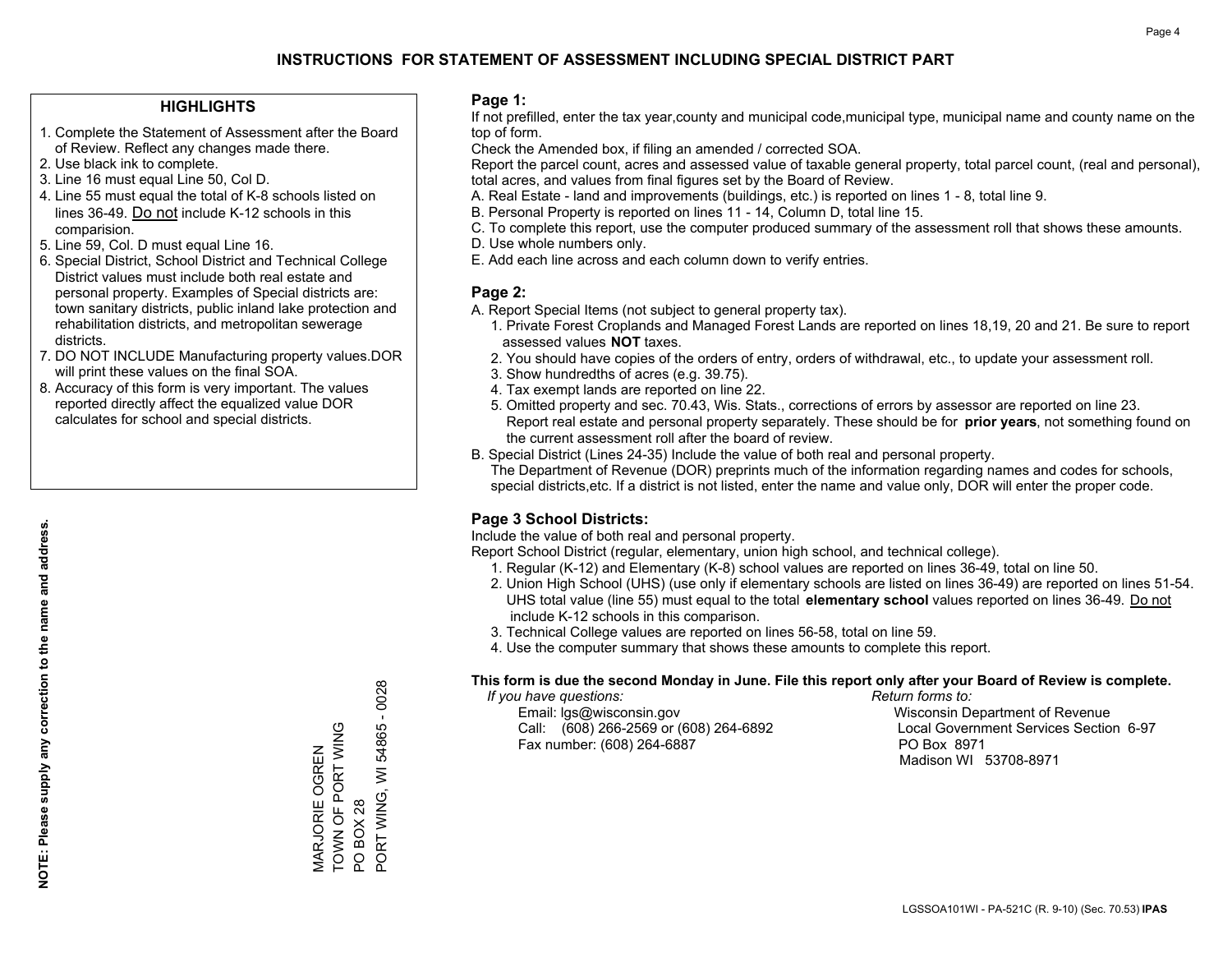**FINAL - EQUATED**

**STATEMENT OF ASSESSMENT FOR 2017** 

| 04 | 046 | 0098    |
|----|-----|---------|
| CO | MUN | ACCT NO |

|                | <b>FOR</b>                        | <b>TOWN OF</b><br><b>OF</b>                                                                                                                                                                  | <b>RUSSELL</b>           |              | <b>BAYFIELD COUNTY</b>                                   |                         |                      | <b>WHEN COMPLETING THIS DOCUMENT</b>     |
|----------------|-----------------------------------|----------------------------------------------------------------------------------------------------------------------------------------------------------------------------------------------|--------------------------|--------------|----------------------------------------------------------|-------------------------|----------------------|------------------------------------------|
|                |                                   | Town - Village - City                                                                                                                                                                        | <b>Municipality Name</b> |              | <b>County Name</b>                                       |                         |                      | DO NOT WRITE OVER X's OR IN SHADED AREAS |
|                | <b>REAL ESTATE</b>                |                                                                                                                                                                                              |                          | PARCEL COUNT | NO. OF ACRES                                             | <b>VALUE OF</b>         | <b>VALUE OF</b>      | TOTAL VALUE OF LAND                      |
| Line<br>No.    |                                   | (See Lines 18 - 22 for<br>other Real Estate)                                                                                                                                                 |                          |              | <b>WHOLE</b><br>TOTAL LAND   IMPROVEMENTS   NUMBERS ONLY | LAND                    | <b>IMPROVEMENTS</b>  | AND IMPROVEMENTS                         |
|                |                                   |                                                                                                                                                                                              | Col. A                   | Col. B       | Col. C                                                   | Col. D                  | Col. E               | Col. F                                   |
|                |                                   | <b>RESIDENTIAL - Class 1</b>                                                                                                                                                                 | 218                      | 173          | 469                                                      | 5,992,100               | 14,112,500           | 20,104,600                               |
| 2              |                                   | <b>COMMERCIAL - Class 2</b>                                                                                                                                                                  | 15                       | 11           | 103                                                      | 687,800                 | 1,093,500            | 1,781,300                                |
| 3              |                                   | <b>MANUFACTURING - Class 3</b>                                                                                                                                                               | $\Omega$                 | $\mathbf 0$  | $\Omega$                                                 | 0                       | 0                    | $\mathbf{0}$                             |
| 4              |                                   | <b>AGRICULTURAL - Class 4</b>                                                                                                                                                                | 86                       |              | 1,405                                                    | 130,300                 |                      | 130,300                                  |
| 5              |                                   | <b>UNDEVELOPED - Class 5</b>                                                                                                                                                                 | 16                       |              | 200                                                      | 98,700                  |                      | 98,700                                   |
| 6              |                                   | AGRICULTURAL FOREST - Class 5m                                                                                                                                                               | 50                       |              | 891                                                      | 720,900                 |                      | 720,900                                  |
| $\overline{7}$ |                                   | FOREST LANDS - Class 6                                                                                                                                                                       | 372                      |              | 8,416                                                    | 13,256,600              |                      | 13,256,600                               |
| 8              |                                   | OTHER - Class 7                                                                                                                                                                              | 4                        | 4            | 8                                                        | 33,000                  | 456,500              | 489,500                                  |
| 9              | TOTAL - ALL COLUMNS<br>761<br>188 |                                                                                                                                                                                              |                          |              | 11,492                                                   | 20,919,400              | 15,662,500           | 36,581,900                               |
| 10             |                                   | NUMBER OF PERSONAL PROPERTY ACCOUNTS IN ROLL                                                                                                                                                 |                          |              | 21                                                       | <b>LOCALLY ASSESSED</b> | <b>MANUFACTURING</b> | <b>MERGED</b>                            |
| 11             |                                   | BOATS AND OTHER WATERCRAFT NOT EXEMPT - Code 1                                                                                                                                               |                          |              |                                                          | 13,400                  | 0                    | 13,400                                   |
| 12             |                                   | MACHINERY, TOOLS AND PATTERNS - Code 2                                                                                                                                                       |                          |              |                                                          | 62,100                  | 0                    | 62,100                                   |
| 13             |                                   | FURNITURE, FIXTURES AND EQUIPMENT - Code 3                                                                                                                                                   |                          |              | 121,900                                                  | 0                       | 121,900              |                                          |
| 14             |                                   | ALL OTHER PERSONAL PROPERTY NOT EXEMPT - Codes 4A, 4B, 4C                                                                                                                                    |                          |              | 16,000                                                   | 0                       | 16,000               |                                          |
| 15             |                                   | TOTAL OF PERSONAL PROPERTY NOT EXEMPT (Total of Lines 11-14)                                                                                                                                 |                          | 213,400      | 0                                                        | 213,400                 |                      |                                          |
| 16             |                                   | AGGREGATE ASSESSED VALUE OF ALL PROPERTY SUBJECT TO THE GENERAL PROPERTY TAX (Total of Lines 9F and 15F)<br>MUST EQUAL TOTAL VALUE OF THE SCHOOL DISTRICTS (K-12 PLUS K-8) - Line 50, Col. F |                          |              |                                                          |                         |                      | 36,795,300                               |
| 17             |                                   | <b>BOARD OF REVIEW</b>                                                                                                                                                                       |                          |              | Name of Assessor                                         |                         | Telephone #          |                                          |
|                |                                   | DATE OF FINAL ADJOURNMENT                                                                                                                                                                    | 08/15/2017               |              | <b>JENNY MARTIN</b>                                      |                         |                      | (715) 723-0310                           |

REMARKS

The Assessment Ratio to be used in calculating the estimated Fair Market Value on tax bills for this tax district is 1.080485928

This ratio should be used to convert assessed values to "Calculate Equalized Values" in Step 1 of the Lottery and Gaming Credit Calculations.<br>This ratio should be used in the "Computation of Tax Equivalent" schedule of the Commission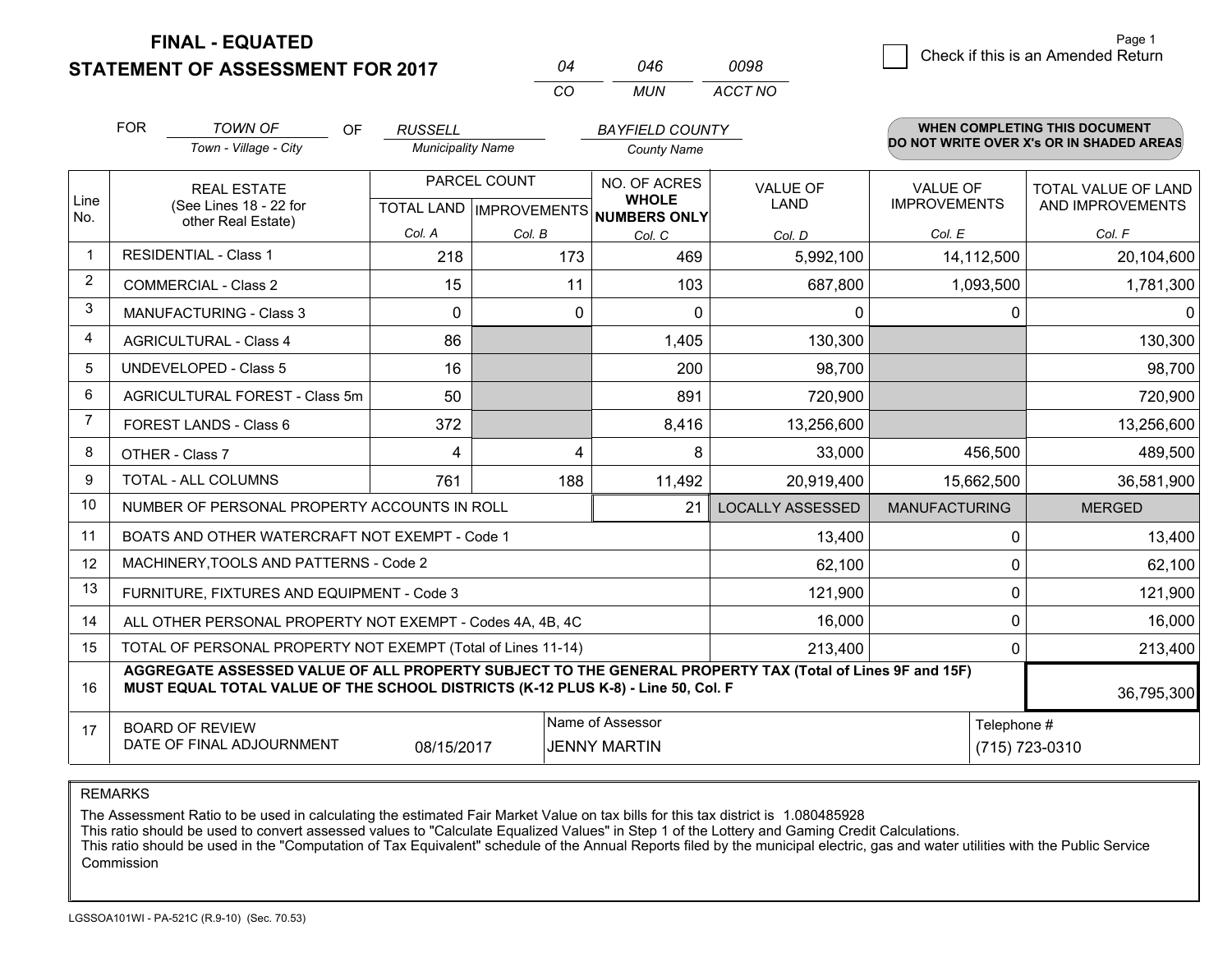*YEAR CO MUN ACCT NO* <sup>2017</sup> <sup>04</sup> <sup>046</sup> <sup>0098</sup> Page 2

Do not confuse FOREST LANDS (Line 7) with FOREST CROPS (in this section) - They are **NOT** the same

|    | Private Forest Crop - Reg Class @ 10¢ per acre                |                 |  |                                                                                |  |                                                                              |                                                               | Private Forest Crop - Reg Class @ \$2.52 per acre                  |                    |                    |
|----|---------------------------------------------------------------|-----------------|--|--------------------------------------------------------------------------------|--|------------------------------------------------------------------------------|---------------------------------------------------------------|--------------------------------------------------------------------|--------------------|--------------------|
| 18 | (a) PARCELS                                                   | (b) ACRES       |  | (c) ASSESSED VALUE                                                             |  | (d) PARCELS                                                                  |                                                               | (e) ACRES                                                          |                    | (f) ASSESSED VALUE |
|    |                                                               |                 |  |                                                                                |  | 3                                                                            |                                                               | 120                                                                |                    | 182,100            |
|    |                                                               |                 |  | Private Forest Crop - Special Class @ 20¢ per acre                             |  | Entered Before 2005 Managed Forest - Ferrous Mining CLOSED @ \$8.27 per acre |                                                               |                                                                    |                    |                    |
| 19 | (a) PARCELS                                                   | (b) ACRES       |  | (c) ASSESSED VALUE                                                             |  | (d) PARCELS                                                                  |                                                               | (e) ACRES                                                          |                    | (f) ASSESSED VALUE |
|    |                                                               |                 |  |                                                                                |  |                                                                              |                                                               |                                                                    |                    |                    |
|    | Entered Before 2005 Managed Forest - OPEN @ \$.79 per acre    |                 |  |                                                                                |  |                                                                              | Entered Before 2005 Managed Forest - CLOSED @ \$1.87 per acre |                                                                    |                    |                    |
| 20 | (a) PARCELS                                                   | (b) ACRES       |  | (c) ASSESSED VALUE                                                             |  | (d) PARCELS                                                                  |                                                               | (e) ACRES                                                          | (f) ASSESSED VALUE |                    |
|    | 32                                                            | 1.275.35        |  | 1,642,200                                                                      |  |                                                                              |                                                               | 259                                                                |                    | 336,900            |
|    | Entered After 2004 Managed Forest - OPEN @<br>\$2.14 per acre |                 |  |                                                                                |  | Entered After 2004 Managed Forest - CLOSED @ \$10.68 per acre                |                                                               |                                                                    |                    |                    |
| 21 | (a) PARCELS                                                   | (b) ACRES       |  | (c) ASSESSED VALUE                                                             |  | (d) PARCELS                                                                  |                                                               | (e) ACRES                                                          |                    | (f) ASSESSED VALUE |
|    |                                                               |                 |  |                                                                                |  |                                                                              |                                                               |                                                                    |                    |                    |
|    | 12<br>452.2                                                   |                 |  | 490,600                                                                        |  | 5                                                                            |                                                               | 130.25                                                             |                    | 205,800            |
| 22 | (a) County Forest Cropland Acres                              |                 |  | (b) Federal Acres                                                              |  | (c) State Acres                                                              |                                                               | (d) County (NOT FOREST CROP) Acres                                 |                    | (e) Other Acres    |
|    | 8,358.04                                                      |                 |  | 8.499.24                                                                       |  | 33.1                                                                         |                                                               | 367.15                                                             |                    | 847.33             |
|    |                                                               |                 |  | Assessed Value of Omitted Property From Prior Years (Sec. 70.44)               |  |                                                                              |                                                               | Assessed Value of Sec. 70.43 Corrections of Errors by Assessors    |                    |                    |
|    | (a) REAL ESTATE                                               |                 |  | (b) PERSONAL                                                                   |  | (c1) REAL ESTATE                                                             |                                                               | (c2) PERSONAL                                                      |                    |                    |
| 23 |                                                               |                 |  |                                                                                |  |                                                                              |                                                               |                                                                    |                    |                    |
|    |                                                               |                 |  | Manufacturing Equated Value of Omitted Property From Prior Years (Sec. 70.995) |  |                                                                              |                                                               | Mfg. Equated Value of Sec.70.43 Corrections of Errors by Assessors |                    |                    |
|    |                                                               | (d) REAL ESTATE |  | (e) PERSONAL                                                                   |  |                                                                              |                                                               | (f1) REAL ESTATE                                                   |                    | (f2) PERSONAL      |
|    |                                                               |                 |  |                                                                                |  |                                                                              |                                                               |                                                                    |                    |                    |

# **SPECIAL DISTRICTS**

| Line<br>No. | Enter 6-digit<br>Special District<br>Code (Col. A) | <b>Account</b><br><b>Number</b> | <b>Special District Name</b> | <b>Locally Assessed Value</b><br>of Real Estate and | Mfg Value of Real Estate<br>and Personal Property | <b>Merged Value of</b><br><b>Real Estate and</b><br>Personal Property (Col. F) |
|-------------|----------------------------------------------------|---------------------------------|------------------------------|-----------------------------------------------------|---------------------------------------------------|--------------------------------------------------------------------------------|
|             |                                                    | (Col. B)                        | (Col. C)                     | Personal Property (Col. D)                          | (Col. E)                                          |                                                                                |
| 24          |                                                    |                                 |                              |                                                     |                                                   |                                                                                |
| 25          |                                                    |                                 |                              |                                                     |                                                   |                                                                                |
| 26          |                                                    |                                 |                              |                                                     |                                                   |                                                                                |
| 27          |                                                    |                                 |                              |                                                     |                                                   |                                                                                |
| 28          |                                                    |                                 |                              |                                                     |                                                   |                                                                                |
| 29          |                                                    |                                 |                              |                                                     |                                                   |                                                                                |
| 30          |                                                    |                                 |                              |                                                     |                                                   |                                                                                |
| 31          |                                                    |                                 |                              |                                                     |                                                   |                                                                                |
| 32          |                                                    |                                 |                              |                                                     |                                                   |                                                                                |
| 33          |                                                    |                                 |                              |                                                     |                                                   |                                                                                |
| 34          |                                                    |                                 |                              |                                                     |                                                   |                                                                                |
| 35          |                                                    |                                 |                              |                                                     |                                                   |                                                                                |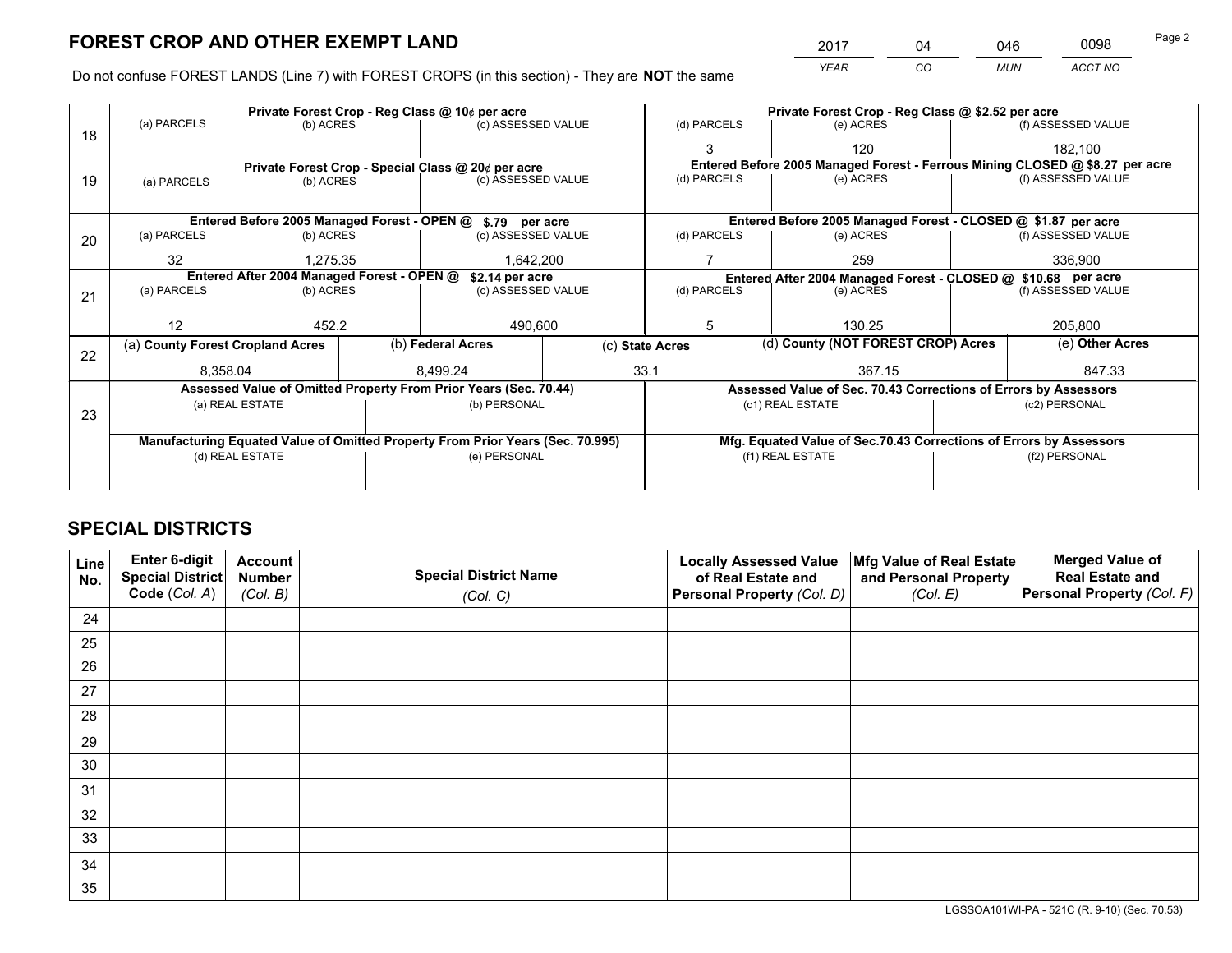|             |                                                          |                                             |                                                         | <b>YEAR</b>                                                                       | CO<br><b>MUN</b>                                              | ACCT NO                                                                        |
|-------------|----------------------------------------------------------|---------------------------------------------|---------------------------------------------------------|-----------------------------------------------------------------------------------|---------------------------------------------------------------|--------------------------------------------------------------------------------|
| Line<br>No. | Enter 6-digit<br><b>School District</b><br>Code (Col. A) | <b>Account</b><br><b>Number</b><br>(Col. B) | <b>School District Name</b><br>(Col. C)                 | <b>Locally Assessed Value</b><br>of Real Estate and<br>Personal Property (Col. D) | Mfg Value of Real Estate<br>and Personal Property<br>(Col. E) | <b>Merged Value of</b><br><b>Real Estate and</b><br>Personal Property (Col. F) |
|             | A. SCHOOL DISTRICTS (K-8 and K-12)                       |                                             |                                                         |                                                                                   |                                                               |                                                                                |
| 36          | 040315                                                   | 0029                                        | <b>SCH D OF BAYFIELD</b>                                | 36,795,300                                                                        |                                                               | 36,795,300                                                                     |
| 37          |                                                          |                                             |                                                         |                                                                                   |                                                               |                                                                                |
| 38          |                                                          |                                             |                                                         |                                                                                   |                                                               |                                                                                |
| 39          |                                                          |                                             |                                                         |                                                                                   |                                                               |                                                                                |
| 40          |                                                          |                                             |                                                         |                                                                                   |                                                               |                                                                                |
| 41          |                                                          |                                             |                                                         |                                                                                   |                                                               |                                                                                |
| 42          |                                                          |                                             |                                                         |                                                                                   |                                                               |                                                                                |
| 43          |                                                          |                                             |                                                         |                                                                                   |                                                               |                                                                                |
| 44<br>45    |                                                          |                                             |                                                         |                                                                                   |                                                               |                                                                                |
| 46          |                                                          |                                             |                                                         |                                                                                   |                                                               |                                                                                |
| 47          |                                                          |                                             |                                                         |                                                                                   |                                                               |                                                                                |
| 48          |                                                          |                                             |                                                         |                                                                                   |                                                               |                                                                                |
| 49          |                                                          |                                             |                                                         |                                                                                   |                                                               |                                                                                |
| 50          |                                                          |                                             | TOTAL ASSESSED VALUE OF SCHOOL DISTRICTS (K-8 and K-12) | 36,795,300                                                                        |                                                               | 36,795,300                                                                     |
|             | <b>B.</b><br><b>UNION HIGH SCHOOL DISTRICTS</b>          |                                             |                                                         |                                                                                   |                                                               |                                                                                |
| 51          |                                                          |                                             |                                                         |                                                                                   |                                                               |                                                                                |
| 52          |                                                          |                                             |                                                         |                                                                                   |                                                               |                                                                                |
| 53          |                                                          |                                             |                                                         |                                                                                   |                                                               |                                                                                |
| 54          |                                                          |                                             |                                                         |                                                                                   |                                                               |                                                                                |
| 55          |                                                          |                                             | TOTAL ASSESSED VALUE OF UNION HIGH SCHOOLS              |                                                                                   |                                                               |                                                                                |
|             | C.<br><b>TECHNICAL COLLEGE DISTRICTS</b>                 |                                             |                                                         |                                                                                   |                                                               |                                                                                |
| 56          | 001700                                                   | 0016                                        | WISCONSIN INDIANHEAD TECH COLLEGE SHEL                  | 36,795,300                                                                        |                                                               | 36,795,300                                                                     |
| 57          |                                                          |                                             |                                                         |                                                                                   |                                                               |                                                                                |
| 58          |                                                          |                                             |                                                         |                                                                                   |                                                               |                                                                                |
| 59          |                                                          |                                             | TOTAL ASSESSED VALUE OF TECHNICAL COLLEGES              | 36,795,300                                                                        |                                                               | 36,795,300                                                                     |

04

046

 *I hereby certify, to the best of my knowledge and belief, this form is complete and correct.*

**SCHOOL DISTRICTS**

| Print name of preparer | Title                    |                | Date (MM / DD / CCYY) |
|------------------------|--------------------------|----------------|-----------------------|
|                        |                          |                |                       |
| Signature of preparer  | Contact Telephone Number | E-mail address |                       |
|                        | $\sim$                   |                |                       |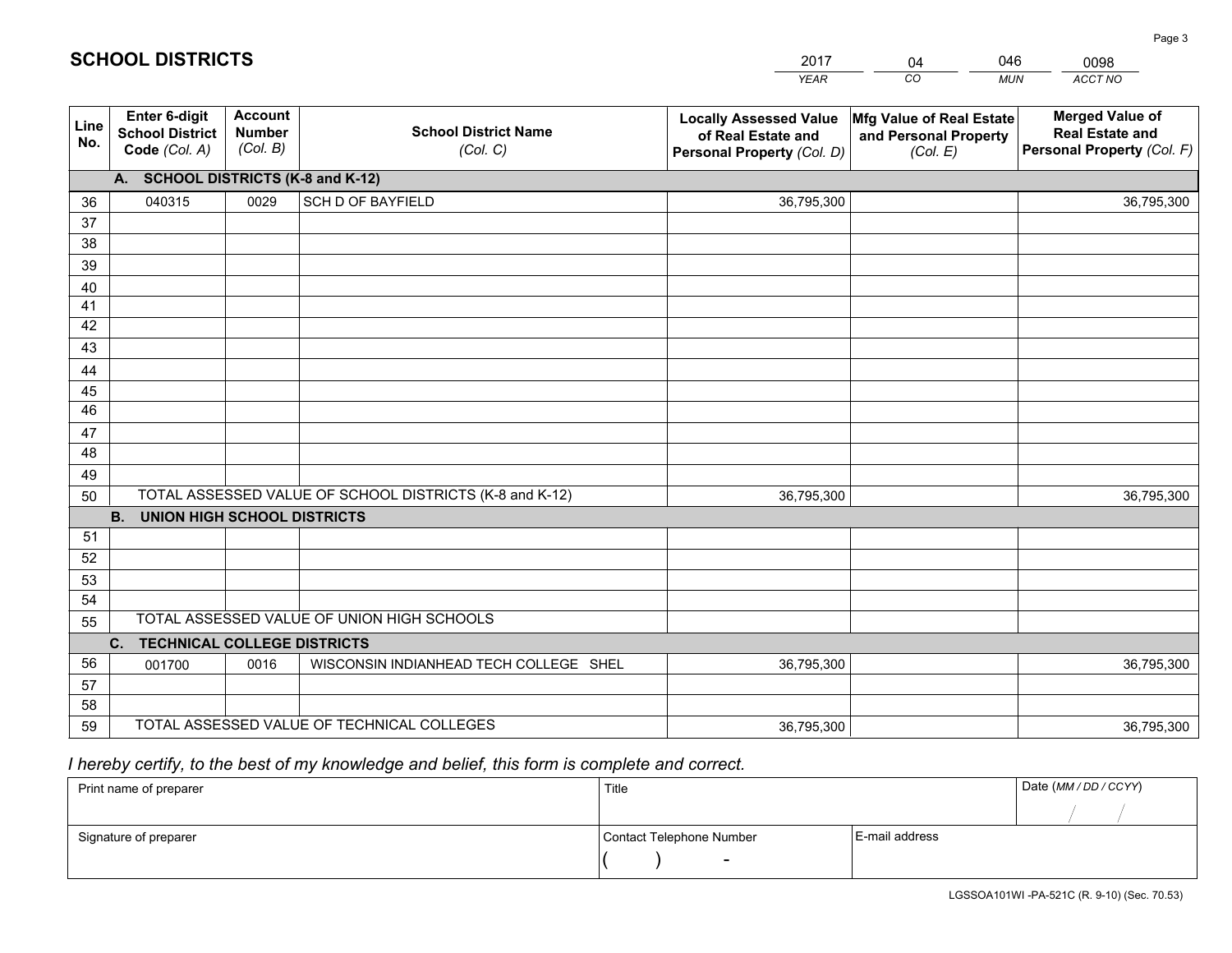### **HIGHLIGHTS**

- 1. Complete the Statement of Assessment after the Board of Review. Reflect any changes made there.
- 2. Use black ink to complete.
- 3. Line 16 must equal Line 50, Col D.
- 4. Line 55 must equal the total of K-8 schools listed on lines 36-49. Do not include K-12 schools in this comparision.
- 5. Line 59, Col. D must equal Line 16.
- 6. Special District, School District and Technical College District values must include both real estate and personal property. Examples of Special districts are: town sanitary districts, public inland lake protection and rehabilitation districts, and metropolitan sewerage districts.
- 7. DO NOT INCLUDE Manufacturing property values.DOR will print these values on the final SOA.

DAVID GOOD

TOWN OF RUSSELL 94500 N LADD ST BAYFIELD, WI 54814

DAVID GOOD<br>TOWN OF RUSSELL 94500 N LADD ST

BAYFIELD, WI 54814

 8. Accuracy of this form is very important. The values reported directly affect the equalized value DOR calculates for school and special districts.

### **Page 1:**

 If not prefilled, enter the tax year,county and municipal code,municipal type, municipal name and county name on the top of form.

Check the Amended box, if filing an amended / corrected SOA.

 Report the parcel count, acres and assessed value of taxable general property, total parcel count, (real and personal), total acres, and values from final figures set by the Board of Review.

- A. Real Estate land and improvements (buildings, etc.) is reported on lines 1 8, total line 9.
- B. Personal Property is reported on lines 11 14, Column D, total line 15.
- C. To complete this report, use the computer produced summary of the assessment roll that shows these amounts.
- D. Use whole numbers only.
- E. Add each line across and each column down to verify entries.

### **Page 2:**

- A. Report Special Items (not subject to general property tax).
- 1. Private Forest Croplands and Managed Forest Lands are reported on lines 18,19, 20 and 21. Be sure to report assessed values **NOT** taxes.
- 2. You should have copies of the orders of entry, orders of withdrawal, etc., to update your assessment roll.
	- 3. Show hundredths of acres (e.g. 39.75).
- 4. Tax exempt lands are reported on line 22.
- 5. Omitted property and sec. 70.43, Wis. Stats., corrections of errors by assessor are reported on line 23. Report real estate and personal property separately. These should be for **prior years**, not something found on the current assessment roll after the board of review.
- B. Special District (Lines 24-35) Include the value of both real and personal property.
- The Department of Revenue (DOR) preprints much of the information regarding names and codes for schools, special districts,etc. If a district is not listed, enter the name and value only, DOR will enter the proper code.

## **Page 3 School Districts:**

Include the value of both real and personal property.

Report School District (regular, elementary, union high school, and technical college).

- 1. Regular (K-12) and Elementary (K-8) school values are reported on lines 36-49, total on line 50.
- 2. Union High School (UHS) (use only if elementary schools are listed on lines 36-49) are reported on lines 51-54. UHS total value (line 55) must equal to the total **elementary school** values reported on lines 36-49. Do notinclude K-12 schools in this comparison.
- 3. Technical College values are reported on lines 56-58, total on line 59.
- 4. Use the computer summary that shows these amounts to complete this report.

#### **This form is due the second Monday in June. File this report only after your Board of Review is complete.**

 *If you have questions: Return forms to:*

 Email: lgs@wisconsin.gov Wisconsin Department of RevenueCall:  $(608)$  266-2569 or  $(608)$  264-6892 Fax number: (608) 264-6887 PO Box 8971

Local Government Services Section 6-97 Madison WI 53708-8971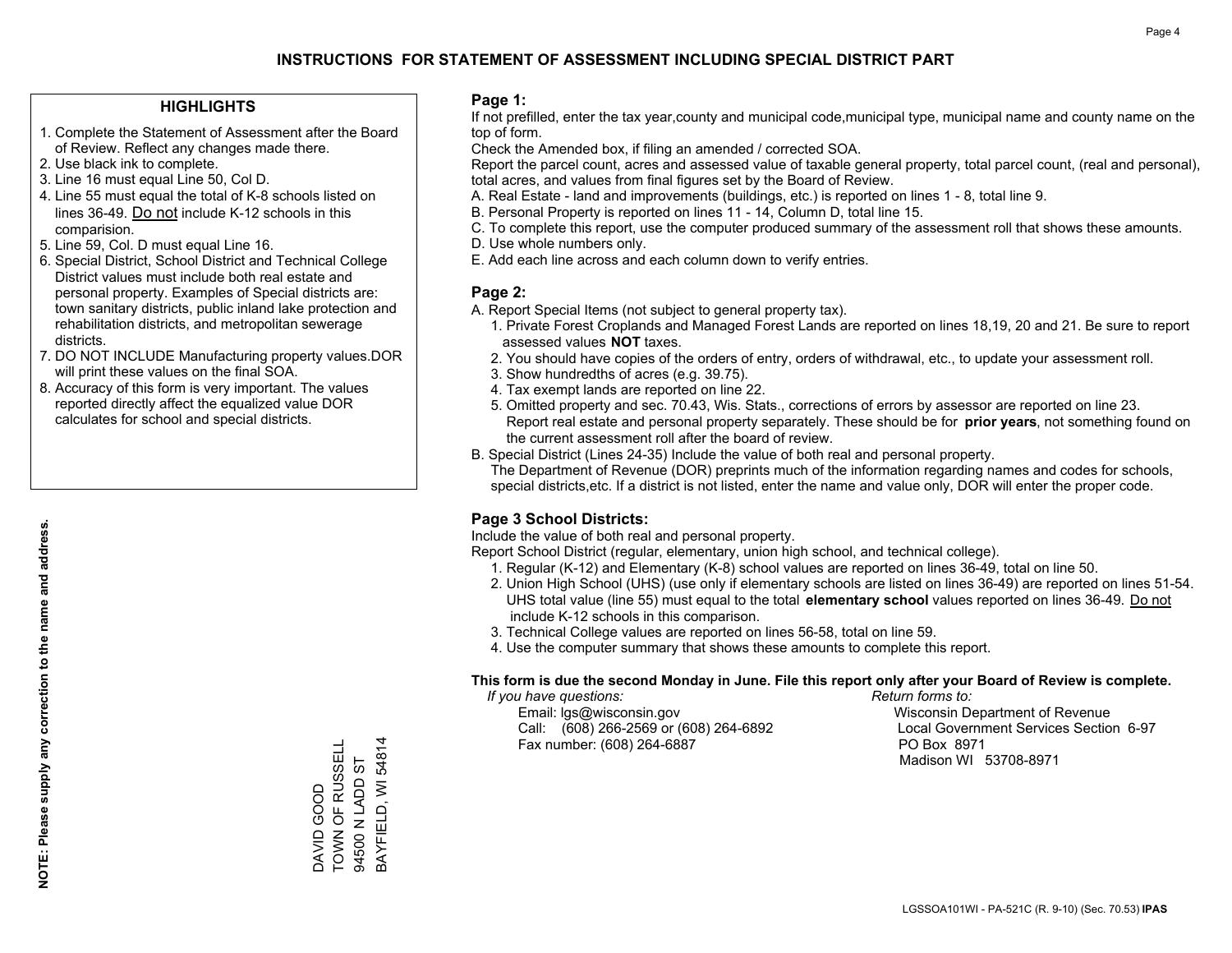**STATEMENT OF ASSESSMENT FOR 2017 FINAL - EQUATED**

| 04  | 048. | 0099    |
|-----|------|---------|
| -CO | MUN  | ACCT NO |

|             | <b>FOR</b>                               | <b>TOWN OF</b><br><b>OF</b>                                                                                                                                                                  | <b>TRIPP</b>             |                           | <b>BAYFIELD COUNTY</b>              |                         |                      | <b>WHEN COMPLETING THIS DOCUMENT</b>     |
|-------------|------------------------------------------|----------------------------------------------------------------------------------------------------------------------------------------------------------------------------------------------|--------------------------|---------------------------|-------------------------------------|-------------------------|----------------------|------------------------------------------|
|             |                                          | Town - Village - City                                                                                                                                                                        | <b>Municipality Name</b> |                           | <b>County Name</b>                  |                         |                      | DO NOT WRITE OVER X's OR IN SHADED AREAS |
|             | <b>REAL ESTATE</b>                       |                                                                                                                                                                                              |                          | PARCEL COUNT              | NO. OF ACRES                        | <b>VALUE OF</b>         | <b>VALUE OF</b>      | TOTAL VALUE OF LAND                      |
| Line<br>No. |                                          | (See Lines 18 - 22 for<br>other Real Estate)                                                                                                                                                 |                          | TOTAL LAND   IMPROVEMENTS | <b>WHOLE</b><br><b>NUMBERS ONLY</b> | <b>LAND</b>             | <b>IMPROVEMENTS</b>  | AND IMPROVEMENTS                         |
|             |                                          |                                                                                                                                                                                              | Col. A                   | Col. B                    | Col. C                              | Col. D                  | Col. E               | Col. F                                   |
| -1          |                                          | <b>RESIDENTIAL - Class 1</b>                                                                                                                                                                 | 177                      | 162                       | 413                                 | 2,866,700               | 9,459,300            | 12,326,000                               |
| 2           |                                          | <b>COMMERCIAL - Class 2</b>                                                                                                                                                                  |                          |                           | $\overline{2}$                      | 10,000                  | 31,200               | 41,200                                   |
| 3           |                                          | <b>MANUFACTURING - Class 3</b>                                                                                                                                                               | $\Omega$                 | 0                         | $\Omega$                            | 0                       | $\Omega$             | $\Omega$                                 |
| 4           |                                          | <b>AGRICULTURAL - Class 4</b>                                                                                                                                                                | 122                      |                           | 2,302                               | 242,600                 |                      | 242,600                                  |
| 5           |                                          | <b>UNDEVELOPED - Class 5</b>                                                                                                                                                                 | 51                       |                           | 109                                 | 12,600                  |                      | 12,600                                   |
| 6           |                                          | AGRICULTURAL FOREST - Class 5m                                                                                                                                                               | 95                       |                           | 1,756                               | 1,121,200               |                      | 1,121,200                                |
| 7           |                                          | FOREST LANDS - Class 6                                                                                                                                                                       | 240                      |                           | 6,294                               | 7,313,900               |                      | 7,313,900                                |
| 8           |                                          | OTHER - Class 7                                                                                                                                                                              | 5                        | 5                         | $\overline{7}$                      | 30,000                  | 220,500              | 250,500                                  |
| 9           | <b>TOTAL - ALL COLUMNS</b><br>691<br>168 |                                                                                                                                                                                              |                          |                           | 10,883                              | 11,597,000              | 9,711,000            | 21,308,000                               |
| 10          |                                          | NUMBER OF PERSONAL PROPERTY ACCOUNTS IN ROLL                                                                                                                                                 |                          |                           | 3                                   | <b>LOCALLY ASSESSED</b> | <b>MANUFACTURING</b> | <b>MERGED</b>                            |
| 11          |                                          | BOATS AND OTHER WATERCRAFT NOT EXEMPT - Code 1                                                                                                                                               |                          |                           |                                     | 0                       | $\Omega$             | $\Omega$                                 |
| 12          |                                          | MACHINERY, TOOLS AND PATTERNS - Code 2                                                                                                                                                       |                          |                           |                                     | 15,100                  | $\Omega$             | 15,100                                   |
| 13          |                                          | FURNITURE, FIXTURES AND EQUIPMENT - Code 3                                                                                                                                                   |                          |                           | 700                                 | 0                       | 700                  |                                          |
| 14          |                                          | ALL OTHER PERSONAL PROPERTY NOT EXEMPT - Codes 4A, 4B, 4C                                                                                                                                    |                          |                           | 21,600                              | $\Omega$                | 21,600               |                                          |
| 15          |                                          | TOTAL OF PERSONAL PROPERTY NOT EXEMPT (Total of Lines 11-14)                                                                                                                                 |                          |                           |                                     | 37,400                  | 0                    | 37,400                                   |
| 16          |                                          | AGGREGATE ASSESSED VALUE OF ALL PROPERTY SUBJECT TO THE GENERAL PROPERTY TAX (Total of Lines 9F and 15F)<br>MUST EQUAL TOTAL VALUE OF THE SCHOOL DISTRICTS (K-12 PLUS K-8) - Line 50, Col. F |                          |                           |                                     |                         |                      | 21,345,400                               |
| 17          |                                          | <b>BOARD OF REVIEW</b>                                                                                                                                                                       |                          |                           | Name of Assessor                    |                         | Telephone #          |                                          |
|             |                                          | DATE OF FINAL ADJOURNMENT                                                                                                                                                                    | 05/20/2017               |                           | BEN AND DOUGLAS KURTZWEIL           |                         |                      | (715) 462-9679                           |

REMARKS

The Assessment Ratio to be used in calculating the estimated Fair Market Value on tax bills for this tax district is 1.029686445

This ratio should be used to convert assessed values to "Calculate Equalized Values" in Step 1 of the Lottery and Gaming Credit Calculations.

 This ratio should be used in the "Computation of Tax Equivalent" schedule of the Annual Reports filed by the municipal electric, gas and water utilities with the Public Service Commission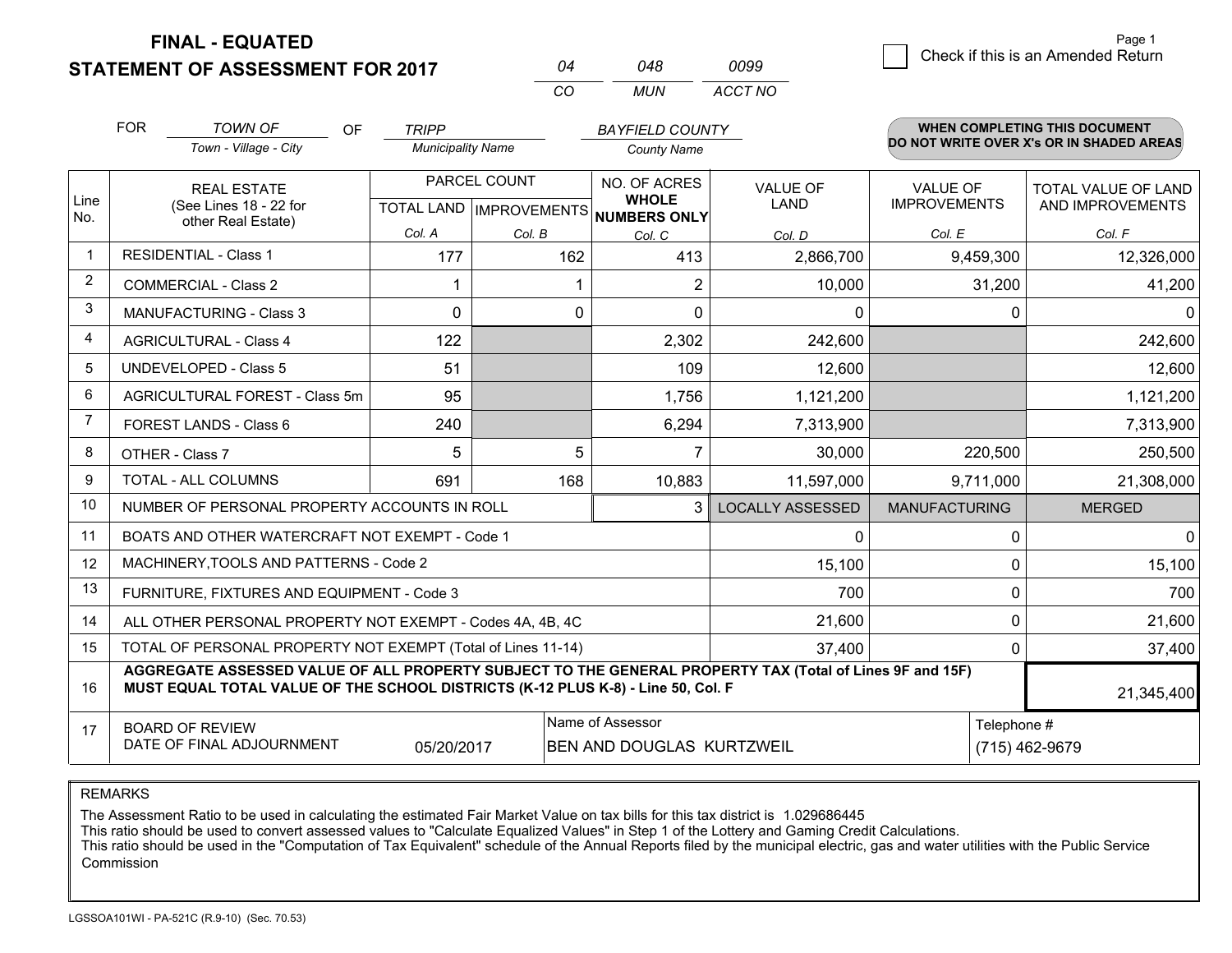*YEAR CO MUN ACCT NO* <sup>2017</sup> <sup>04</sup> <sup>048</sup> <sup>0099</sup>

Do not confuse FOREST LANDS (Line 7) with FOREST CROPS (in this section) - They are **NOT** the same

|    |                                                               |                 |                                 | Private Forest Crop - Reg Class @ 10¢ per acre                                 |             |                  | Private Forest Crop - Reg Class @ \$2.52 per acre |                                                               |                                                                 |                                                                              |  |
|----|---------------------------------------------------------------|-----------------|---------------------------------|--------------------------------------------------------------------------------|-------------|------------------|---------------------------------------------------|---------------------------------------------------------------|-----------------------------------------------------------------|------------------------------------------------------------------------------|--|
| 18 | (a) PARCELS                                                   | (b) ACRES       |                                 | (c) ASSESSED VALUE                                                             |             | (d) PARCELS      |                                                   | (e) ACRES                                                     |                                                                 | (f) ASSESSED VALUE                                                           |  |
|    |                                                               |                 |                                 |                                                                                |             |                  |                                                   |                                                               |                                                                 |                                                                              |  |
|    |                                                               |                 |                                 | Private Forest Crop - Special Class @ 20¢ per acre                             |             |                  |                                                   |                                                               |                                                                 | Entered Before 2005 Managed Forest - Ferrous Mining CLOSED @ \$8.27 per acre |  |
| 19 | (a) PARCELS                                                   | (b) ACRES       |                                 | (c) ASSESSED VALUE                                                             |             | (d) PARCELS      |                                                   | (e) ACRES                                                     |                                                                 | (f) ASSESSED VALUE                                                           |  |
|    |                                                               |                 |                                 |                                                                                |             |                  |                                                   |                                                               |                                                                 |                                                                              |  |
|    | Entered Before 2005 Managed Forest - OPEN @ \$.79 per acre    |                 |                                 |                                                                                |             |                  |                                                   |                                                               | Entered Before 2005 Managed Forest - CLOSED @ \$1.87 per acre   |                                                                              |  |
| 20 | (a) PARCELS                                                   |                 | (b) ACRES<br>(c) ASSESSED VALUE |                                                                                | (d) PARCELS |                  | (e) ACRES                                         |                                                               | (f) ASSESSED VALUE                                              |                                                                              |  |
|    | 8                                                             | 314.12          |                                 | 328.900                                                                        |             | 11               |                                                   | 335                                                           |                                                                 | 363,900                                                                      |  |
|    | Entered After 2004 Managed Forest - OPEN @<br>\$2.14 per acre |                 |                                 |                                                                                |             |                  |                                                   | Entered After 2004 Managed Forest - CLOSED @ \$10.68 per acre |                                                                 |                                                                              |  |
| 21 | (a) PARCELS                                                   | (b) ACRES       |                                 | (c) ASSESSED VALUE                                                             |             | (d) PARCELS      |                                                   | (e) ACRES                                                     |                                                                 | (f) ASSESSED VALUE                                                           |  |
|    |                                                               |                 |                                 |                                                                                |             |                  |                                                   |                                                               |                                                                 |                                                                              |  |
|    | 76.93                                                         |                 |                                 | 92,300                                                                         |             |                  |                                                   | 231.73                                                        |                                                                 | 258,100                                                                      |  |
| 22 | (a) County Forest Cropland Acres                              |                 |                                 | (b) Federal Acres                                                              |             | (c) State Acres  |                                                   | (d) County (NOT FOREST CROP) Acres                            |                                                                 | (e) Other Acres                                                              |  |
|    | 6,539.52                                                      |                 |                                 | 4,320                                                                          | 38.56       |                  |                                                   | 16.58                                                         |                                                                 | 55.67                                                                        |  |
|    |                                                               |                 |                                 | Assessed Value of Omitted Property From Prior Years (Sec. 70.44)               |             |                  |                                                   |                                                               | Assessed Value of Sec. 70.43 Corrections of Errors by Assessors |                                                                              |  |
| 23 |                                                               | (a) REAL ESTATE |                                 | (b) PERSONAL                                                                   |             | (c1) REAL ESTATE |                                                   | (c2) PERSONAL                                                 |                                                                 |                                                                              |  |
|    |                                                               |                 |                                 |                                                                                |             |                  |                                                   |                                                               |                                                                 |                                                                              |  |
|    |                                                               |                 |                                 | Manufacturing Equated Value of Omitted Property From Prior Years (Sec. 70.995) |             |                  |                                                   |                                                               |                                                                 | Mfg. Equated Value of Sec.70.43 Corrections of Errors by Assessors           |  |
|    |                                                               | (d) REAL ESTATE |                                 | (e) PERSONAL                                                                   |             |                  | (f1) REAL ESTATE                                  |                                                               |                                                                 | (f2) PERSONAL                                                                |  |
|    |                                                               |                 |                                 |                                                                                |             |                  |                                                   |                                                               |                                                                 |                                                                              |  |

# **SPECIAL DISTRICTS**

| Line<br>No. | Enter 6-digit<br>Special District<br>Code (Col. A) | <b>Account</b><br><b>Number</b> | <b>Special District Name</b> | <b>Locally Assessed Value</b><br>of Real Estate and | Mfg Value of Real Estate<br>and Personal Property | <b>Merged Value of</b><br><b>Real Estate and</b><br>Personal Property (Col. F) |
|-------------|----------------------------------------------------|---------------------------------|------------------------------|-----------------------------------------------------|---------------------------------------------------|--------------------------------------------------------------------------------|
|             |                                                    | (Col. B)                        | (Col. C)                     | Personal Property (Col. D)                          | (Col. E)                                          |                                                                                |
| 24          |                                                    |                                 |                              |                                                     |                                                   |                                                                                |
| 25          |                                                    |                                 |                              |                                                     |                                                   |                                                                                |
| 26          |                                                    |                                 |                              |                                                     |                                                   |                                                                                |
| 27          |                                                    |                                 |                              |                                                     |                                                   |                                                                                |
| 28          |                                                    |                                 |                              |                                                     |                                                   |                                                                                |
| 29          |                                                    |                                 |                              |                                                     |                                                   |                                                                                |
| 30          |                                                    |                                 |                              |                                                     |                                                   |                                                                                |
| 31          |                                                    |                                 |                              |                                                     |                                                   |                                                                                |
| 32          |                                                    |                                 |                              |                                                     |                                                   |                                                                                |
| 33          |                                                    |                                 |                              |                                                     |                                                   |                                                                                |
| 34          |                                                    |                                 |                              |                                                     |                                                   |                                                                                |
| 35          |                                                    |                                 |                              |                                                     |                                                   |                                                                                |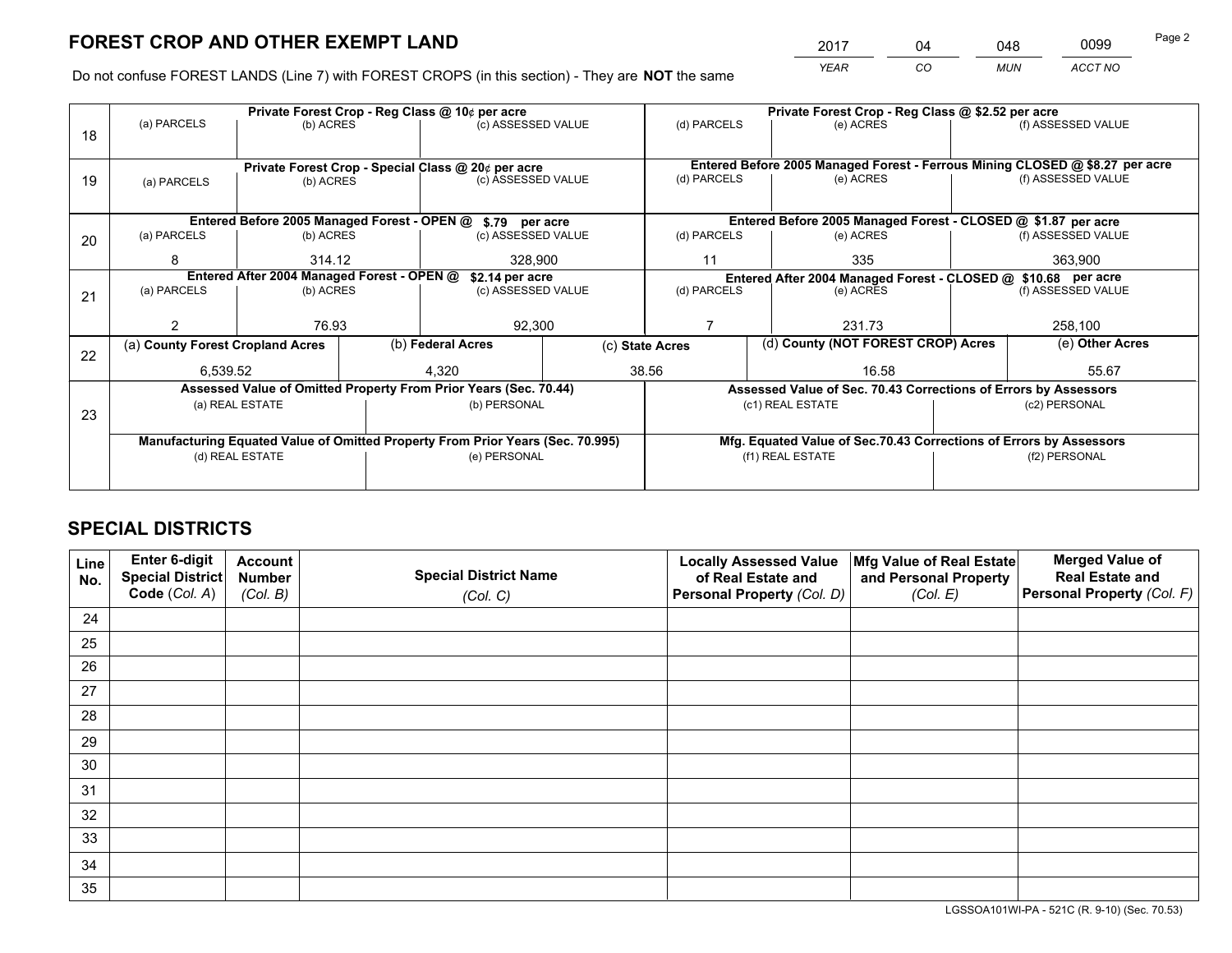| <b>Account</b><br><b>Merged Value of</b><br>Enter 6-digit<br><b>Locally Assessed Value</b><br>Mfg Value of Real Estate<br>Line<br><b>School District Name</b><br><b>Number</b><br><b>School District</b><br><b>Real Estate and</b><br>of Real Estate and<br>and Personal Property<br>No.<br>(Col. B)<br>Personal Property (Col. F)<br>Code (Col. A)<br>(Col. C)<br>Personal Property (Col. D)<br>(Col. E)<br>A. SCHOOL DISTRICTS (K-8 and K-12)<br>044522<br>0031<br>SCH D OF SOUTH SHORE (PORT WING)<br>21,345,400<br>21,345,400<br>36<br>37<br>38<br>39<br>40<br>41<br>42<br>43<br>44<br>45<br>46<br>47<br>48 |    |  |  |  | <b>YEAR</b> | CO<br><b>MUN</b> | ACCT NO |  |
|-----------------------------------------------------------------------------------------------------------------------------------------------------------------------------------------------------------------------------------------------------------------------------------------------------------------------------------------------------------------------------------------------------------------------------------------------------------------------------------------------------------------------------------------------------------------------------------------------------------------|----|--|--|--|-------------|------------------|---------|--|
|                                                                                                                                                                                                                                                                                                                                                                                                                                                                                                                                                                                                                 |    |  |  |  |             |                  |         |  |
|                                                                                                                                                                                                                                                                                                                                                                                                                                                                                                                                                                                                                 |    |  |  |  |             |                  |         |  |
|                                                                                                                                                                                                                                                                                                                                                                                                                                                                                                                                                                                                                 |    |  |  |  |             |                  |         |  |
|                                                                                                                                                                                                                                                                                                                                                                                                                                                                                                                                                                                                                 |    |  |  |  |             |                  |         |  |
|                                                                                                                                                                                                                                                                                                                                                                                                                                                                                                                                                                                                                 |    |  |  |  |             |                  |         |  |
|                                                                                                                                                                                                                                                                                                                                                                                                                                                                                                                                                                                                                 |    |  |  |  |             |                  |         |  |
|                                                                                                                                                                                                                                                                                                                                                                                                                                                                                                                                                                                                                 |    |  |  |  |             |                  |         |  |
|                                                                                                                                                                                                                                                                                                                                                                                                                                                                                                                                                                                                                 |    |  |  |  |             |                  |         |  |
|                                                                                                                                                                                                                                                                                                                                                                                                                                                                                                                                                                                                                 |    |  |  |  |             |                  |         |  |
|                                                                                                                                                                                                                                                                                                                                                                                                                                                                                                                                                                                                                 |    |  |  |  |             |                  |         |  |
|                                                                                                                                                                                                                                                                                                                                                                                                                                                                                                                                                                                                                 |    |  |  |  |             |                  |         |  |
|                                                                                                                                                                                                                                                                                                                                                                                                                                                                                                                                                                                                                 |    |  |  |  |             |                  |         |  |
|                                                                                                                                                                                                                                                                                                                                                                                                                                                                                                                                                                                                                 |    |  |  |  |             |                  |         |  |
|                                                                                                                                                                                                                                                                                                                                                                                                                                                                                                                                                                                                                 |    |  |  |  |             |                  |         |  |
|                                                                                                                                                                                                                                                                                                                                                                                                                                                                                                                                                                                                                 | 49 |  |  |  |             |                  |         |  |
| TOTAL ASSESSED VALUE OF SCHOOL DISTRICTS (K-8 and K-12)<br>21,345,400<br>21,345,400<br>50                                                                                                                                                                                                                                                                                                                                                                                                                                                                                                                       |    |  |  |  |             |                  |         |  |
| B <sub>1</sub><br><b>UNION HIGH SCHOOL DISTRICTS</b>                                                                                                                                                                                                                                                                                                                                                                                                                                                                                                                                                            |    |  |  |  |             |                  |         |  |
| 51                                                                                                                                                                                                                                                                                                                                                                                                                                                                                                                                                                                                              |    |  |  |  |             |                  |         |  |
| 52                                                                                                                                                                                                                                                                                                                                                                                                                                                                                                                                                                                                              |    |  |  |  |             |                  |         |  |
| 53                                                                                                                                                                                                                                                                                                                                                                                                                                                                                                                                                                                                              |    |  |  |  |             |                  |         |  |
| 54<br>TOTAL ASSESSED VALUE OF UNION HIGH SCHOOLS                                                                                                                                                                                                                                                                                                                                                                                                                                                                                                                                                                |    |  |  |  |             |                  |         |  |
| 55                                                                                                                                                                                                                                                                                                                                                                                                                                                                                                                                                                                                              |    |  |  |  |             |                  |         |  |
| C. TECHNICAL COLLEGE DISTRICTS                                                                                                                                                                                                                                                                                                                                                                                                                                                                                                                                                                                  |    |  |  |  |             |                  |         |  |
| 56<br>WISCONSIN INDIANHEAD TECH COLLEGE SHEL<br>001700<br>0016<br>21,345,400<br>21,345,400<br>57                                                                                                                                                                                                                                                                                                                                                                                                                                                                                                                |    |  |  |  |             |                  |         |  |
| 58                                                                                                                                                                                                                                                                                                                                                                                                                                                                                                                                                                                                              |    |  |  |  |             |                  |         |  |
| TOTAL ASSESSED VALUE OF TECHNICAL COLLEGES<br>59<br>21,345,400<br>21,345,400                                                                                                                                                                                                                                                                                                                                                                                                                                                                                                                                    |    |  |  |  |             |                  |         |  |

04

048

 *I hereby certify, to the best of my knowledge and belief, this form is complete and correct.*

**SCHOOL DISTRICTS**

| Print name of preparer | Title                    |                | Date (MM / DD / CCYY) |
|------------------------|--------------------------|----------------|-----------------------|
|                        |                          |                |                       |
| Signature of preparer  | Contact Telephone Number | E-mail address |                       |
|                        | $\sim$                   |                |                       |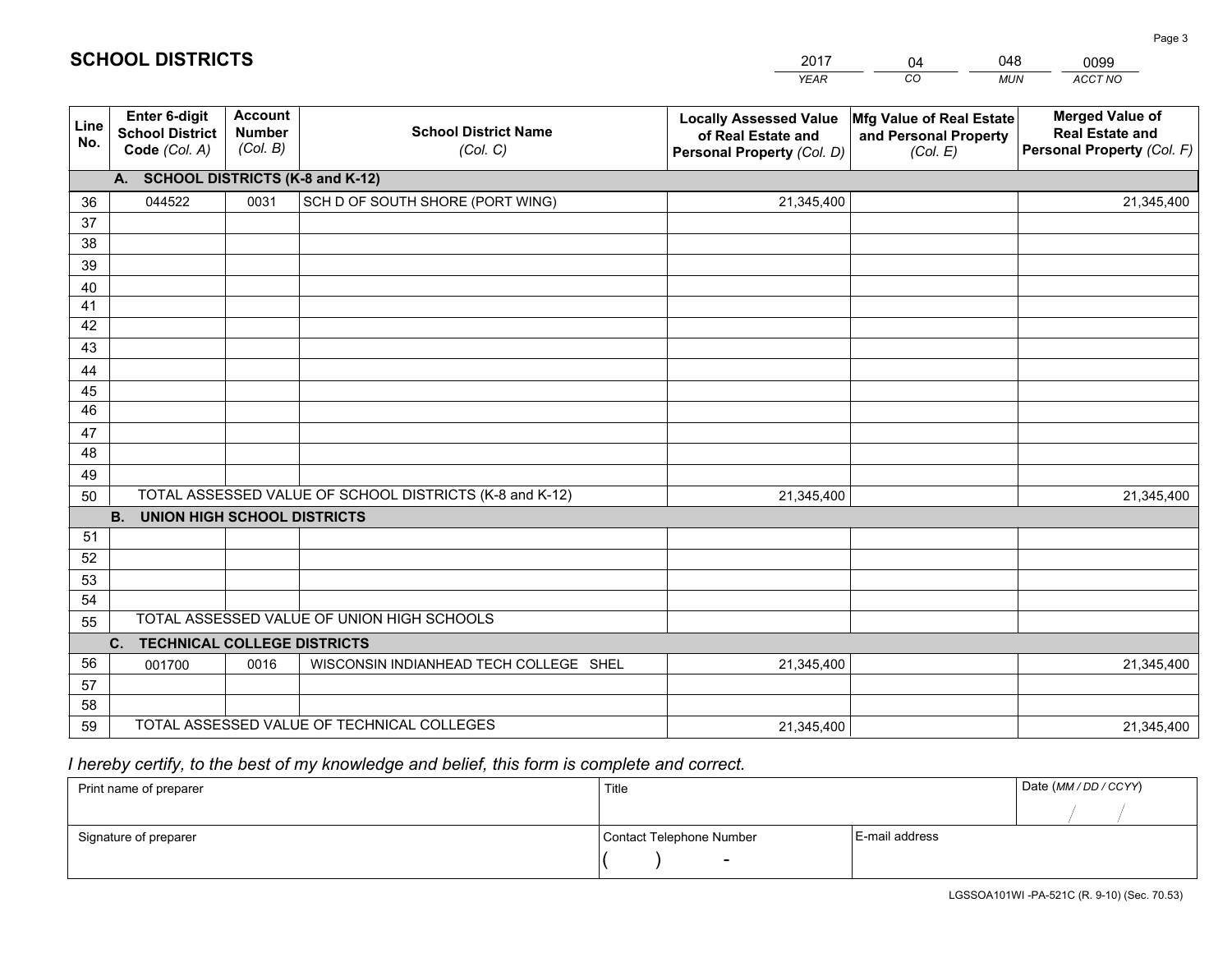### **HIGHLIGHTS**

- 1. Complete the Statement of Assessment after the Board of Review. Reflect any changes made there.
- 2. Use black ink to complete.
- 3. Line 16 must equal Line 50, Col D.
- 4. Line 55 must equal the total of K-8 schools listed on lines 36-49. Do not include K-12 schools in this comparision.
- 5. Line 59, Col. D must equal Line 16.
- 6. Special District, School District and Technical College District values must include both real estate and personal property. Examples of Special districts are: town sanitary districts, public inland lake protection and rehabilitation districts, and metropolitan sewerage districts.
- 7. DO NOT INCLUDE Manufacturing property values.DOR will print these values on the final SOA.

JUDY PILGER TOWN OF TRIPP 8590 CO HWY A

JUDY PILGER<br>TOWN OF TRIPP 8590 CO HWY A IRON RIVER, WI 54847

RON RIVER, WI 54847

 8. Accuracy of this form is very important. The values reported directly affect the equalized value DOR calculates for school and special districts.

### **Page 1:**

 If not prefilled, enter the tax year,county and municipal code,municipal type, municipal name and county name on the top of form.

Check the Amended box, if filing an amended / corrected SOA.

 Report the parcel count, acres and assessed value of taxable general property, total parcel count, (real and personal), total acres, and values from final figures set by the Board of Review.

- A. Real Estate land and improvements (buildings, etc.) is reported on lines 1 8, total line 9.
- B. Personal Property is reported on lines 11 14, Column D, total line 15.
- C. To complete this report, use the computer produced summary of the assessment roll that shows these amounts.
- D. Use whole numbers only.
- E. Add each line across and each column down to verify entries.

### **Page 2:**

- A. Report Special Items (not subject to general property tax).
- 1. Private Forest Croplands and Managed Forest Lands are reported on lines 18,19, 20 and 21. Be sure to report assessed values **NOT** taxes.
- 2. You should have copies of the orders of entry, orders of withdrawal, etc., to update your assessment roll.
	- 3. Show hundredths of acres (e.g. 39.75).
- 4. Tax exempt lands are reported on line 22.
- 5. Omitted property and sec. 70.43, Wis. Stats., corrections of errors by assessor are reported on line 23. Report real estate and personal property separately. These should be for **prior years**, not something found on the current assessment roll after the board of review.
- B. Special District (Lines 24-35) Include the value of both real and personal property.
- The Department of Revenue (DOR) preprints much of the information regarding names and codes for schools, special districts,etc. If a district is not listed, enter the name and value only, DOR will enter the proper code.

## **Page 3 School Districts:**

Include the value of both real and personal property.

Report School District (regular, elementary, union high school, and technical college).

- 1. Regular (K-12) and Elementary (K-8) school values are reported on lines 36-49, total on line 50.
- 2. Union High School (UHS) (use only if elementary schools are listed on lines 36-49) are reported on lines 51-54. UHS total value (line 55) must equal to the total **elementary school** values reported on lines 36-49. Do notinclude K-12 schools in this comparison.
- 3. Technical College values are reported on lines 56-58, total on line 59.
- 4. Use the computer summary that shows these amounts to complete this report.

#### **This form is due the second Monday in June. File this report only after your Board of Review is complete.**

 *If you have questions: Return forms to:*

 Email: lgs@wisconsin.gov Wisconsin Department of RevenueCall:  $(608)$  266-2569 or  $(608)$  264-6892 Fax number: (608) 264-6887 PO Box 8971

Local Government Services Section 6-97 Madison WI 53708-8971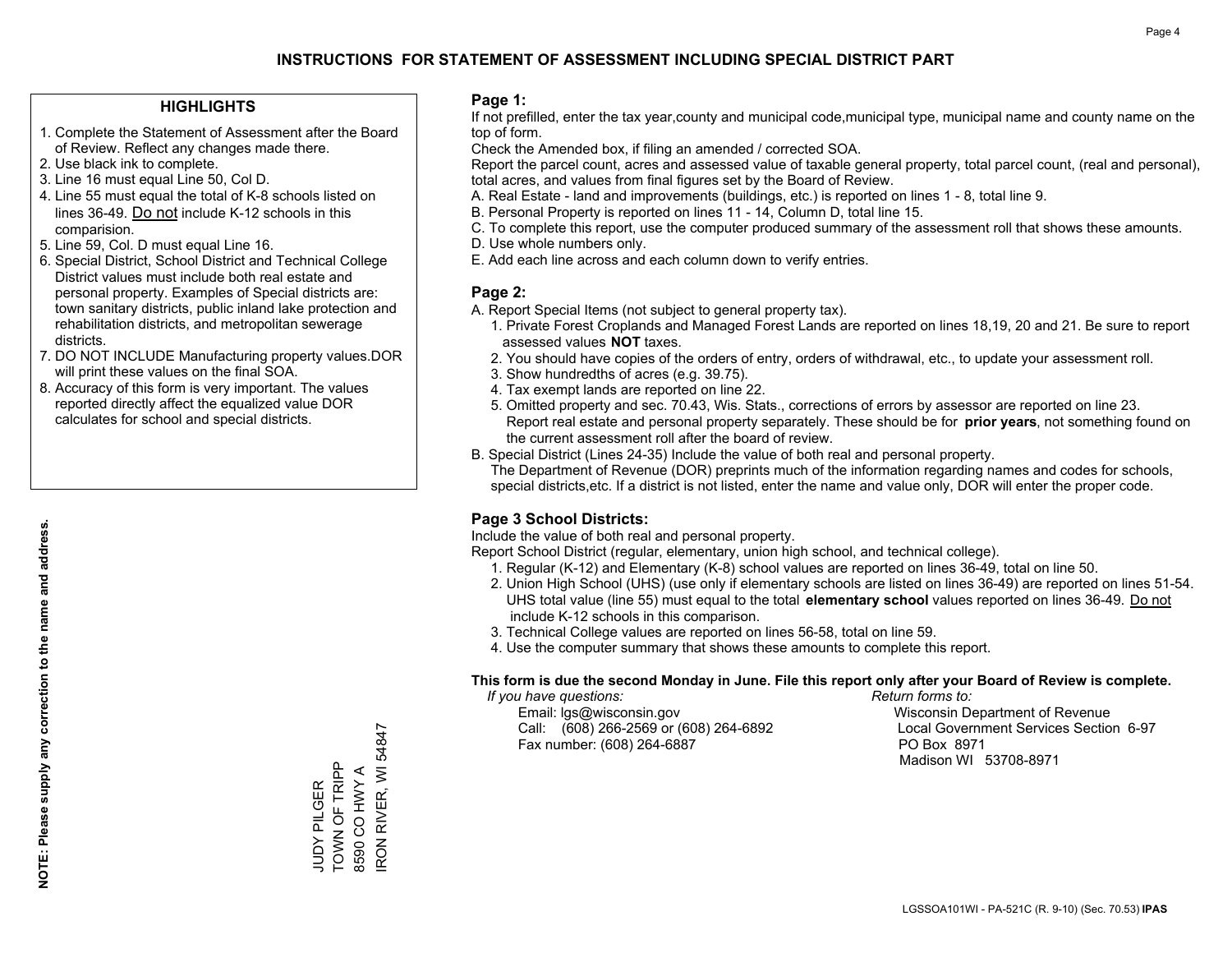**STATEMENT OF ASSESSMENT FOR 2017** 

**FINAL - EQUATED**

| ሰ4  | กรก   | 0100.   |
|-----|-------|---------|
| ΓO. | MI IN | ACCT NO |

|             | <b>FOR</b>                                                                                                                                                                                   | <b>TOWN OF</b><br><b>OF</b><br>Town - Village - City               | <b>WASHBURN</b><br><b>Municipality Name</b> |              | <b>BAYFIELD COUNTY</b><br><b>County Name</b>                         |                         |                                 | WHEN COMPLETING THIS DOCUMENT<br>DO NOT WRITE OVER X's OR IN SHADED AREAS |
|-------------|----------------------------------------------------------------------------------------------------------------------------------------------------------------------------------------------|--------------------------------------------------------------------|---------------------------------------------|--------------|----------------------------------------------------------------------|-------------------------|---------------------------------|---------------------------------------------------------------------------|
| Line<br>No. |                                                                                                                                                                                              | <b>REAL ESTATE</b><br>(See Lines 18 - 22 for<br>other Real Estate) |                                             | PARCEL COUNT | NO. OF ACRES<br><b>WHOLE</b><br>TOTAL LAND IMPROVEMENTS NUMBERS ONLY | <b>VALUE OF</b><br>LAND | VALUE OF<br><b>IMPROVEMENTS</b> | <b>TOTAL VALUE OF LAND</b><br>AND IMPROVEMENTS                            |
|             |                                                                                                                                                                                              |                                                                    | Col. A                                      | Col. B       | Col. C                                                               | Col. D                  | Col. E                          | Col. F                                                                    |
| $\mathbf 1$ |                                                                                                                                                                                              | <b>RESIDENTIAL - Class 1</b>                                       | 272                                         | 269          | 1,211                                                                | 4,433,300               | 33,088,300                      | 37,521,600                                                                |
| 2           |                                                                                                                                                                                              | <b>COMMERCIAL - Class 2</b>                                        |                                             |              |                                                                      | 4,000                   | 47,400                          | 51,400                                                                    |
| 3           |                                                                                                                                                                                              | <b>MANUFACTURING - Class 3</b>                                     | $\Omega$                                    | 0            | $\Omega$                                                             | 0                       | 0                               | $\mathbf 0$                                                               |
| 4           |                                                                                                                                                                                              | <b>AGRICULTURAL - Class 4</b>                                      | 147                                         |              | 2,214                                                                | 307,500                 |                                 | 307,500                                                                   |
| 5           |                                                                                                                                                                                              | <b>UNDEVELOPED - Class 5</b>                                       | 91                                          |              | 197                                                                  | 35,700                  |                                 | 35,700                                                                    |
| 6           |                                                                                                                                                                                              | AGRICULTURAL FOREST - Class 5m                                     | 98                                          |              | 1,566                                                                | 1,035,400               |                                 | 1,035,400                                                                 |
| 7           |                                                                                                                                                                                              | FOREST LANDS - Class 6                                             | 339                                         |              | 6,800                                                                | 8,506,300               |                                 | 8,506,300                                                                 |
| 8           |                                                                                                                                                                                              | OTHER - Class 7                                                    | $\overline{7}$                              | 7            | 31                                                                   | 100,700                 | 684,200                         | 784,900                                                                   |
| 9           |                                                                                                                                                                                              | TOTAL - ALL COLUMNS                                                | 955                                         | 277          | 12,020                                                               | 14,422,900              | 33,819,900                      | 48,242,800                                                                |
| 10          |                                                                                                                                                                                              | NUMBER OF PERSONAL PROPERTY ACCOUNTS IN ROLL                       |                                             |              | 12                                                                   | <b>LOCALLY ASSESSED</b> | <b>MANUFACTURING</b>            | <b>MERGED</b>                                                             |
| 11          |                                                                                                                                                                                              | BOATS AND OTHER WATERCRAFT NOT EXEMPT - Code 1                     |                                             |              |                                                                      | 0                       | $\Omega$                        | $\mathbf 0$                                                               |
| 12          |                                                                                                                                                                                              | MACHINERY, TOOLS AND PATTERNS - Code 2                             |                                             |              |                                                                      | 30,900                  | 600                             | 31,500                                                                    |
| 13          |                                                                                                                                                                                              | FURNITURE, FIXTURES AND EQUIPMENT - Code 3                         |                                             |              |                                                                      | 14,800                  | 100                             | 14,900                                                                    |
| 14          |                                                                                                                                                                                              | ALL OTHER PERSONAL PROPERTY NOT EXEMPT - Codes 4A, 4B, 4C          |                                             |              |                                                                      | 11,600                  | 300                             | 11,900                                                                    |
| 15          |                                                                                                                                                                                              | TOTAL OF PERSONAL PROPERTY NOT EXEMPT (Total of Lines 11-14)       |                                             |              | 57,300                                                               | 1,000                   | 58,300                          |                                                                           |
| 16          | AGGREGATE ASSESSED VALUE OF ALL PROPERTY SUBJECT TO THE GENERAL PROPERTY TAX (Total of Lines 9F and 15F)<br>MUST EQUAL TOTAL VALUE OF THE SCHOOL DISTRICTS (K-12 PLUS K-8) - Line 50, Col. F |                                                                    |                                             |              |                                                                      |                         |                                 | 48,301,100                                                                |
| 17          |                                                                                                                                                                                              | <b>BOARD OF REVIEW</b><br>DATE OF FINAL ADJOURNMENT                | 05/17/2017                                  |              | Name of Assessor<br><b>JENNIE MARTIN</b>                             |                         | Telephone #                     | (715) 723-0310                                                            |

REMARKS

The Assessment Ratio to be used in calculating the estimated Fair Market Value on tax bills for this tax district is .977800136

This ratio should be used to convert assessed values to "Calculate Equalized Values" in Step 1 of the Lottery and Gaming Credit Calculations.<br>This ratio should be used in the "Computation of Tax Equivalent" schedule of the Commission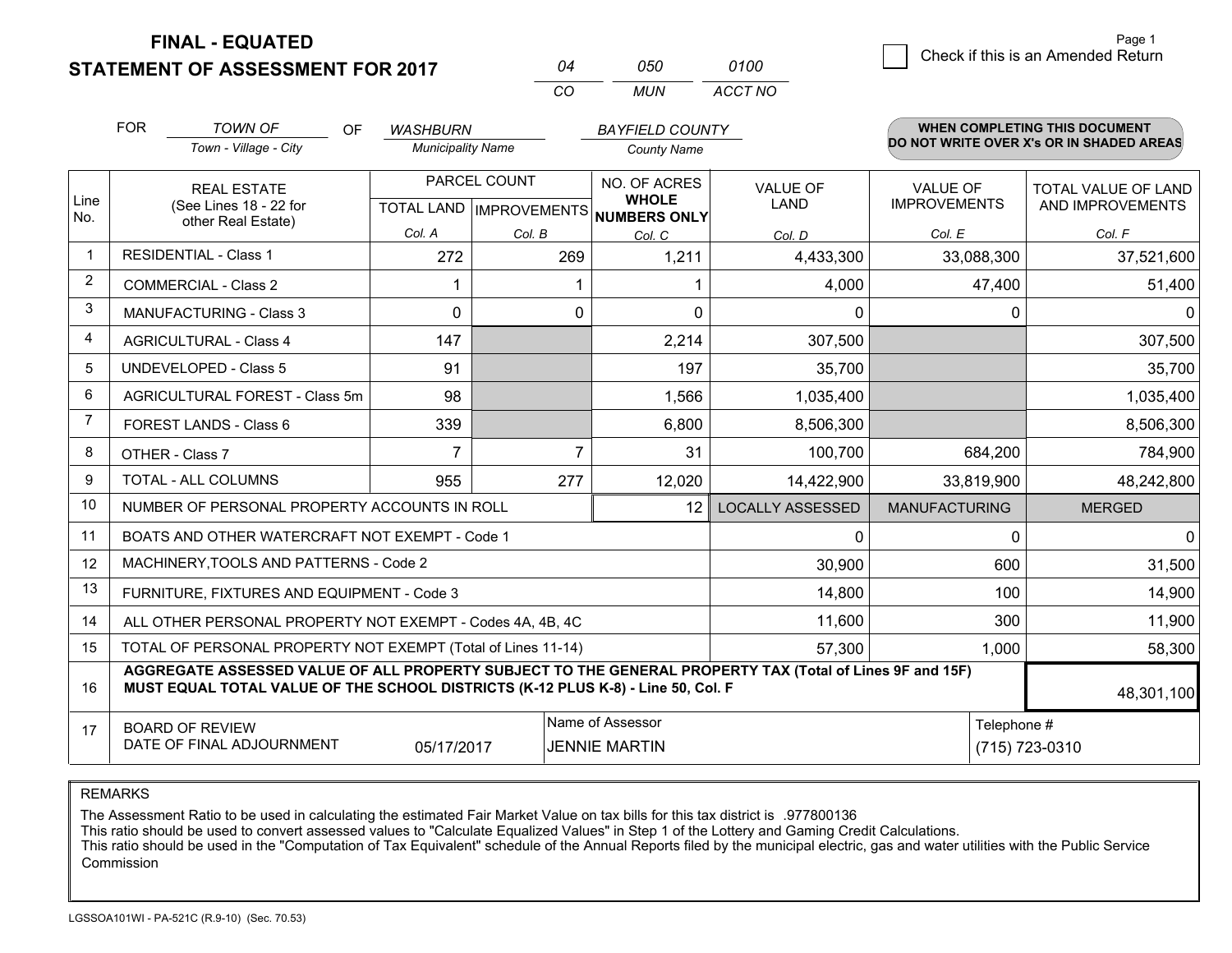*YEAR CO MUN ACCT NO* <sup>2017</sup> <sup>04</sup> <sup>050</sup> <sup>0100</sup> Page 2

Do not confuse FOREST LANDS (Line 7) with FOREST CROPS (in this section) - They are **NOT** the same

|    |                                                                                |                 | Private Forest Crop - Reg Class @ \$2.52 per acre |                                                                  |  |                                                                    |                                   |                                                                 |                 |                                                                              |
|----|--------------------------------------------------------------------------------|-----------------|---------------------------------------------------|------------------------------------------------------------------|--|--------------------------------------------------------------------|-----------------------------------|-----------------------------------------------------------------|-----------------|------------------------------------------------------------------------------|
| 18 | (a) PARCELS                                                                    | (b) ACRES       |                                                   | (c) ASSESSED VALUE                                               |  | (d) PARCELS                                                        |                                   | (e) ACRES                                                       |                 | (f) ASSESSED VALUE                                                           |
|    |                                                                                |                 |                                                   |                                                                  |  |                                                                    |                                   | 40                                                              |                 | 49.000                                                                       |
|    |                                                                                |                 |                                                   | Private Forest Crop - Special Class @ 20¢ per acre               |  |                                                                    |                                   |                                                                 |                 | Entered Before 2005 Managed Forest - Ferrous Mining CLOSED @ \$8.27 per acre |
| 19 | (a) PARCELS                                                                    | (b) ACRES       |                                                   | (c) ASSESSED VALUE                                               |  | (d) PARCELS                                                        |                                   | (e) ACRES                                                       |                 | (f) ASSESSED VALUE                                                           |
|    |                                                                                |                 |                                                   |                                                                  |  |                                                                    |                                   |                                                                 |                 |                                                                              |
|    |                                                                                |                 |                                                   | Entered Before 2005 Managed Forest - OPEN @ \$.79 per acre       |  |                                                                    |                                   | Entered Before 2005 Managed Forest - CLOSED @ \$1.87 per acre   |                 |                                                                              |
| 20 | (a) PARCELS                                                                    | (b) ACRES       |                                                   | (c) ASSESSED VALUE                                               |  | (d) PARCELS                                                        |                                   | (e) ACRES                                                       |                 | (f) ASSESSED VALUE                                                           |
|    | 68                                                                             | 2.695.37        |                                                   | 3,314,200                                                        |  | 18<br>639.95                                                       |                                   | 737,600                                                         |                 |                                                                              |
|    | Entered After 2004 Managed Forest - OPEN @<br>\$2.14 per acre                  |                 |                                                   |                                                                  |  |                                                                    |                                   | Entered After 2004 Managed Forest - CLOSED @ \$10.68 per acre   |                 |                                                                              |
| 21 | (a) PARCELS                                                                    | (b) ACRES       |                                                   | (c) ASSESSED VALUE                                               |  | (d) PARCELS<br>(e) ACRES                                           |                                   | (f) ASSESSED VALUE                                              |                 |                                                                              |
|    |                                                                                |                 |                                                   |                                                                  |  |                                                                    |                                   |                                                                 |                 |                                                                              |
|    | 10                                                                             | 307.72          |                                                   | 375,600                                                          |  | 9                                                                  | 321                               |                                                                 | 391,900         |                                                                              |
| 22 | (a) County Forest Cropland Acres                                               |                 |                                                   | (b) Federal Acres                                                |  | (d) County (NOT FOREST CROP) Acres<br>(c) State Acres              |                                   |                                                                 | (e) Other Acres |                                                                              |
|    |                                                                                |                 |                                                   | 37,138.98                                                        |  | 1,293.64                                                           |                                   | 82                                                              |                 | 154.61                                                                       |
|    |                                                                                |                 |                                                   | Assessed Value of Omitted Property From Prior Years (Sec. 70.44) |  |                                                                    |                                   | Assessed Value of Sec. 70.43 Corrections of Errors by Assessors |                 |                                                                              |
|    |                                                                                | (a) REAL ESTATE |                                                   | (b) PERSONAL                                                     |  |                                                                    | (c1) REAL ESTATE<br>(c2) PERSONAL |                                                                 |                 |                                                                              |
| 23 |                                                                                |                 |                                                   |                                                                  |  |                                                                    |                                   |                                                                 |                 |                                                                              |
|    | Manufacturing Equated Value of Omitted Property From Prior Years (Sec. 70.995) |                 |                                                   |                                                                  |  | Mfg. Equated Value of Sec.70.43 Corrections of Errors by Assessors |                                   |                                                                 |                 |                                                                              |
|    | (d) REAL ESTATE                                                                |                 |                                                   | (e) PERSONAL                                                     |  | (f1) REAL ESTATE                                                   |                                   | (f2) PERSONAL                                                   |                 |                                                                              |
|    |                                                                                |                 |                                                   |                                                                  |  |                                                                    |                                   |                                                                 |                 |                                                                              |

# **SPECIAL DISTRICTS**

| Line<br>No. | Enter 6-digit<br>Special District<br>Code (Col. A) | <b>Account</b><br><b>Number</b> | <b>Special District Name</b> | <b>Locally Assessed Value</b><br>of Real Estate and | Mfg Value of Real Estate<br>and Personal Property | <b>Merged Value of</b><br><b>Real Estate and</b><br>Personal Property (Col. F) |
|-------------|----------------------------------------------------|---------------------------------|------------------------------|-----------------------------------------------------|---------------------------------------------------|--------------------------------------------------------------------------------|
|             |                                                    | (Col. B)                        | (Col. C)                     | Personal Property (Col. D)                          | (Col. E)                                          |                                                                                |
| 24          |                                                    |                                 |                              |                                                     |                                                   |                                                                                |
| 25          |                                                    |                                 |                              |                                                     |                                                   |                                                                                |
| 26          |                                                    |                                 |                              |                                                     |                                                   |                                                                                |
| 27          |                                                    |                                 |                              |                                                     |                                                   |                                                                                |
| 28          |                                                    |                                 |                              |                                                     |                                                   |                                                                                |
| 29          |                                                    |                                 |                              |                                                     |                                                   |                                                                                |
| 30          |                                                    |                                 |                              |                                                     |                                                   |                                                                                |
| 31          |                                                    |                                 |                              |                                                     |                                                   |                                                                                |
| 32          |                                                    |                                 |                              |                                                     |                                                   |                                                                                |
| 33          |                                                    |                                 |                              |                                                     |                                                   |                                                                                |
| 34          |                                                    |                                 |                              |                                                     |                                                   |                                                                                |
| 35          |                                                    |                                 |                              |                                                     |                                                   |                                                                                |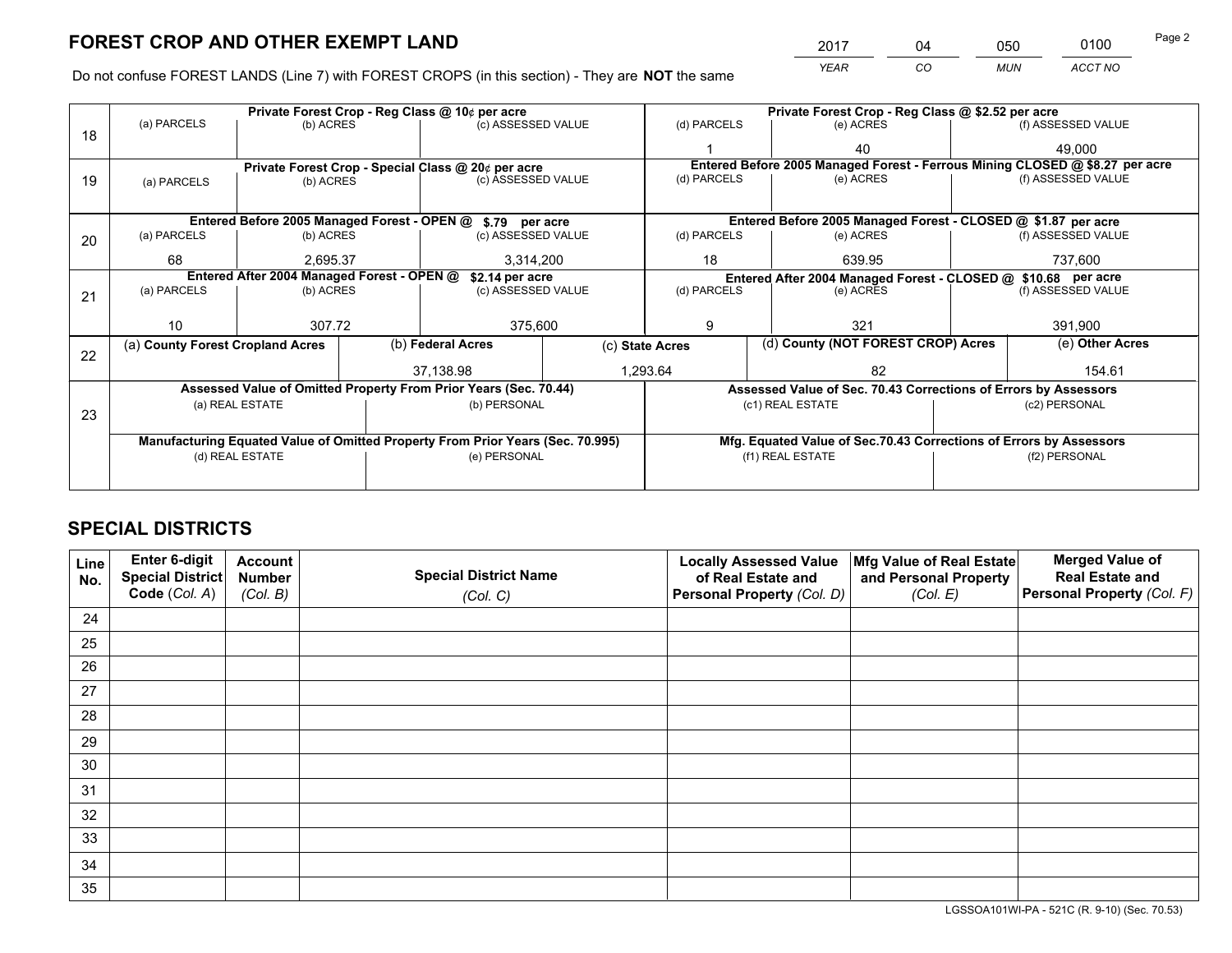|             |                                                                 |                                             |                                                         | <b>YEAR</b>                                                                       | CO<br><b>MUN</b>                                              | ACCT NO                                                                        |  |
|-------------|-----------------------------------------------------------------|---------------------------------------------|---------------------------------------------------------|-----------------------------------------------------------------------------------|---------------------------------------------------------------|--------------------------------------------------------------------------------|--|
| Line<br>No. | <b>Enter 6-digit</b><br><b>School District</b><br>Code (Col. A) | <b>Account</b><br><b>Number</b><br>(Col. B) | <b>School District Name</b><br>(Col. C)                 | <b>Locally Assessed Value</b><br>of Real Estate and<br>Personal Property (Col. D) | Mfg Value of Real Estate<br>and Personal Property<br>(Col. E) | <b>Merged Value of</b><br><b>Real Estate and</b><br>Personal Property (Col. F) |  |
|             | A. SCHOOL DISTRICTS (K-8 and K-12)                              |                                             |                                                         |                                                                                   |                                                               |                                                                                |  |
| 36          | 046027                                                          | 0032                                        | <b>SCH D OF WASHBURN</b>                                | 48,300,100                                                                        | 1,000                                                         | 48,301,100                                                                     |  |
| 37          |                                                                 |                                             |                                                         |                                                                                   |                                                               |                                                                                |  |
| 38          |                                                                 |                                             |                                                         |                                                                                   |                                                               |                                                                                |  |
| 39          |                                                                 |                                             |                                                         |                                                                                   |                                                               |                                                                                |  |
| 40          |                                                                 |                                             |                                                         |                                                                                   |                                                               |                                                                                |  |
| 41<br>42    |                                                                 |                                             |                                                         |                                                                                   |                                                               |                                                                                |  |
| 43          |                                                                 |                                             |                                                         |                                                                                   |                                                               |                                                                                |  |
|             |                                                                 |                                             |                                                         |                                                                                   |                                                               |                                                                                |  |
| 44<br>45    |                                                                 |                                             |                                                         |                                                                                   |                                                               |                                                                                |  |
| 46          |                                                                 |                                             |                                                         |                                                                                   |                                                               |                                                                                |  |
| 47          |                                                                 |                                             |                                                         |                                                                                   |                                                               |                                                                                |  |
| 48          |                                                                 |                                             |                                                         |                                                                                   |                                                               |                                                                                |  |
| 49          |                                                                 |                                             |                                                         |                                                                                   |                                                               |                                                                                |  |
| 50          |                                                                 |                                             | TOTAL ASSESSED VALUE OF SCHOOL DISTRICTS (K-8 and K-12) | 48,300,100                                                                        | 1,000                                                         | 48,301,100                                                                     |  |
|             | <b>B.</b><br>UNION HIGH SCHOOL DISTRICTS                        |                                             |                                                         |                                                                                   |                                                               |                                                                                |  |
| 51          |                                                                 |                                             |                                                         |                                                                                   |                                                               |                                                                                |  |
| 52          |                                                                 |                                             |                                                         |                                                                                   |                                                               |                                                                                |  |
| 53          |                                                                 |                                             |                                                         |                                                                                   |                                                               |                                                                                |  |
| 54          |                                                                 |                                             |                                                         |                                                                                   |                                                               |                                                                                |  |
| 55          | TOTAL ASSESSED VALUE OF UNION HIGH SCHOOLS                      |                                             |                                                         |                                                                                   |                                                               |                                                                                |  |
|             | C.<br><b>TECHNICAL COLLEGE DISTRICTS</b>                        |                                             |                                                         |                                                                                   |                                                               |                                                                                |  |
| 56          | 001700                                                          | 0016                                        | WISCONSIN INDIANHEAD TECH COLLEGE SHEL                  | 48,300,100                                                                        | 1,000                                                         | 48,301,100                                                                     |  |
| 57<br>58    |                                                                 |                                             |                                                         |                                                                                   |                                                               |                                                                                |  |
| 59          |                                                                 |                                             | TOTAL ASSESSED VALUE OF TECHNICAL COLLEGES              | 48,300,100                                                                        | 1,000                                                         | 48,301,100                                                                     |  |
|             |                                                                 |                                             |                                                         |                                                                                   |                                                               |                                                                                |  |

04

050

 *I hereby certify, to the best of my knowledge and belief, this form is complete and correct.*

**SCHOOL DISTRICTS**

| Print name of preparer | Title                    |                | Date (MM / DD / CCYY) |
|------------------------|--------------------------|----------------|-----------------------|
|                        |                          |                |                       |
| Signature of preparer  | Contact Telephone Number | E-mail address |                       |
|                        | $\sim$                   |                |                       |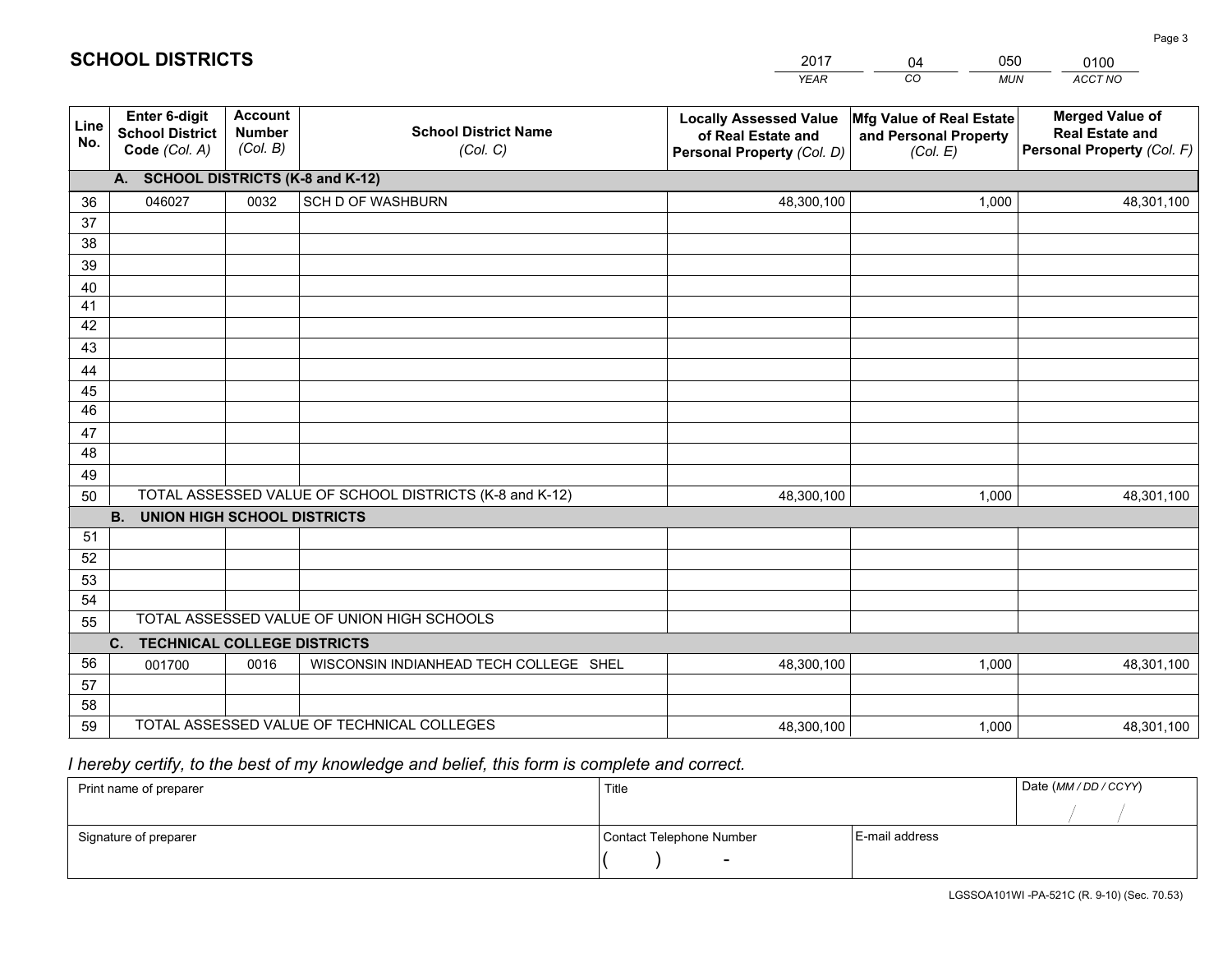### **HIGHLIGHTS**

- 1. Complete the Statement of Assessment after the Board of Review. Reflect any changes made there.
- 2. Use black ink to complete.
- 3. Line 16 must equal Line 50, Col D.
- 4. Line 55 must equal the total of K-8 schools listed on lines 36-49. Do not include K-12 schools in this comparision.
- 5. Line 59, Col. D must equal Line 16.
- 6. Special District, School District and Technical College District values must include both real estate and personal property. Examples of Special districts are: town sanitary districts, public inland lake protection and rehabilitation districts, and metropolitan sewerage districts.
- 7. DO NOT INCLUDE Manufacturing property values.DOR will print these values on the final SOA.
- 8. Accuracy of this form is very important. The values reported directly affect the equalized value DOR calculates for school and special districts.

### **Page 1:**

 If not prefilled, enter the tax year,county and municipal code,municipal type, municipal name and county name on the top of form.

Check the Amended box, if filing an amended / corrected SOA.

 Report the parcel count, acres and assessed value of taxable general property, total parcel count, (real and personal), total acres, and values from final figures set by the Board of Review.

- A. Real Estate land and improvements (buildings, etc.) is reported on lines 1 8, total line 9.
- B. Personal Property is reported on lines 11 14, Column D, total line 15.
- C. To complete this report, use the computer produced summary of the assessment roll that shows these amounts.
- D. Use whole numbers only.
- E. Add each line across and each column down to verify entries.

### **Page 2:**

- A. Report Special Items (not subject to general property tax).
- 1. Private Forest Croplands and Managed Forest Lands are reported on lines 18,19, 20 and 21. Be sure to report assessed values **NOT** taxes.
- 2. You should have copies of the orders of entry, orders of withdrawal, etc., to update your assessment roll.
	- 3. Show hundredths of acres (e.g. 39.75).
- 4. Tax exempt lands are reported on line 22.
- 5. Omitted property and sec. 70.43, Wis. Stats., corrections of errors by assessor are reported on line 23. Report real estate and personal property separately. These should be for **prior years**, not something found on the current assessment roll after the board of review.
- B. Special District (Lines 24-35) Include the value of both real and personal property.

 The Department of Revenue (DOR) preprints much of the information regarding names and codes for schools, special districts,etc. If a district is not listed, enter the name and value only, DOR will enter the proper code.

## **Page 3 School Districts:**

Include the value of both real and personal property.

Report School District (regular, elementary, union high school, and technical college).

- 1. Regular (K-12) and Elementary (K-8) school values are reported on lines 36-49, total on line 50.
- 2. Union High School (UHS) (use only if elementary schools are listed on lines 36-49) are reported on lines 51-54. UHS total value (line 55) must equal to the total **elementary school** values reported on lines 36-49. Do notinclude K-12 schools in this comparison.
- 3. Technical College values are reported on lines 56-58, total on line 59.
- 4. Use the computer summary that shows these amounts to complete this report.

#### **This form is due the second Monday in June. File this report only after your Board of Review is complete.**

 *If you have questions: Return forms to:*

 Email: lgs@wisconsin.gov Wisconsin Department of RevenueCall:  $(608)$  266-2569 or  $(608)$  264-6892 Fax number: (608) 264-6887 PO Box 8971

Local Government Services Section 6-97 Madison WI 53708-8971

TOWN OF WASHBURN KERRY TETZNER<br>TOWN OF WASHBURN WASHBURN, WI 54891 WASHBURN, WI 54891 29450 NEVERS RD 29450 NEVERS RD KERRY TETZNER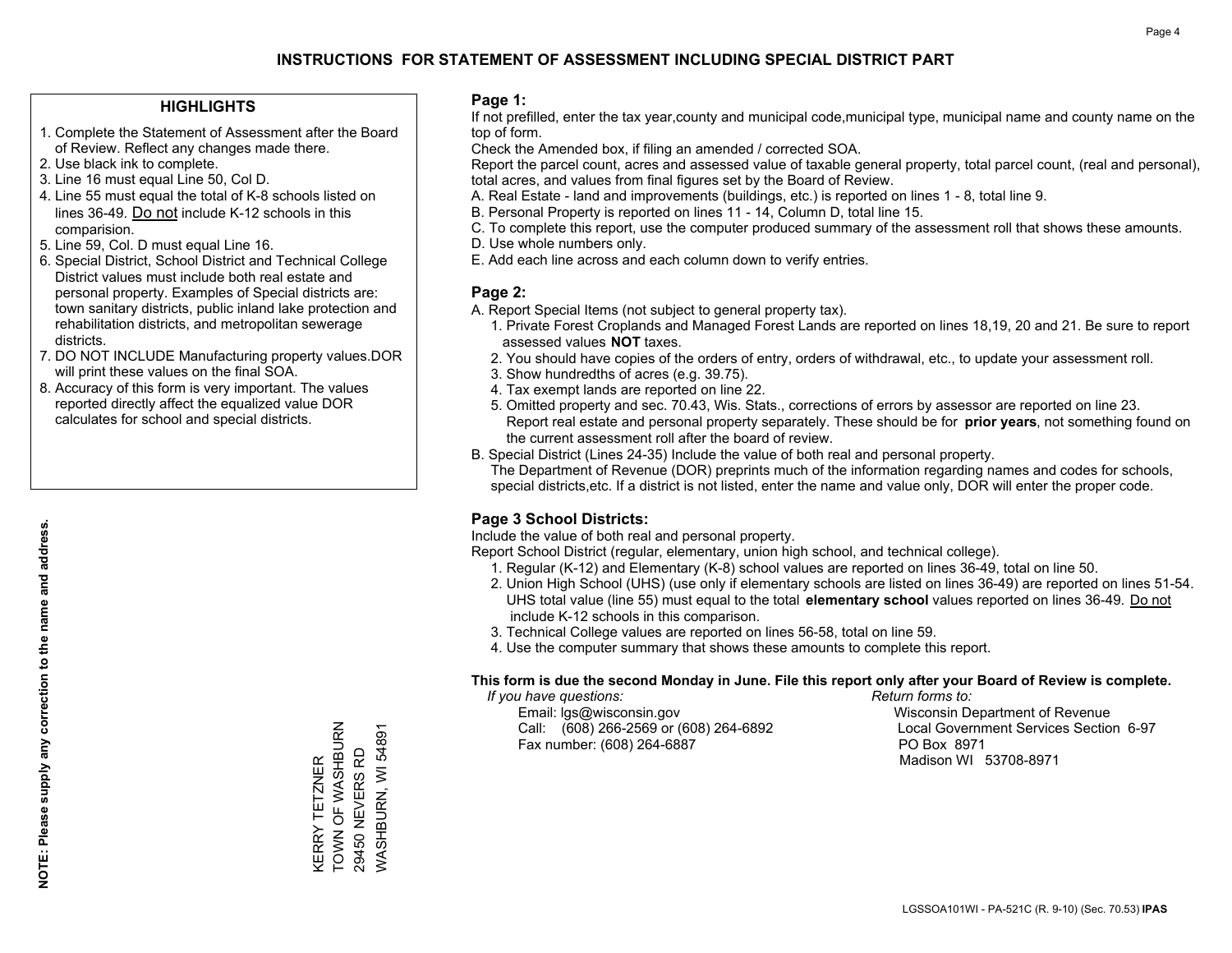**STATEMENT OF ASSESSMENT FOR 2017 FINAL - EQUATED**

| N4 | 151 | 0101    |
|----|-----|---------|
| cо | MUN | ACCT NO |

|                | <b>FOR</b> | <b>VILLAGE OF</b><br>OF                                                                                                                                                                      | <b>MASON</b>             |              | <b>BAYFIELD COUNTY</b>              |                         |                                        | <b>WHEN COMPLETING THIS DOCUMENT</b>     |
|----------------|------------|----------------------------------------------------------------------------------------------------------------------------------------------------------------------------------------------|--------------------------|--------------|-------------------------------------|-------------------------|----------------------------------------|------------------------------------------|
|                |            | Town - Village - City                                                                                                                                                                        | <b>Municipality Name</b> |              | <b>County Name</b>                  |                         |                                        | DO NOT WRITE OVER X's OR IN SHADED AREAS |
| Line           |            | <b>REAL ESTATE</b><br>(See Lines 18 - 22 for                                                                                                                                                 |                          | PARCEL COUNT | NO. OF ACRES<br><b>WHOLE</b>        | <b>VALUE OF</b><br>LAND | <b>VALUE OF</b><br><b>IMPROVEMENTS</b> | TOTAL VALUE OF LAND<br>AND IMPROVEMENTS  |
| No.            |            | other Real Estate)                                                                                                                                                                           | Col. A                   |              | TOTAL LAND MPROVEMENTS NUMBERS ONLY |                         |                                        |                                          |
| $\overline{1}$ |            | <b>RESIDENTIAL - Class 1</b>                                                                                                                                                                 | 166                      | Col. B<br>50 | Col. C<br>59                        | Col. D<br>409,800       | Col. E<br>2,425,300                    | Col. F<br>2,835,100                      |
| 2              |            | <b>COMMERCIAL - Class 2</b>                                                                                                                                                                  | 18                       | 6            | 6                                   | 53,400                  | 287,900                                | 341,300                                  |
| 3              |            | <b>MANUFACTURING - Class 3</b>                                                                                                                                                               | $\Omega$                 | 0            | $\Omega$                            | 0                       | 0                                      | 0                                        |
| $\overline{4}$ |            | <b>AGRICULTURAL - Class 4</b>                                                                                                                                                                | 10                       |              | 134                                 | 16,200                  |                                        | 16,200                                   |
| 5              |            | <b>UNDEVELOPED - Class 5</b>                                                                                                                                                                 | 8                        |              | 41                                  | 6,200                   |                                        | 6,200                                    |
| 6              |            | AGRICULTURAL FOREST - Class 5m                                                                                                                                                               | $\overline{2}$           |              |                                     |                         |                                        |                                          |
| $\overline{7}$ |            |                                                                                                                                                                                              |                          |              | 14                                  | 9,800                   |                                        | 9,800                                    |
|                |            | <b>FOREST LANDS - Class 6</b>                                                                                                                                                                | 4                        |              | 40                                  | 56,800                  |                                        | 56,800                                   |
| 8              |            | OTHER - Class 7                                                                                                                                                                              | $\Omega$                 | $\Omega$     | $\Omega$                            | $\Omega$                | $\Omega$                               | 0                                        |
| 9              |            | TOTAL - ALL COLUMNS                                                                                                                                                                          | 208                      | 56           | 294                                 | 552,200                 | 2,713,200                              | 3,265,400                                |
| 10             |            | NUMBER OF PERSONAL PROPERTY ACCOUNTS IN ROLL                                                                                                                                                 |                          |              | 10 <sup>1</sup>                     | <b>LOCALLY ASSESSED</b> | <b>MANUFACTURING</b>                   | <b>MERGED</b>                            |
| 11             |            | BOATS AND OTHER WATERCRAFT NOT EXEMPT - Code 1                                                                                                                                               |                          |              |                                     | 0                       | 0                                      | 0                                        |
| 12             |            | MACHINERY, TOOLS AND PATTERNS - Code 2                                                                                                                                                       |                          |              |                                     | $\Omega$                | $\Omega$                               | 0                                        |
| 13             |            | FURNITURE, FIXTURES AND EQUIPMENT - Code 3                                                                                                                                                   |                          |              |                                     | 5,885                   | $\mathbf{0}$                           | 5,885                                    |
| 14             |            | ALL OTHER PERSONAL PROPERTY NOT EXEMPT - Codes 4A, 4B, 4C                                                                                                                                    |                          |              |                                     | 0                       | 0                                      | $\Omega$                                 |
| 15             |            | TOTAL OF PERSONAL PROPERTY NOT EXEMPT (Total of Lines 11-14)                                                                                                                                 |                          |              | 5,885                               | $\Omega$                | 5,885                                  |                                          |
| 16             |            | AGGREGATE ASSESSED VALUE OF ALL PROPERTY SUBJECT TO THE GENERAL PROPERTY TAX (Total of Lines 9F and 15F)<br>MUST EQUAL TOTAL VALUE OF THE SCHOOL DISTRICTS (K-12 PLUS K-8) - Line 50, Col. F |                          |              |                                     |                         |                                        | 3,271,285                                |
| 17             |            | <b>BOARD OF REVIEW</b>                                                                                                                                                                       |                          |              | Name of Assessor                    |                         | Telephone #                            |                                          |
|                |            | DATE OF FINAL ADJOURNMENT                                                                                                                                                                    | 05/15/2017               |              | NORTH WI ASSESSMENT SERVICE         |                         |                                        | (715) 779-3088                           |

REMARKS

The Assessment Ratio to be used in calculating the estimated Fair Market Value on tax bills for this tax district is .958983642

This ratio should be used to convert assessed values to "Calculate Equalized Values" in Step 1 of the Lottery and Gaming Credit Calculations.<br>This ratio should be used in the "Computation of Tax Equivalent" schedule of the Commission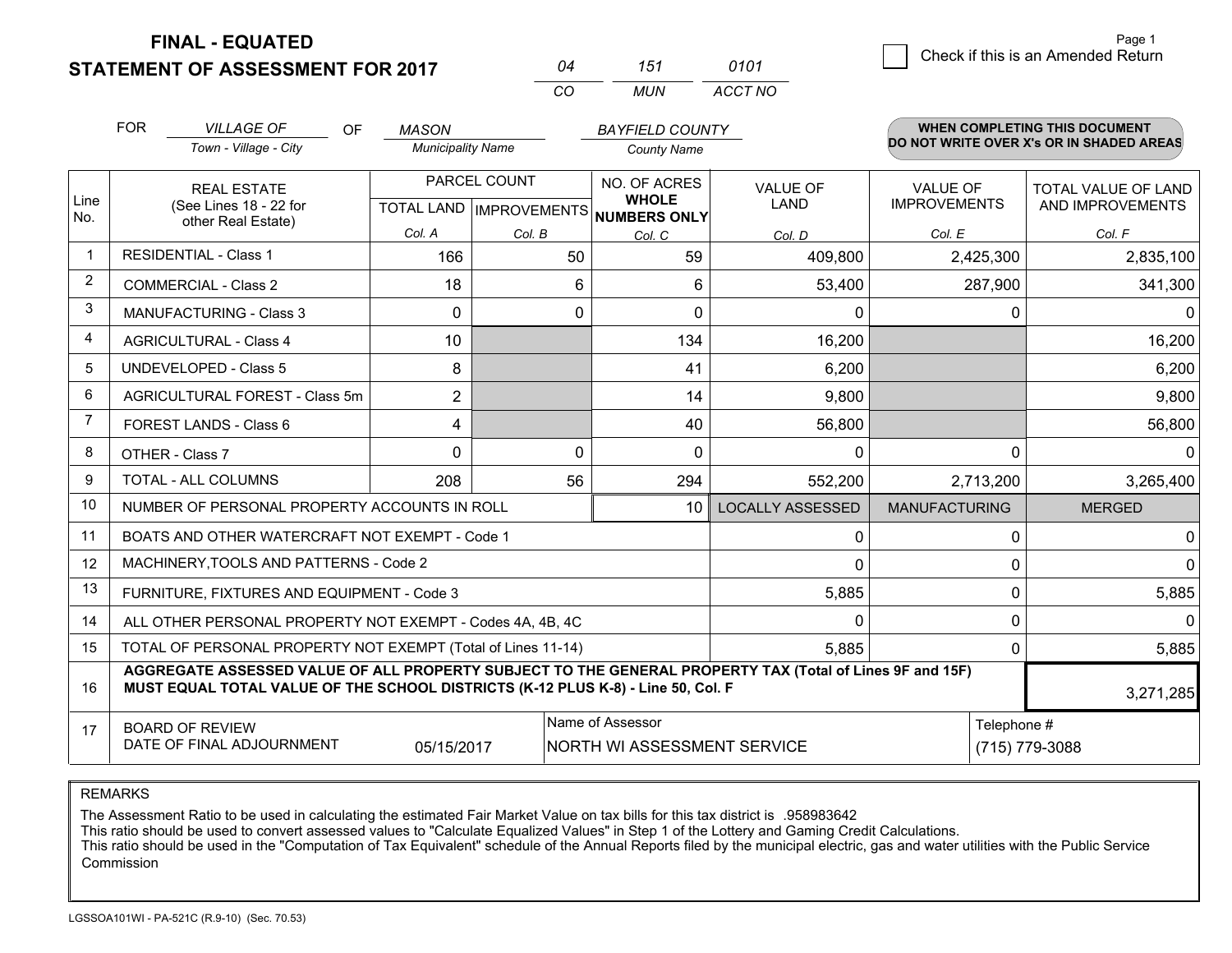*YEAR CO MUN ACCT NO* <sup>2017</sup> <sup>04</sup> <sup>151</sup> <sup>0101</sup>

Do not confuse FOREST LANDS (Line 7) with FOREST CROPS (in this section) - They are **NOT** the same

|    | Private Forest Crop - Reg Class @ 10¢ per acre                |                                             |  |                                                                                |                                                                              | Private Forest Crop - Reg Class @ \$2.52 per acre             |                                                                    |        |                    |  |
|----|---------------------------------------------------------------|---------------------------------------------|--|--------------------------------------------------------------------------------|------------------------------------------------------------------------------|---------------------------------------------------------------|--------------------------------------------------------------------|--------|--------------------|--|
| 18 | (a) PARCELS                                                   | (b) ACRES                                   |  | (c) ASSESSED VALUE                                                             |                                                                              | (d) PARCELS                                                   | (e) ACRES                                                          |        | (f) ASSESSED VALUE |  |
|    |                                                               |                                             |  |                                                                                |                                                                              |                                                               |                                                                    |        |                    |  |
|    | Private Forest Crop - Special Class @ 20¢ per acre            |                                             |  |                                                                                | Entered Before 2005 Managed Forest - Ferrous Mining CLOSED @ \$8.27 per acre |                                                               |                                                                    |        |                    |  |
| 19 | (a) PARCELS                                                   | (b) ACRES                                   |  | (c) ASSESSED VALUE                                                             |                                                                              | (d) PARCELS                                                   | (e) ACRES                                                          |        | (f) ASSESSED VALUE |  |
|    |                                                               |                                             |  |                                                                                |                                                                              |                                                               |                                                                    |        |                    |  |
|    |                                                               | Entered Before 2005 Managed Forest - OPEN @ |  | \$.79 per acre                                                                 |                                                                              |                                                               | Entered Before 2005 Managed Forest - CLOSED @ \$1.87 per acre      |        |                    |  |
| 20 | (a) PARCELS                                                   | (b) ACRES                                   |  | (c) ASSESSED VALUE                                                             |                                                                              | (d) PARCELS                                                   | (e) ACRES                                                          |        | (f) ASSESSED VALUE |  |
|    |                                                               |                                             |  |                                                                                |                                                                              |                                                               |                                                                    |        |                    |  |
|    | Entered After 2004 Managed Forest - OPEN @<br>\$2.14 per acre |                                             |  |                                                                                |                                                                              | Entered After 2004 Managed Forest - CLOSED @ \$10.68 per acre |                                                                    |        |                    |  |
| 21 | (a) PARCELS                                                   | (b) ACRES                                   |  | (c) ASSESSED VALUE                                                             |                                                                              | (d) PARCELS<br>(e) ACRES                                      |                                                                    |        | (f) ASSESSED VALUE |  |
|    |                                                               |                                             |  |                                                                                |                                                                              |                                                               |                                                                    |        |                    |  |
|    |                                                               |                                             |  |                                                                                |                                                                              |                                                               | (d) County (NOT FOREST CROP) Acres                                 |        |                    |  |
| 22 |                                                               | (a) County Forest Cropland Acres            |  | (b) Federal Acres                                                              |                                                                              | (c) State Acres                                               |                                                                    |        | (e) Other Acres    |  |
|    |                                                               |                                             |  |                                                                                |                                                                              | 26.26                                                         | 2.3                                                                | 101.11 |                    |  |
|    |                                                               |                                             |  | Assessed Value of Omitted Property From Prior Years (Sec. 70.44)               |                                                                              |                                                               | Assessed Value of Sec. 70.43 Corrections of Errors by Assessors    |        |                    |  |
| 23 |                                                               | (a) REAL ESTATE                             |  | (b) PERSONAL                                                                   |                                                                              |                                                               | (c1) REAL ESTATE                                                   |        | (c2) PERSONAL      |  |
|    |                                                               |                                             |  |                                                                                |                                                                              |                                                               |                                                                    |        |                    |  |
|    |                                                               |                                             |  | Manufacturing Equated Value of Omitted Property From Prior Years (Sec. 70.995) |                                                                              |                                                               | Mfg. Equated Value of Sec.70.43 Corrections of Errors by Assessors |        |                    |  |
|    | (d) REAL ESTATE                                               |                                             |  | (e) PERSONAL                                                                   |                                                                              | (f1) REAL ESTATE                                              |                                                                    |        | (f2) PERSONAL      |  |
|    |                                                               |                                             |  |                                                                                |                                                                              |                                                               |                                                                    |        |                    |  |

# **SPECIAL DISTRICTS**

| Line<br>No. | Enter 6-digit<br>Special District<br>Code (Col. A) | <b>Account</b><br><b>Number</b> | <b>Special District Name</b> | <b>Locally Assessed Value</b><br>of Real Estate and | Mfg Value of Real Estate<br>and Personal Property | <b>Merged Value of</b><br><b>Real Estate and</b><br>Personal Property (Col. F) |
|-------------|----------------------------------------------------|---------------------------------|------------------------------|-----------------------------------------------------|---------------------------------------------------|--------------------------------------------------------------------------------|
|             |                                                    | (Col. B)                        | (Col. C)                     | Personal Property (Col. D)                          | (Col. E)                                          |                                                                                |
| 24          |                                                    |                                 |                              |                                                     |                                                   |                                                                                |
| 25          |                                                    |                                 |                              |                                                     |                                                   |                                                                                |
| 26          |                                                    |                                 |                              |                                                     |                                                   |                                                                                |
| 27          |                                                    |                                 |                              |                                                     |                                                   |                                                                                |
| 28          |                                                    |                                 |                              |                                                     |                                                   |                                                                                |
| 29          |                                                    |                                 |                              |                                                     |                                                   |                                                                                |
| 30          |                                                    |                                 |                              |                                                     |                                                   |                                                                                |
| 31          |                                                    |                                 |                              |                                                     |                                                   |                                                                                |
| 32          |                                                    |                                 |                              |                                                     |                                                   |                                                                                |
| 33          |                                                    |                                 |                              |                                                     |                                                   |                                                                                |
| 34          |                                                    |                                 |                              |                                                     |                                                   |                                                                                |
| 35          |                                                    |                                 |                              |                                                     |                                                   |                                                                                |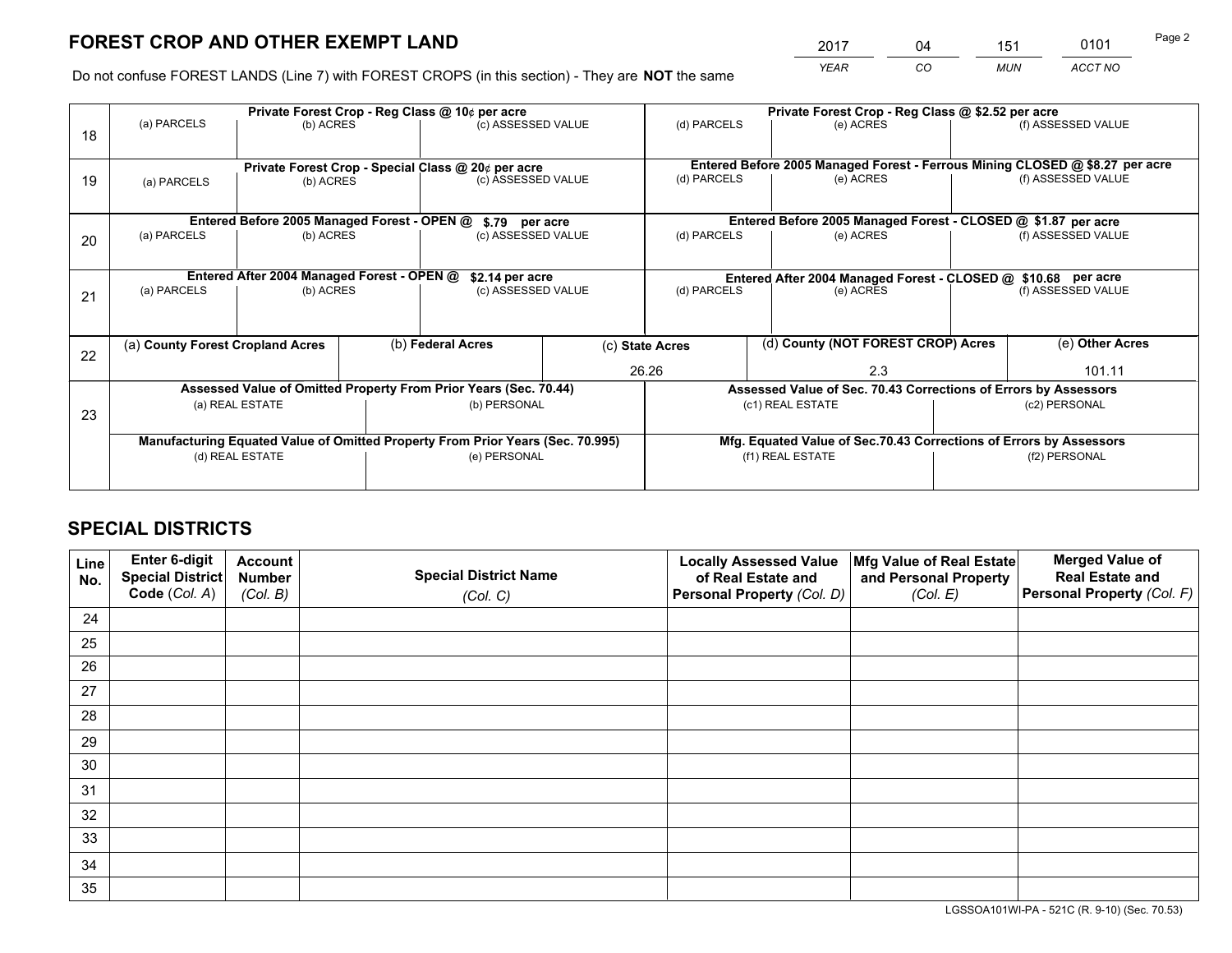|             |                                                          |                                             |                                                         | YEAR                                                                              | CO.<br><b>MUN</b>                                             | ACCT NO                                                                        |
|-------------|----------------------------------------------------------|---------------------------------------------|---------------------------------------------------------|-----------------------------------------------------------------------------------|---------------------------------------------------------------|--------------------------------------------------------------------------------|
| Line<br>No. | Enter 6-digit<br><b>School District</b><br>Code (Col. A) | <b>Account</b><br><b>Number</b><br>(Col. B) | <b>School District Name</b><br>(Col. C)                 | <b>Locally Assessed Value</b><br>of Real Estate and<br>Personal Property (Col. D) | Mfg Value of Real Estate<br>and Personal Property<br>(Col. E) | <b>Merged Value of</b><br><b>Real Estate and</b><br>Personal Property (Col. F) |
|             | A. SCHOOL DISTRICTS (K-8 and K-12)                       |                                             |                                                         |                                                                                   |                                                               |                                                                                |
| 36          | 041491                                                   | 0030                                        | SCH D OF DRUMMOND                                       | 3,271,285                                                                         |                                                               | 3,271,285                                                                      |
| 37          |                                                          |                                             |                                                         |                                                                                   |                                                               |                                                                                |
| 38          |                                                          |                                             |                                                         |                                                                                   |                                                               |                                                                                |
| 39          |                                                          |                                             |                                                         |                                                                                   |                                                               |                                                                                |
| 40          |                                                          |                                             |                                                         |                                                                                   |                                                               |                                                                                |
| 41          |                                                          |                                             |                                                         |                                                                                   |                                                               |                                                                                |
| 42          |                                                          |                                             |                                                         |                                                                                   |                                                               |                                                                                |
| 43          |                                                          |                                             |                                                         |                                                                                   |                                                               |                                                                                |
| 44          |                                                          |                                             |                                                         |                                                                                   |                                                               |                                                                                |
| 45<br>46    |                                                          |                                             |                                                         |                                                                                   |                                                               |                                                                                |
| 47          |                                                          |                                             |                                                         |                                                                                   |                                                               |                                                                                |
| 48          |                                                          |                                             |                                                         |                                                                                   |                                                               |                                                                                |
| 49          |                                                          |                                             |                                                         |                                                                                   |                                                               |                                                                                |
| 50          |                                                          |                                             | TOTAL ASSESSED VALUE OF SCHOOL DISTRICTS (K-8 and K-12) | 3,271,285                                                                         |                                                               | 3,271,285                                                                      |
|             | <b>UNION HIGH SCHOOL DISTRICTS</b><br><b>B.</b>          |                                             |                                                         |                                                                                   |                                                               |                                                                                |
| 51          |                                                          |                                             |                                                         |                                                                                   |                                                               |                                                                                |
| 52          |                                                          |                                             |                                                         |                                                                                   |                                                               |                                                                                |
| 53          |                                                          |                                             |                                                         |                                                                                   |                                                               |                                                                                |
| 54          |                                                          |                                             |                                                         |                                                                                   |                                                               |                                                                                |
| 55          |                                                          |                                             | TOTAL ASSESSED VALUE OF UNION HIGH SCHOOLS              |                                                                                   |                                                               |                                                                                |
|             | C.<br><b>TECHNICAL COLLEGE DISTRICTS</b>                 |                                             |                                                         |                                                                                   |                                                               |                                                                                |
| 56          | 001700                                                   | 0016                                        | WISCONSIN INDIANHEAD TECH COLLEGE SHEL                  | 3,271,285                                                                         |                                                               | 3,271,285                                                                      |
| 57          |                                                          |                                             |                                                         |                                                                                   |                                                               |                                                                                |
| 58          |                                                          |                                             |                                                         |                                                                                   |                                                               |                                                                                |
| 59          |                                                          |                                             | TOTAL ASSESSED VALUE OF TECHNICAL COLLEGES              | 3,271,285                                                                         |                                                               | 3,271,285                                                                      |

04

151

 *I hereby certify, to the best of my knowledge and belief, this form is complete and correct.*

**SCHOOL DISTRICTS**

| Print name of preparer | Title                    |                | Date (MM / DD / CCYY) |
|------------------------|--------------------------|----------------|-----------------------|
|                        |                          |                |                       |
| Signature of preparer  | Contact Telephone Number | E-mail address |                       |
|                        | $\sim$                   |                |                       |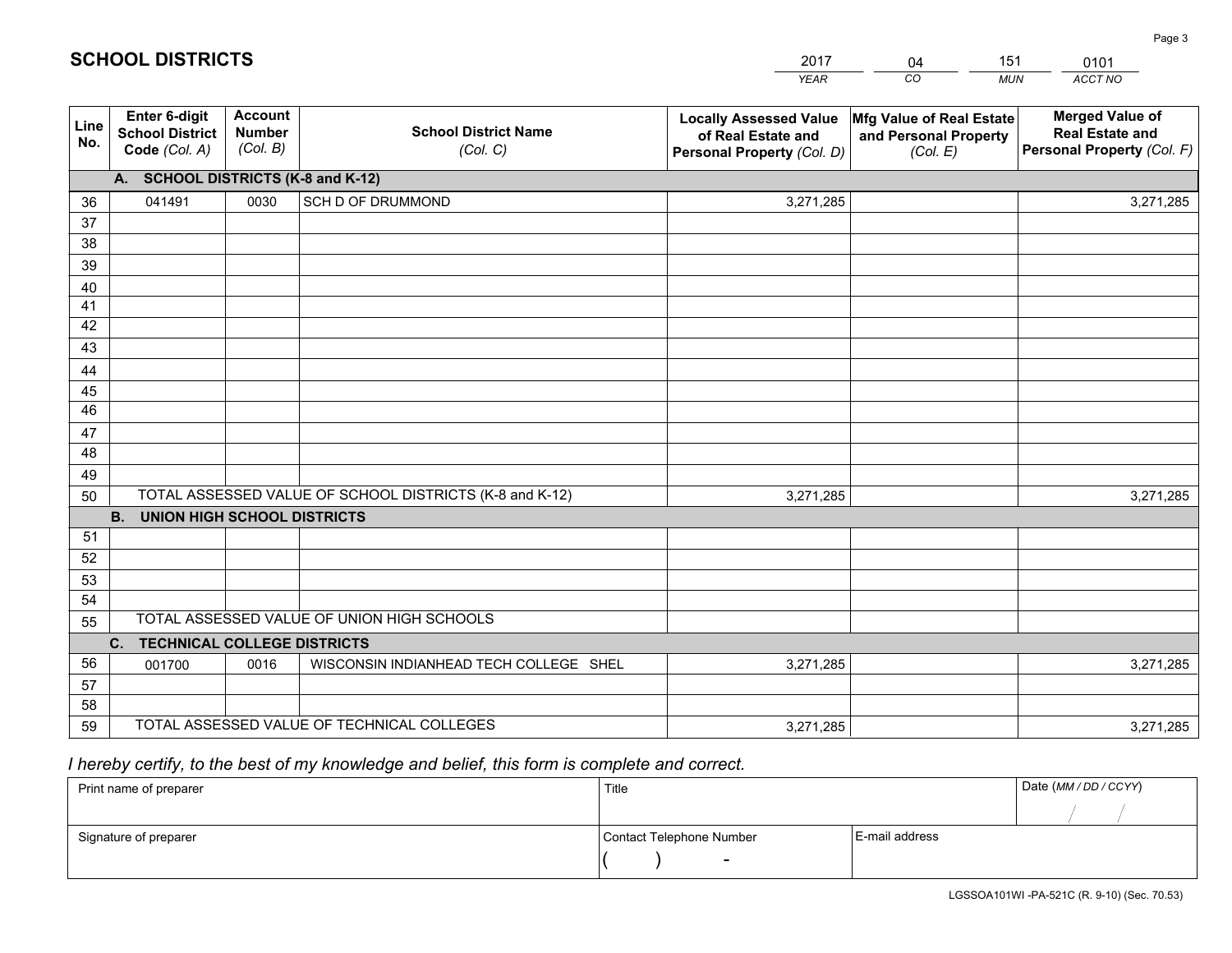### **HIGHLIGHTS**

- 1. Complete the Statement of Assessment after the Board of Review. Reflect any changes made there.
- 2. Use black ink to complete.
- 3. Line 16 must equal Line 50, Col D.
- 4. Line 55 must equal the total of K-8 schools listed on lines 36-49. Do not include K-12 schools in this comparision.
- 5. Line 59, Col. D must equal Line 16.
- 6. Special District, School District and Technical College District values must include both real estate and personal property. Examples of Special districts are: town sanitary districts, public inland lake protection and rehabilitation districts, and metropolitan sewerage districts.
- 7. DO NOT INCLUDE Manufacturing property values.DOR will print these values on the final SOA.
- 8. Accuracy of this form is very important. The values reported directly affect the equalized value DOR calculates for school and special districts.

### **Page 1:**

 If not prefilled, enter the tax year,county and municipal code,municipal type, municipal name and county name on the top of form.

Check the Amended box, if filing an amended / corrected SOA.

 Report the parcel count, acres and assessed value of taxable general property, total parcel count, (real and personal), total acres, and values from final figures set by the Board of Review.

- A. Real Estate land and improvements (buildings, etc.) is reported on lines 1 8, total line 9.
- B. Personal Property is reported on lines 11 14, Column D, total line 15.
- C. To complete this report, use the computer produced summary of the assessment roll that shows these amounts.
- D. Use whole numbers only.
- E. Add each line across and each column down to verify entries.

### **Page 2:**

- A. Report Special Items (not subject to general property tax).
- 1. Private Forest Croplands and Managed Forest Lands are reported on lines 18,19, 20 and 21. Be sure to report assessed values **NOT** taxes.
- 2. You should have copies of the orders of entry, orders of withdrawal, etc., to update your assessment roll.
	- 3. Show hundredths of acres (e.g. 39.75).
- 4. Tax exempt lands are reported on line 22.
- 5. Omitted property and sec. 70.43, Wis. Stats., corrections of errors by assessor are reported on line 23. Report real estate and personal property separately. These should be for **prior years**, not something found on the current assessment roll after the board of review.
- B. Special District (Lines 24-35) Include the value of both real and personal property.

 The Department of Revenue (DOR) preprints much of the information regarding names and codes for schools, special districts,etc. If a district is not listed, enter the name and value only, DOR will enter the proper code.

## **Page 3 School Districts:**

Include the value of both real and personal property.

Report School District (regular, elementary, union high school, and technical college).

- 1. Regular (K-12) and Elementary (K-8) school values are reported on lines 36-49, total on line 50.
- 2. Union High School (UHS) (use only if elementary schools are listed on lines 36-49) are reported on lines 51-54. UHS total value (line 55) must equal to the total **elementary school** values reported on lines 36-49. Do notinclude K-12 schools in this comparison.
- 3. Technical College values are reported on lines 56-58, total on line 59.
- 4. Use the computer summary that shows these amounts to complete this report.

#### **This form is due the second Monday in June. File this report only after your Board of Review is complete.**

 *If you have questions: Return forms to:*

 Email: lgs@wisconsin.gov Wisconsin Department of RevenueCall:  $(608)$  266-2569 or  $(608)$  264-6892 Fax number: (608) 264-6887 PO Box 8971

Local Government Services Section 6-97 Madison WI 53708-8971

MARIAN SCHRAUFNAGEL **VARIAN SCHRAUFNAGEL** VILLAGE OF MASON VILLAGE OF MASON **MASON, WI 54856** MASON, WI 54856 PO BOX 44 PO BOX 44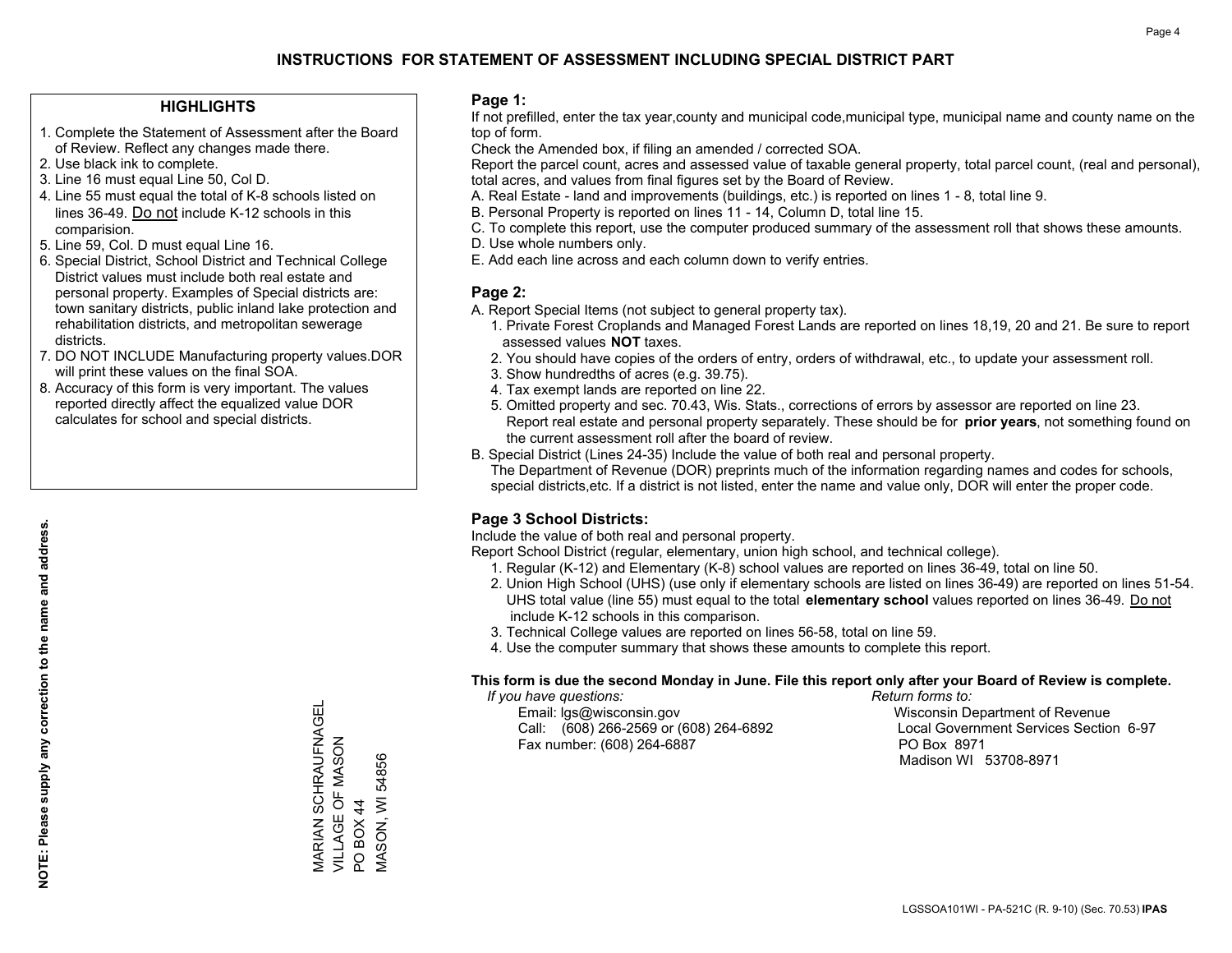**STATEMENT OF ASSESSMENT FOR 2017 FINAL - EQUATED**

|     | 201   | 1982    |
|-----|-------|---------|
| Γn. | MI IN | ACCT NO |

|                | <b>FOR</b>                                                                                                                                                                                   | CITY OF<br>OF.                                 | <b>ASHLAND</b>           |                                     | <b>BAYFIELD COUNTY</b>  |                                        |                     | <b>WHEN COMPLETING THIS DOCUMENT</b><br>DO NOT WRITE OVER X's OR IN SHADED AREAS |  |
|----------------|----------------------------------------------------------------------------------------------------------------------------------------------------------------------------------------------|------------------------------------------------|--------------------------|-------------------------------------|-------------------------|----------------------------------------|---------------------|----------------------------------------------------------------------------------|--|
|                |                                                                                                                                                                                              | Town - Village - City                          | <b>Municipality Name</b> |                                     | <b>County Name</b>      |                                        |                     |                                                                                  |  |
|                | <b>REAL ESTATE</b>                                                                                                                                                                           |                                                | PARCEL COUNT             |                                     | NO. OF ACRES            | <b>VALUE OF</b>                        | <b>VALUE OF</b>     | TOTAL VALUE OF LAND                                                              |  |
| Line<br>No.    |                                                                                                                                                                                              | (See Lines 18 - 22 for<br>other Real Estate)   |                          | TOTAL LAND MPROVEMENTS NUMBERS ONLY | <b>WHOLE</b>            | <b>LAND</b>                            | <b>IMPROVEMENTS</b> | AND IMPROVEMENTS                                                                 |  |
|                |                                                                                                                                                                                              |                                                | Col. A                   | Col. B                              | Col. C                  | Col. D                                 | Col. E              | Col. F                                                                           |  |
| $\mathbf 1$    |                                                                                                                                                                                              | <b>RESIDENTIAL - Class 1</b>                   | $\Omega$                 | $\Omega$                            | $\Omega$                | 0                                      | $\Omega$            | 0                                                                                |  |
| 2              |                                                                                                                                                                                              | <b>COMMERCIAL - Class 2</b>                    | $\Omega$                 | $\Omega$                            |                         | 0                                      | 0                   | 0                                                                                |  |
| 3              |                                                                                                                                                                                              | <b>MANUFACTURING - Class 3</b>                 | $\Omega$                 | 0                                   | $\Omega$                | 0                                      | $\Omega$            | 0                                                                                |  |
| 4              |                                                                                                                                                                                              | <b>AGRICULTURAL - Class 4</b>                  | $\Omega$                 |                                     | $\Omega$                | $\mathbf{0}$                           |                     | 0                                                                                |  |
| 5              |                                                                                                                                                                                              | <b>UNDEVELOPED - Class 5</b>                   | $\Omega$                 |                                     | $\Omega$                | $\mathbf{0}$                           |                     | 0                                                                                |  |
| 6              |                                                                                                                                                                                              | AGRICULTURAL FOREST - Class 5m                 | $\Omega$                 |                                     | $\Omega$                | 0                                      |                     | 0 <sup>1</sup>                                                                   |  |
| $\overline{7}$ |                                                                                                                                                                                              | FOREST LANDS - Class 6                         | $\Omega$                 |                                     | $\Omega$                | $\mathbf{0}$                           |                     | 0                                                                                |  |
| 8              |                                                                                                                                                                                              | OTHER - Class 7                                | $\Omega$                 | $\Omega$                            | $\mathbf 0$             | $\mathbf 0$                            | $\Omega$            | 0                                                                                |  |
| 9              |                                                                                                                                                                                              | TOTAL - ALL COLUMNS                            | $\Omega$                 | 0                                   | 0                       | 0                                      | $\Omega$            | 0                                                                                |  |
| 10             | NUMBER OF PERSONAL PROPERTY ACCOUNTS IN ROLL<br>$\Omega$                                                                                                                                     |                                                |                          |                                     | <b>LOCALLY ASSESSED</b> | <b>MANUFACTURING</b>                   | <b>MERGED</b>       |                                                                                  |  |
| 11             |                                                                                                                                                                                              | BOATS AND OTHER WATERCRAFT NOT EXEMPT - Code 1 |                          |                                     |                         | 0                                      | 0                   | 0                                                                                |  |
| 12             |                                                                                                                                                                                              | MACHINERY, TOOLS AND PATTERNS - Code 2         |                          |                                     |                         | 0                                      | $\Omega$            | 0                                                                                |  |
| 13             |                                                                                                                                                                                              | FURNITURE, FIXTURES AND EQUIPMENT - Code 3     |                          |                                     |                         | 0                                      | $\Omega$            | 0                                                                                |  |
| 14             | ALL OTHER PERSONAL PROPERTY NOT EXEMPT - Codes 4A, 4B, 4C                                                                                                                                    |                                                |                          |                                     |                         |                                        | 0                   | 0                                                                                |  |
| 15             | TOTAL OF PERSONAL PROPERTY NOT EXEMPT (Total of Lines 11-14)<br>0                                                                                                                            |                                                |                          |                                     |                         |                                        | $\Omega$            | $\Omega$                                                                         |  |
| 16             | AGGREGATE ASSESSED VALUE OF ALL PROPERTY SUBJECT TO THE GENERAL PROPERTY TAX (Total of Lines 9F and 15F)<br>MUST EQUAL TOTAL VALUE OF THE SCHOOL DISTRICTS (K-12 PLUS K-8) - Line 50, Col. F |                                                |                          |                                     |                         |                                        | ΩI                  |                                                                                  |  |
| 17             | Name of Assessor<br><b>BOARD OF REVIEW</b>                                                                                                                                                   |                                                |                          |                                     |                         | Telephone #                            |                     |                                                                                  |  |
|                |                                                                                                                                                                                              | DATE OF FINAL ADJOURNMENT                      | 06/29/2017               |                                     |                         | ASSOCIATED APPRAISAL CONSULTANTS, INC. |                     | (888) 457-4720                                                                   |  |

REMARKS

The Assessment Ratio to be used in calculating the estimated Fair Market Value on tax bills for this tax district is 0

This ratio should be used to convert assessed values to "Calculate Equalized Values" in Step 1 of the Lottery and Gaming Credit Calculations.<br>This ratio should be used in the "Computation of Tax Equivalent" schedule of the Commission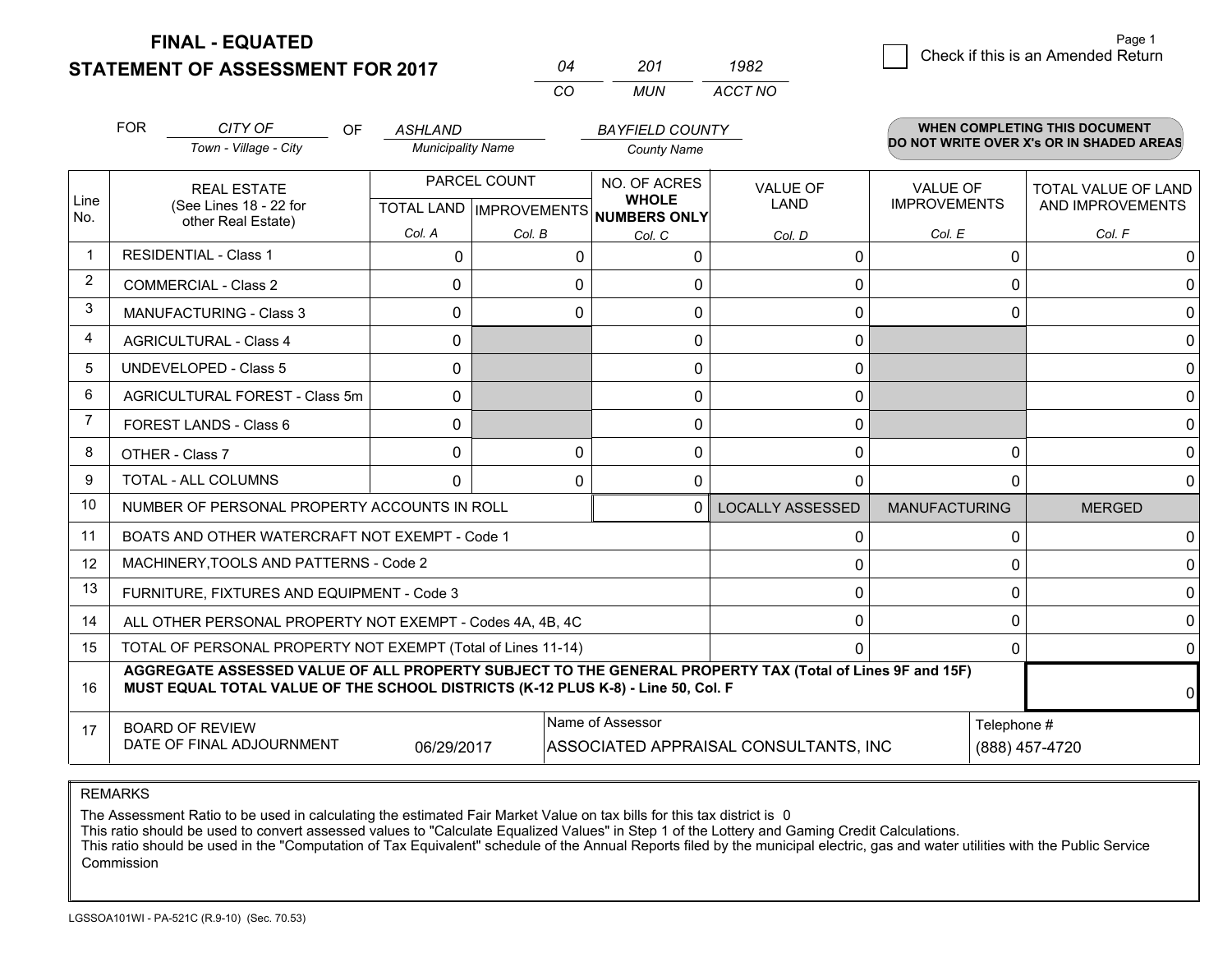*YEAR CO MUN ACCT NO* <sup>2017</sup> <sup>04</sup> <sup>201</sup> <sup>1982</sup>

Do not confuse FOREST LANDS (Line 7) with FOREST CROPS (in this section) - They are **NOT** the same

|    | Private Forest Crop - Reg Class @ 10¢ per acre                                 |                                                    |              |                                      |                  |                                                                              | Private Forest Crop - Reg Class @ \$2.52 per acre |                    |                    |  |
|----|--------------------------------------------------------------------------------|----------------------------------------------------|--------------|--------------------------------------|------------------|------------------------------------------------------------------------------|---------------------------------------------------|--------------------|--------------------|--|
| 18 | (a) PARCELS                                                                    | (b) ACRES                                          |              | (c) ASSESSED VALUE                   |                  | (d) PARCELS                                                                  | (e) ACRES                                         |                    | (f) ASSESSED VALUE |  |
|    |                                                                                | Private Forest Crop - Special Class @ 20¢ per acre |              |                                      |                  | Entered Before 2005 Managed Forest - Ferrous Mining CLOSED @ \$8.27 per acre |                                                   |                    |                    |  |
| 19 | (a) PARCELS                                                                    | (b) ACRES                                          |              | (c) ASSESSED VALUE                   |                  | (d) PARCELS                                                                  | (e) ACRES                                         |                    | (f) ASSESSED VALUE |  |
|    |                                                                                | Entered Before 2005 Managed Forest - OPEN @        |              |                                      |                  | Entered Before 2005 Managed Forest - CLOSED @ \$1.87 per acre                |                                                   |                    |                    |  |
| 20 | (a) PARCELS                                                                    | (b) ACRES                                          |              | \$.79 per acre<br>(c) ASSESSED VALUE |                  | (d) PARCELS                                                                  | (e) ACRES                                         | (f) ASSESSED VALUE |                    |  |
|    | Entered After 2004 Managed Forest - OPEN @<br>\$2.14 per acre                  |                                                    |              |                                      |                  | Entered After 2004 Managed Forest - CLOSED @ \$10.68 per acre                |                                                   |                    |                    |  |
| 21 | (a) PARCELS<br>(b) ACRES                                                       |                                                    |              | (c) ASSESSED VALUE                   |                  | (d) PARCELS<br>(e) ACRES                                                     |                                                   | (f) ASSESSED VALUE |                    |  |
|    | (a) County Forest Cropland Acres                                               |                                                    |              | (b) Federal Acres                    |                  | (d) County (NOT FOREST CROP) Acres<br>(c) State Acres                        |                                                   |                    | (e) Other Acres    |  |
| 22 |                                                                                |                                                    |              |                                      |                  |                                                                              |                                                   |                    |                    |  |
|    | Assessed Value of Omitted Property From Prior Years (Sec. 70.44)               |                                                    |              |                                      |                  | Assessed Value of Sec. 70.43 Corrections of Errors by Assessors              |                                                   |                    |                    |  |
| 23 | (a) REAL ESTATE                                                                |                                                    | (b) PERSONAL |                                      | (c1) REAL ESTATE |                                                                              |                                                   | (c2) PERSONAL      |                    |  |
|    | Manufacturing Equated Value of Omitted Property From Prior Years (Sec. 70.995) |                                                    |              |                                      |                  | Mfg. Equated Value of Sec.70.43 Corrections of Errors by Assessors           |                                                   |                    |                    |  |
|    | (d) REAL ESTATE                                                                |                                                    |              | (e) PERSONAL                         |                  | (f1) REAL ESTATE                                                             |                                                   |                    | (f2) PERSONAL      |  |
|    |                                                                                |                                                    |              |                                      |                  |                                                                              |                                                   |                    |                    |  |

# **SPECIAL DISTRICTS**

| Line<br>No. | Enter 6-digit<br><b>Special District</b> | <b>Account</b><br><b>Number</b> | <b>Special District Name</b> | <b>Locally Assessed Value</b><br>of Real Estate and | Mfg Value of Real Estate<br>and Personal Property | <b>Merged Value of</b><br><b>Real Estate and</b> |
|-------------|------------------------------------------|---------------------------------|------------------------------|-----------------------------------------------------|---------------------------------------------------|--------------------------------------------------|
|             | Code (Col. A)                            | (Col. B)                        | (Col. C)                     | Personal Property (Col. D)                          | (Col. E)                                          | Personal Property (Col. F)                       |
| 24          |                                          |                                 |                              |                                                     |                                                   |                                                  |
| 25          |                                          |                                 |                              |                                                     |                                                   |                                                  |
| 26          |                                          |                                 |                              |                                                     |                                                   |                                                  |
| 27          |                                          |                                 |                              |                                                     |                                                   |                                                  |
| 28          |                                          |                                 |                              |                                                     |                                                   |                                                  |
| 29          |                                          |                                 |                              |                                                     |                                                   |                                                  |
| 30          |                                          |                                 |                              |                                                     |                                                   |                                                  |
| 31          |                                          |                                 |                              |                                                     |                                                   |                                                  |
| 32          |                                          |                                 |                              |                                                     |                                                   |                                                  |
| 33          |                                          |                                 |                              |                                                     |                                                   |                                                  |
| 34          |                                          |                                 |                              |                                                     |                                                   |                                                  |
| 35          |                                          |                                 |                              |                                                     |                                                   |                                                  |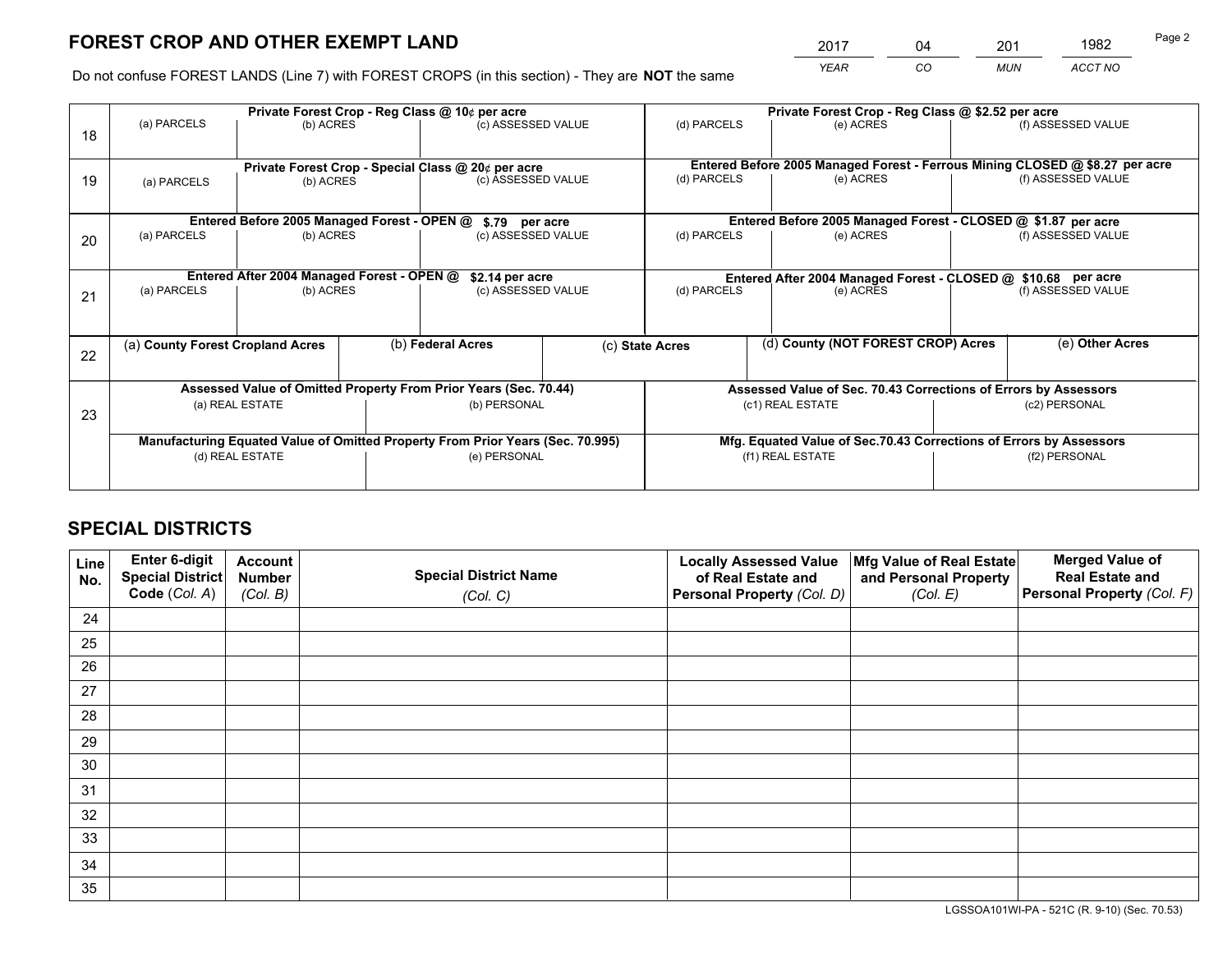|             |                                                          |                                             |                                                         | YEAR                                                                              | CO.<br><b>MUN</b>                                             | ACCT NO                                                                        |  |
|-------------|----------------------------------------------------------|---------------------------------------------|---------------------------------------------------------|-----------------------------------------------------------------------------------|---------------------------------------------------------------|--------------------------------------------------------------------------------|--|
| Line<br>No. | Enter 6-digit<br><b>School District</b><br>Code (Col. A) | <b>Account</b><br><b>Number</b><br>(Col. B) | <b>School District Name</b><br>(Col. C)                 | <b>Locally Assessed Value</b><br>of Real Estate and<br>Personal Property (Col. D) | Mfg Value of Real Estate<br>and Personal Property<br>(Col. E) | <b>Merged Value of</b><br><b>Real Estate and</b><br>Personal Property (Col. F) |  |
|             | A. SCHOOL DISTRICTS (K-8 and K-12)                       |                                             |                                                         |                                                                                   |                                                               |                                                                                |  |
| 36          | 020170                                                   | 0018                                        | <b>SCH D OF ASHLAND</b>                                 |                                                                                   |                                                               |                                                                                |  |
| 37          |                                                          |                                             |                                                         |                                                                                   |                                                               |                                                                                |  |
| 38          |                                                          |                                             |                                                         |                                                                                   |                                                               |                                                                                |  |
| 39          |                                                          |                                             |                                                         |                                                                                   |                                                               |                                                                                |  |
| 40          |                                                          |                                             |                                                         |                                                                                   |                                                               |                                                                                |  |
| 41          |                                                          |                                             |                                                         |                                                                                   |                                                               |                                                                                |  |
| 42          |                                                          |                                             |                                                         |                                                                                   |                                                               |                                                                                |  |
| 43          |                                                          |                                             |                                                         |                                                                                   |                                                               |                                                                                |  |
| 44          |                                                          |                                             |                                                         |                                                                                   |                                                               |                                                                                |  |
| 45<br>46    |                                                          |                                             |                                                         |                                                                                   |                                                               |                                                                                |  |
| 47          |                                                          |                                             |                                                         |                                                                                   |                                                               |                                                                                |  |
| 48          |                                                          |                                             |                                                         |                                                                                   |                                                               |                                                                                |  |
| 49          |                                                          |                                             |                                                         |                                                                                   |                                                               |                                                                                |  |
| 50          |                                                          |                                             | TOTAL ASSESSED VALUE OF SCHOOL DISTRICTS (K-8 and K-12) |                                                                                   |                                                               |                                                                                |  |
|             | <b>UNION HIGH SCHOOL DISTRICTS</b><br><b>B.</b>          |                                             |                                                         |                                                                                   |                                                               |                                                                                |  |
| 51          |                                                          |                                             |                                                         |                                                                                   |                                                               |                                                                                |  |
| 52          |                                                          |                                             |                                                         |                                                                                   |                                                               |                                                                                |  |
| 53          |                                                          |                                             |                                                         |                                                                                   |                                                               |                                                                                |  |
| 54          |                                                          |                                             |                                                         |                                                                                   |                                                               |                                                                                |  |
| 55          |                                                          |                                             | TOTAL ASSESSED VALUE OF UNION HIGH SCHOOLS              |                                                                                   |                                                               |                                                                                |  |
|             | C. TECHNICAL COLLEGE DISTRICTS                           |                                             |                                                         |                                                                                   |                                                               |                                                                                |  |
| 56          | 001700                                                   | 0016                                        | WISCONSIN INDIANHEAD TECH COLLEGE SHEL                  |                                                                                   |                                                               |                                                                                |  |
| 57          |                                                          |                                             |                                                         |                                                                                   |                                                               |                                                                                |  |
| 58          |                                                          |                                             |                                                         |                                                                                   |                                                               |                                                                                |  |
| 59          | TOTAL ASSESSED VALUE OF TECHNICAL COLLEGES               |                                             |                                                         |                                                                                   |                                                               |                                                                                |  |

04

201

# *I hereby certify, to the best of my knowledge and belief, this form is complete and correct.*

**SCHOOL DISTRICTS**

| Print name of preparer | Title                    | Date (MM / DD / CCYY) |  |
|------------------------|--------------------------|-----------------------|--|
|                        |                          |                       |  |
| Signature of preparer  | Contact Telephone Number | E-mail address        |  |
|                        | $\overline{\phantom{0}}$ |                       |  |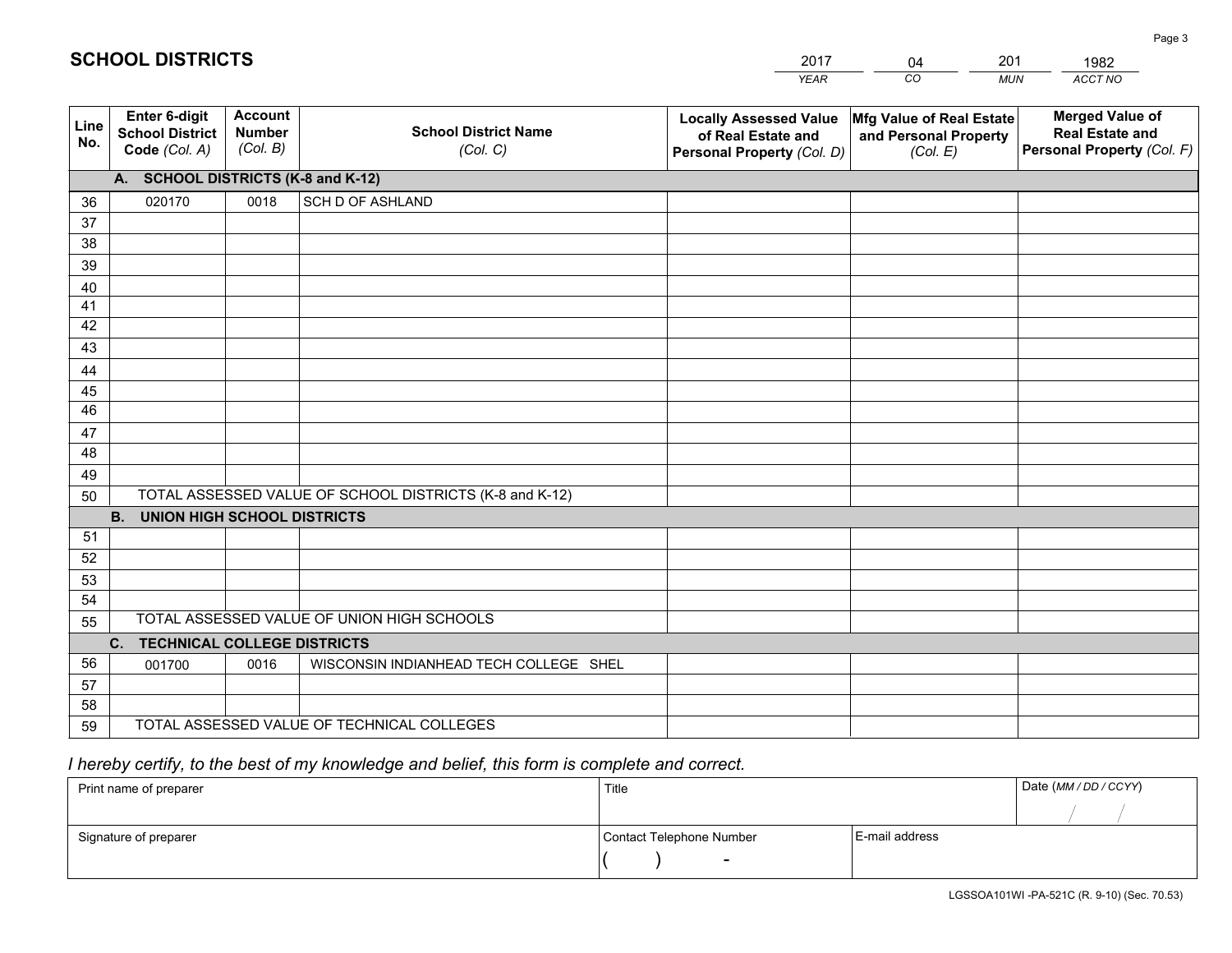### **HIGHLIGHTS**

- 1. Complete the Statement of Assessment after the Board of Review. Reflect any changes made there.
- 2. Use black ink to complete.
- 3. Line 16 must equal Line 50, Col D.
- 4. Line 55 must equal the total of K-8 schools listed on lines 36-49. Do not include K-12 schools in this comparision.
- 5. Line 59, Col. D must equal Line 16.
- 6. Special District, School District and Technical College District values must include both real estate and personal property. Examples of Special districts are: town sanitary districts, public inland lake protection and rehabilitation districts, and metropolitan sewerage districts.
- 7. DO NOT INCLUDE Manufacturing property values.DOR will print these values on the final SOA.
- 8. Accuracy of this form is very important. The values reported directly affect the equalized value DOR calculates for school and special districts.

### **Page 1:**

 If not prefilled, enter the tax year,county and municipal code,municipal type, municipal name and county name on the top of form.

Check the Amended box, if filing an amended / corrected SOA.

 Report the parcel count, acres and assessed value of taxable general property, total parcel count, (real and personal), total acres, and values from final figures set by the Board of Review.

- A. Real Estate land and improvements (buildings, etc.) is reported on lines 1 8, total line 9.
- B. Personal Property is reported on lines 11 14, Column D, total line 15.
- C. To complete this report, use the computer produced summary of the assessment roll that shows these amounts.
- D. Use whole numbers only.
- E. Add each line across and each column down to verify entries.

### **Page 2:**

- A. Report Special Items (not subject to general property tax).
- 1. Private Forest Croplands and Managed Forest Lands are reported on lines 18,19, 20 and 21. Be sure to report assessed values **NOT** taxes.
- 2. You should have copies of the orders of entry, orders of withdrawal, etc., to update your assessment roll.
	- 3. Show hundredths of acres (e.g. 39.75).
- 4. Tax exempt lands are reported on line 22.
- 5. Omitted property and sec. 70.43, Wis. Stats., corrections of errors by assessor are reported on line 23. Report real estate and personal property separately. These should be for **prior years**, not something found on the current assessment roll after the board of review.
- B. Special District (Lines 24-35) Include the value of both real and personal property.
- The Department of Revenue (DOR) preprints much of the information regarding names and codes for schools, special districts,etc. If a district is not listed, enter the name and value only, DOR will enter the proper code.

## **Page 3 School Districts:**

Include the value of both real and personal property.

Report School District (regular, elementary, union high school, and technical college).

- 1. Regular (K-12) and Elementary (K-8) school values are reported on lines 36-49, total on line 50.
- 2. Union High School (UHS) (use only if elementary schools are listed on lines 36-49) are reported on lines 51-54. UHS total value (line 55) must equal to the total **elementary school** values reported on lines 36-49. Do notinclude K-12 schools in this comparison.
- 3. Technical College values are reported on lines 56-58, total on line 59.
- 4. Use the computer summary that shows these amounts to complete this report.

#### **This form is due the second Monday in June. File this report only after your Board of Review is complete.**

 *If you have questions: Return forms to:*

 Email: lgs@wisconsin.gov Wisconsin Department of RevenueCall:  $(608)$  266-2569 or  $(608)$  264-6892 Fax number: (608) 264-6887 PO Box 8971

Local Government Services Section 6-97 Madison WI 53708-8971

 $-1537$ ASHLAND, WI 54806 - 1537 ASHLAND, WI 54806 CITY OF ASHLAND DENISE OLIPHANT<br>CITY OF ASHLAND DENISE OLIPHANT 601 W MAIN ST 601 W MAIN ST

**NOTE: Please supply any correction to the name and address.**

NOTE: Please supply any correction to the name and address.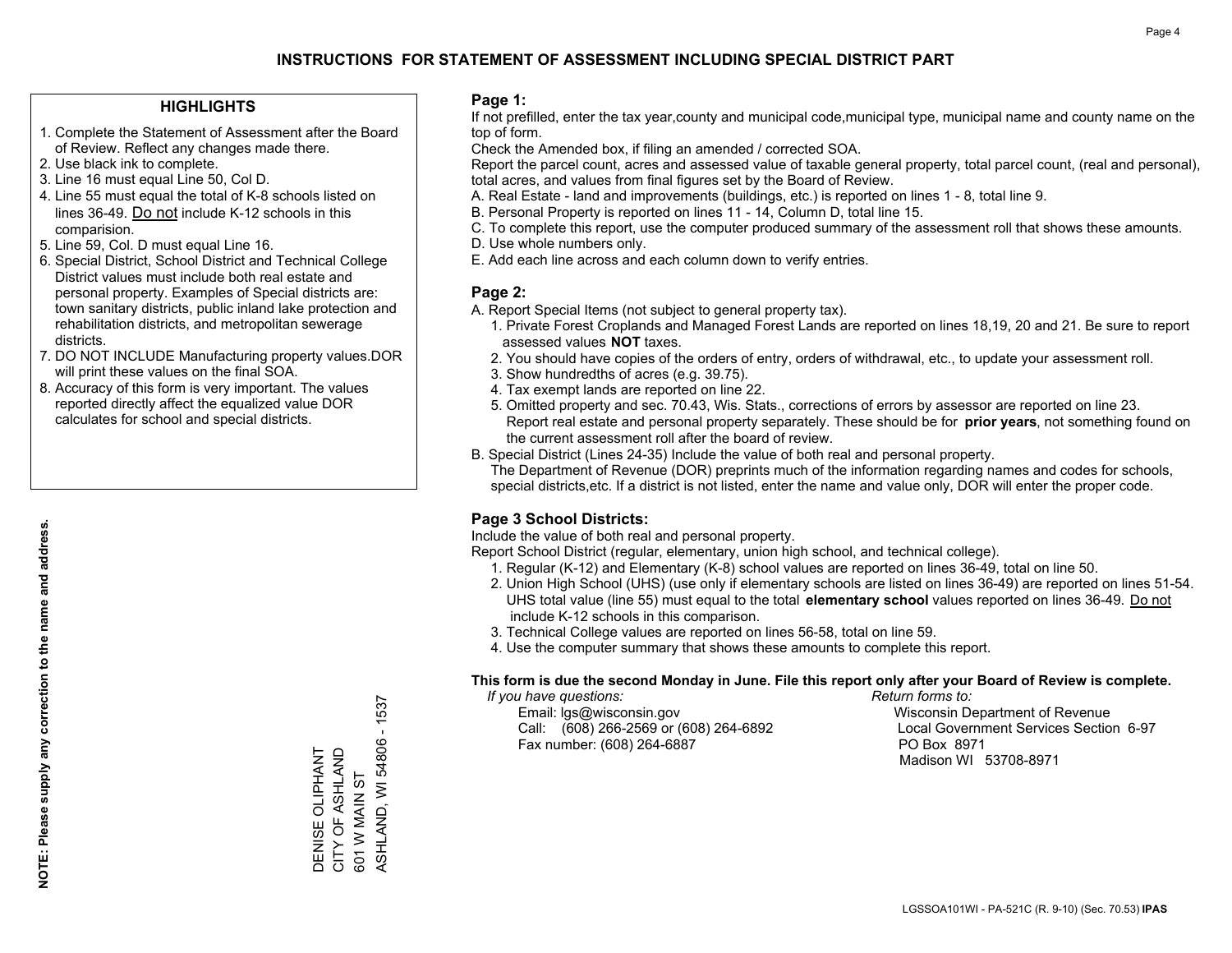**STATEMENT OF ASSESSMENT FOR 2017 FINAL - EQUATED**

2 **Check if this is an Amended Return** Page 1

MANUFACTURING MERGED

Telephone #

(920) 749-1995

101,804,700

<sup>0</sup> 68,700 0 95,800<sup>0</sup> 775,600  $0 | 69.400$  $0 | 1,009,500$ 

|             |            | UIAILINEINI VI AUVLUVINEINI I VIVEVIII       |                          |                     |                                     |                 |                     |                                                                           |
|-------------|------------|----------------------------------------------|--------------------------|---------------------|-------------------------------------|-----------------|---------------------|---------------------------------------------------------------------------|
|             |            |                                              |                          | CO                  | MUN                                 | ACCT NO         |                     |                                                                           |
|             | <b>FOR</b> | CITY OF<br><b>OF</b>                         | BAYFIELD                 |                     | <b>BAYFIELD COUNTY</b>              |                 |                     | WHEN COMPLETING THIS DOCUMENT<br>DO NOT WRITE OVER X's OR IN SHADED AREAS |
|             |            | Town - Village - City                        | <b>Municipality Name</b> |                     | <b>County Name</b>                  |                 |                     |                                                                           |
|             |            | <b>REAL ESTATE</b>                           |                          | PARCEL COUNT        | NO. OF ACRES                        | <b>VALUE OF</b> | <b>VALUE OF</b>     | <b>TOTAL VALUE OF LAND</b>                                                |
| Line<br>No. |            | (See Lines 18 - 22 for<br>other Real Estate) | TOTAL LAND               | <b>IMPROVEMENTS</b> | <b>WHOLE</b><br><b>NUMBERS ONLY</b> | LAND            | <b>IMPROVEMENTS</b> | AND IMPROVEMENTS                                                          |
|             |            |                                              | Col. A                   | Col. B              | Col. C                              | Col. D          | Col. E              | Col. F                                                                    |
|             |            | <b>RESIDENTIAL - Class 1</b>                 | 564                      | 340                 | 187                                 | 26,873,600      | 40,074,900          | 66,948,500                                                                |
| 2           |            | <b>COMMERCIAL - Class 2</b>                  | 197                      | 152                 | 36                                  | 11,435,900      | 22,410,700          | 33,846,600                                                                |
| 3           |            | <b>MANUFACTURING - Class 3</b>               |                          | 0                   |                                     |                 |                     |                                                                           |
| 4           |            | <b>AGRICULTURAL - Class 4</b>                |                          |                     |                                     | 100             |                     | 100                                                                       |
| 5           |            | UNDEVELOPED - Class 5                        | 0                        |                     |                                     |                 |                     | 0                                                                         |
| 6           |            | AGRICULTURAL FOREST - Class 5m               | $\Omega$                 |                     |                                     |                 |                     | 0                                                                         |
|             |            | FOREST LANDS - Class 6                       | $\Omega$                 |                     |                                     | <sup>0</sup>    |                     |                                                                           |
| 8           |            | OTHER - Class 7                              |                          |                     |                                     |                 |                     | 0                                                                         |
|             |            |                                              |                          |                     |                                     |                 |                     |                                                                           |

*<sup>04</sup> <sup>206</sup>*

*0102*

LOCALLY ASSESSED

167

762 492 492 223 38,309,600 62,485,600 100,795,200

 68,700 95,800 775,600 69,4001,009,500

REMARKS

> 1415

> 16

17

The Assessment Ratio to be used in calculating the estimated Fair Market Value on tax bills for this tax district is .97912483

05/08/2017

**MUST EQUAL TOTAL VALUE OF THE SCHOOL DISTRICTS (K-12 PLUS K-8) - Line 50, Col. F**

TOTAL OF PERSONAL PROPERTY NOT EXEMPT (Total of Lines 11-14)

ALL OTHER PERSONAL PROPERTY NOT EXEMPT - Codes 4A, 4B, 4C

NUMBER OF PERSONAL PROPERTY ACCOUNTS IN ROLLBOATS AND OTHER WATERCRAFT NOT EXEMPT - Code 1

MACHINERY,TOOLS AND PATTERNS - Code 2

FURNITURE, FIXTURES AND EQUIPMENT - Code 3

This ratio should be used to convert assessed values to "Calculate Equalized Values" in Step 1 of the Lottery and Gaming Credit Calculations.

**AGGREGATE ASSESSED VALUE OF ALL PROPERTY SUBJECT TO THE GENERAL PROPERTY TAX (Total of Lines 9F and 15F)**

 This ratio should be used in the "Computation of Tax Equivalent" schedule of the Annual Reports filed by the municipal electric, gas and water utilities with the Public Service Commission

Name of Assessor

ASSOCIATED APPRAISALS

BOARD OF REVIEW

DATE OF FINAL ADJOURNMENT

TOTAL - ALL COLUMNS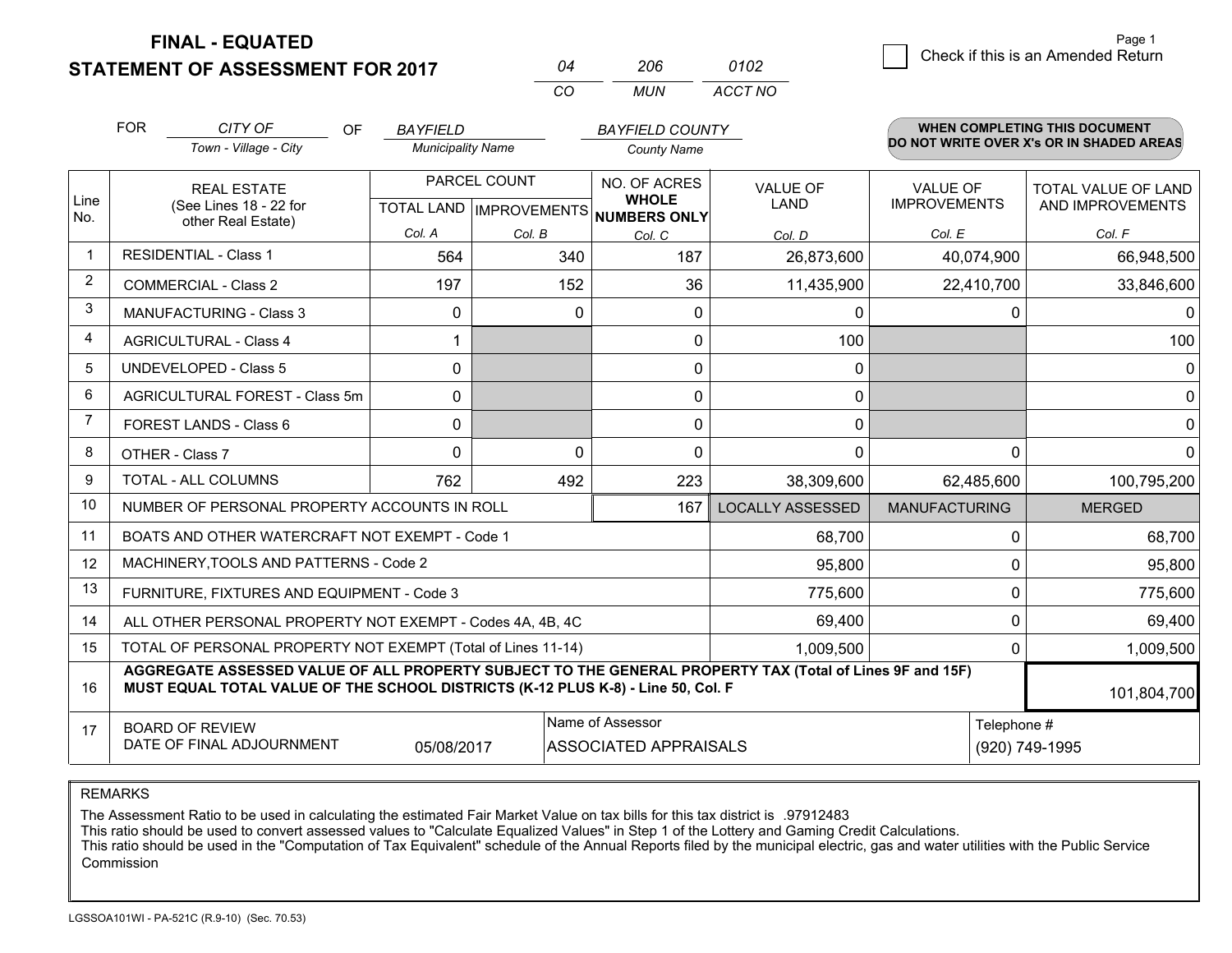# **FOREST CROP AND OTHER EXEMPT LAND**

 *YEAR CO MUN ACCT NO* 2017 04 206 0102

Do not confuse FOREST LANDS (Line 7) with FOREST CROPS (in this section) - They are **NOT** the same

|    | Private Forest Crop - Reg Class @ 10¢ per acre                                 |                                             |                   |                                                                  |  |                                                               | Private Forest Crop - Reg Class @ \$2.52 per acre                            |                                                                 |                    |  |
|----|--------------------------------------------------------------------------------|---------------------------------------------|-------------------|------------------------------------------------------------------|--|---------------------------------------------------------------|------------------------------------------------------------------------------|-----------------------------------------------------------------|--------------------|--|
| 18 | (a) PARCELS<br>(b) ACRES                                                       |                                             |                   | (c) ASSESSED VALUE                                               |  | (d) PARCELS                                                   | (e) ACRES                                                                    |                                                                 | (f) ASSESSED VALUE |  |
|    |                                                                                |                                             |                   |                                                                  |  |                                                               |                                                                              |                                                                 |                    |  |
|    |                                                                                |                                             |                   | Private Forest Crop - Special Class @ 20¢ per acre               |  |                                                               | Entered Before 2005 Managed Forest - Ferrous Mining CLOSED @ \$8.27 per acre |                                                                 |                    |  |
| 19 | (a) PARCELS                                                                    | (b) ACRES                                   |                   | (c) ASSESSED VALUE                                               |  | (d) PARCELS                                                   | (e) ACRES                                                                    |                                                                 | (f) ASSESSED VALUE |  |
|    |                                                                                |                                             |                   |                                                                  |  |                                                               |                                                                              |                                                                 |                    |  |
|    |                                                                                | Entered Before 2005 Managed Forest - OPEN @ |                   | \$.79 per acre                                                   |  |                                                               | Entered Before 2005 Managed Forest - CLOSED @ \$1.87 per acre                |                                                                 |                    |  |
| 20 | (a) PARCELS                                                                    | (b) ACRES                                   |                   | (c) ASSESSED VALUE                                               |  | (d) PARCELS                                                   | (e) ACRES                                                                    |                                                                 | (f) ASSESSED VALUE |  |
|    |                                                                                |                                             |                   |                                                                  |  |                                                               |                                                                              |                                                                 |                    |  |
|    |                                                                                | Entered After 2004 Managed Forest - OPEN @  |                   | \$2.14 per acre                                                  |  | Entered After 2004 Managed Forest - CLOSED @ \$10.68 per acre |                                                                              |                                                                 |                    |  |
| 21 | (a) PARCELS                                                                    | (b) ACRES                                   |                   | (c) ASSESSED VALUE                                               |  | (d) PARCELS<br>(e) ACRES                                      |                                                                              | (f) ASSESSED VALUE                                              |                    |  |
|    |                                                                                |                                             |                   |                                                                  |  |                                                               |                                                                              |                                                                 |                    |  |
|    |                                                                                | (a) County Forest Cropland Acres            |                   |                                                                  |  | (d) County (NOT FOREST CROP) Acres                            |                                                                              | (e) Other Acres                                                 |                    |  |
| 22 |                                                                                |                                             | (b) Federal Acres |                                                                  |  | (c) State Acres                                               |                                                                              |                                                                 |                    |  |
|    |                                                                                |                                             |                   | .33                                                              |  | 2.83<br>4.97                                                  |                                                                              | 164.36                                                          |                    |  |
|    |                                                                                |                                             |                   | Assessed Value of Omitted Property From Prior Years (Sec. 70.44) |  |                                                               |                                                                              | Assessed Value of Sec. 70.43 Corrections of Errors by Assessors |                    |  |
| 23 | (a) REAL ESTATE                                                                |                                             |                   | (b) PERSONAL                                                     |  |                                                               | (c1) REAL ESTATE                                                             | (c2) PERSONAL                                                   |                    |  |
|    |                                                                                |                                             |                   |                                                                  |  |                                                               |                                                                              |                                                                 |                    |  |
|    | Manufacturing Equated Value of Omitted Property From Prior Years (Sec. 70.995) |                                             |                   |                                                                  |  |                                                               | Mfg. Equated Value of Sec.70.43 Corrections of Errors by Assessors           |                                                                 |                    |  |
|    | (d) REAL ESTATE                                                                |                                             |                   | (e) PERSONAL                                                     |  |                                                               | (f1) REAL ESTATE                                                             |                                                                 | (f2) PERSONAL      |  |
|    |                                                                                |                                             |                   |                                                                  |  |                                                               |                                                                              |                                                                 |                    |  |

# **SPECIAL DISTRICTS**

| Line<br>No. | Enter 6-digit<br>Special District<br>Code (Col. A) | <b>Account</b><br><b>Number</b> | <b>Special District Name</b> | <b>Locally Assessed Value</b><br>of Real Estate and | Mfg Value of Real Estate<br>and Personal Property | <b>Merged Value of</b><br><b>Real Estate and</b><br>Personal Property (Col. F) |
|-------------|----------------------------------------------------|---------------------------------|------------------------------|-----------------------------------------------------|---------------------------------------------------|--------------------------------------------------------------------------------|
|             |                                                    | (Col. B)                        | (Col. C)                     | Personal Property (Col. D)                          | (Col. E)                                          |                                                                                |
| 24          |                                                    |                                 |                              |                                                     |                                                   |                                                                                |
| 25          |                                                    |                                 |                              |                                                     |                                                   |                                                                                |
| 26          |                                                    |                                 |                              |                                                     |                                                   |                                                                                |
| 27          |                                                    |                                 |                              |                                                     |                                                   |                                                                                |
| 28          |                                                    |                                 |                              |                                                     |                                                   |                                                                                |
| 29          |                                                    |                                 |                              |                                                     |                                                   |                                                                                |
| 30          |                                                    |                                 |                              |                                                     |                                                   |                                                                                |
| 31          |                                                    |                                 |                              |                                                     |                                                   |                                                                                |
| 32          |                                                    |                                 |                              |                                                     |                                                   |                                                                                |
| 33          |                                                    |                                 |                              |                                                     |                                                   |                                                                                |
| 34          |                                                    |                                 |                              |                                                     |                                                   |                                                                                |
| 35          |                                                    |                                 |                              |                                                     |                                                   |                                                                                |

LGSSOA101WI-PA - 521C (R. 9-10) (Sec. 70.53)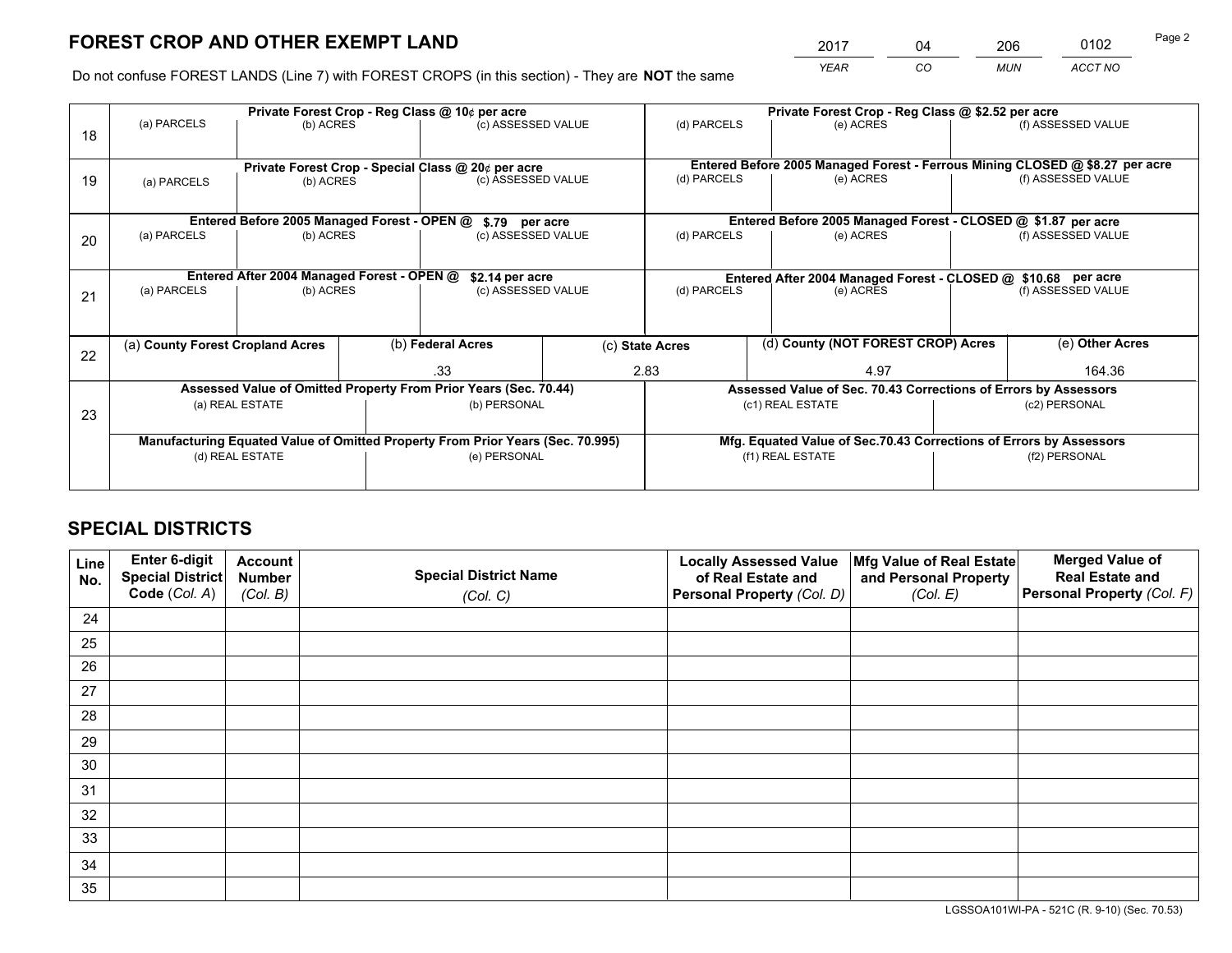|             |                                                          |                                             |                                                         | <b>YEAR</b>                                                                       | CO<br><b>MUN</b>                                              | ACCT NO                                                                        |
|-------------|----------------------------------------------------------|---------------------------------------------|---------------------------------------------------------|-----------------------------------------------------------------------------------|---------------------------------------------------------------|--------------------------------------------------------------------------------|
| Line<br>No. | Enter 6-digit<br><b>School District</b><br>Code (Col. A) | <b>Account</b><br><b>Number</b><br>(Col. B) | <b>School District Name</b><br>(Col. C)                 | <b>Locally Assessed Value</b><br>of Real Estate and<br>Personal Property (Col. D) | Mfg Value of Real Estate<br>and Personal Property<br>(Col. E) | <b>Merged Value of</b><br><b>Real Estate and</b><br>Personal Property (Col. F) |
|             | A. SCHOOL DISTRICTS (K-8 and K-12)                       |                                             |                                                         |                                                                                   |                                                               |                                                                                |
| 36          | 040315                                                   | 0029                                        | <b>SCH D OF BAYFIELD</b>                                | 101,804,700                                                                       |                                                               | 101,804,700                                                                    |
| 37          |                                                          |                                             |                                                         |                                                                                   |                                                               |                                                                                |
| 38          |                                                          |                                             |                                                         |                                                                                   |                                                               |                                                                                |
| 39          |                                                          |                                             |                                                         |                                                                                   |                                                               |                                                                                |
| 40          |                                                          |                                             |                                                         |                                                                                   |                                                               |                                                                                |
| 41          |                                                          |                                             |                                                         |                                                                                   |                                                               |                                                                                |
| 42          |                                                          |                                             |                                                         |                                                                                   |                                                               |                                                                                |
| 43          |                                                          |                                             |                                                         |                                                                                   |                                                               |                                                                                |
| 44<br>45    |                                                          |                                             |                                                         |                                                                                   |                                                               |                                                                                |
| 46          |                                                          |                                             |                                                         |                                                                                   |                                                               |                                                                                |
| 47          |                                                          |                                             |                                                         |                                                                                   |                                                               |                                                                                |
| 48          |                                                          |                                             |                                                         |                                                                                   |                                                               |                                                                                |
| 49          |                                                          |                                             |                                                         |                                                                                   |                                                               |                                                                                |
| 50          |                                                          |                                             | TOTAL ASSESSED VALUE OF SCHOOL DISTRICTS (K-8 and K-12) | 101,804,700                                                                       |                                                               | 101,804,700                                                                    |
|             | <b>B.</b><br><b>UNION HIGH SCHOOL DISTRICTS</b>          |                                             |                                                         |                                                                                   |                                                               |                                                                                |
| 51          |                                                          |                                             |                                                         |                                                                                   |                                                               |                                                                                |
| 52          |                                                          |                                             |                                                         |                                                                                   |                                                               |                                                                                |
| 53          |                                                          |                                             |                                                         |                                                                                   |                                                               |                                                                                |
| 54          |                                                          |                                             |                                                         |                                                                                   |                                                               |                                                                                |
| 55          |                                                          |                                             | TOTAL ASSESSED VALUE OF UNION HIGH SCHOOLS              |                                                                                   |                                                               |                                                                                |
|             | C.<br><b>TECHNICAL COLLEGE DISTRICTS</b>                 |                                             |                                                         |                                                                                   |                                                               |                                                                                |
| 56          | 001700                                                   | 0016                                        | WISCONSIN INDIANHEAD TECH COLLEGE SHEL                  | 101,804,700                                                                       |                                                               | 101,804,700                                                                    |
| 57          |                                                          |                                             |                                                         |                                                                                   |                                                               |                                                                                |
| 58          |                                                          |                                             |                                                         |                                                                                   |                                                               |                                                                                |
| 59          |                                                          |                                             | TOTAL ASSESSED VALUE OF TECHNICAL COLLEGES              | 101,804,700                                                                       |                                                               | 101,804,700                                                                    |

2017

04

206

# *I hereby certify, to the best of my knowledge and belief, this form is complete and correct.*

**SCHOOL DISTRICTS**

| Print name of preparer | Title                    |                | Date (MM / DD / CCYY) |
|------------------------|--------------------------|----------------|-----------------------|
|                        |                          |                |                       |
| Signature of preparer  | Contact Telephone Number | E-mail address |                       |
|                        | $\overline{\phantom{0}}$ |                |                       |

0102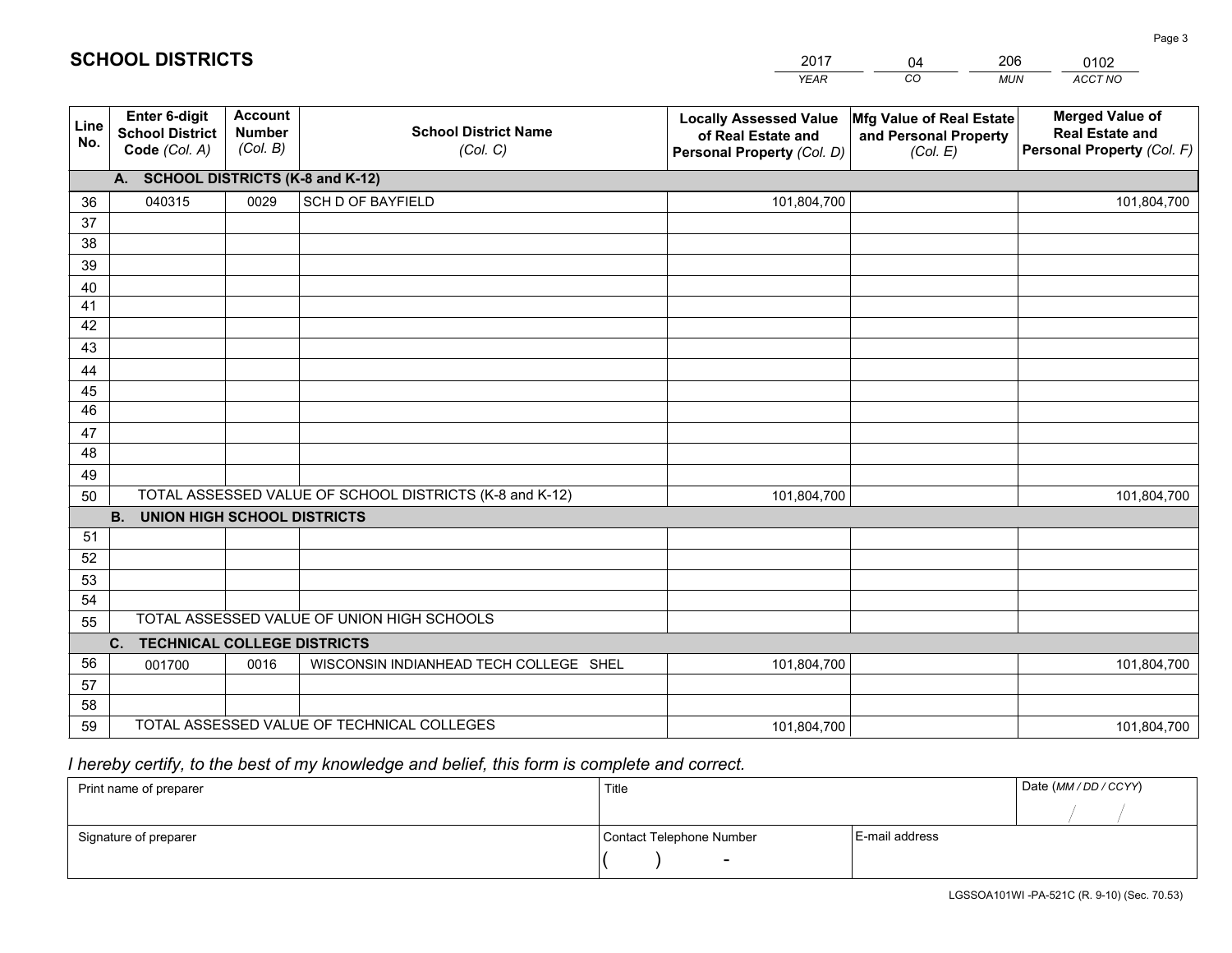## **INSTRUCTIONS FOR STATEMENT OF ASSESSMENT INCLUDING SPECIAL DISTRICT PART**

### **HIGHLIGHTS**

- 1. Complete the Statement of Assessment after the Board of Review. Reflect any changes made there.
- 2. Use black ink to complete.
- 3. Line 16 must equal Line 50, Col D.
- 4. Line 55 must equal the total of K-8 schools listed on lines 36-49. Do not include K-12 schools in this comparision.
- 5. Line 59, Col. D must equal Line 16.
- 6. Special District, School District and Technical College District values must include both real estate and personal property. Examples of Special districts are: town sanitary districts, public inland lake protection and rehabilitation districts, and metropolitan sewerage districts.
- 7. DO NOT INCLUDE Manufacturing property values.DOR will print these values on the final SOA.

BILLIE L HOOPMAN CITY OF BAYFIELD PO BOX 1170

BILLIE L HOOPMAN<br>CITY OF BAYFIELD

BAYFIELD, WI 54814 - 1170

3AYFIELD, WI 54814

PO BOX 1170

 $-1170$ 

 8. Accuracy of this form is very important. The values reported directly affect the equalized value DOR calculates for school and special districts.

### **Page 1:**

 If not prefilled, enter the tax year,county and municipal code,municipal type, municipal name and county name on the top of form.

Check the Amended box, if filing an amended / corrected SOA.

 Report the parcel count, acres and assessed value of taxable general property, total parcel count, (real and personal), total acres, and values from final figures set by the Board of Review.

- A. Real Estate land and improvements (buildings, etc.) is reported on lines 1 8, total line 9.
- B. Personal Property is reported on lines 11 14, Column D, total line 15.
- C. To complete this report, use the computer produced summary of the assessment roll that shows these amounts.
- D. Use whole numbers only.
- E. Add each line across and each column down to verify entries.

### **Page 2:**

- A. Report Special Items (not subject to general property tax).
- 1. Private Forest Croplands and Managed Forest Lands are reported on lines 18,19, 20 and 21. Be sure to report assessed values **NOT** taxes.
- 2. You should have copies of the orders of entry, orders of withdrawal, etc., to update your assessment roll.
	- 3. Show hundredths of acres (e.g. 39.75).
- 4. Tax exempt lands are reported on line 22.
- 5. Omitted property and sec. 70.43, Wis. Stats., corrections of errors by assessor are reported on line 23. Report real estate and personal property separately. These should be for **prior years**, not something found on the current assessment roll after the board of review.
- B. Special District (Lines 24-35) Include the value of both real and personal property.

 The Department of Revenue (DOR) preprints much of the information regarding names and codes for schools, special districts,etc. If a district is not listed, enter the name and value only, DOR will enter the proper code.

### **Page 3 School Districts:**

Include the value of both real and personal property.

Report School District (regular, elementary, union high school, and technical college).

- 1. Regular (K-12) and Elementary (K-8) school values are reported on lines 36-49, total on line 50.
- 2. Union High School (UHS) (use only if elementary schools are listed on lines 36-49) are reported on lines 51-54. UHS total value (line 55) must equal to the total **elementary school** values reported on lines 36-49. Do notinclude K-12 schools in this comparison.
- 3. Technical College values are reported on lines 56-58, total on line 59.
- 4. Use the computer summary that shows these amounts to complete this report.

#### **This form is due the second Monday in June. File this report only after your Board of Review is complete.**

 *If you have questions: Return forms to:*

 Email: lgs@wisconsin.gov Wisconsin Department of RevenueCall:  $(608)$  266-2569 or  $(608)$  264-6892 Fax number: (608) 264-6887 PO Box 8971

Local Government Services Section 6-97 Madison WI 53708-8971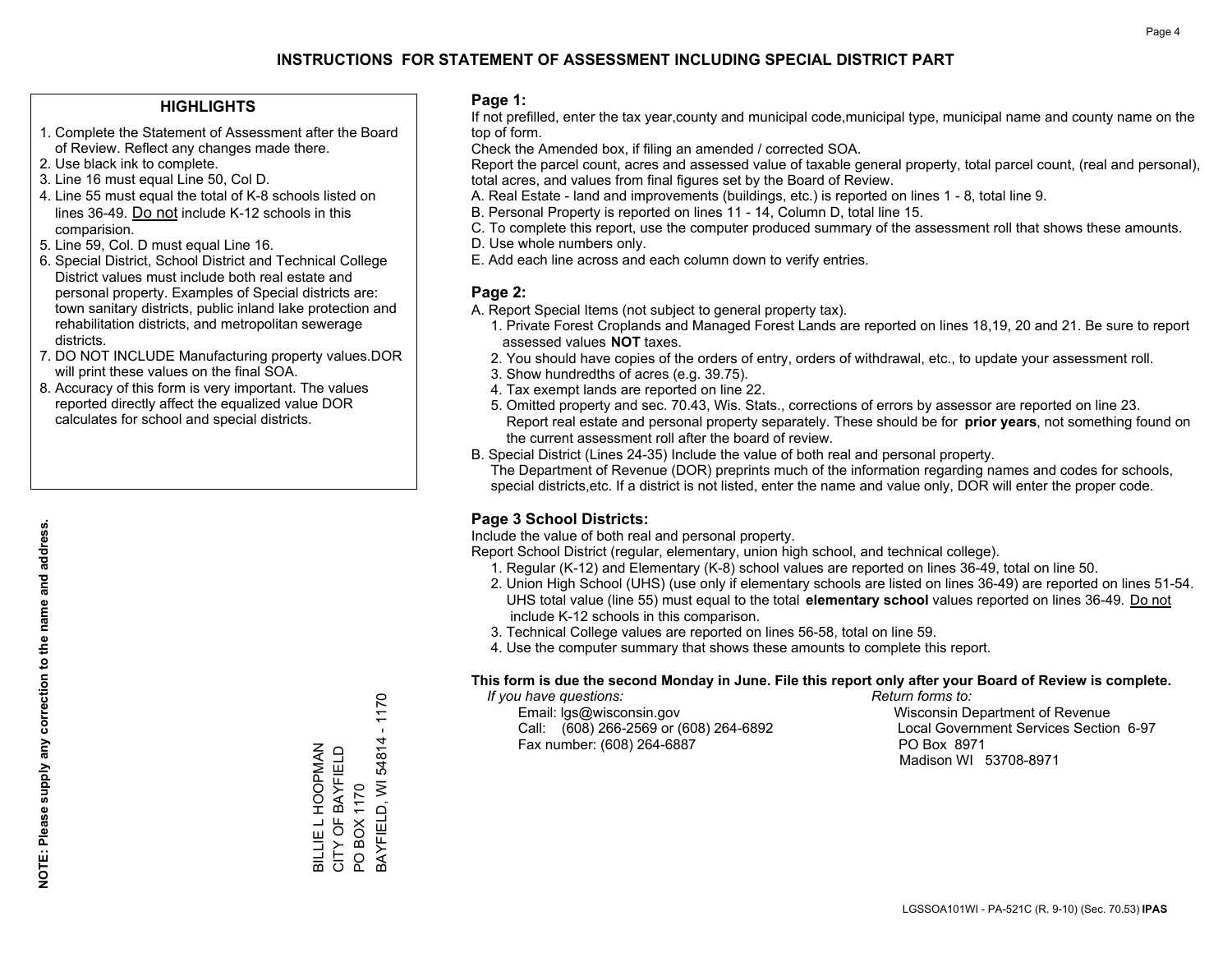**STATEMENT OF ASSESSMENT FOR 2017** 

**FINAL - EQUATED**

|             | <b>FOR</b>                                                   | CITY OF<br>OF                                                                                                                                                                                | <b>WASHBURN</b>          |                           | <b>BAYFIELD COUNTY</b>       |                         |                            | WHEN COMPLETING THIS DOCUMENT<br>DO NOT WRITE OVER X's OR IN SHADED AREAS |
|-------------|--------------------------------------------------------------|----------------------------------------------------------------------------------------------------------------------------------------------------------------------------------------------|--------------------------|---------------------------|------------------------------|-------------------------|----------------------------|---------------------------------------------------------------------------|
|             |                                                              | Town - Village - City                                                                                                                                                                        | <b>Municipality Name</b> |                           | <b>County Name</b>           |                         |                            |                                                                           |
|             |                                                              | PARCEL COUNT<br><b>REAL ESTATE</b>                                                                                                                                                           |                          | NO. OF ACRES              | <b>VALUE OF</b>              | <b>VALUE OF</b>         | <b>TOTAL VALUE OF LAND</b> |                                                                           |
| Line<br>No. |                                                              | (See Lines 18 - 22 for                                                                                                                                                                       |                          | TOTAL LAND   IMPROVEMENTS | <b>WHOLE</b><br>NUMBERS ONLY | <b>LAND</b>             | <b>IMPROVEMENTS</b>        | AND IMPROVEMENTS                                                          |
|             |                                                              | other Real Estate)                                                                                                                                                                           | Col. A                   | Col. B                    | Col. C                       | Col. D                  | Col. E                     | Col. F                                                                    |
| $\mathbf 1$ |                                                              | <b>RESIDENTIAL - Class 1</b>                                                                                                                                                                 | 1,059                    | 851                       | 1,203                        | 17,728,500              | 80,907,800                 | 98,636,300                                                                |
| 2           |                                                              | <b>COMMERCIAL - Class 2</b>                                                                                                                                                                  | 115                      | 89                        | 106                          | 3,141,700               | 13,518,300                 | 16,660,000                                                                |
| 3           |                                                              | <b>MANUFACTURING - Class 3</b>                                                                                                                                                               | 4                        | 3                         | 4                            | 64,500                  | 756,600                    | 821,100                                                                   |
| 4           |                                                              | <b>AGRICULTURAL - Class 4</b>                                                                                                                                                                | 5                        |                           | 34                           | 4,600                   |                            | 4,600                                                                     |
| 5           |                                                              | <b>UNDEVELOPED - Class 5</b>                                                                                                                                                                 | 3                        |                           | 14                           | 16,900                  |                            | 16,900                                                                    |
| 6           |                                                              | AGRICULTURAL FOREST - Class 5m                                                                                                                                                               | 0                        |                           | 0                            | $\mathbf{0}$            |                            | $\Omega$                                                                  |
| 7           |                                                              | FOREST LANDS - Class 6                                                                                                                                                                       | $\overline{2}$           |                           | 46                           | 106,700                 |                            | 106,700                                                                   |
| 8           |                                                              | OTHER - Class 7                                                                                                                                                                              |                          |                           |                              | 8,000                   | 53,400                     | 61,400                                                                    |
| 9           |                                                              | <b>TOTAL - ALL COLUMNS</b>                                                                                                                                                                   | 1.189                    | 944                       | 1,408                        | 21,070,900              | 95,236,100                 | 116,307,000                                                               |
| 10          |                                                              | NUMBER OF PERSONAL PROPERTY ACCOUNTS IN ROLL                                                                                                                                                 |                          |                           | 124                          | <b>LOCALLY ASSESSED</b> | <b>MANUFACTURING</b>       | <b>MERGED</b>                                                             |
| 11          |                                                              | BOATS AND OTHER WATERCRAFT NOT EXEMPT - Code 1                                                                                                                                               |                          |                           |                              | 0                       | $\Omega$                   | $\mathbf 0$                                                               |
| 12          |                                                              | MACHINERY, TOOLS AND PATTERNS - Code 2                                                                                                                                                       |                          |                           |                              | 440,600                 | 70,900                     | 511,500                                                                   |
| 13          |                                                              | FURNITURE, FIXTURES AND EQUIPMENT - Code 3                                                                                                                                                   |                          |                           |                              | 1,045,400               | 6,000                      | 1,051,400                                                                 |
| 14          |                                                              | ALL OTHER PERSONAL PROPERTY NOT EXEMPT - Codes 4A, 4B, 4C                                                                                                                                    |                          |                           |                              | 69,300                  | 28,600                     | 97,900                                                                    |
| 15          | TOTAL OF PERSONAL PROPERTY NOT EXEMPT (Total of Lines 11-14) |                                                                                                                                                                                              |                          |                           |                              | 1,555,300               | 105,500                    | 1,660,800                                                                 |
| 16          |                                                              | AGGREGATE ASSESSED VALUE OF ALL PROPERTY SUBJECT TO THE GENERAL PROPERTY TAX (Total of Lines 9F and 15F)<br>MUST EQUAL TOTAL VALUE OF THE SCHOOL DISTRICTS (K-12 PLUS K-8) - Line 50, Col. F |                          |                           |                              |                         |                            | 117,967,800                                                               |
| 17          |                                                              | <b>BOARD OF REVIEW</b>                                                                                                                                                                       |                          |                           | Name of Assessor             |                         | Telephone #                |                                                                           |
|             |                                                              | DATE OF FINAL ADJOURNMENT                                                                                                                                                                    | 07/17/2017               |                           | <b>BOWMAR APPRAISAL</b>      |                         |                            | (715) 835-1141                                                            |

*CO*

*MUN*

*ACCT NO0103*

*<sup>04</sup> <sup>291</sup>*

REMARKS

The Assessment Ratio to be used in calculating the estimated Fair Market Value on tax bills for this tax district is .977155142<br>This ratio should be used to convert assessed values to "Calculate Equalized Values" in Step 1 Commission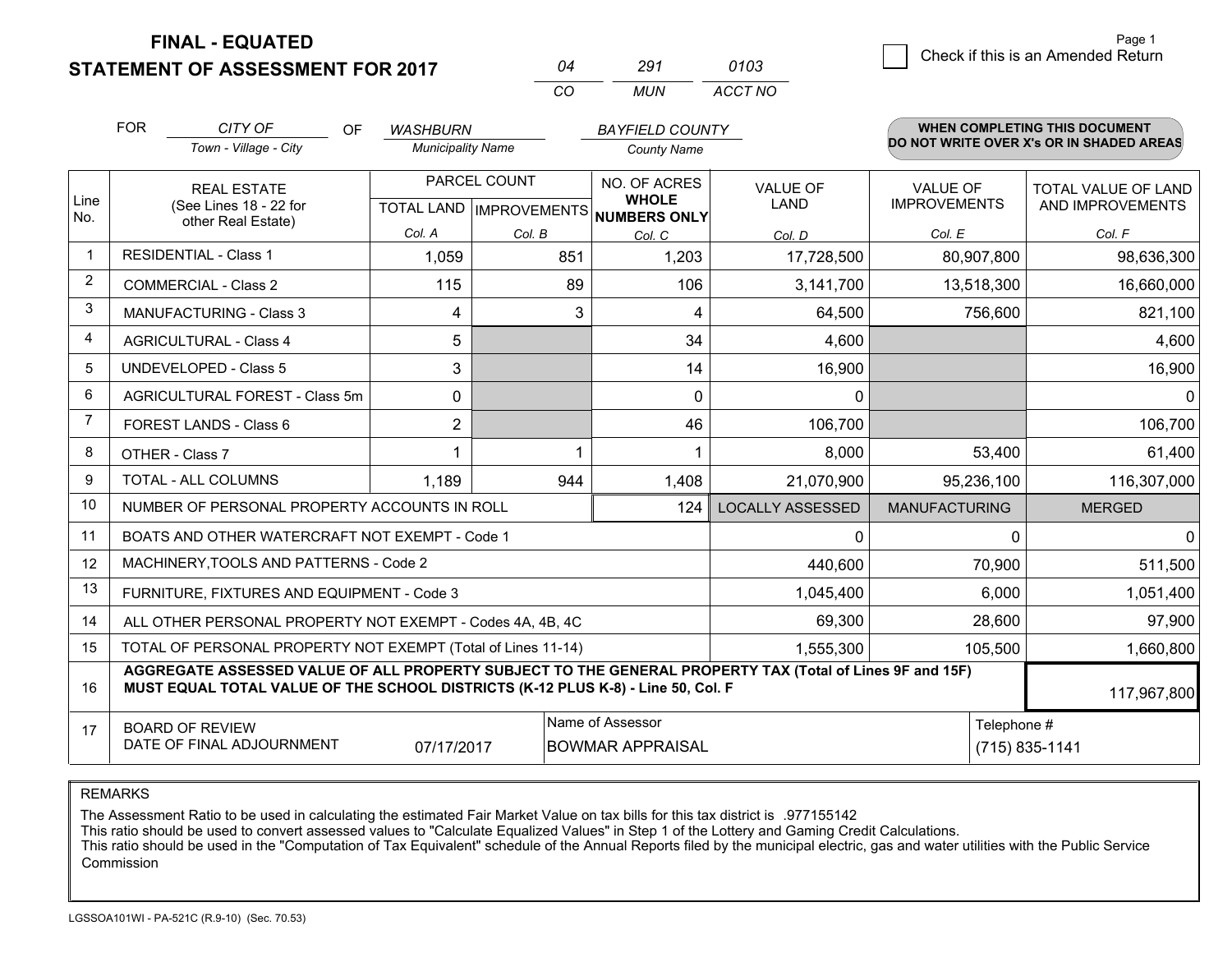# **FOREST CROP AND OTHER EXEMPT LAND**

 *YEAR CO MUN ACCT NO* <sup>2017</sup> <sup>04</sup> <sup>291</sup> <sup>0103</sup> Page 2

Do not confuse FOREST LANDS (Line 7) with FOREST CROPS (in this section) - They are **NOT** the same

|    |                                                                                |                                                       |  | Private Forest Crop - Reg Class @ 10¢ per acre                   |  | Private Forest Crop - Reg Class @ \$2.52 per acre             |                                                                              |                                                                    |                    |
|----|--------------------------------------------------------------------------------|-------------------------------------------------------|--|------------------------------------------------------------------|--|---------------------------------------------------------------|------------------------------------------------------------------------------|--------------------------------------------------------------------|--------------------|
| 18 | (a) PARCELS<br>(b) ACRES                                                       |                                                       |  | (c) ASSESSED VALUE                                               |  | (d) PARCELS                                                   | (e) ACRES                                                                    |                                                                    | (f) ASSESSED VALUE |
|    |                                                                                |                                                       |  |                                                                  |  |                                                               |                                                                              |                                                                    |                    |
|    |                                                                                |                                                       |  | Private Forest Crop - Special Class @ 20¢ per acre               |  |                                                               | Entered Before 2005 Managed Forest - Ferrous Mining CLOSED @ \$8.27 per acre |                                                                    |                    |
| 19 | (a) PARCELS                                                                    | (b) ACRES                                             |  | (c) ASSESSED VALUE                                               |  | (d) PARCELS                                                   | (e) ACRES                                                                    |                                                                    | (f) ASSESSED VALUE |
|    |                                                                                |                                                       |  |                                                                  |  |                                                               |                                                                              |                                                                    |                    |
|    |                                                                                | Entered Before 2005 Managed Forest - OPEN @           |  | \$.79 per acre                                                   |  |                                                               | Entered Before 2005 Managed Forest - CLOSED @ \$1.87 per acre                |                                                                    |                    |
| 20 | (a) PARCELS                                                                    | (b) ACRES                                             |  | (c) ASSESSED VALUE                                               |  | (d) PARCELS                                                   | (e) ACRES                                                                    |                                                                    | (f) ASSESSED VALUE |
|    |                                                                                |                                                       |  |                                                                  |  |                                                               |                                                                              |                                                                    |                    |
|    | Entered After 2004 Managed Forest - OPEN @                                     |                                                       |  | \$2.14 per acre                                                  |  | Entered After 2004 Managed Forest - CLOSED @ \$10.68 per acre |                                                                              |                                                                    |                    |
| 21 | (a) PARCELS                                                                    | (b) ACRES                                             |  | (c) ASSESSED VALUE                                               |  | (d) PARCELS                                                   | (e) ACRES                                                                    |                                                                    | (f) ASSESSED VALUE |
|    |                                                                                |                                                       |  |                                                                  |  |                                                               |                                                                              |                                                                    |                    |
|    |                                                                                |                                                       |  |                                                                  |  |                                                               | 31                                                                           |                                                                    | 77,500             |
|    |                                                                                | (b) Federal Acres<br>(a) County Forest Cropland Acres |  |                                                                  |  | (c) State Acres                                               | (d) County (NOT FOREST CROP) Acres                                           |                                                                    | (e) Other Acres    |
| 22 |                                                                                |                                                       |  |                                                                  |  |                                                               | 19.69                                                                        |                                                                    | 205.17             |
|    |                                                                                |                                                       |  | Assessed Value of Omitted Property From Prior Years (Sec. 70.44) |  |                                                               | Assessed Value of Sec. 70.43 Corrections of Errors by Assessors              |                                                                    |                    |
|    | (a) REAL ESTATE                                                                |                                                       |  | (b) PERSONAL                                                     |  |                                                               | (c1) REAL ESTATE                                                             | (c2) PERSONAL                                                      |                    |
| 23 |                                                                                |                                                       |  |                                                                  |  |                                                               |                                                                              |                                                                    |                    |
|    | Manufacturing Equated Value of Omitted Property From Prior Years (Sec. 70.995) |                                                       |  |                                                                  |  |                                                               |                                                                              | Mfg. Equated Value of Sec.70.43 Corrections of Errors by Assessors |                    |
|    | (d) REAL ESTATE                                                                |                                                       |  | (e) PERSONAL                                                     |  |                                                               | (f1) REAL ESTATE                                                             | (f2) PERSONAL                                                      |                    |
|    |                                                                                |                                                       |  |                                                                  |  |                                                               |                                                                              |                                                                    |                    |

# **SPECIAL DISTRICTS**

| Line<br>No. | Enter 6-digit<br><b>Special District</b> | <b>Account</b><br><b>Number</b> | <b>Special District Name</b> | <b>Locally Assessed Value</b><br>of Real Estate and | Mfg Value of Real Estate<br>and Personal Property | <b>Merged Value of</b><br><b>Real Estate and</b> |
|-------------|------------------------------------------|---------------------------------|------------------------------|-----------------------------------------------------|---------------------------------------------------|--------------------------------------------------|
|             | Code (Col. A)                            | (Col. B)                        | (Col. C)                     | Personal Property (Col. D)                          | (Col. E)                                          | Personal Property (Col. F)                       |
| 24          |                                          |                                 |                              |                                                     |                                                   |                                                  |
| 25          |                                          |                                 |                              |                                                     |                                                   |                                                  |
| 26          |                                          |                                 |                              |                                                     |                                                   |                                                  |
| 27          |                                          |                                 |                              |                                                     |                                                   |                                                  |
| 28          |                                          |                                 |                              |                                                     |                                                   |                                                  |
| 29          |                                          |                                 |                              |                                                     |                                                   |                                                  |
| 30          |                                          |                                 |                              |                                                     |                                                   |                                                  |
| 31          |                                          |                                 |                              |                                                     |                                                   |                                                  |
| 32          |                                          |                                 |                              |                                                     |                                                   |                                                  |
| 33          |                                          |                                 |                              |                                                     |                                                   |                                                  |
| 34          |                                          |                                 |                              |                                                     |                                                   |                                                  |
| 35          |                                          |                                 |                              |                                                     |                                                   |                                                  |

LGSSOA101WI-PA - 521C (R. 9-10) (Sec. 70.53)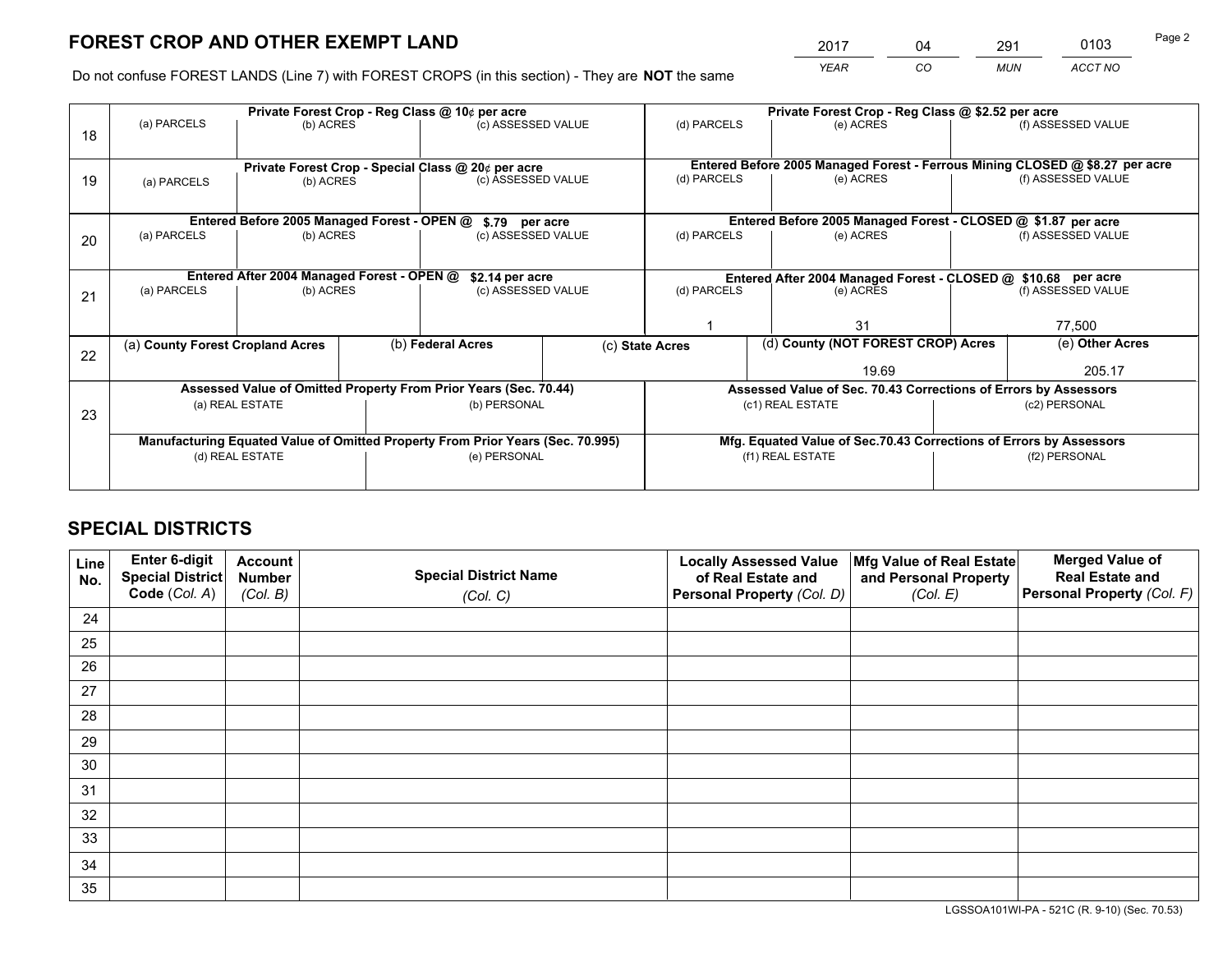|             |                                                          |                                             |                                                         | <b>YEAR</b>                                                                       | CO<br><b>MUN</b>                                              | ACCT NO                                                                        |
|-------------|----------------------------------------------------------|---------------------------------------------|---------------------------------------------------------|-----------------------------------------------------------------------------------|---------------------------------------------------------------|--------------------------------------------------------------------------------|
| Line<br>No. | Enter 6-digit<br><b>School District</b><br>Code (Col. A) | <b>Account</b><br><b>Number</b><br>(Col. B) | <b>School District Name</b><br>(Col. C)                 | <b>Locally Assessed Value</b><br>of Real Estate and<br>Personal Property (Col. D) | Mfg Value of Real Estate<br>and Personal Property<br>(Col. E) | <b>Merged Value of</b><br><b>Real Estate and</b><br>Personal Property (Col. F) |
|             | A. SCHOOL DISTRICTS (K-8 and K-12)                       |                                             |                                                         |                                                                                   |                                                               |                                                                                |
| 36          | 046027                                                   | 0032                                        | <b>SCH D OF WASHBURN</b>                                | 117,041,200                                                                       | 926,600                                                       | 117,967,800                                                                    |
| 37          |                                                          |                                             |                                                         |                                                                                   |                                                               |                                                                                |
| 38          |                                                          |                                             |                                                         |                                                                                   |                                                               |                                                                                |
| 39          |                                                          |                                             |                                                         |                                                                                   |                                                               |                                                                                |
| 40          |                                                          |                                             |                                                         |                                                                                   |                                                               |                                                                                |
| 41<br>42    |                                                          |                                             |                                                         |                                                                                   |                                                               |                                                                                |
| 43          |                                                          |                                             |                                                         |                                                                                   |                                                               |                                                                                |
|             |                                                          |                                             |                                                         |                                                                                   |                                                               |                                                                                |
| 44<br>45    |                                                          |                                             |                                                         |                                                                                   |                                                               |                                                                                |
| 46          |                                                          |                                             |                                                         |                                                                                   |                                                               |                                                                                |
| 47          |                                                          |                                             |                                                         |                                                                                   |                                                               |                                                                                |
| 48          |                                                          |                                             |                                                         |                                                                                   |                                                               |                                                                                |
| 49          |                                                          |                                             |                                                         |                                                                                   |                                                               |                                                                                |
| 50          |                                                          |                                             | TOTAL ASSESSED VALUE OF SCHOOL DISTRICTS (K-8 and K-12) | 117,041,200                                                                       | 926,600                                                       | 117,967,800                                                                    |
|             | <b>B.</b><br>UNION HIGH SCHOOL DISTRICTS                 |                                             |                                                         |                                                                                   |                                                               |                                                                                |
| 51          |                                                          |                                             |                                                         |                                                                                   |                                                               |                                                                                |
| 52          |                                                          |                                             |                                                         |                                                                                   |                                                               |                                                                                |
| 53          |                                                          |                                             |                                                         |                                                                                   |                                                               |                                                                                |
| 54          |                                                          |                                             |                                                         |                                                                                   |                                                               |                                                                                |
| 55          |                                                          |                                             | TOTAL ASSESSED VALUE OF UNION HIGH SCHOOLS              |                                                                                   |                                                               |                                                                                |
|             | C.<br><b>TECHNICAL COLLEGE DISTRICTS</b>                 |                                             |                                                         |                                                                                   |                                                               |                                                                                |
| 56          | 001700                                                   | 0016                                        | WISCONSIN INDIANHEAD TECH COLLEGE SHEL                  | 117,041,200                                                                       | 926,600                                                       | 117,967,800                                                                    |
| 57<br>58    |                                                          |                                             |                                                         |                                                                                   |                                                               |                                                                                |
| 59          |                                                          |                                             | TOTAL ASSESSED VALUE OF TECHNICAL COLLEGES              | 117,041,200                                                                       | 926,600                                                       | 117,967,800                                                                    |
|             |                                                          |                                             |                                                         |                                                                                   |                                                               |                                                                                |

2017

04

291

 *I hereby certify, to the best of my knowledge and belief, this form is complete and correct.*

**SCHOOL DISTRICTS**

| Print name of preparer | Title                    |                | Date (MM/DD/CCYY) |
|------------------------|--------------------------|----------------|-------------------|
|                        |                          |                |                   |
| Signature of preparer  | Contact Telephone Number | E-mail address |                   |
|                        | $\overline{\phantom{0}}$ |                |                   |

0103